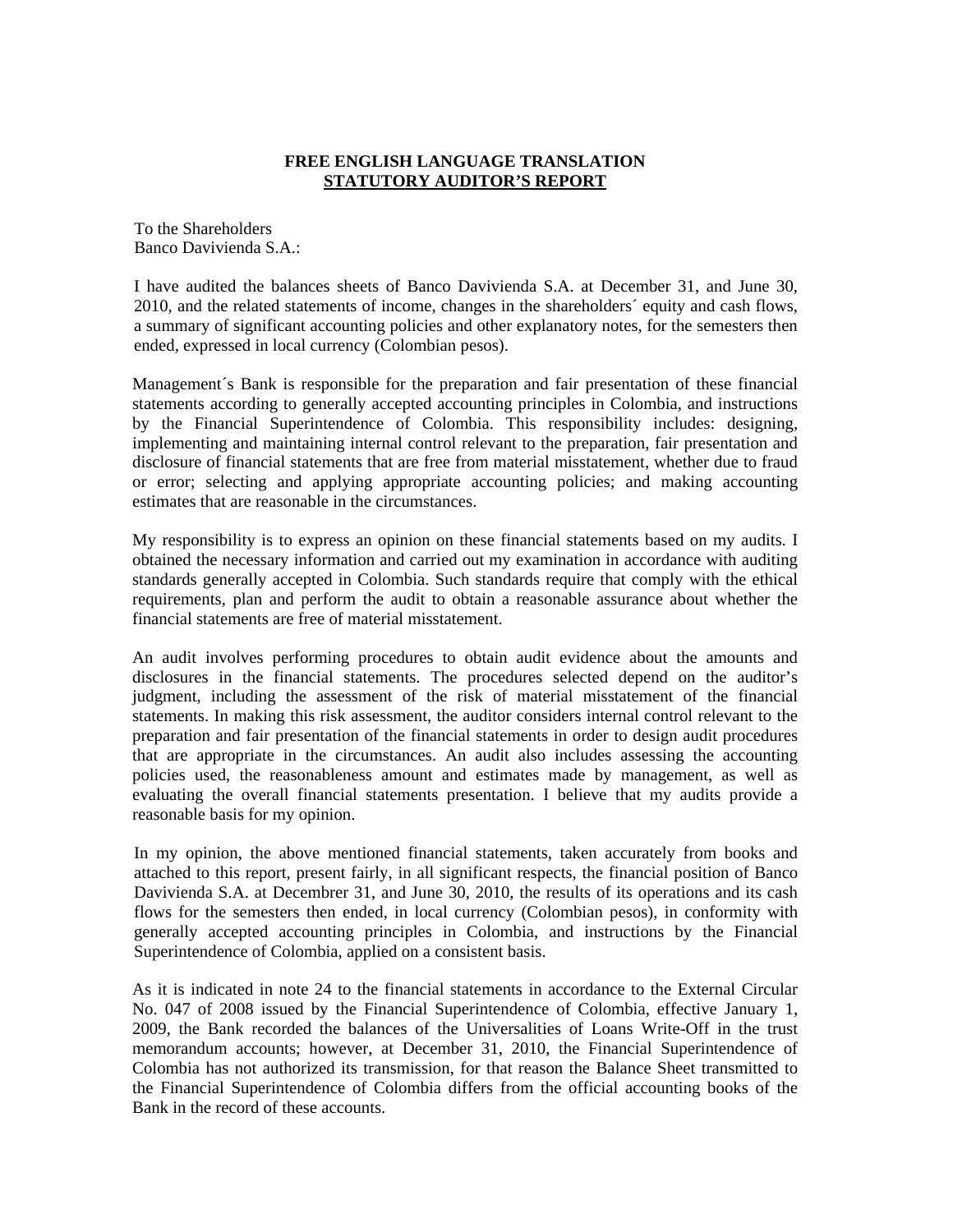2

As indicated in note 36 of the financial statements, the Financial Superintendence of Colombia had no objections to the conversion of Bancafé Internacional S.A subsidiary in the offices of Banco Davivienda S.A in Miami from January 1, 2011.

Based on the results of my examination, I believe:

- a. The Bank's bookkeeping has been performed in conformity with legal rules and accounting pronouncements.
- b. The operations recorded in the books and management performances are in conformity with the bylaws and decisions of General Stockholders' Meeting.
- c. The correspondence, the vouchers of accounts and the minute and record of shares books have been properly maintained.
- d. There are adequate measures of: internal control that include risk management systems implemented, maintenance and custody of its and third parties' assets in its possession.
- e. It has been applied the rules and instructions by the Financial Superintendence of Colombia related to the management and accounting of the foreclosed assets received as payment and the implementation and impact in the balance sheet and in the statement of income of applicable Risk Management Systems.
- f. The information contained in the documents supporting payments of social security contributions, in particular, those related to employees and their base salary for those contributions, has been taken from the records and the accounting supporting documents. The Bank is up to date in payment of contributions to the Social Security System.
- g. The administration report prepared by management agrees with the accompanying financial statements.

I carried out monitoring to the answers about the recommendation letters addressed to the Bank's management and there are not issues of significant importance pending that can affect my opinion.

Original signed by Pedro Ángel Preciado Villarraga Statutory Auditor of Banco Davivienda S.A. Registration No. 30723 - T Member of KPMG Ltda.

February 4, 2011

The accompanying financial statements are not intended to present the financial position, the results of operations, and cash flows in accordance with accounting principles and practices generally accepted in countries and jurisdictions other than Colombia. The standards and procedures to audit such financial statements are those generally accepted and applied in Colombia.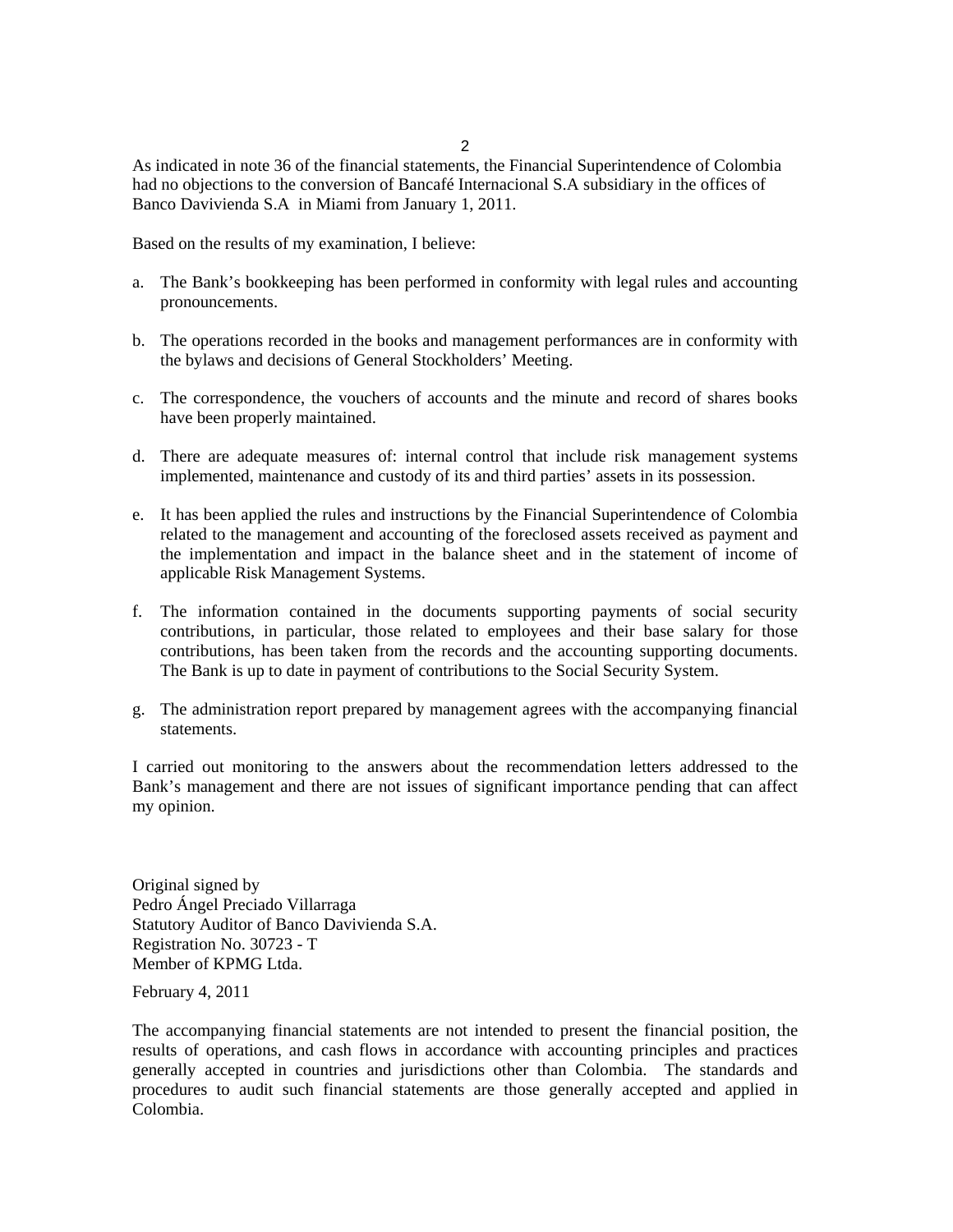**Balance Sheet**

**ATTA** 

**December 31, and June 30, 2010**

 **(Millions of Colombian pesos)**

| <b>ASSETS</b>                                                             | December 31       | June 30         |
|---------------------------------------------------------------------------|-------------------|-----------------|
| Cash and cash equivalents (note 3)                                        | \$<br>1,325,604.3 | 1,250,883.5     |
| Active positions in monetary market operations and those related (note 4) | 191,490.7         | 303,923.1       |
| Investments (note 5)                                                      | 4,066,216.1       | 3,599,505.0     |
| Debt securities trading                                                   | 2,089,684.8       | 2,260,699.0     |
| Debt securities held to maturity                                          | 318,956.6         | 320,602.1       |
| Debt securities available for sale                                        | 1,319,632.2       | 630,388.8       |
| Equity securities available for sale                                      | 312,296.0         | 312,205.7       |
| Transfer Rithts of marketable investments negotiable given in guarantee   | 53,566.8          | 105,528.8       |
| Less: Allowance                                                           | (27, 920.3)       | (29, 919.4)     |
| Credit portfolio and financial leasing (note 6)                           | 19,819,439.1      | 17,765,594.4    |
| Housing Portfolio                                                         | 1,771,169.9       | 2,307,496.1     |
| <b>Consumptions Portfolio</b>                                             | 7,497,130.8       | 6,624,253.8     |
| Micro-credit Portfolio                                                    | 73.6              | 390.2           |
| <b>Commercial Portfolio</b>                                               | 11,669,323.1      | 9,934,497.4     |
| Less: Allowance                                                           | (1, 118, 258.3)   | (1, 101, 043.1) |
| Customers' acceptances and derivatives (note 7)                           | 72,263.8          | 55,156.0        |
| Spot transactions                                                         | 48.6              | 26.0            |
| Derivatives:                                                              | 70,845.7          | 54,301.6        |
| <b>Others</b>                                                             | 1,369.5           | 854.4           |
| Accounts receivable (note 8)                                              | 321,976.8         | 301,248.5       |
| <b>Interest Receivable</b>                                                | 181,037.1         | 172,035.8       |
| <b>Fees and Commissions</b>                                               | 1,006.6           | 3,885.8         |
| <b>Payments of Costumers</b>                                              | 41,238.0          | 39,544.8        |
| Others                                                                    | 167,743.2         | 162,364.1       |
| Less: Allowance                                                           | (69,048.1)        | (76, 582.0)     |
| Foreclosed Assets (Note 9)                                                | 52,164.2          | 52,225.6        |
| Properties and Equipment (Note 10)                                        | 364,784.4         | 362,955.1       |
| Others Assets (note 11)                                                   | 1,483,987.8       | 1,605,103.3     |
| Expenses paid, Intangible Assets in Advance and Deferred Charges          | 1,360,903.7       | 1,389,928.4     |
| <b>Employees Portfolio</b>                                                | 106,743.3         | 113,746.2       |
| <b>Others</b>                                                             | 20,585.3          | 105,790.4       |
| Less: Allowance                                                           | (4,244.5)         | (4,361.7)       |
| <b>Nets Valuations</b>                                                    | 538,967.2         | 500,175.7       |
| Investments (note 5)                                                      | 140,683.2         | 109,621.6       |
| Properties and Equipment (Note 10)                                        | 394,669.5         | 390,554.1       |
| <b>Others</b>                                                             | 3,614.5           | 0.0             |
| <b>TOTAL ASSETS</b>                                                       | 28,236,894.4      | 25,796,770.2    |
| Creditor Contingent Accounts (note 22)                                    | 12, 137, 265.5    | 9,502,919.7     |
| Debtor Contingent Accounts (note 22)                                      | 476,529.0         | 629,966.3       |
| Debtor Memorandum Accounst (note 23)                                      | 40,034,938.9      | 38,122,898.4    |
| Creditor Memorandum Accounst (note 23)                                    | 64,769,981.1      | 53,564,057.3    |
| <b>Total Contingent and Memorandum Accounts</b>                           | \$117,418,714.5   | 101,819,841.7   |
| <b>Trust Memorandum Accounts (Note 24)</b>                                | \$<br>40,258.9    | 45,147.8        |
| Contingent accounts receivable                                            | 372,379.0         | 374,783.8       |
| Memorandum accounts                                                       | 69,319.7          | 75,879.0        |
| Credit memorandum accounts and against                                    | 211,022.0         | 229,377.7       |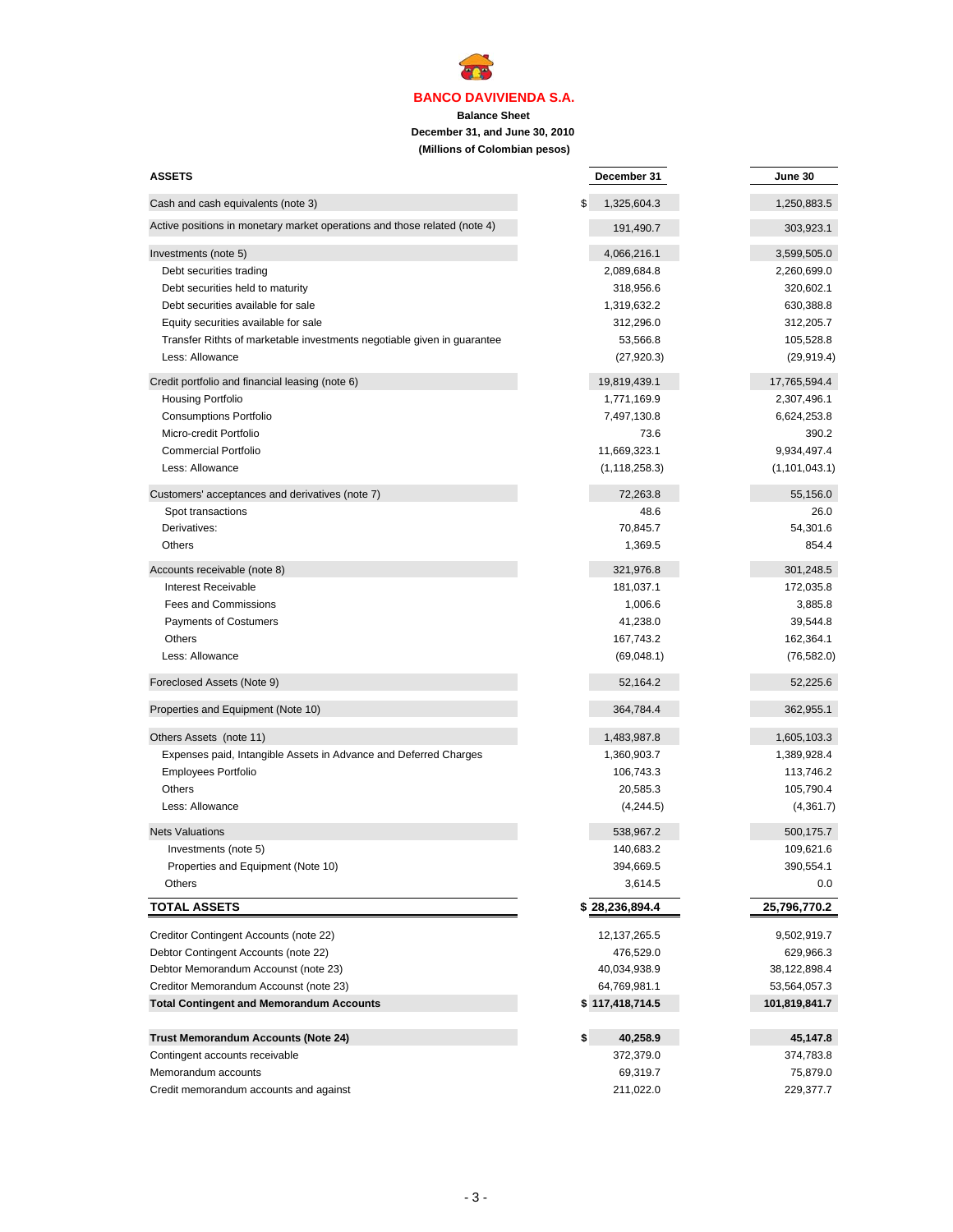**ACA** 

**Balance Sheet (Continued) December 31, and June 30, 2010 (Millions of Colombian pesos)**

| <b>LIABILITIES AND STOCKHOLDERS' EQUITY</b>                                 | December 31        | June 30         |
|-----------------------------------------------------------------------------|--------------------|-----------------|
| Liabilities                                                                 |                    |                 |
| Deposits and callabilities (Note 12)                                        | 18,062,784.8<br>\$ | 17, 134, 148. 7 |
| Deposits in bank current accounts                                           | 3,102,516.5        | 2,654,851.8     |
| Term deposits                                                               | 5,985,764.5        | 5,881,279.0     |
| Savings deposits                                                            | 8,705,428.7        | 8,477,376.2     |
| Savings Certificates real value                                             | 21,778.5           | 0.0             |
| Others                                                                      | 247,296.6          | 120,641.7       |
| Passive positions in monetary market operations and those related (Note 13) | 58,011.9           | 138,584.3       |
|                                                                             |                    |                 |
| Bank acceptances outstanding (Note 14)                                      | 80,186.7           | 65,054.3        |
| Operations with derivative financial instruments - speculation              | 68,791.7           | 47,826.9        |
| Operations with derivative financial instruments - hedging                  | 11,395.0           | 17,227.4        |
| Banking credits and other financial obligations (Note 15)                   | 2,384,724.3        | 1,692,685.4     |
| Other Entities in the Country                                               | 1,189,754.1        | 1,027,836.6     |
| <b>Foreign Entities</b>                                                     | 1,194,970.2        | 664,848.8       |
| Accounts payable (Note 16)                                                  | 644,984.8          | 703,598.1       |
| Interests                                                                   | 121,213.9          | 130,484.5       |
| <b>Commissions and Fees</b>                                                 | 1,509.5            | 2,053.2         |
| Tax collection                                                              | 62,218.5           | 188,689.9       |
| Suppliers                                                                   | 153,371.9          | 133,645.5       |
| Others                                                                      | 306,671.0          | 248,725.0       |
| Long Term - debt (note 17)                                                  | 3,082,595.5        | 2,773,560.1     |
| Others Liabilities (note 18)                                                | 271,108.6          | 264,232.5       |
| Consolidated Labor obligations                                              | 34,235.4           | 27,034.1        |
| Anticipated Income                                                          | 16.3               | 11.4            |
| Others                                                                      | 236,856.9          | 237,187.0       |
| Estimated Liabilities and allowances (Note 19)                              | 83,935.9           | 111,289.2       |
| Tax                                                                         | 0.0                | 30,279.7        |
| Others                                                                      | 81,009.5           | 81,009.5        |
| TOTAL EXTERNAL LIABILITIES                                                  | 24,668,332.5       | 22,883,152.6    |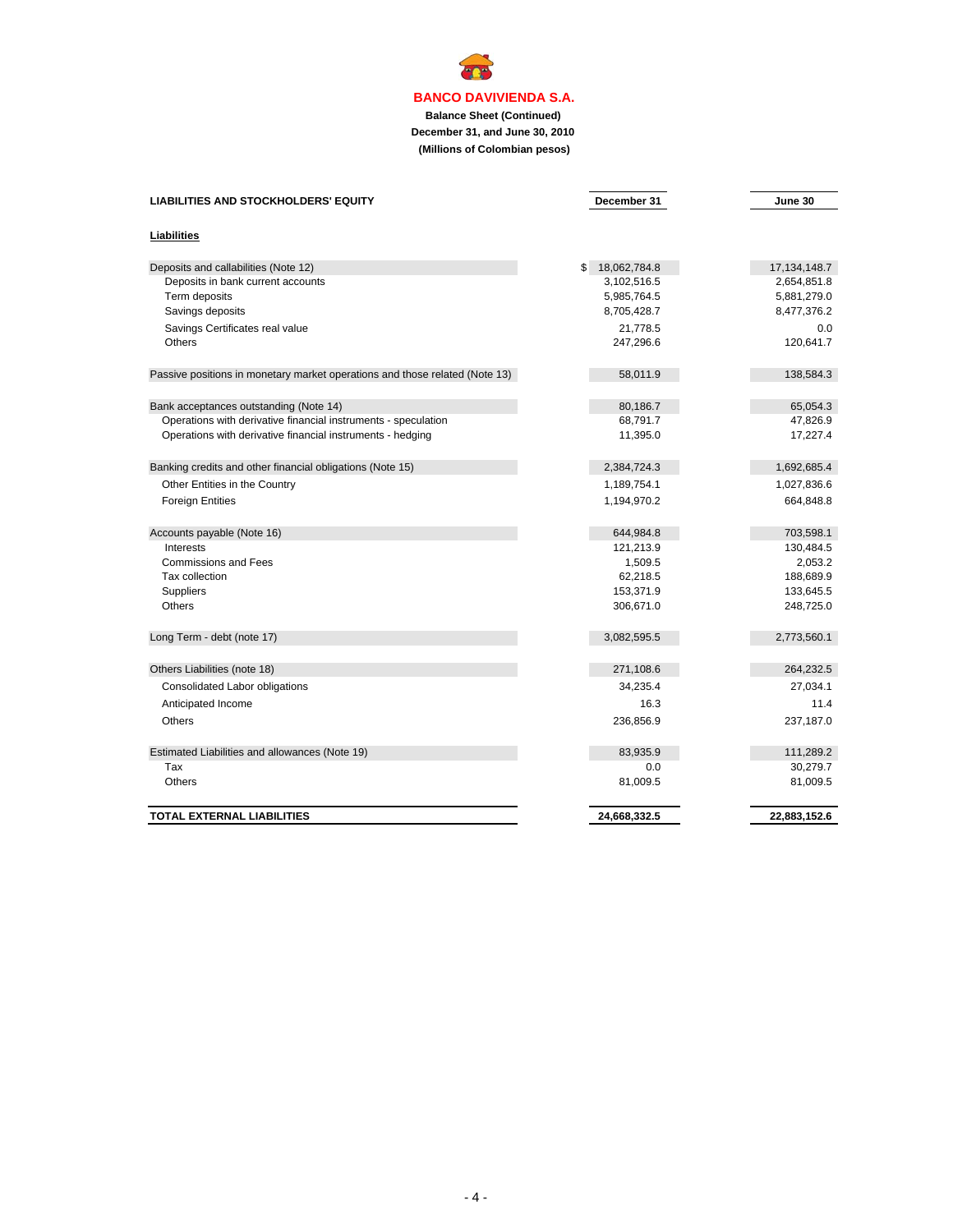**Balance Sheet (Continued) December 31, and June 30, 2010 (Millions of Colombian pesos)**

| <b>STOCKHOLDERS' EQUITY</b>                            | December 31     | June 30       |
|--------------------------------------------------------|-----------------|---------------|
|                                                        |                 |               |
| Capital Stock (Note 20)                                | 51,006.4        | 47,757.1      |
|                                                        |                 |               |
| Reserves (note 21)                                     | 2,693,272.9     | 2,102,982.3   |
| Legal reserve                                          | 1,557,427.4     | 1,144,620.0   |
| Statutory and occasional reserves                      | 1,135,845.5     | 958,362.3     |
|                                                        |                 |               |
| Surplus                                                | 554,449.8       | 516,046.2     |
| Gross unrealized gain or loss on investments available |                 |               |
| for sale                                               | 15,482.4        | 15,870.3      |
| Revaluation assets (notes 5 and 10)                    | 538,967.2       | 500,175.7     |
| Stockholders' equity revaluation                       | 0.2             | 0.2           |
|                                                        |                 |               |
| Net income                                             | 269,832.8       | 246,832.0     |
|                                                        |                 |               |
| TOTAL STOCKHOLDERS' EQUITY                             | 3,568,561.9     | 2,913,617.6   |
|                                                        |                 |               |
| TOTAL LIABILITIES AND STOCKHOLDERS' EQUITY             | \$28,236,894.4  | 25,796,770.2  |
|                                                        |                 |               |
| Creditor contingent accounts (note 22)                 | 12, 137, 265.5  | 9,502,919.7   |
| Debtor contingent accounts (note 22)                   | 476,529.0       | 629,966.3     |
| Debtor memorandum accounts (note 23)                   | 40,034,938.9    | 38,122,898.4  |
| Creditor memorandum accounts (note 23)                 | 64,769,981.1    | 53,564,057.3  |
| Total contingent adn memorandum accounts               | \$117,418,714.5 | 101,819,841.7 |
|                                                        |                 |               |
| <b>Trust Memorandum Accounts (Note 24)</b>             | \$<br>40,258.9  | 45,147.8      |
| Contingent accounts receivable by contrast             | 372,379.0       | 374,783.8     |
| Memorandum accounts and against                        | 69,319.7        | 75,879.0      |
| Credit memorandum accounts                             | 211,022.0       | 229,377.7     |

See the notes accoumpanying the financial statements.

\_\_\_\_\_\_\_\_\_\_\_\_\_\_\_\_\_\_\_\_\_\_\_\_\_\_\_\_\_\_\_ \_\_\_\_\_\_\_\_\_\_\_\_\_\_\_\_\_\_\_\_\_\_\_\_\_\_\_\_\_\_\_\_\_\_\_

**OLGA LUCÍA RODRÍGUEZ SALAZAR CARMEN ANILSA CIFUENTES BARRERA PEDRO ÁNGEL PRECIADO VILLARRAGA Legal Representative Financial Director Statutory Auditor of Banco Davivienda S.A. Registration 35089-T Registration 30723-T**

**Member of KPMG Ltda. (See my opinion dated February 4, 2011)**

 $\overline{\phantom{a}}$  , and the set of the set of the set of the set of the set of the set of the set of the set of the set of the set of the set of the set of the set of the set of the set of the set of the set of the set of the s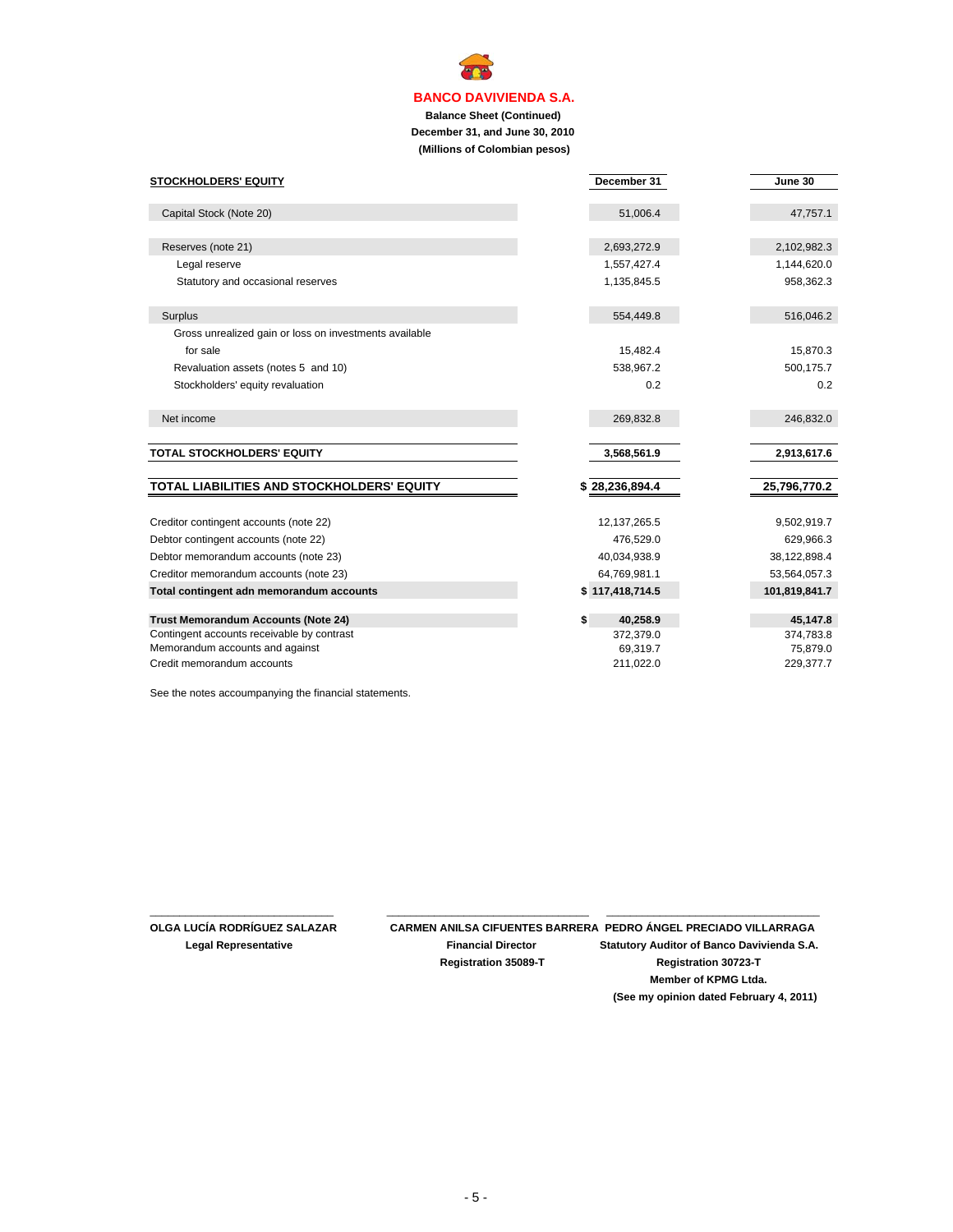

**Statements of Income**

**Semesters ended on December 31, and June 30, 2010**

**(Millions of Colombian pesos, except the profit per share)**

|                                                                    |               | December 31 |    | June 30     |
|--------------------------------------------------------------------|---------------|-------------|----|-------------|
|                                                                    |               |             |    |             |
| Direct operating income                                            | $\mathsf{\$}$ | 2,209,967.1 | \$ | 2,047,722.6 |
| Amortized interests and discounts- Credit portfolio and others     |               | 1,204,273.4 |    | 1,129,367.5 |
| Commissions and fees                                               |               | 248.637.9   |    | 230.857.0   |
| Appraisal of Investments                                           |               | 89,396.6    |    | 81,490.2    |
| Profit on short positions in open repos                            |               | 1,302.9     |    | 861.0       |
| Changes                                                            |               | 136,510.0   |    | 173,341.0   |
| Profit on the appraisal of derivatives                             |               | 457,681.9   |    | 363,797.4   |
| Profit on portfolio sale                                           |               | 41,009.0    |    | 4,022.8     |
| Profit on investments sale                                         |               | 31,155.4    |    | 63,985.7    |
| <b>Direct Operating Expenses</b>                                   |               | 1,003,441.8 |    | 977,503.4   |
| Interests amortized premium and discount amortized (note 12)       |               | 329,387.7   |    | 358,444.9   |
| Commissions                                                        |               | 43,253.1    |    | 32,476.8    |
| Lost on the appraisal of derivatives                               |               | 486,904.4   |    | 386,135.8   |
| Changes                                                            |               | 123,304.8   |    | 154,026.9   |
| Loss on short position, open repo operations                       |               | 4,114.6     |    | 1,689.1     |
| Lost on investments sale                                           |               | 16,477.2    |    | 44,729.9    |
| <b>Direct Operating Income</b>                                     |               | 1,206,525.3 |    | 1,070,219.2 |
| Operating Income                                                   |               | 568,308.0   |    | 575,713.1   |
| Dividends and participations (note 5)                              |               | 1,266.2     |    | 31,700.4    |
| Refund allowance portfolio (note 6)                                |               | 445,930.9   |    | 425,986.1   |
| Refund allowance Accounts Receivable (note 8)                      |               | 34,283.0    |    | 44,024.7    |
| Others (note 25)                                                   |               | 86,827.9    |    | 74,001.9    |
| <b>Operating Expenses</b>                                          |               | 688,223.4   |    | 578,207.0   |
| Employees expenses                                                 |               | 279,974.4   |    | 240,387.0   |
| Others (note 26)                                                   |               | 408,249.0   |    | 337,820.0   |
| Operating result before allowances, depreciation and amortizations | \$            | 1,086,609.9 | \$ | 1,067,725.3 |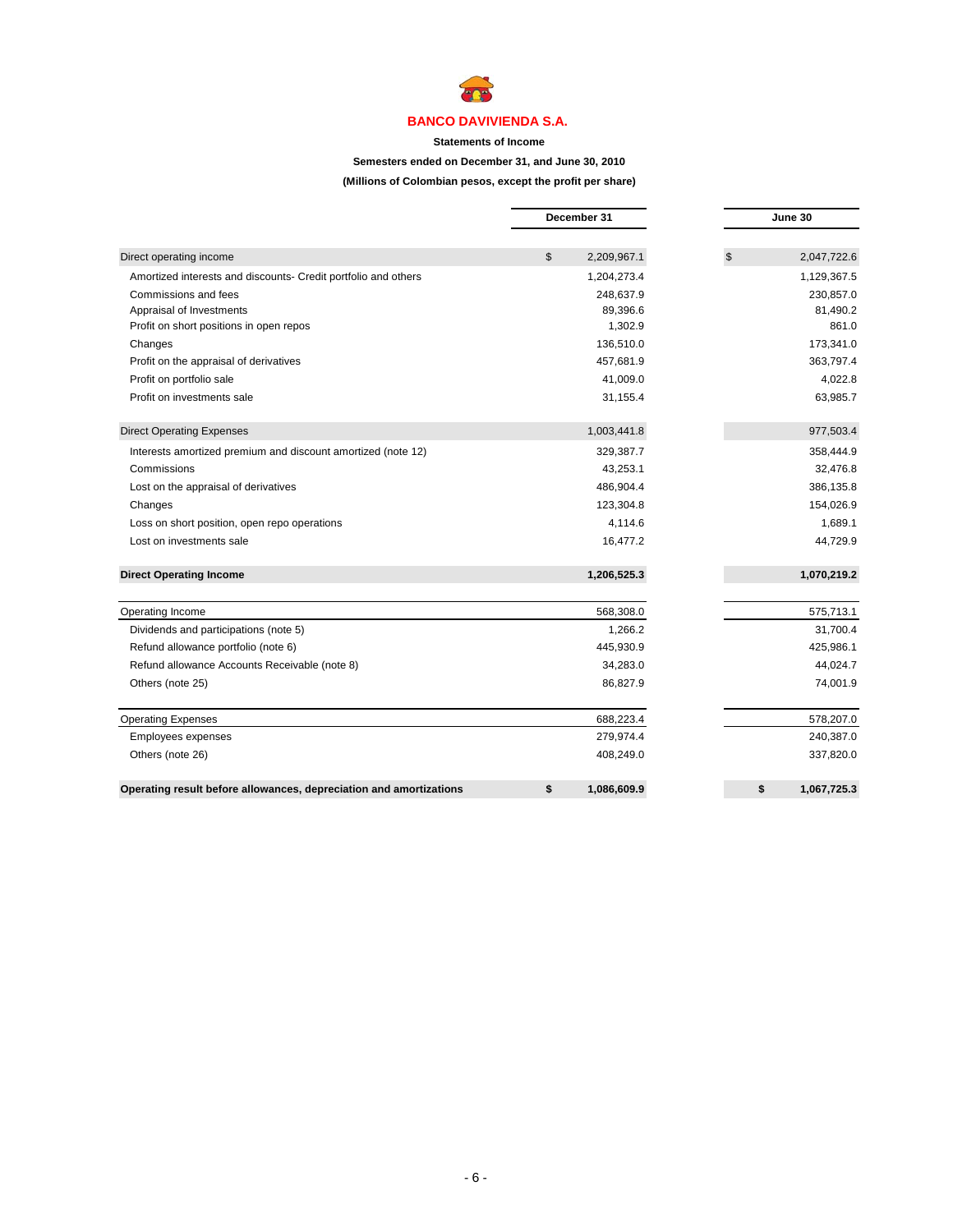

#### **Statements of Income (continued)**

#### **Semesters ended on December 31, and June 30, 2010**

**(Millions of Colombian pesos, except the profit per share)**

|                                                     | December 31     |  | June 30 |           |
|-----------------------------------------------------|-----------------|--|---------|-----------|
| Allowances                                          | \$<br>716,688.5 |  | \$      | 764,903.8 |
| Investments (note 5)                                | 1,495.5         |  |         | 537.1     |
| Credit Porftolio and Financial Leasing (note 6)     | 671,026.4       |  |         | 694,038.7 |
| Accounts Receivable (note 8)                        | 38,826.1        |  |         | 65,803.4  |
| Propierties and equipment (note 10)                 | 1,968.0         |  |         | 0.0       |
| Others (note 27)                                    | 3,372.5         |  |         | 4,524.6   |
| Depreciations - Properties and equipment            | 21,332.5        |  |         | 17,087.5  |
| Amortizations                                       | 74,279.3        |  |         | 70,659.9  |
| <b>Operating Income - Net</b>                       | 274,309.6       |  |         | 215,074.1 |
| Non-operating income (note 28)                      | 143,659.9       |  |         | 125,032.7 |
| Non-operating expenses (note 29)                    | 65,557.7        |  |         | 33,735.9  |
| Non-operating income - Net                          | 78,102.2        |  |         | 91,296.8  |
| Profit before income tax                            | 352,411.8       |  |         | 306,370.9 |
| Tax on Income and Others (note 30)                  | 82,579.0        |  |         | 59,538.9  |
| <b>Net Income</b>                                   | \$<br>269,832.8 |  | \$      | 246,832.0 |
|                                                     |                 |  |         |           |
| Net Income per share (in Colombian Pesos) (note 20) | \$<br>680.29    |  | \$      | 1,550.55  |

See the notes accompanying the financial statements.

 **Registration 35089-T Registration 30723-T**

 **\_\_\_\_\_\_\_\_\_\_\_\_\_\_\_\_\_\_\_\_\_\_\_\_\_\_\_\_\_\_ \_\_\_\_\_\_\_\_\_\_\_\_\_\_\_\_\_\_\_\_\_\_\_\_\_\_\_\_\_\_\_\_\_\_\_ \_\_\_\_\_\_\_\_\_\_\_\_\_\_\_\_\_\_\_\_\_\_\_\_\_\_\_\_\_\_\_\_\_\_\_\_**

**OLGA LUCÍA RODRÍGUEZ SALAZAR CARMEN ANILSA CIFUENTES BARRERA PEDRO ÁNGEL PRECIADO VILLARRAGA Legal Representative Financial Director Statutory Auditor of Banco Davivienda S.A. Member of KPMG Ltda. (See my opinion dated February 4, 2011)**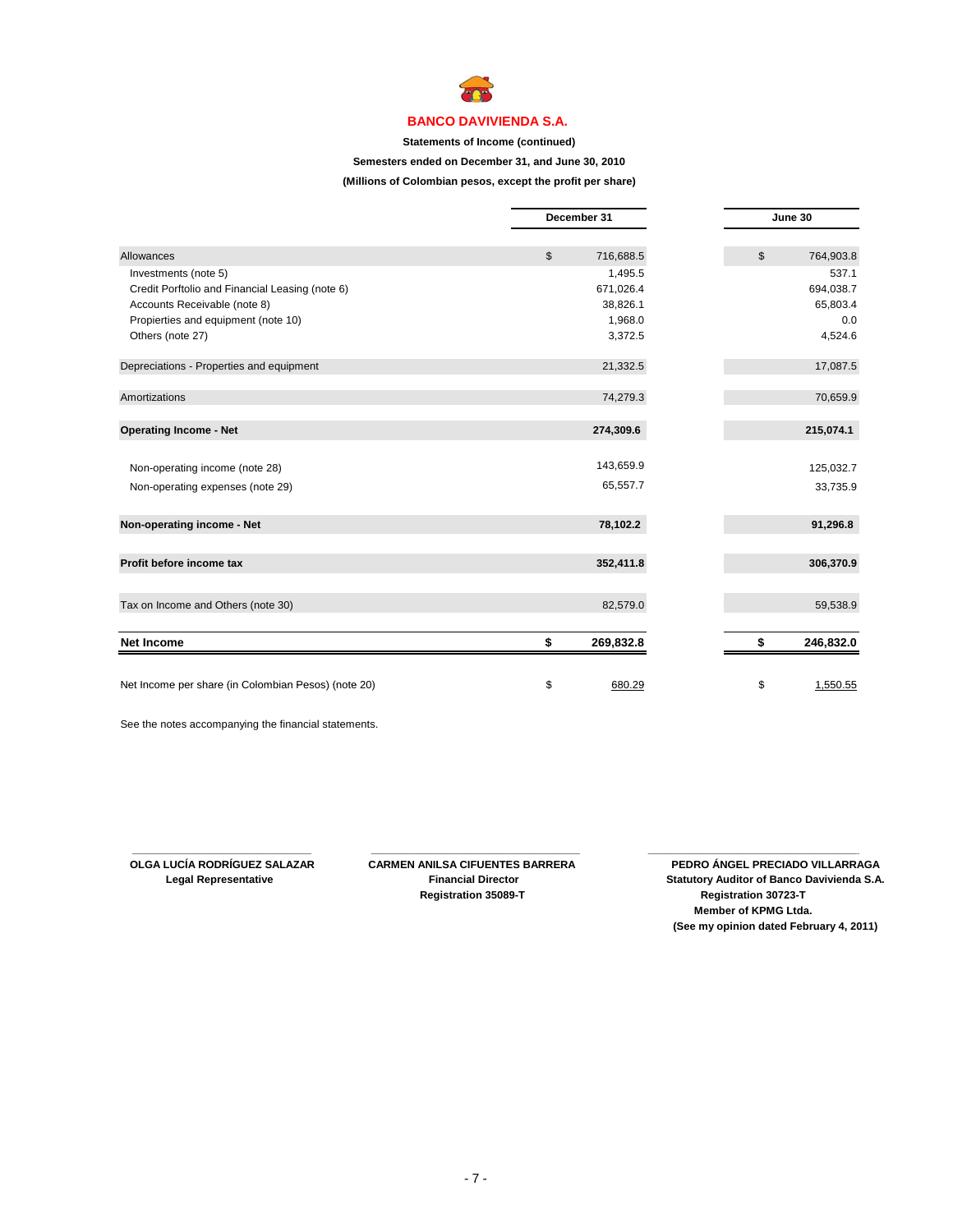**Statements of Changes in the Stockholders' Equity Semesters ended on December 31, and June 30, 2010 (millions of pesos, except per share information)**

|                                                                                                                   | <b>Stock</b><br>Capital | Legal<br>Reserve | Occasional<br><b>Reserves</b> | Gross<br>unrealized gain<br>or loss on<br>investments |             | <b>Surplus or Deficit for</b> | Stockholders'<br><b>Equity</b><br>Revaluation | <b>Net</b><br>Income | <b>Total</b><br>Stockholders'<br><b>Equity</b> |
|-------------------------------------------------------------------------------------------------------------------|-------------------------|------------------|-------------------------------|-------------------------------------------------------|-------------|-------------------------------|-----------------------------------------------|----------------------|------------------------------------------------|
|                                                                                                                   |                         |                  |                               | available for<br>sale                                 | Revaluation | <b>Devaluation</b>            |                                               |                      |                                                |
| Balance at December 31, 2009                                                                                      | 47,757.1                | 1,144,620.0      | 793,358.4                     | 411.2                                                 | 500,310.9   | (252.2)                       | 0.2                                           | 232,193.5            | 2,718,399.1                                    |
| <b>Donations</b>                                                                                                  |                         |                  | (2, 192.1)                    |                                                       |             |                               |                                               |                      | (2, 192.1)                                     |
| Distribution of the net income of the semester ended on December 31,<br>2009                                      |                         |                  |                               |                                                       |             |                               |                                               |                      |                                                |
| Occasional reserve valuation of investments at market prices - Decree<br>2336 of 1995                             |                         |                  | 32,117.6                      |                                                       |             |                               |                                               | (32, 117.6)          | 0.0                                            |
| Occasional reserve available to the General Stockholders' Meeting for<br>future profit distribution.              |                         |                  | 200,075.9                     |                                                       |             |                               |                                               | (200, 075.9)         | 0.0                                            |
| Dividends paid in cash at Col\$1.361 pesos per share on 47.757.122<br>shares subscribed and paid. March 11, 2010  |                         |                  | (64, 997.5)                   |                                                       |             |                               |                                               |                      | (64, 997.5)                                    |
| Movement of the semester                                                                                          |                         |                  |                               | 15,459.1                                              | 229.0       | (112.0)                       |                                               |                      | 15,576.1                                       |
| Net income                                                                                                        |                         |                  |                               |                                                       |             |                               |                                               | 246,832.0            | 246,832.0                                      |
| Balance at June 30, 2010                                                                                          | \$47,757.1              | 1,144,620.0      | 958,362.3                     | 15,870.3                                              | 500,539.9   | (364.2)                       | 0.2                                           | 246,832.0            | 2,913,617.6                                    |
| <b>Donations</b>                                                                                                  |                         |                  | (4,059.7)                     |                                                       |             |                               |                                               |                      | (4,059.7)                                      |
| Issuing preferred shares 25,993,997                                                                               | 3,249.3                 | 416,007.9        |                               |                                                       |             |                               |                                               |                      | 419,257.2                                      |
| Discount for cash payment preferred shares                                                                        |                         | (3, 200.5)       |                               |                                                       |             |                               |                                               |                      | (3, 200.5)                                     |
| Distribution of the net income of the semester ended on June 30, 2010                                             |                         |                  |                               |                                                       |             |                               |                                               |                      |                                                |
| Occasional reserve for valuation of investments to market prices -<br>Decreto 2336, 1995                          |                         |                  | 16,754.0                      |                                                       |             |                               |                                               | (16, 754.0)          | 0.0                                            |
| Occasional reserve available to the General Stockholders' Meeting for<br>future profit distribution.              |                         |                  | 164,788.9                     |                                                       |             |                               |                                               | (164, 788.9)         | 0.0                                            |
| Dividends paid in cahs at Col\$1.160 pesos per share on 40.056.976 shares<br>subscribed and paid. October 4, 2010 |                         |                  |                               |                                                       |             |                               |                                               | (65, 289.1)          | (65, 289.1)                                    |
| Movement of the semester                                                                                          |                         |                  |                               | (387.9)                                               | 38,903.4    | (111.9)                       |                                               |                      | 38,403.6                                       |
| Net income                                                                                                        |                         |                  |                               |                                                       |             |                               |                                               | 269,832.8            | 269,832.8                                      |
| Balance at December 31, 2010                                                                                      | 51,006.4                | 1,557,427.4      | 1,135,845.5                   | 15,482.4                                              | 539,443.3   | (476.1)                       | 0.2                                           | 269,832.8            | 3,568,561.9                                    |

**See the notes accompanying the financial statements.** 

**\_\_\_\_\_\_\_\_\_\_\_\_\_\_\_\_\_\_\_\_\_\_\_\_\_\_\_\_\_\_\_\_\_\_\_\_\_ \_\_\_\_\_\_\_\_\_\_\_\_\_\_\_\_\_\_\_\_\_\_\_\_\_\_\_\_\_\_\_\_\_\_\_\_ OLGA LUCÍA RODRÍGUEZ SALAZAR CARMEN ANILSA CIFUENTES BARRERA PEDRO ÁNGEL PRECIADO VILLARRAGA**

 **Legal Representative Financial Director Statutory Auditor of Banco Davivienda S.A. TP. No. 35089-T Registration 30723-T Member of KPMG Ltda. (See my opinion dated February 4, 2011)** PEDRO ÁNGEL PRECIADO VILLARRAGA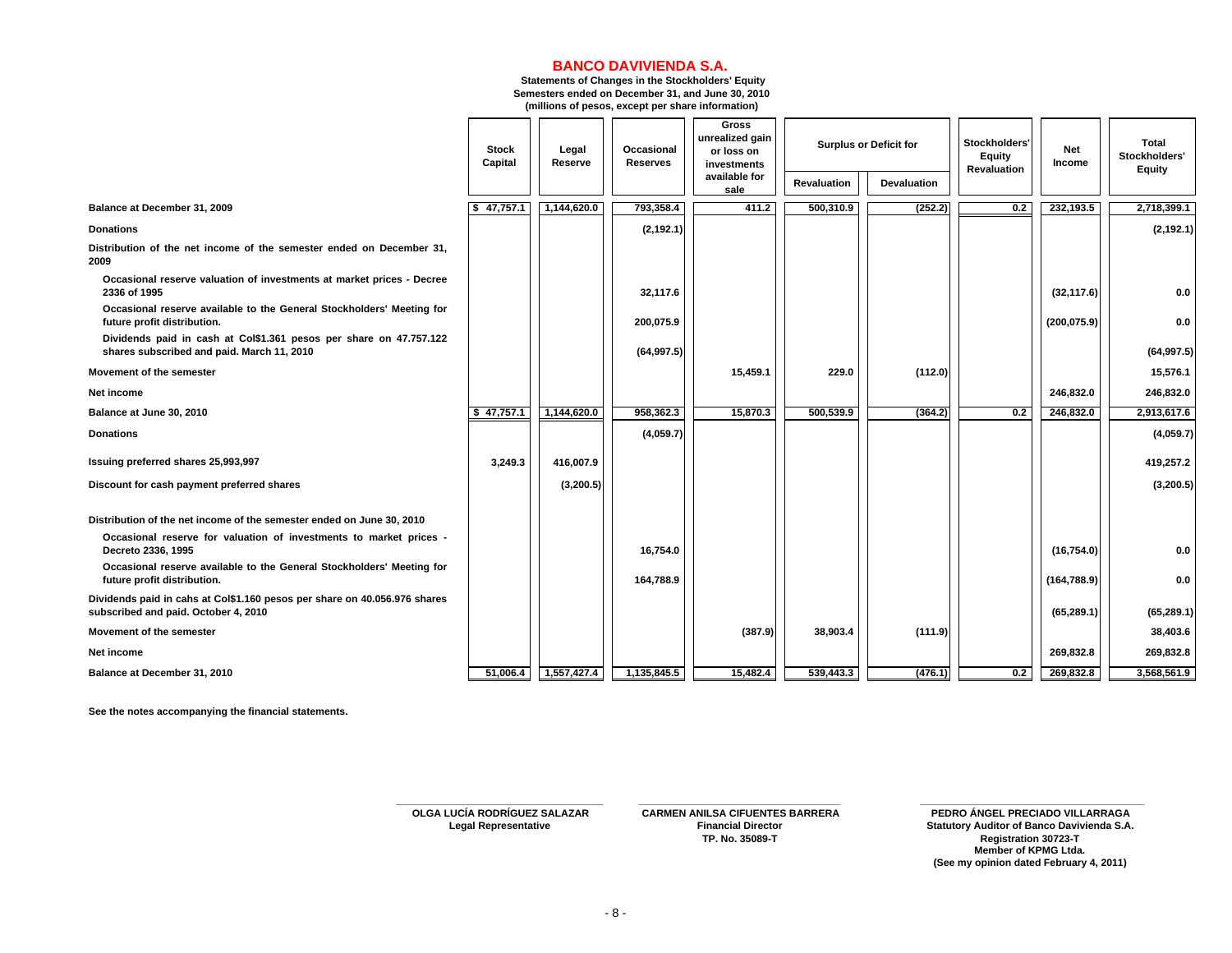

## **Statements of Cash Flows**

### **Semesters enden on December 31, and June 30, 2010**

## **(Millions of pesos)**

|                                                                       | December 31         | June 30       |
|-----------------------------------------------------------------------|---------------------|---------------|
| Cash flows provided by operating activities:                          |                     |               |
| Net income<br>Adjustments to reconcile net income to cash used in the | \$<br>269,832.8     | 246,832.0     |
| operating activities:                                                 |                     |               |
| Allowance for investments                                             | 1,495.5             | 537.1         |
| Allowance for credit portfolio and Financial Leasing                  | 671,026.4           | 694,038.7     |
| Allowance for accounts receivable                                     | 38,826.1            | 65,803.4      |
| Allowance foreclosed assets                                           | 2,965.7             | 3,219.7       |
| Allowance for properties and equipment                                | 1,968.0             | 0.0           |
| Other assets allowance                                                | 167.4               | 697.2         |
| Allowance for severance payments                                      | 11,140.6            | 10,215.3      |
| Depreciations - goods for own use                                     | 21,332.5            | 17,087.5      |
| Amortizations                                                         | 74,279.3            | 70,659.9      |
| Profit on sale of portfolio credits and lease assest                  | (41,009.0)          | (4,022.8)     |
| Profit on the sale of investments, net                                | (14, 678.2)         | (19, 255.8)   |
| (Profit) Loss on sale of foreclosed assets, net                       | (105.2)             | (911.0)       |
| Profit on sale of properties and equipment, net                       | 1,570.7             | (1,619.5)     |
| Refund allowance of the investments                                   | (3,494.6)           | (4,669.8)     |
| Refund allowance portfolio                                            | (445, 930.9)        | (425, 986.1)  |
| Refund allowance Accounts Receivable                                  | (34, 283.0)         | (44, 024.7)   |
| Refund allowancwe of the foreclosed assets                            | (2,983.2)           | (1,616.9)     |
| Refund allowance of the property and equipment                        | (790.8)             | (876.9)       |
| Refund allowance of other assets                                      | (284.6)             | (932.7)       |
| Other recoveries of estimated liabilities                             | (17,603.9)          | (3,859.2)     |
| Increase deferred income tax                                          | 20,540.7            | 13,623.6      |
| <b>Changes in operating assets and liabilities:</b>                   |                     |               |
| (Decrease) Increase of gross unrealized gain on investments           | (387.9)             | 15,459.1      |
| Increase in credit portfolio and financial leasing operations         | (3,719,019.6)       | (2,010,015.9) |
| (Increase) decrease in accounts receivable                            | (25, 271.4)         | 5,500.3       |
| Decrease in other assets                                              | 46,953.4            | 29,666.5      |
| Increase in deposits and callabilities                                | 928,636.1           | 112,912.8     |
| (Decrease) increase in accounts payable                               | (58, 613.3)         | 117,248.6     |
| Increase in long term-debt                                            | 309,035.4           | 590,878.8     |
| Decrease in other liabilities                                         | (19, 474.9)         | (11,701.9)    |
| (Decrease) Increase in estimated liabilities and allowances           | (9,749.4)           | 18,306.2      |
| Severance payments                                                    | (5,330.3)           | (3,528.4)     |
| Net cash used in the operating activities                             | \$<br>(1,999,239.6) | (520, 334.9)  |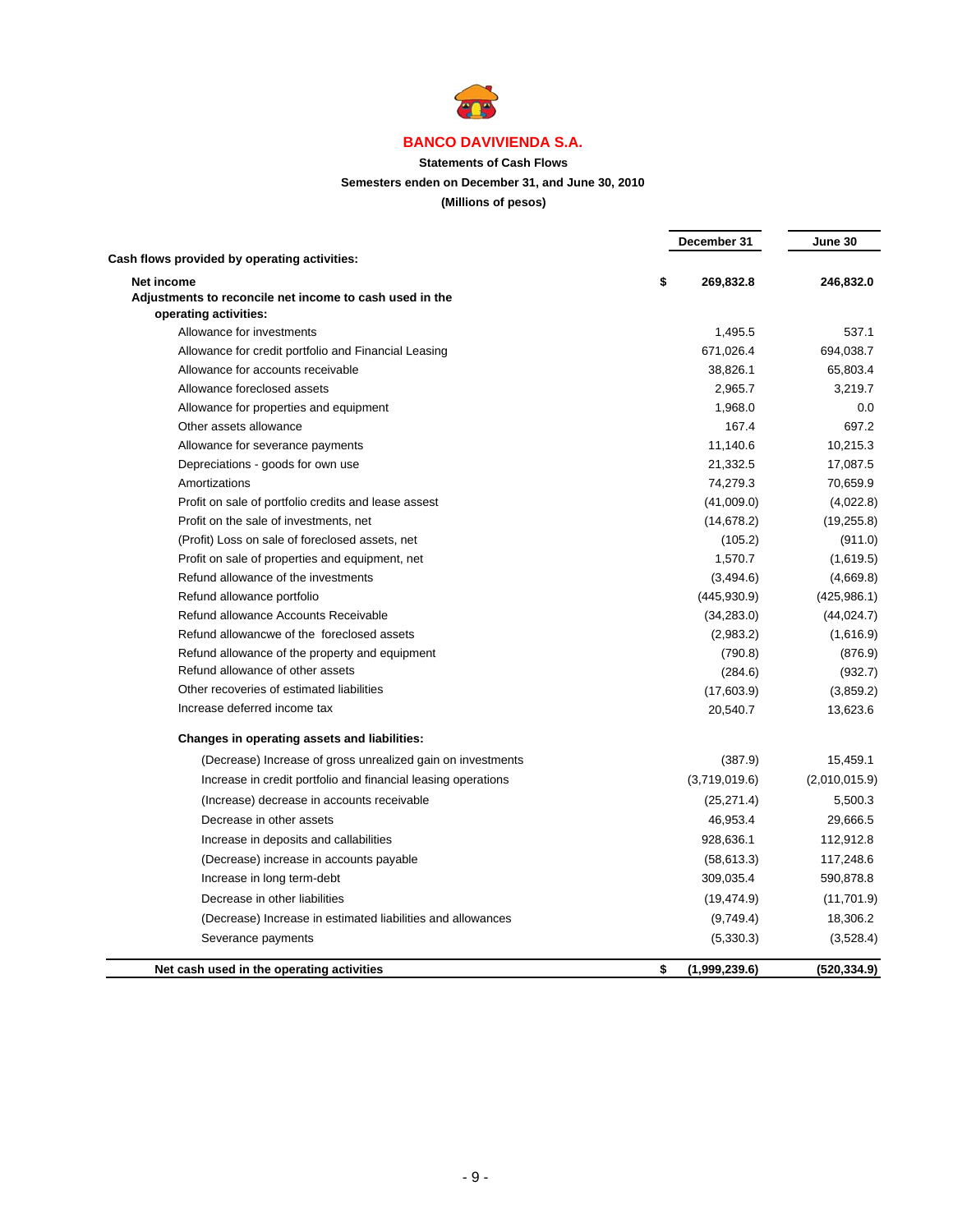

### **Statements of Cash Flows (continued)**

**Semesters enden on December 31, and June 30, 2010**

**(Millions of pesos)**

|                                                               |    | December 31  |              |
|---------------------------------------------------------------|----|--------------|--------------|
| Cash flows by investment activities:                          |    |              |              |
| (Increase) decrease investment                                | \$ | (450,033.8)  | 572,254.7    |
| Increase acceptances, cash and derivatives operations         |    | (17, 107.8)  | (75, 339.7)  |
| Additions to property and equipment                           |    | (27, 783.2)  | (18, 412.0)  |
| Additions (retirement) of foreclosed assets                   |    | (9,737.1)    | 1,470.3      |
| Product from the sale of foreclosed assets                    |    | 9,185.7      | 148.5        |
| Product from the sale of propierties and equipment            |    | 2,609.0      | 448.3        |
| Net Income to cash (used in) provided by operating activities |    | (492, 867.2) | 480,570.1    |
| Cash flows provided by financing activities:                  |    |              |              |
| Product of sale Credit Portfolio                              |    | 1,481,088.4  | 209,310.3    |
| Decrease in Passive Positions in Monetary Market              |    |              |              |
| Operationes and those Related                                 |    | (80, 572.4)  | (379, 072.3) |
| Increase Bankers Acceptances outstanding                      |    | 15,132.4     | 64,442.5     |
| Increase in banking credits and other financial obligations   |    | 692,038.9    | 303,656.6    |
| Donations                                                     |    | (4,059.7)    | (2, 192.1)   |
| Subscription of shares                                        |    | 419,257.2    | 0.0          |
| Discount for cash payment preferred shares                    |    | (3,200.5)    | 0.0          |
| Dividends Payment                                             |    | (65, 289.1)  | (64, 997.5)  |
| Net cash provided by financing activities                     |    | 2,454,395.2  | 131,147.5    |
| Net (Decrease) Increase in cash and cash equivalents          |    | (37,711.6)   | 91,382.7     |
| Cash and cash equivalents at the beginning of the semester    |    | 1,554,806.6  | 1,463,423.9  |
| Cash and cash equivalents at the end of the semester          | \$ | 1,517,095.0  | 1,554,806.6  |

**See the notes accompanying the financial statements.**

 **Registration 35089-T Registration 30723-T**

**\_\_\_\_\_\_\_\_\_\_\_\_\_\_\_\_\_\_\_\_\_\_\_\_\_\_\_\_\_\_\_\_ \_\_\_\_\_\_\_\_\_\_\_\_\_\_\_\_\_\_\_\_\_\_\_\_\_\_\_\_\_\_\_\_\_\_\_ \_\_\_\_\_\_\_\_\_\_\_\_\_\_\_\_\_\_\_\_\_\_\_\_\_\_\_\_\_\_\_\_\_ OLGA LUCÍA RODRÍGUEZ SALAZAR CARMEN ANILSA CIFUENTES BARRERA PEDRO ÁNGEL PRECIADO VILLARRAGA Statutory Auditor of Banco Davivienda S.A.**<br>Registration 30723-T **Member of KPMG Ltda. (See my opinion dated February 4, 2011)**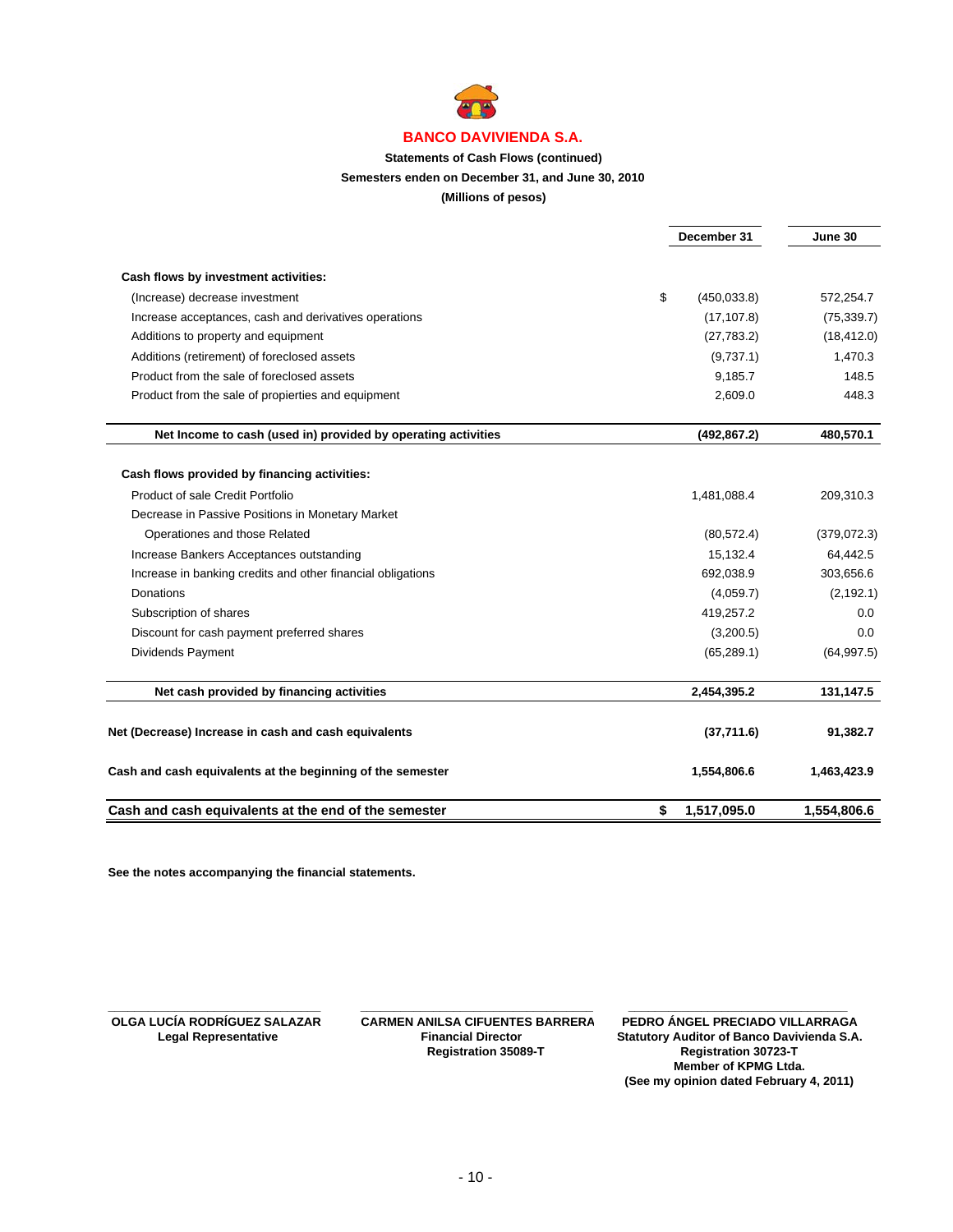

**BANCO DAVIVIENDA S.A.**  Notes to the Financial Statements

December 31, and June 30, 2010 (Million of Pesos)

### **1. Reporting Entity**

Banco Davivienda is a private entity incorporated by means of Public Deed Number 3892 dated October 16, 1972 from Notary Fourteen of the Bogotá Circle; it has its main domicile in the city of Bogota, D.C. By means of Resolution 562 dated June 10, 1997, it obtained its operating permit. The term established by Public Deed 5145 of October 2003, is up to October 17, 2053, but it may be dissolved or extended prior to that term. The Bank is part of the Sociedades Bolivar Business Group and its purpose is to enter into or perform all operations and contracts legally permitted to banking institutions of a commercial nature subject to the requirements and limitations of the Colombian Law.

The most representative bylaw reforms are:

- By means of Resolution 562 dated June 10, 1997, the Superintendencia Financiera de Colombia approved the transformation from Saving and Loan Corporation to a Commercial Bank.
- By Public Deed No. 4541 dated August 28, 2000, prepared by the Eighteenth Notary's Office in the Bogotá Circle, Davivienda legalized the acquisition of 100% of Delta Bolivar S.A. shares. As a consequence, Delta Bolívar S.A. was dissolved without liquidation and the company and its stockholders' equity were absorbed by the Bank on September 1, 2000, and the Delta Bolivar S.A. legal capacity was extinguished.
- By means of Public Deed No. 2369 dated April 27, 2006, from Notary One of the Bogotá Circle, Banco Davivienda S.A. formalized the absorption by merger of Bansuperior S.A. Consequently, Bansuperior S.A. was dissolved without liquidation and the company and stockholders' equity were absorbed by the Bank on May 2, 2006, extinguishing the legal status of Bansuperior S.A.
- Through Public Deed No. 7019 dated August 29, 2007, the Notary Seventy One from Bogotá, registered on September 3, 2007 in the Cámara de Comercio, Banco Davivienda S.A. formalized the takeover through merger of Granbanco S.A. As a consequence, Granbanco S.A. was dissolved without liquidation and the company and the stockholders' equity were absorbed by the Bank on September 1, 2007, extinguishing Granbanco S.A. as a legal entity.
- By Public Deed No. 3202 of April 30, 2010 in Notary Seventy-one in the District of Bogota, registered on May 4, 2010 in the Chamber of Commerce, the Banco Davivienda S.A. formalized the change of nominal share value from one thousand pesos (\$ 1,000.00) to one hundred twenty-five pesos (\$ 125.00). The authorized capital remains as 480 million shares.

As of December 31, 2010, it operated with three hundred eighty-eight (10.388) employees in five hundred thirty five (535) offices in twenty two (22) branches and agencies in the Colombian territory. It possesses 60% of Fiduciaria Davivienda S.A. shares, 94.90% of Confinanciera S.A. shares, 79% of Davivalores S.A. Broker shares, 100% of Bancafé International Corporation S.A. shares, 99.9% of Bancafé Panamá S.A. shares and 94.011% of Fiduciaria Cafetera S.A. shares. (See detail in note 5 literal 9).

The accompanying financial statements combine the assets, liabilities and results of the offices. The consolidated and combined financial statements are prepared separately.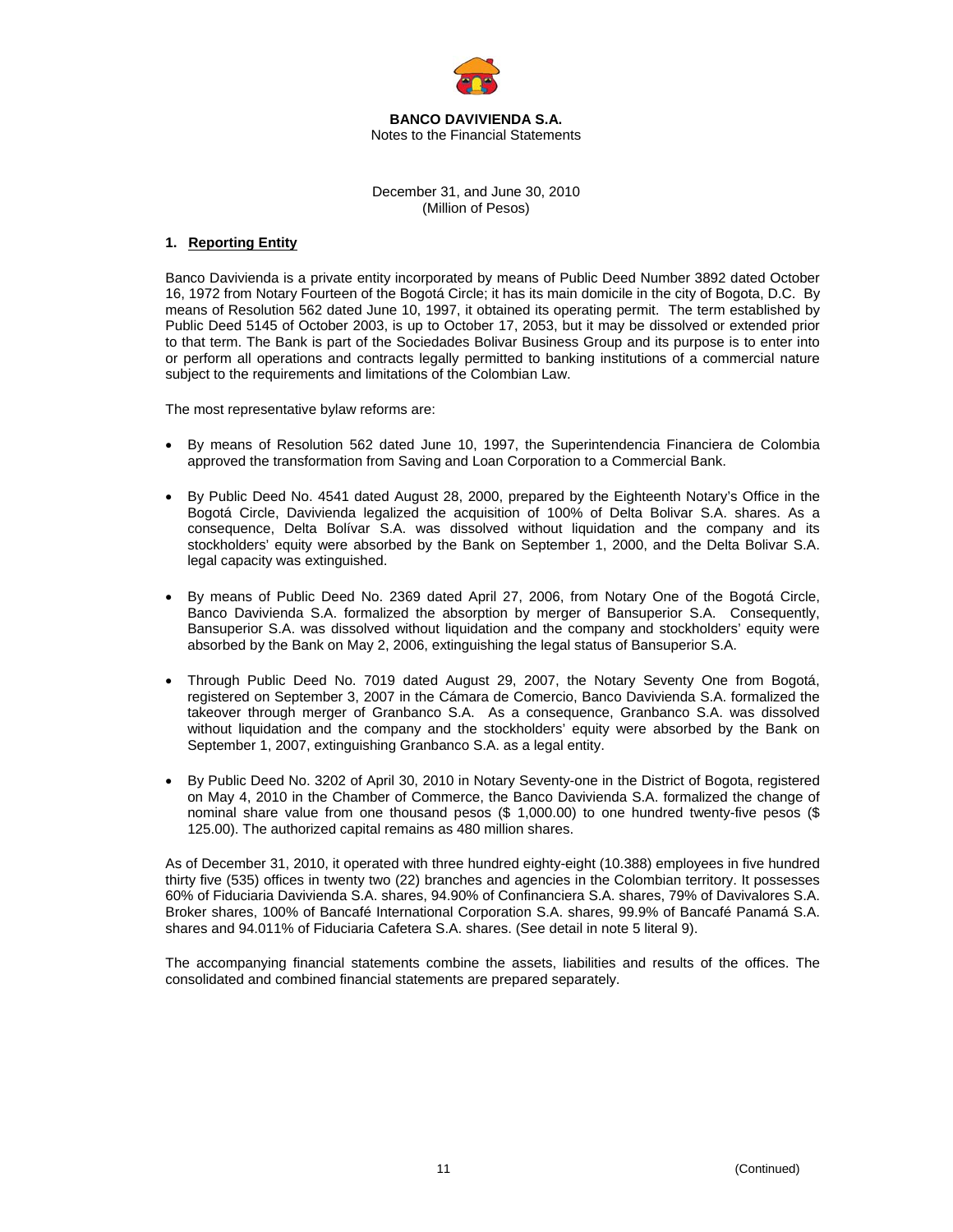

Notes to the Financial Statements

### **2. Summary of Main Accounting Policies**

### **2.1. Basic Accounting Policy**

The Accounting policies and the preparation of Banks' financial statements are according with generally accepted accounting principles in Colombia and instructions by the Superintendecia Financiera de Colombia.

The special accounting rules established by the Superintendencia Financiera de Colombia present some differences with the accounting standards generally accepted in Colombia, as described bellow:

### **Properties and Equipment**

Generally accepted accounting standards determine that as of the closing of the period, the net value of properties, plant and equipment, which adjusted value exceeds twenty (20) minimum monthly legal wages, must be adjusted to their realization value or to their present value, recording the revaluations and Allowances that may be necessary, while the special rules do not establish conditions for this kind of assets.

### **Premium on placement of shares**

The special rule establishes that the premium on placement of shares is recorded as legal reserve; the generally accepted accounting standard indicates that it will be accounted for separately within equity.

### **Financial statements**

For the case of the statement of changes in the financial position, Decree 2649 of 1993 defines it as a basic financial statement; the Superintendencia Financiera de Colombia does not require it.

### **2.2. Cash flow status and Cash Equivalents**

The cash flow status reported is prepared using the indirect method. Active positions in money market operations are considered as cash for purposes of this status.

### **2.3. Active and Passive Positions in Monetary Market Operations and those Related**

Groups all operations of interbank funds, repo operations, simultaneous operations and temporary transfer of securities.

### **Interbanking Funds Sold Ordinarily**

Are operations that are agreed to a period not exceeding thirty (30) calendar days, also, included transactions denominated overnight , performed with foreign banks.

Interest yields derived from the operation are registered in the profit and loss statement.

### **Inter-banking funds purchased and repurchasing agreements**

The Bank records funds obtained directly from other financial entities, guaranteed with their investment portfolio or credit portfolio. The maximum term for cancelling these operations is thirty (30) calendar days.

The operations that are not cancelled within the indicated term, must be accounted for under Bank Credits and Other Financial Obligations, except for those carried out with Banco de la República to regulate liquidity of the economy by means of monetary contracting operations and those carried out by Fogafin and performing support operations to member entities.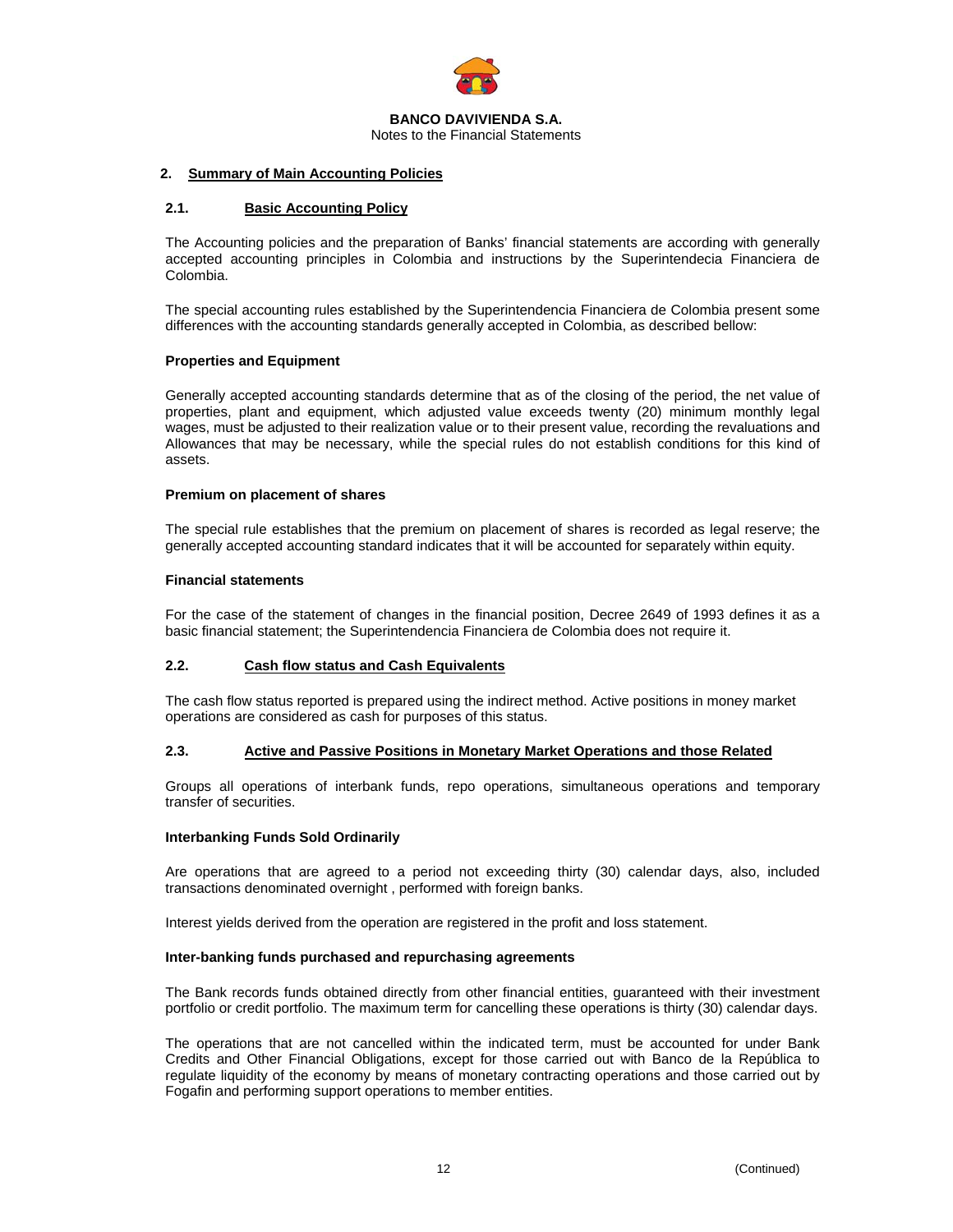

Notes to the Financial Statements

The difference between the present value (received in cash) and future value (repurchasing price) constitutes a financial expense.

#### **Repo Operations**

Asset or Active Position: Securities acquired in exchange for a sum of money (with or without discount), assuming in this same act and at the same time the commitment to retransfer ownership to the counterparty at a given date.

Liability or Passive Position: The transfer of ownership of securities in exchange for a payment of a sum of money, assuming in this same act and at the same time the commitment to reacquire securities of the same type and features from the counterpart on the same day or at a later date, which shall not exceed one (1) year, at a predetermined price or amount.

The initial amount may be calculated with a discount on the market price for the value of the operation; it may be established that throughout the duration of the operation, initially delivered values be substituted by others and, restrictions may be placed on the mobility of the values subject of the operation.

#### **Simultaneous Operations**

Asset or Active Position: Securities acquired at market price in exchange for a sum of money assuming in this same act and at the same time the commitment to retransfer ownership of securities of the same type and features to the counterparty on the same day or at a later date, which shall not exceed one (1) year, at a predetermined price.

Liability or Passive Position: The liability in a repurchase operation occurs when a person transfers ownership of securities in exchange for a sum of money, assuming in this same act and at the same time the commitment to reacquire securities of the same type and features from the counterparty on the same day or at a later date, which shall not exceed one (1) year, at a predetermined price or amount.

It can not be established that the initial amount may be calculated with a discount on the market price for the value of the operation; it may not be established that throughout the duration of the operation, initially delivered values be substituted by others and, restrictions may be placed on the mobility of the values subject of the operation.

### **Accounting and valuation of Repo transactions, and Simultaneous**

The transferor of ownership, the originator or the recipient as applicable, shall reclassify the securities that have been delivered in repo, repurchase or temporary transfer of securities agreements in its balance sheet and, additionally, must register them within their accounts in order to show their delivery.

The purchaser, the recipient or the originator as the case may be, must register the receipt of securities from the said operations in their accounts.

All persons participating in repo, repurchase and temporary transfer of securities agreements must register the monetary resources from these operations within their respective balances as an obligation or right, depending on the position.

When the purchaser, the originator or the recipient is in a short position a financial obligation must be recorded in the balance sheet on behalf of the transferor, originator or initial receiver for the correct exchange price of the respective securities.

Yields from repo or repurchase agreements will be produced exponentially by the parties during the term of the respective agreement and will be an expense or revenue for each, as appropriate.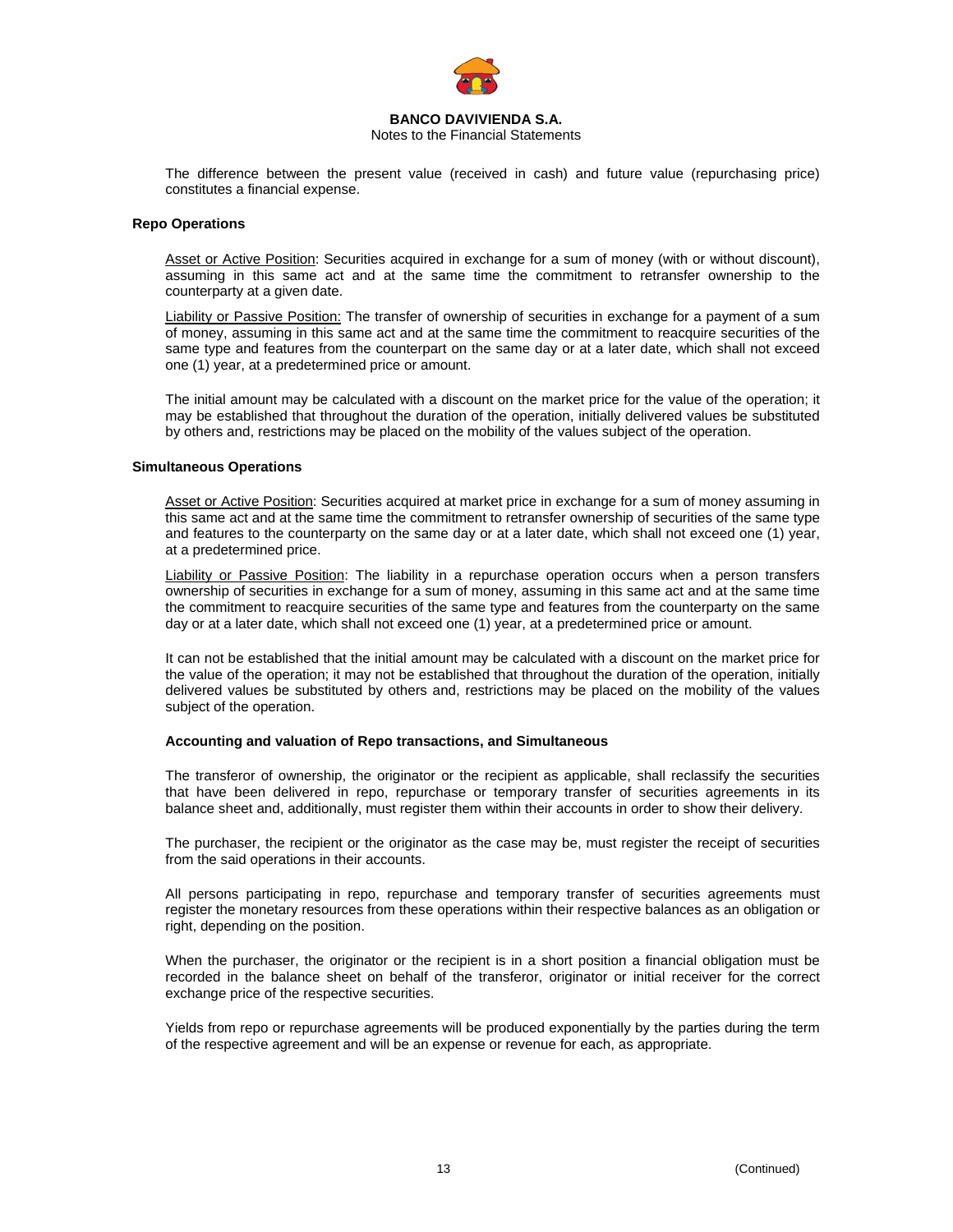

### **2.4. Investments**

It includes investments acquired by the Bank with the purpose to maintain a secondary liquidity reserve, acquiring the direct or indirect control of any company of the financial or technical service sector, comply with legal or regulatory Allowances, or with the exclusive purpose of eliminating or reducing significantly the market risk to which assets, liabilities or other elements of the financial statements are exposed.

Investments appraisal It has as its fundamental objective the calculation, accounting posting and disclosure of the amount and just price of interchange, to which a title or security may be negotiated at a determined date, according to its specific characteristics and within the prevalent market conditions on such date.

Investments are classified, evaluated and accounted according to the established in the first chapter of the basic accounting memorandum 100 of 1995, issued by the Superintendencia Financiera de Colombia, which may be summarized as follows:

| Classification            | Characteristics                                                                                                                                                        | Valuation                                                                                                                                                                                                                                                                                                                                                                                    | Accounting                                                                                                                                                                                                                                                                                                                                                                                                                                            |
|---------------------------|------------------------------------------------------------------------------------------------------------------------------------------------------------------------|----------------------------------------------------------------------------------------------------------------------------------------------------------------------------------------------------------------------------------------------------------------------------------------------------------------------------------------------------------------------------------------------|-------------------------------------------------------------------------------------------------------------------------------------------------------------------------------------------------------------------------------------------------------------------------------------------------------------------------------------------------------------------------------------------------------------------------------------------------------|
| Negotiable                | Titles acquired in order to<br>obtain profits from price<br>fluctuation short-term.                                                                                    | Use just price interchange,<br>reference rates and/or margins,<br>calculated and published daily by<br>the Bolsa de Valores de Colombia<br>or principal market.                                                                                                                                                                                                                              | The difference is between the<br>current market value and that<br>immediately before recorded as<br>greater or lesser than the initial<br>investment and its counterpart<br>affecting prior results.<br>The investments are valued at<br>market prices, as of the same day<br>of their acquisition, therefore<br>accounting of changes between<br>the acquisition cost and market<br>value of the investments are done<br>as of the date of Purchase. |
| To keep until<br>maturity | Instruments to which the<br>bank has a serious<br>purpose and the legal,<br>contractual, financial, and<br>operative capacity, to<br>maintain until their<br>maturity. | Exponentially as of the internal<br>rate of return calculated at the<br>time of purchase.<br>When the terms of the issue<br>established the use of the value<br>indicator for the starting date of<br>the compensation period, the<br>internal rate of return must be<br>recalculated every time the face<br>value of the indicator is changed<br>with which the next flow is to be<br>paid. | This amount is accounted as the<br>greater value of investment and its<br>counterpart is recorded in period<br>results.                                                                                                                                                                                                                                                                                                                               |
|                           |                                                                                                                                                                        | In the case of securities that<br>incorporate prepay options, the<br>internal rate of return must be<br>recalculated every time the future<br>cash flows and payment dates<br>change. The value at the<br>recalculation date of future cash<br>flows should be taken as the<br>purchase value.                                                                                               |                                                                                                                                                                                                                                                                                                                                                                                                                                                       |
|                           |                                                                                                                                                                        | This procedure is done on a daily<br>basis.                                                                                                                                                                                                                                                                                                                                                  |                                                                                                                                                                                                                                                                                                                                                                                                                                                       |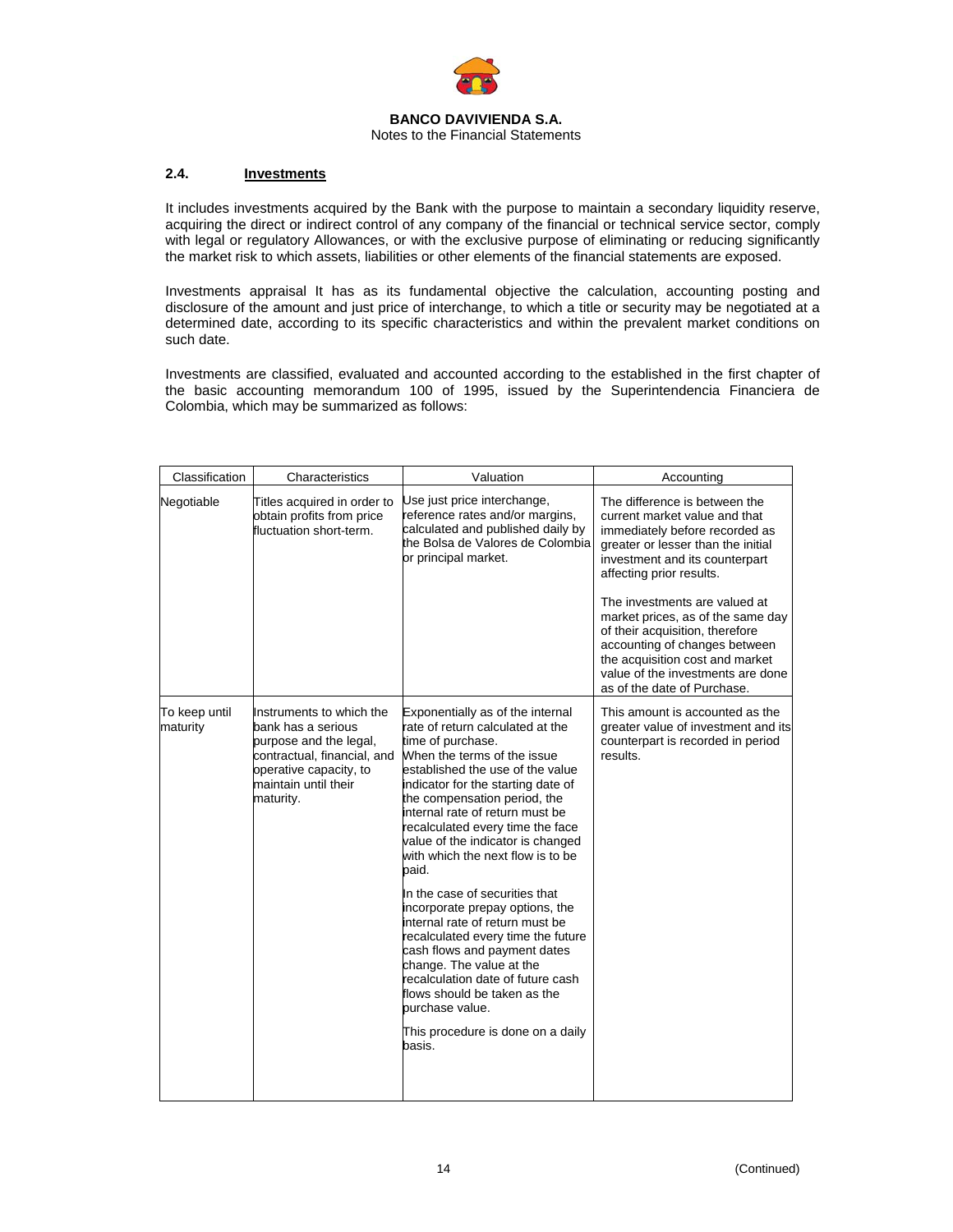

Notes to the Financial Statements

| Classification                                               | Characteristics                                                                                                                                                                                                                                                                                       | Valuation                                                                                                                                                                                                                                                                                                                                                                                                                                                                                                                                                                                                | Accounting                                                                                                                                                                                                                                                                                                                                                                                                                                                                                                                                                                                                                                                                                                                                                                                                                                                                                                                                                                                                                                                                    |
|--------------------------------------------------------------|-------------------------------------------------------------------------------------------------------------------------------------------------------------------------------------------------------------------------------------------------------------------------------------------------------|----------------------------------------------------------------------------------------------------------------------------------------------------------------------------------------------------------------------------------------------------------------------------------------------------------------------------------------------------------------------------------------------------------------------------------------------------------------------------------------------------------------------------------------------------------------------------------------------------------|-------------------------------------------------------------------------------------------------------------------------------------------------------------------------------------------------------------------------------------------------------------------------------------------------------------------------------------------------------------------------------------------------------------------------------------------------------------------------------------------------------------------------------------------------------------------------------------------------------------------------------------------------------------------------------------------------------------------------------------------------------------------------------------------------------------------------------------------------------------------------------------------------------------------------------------------------------------------------------------------------------------------------------------------------------------------------------|
| Available-for-                                               | Assets that are not<br>sale – debt titles classified in either of the<br>two categories above are<br>classified in this category;<br>they should be kept at<br>least 1 year.<br>Once the year is up, the<br>first business day after<br>words they may be<br>reclassified to the above<br>categories. | Use just price interchange,<br>reference rates and margins,<br>calculated and published daily by<br>the Bolsa de Valores de Colombia<br>or principal market.                                                                                                                                                                                                                                                                                                                                                                                                                                             | Are counted according to the<br>following procedure:<br>The difference between<br>the amount on the first day of<br>valuation in the one<br>immediately quito it is recorded<br>as a lesser or greater<br>investment with credit or better<br>to P&L accounts.<br>The difference between<br>the market amount and the<br>current amount is recorded as<br>accumulated income or loss not<br>carried out, within the equity<br>accounts.                                                                                                                                                                                                                                                                                                                                                                                                                                                                                                                                                                                                                                       |
| Available-for-<br>sale<br>$\overline{\phantom{m}}$<br>titles | With little or minimum<br>sharemarketability, have no<br>keeps just as control to theon the date of valuation as<br>matrix.                                                                                                                                                                           | Investments in share titles are<br>valued according to the<br>quotes, titles that the bank marketability index that the have<br>follows:<br>Little or minimal marketability or<br>without any quotes, our valued<br>monthly increasing or decreasing<br>participation percentage in equity<br>variations, subsequent to the<br>acquisition of the investment,<br>calculated based on the last<br>certified financial statements.<br>When the Bank is controlling the<br>valuation it should be done using<br>the end of semester Financial<br>Statements of each company in<br>which it has investments. | Little or minimum marketability<br>without any quotes.<br>The difference between<br>market value or updated<br>investment and the value which<br>is recorded in the investment, is<br>accounted as follows:<br>If it is greater, the first instance<br>decreases the provision or<br>devaluation until exhausting it<br>and the excess is recorded as<br>surplus from valuation.<br>If it is less, it affects surplus for<br>valuation until exhausting and<br>the excess is recorded as<br>devaluation.<br>When dividends or<br>profits are distributed in kind,<br>including those from<br>capitalization of the equity<br>revaluation account, they are<br>recorded as income for the part<br>being accounted as surplus for<br>valuation, charged to<br>investment and reverted as<br>surplus.<br>When dividends for<br>profits are distributed in cash,<br>they are recorded as income in<br>the accounted amount as<br>surplus for valuation, reverting<br>such surplus and the amount of<br>dividends that exceeds it<br>accounted as a lesser value of<br>investment. |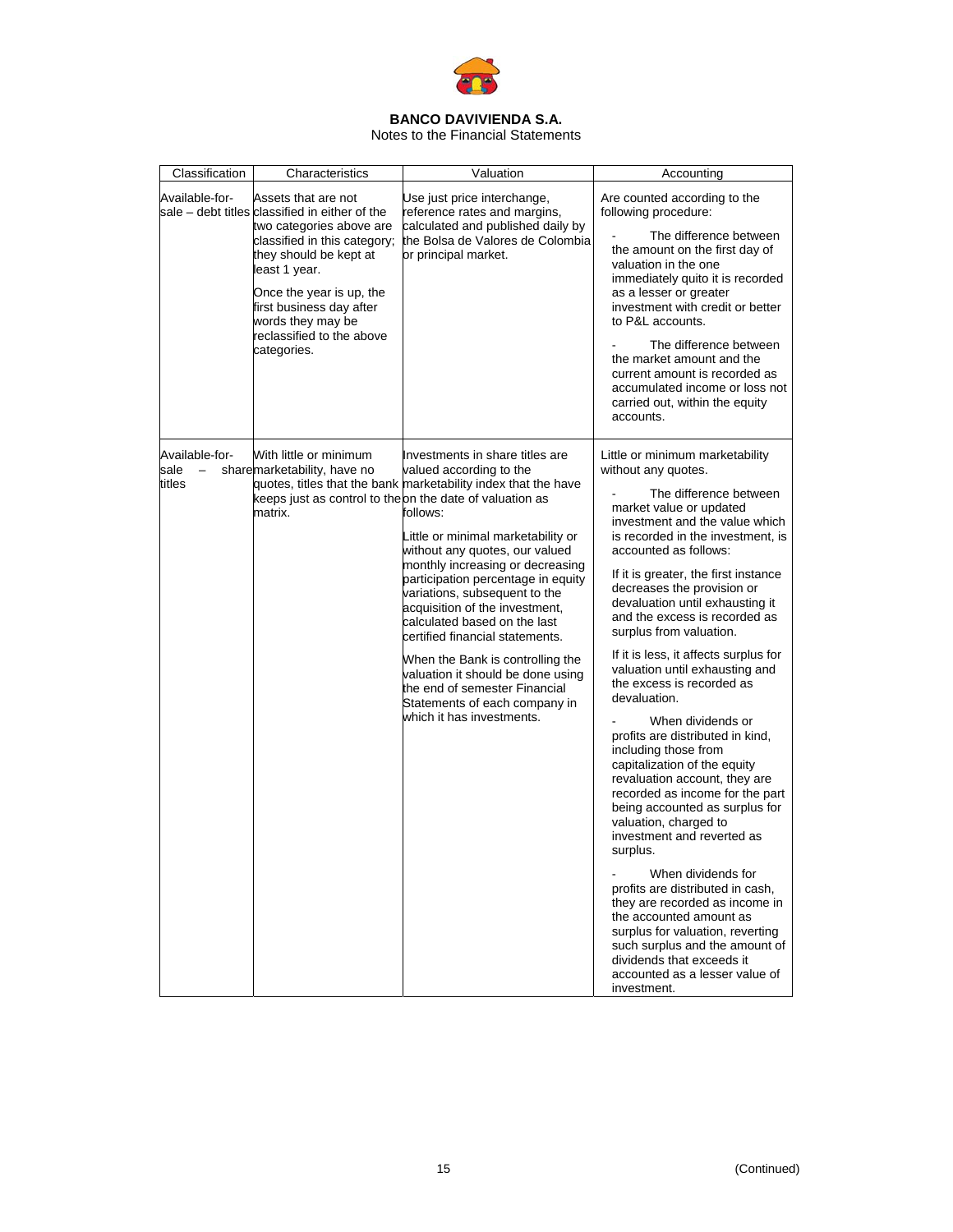

| Classification                   | <b>Characteristics</b>                                                                                                                                                                                                                                                                                                                                                                                                                    | Valuation                                                                                                                                                                                                                                                                                                                                                                                                                                                                              | Accounting                                                                                                                                                                                                                                                                                                                                                                                                                                                                                                                                                                                                                                                                   |
|----------------------------------|-------------------------------------------------------------------------------------------------------------------------------------------------------------------------------------------------------------------------------------------------------------------------------------------------------------------------------------------------------------------------------------------------------------------------------------------|----------------------------------------------------------------------------------------------------------------------------------------------------------------------------------------------------------------------------------------------------------------------------------------------------------------------------------------------------------------------------------------------------------------------------------------------------------------------------------------|------------------------------------------------------------------------------------------------------------------------------------------------------------------------------------------------------------------------------------------------------------------------------------------------------------------------------------------------------------------------------------------------------------------------------------------------------------------------------------------------------------------------------------------------------------------------------------------------------------------------------------------------------------------------------|
| Available-for-<br>sale<br>titles | High and medium<br>sharemarketability: The<br>assets which according to<br>the marketability index<br>they maintain at the date<br>of valorization, in<br>accordance to the<br>calculations performed or<br>authorized by the<br>Superintendencia<br>Financiera de Colombia<br>are classified in this<br>category. The capital<br>marketability index<br>determines the degree of<br>liquidity that a share holds<br>in the stock market. | Mid marketability, are valued<br>daily, based on an average price<br>participative securities and determined and published by the<br>stock markets where they are<br>traded. This average corresponds<br>to the average price for the<br>quantity traded during the last five<br>(5) days before negotiations.<br>High marketability, they are<br>valorized based on the last daily<br>average price considered for<br>negotiation by the stock market in<br>which they are negotiated | High and mid marketability.<br>The updating of market value for<br>the titles of high or mid<br>marketability or those traded in<br>international markets, are<br>accounted as a profit or loss<br>accumulated not performed, waited<br>in the equity accounts, with debit or<br>charge to investment.<br>Dividends or profits distributed in-<br>kind or in cash, including those<br>from capitalization of patrimony<br>revaluation account, are recorded<br>as revenue on feel the<br>corresponding investor on profits or<br>revaluation of equity of the issuer<br>are accounted since the date of<br>acquisition of the investment,<br>charged to accounts receivable. |

#### **Reclassification of investments**

The Bank can reclassify investments at any time with due authorization from the Superintendencia Financiera de Colombia, as stipulated in paragraph 4 of Chapter 1 of the Basic Accounting and Financial Circular and the annual maturity investments available for sale.

#### **Investment Transfer Rights**

Registers investments in securities, assets or equities that the transferor, the originator or the recipient, as applicable, have delivered in a repo, repurchase or temporary transfer of securities agreement.

Represents investment in titles, debt securities, assets or restricted equities resulting from transferring ownership of these securities in exchange for a sum of money, or the receipt of securities as a backup in the TTV agreement (temporary transfer of securities) securities against securities, assuming in this same act and at the same time the commitment to reacquire them from the counterparty or to acquire securities of the same type and features on the same day or at a later date at a predetermined price or amount.

It also records investment in securities, assets or equities that a credit institution has endorsed to the Banco de la República when using the temporary liquidity support resources, in accordance with regulations issued by the Banco de la República.

#### **Allowances or Losses by Credit Risk Rating**

The price of debt securities as well as equity securities with low or minimum marketability or not quoted, must be adjusted on each valuation date based on the credit risk rating, as follows:

- Debt securities that have one or several ratings granted by external credit rating agencies recognized by the Superintendencia Financiera de Colombia, or the securities issued by entities that are rated by them, cannot be accounted for an amount exceeding the percentage of their net face value of amortizations made up to the valuation date: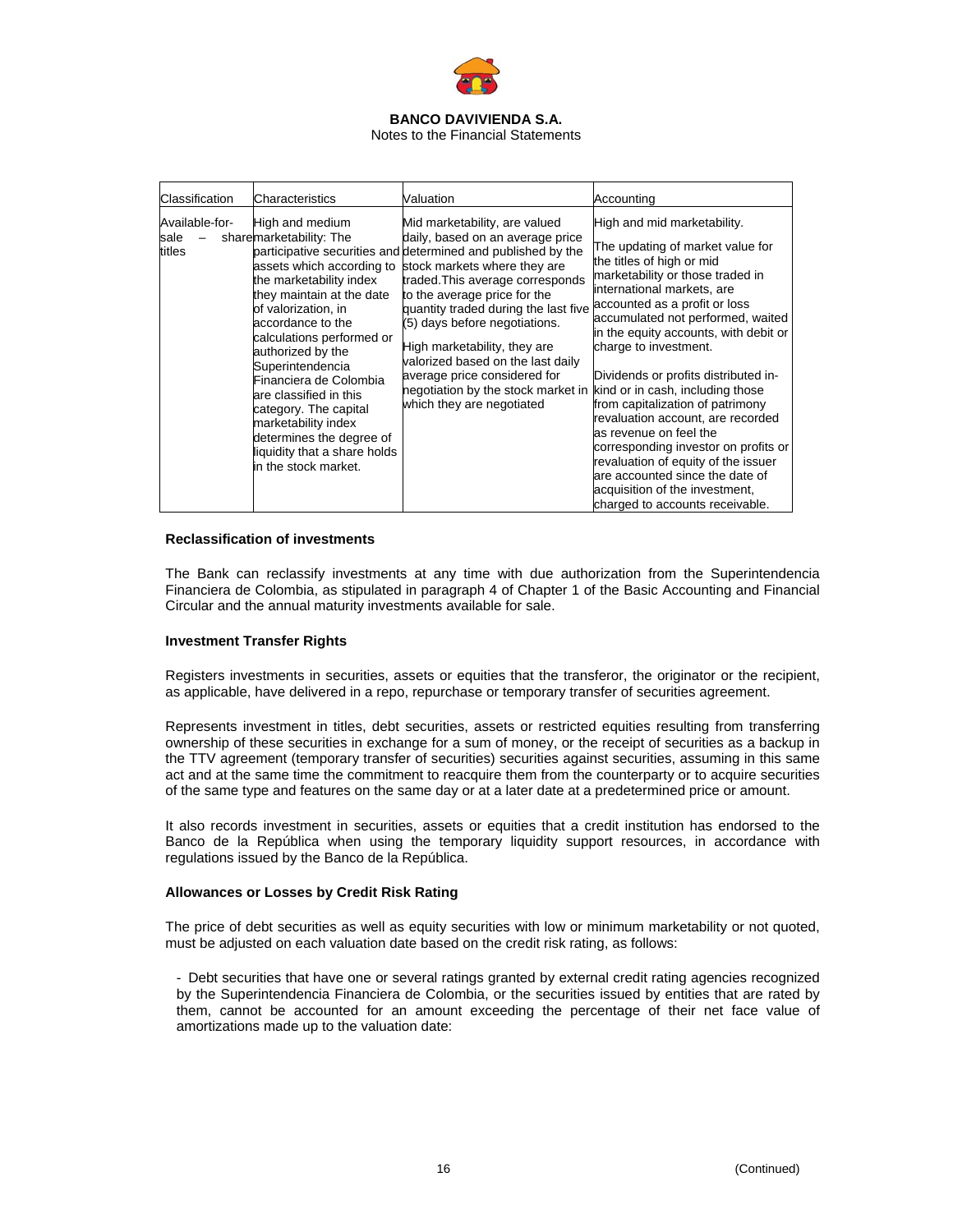

Notes to the Financial Statements

| Long Term Rating | Maximum Amount % | <b>Short Term Rating</b> | Maximum Amount % |
|------------------|------------------|--------------------------|------------------|
| BB+. BB. BB-     | Ninety 90%       |                          | Ninety 90%       |
| $B + B$ . B. B-  | Seventy 70%      |                          | Fifty 50%        |
| <b>CCC</b>       | Fifty 50%        | 5 <sub>v</sub> 6         | Zero 0%          |
| DD. EE           | Zero 0%          |                          |                  |

- For debt securities that do not have an external rating, for debt securities issued by entities that are not rated or for equity securities, the amount of the Allowances must be determined based on the methodology that for this purpose may be determined by the investor entity. Said methodology must be previously approved by the Financial Superintendence of Colombia

- The Bank assesses the credit risk of the investments that have no assessment and establishes provisions according to the ranges defined by the Superintendencia Financiera de Colombia.

|   | <b>Risk</b>   | Maximum Amount and %                                                                                         |
|---|---------------|--------------------------------------------------------------------------------------------------------------|
| A | Normal        | Does not proceed                                                                                             |
| в | Acceptable    | Debt securities 80% of the nominal value, net amortization equity securities<br>80% of the acquisition cost. |
| С | Appreciative  | Debt securities 60% of the nominal value, net amortization equity securities<br>60% of the acquisition cost. |
| D | Significant   | Debt securities 40% of the nominal value, net amortization equity securities<br>40% of the acquisition cost. |
| E | Irrecoverable | The value of this investments is provisioned to 100%                                                         |

Not subject to this adjustment are the internal or external public debt securities issued or guaranteed by the Nation, those issued by the Banco de la República (Central Bank) and those issued or guaranteed by the Fondo de Garantías de Instituciones Financieras FOGAFIN.

### **2.5 Credit Portfolio and Financial Leasing**

It records the credits and Financial Leasing granted by the Bank under the different modalities authorized. The funds used in the granting of credits originate from the Bank's own funds, from the public in the modality of deposits and from other external and internal financing sources.

Loans are accounted for based on their face value, except purchases of portfolio which are recorded at cost; the interest rate agreed does not affect the value at which loans are recorded.

### **Credit modes**

The credit portfolio structure contemplates the following modes for credits:

### - **Commercial**

Commercial credits are defined as those granted to individuals or companies in order to perform to organized economic activities, different to those granted under the mode of microcredit.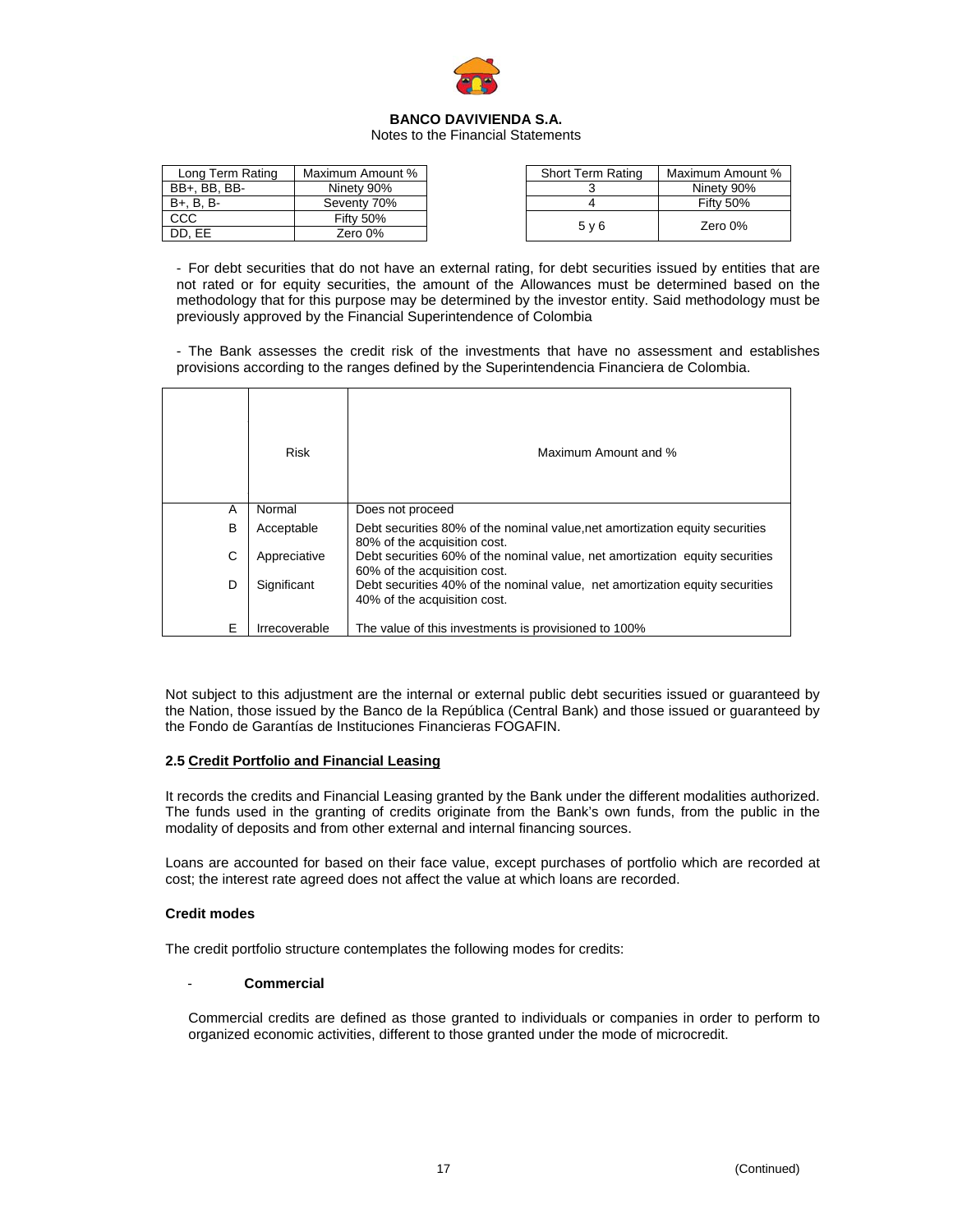

Notes to the Financial Statements

#### Home Leasing.

The Superintendencia Financiera de Colombia established that for classification purposes, Home Leasing operations must be classified as commercial loans.

The real estate properties of this type of operations are owned by the Bank, and are insured for fire and earthquake.

It records the value financed of homes delivered under leasing to the user for his use and enjoyment, in exchange for the payment of a periodic rent, during the term agreed, at the expiration of which the good is returned to the owner or transferred to the lessee, if it decides to exercise the purchase option agreed to pay for and its value.

The value to be financed of the financial leasing operations is repaid with the payment of the financial leasing rent in the portion corresponding to repayment of principal.

### - **Consumption**

They are loans that regardless of their amount, granted to individuals whose objective is to finance consumer goods acquisition, or payment of non commercial or entrepreneurial services, different from the ones provided under the microcredit type.

#### - **Housing**

Independently registers its amount, the loans granted to individuals, assigned to new or used homes acquisition or to build individual homes. They should be agreed in Current Value Units (UVR) or in local currency and secured by first grade mortgage, upon the funded home. The amortization term, should be between five (5) years as a minimum and thirty (30) years as a maximum.

Loans can be totally or partially prepaid, at any time without sanctions whatsoever. In case o partial prepayments, the debtor will be entitled to choose whether the amount paid, reduces the liabilities payments or the term. To have a remuneration interest rate which is applied to the balance of the debt denominated in UVR or pesos, depending on whether the loan is denominated in UVR or legal tender, respectively.

Interest should be charged on expiration and cannot be capitalized. The credit amount may be up to seventy percent (70%) of the property value. This value will be the purchase price or a valuation carried out within six (6) months prior to the granting of credit. In loans for community housing, the amount of the loan may be up to eighty percent (80%) of the property value.

Property value should be insured against fire and earthquake.

### **Micro-credit**

A micro credit is defined as a set of credit active operations to which article 39 of Law 590 of 2000, is referred to, or the regulations that modify, substitute or add it, as well as those carried out with micro enterprises, in which the main source of payment comes from income derived from their activity.

A micro-company is any unit of economic exploitation performed by an individual or a legal entity in entrepreneurial, agricultural, industrial, commercial or service activities, rural or urban, which payroll does not exceeds ten (10) employees and its total assets are smaller than five hundred (500) minimum current monthly legal wages.

The amount of indebtedness by the debtor may not exceed one hundred twenty (120) minimum daily wages in force at the time of approval of the corresponding credit operation. Balance of indebtedness is understood to mean the amount of current obligations by any corresponding micro-company with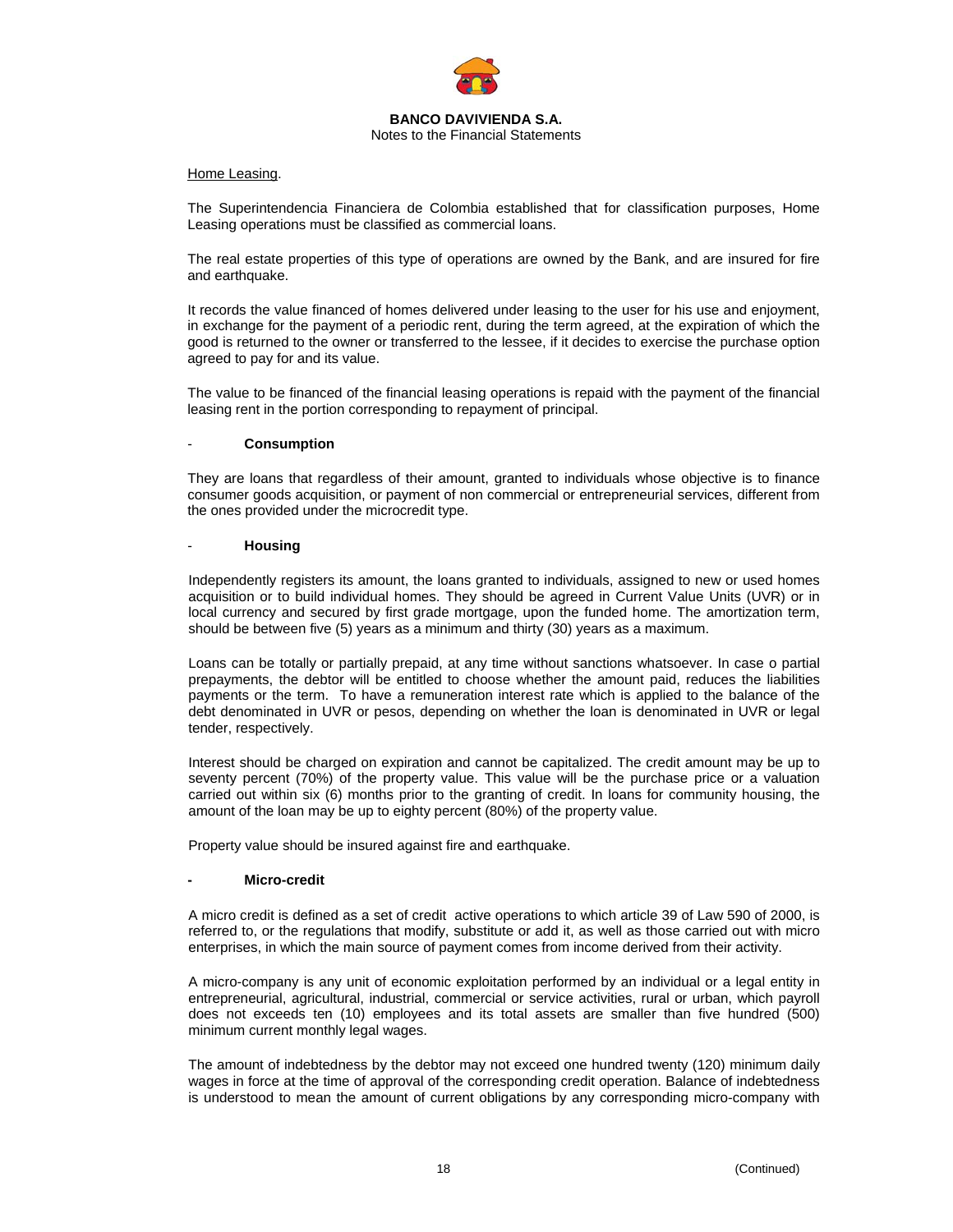

Notes to the Financial Statements

the financial sector and other sectors, which are recorded by bank operators with the data consulted by the corresponding creditor, excluding those mortgage credits for financing housing and adding to the amount of the new obligation.

### **Restructured Credits**

A restructured loan is one, that through an agreement of any judicial business, has the objective to modify the conditions initially established, in order to allow the debtor, to adequately manage his/her obligation. For these effects, the restructurings are considered novations.

Previous to restructuring a loan, it should be reasonably established, that same will be recovered under the new conditions.

Credit alleviations granted by Laws, as it was the case of what was set forth by Law 546 of 1999 for home loans, are not considered loan restructuring.

Rules for accounting for interest on restructured loans: In those cases where as a result of restructuring agreements or any other form of agreement, contemplating the capitalization of interests posted in memoranda accounts or balance of uncollectible portfolios, including capital, interest and other concepts, they shall be accounted as deferred debit and their amortization to the shall be done proportional to those amounts effectively collected.

Rules for reclassification of restructured loans:Loans can improve their qualification, after having been restructured, only when the debtor proves a regular and effective payment behavior.

When reestructuring a must we maintain the classification in effect at the time of restructuring and at the 3 regular payments it is considered normalized and improved to "A". If the credit becomes overdue again in more than 30 days it will return to the initial classification and will remain thus until it is up to date again and normalized to return to an "A"; if after two years the restructured credit is found up to date, it is transferred to normal, otherwise it will be reviewed every month to verify if it is up to date and to carry out the transfer, except those registered below

#### Bankruptcy rules Law 1116 of 2006

The judicial bankruptcy rules objective is to protect the loan and the recovery and conservation of the company as a unit of economic exploitation and a source of employment, through the reorganization and judicial liquidation processes, always under the value aggregation criterion.

### Fiscal Restructuring Law 617 of 2000

The Government grants guarantees for territorial entities liabilities, with entities regulated by the Superintendencia Financiera de Colombia, when all requirements established in the law, are fulfilled; among others, that the fiscal adjustment agreements were subscribed before June 30, 2001. Such guarantee is up to forty per cent (40%), for loans in force as to December 31, 1999 and up to a hundred per cent (100%), for new loans intended for fiscal adjustment.

These restructurings have the characteristic of reverting the provisions recorded on the liabilities subject to restructuring, the portion secured by the Government and the portion subject to restructuring that is not secured by the Government, can keep the qualification they had as of June 30, 2001.

#### Restructuring Law 550

Law 550 of 1999 and 1116 of 2006 promotes and facilitates business reactivation and restructuring of territorial entities. As of the date on which the restructuring negotiation is initiated, the Bank suspends the accrual of interest on current credits and maintains the rating that they had as of the date of initiation of the negotiation.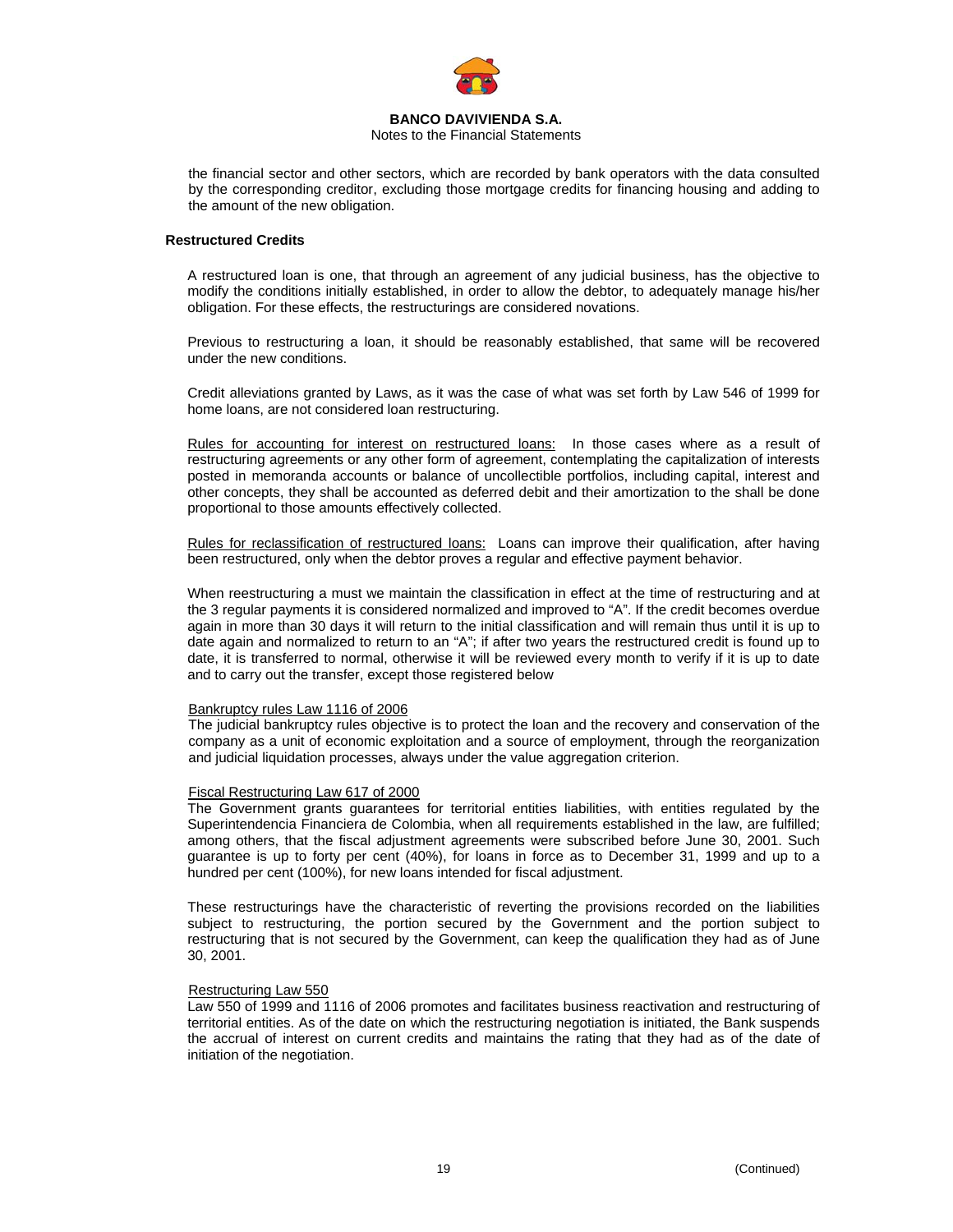

Notes to the Financial Statements

#### - **Suspension of causation of interest**

Not cause the profit and loss statement the accrual interests, adjustment for inflation, exchange rate adjustments, fees and income for other concepts, when the loan is in arrears as indicated in the following table:

| <b>Credit Modality</b> | Default level to |
|------------------------|------------------|
| Commercial             | 3 months         |
| Consumption            | 2 months         |
| Housing                | 2 months         |
| Micro-credit           | 1 month          |

The accrual is recorded in contingent accounts without affecting the income statement until such time as the effective collection

In those cases in which, as a result of restructuring agreements or any other type of agreement, the capitalization of interests that are recorded in memorandum accounts or the balance of written off loans, including capital, interests and other concepts, is considered, they will be recorded as a deferred payment and taken to the profit and loss statement to the extent that cash collection.

#### **Regulation for penalties**

The penalties of loans portfolio, accounts receivable and other assets are approved by the Board of Directors of the Bank, bearing in mind the stipulations provided in the external Memorandum 100 of 1995 of the Superintendencia Financiera de Colombia.

Following internal policies for writing offs, these are recorded at the time in which the different loans, reach the following arrears levels and Requires loans to be 100% provisioned in capital, interest and other concepts.

| Portfolio                  | Default Levels                              |
|----------------------------|---------------------------------------------|
| Commercial                 | 570                                         |
| Consumption                | 180 (different of vehicle without quarante) |
| Housing                    | 540                                         |
| <b>Housing Leasing</b>     | 540 (Commercial Portfolio)                  |
| <b>Commercial Vehicles</b> | 540                                         |
| Consumer Vehicles          | 360                                         |

From May 2010 the bad-debt consumer portfolio is defined as from 360 days past due.

The writing off does not release the Bank,s management from continuing with the collection procedures that are considered appropriate.

#### - **Regulations for the guarantees**

The guarantee is an instrument whereby the Expected Loss (EL) is reduced in the event of a noncompliance event. The guarantee encompasses the right the Bank is entitled to when the debtor ceases the payment of his/her obligations due to lack of compliance.

The loan approval in the Bank should include the guarantee whereby the operation is being authorized. Improvement thereto will be prior to the outlay of the resources.

The analysis of the guarantees must include the following characteristics: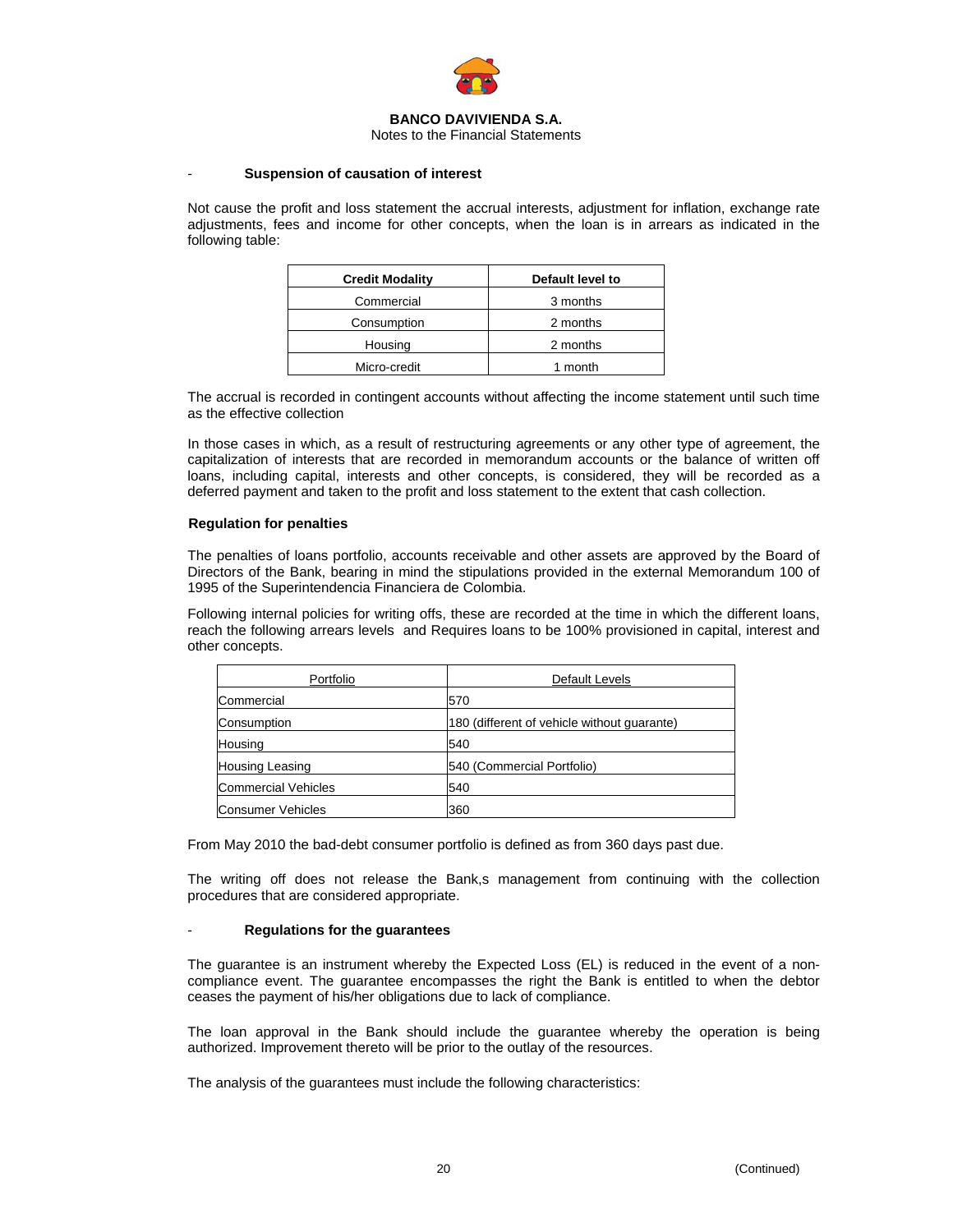

Notes to the Financial Statements

- Suitability: According to the legal definition.
- Lawfulness: Document duly improved in order to provide legal support that facilitates the management of the granted obligations surety.
- Value: Calculated on the basis of technical criteria and objectives.
- Completion possibility: Properly reasonable possibility to collect the guarantee.

For the consumption and commercial loans admissibility and non-admissibility guarantees are accepted as provided by the decree 2360 of 1993.

In the case of mortgages for home loans, these shall be classified as first degree and by an unspecified amount in favor of the Bank over the mortgaged property. Mortgages must be completed through public deed before a notary and registered at the corresponding Public Document Registration Office.

The value update of the guarantee for the mortgage guarantee portfolio is done by taking the value of the initial registration of the guarantee adjusted for the housing price index published by the National Planning Department.

#### **Criteria for the Evaluation and Reclassification of credit risk**

The Bank has adopted a Credit Risk Management System (Sistema de Administración de Riesgo de Crédito - SARC), which includes policies, processes, models and control mechanisms to identify, measure and adequately mitigate credit risk; not only from the perspective of their coverage through a reserves system but also through the administration process for granting credit and ongoing monitoring.

The Bank evaluates and ranks the credit agreements of customers regardless of the credit class. The behavior of the customers' portfolios is updated monthly with respect to payments, cancellations, penalties and amount of arrears of the agreements.

It has methodologies and analytical techniques to measure the credit risk inherent in a credit transaction and future potential changes in its service conditions. These methodologies and techniques are based on information relating to historical performance of the portfolios and loans; the particular characteristics of borrowers, their loans and guarantees to support them; the credit performance of the borrower with other organizations and financial information from it, or alternative information that allows the financial situation to be adequately known; and the sector and macroeconomic variables that affect their normal development.

In the payment capability assessment of the regional public bodies, the Bank verifies compliance with the indicators of Law 617 - Operating costs - Law 358 - solvency and sustainability - and Law 819 Primary surplus.

The Bank carries out the valuation and re-evaluation of the loan portfolio in May and November at least, recording the results at the close of the following month.

#### **Alignment Rules**

The Bank performs the internal alignment process for each debtor, monthly, and for such purpose, it will take to the greatest credit risk category, the same types of loans granted to a debtor, unless that they have reasons enough for qualification at a lower risk category, according to the extent permitted by the rules.

For normal customers of the Bank and Subsidiaries with which financial statements are consolidated, the same rating is given to the loan as is granted to a borrower, unless they can prove the existence of grounds for classification in a lower risk category.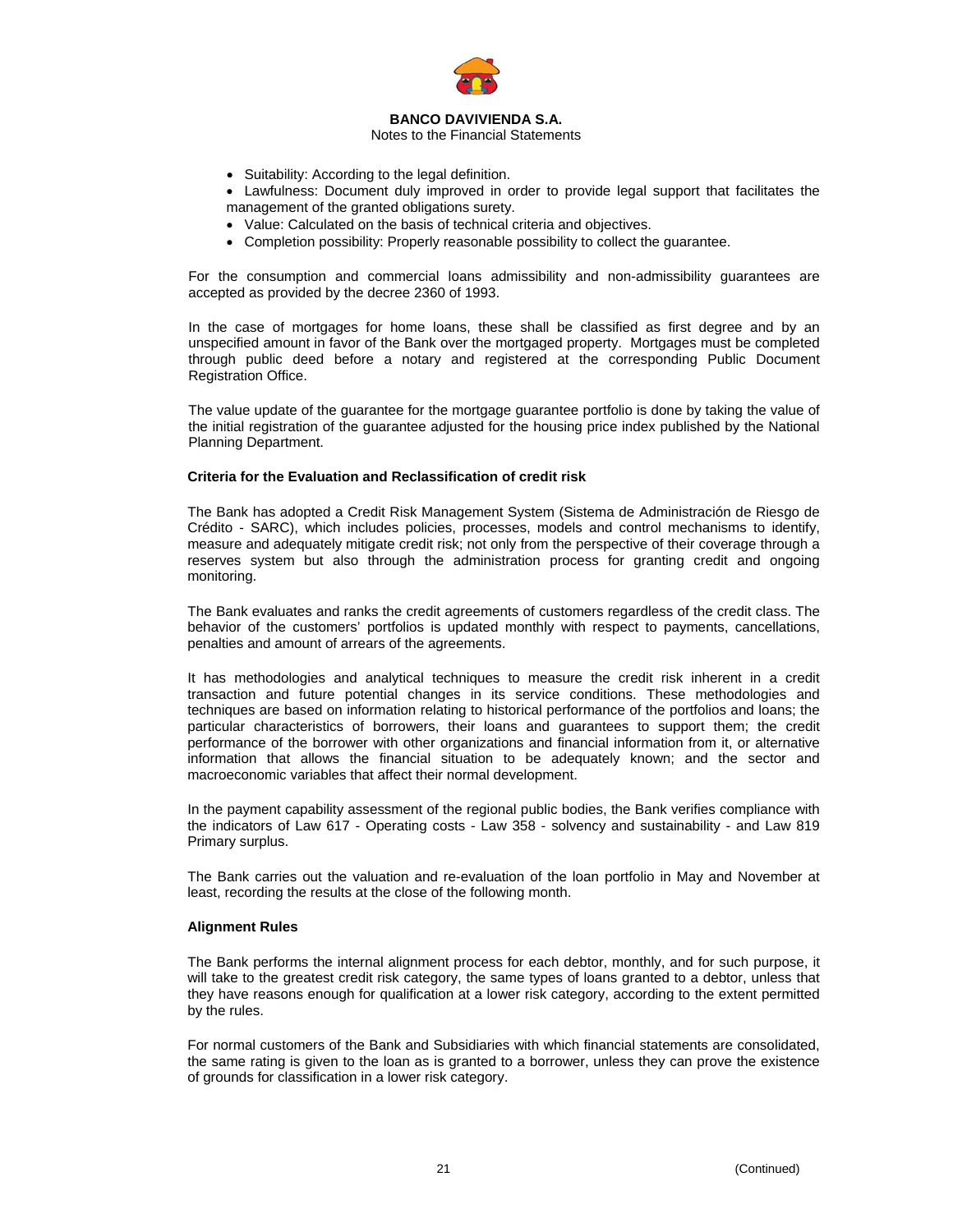

Notes to the Financial Statements

## **Credit Risk Rating for reports**

For the purpose of approving the credit ratings for the reports to credit bureaus, the following table is applied for the credit debt reports and registration in the statements

## **Commercial Portfolio**

| <b>Risk Type</b> | <b>Reporting Rating</b>   | <b>Rating Group</b> | Default levels (days) |
|------------------|---------------------------|---------------------|-----------------------|
| Normal           | AA                        |                     | $0 - 29$              |
| Acceptable       | $\boldsymbol{\mathsf{A}}$ |                     | 30-59                 |
| Acceptable       | BB                        | В                   | 60-89                 |
| Appreciative     | B                         |                     | 90-119                |
| Appreciative     | CС                        |                     | 120-149               |
| Unpaid           | D                         |                     | 150-569               |
| Irrecoverable    |                           |                     | More than 569         |

A commercial credit is considered unpaid when it is in arrears equal to or greater than 150 days, the same applies to liquidity credits that are in arrears.

#### **Consumption Portfolio**

To determine the consumer credit rating for loans depending on the segment, the reference model calculates a score which is a product of the particular characteristics of each debtor as set out in Annex 5 of Chapter II of the External Circular 100 of 1995 of the Financial Superintendence of Colombia, as shown below:

| <b>Risk Type</b> | Reporting<br>Category | Rating<br>Group | <b>Vehicles</b><br><b>Score</b> | <b>Others</b><br><b>Score</b> | <b>Credit Card</b><br><b>Score</b> |
|------------------|-----------------------|-----------------|---------------------------------|-------------------------------|------------------------------------|
| Normal           | AA                    |                 | 0.2484                          | 0.3767                        | 0.3735                             |
| Normal           | *<br>A                |                 | 0.6842                          | 0.8205                        | 0.6703                             |
| Acceptable       |                       | в               | 0.6842                          | 0.8205                        | 0.6703                             |
| Acceptable       | BB                    | в               | 0.81507                         | 0.89                          | 0.9382                             |
| Appreciative     | в                     |                 | 0.94941                         | 0.9971                        | 0.9902                             |
| Appreciative     | CС                    |                 |                                 |                               |                                    |
| Unpaid           |                       |                 |                                 |                               |                                    |
| Irrecoverable    |                       |                 |                                 |                               |                                    |

A consumer credit is considered unpaid when in arrears equal to or greater than 90 days.

\* In order not to affect portfolio indicators, the Superintendencia Financiera de Colombia defined a delay range of between 0 and 30 days to be reported in the accounts defined as group A in addition to the characteristics of the reference model of consumption for this qualification.

### **Vivienda y Microcrédito**

The Bank classifies the housing loan and microcredit operations into one of the following credit risk categories.

| Rating | <b>Risk</b>      | <b>Housing</b>      | Micro-credit        |  |
|--------|------------------|---------------------|---------------------|--|
|        |                  | Months in arrears   |                     |  |
|        | Normal           | 0 until 2           | 0 until 1           |  |
| B      | Acceptable       | More than 2 until 5 | More than 1 until 2 |  |
|        | Appreciative     | 5 until 12          | More than 2 until 3 |  |
|        | Significative    | 12 until 18         | More than 3 until 4 |  |
|        | Uncollectibility | More than 18        | More than 4         |  |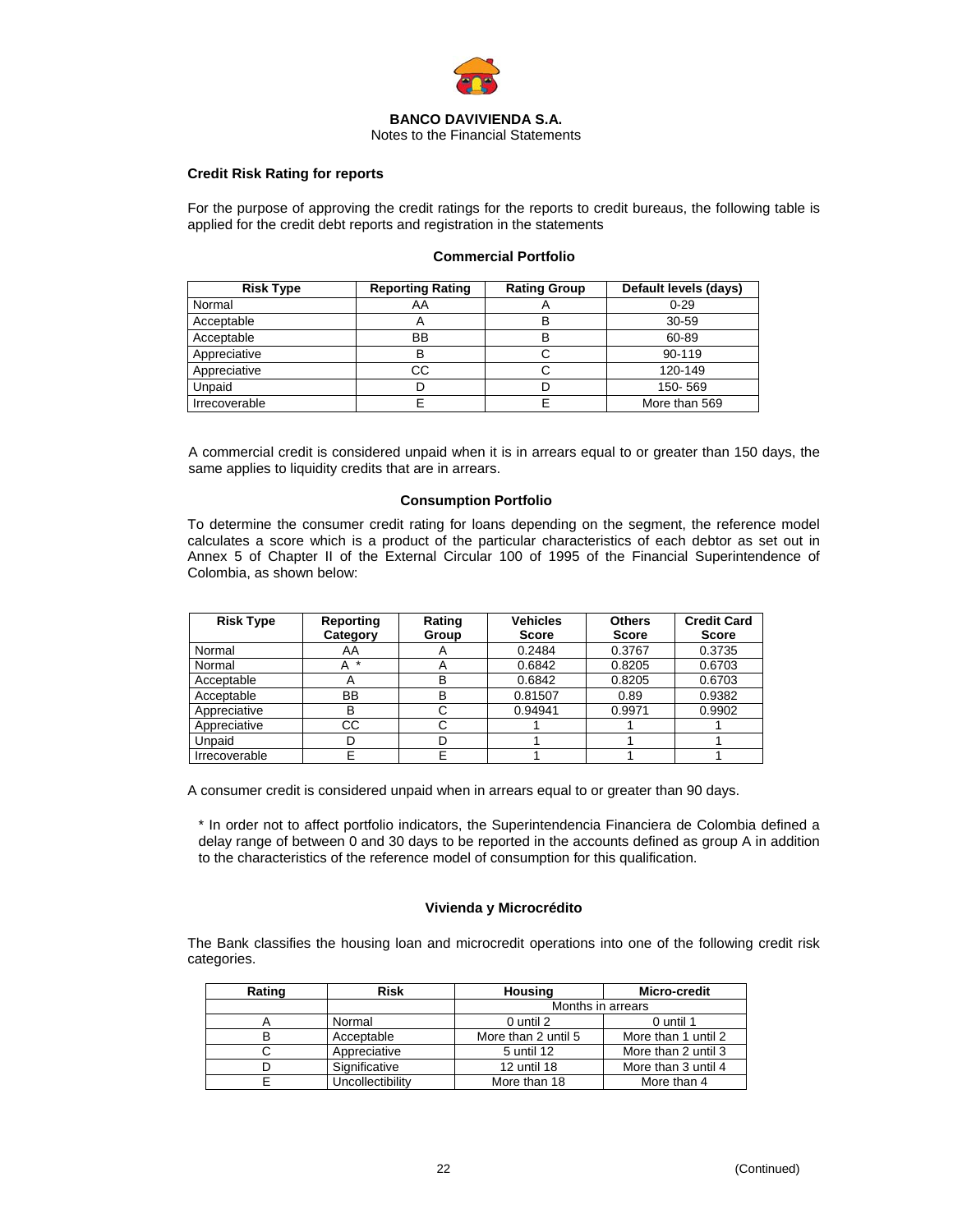

Notes to the Financial Statements

### - **Qualification of Loans to Territorial Entities**

For qualification of loans granted to territorial entities, the Entity reviews and verifies the fulfillment of the different conditions set forth in Law 358 of 1997.

#### **2.6 Rules on provisions for credits portfolio**

The Bank constitutes provisions in reference to the results as follows:

#### **General Allowance**

As of December 31,and June 30, 2010, the provision for micro loans and housing loans types, equivalent to 1.0% of total gross loan portfolio.

#### **Individual provisions using reference models.**

From the April 1, 2010 in accordance with the provisions of External Circular 035 of September 23, 2009 of the Superintendencia Financiera de Colombia, for commercial and consumer reference models, the individual provisions for credit holdings are established as the sum of the individual components, one Procyclical and another Countercyclical.

The individual procyclical component reflects the current credit risk of each borrower.

The individual countercyclical component reflects the possible changes in the credit risk of borrowers at the time in which the deterioration of these assets increases. This component is used to reduce the impact on the Bank's income statement when the situation arises.

In no case may the individual countercyclical component of each obligation be less than zero or exceed the value of the expected loss calculated using matrix B; neither may the sum of these two components exceed the exposure value.

The two components are calculated separately for capital and accounts receivables of the holdings and leasing obligations.

The following indicators should be evaluated monthly to determine the calculation methodology to use from the next month for the calculation of individual provisions.

| Indicators                                                       | <b>Activation Threshold</b> |
|------------------------------------------------------------------|-----------------------------|
| 1. Increase of allowance in risk categoy B,C,D,E                 | $>= 9\%$                    |
| 2. Net expenditure of allowance as % of portfolio revenue        | $>= 17\%$                   |
| 3. Net expenditure of allowance as % of Adjusted Gross Financial |                             |
| Margin                                                           | $\leq$ 0% 6 > = 42%         |
| 4. Real annual growth of Gross Portfolio                         | $< 23\%$                    |

If for three consecutive months the conditions of these indicators are jointly met, the calculation methodology to be applied during the next six months will be that established for the disaccumulation phase. On Diciembre 31, 2010, the Bank applied the cumulative phase methodology.

#### **Calculation methodology in accumulation phase**

Procyclical individual component (IPC): For the commercial portfolio and consumption, the expected loss is calculated with the matrix A, ie the result obtained by multiplying the exposure value of the debtor, the probability of default (PI) of the matrix A and loss given default (PDI).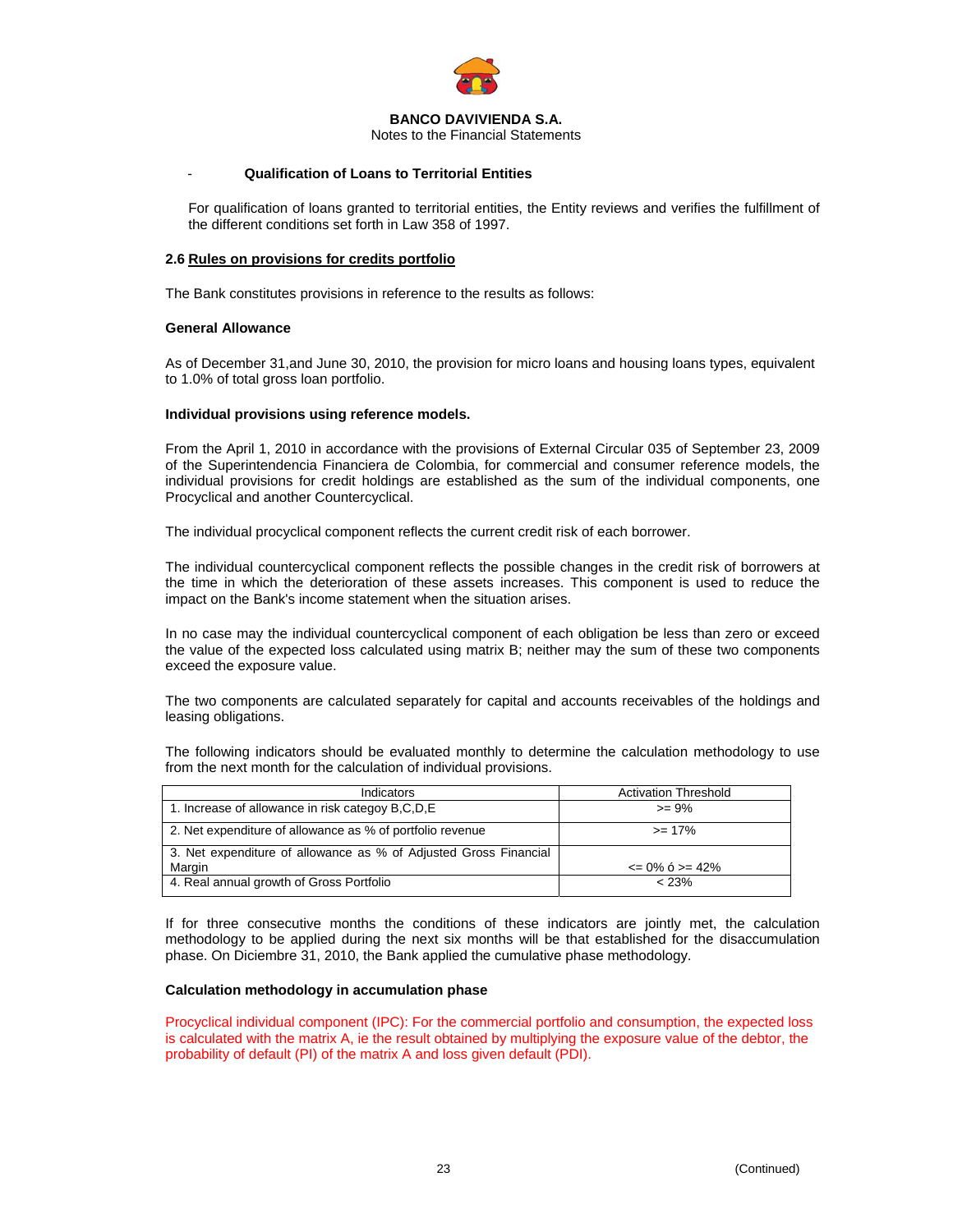

### Notes to the Financial Statements

Componente individual procíclico (CIP) : Para la cartera comercial y consumo, es la pérdida esperada calculada con la matriz A, es decir el resultado obtenido al multiplicar el valor de la exposición del deudor, la probabilidad de incumplimiento ( PI ) de la matriz A y pérdida dado el incumplimiento ( PDI ).

Individual countercyclical component (ICC): It is the maximum value between the individual countercyclical component in the previous period affected by the exposure, and the difference between the expected loss calculated with matrix B and the expected loss calculated with matrix A at the time of calculating the provision.

The Superintendencia Financiera de Colombia will provide the migration matrices to be applied for the calculation of expected losses annually.

The countercyclical component allows entities to maintain a reserve (individual countercyclical provision) to be used during periods of deterioration in credit quality to meet the increase in provisions without significantly impacting the profits generated by the unfavorable environment.

Up until March 31, 2010 holdings provisions that have a reference model were calculated without considering the individual countercyclical component, accumulation phase. The change in methodology to accumulation phase implied a lower value in the recovery of holdings provisions of \$ 22,982 and \$ 11.352.9 during the first and second halves of 2010 respectively.

#### **Individual Allowance**

Without prejudice of the general provision, the individual provisions, for the protecting loans qualified in all risk categories, have the following parameters at December 31,and June 30, 2010:

#### **Commercial Portfolio**

The Bank adopted the Commercial Reference Model (MRC), established by the Superintendencia Financiera de Colombia, which is used for recording provisions resulting from its application.

The Leasing Operations provisions are recorded in compliance with the commercial loans portfolio policies "natural person with business".

To estimate the expected loss, segments are differentiated by the borrowers' assets level thus:

| Company Size           | <b>Assets Level</b>        |
|------------------------|----------------------------|
| Large Companies        | More than 15,000 MCMLW     |
| Medium Companies       | From 5.000 to 15.000 MCMLW |
| <b>Small Companies</b> | Less 5.000 MCMLW           |

MRC also has a category named "individuals" in which all individuals that are commercial loans debtors, are grouped.

The estimation of expected loss (provisions) results from applying the following formula:

Expected Loss= [Probability o f failing] x [Asset exposure at the time of failing] x [Loss due to failing].

Where:

- Probability of failing

It is related to the probability, that in a period of twelve (12) months, debtors of a specific commercial portfolio incur in failing.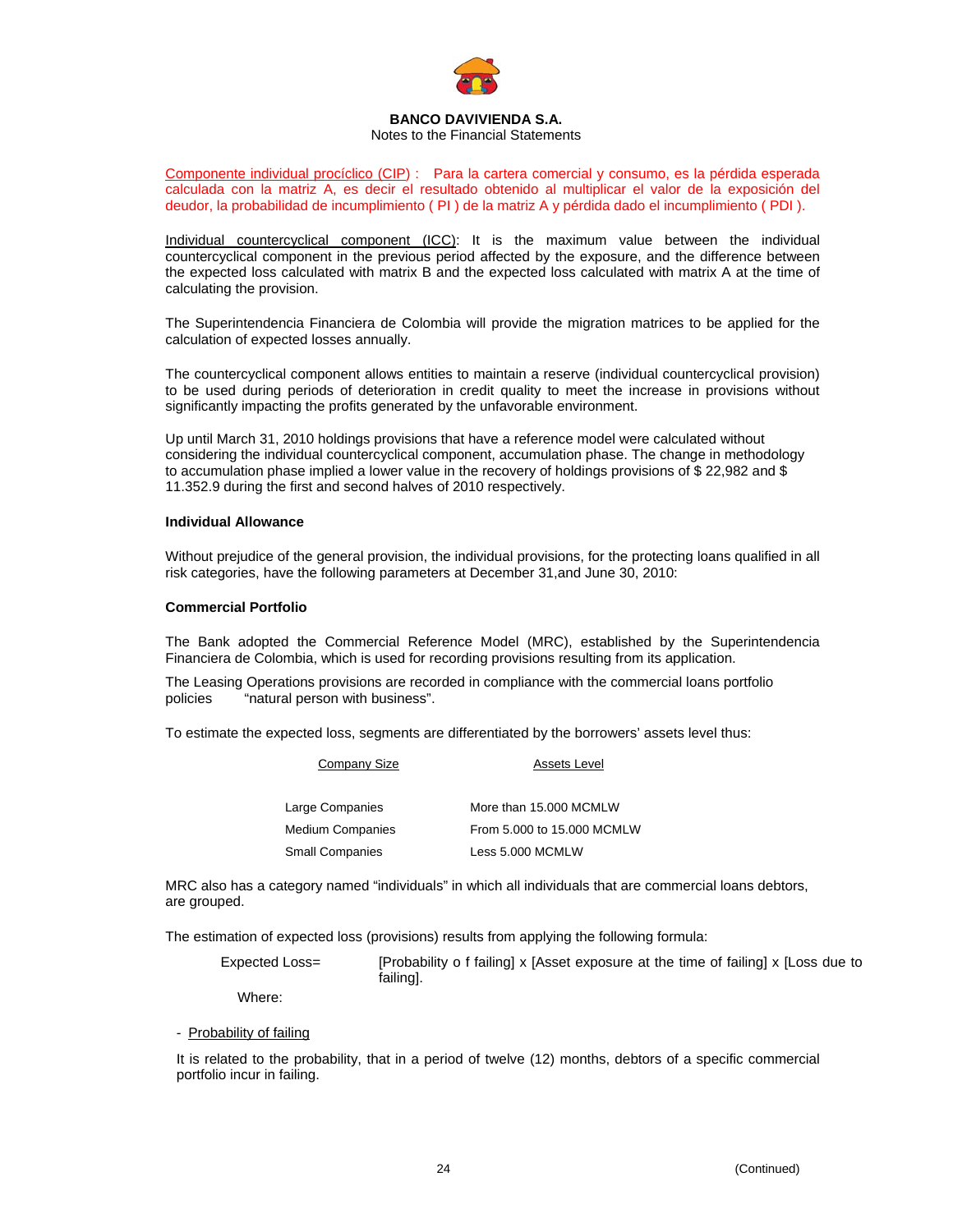

Notes to the Financial Statements

|                    | Large    |          | Medium   |          | Small    |          | Individual |          |
|--------------------|----------|----------|----------|----------|----------|----------|------------|----------|
| Rating             | Company  |          | Company  |          | Company  |          |            |          |
|                    | Matrix A | Matrix B | Matrix A | Matrix B | Matrix A | Matrix B | Matrix A   | Matrix B |
| AA                 | 1.53%    | 2.19%    | 1.51%    | 4.19%    | 4.18%    | 7.52%    | 5.27%      | 8.22%    |
| A                  | 2.24%    | 3.54%    | 2.40%    | 6.32%    | 5.30%    | 8.64%    | 6.39%      | 9.41%    |
| BB                 | 9.55%    | 14.13%   | 11.65%   | 18.49%   | 18.56%   | 20.26%   | 18.72%     | 22.36%   |
| B                  | 12.24%   | 15.22%   | 14.64%   | 21.45%   | 22.73%   | 24.15%   | 22.00%     | 25.81%   |
| CC.                | 19.77%   | 23.35%   | 23.09%   | 26.70%   | 32.50%   | 33.57%   | 32.21%     | 37.01%   |
| Non-<br>compliance | 100%     | 100%     | 100%     | 100%     | 100%     | 100%     | 100%       | 100%     |

The Individual allowance are calculated using the percentages given in the following matrix:

### - Loss due to failing (LDF)

It is defined as the economic deterioration the Bank will suffer, in case any of the situations of failing materializes. The LDF for debtors qualified in the failing category, will an increase, according to the days after the classification in such category. The LDF applied by the Bank, contemplates the type of guarantee range "without guarantee".

| Type of guarantee | L.D.F. | Days after<br>failing to pay | New L.D.F. | Days after<br>failing to pay | New L.D.F. |
|-------------------|--------|------------------------------|------------|------------------------------|------------|
| Without guarantee | 55.00% | 210                          | 80.00%     | 420                          | 100,00%    |

### Additionally, the D and E rated portfolio are 100% provisioned.

For the second half of 2010 the Bank modified the interest rate from 58% to 55% in line with the standard, a change that generated an effect of \$ 15,472.8 in the recovery of provisions, which neutralizes the effect on P and L from the countercyclical effect.

### - Exposed value of asset

The exposed value of asset, is the current balance of capital, interests, accounts receivable for interests, and other accounts receivable, of the commercial portfolio liabilities.

### **Concordat Processes Provisions**

As refers to credits due by persons who are admitted in processes of composition or arrangement with creditors, they are immediately rated in category "E" becoming subject to the establishment of allowances, suspension of accrual of returns and other items foreseen for this category.

If the agreement to recover the company is approved prior to the year following the admission to the arrangement with creditors, the credits may be reclassified to category "D".

### - **Consumption Portfolio**

The Bank adopted the Reference Model for consumption portfolio (MRCO), established by the Superintendencia Financiera de Colombia, which is used for recording allowances that result from their application.

Is based on differentiated segments, according to the products, vehicles general, others general and credit card, in order to preserve the particularities in the market niches and the products granted.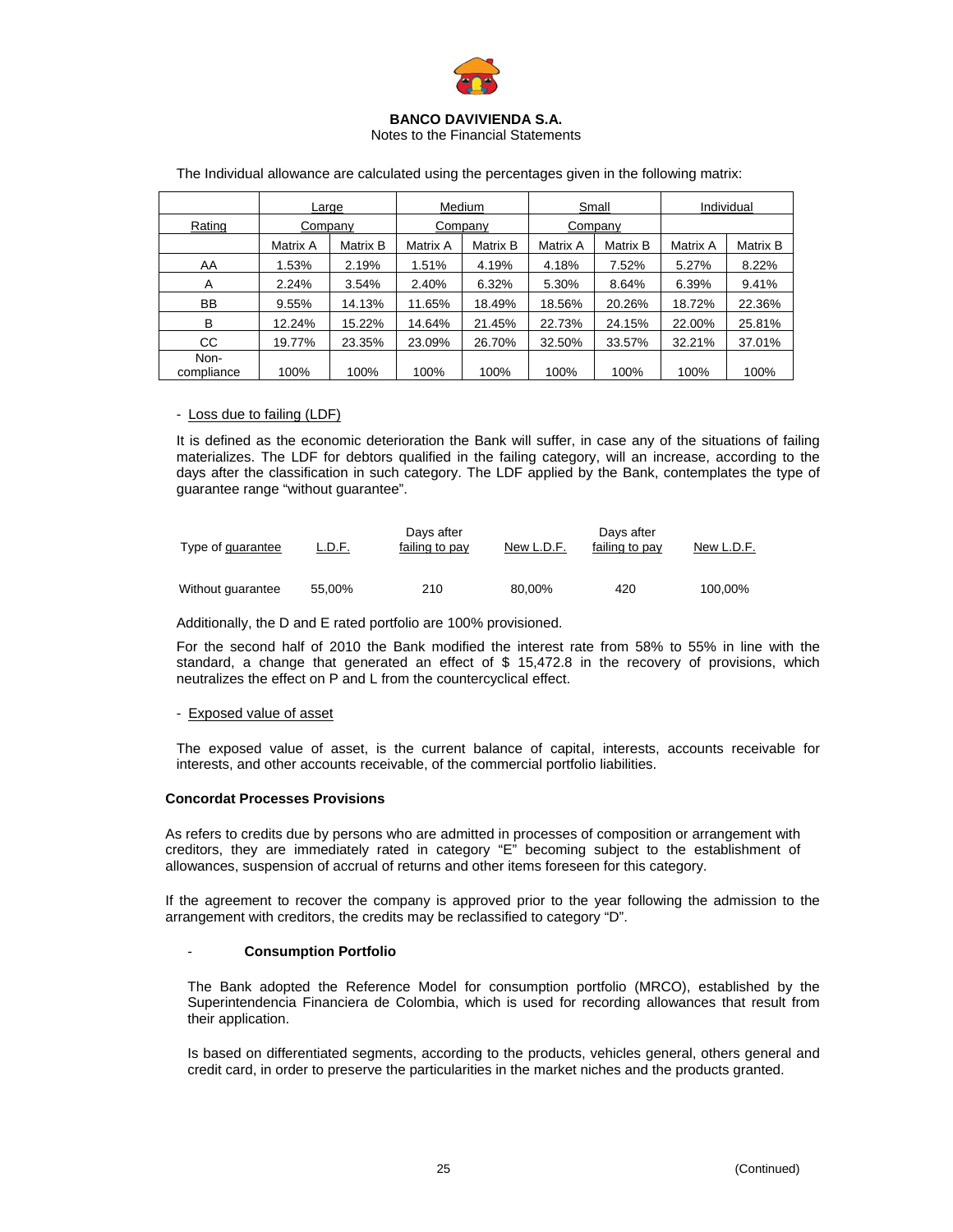

Notes to the Financial Statements

The expected losses are determined, and the allowance are recorded according to the following formula:

 Expected Loss = [Probability o f failing] x [Asset exposure at time of failing] x [Loss due to failing].

Where:

### Probability of failing

It corresponds to the probability that in a period of twelve (12) months, debtors of a specific segment and commercial portfolio qualification incur in failing.

The bank defines the probability of failing according to the following matrix:

|                   |          | Vehicles |          | Others   |          | Credit   |
|-------------------|----------|----------|----------|----------|----------|----------|
| Rating            |          | General  |          | General  | Card     |          |
|                   | Matrix A | Matrix B | Matrix A | Matrix B | Matrix A | Matrix B |
| AA                | 0.97%    | 2.75%    | 2.10%    | 3.88%    | 1.58%    | 3.36%    |
| A                 | 3.12%    | 4.91%    | 3.88%    | 5.67%    | 5.35%    | 7.13%    |
| <b>BB</b>         | 7.48%    | 16.53%   | 12.68%   | 21.72%   | 9.53%    | 18.57%   |
| B                 | 15.76%   | 24.80%   | 14.16%   | 23.20%   | 14.17%   | 23.21%   |
| <b>CC</b><br>Non- | 31.01%   | 44.84%   | 22.57%   | 36.40%   | 17.06%   | 30.89%   |
| compliance        | 100%     | 100%     | 100%     | 100%     | 100%     | 100%     |

#### - Loss due to failing (LDF)

It is defined as the economic deterioration the Bank will suffer, in case any of the situations of failing materializes. The LDF for debtors qualified in the failing category, will increase, according to the days after the classification in such category. The LDF applied by the Bank, contemplates the type of guarantee range "without guarantee", and in addition, applies a greater percentage in the first range of failing debtors, as follows:

| Tvpe of<br>quarantee | <u>L.D.F.</u> | Davs after<br>failing to pay | New L.D.F. | Davs after<br>failing to pay | New L.D.F. |
|----------------------|---------------|------------------------------|------------|------------------------------|------------|
| Without guarantee    | 69,00%        | 180                          | 85.00%     | 360                          | 100,00%    |

Additionally, the D and E rated portfolio are 100% provisioned.

For the second half of 2010 the Bank modified the interest rate from 69% to 65% in line with the standard, a change that generated an effect of \$ 24,123.0 in the recovery of provisions, which neutralizes the effect on P and L from the countercyclical effect.

#### - Exposed value of the asset

Inside the Commercial Reference Model, the exposed value of asset is the current balance of capital, Interests, accounts receivable for interests, and other accounts receivable, of the consumption portfolio liabilities.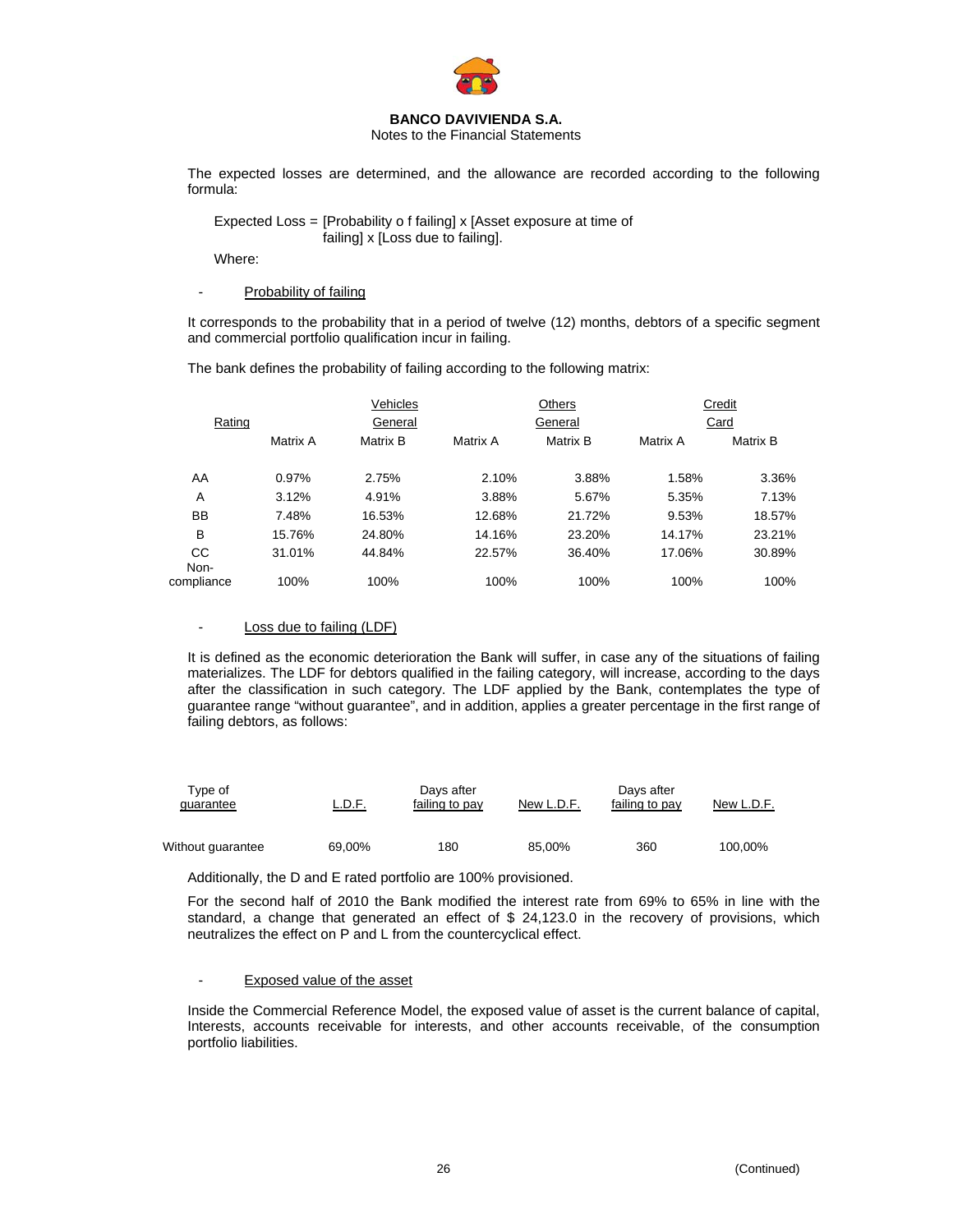

### Notes to the Financial Statements

### - **Housing portfolio**

The individual provisions, for the protecting loans qualified in all risk categories, have at least the following percentages at December 31, and June 30, 2010:

|        | % Minimum standard |           | % Bank's minimum |           |
|--------|--------------------|-----------|------------------|-----------|
| Rating | Covered            | Uncovered | Covered          | Uncovered |
|        | Part               | Part      | Part             | Part      |
| A      | 1.00%              | 1.00%     | 1.50%            | 3.00%     |
| в      | 3.20%              | 100.00%   | 5.00%            | 100.00%   |
| C      | 10.00%             | 100.00%   | 20.00%           | 100.00%   |
| D      | 20.00%             | 100.00%   | 60.00%           | 100.00%   |
| E      | 30.00%             | 100.00%   | 100.00%          | 100.00%   |

For the housing loans, an allowance must be maintained on the portion guaranteed, by the percentage corresponding according to the rating. On the non guaranteed portion the allowance must be of one hundred percent (100%) as of a credit rating of "B" (Acceptable).

If during two (2) consecutive years the credit has remained in category "E", the allowance percentage on the guaranteed portion will be increased to sixty percent (60%). If one (1) additional year elapses in these conditions, the allowance percentage on the guaranteed portion will be increased to one hundred percent (100%).

### - **Micro-credit portfolio**

The individual provisions, for the protecting loans qualified in all risk categories, have at least the following percentages at December 31, and June 30, 2010:

|        | % Minimum Standard |           | % Bank's minimum |           |
|--------|--------------------|-----------|------------------|-----------|
| Rating | Capital            | Uncovered | Capital          | Uncovered |
|        | <b>Balance</b>     | Part      | <b>Balance</b>   | Part      |
| Α      | 1.00%              | $0.00\%$  | 1.60%            | 1.60%     |
| в      | 2.20%              | 1.00%     | 4.00%            | 5.00%     |
| С      | $0.00\%$           | 20.00%    | $0.00\%$         | 30.00%    |
| D      | $0.00\%$           | 50.00%    | $0.00\%$         | 60.00%    |
| E      | $0.00\%$           | 100.00%   | $0.00\%$         | 100.00%   |

#### - **Effect of Suitable Guarantees on the Establishment of Individual Allowance**

Guarantees for consumption and housing loans only support the capital of the credits; consequently, the balances pending amortization of the credits covered with securities that have a suitable guarantee nature, are provisioned by the percentage corresponding according to the credit rating, by applying that percentage to the difference between the value of the outstanding balance and seventy percent (70%) of the guarantee value.

With regard to home loans, in the non secured part, the difference between the unpaid balance and hundred percent (100%) of the guarantee. For the secured part, a hundred per cent (100%) of the amount of the guarantee will be applied.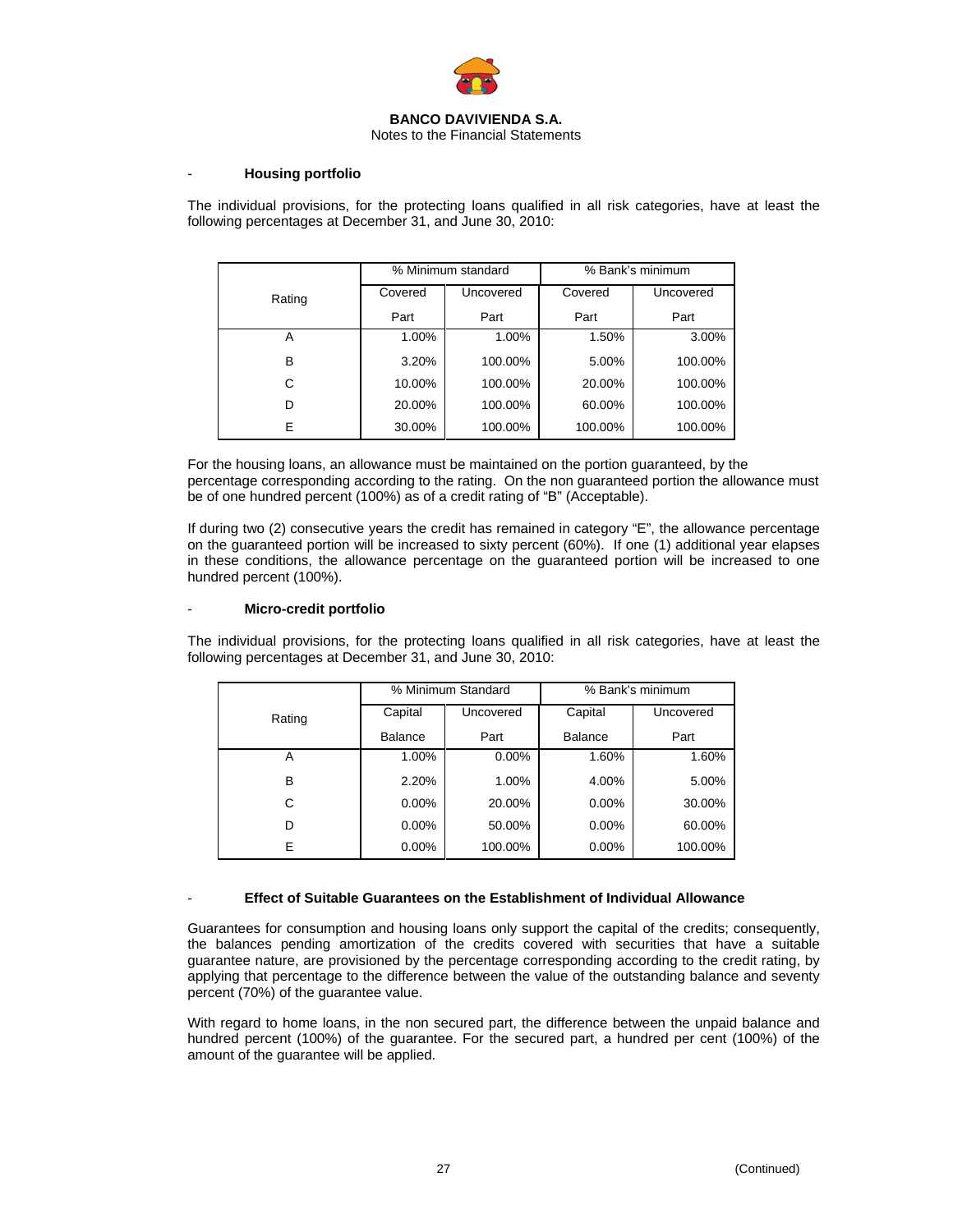

Notes to the Financial Statements

Depending on type the guarantee and the time of the respective loan arrears, the percentages of the total value of the guarantee for the establishment of allowances are considered as follows:

For Non-Mortgage Guaranties:

| Credit Time in Delay             | Percentage |
|----------------------------------|------------|
| $0$ to 12 months                 | 70%        |
| More than 12 months to 24 months | 50%        |
| More than 24 months              | $0\%$      |

For Mortgage Guaranties:

| Credit Time in Delay             | Percentage |
|----------------------------------|------------|
| $0a18$ months                    | 70%        |
| More than 18 months to 24 months | 50%        |
| More than 24 months to 30 months | 30%        |
| More than 30 months to 36 months | 15%        |
| More than 36 months              | 0%         |

As of December 31, and June 30, 2010, in order to calculate the expected loss for the reference models in the MRC commercial portfolio and in the MRCO consumption portfolio, the amount of the collateral was not contemplated.

#### **2.7 Acceptances, Cash Operations and Derivates**

#### **Cash Operations**

#### **Definition**

A spot transaction is one that is registered with a deadline for clearing and settlement as the date of execution or registration of the transaction (ie today for today) (1 +0), or up to three (3) days working days counted from the next record in the operation.  $(1 + 3)$ .

#### Valuation

The seller of the asset values the obligation for its part, the buyer valued the right,at market prices according to the rules laid down in Chapter I of the External Circular 100 of 1995 of Superintendencia Financiera de Colombia

#### Accounting records

The financial assets purchased in cash transactions are recorded on the balance sheets of entities on the date of compliance or settlement thereof and not on the trade date, unless the two coincide. Changes in market value of disposed instruments must be reflected in the income statement from the trade date, as appropriate.

Under the settlement date method the seller will maintain the financial asset on its balance sheet until its delivery. Additionally, a right to receive the money from the transaction and an obligation to deliver the asset traded will be recorded in the accounting records in the accounts designated for this type of operation.

The purchaser of the asset will not register the financial asset on its balance sheet until its delivery, but will register a right to receive the assets in the accounting records of the accounts designated for this type of operation, adn an obligation to deliver the money agreed upon in the transaction.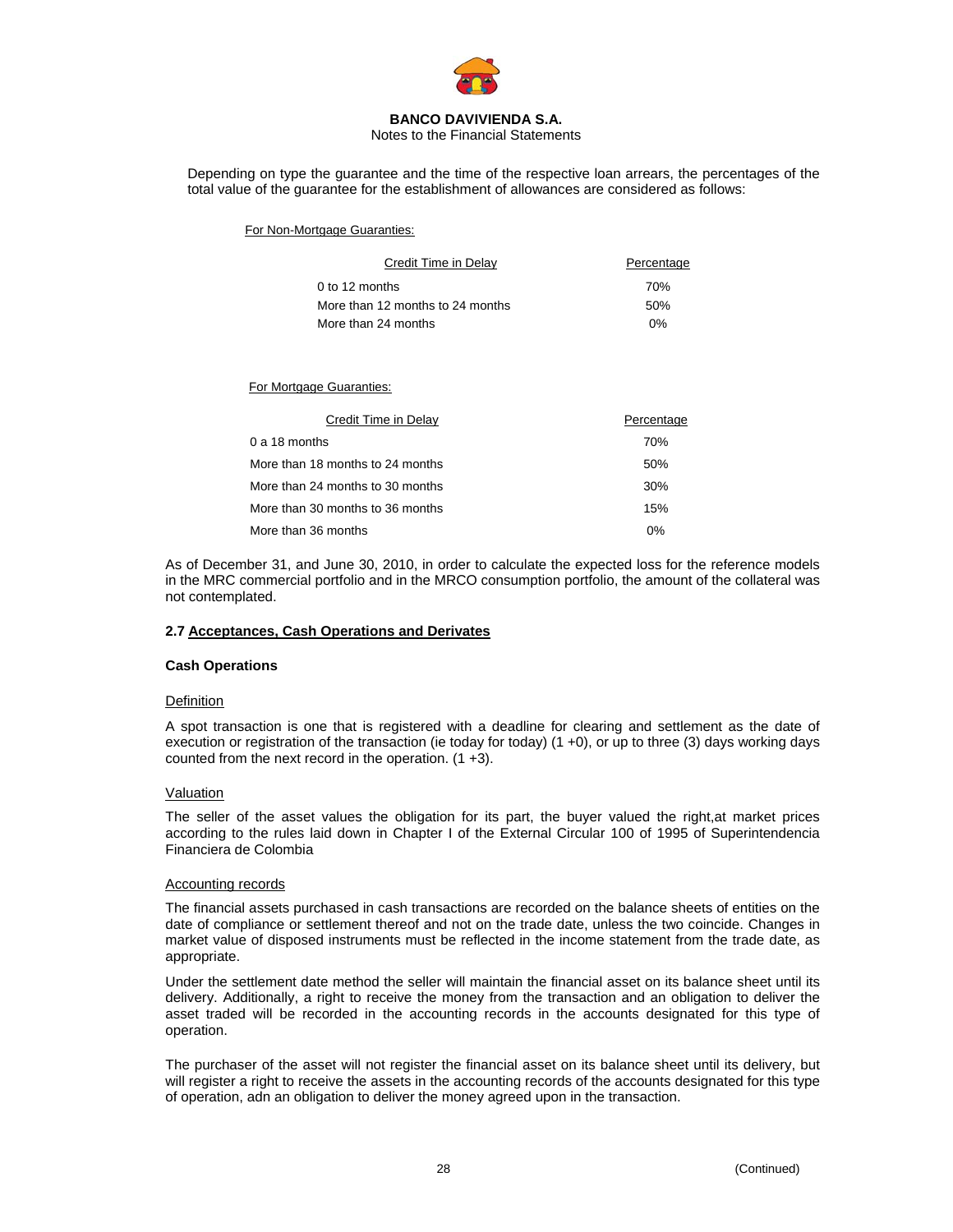

### Notes to the Financial Statements

### **Derivatives Transactions**

This is an operation whose main characteristic is that a fair trade value depends on one or more underlying and compliance or liquidation takes place at a later time. That liquidation can be made in cash, financial instruments or tradable products or goods, as set forth in the contract or in the regulations concerning the trading of securities, the registration system of securities transactions or the securities clearing and settlement system.

A financial derivative allows the administration or accession of one or more risks associated with the underlyings and complies with either of the following two (2) alternative conditions: (i) Does not require an initial net investment. (ii) Requires an initial net investment lower than would be necessary to acquire instruments that provide the same expected payoff in response to changes in market factors.

Financial derivatives for hedging purposes. This is negotiated to cover a primary position of any losses caused by adverse movements in market factors or credit affecting the assets, liabilities or contingencies. Negotiation of this type of instrument seeks to limit or control one or more of the financial risks generated by the primary position being hedged.

Financial derivatives for speculative purposes. This is one which does not fall within the definition of financial derivatives for hedging purposes, nor satisfies all conditions set forth in paragraph 6 of Chapter XVIII of the External Circular 100 of 1995 of the Superintendencia Financiera de Colombia. These are instruments whose purpose is to profit from any market movements.

Financial derivatives can be traded for one of the following reasons: 1) Insurance against other positions. 2) Speculation looking for a profit, or 3) Conducting market arbitrage.

The Bank operates a policy of trading derivatives exclusively for speculative purposes, as of December 31, 2010, there is only one hedge transaction registered as fair exchange price coverage according to what is defined in paragraph 7.3.2.1 of Chapter XVIII of the External Circular 100 of 1995 of the Superintendencia Financiera de Colombia for the CCS swaps transaction taken by Bank, to cover the financing of the Granbanco S.A. purchase.

### **Basic Financial Instruments**

#### **Forward Contracts**

### **Definition**

A 'forward' is a derivative formalized by a contract between two (2) parties tailored to their needs, to buy/sell a specific amount of a specified underlying at a future date, fixing at the date of entering into the contract the basic conditions of the financial derivative, including primarily the price, the delivery date of the underlying and the mode of delivery. The settlement of the instrument on the compliance date may result in the physical delivery of the underlying or settlement of differences, depending on the underlying and the mode of delivery agreed, the latter may be modified by mutual agreement of the parties during the term of the instrument.

#### Valuation

### **Peso-dollar 'forward' transactions**

The valuation of the peso-dollar 'forward' transactions with term remaining of less than or equal to the last period for which daily information is published must be conducted using 'forward points' (PIPS, expressed in COP/1USD) recorded at the daily closing of the 'forward' market, published by accredited price suppliers that offer permanent quotes throughout the trading day. In all cases, to value the 'forward' transactions, both buying and selling, the average of the quoted closing bid price and asking price should be used, i.e. the 'mid' price.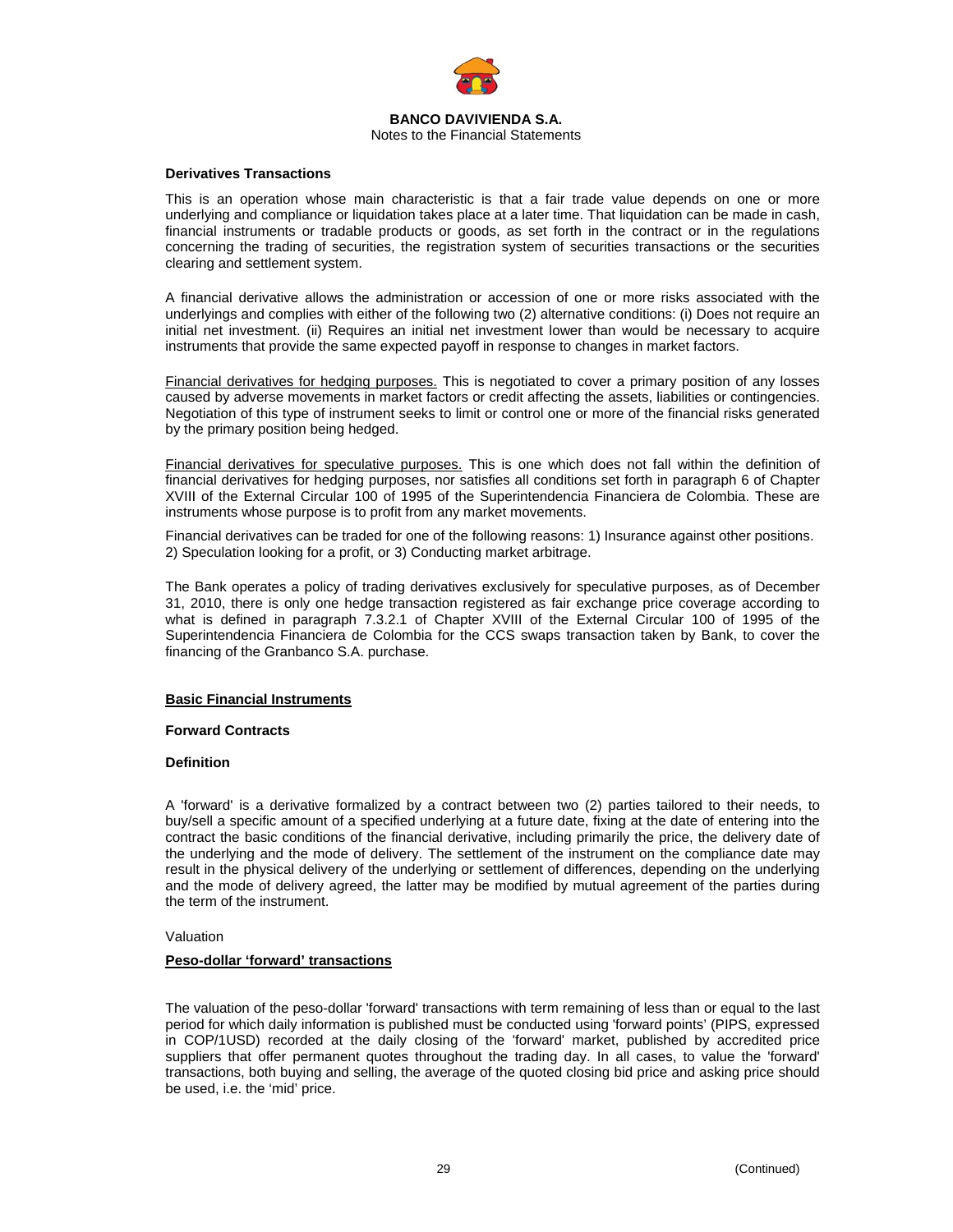

### Notes to the Financial Statements

However, when timely information is constantly available on the valuation date for individual peso-dollar 'forward' transactions traded on the market, the valuation should be made using the weighted average for each different term of the prices and amounts actually traded during the day. When this level of information is available, the Financial Superintendence of Colombia will determine the publication and calculation source for such weighted averages.

For the purposes of the valuation of derivative financial instruments with terms remaining that do not correspond directly to the most liquid quotes published, the bank must calculate the 'forward points' for the respective period through simple linear interpolation between existing quotes (lower and upper) closest to the term.

To quantify the gains or losses in this type of contract, the difference between the agreed 'forward' rate and the 'forward' rate on the valuation date that corresponds to the remaining term of the derivative must be established, after which it must be brought to present value using a zero-coupon interest rate.

#### Forward foreign exchange transactions:

To calculate the gains or losses in Colombian pesos for this type of instrument, the difference between the 'forward' rate agreed and the 'forward' market rate at the valuation date corresponding to the remaining term of the instrument must be established, both rates expressed in terms of currency X per unit of currency Y. When the 'forward' rate of the foreign exchange market is sufficiently liquid, this is obtained by adding to the 'spot' rate valuation the 'forward' points of the corresponding market, i.e. taking into account the devaluation expected by the market. If there are no 'forward' points for the term of the instrument being valued, the bank must use an appropriate methodology that is based on the differential of zero coupon interest rates of the two currencies in the transaction (currency X, currency Y).

It must then be brought to present value using the zero-coupon low risk interest rate of currency X for the same period, multiplying that value by the respective exchange rate calculated on the valuation date (to change currency X to US dollars), and then by the representative rate of the peso-dollar market calculated on the same date (to change US dollars to Colombian pesos) and by the nominal value of the contract.

#### Accounting records

Financial derivatives that yield a positive fair exchange price, that is favorable to the Bank, are recorded as assets, separating the rights value and the obligation value, except in the case of options, where the accounting record is performed in a single account. Those that yield a negative fair exchange price, that is unfavorable to the Bank, must be registered as a liability, performing the same separation.

When the fair exchange price of the financial derivative yield is zero (0), either at the start date or later, for a financial derivative for speculative purposes its accounting records must show it as an asset. But if it is a financial derivative for hedging purposes, the accounting records in this case, must be done on the appropriate side of the balance sheet, asset or liability, on the basis that it must be recorded on the opposite side to that in which the primary position being covered is registered.

Netting should not be made carried out in the balance accounts between favorable and unfavorable balances of various financial derivatives, even if they are similar types. but each register in assets or liabilities, as appropriate.

Since derivative financial instruments should be valued on the day of its conclusion, the fair value of exchange may be different from zero (0) at the end of the start date and must be recorded in the accounts.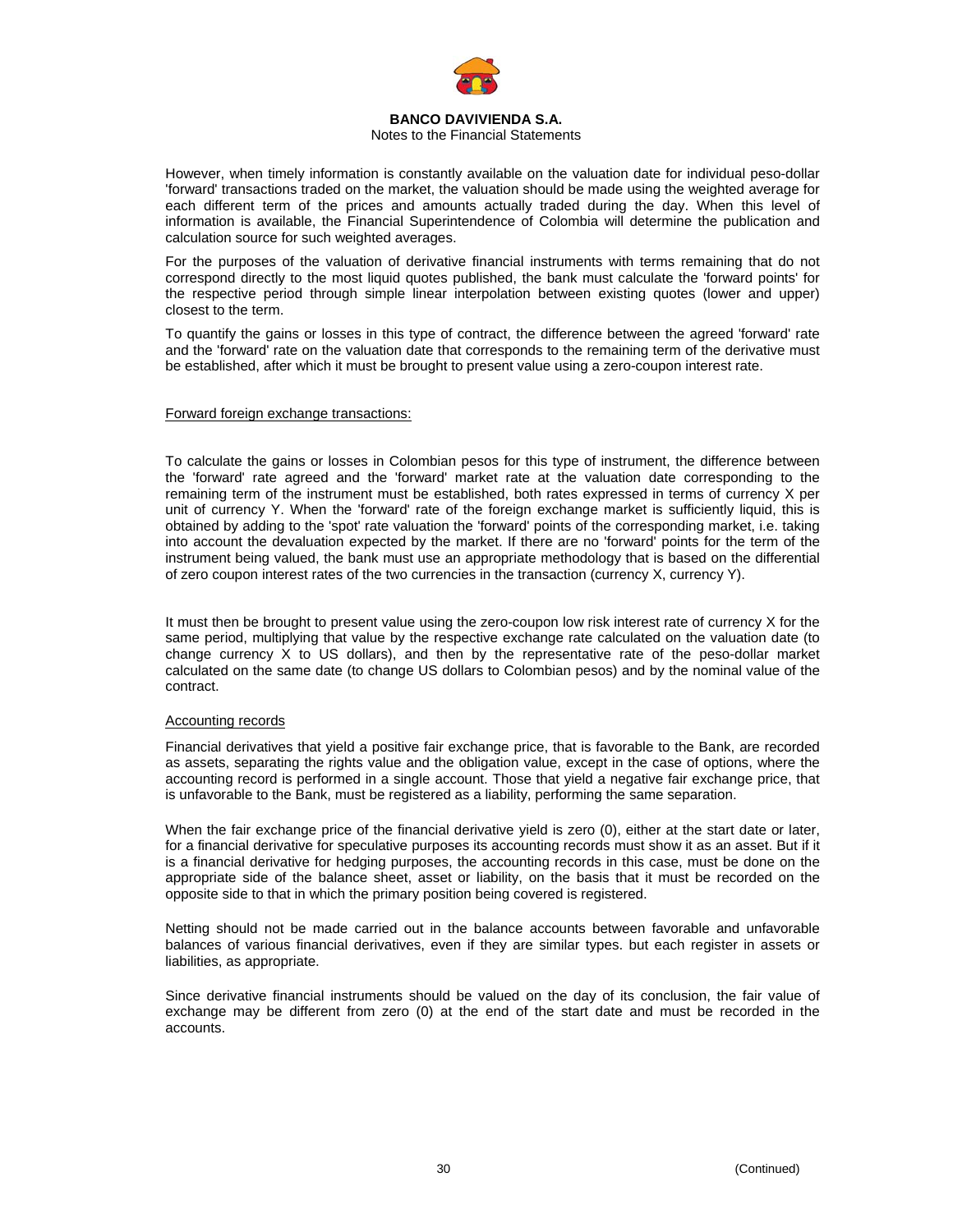

### **Future Contracts**

#### **Definition**

A future is a standardized contract with regards to its compliance date, size or value, the respective characteristics of the underlying, the place and manner of delivery (in kind or cash). This is negotiated in a stock exchange with central counterparty risk, whereby two (2) parties have an obligation to buy / sell an underlying at a future date (maturity date) at a price set when entering into the contract.

Under this heading, the Bank records transactions denominated Bond Futures and Futures TRM Notion

#### **Valuation**

The futures should be valued on the corresponding price on the valuation date. These prices are provided by the respective stock exchange or trading system where the entity has negotiated the financial derivative instrument.

To quantify the gains or losses on futures contracts, it is necessary to calculate the difference between the market price of each unit of the relevant contract and the agreed price, multiplied by the value of the contract and the number of contracts traded.

#### Bookkeeping

Since futures transactions are settled daily, the fair value of derivative financial instrument exchange is zero (0), for this reason bookkeeping is done in the assets because it is a derivative financial instrument for speculative purposes.

#### **Swaps**

#### **Definition**

A 'swap' is a contract between two (2) parties which establishes the bilateral obligation to exchange a series of flows for a period of time on predetermined dates.

Basic 'swaps' are those known as Interest Rate Swap (IRS), Cross Currency Swap (CCS) or a combination of the two (2) types.

#### Hedging Swaps

These are negotiated transactions that are designed to reduce or cancel a specific risk that may impact the balance sheet as a result of changes in fair trade value, in cash flow or the exchange rate of several items, called primary positions.

In keeping with the existing legislation, financial derivatives traded for hedging purposes must be clearly identified when they are entered into and must be authorized by the Superintendencia Financiera de Colombia.

The Superintendencia Financiera de Colombia recognizes three types of accounting hedges:

• Coverage of fair exchange price: These cover the exposure to changes in the fair exchange price of a primary position, provided that such variation is attributable to one or more risks in particular and affect, or may affect, the income statement of the controlled entity.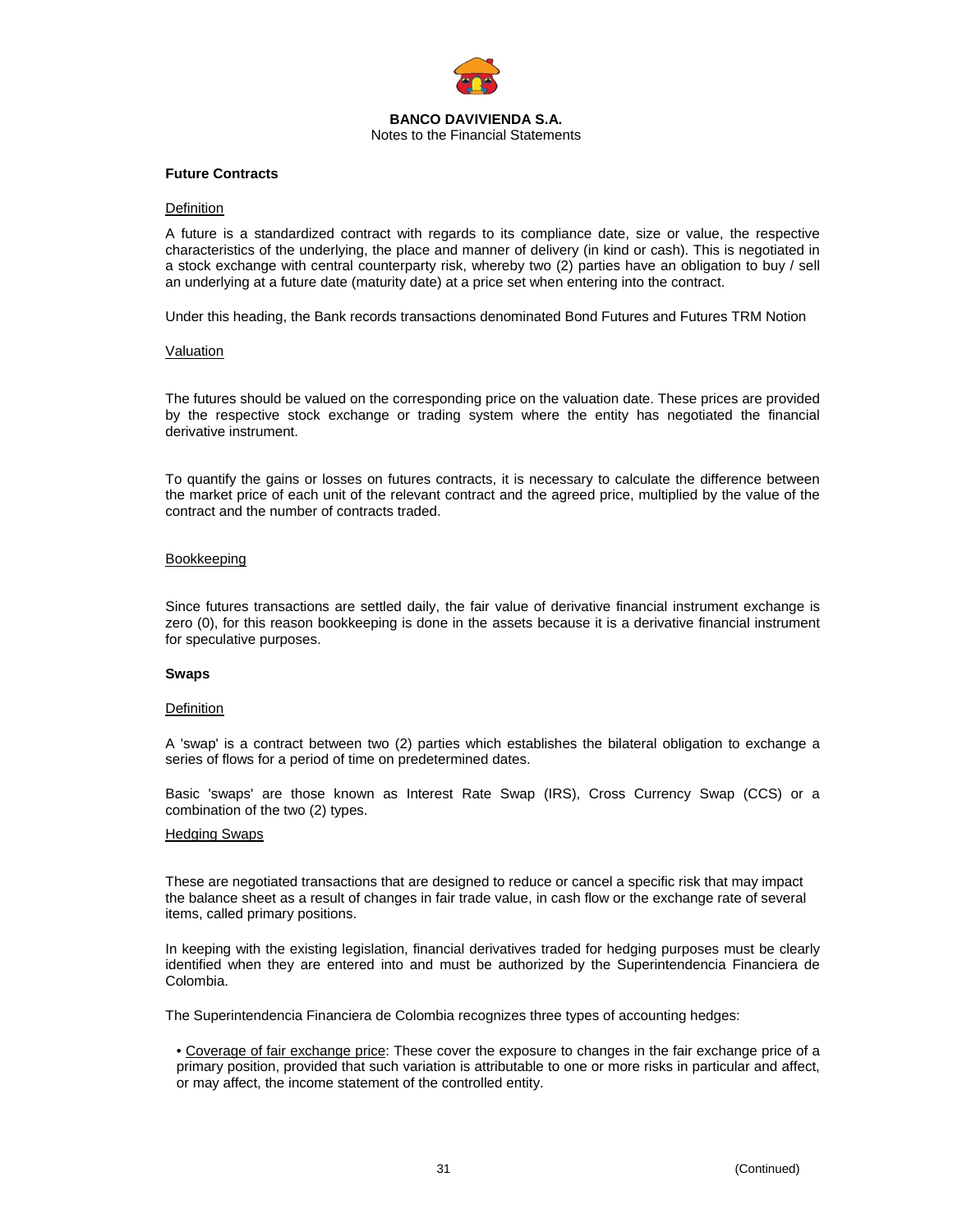

### Notes to the Financial Statements

• Cash Flow Coverage: These cover the exposure to variability in cash flows of a primary position, provided that such variation is attributable to one or more risks and affect, or may affect, the income statement of the controlled entity.

• Coverage of assets or liabilities in foreign currency: These cover only the exchange rate risk of a particular value of assets or liabilities which are denominated or indexed in currencies other than the Colombian peso.

To evaluate the effectiveness of a hedge with financial derivatives, must calculate the hedging effectiveness ratio, defined as the ratio between the cumulative absolute change in fair exchange price or cash flows of the financial derivative attributable exclusively to the risks being covered and the cumulative absolute change in the present value or cash flows of the primary position covered, from the date on which coverage was initiated to the date of the valuation. In all cases, the lower of the two mentioned absolute changes should always be the numerator for the calculation of the ratio.

A hedge is considered highly effective if, in the initial evaluation and any evaluation during the same period, the ratio of effective coverage lies in the eighty percent (80%) to one hundred percent (100%) range.

in two (2) consecutive months closures after the inception of the hedge, the derivative financial instrument should no longer be considered for hedging purposes, i.e. it loses that capacity.

In this case, the derivative financial instrument for hedging is no longer subject to special accounting rules established for these operations and must immediately comply with the accounting procedures established for transactions of financial derivatives for speculative purposes.

### **Valuation**

The valuation of a currency 'swap' in which one end is denominated in foreign currency and the other is in Colombian pesos and when the flows in one currency flows coincide in time with the flow in the other currency, it can be dealt with through accepted standard methodology according to which it is valued as a portfolio or series of 'forwards'. One party acts as seller of the 'forwards' and the other party as the purchaser. Then the net value of the 'forwards' portfolio is obtained by adding the ratings of the various 'forwards' where it can broken down into the currencies 'swap'.

Since the net value of the 'forwards' portfolio is established as indicated above, the bank must finally estimate the fair price of the 'swap' contract exchange.

### Accounting records

The accounting for financial derivatives for hedging depends on the specific type of coverage involved in our case the existing coverage corresponds to fair trade prices.

Flow coverage of the fair exchange price should be accounted for as follows:

a) Financial derivatives for hedging purposes: The total gain or loss arising in valuing financial derivatives of fair exchange price for hedging should be recognized immediately in the income statement, using the corresponding PUC accounts for hedging instruments.

b) Primary Positions: The total profit or loss attributable to the risk being covered should be recognized in the book value of the primary position, so that the fair exchange price is found. The variations are counterbalanced by the relevant sub-statement, even if it is a primary position covered that is valued at cost.

Where a is signs a firm commitment to acquire an asset or assume a liability that is a primary position within a fair exchange price coverage, the initial book value of the asset or liability resulting from compliance with the firm commitment must be adjusted to include the cumulative change in fair exchange price of the commitment attributable to the covered risk that is recognized in the balance.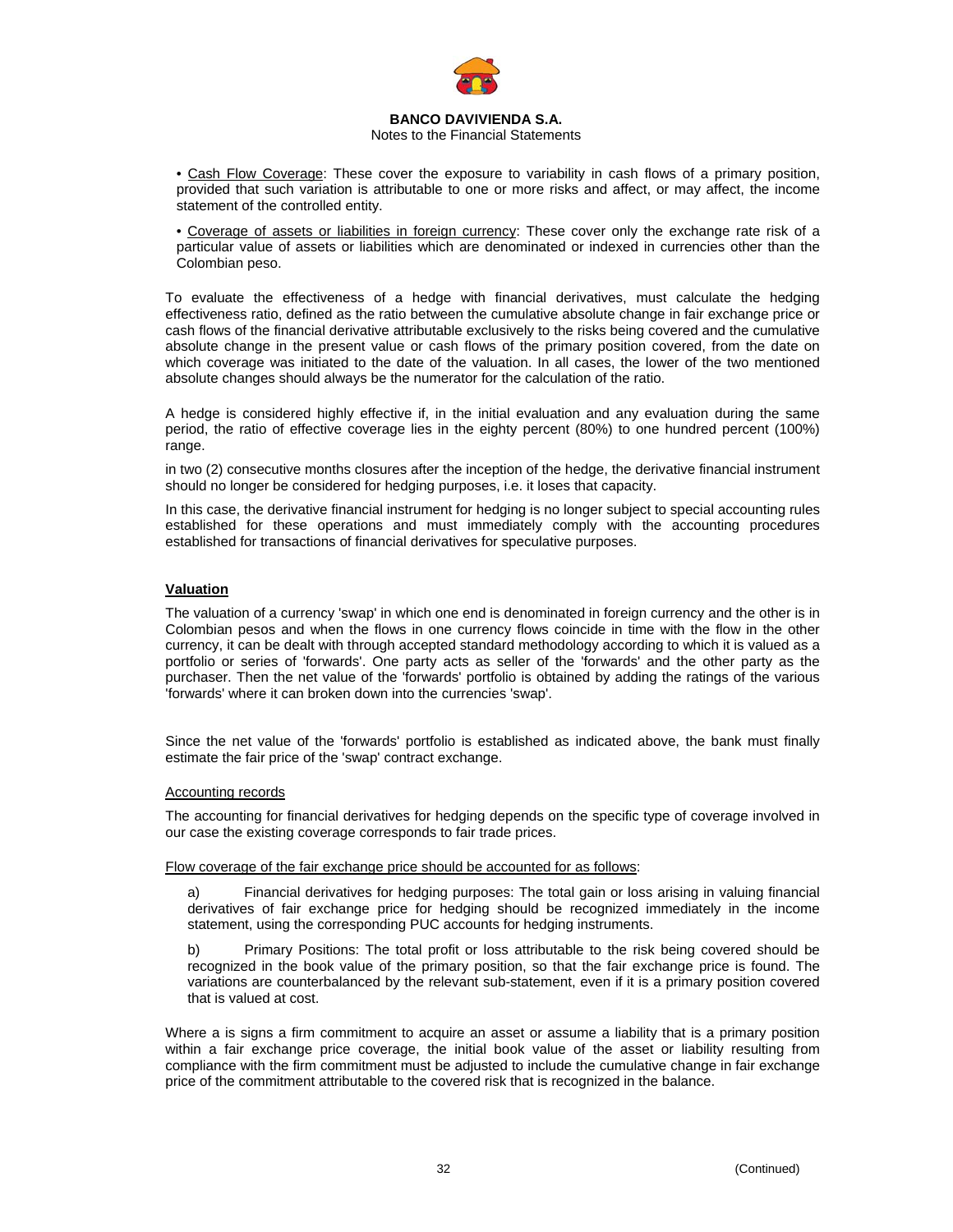

#### **BANCO DAVIVIENDA S.A.**  Notes to the Financial Statements

From January 1, 2010 and as described in Chapter XVIII of the External Circular 100 of 1995 of the Superintendencia Financiera de Colombia , the accounting of these operations is done taking into account the outcome of the fair exchange price valuation, as follows:

#### **Speculation Swaps**

#### **Definition**

Swap transactions undertaken in order to profit from market movements.

#### Valuation

The valuation of an interest rate 'swap' in which the two (2) points are in the same currency can be carried out using the accepted standard methodology in accordance with that which resembles the way of setting the fair trade price for a portfolio of two (2) bonds, one (1) as a short position and the other as a long position, both in the same currency, including in each case the capital of the operation. The fundamental distinction between the way the IRS 'swap' is valued and the bonds lies in two aspects: 1) That the valuation of a bond in the spot market is done by discounting the interest rate negotiated by the market on the valuation date, while the valuation of the 'swap' flows is done using the appropriate zero coupon rates as discount rates, and 2) that the projection of future flows of variable rate bonds is calculated using the market rates in force on the date of valuation, while the projection of the swaps flows is done using implicit future rates.

The net value of the portfolio is then obtained from the difference between the present values of the two (2) 'bonds'. This methodology should be applied both for fixed rate against variable rate 'swaps', as well as for 'swaps' where parties exchange flows at a variable rate. If the currency of the flows is not Colombian pesos the conversion to pesos should be carried out using the corresponding exchange rate, calculated on the valuation date.

From the net value of the portfolio of the two 'bonds', established as indicated above, the fair trade value of the 'swap' can be estimated and registered in the financial statements.

To perform the valuation, future cash flows should be projected to estimate the present value thereof and determine the fair trade value of the 'swaps'.

### Bookkeeping

The accounting records must isolate the effect of the valuation model used. Therefore, at the end of the day in which the 'swap' is agreed (day zero (0)) the controlled entity should not affect the income statement and / or property, nor the profit or loss for valuation purposes of the right and the obligation must be registered in a deferred account.

Between the day immediately following the agreement date of the 'swap' and the maturity date, the controlled entity must account for the daily value of the linear amortization of the deferred, increasing or decreasing the valuation daily, as the case may be.

#### - **Options**

#### **Definition**

An "option" is a contract that gives its holder the option or the right, but that does not imply an obligation to buy or sell a specific amount of an asset at a certain price or date, or for a certain amount of time. Such contract forces the subscriber to sell or buy the asset in the date the "option" is taken by the holder, in accordance with the conditions of quantity, quality and Price established to that effect in the contract.

#### Standard European options to buy or sell (Call - Put)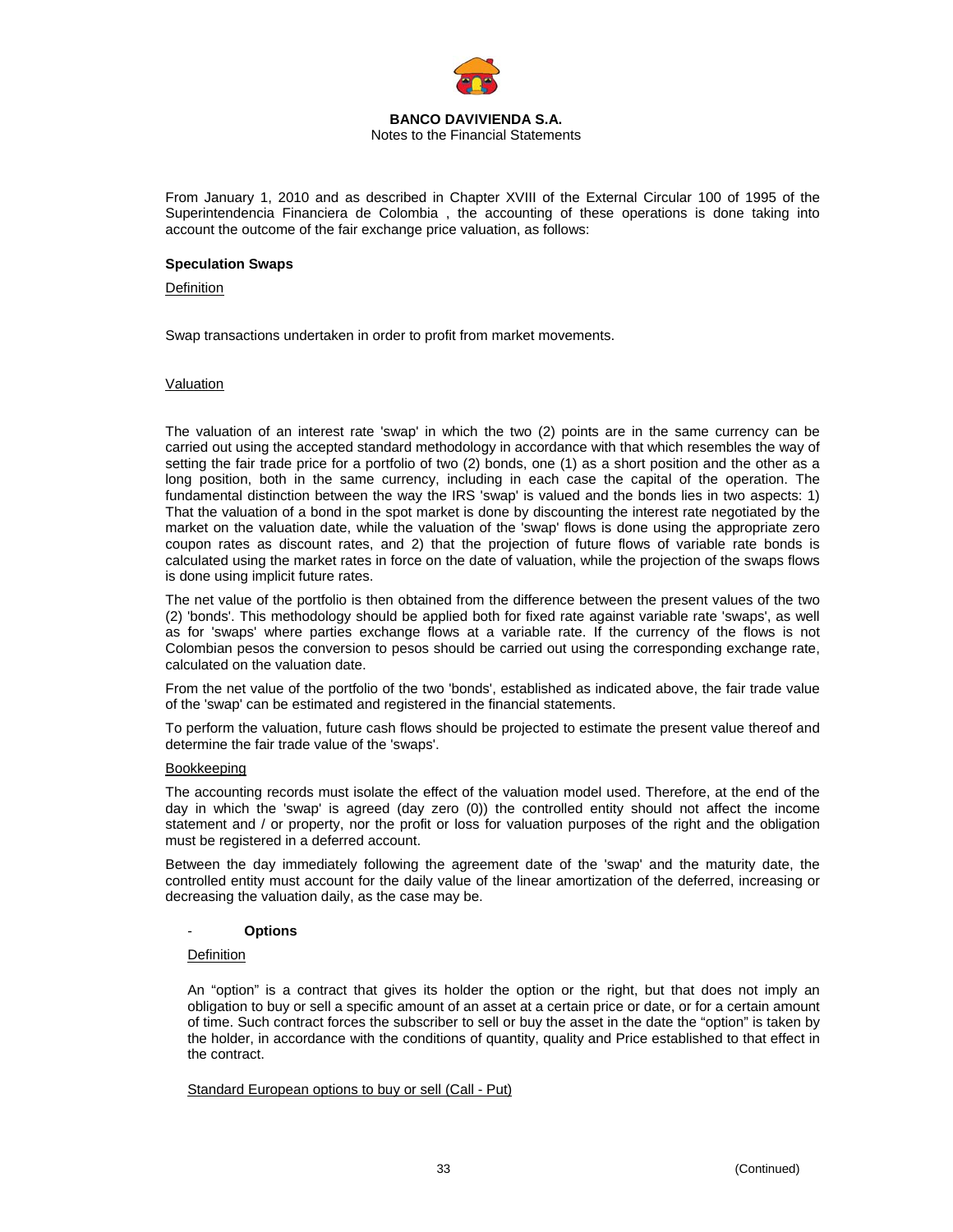

#### **BANCO DAVIVIENDA S.A.**  Notes to the Financial Statements

#### **Definition**

The standard European options are contracts which establish the buyer's option of the right, but not the obligation, to buy or sell the underlying security, depending on whether it is a call or put option respectively, at a set price, called the option price, at a previously established future date which corresponds to the maturity date.

In options contracts involving two (2) parties:

a) The party who buys the option takes a long position in the option and, therefore, pays a premium to its counterpart to accept the risk. The buyer of an option call obtains the right, but not the obligation, to buy (receive) the underlying in the case that the option price is favorable. The buyer of a put option obtains the right, but not the obligation, to sell (deliver) the underlying in the case that it wants to exercise it.

b) The party who issues the option takes a short position in it and therefore has the right to receive a premium for assuming the risks of the buyer. The seller of an option call has the obligation to sell (deliver) the underlying if the buyer exercises the option. The seller of a put option is obliged to buy (receive) the underlying if the buyer exercises the option.

#### Valuation

European options traded through stock exchanges or stock trading systems must always be treated on the basis of the relevant market price on the valuation date. These prices are provided by the respective stock exchange or securities trading system where the controlled entity has negotiated the financial derivative instrument.

In the case of European options traded in the counter market, the Black-Scholes/Merton pricing model should be used, regardless of the underlying type. It should be emphasized that this model requires that the interest rates used correspond to ongoing compound rates and the use of a base year of 365 days.

### Bookkeeping

When the bank buys options, whether 'call' or 'put', the accounting records of both the premium paid as well as the daily variations in the fair trade value should be provided in the respective sub-accounts on the Assets side. For its part, when the bank sells options, whether 'call' or 'put', the accounting for the premium received and the daily variations in the fair trade value should be placed in the respective sub-accounts on the Liabilities side.

The agreed nominal fixed amount multiplied by the respective price or option rate agreed by the contracting parties should be reported by the monitored entities in the respective contingency accounts authorized for this purpose.

### **2.8 Accounts Receivable**

It records the amounts pending collection such as the returns derived from financial intermediation, commissions for services rendered and payment for account of customers, as well as the resulting sums originated in the sale of goods and services, leases, purchase-sale promises, dividends and participations, contract and supplier advances, fees and advances to employees.

The Bank establishes allowances for the total interest, monetary correction and other items accrued and not paid of credits, at the same time that the accrual of their financial returns is suspended. The court fees in mortgage credits are 100% provisioned.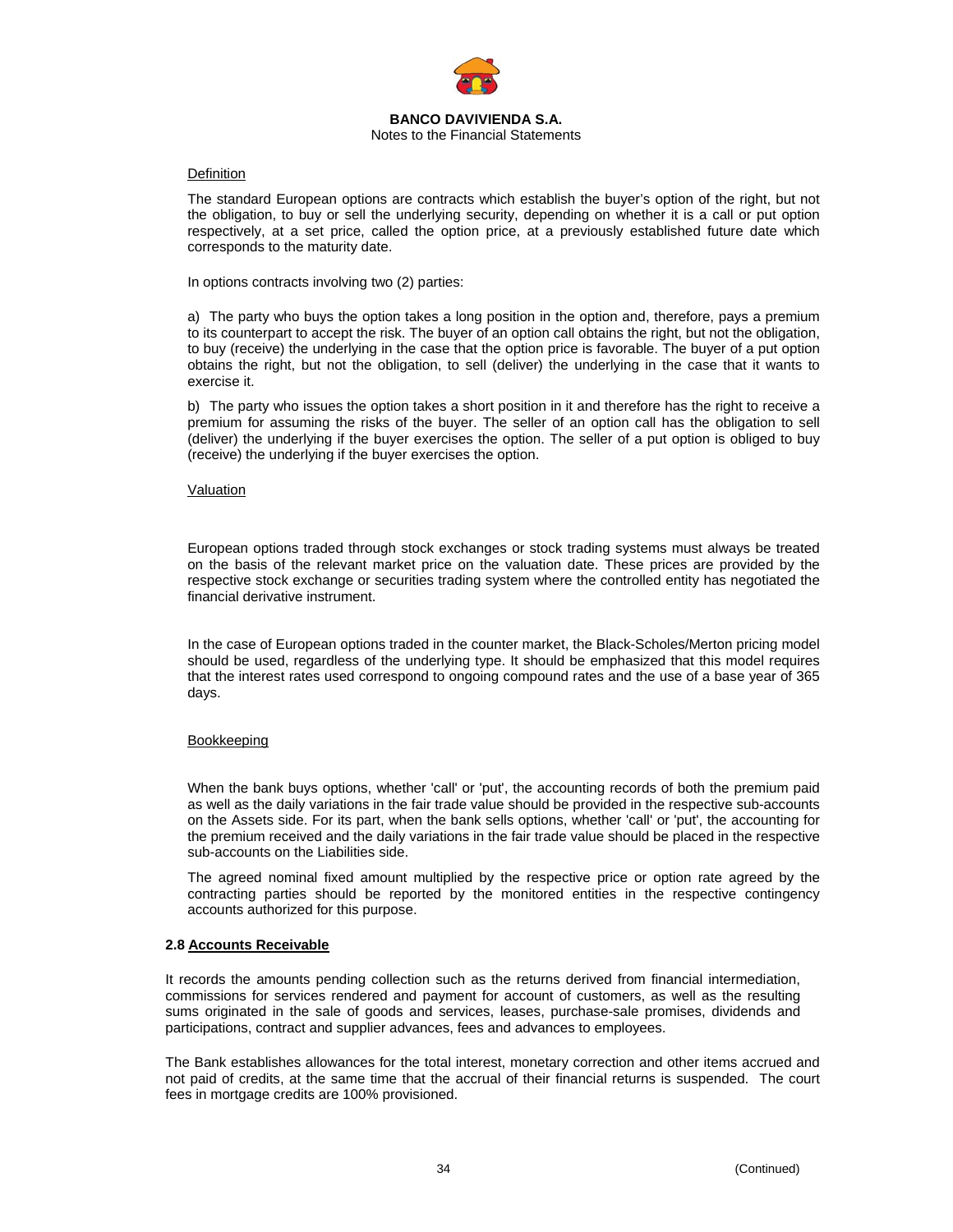

Notes to the Financial Statements

The Bank establishes allowances for the protection of its rated accounts receivable with charge to the statement of income, whenever the existence of contingencies of probable and reasonable quantified loss is established, also, when maturity exceeds one hundred eighty (180) days.

### **2.9 Foreclosed Assets**

### **Foreclosed Assets**

In this item is recorded the value of goods received as payment of the unpaid balances resulting from obligations in favor of the Bank.

The goods received in payment represented in real estate properties are received based on the technically determined commercial appraisal and personal properties, vehicles, shares and participations, based on fair market value.

The goods are records, taking into account the following conditions:

- The initial record is done according to the amount determined in the legal award or that amount agreed with the debtors, registered by public deed and legalized by the office for registration of public documents
- When the amount received of the goods received in payment is lower than the amount of the debt recorded in the balance, the difference is immediately recognized in the profit and loss statement in the portfolio provision account.
- If there should be an amount in favor of the debtor between the amount for which the good is received and the amount of the credit to be canceled, this difference is accounted for as an accounts payable.
- These goods are received on a temporary basis and the Bank must make the sale within two (2) years following the date of their receipt. However, the Bank may request an extension for the sale of the goods received as payment, which shall not exceed in any event two (2) years, counted as of the expiration of the initial term.
- The valuations are used only for three (3) years before closure of the accounts in which they are used; and the outcome of these is recognized as the valuations of the property received in lieu of payment that are recorded in clearing accounts and in all cases the devaluations are provisioned on the statement.
- The profits generated as a result of the sale of these assets through the mutual holding operations and forward sale shall be different in the agreed period of operation; its amortization is carried out against the income statement to the extent that its collection is effective.
- When the sale is in cash, the profit derived from the transaction is registered as income in the statement.

### **Goods Returned**

In this item is recorded the value of the goods that are returned to the Bank of financial leasing operations by non-compliance in the mentioned agreement by the lessees or tenants or for failure to exercise the purchase option, which will not be subject to depreciation.

For returned assets a term of two (2) years for their sale shall apply.

#### **Goods not used in the corporate object**

In this item is recorded the value of the goods of the Bank's own use that it has ceased to use for the performance of its corporate object.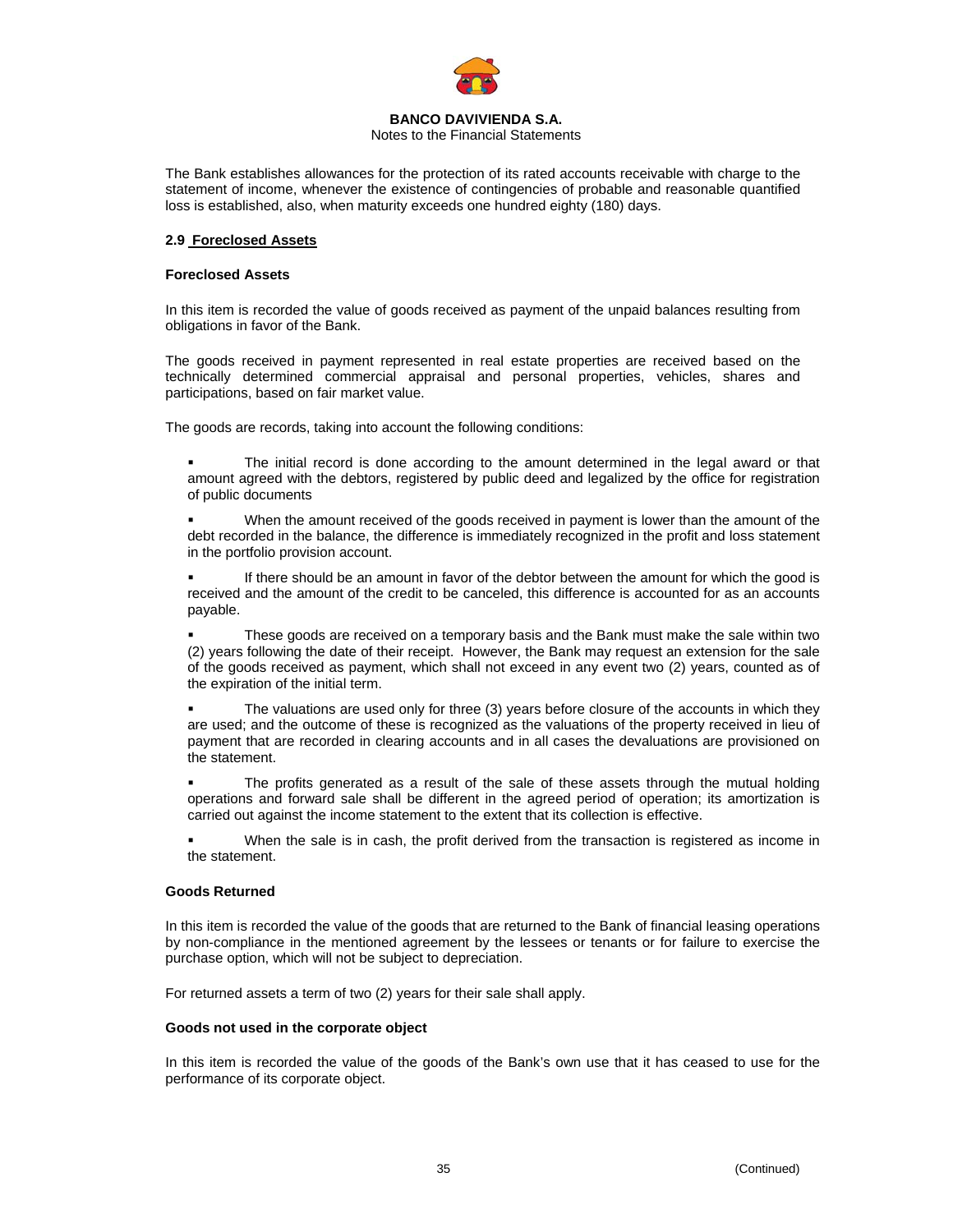

### Notes to the Financial Statements

These goods are depreciated until the time of their realization and computation along with the fixed assets of the Bank for the purpose of the limits established under item 1.2 of the Seventh Chapter of the First Part of the Basic Legal Memorandum issued by the Superintendencia Financiera de Colombia.

For assets not used for social purposes a term of two (2) years for their sale shall apply.

### **2.10 Allowance Foreclosed Assets**

For the calculation of provision for the properties received in lieu of payment, the Bank has no internal model, therefore, these are recorded in accordance with the provisions of Chapter 3 of the External Circular 034 of 2003 of the Superintendencia Financiera de Colombia, according to which the following criteria apply:

- Within the year following the receipt of the good, an allowance in monthly aliquots equivalent to 30% of the acquisition cost of the good (value of receipt), which must be increased within the second year by an additional 30% until 60% of the acquisition cost of same is reached.
- Upon expiration of the legal term for the sale (from two to four years), allowance adjusted to 100%.
- In all cases, independent of the 100% provision constitution and before the expiry of the two year-term for the sale of the assets, an must additional extension of two years for their sale is requested from the Superintendencia Financiera de Colombia. If the commercial value of the property is less than the book value of the goods received in payment a provision for the difference is recorded.

For the recording allowance the properties received in payment constitutes an allowance equivalent to 35% of the acquisition cost of the goods, which increased in the second year in a 35% additional until 70% of the value of the books before allowances. Upon expiration of the legal term for the sale independent of the extension approval, the allowance was set to 100% of the book value.

### **2.11 Properties and Equipment**

It records the tangible assets acquired, constructed or in process of import, construction or set up that are permanently used in the performance of the corporate object and which useful life exceeds one (1) year. It includes direct and indirect costs and expenses accrued up to the time when the asset is in conditions of use.

As an exception in accordance with the provisions of Article 6 of Decree 3019, fixed assets whose purchase price is equal to or less than 50 Tax Value Units may be depreciated in the same year.

Extraordinary additions, improvements and repairs that significantly increase the useful life of the assets, are recorded as higher value of the assets and the disbursements for maintenance and repairs made for the conservation of these assets, are charged to expenses as they are accrued.

The Bank updates appraisals of the properties on a regular basis, which are performed by specialized experts registering valuation increases and / or decreases as appropriate.

For those assets acquired up to December 31, 2006, such as equipment, furniture goods, office supplies, and computers, the Bank calculates the depreciation under the balance reduction method. Calculation for purchases made as from January 1, 2007, is done depreciation through the straight-line method and the useful life of the assets at the following annual rates of depreciation: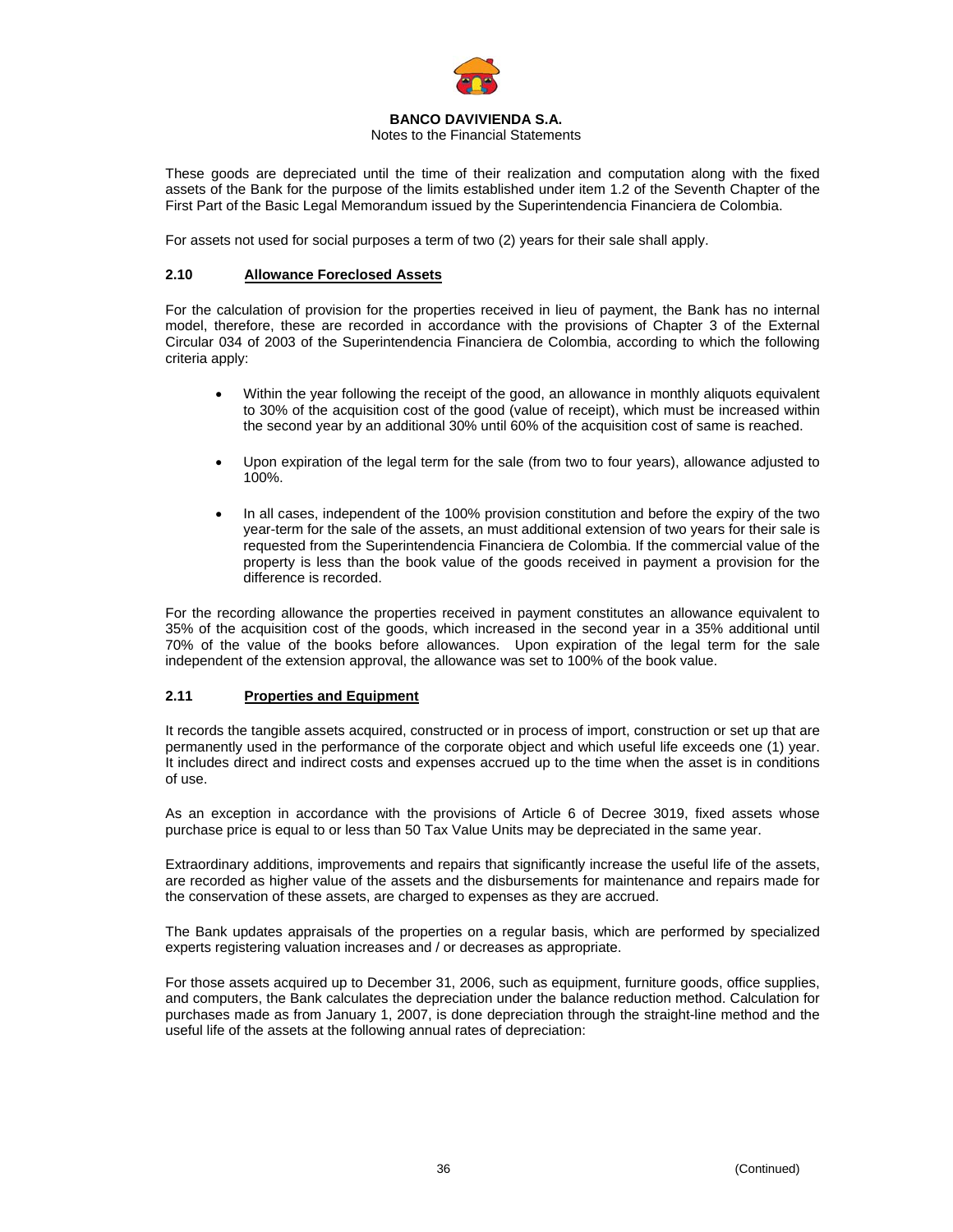

Notes to the Financial Statements

|                                      | Useful<br><u>life</u> | Annual<br>rate |
|--------------------------------------|-----------------------|----------------|
| <b>Buildings</b>                     | 20 years              | 5%             |
| Office equipment, future and fixture | 10 years              | 10%            |
| Computer equipment and vehicles      | 5 years               | 20%            |

#### Straight line method

This method consists of dividing the amount of the asset into the useful life of the same. The result of the annual depreciation is distributed in equal monthly amounts. This procedure is done every period until the entire asset is depreciated.

#### Balance reduction method

This method allows accelerated depreciation of the asset; maintaining the same periods of depreciation but presenting a larger monthly outlay for the early years. For its implementation, it necessarily demands the utilization of a salvage value.

### **2.12 Branches and Agencies**

It records the movement of operations carried out between the General Direction, the Branch and the Agencies.

The balances are reconciled monthly and the items that result pending are cleared within a term not exceeding thirty (30) calendar days.

As of the accounting closing the net balances reflected by the subaccounts of branches and agencies are reclassified to asset or liability accounts and the respective income and expenses are recognized.

#### **2.13 Prepaid Expenses, Deferred Charges and Intangible Assets**

Expenses paid in advance correspond to disbursements incurred by the Bank in performance of its activity, which benefit is received in several periods, may be recoverable and suppose the successive performance of the services to be received.

The deferred charges correspond to goods and services received by the Bank, from which it is expected to obtain a future economic benefit and due to its amount and nature, are considered amortizable in a specific moment.

The Bank has as intangible assets the Commercial Credit from the purchase of Granbanco S.A., Bansuperior S.A. and Confinanciera S.A., according to Articles 260 and 261 of the Commercial Code (as amended by Articles 26 and 27 of Act 222 of 1995).

The expenses whose amounts are of two hundred ten (210) tax value units do not have treatment of deferred charges.

Amortization is recognized as of the date on which they contribute to the generation of income taking into account the following:

#### **Prepaid Expenses**

- Interests during the prepaid period
- The rents are amortized in accordance to the terms of the contract
- Insurance during the effective term of the policy.
- Other items are amortized in a period of twelve (12) months.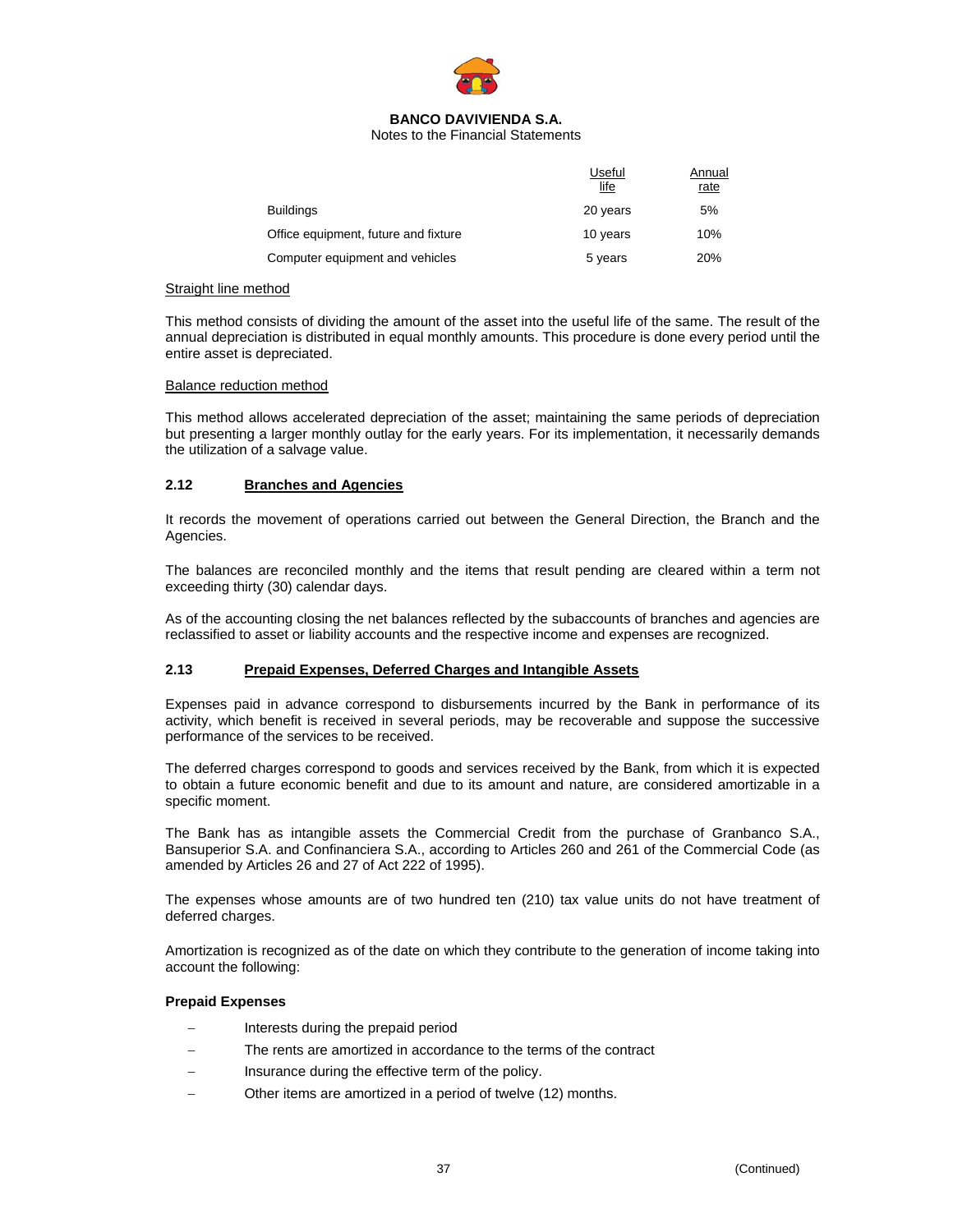

### **Deferred charges**

Renovations to private property are depreciated over a period not exceeding two (2) years, and for the term of the contract for leased property.

Computer software in a period not exceeding three (3) years.

Deferred income tax generated by effect of temporary differences, will be amortized in the periods in which the temporary differences that originated it are reversed.

Provisions in a period of twelve (12) months.

− Commissions and advisory in a sixty (60) months period, Corresponding to larger scale projects with long term recovery expectation.

#### **Intangible assets**

The commercial credit is amortized monthly using the straight-line method over a period of six (6) and seven (7) years for Bansuperior S.A. and Confinanciera S.A., respectively, and by the exponential method over twenty (20) years for Granbanco S.A.

#### **2.14 Valuation and Revaluation**

Assets object of Valuation:

Investments available for sale in equity securities.

Valuation and Revaluations of investments available for sale in equity securities are accounted for based on the equity variations of the issuer.

Properties and equipment, specifically real states.

The valuations of immovable property correspond to the exceeding commercial value appraised, which are conducted by people or companies of recognized specialty and independence, over the net cost in books. Counterparties are recorded in equity accounts

In the event of devaluation, provision against the status of results is applied for each individual immovable property.

− Foreclosed Assets

Valuations of goods received as lieu of payment are recorded in memorandum accounts.

# **2.15 Deferred Tax**

The bank recognizes the effect of taxes caused by the temporal difference generated between the valuation at market prices and the straight line investment portfolio valuation, and the IFC bonds. Likewise, it recognizes the deferred tax on the provision for industry and trade tax and requested the most value as a deducible expense of goodwill. As was mentioned in the note of deferred charges, the deferred income tax generated by the effect of temporary differences shall be amortized in the periods in which the temporary differences which originated them are reversed.

### **2.16 Income in Advance and Deferred Liabilities**

Interests received in advance correspond to quarterly interest paid by constructors, which are amortized in accordance to the period covered by the payment and capitalized interest on the restructured loans for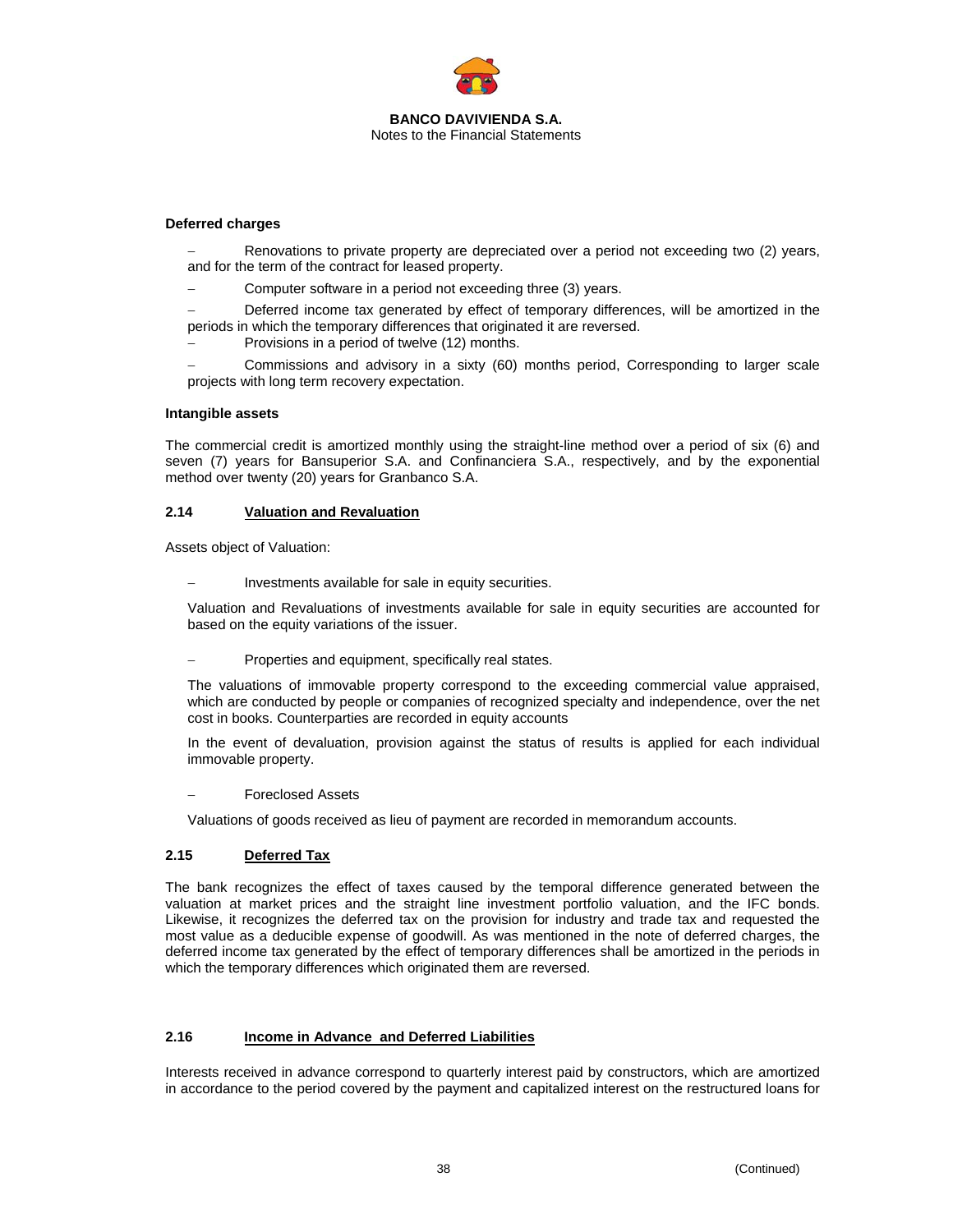

Notes to the Financial Statements

which income is amortized in proportion to the values collected by capital.

The profit from sale of Goods Received in Payment which were sold on credit is amortized in proportion to values collected by capital.

Real Value Unit – R.V.U. Adjustment

Law 546 of 1999 in its article 3, created the R.V.U., as an account unit that reflects the purchasing power of the currency based exclusively on the variation of the consumer price index certified by the DANE, which value is calculated in accordance with the methodology adopted by the National Government.

In order to eliminate the distortion generated by the seasonality of inflation in operations agreed in that unit, the income by these items must amortized in a period of one year.

### **2.17 Estimated Liabilities and Allowances**

The Bank records provisions to cover estimated liabilities related to fines, lawsuits, penalties and demands that may exist and that fulfill the following conditions:

- a. There is a right acquired and, consequently, an obligation contracted.
- b. The payment is enforceable or probable.
- c. The allowance is rationalized, quantifiable and verifiable.
- d. In addition, it records the estimated values corresponding to taxes, contributions and enrollments.
- e. In accordance with the provisions of Decree 2649 of 1993 which regulates general accounting and issues rules and principles generally accepted in Colombia, the classification of the possible outcome of legal proceedings initiated against the Bank, the provision is made depending on a contingency that is designated as probable, possible or remote and according to this classification, provisioning rates have been defined up to:

| Probable contingency       | 100%  |
|----------------------------|-------|
| Possible contingency up to | 50%   |
| Remote contingency         | $0\%$ |

f. The estimated labor liabilities are recorded based on laws and labor agreements in force based on calculations of the amounts that must be paid to employees.

### **2.18 Translation of Transactions in Foreign Currency**

Transactions and balances in foreign currencies are translated into pesos at the current representative market rate on the corresponding dates, certified by the Superintendencia Financiera de Colombia. On December 31, and June 30, 2010, the rates were \$1,913.98 (pesos per dollar) and \$ 1,913.15 (pesos per dollar), respectively.

### **2.19 Contingent Accounts**

In these accounts are recorded the operations whereby the Bank acquires a right or assumes an obligation which coverage conditioned upon the occurrence or not occurrence of a fact, depending on future, eventual or remove factors. Within the debtor contingencies are recorded the financial returns as of the time when the accounts receivable are suspended.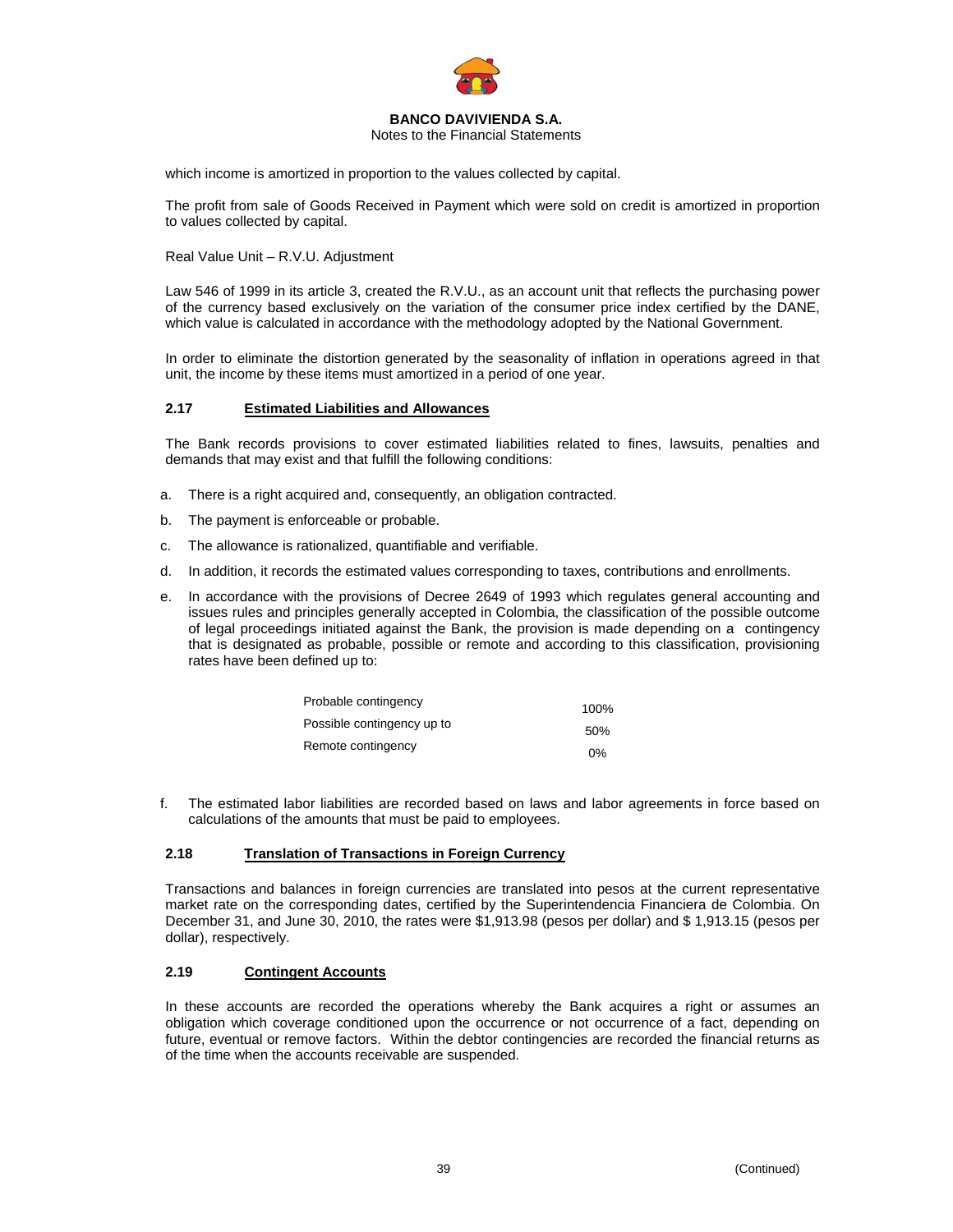

### Notes to the Financial Statements

The contingencies for fines and penalties are reviewed by the Legal Department and legal advisors. The estimated contingencies for losses necessarily involve a trial exercise, evaluating among other things: merit of the claim, case law on the subject and the current status of the process.

The judicial contingency by definition is a condition, situation or set of existing circumstances, which implies doubt about a potential gain or loss by the Bank from judicial proceedings or litigation brought against it that will generate liability contingency, doubt that is finally resolved when one or more future events occur or fail to occur.

## **2.20 Memorandum Accounts**

In these accounts are recorded the operations carried out with third parties which, because of their nature, do not affect the financial condition of the Bank. Furthermore, fiscal memorandum accounts are included, where the figures for the preparations of tax returns are recorded; in addition, they include those recording accounts used for internal control fiscal effects or management information.

### **2.21 Fiduciary accounts**

Register in the fiduciary accounts on the total holdings operations.

In accordance with the provisions of External Circular 047 of September 2008 issued by the Superintendencia Financiera de Colombia, from January 1, 2009, the Bank updated and approved instructions concerning the determination and accounting for the securitization process.

Because the Superintendencia Financiera de Colombia has not authorized the corresponding accounts, the Balance sheet sent to the Superintendencia differs from the Bank's official accounts.

### **2.22 Net Profit per Share**

According to the provisions of External Memorandun Letter 015 of 1994, in order to determine the net profit per share, the Bank uses to December 31,2010 the weighted average method of shares subscribed and paid by the outstanding time of these and June 30,2010; the number of shares subscribed and paid in circulation.

Owing to the split made on May 1, 2010, the number of shares in circulation went from 47,757,122 to 382,056,976 because of the change in nominal value from \$ 1,000 (pesos) to \$ 125 (pesos).

### **3. Cash and Cash Equivalents**

The detail of available funds in local and foreign currency, reduced to local currency, is the following:

|                                                  | December 31 |             | June 30     |  |
|--------------------------------------------------|-------------|-------------|-------------|--|
| Colombian Pesos:                                 |             |             |             |  |
| Cash                                             | \$          | 759,963.6   | 734,516.0   |  |
| Banco de la República (Central Bank)             |             | 449,119.0   | 408,759.9   |  |
| Banks and other financial entities               |             | 17,387.3    | 5,343.0     |  |
| Exchange                                         |             | 20,880.0    | 21,837.3    |  |
| Remittances in transit                           |             | 156.0       | 362.2       |  |
| Allowance                                        |             | (545.5)     | (561.9)     |  |
|                                                  |             | 1,246,960.4 | 1,170,256.5 |  |
| Foreign currency translated into local currency: |             |             |             |  |
| Cash                                             |             | 1,201.3     | 1,738.3     |  |
| Banco de la República (Central Bank)             |             | 59.5        | 59.5        |  |
| Banks and other financial entities               |             | 73,205.6    | 77,169.4    |  |
| Remittances in transit                           |             | 4,198.6     | 1,700.9     |  |
| Allowance                                        |             | (21.1)      | (41.1)      |  |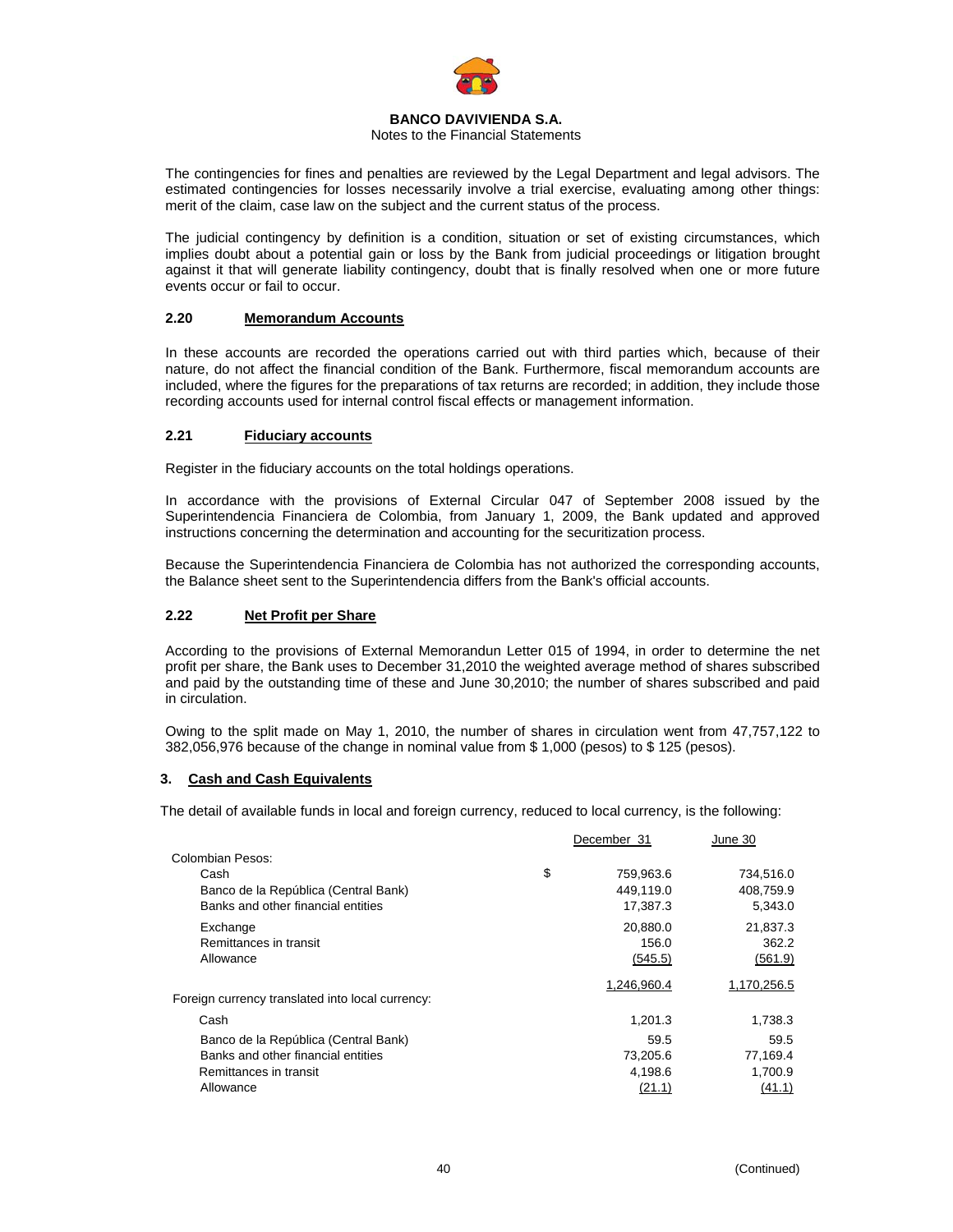

| 78.643.9      | 80.627.<br>. . |
|---------------|----------------|
| \$1,325,604.3 | 1 250 883 5    |

Deposits in cash and Banco de la República, amounts that compute for the purpose of the reserve that the Bank is required to maintain over deposits received from clients, pursuant to legal provisions.

These deposits don't have compensation.

### **3.1 Reconciliations of Transactions in Legal Currency**

The following is the detail of the banking reconciliations at December 31, 2010:

| Items older than 30 days               | Amount | Value |         |  |
|----------------------------------------|--------|-------|---------|--|
| Debit notes to reconcile               | 24     | S     | 176.5   |  |
| Credit notes to reconcile              | 129    |       | (397.5) |  |
| ND accounted for not taken by the Bank | 21     |       | 135.3   |  |
| NC accounted for not taken by the Bank | 8      |       | (4.7)   |  |
|                                        | 182    | \$    | (90.4)  |  |

At December 31, 2010, the reconciliations of accounts in local banks have 48 items of under 30 days, for a net of \$ (58.7), the reconciling items over 30 days have no significant impact and are provisioned for a value of \$ 311.8.

The following is the detail of the banking reconciliations at June 30, 2010:

| Items older than 30 days               | Amount | Value |         |  |
|----------------------------------------|--------|-------|---------|--|
| Debit notes to reconcile               | 31     | S     | 259.0   |  |
| Credit notes to reconcile              | 104    |       | (323.8) |  |
| ND accounted for not taken by the Bank | 13     |       | 57.1    |  |
| NC accounted for not taken by the Bank | 8      |       | (4.7)   |  |
|                                        | 156    |       |         |  |

On June 30, 2010, reconciliations of accounts in local Banks show 143 items longer than 30 days, for a net value of \$55,2 whit have significant impact and are provisioned net value of \$561,9

### **3.2 Reconciliations of Transactions in Foreign Currency**

The following is the detail of the banking reconciliations at December 31, 2010:

| Items older than 30 days               | Amount | Value USD \$ |         |  |
|----------------------------------------|--------|--------------|---------|--|
| Debit notes to reconcile               | 5      | S            | 11.03   |  |
| Credit notes to reconcile              | 9      |              | (36.36) |  |
| NC accounted for not taken by the Bank | 12     |              | (12.9)  |  |
|                                        | 26     |              | 37.42   |  |

The conciliatory items are provisioned for \$ 21.1

The following is the detail of the banking reconciliations at June 30, 2010: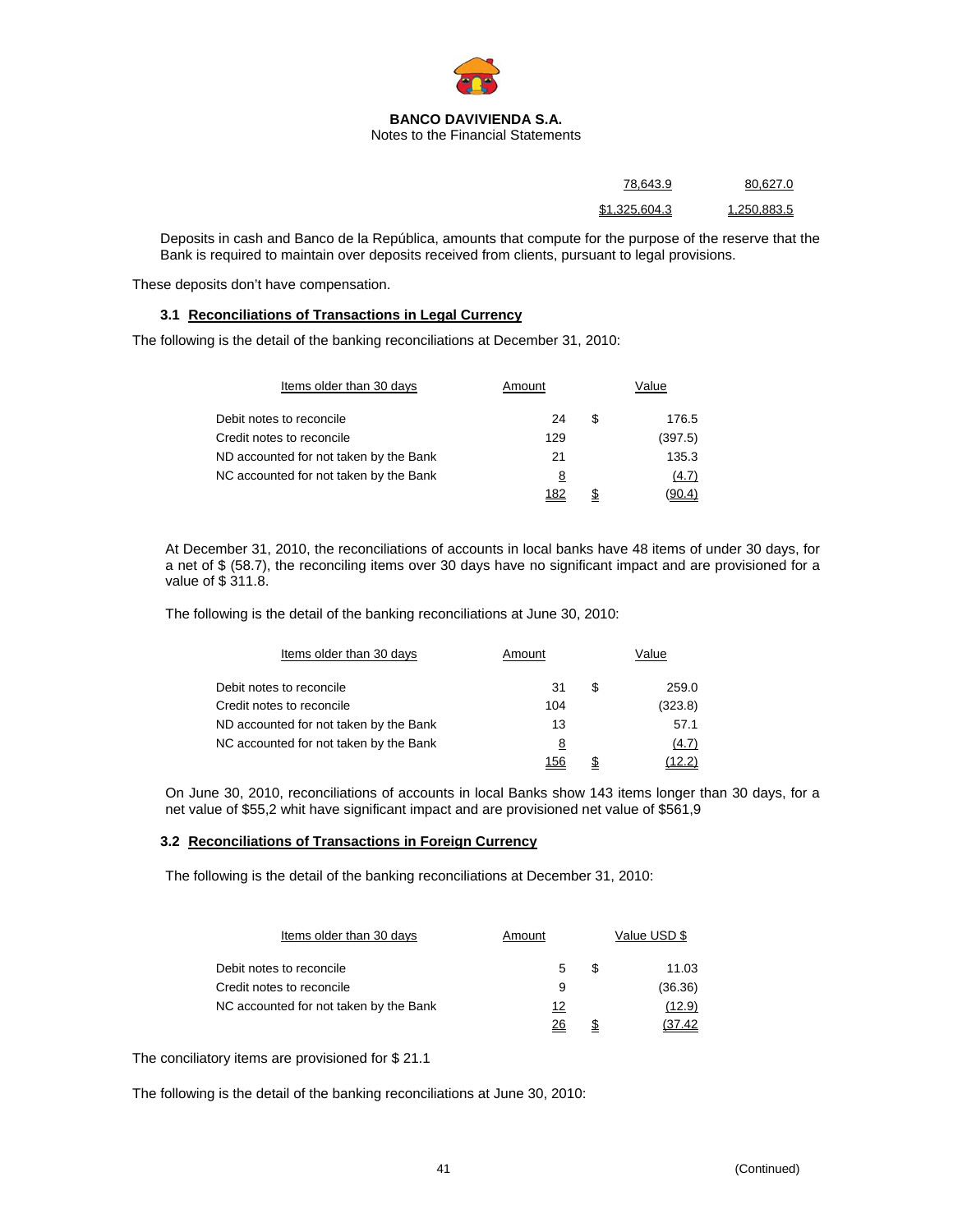

Notes to the Financial Statements

| Amount |   | Value USD \$ |  |  |
|--------|---|--------------|--|--|
| 5      | S | 14.4         |  |  |
| 7      |   | (71.8)       |  |  |
| 1      |   | 7.1          |  |  |
| 12     |   | (33.4)       |  |  |
| 25     | S | (83.7)       |  |  |
|        |   |              |  |  |

The reconciling items are provisioned for \$41.1.

There are no other restrictions on liquid assets.

# **3.3 Allowance on liquid assets:**

The movement of the allowance on liquid assets is as follows:

|                                         | June 30     | December 31 |
|-----------------------------------------|-------------|-------------|
| Opening balance                         | \$<br>603.0 | 124.6       |
| Plus:                                   |             |             |
| Allowance charged to operating expenses | 239.4       | 519.1       |
| Less:                                   |             |             |
| Penalties                               | 51.4        | 30.8        |
| Refund revenue                          | 224.4       | 9.9         |
| Closing balance                         | \$<br>566.6 | 603.0       |

# **4. Active Positions in Monetary Market Operations and those Related**

The following is the detail of the interbank funds sold and resale agreements:

|                               |                           |             |            | Date of      |    | Amount of |  |
|-------------------------------|---------------------------|-------------|------------|--------------|----|-----------|--|
| Entity                        | <b>Amount of dollars</b>  | <b>Rate</b> | Initiation | Cancellation |    | Pesos     |  |
| December 31                   |                           |             |            |              |    |           |  |
| <b>Foreign Currency</b>       |                           |             |            |              |    |           |  |
| Overnight Foreign Banks:      |                           |             |            |              |    |           |  |
|                               | <b>USD</b><br>1.950.000.0 | 0.030%      | Dec.31.10  | Jan.03.11    | \$ | 3,732.2   |  |
|                               | <b>USD</b><br>1.950.000.0 |             |            |              |    | 3,732.2   |  |
| <b>Legal Currency</b>         |                           |             |            |              |    |           |  |
| Concurrent                    |                           |             |            |              |    |           |  |
| Banco República               |                           | 3.250%      | Dec.27.10  | Jan.04.11    |    | 81,744.3  |  |
|                               |                           | 3.100%      | Dec.28.10  | Jan.03.11    |    | 5,999.4   |  |
|                               |                           | 3.350%      | Dec.28.10  | Jan.11.11    |    | 46,866.0  |  |
|                               |                           | 3.200%      | Dec.28.10  | Jan.04.11    |    | 2,209.2   |  |
|                               |                           |             |            |              |    | 136,818.9 |  |
|                               |                           |             |            |              | \$ | 140,551.1 |  |
| Pass                          |                           |             |            |              |    |           |  |
| <b>Stock Exchange Brokers</b> |                           | 3.50%       | Dec.28.10  | Jan.03.11    | \$ | 4,896.7   |  |
|                               |                           | 3.45%       | Dec.29.10  | Jan.04.11    |    | 2,179.4   |  |
|                               |                           | 4.50%       | Dec.29.10  | Jan.04.11    |    | 6,192.2   |  |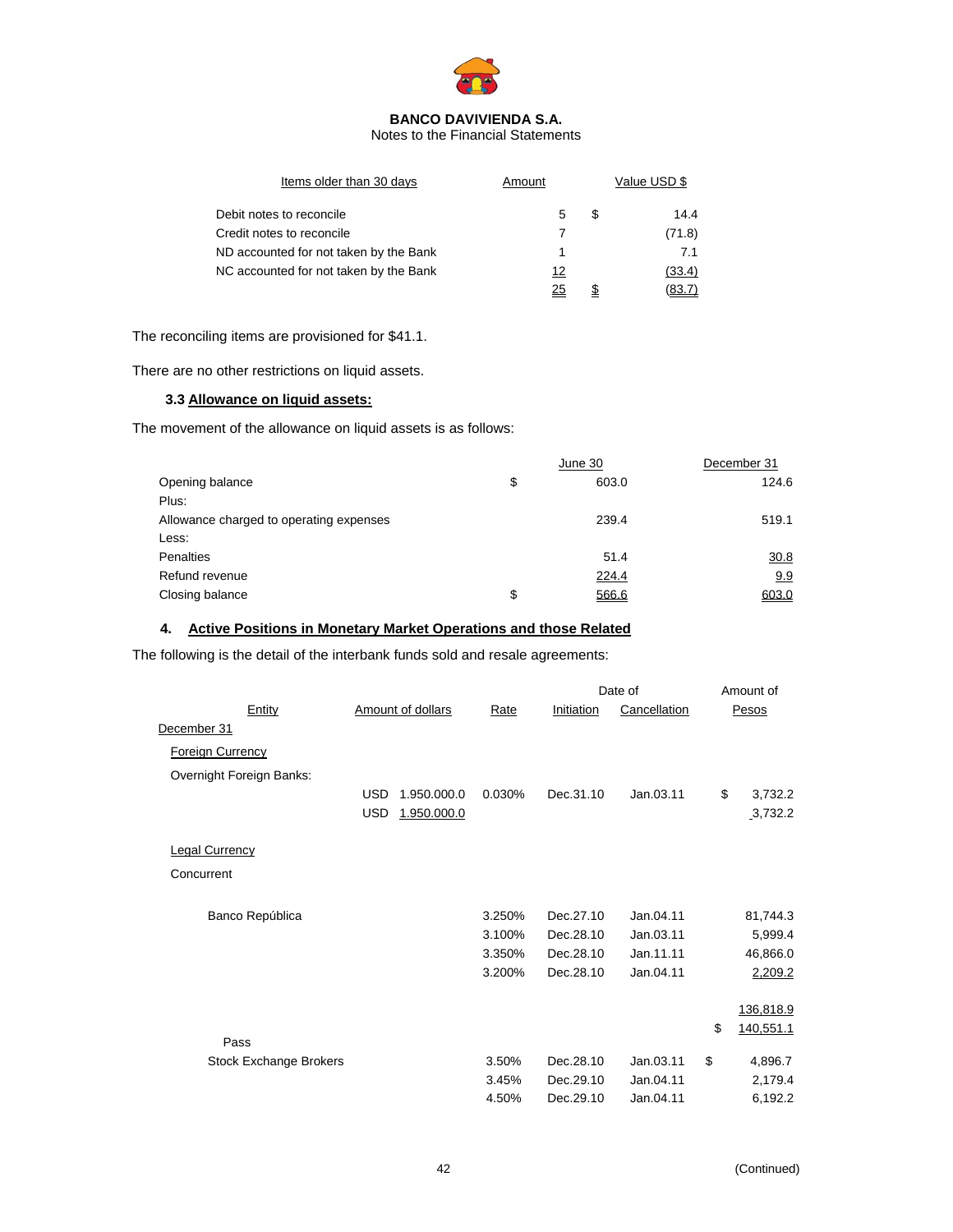

Notes to the Financial Statements

| 3.45% | Dec.30.10 | .04.11    | 9,807.2  |
|-------|-----------|-----------|----------|
| 5.00% | Dec.28.10 | Ene.03.11 | 1,129.1  |
| 3.50% | Dec.28.10 | Ene.03.11 | 2,386.4  |
| 3.40% | Dec.29.10 | Ene.03.11 | 1,193.3  |
| 3.45% | Dec.29.10 | Ene.04.11 | 2,724.3  |
| 5.00% | Dec.29.10 | Ene.04.11 | 2,003.4  |
| 3.45% | Dec.30.10 | Ene.03.11 | 1,193.5  |
| 3.40% | Dec.28.10 | Ene.03.11 | 4,781.7  |
| 3.40% | Dec.30.10 | Jan.03.11 | 2,613.8  |
| 5.00% | Dec.29.10 | Jan.03.11 | 1,544.8  |
| 5.00% | Dec.29.10 | Jan.04.11 | 6,019.9  |
| 3.30% | Dec.29.10 | Jan.03.11 | 2,273.9  |
|       |           |           | 50.939.6 |
|       |           |           |          |

\$ 191,490.7

|                            |            |                      | June 30        |            |              |             |            |
|----------------------------|------------|----------------------|----------------|------------|--------------|-------------|------------|
|                            | Amount of  |                      |                |            | Date of      | Amount of   | <b>TRM</b> |
| Entity                     | dollars    |                      | Rate           | Initiation | Cancellation | Pesos       | (Pesos)    |
| Foreign Currency           |            |                      |                |            |              |             |            |
| Overnight Bancos Exterior: |            |                      |                |            |              |             |            |
|                            | <b>USD</b> | 5,350,000.0          | 0.296%         | Jun.30.10  | Jul.01.10    | \$10,235.4  | 1,913.15   |
|                            |            | 300,000.0            | 0.040%         | Jun.30.10  | Jul.01.10    | 573.9       | 1,913.15   |
|                            | <b>USD</b> | 5,650,000.0          |                |            |              | \$10,809.3  |            |
|                            |            |                      |                |            |              | \$10,809.3  |            |
|                            |            |                      | <b>June 30</b> |            |              |             |            |
|                            |            |                      |                |            | Date of      | Amount of   |            |
| Entity                     |            | Amount of<br>dollars | Rate           | Initiation | Cancellation | pesos       |            |
|                            |            |                      |                |            |              |             | \$10,809.3 |
| <b>Legal Currency</b>      |            |                      |                |            |              |             |            |
| Simultaneous               |            |                      |                |            |              |             |            |
| <b>Bancos</b>              |            |                      | 2.950%         | Jun.30.10  | Jul.01.10    |             | \$10,284.5 |
| Banco República            |            |                      | 2.700%         | Jun.28.10  | Jul.01.10    |             | 11,044.7   |
|                            |            |                      | 3.250%         | Jun.30.10  | Jul.01.10    |             | 99,119.9   |
|                            |            |                      | 3.320%         | Jun.30.10  | Jul.01.10    |             | 38,148.5   |
|                            |            |                      | 3.800%         | Jun.30.10  | Jul.01.10    |             | 3,236.2    |
|                            |            |                      | 3.440%         | Jun.30.10  | Jul.01.10    |             | 99,908.7   |
|                            |            |                      | 3.200%         | Jun.29.10  | Jul.01.10    |             | 16,450.4   |
|                            |            |                      |                |            |              | \$267,908.4 |            |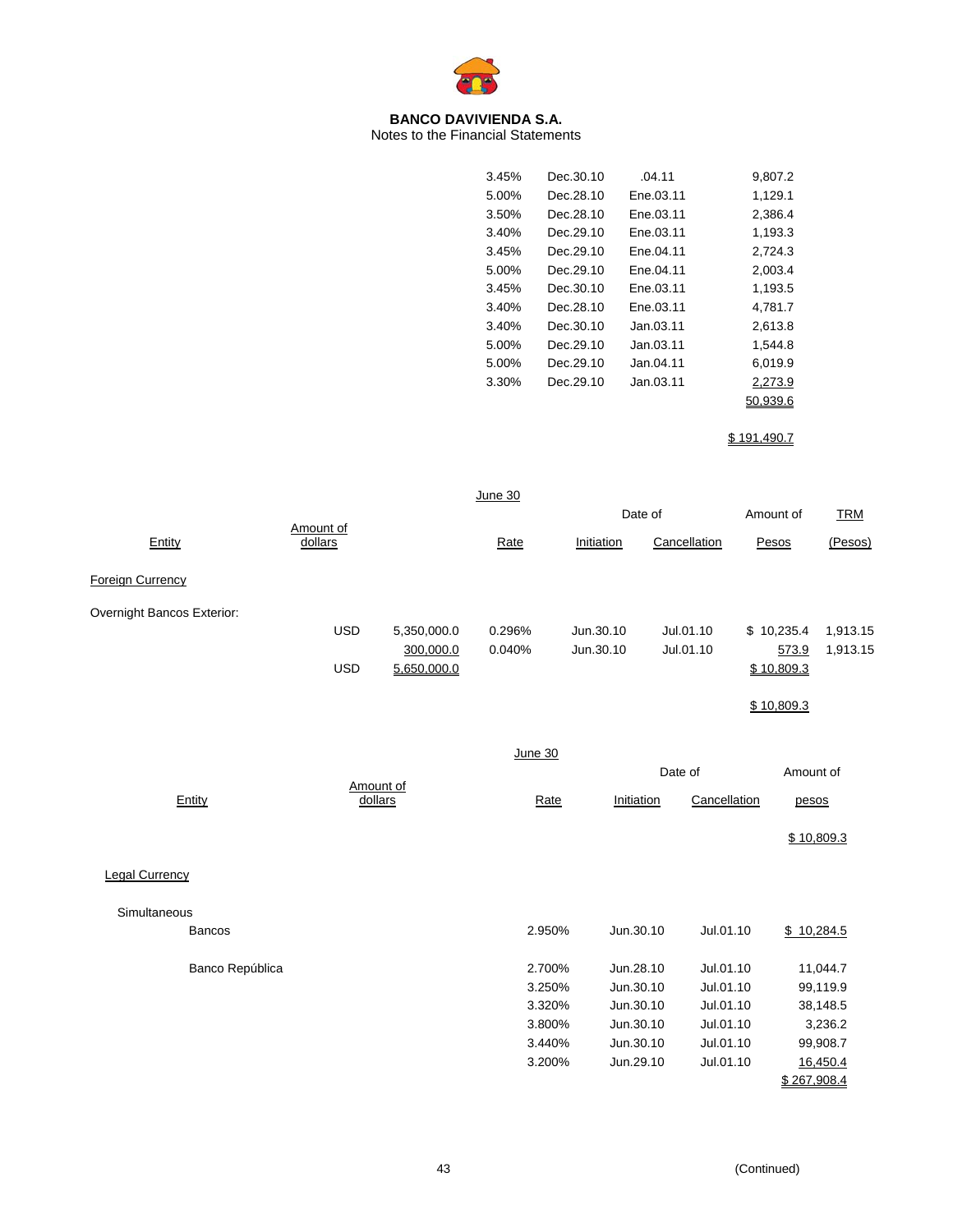

### Notes to the Financial Statements

| Stock Exchange Brokers | 5.50% | Jun.30.10 | Jul.06.10 | 726.7      |
|------------------------|-------|-----------|-----------|------------|
|                        | 5.50% | Jun.30.10 | Jul.06.10 | 1,400.6    |
|                        | 5.50% | Jun.30.10 | Jul.06.10 | 3,054.5    |
|                        | 4.50% | Jun.30.10 | Jul.01.10 | 8,719.7    |
|                        | 4.00% | Jun.30.10 | Jul.01.10 | 1,019.4    |
|                        |       |           |           | \$14.920.9 |
|                        |       |           |           |            |

\$ 303,923.1

For the first and second half of 2010, the balance and the monthly average yield of active positions (local and foreign currency) totaled \$ 191,490.7 and \$ 890.6 and \$ 303,923.1 and \$ 350.4 respectively.

There are no restrictions on these funds.

# **5. Investments**

The following is the detail of the investment portfolio, at December 31, and June 30, 2010:

| December 31                                                       | Cost                 | Allowance  |
|-------------------------------------------------------------------|----------------------|------------|
| <b>Trading Investments</b>                                        | \$<br>2,089,684.8    | 12,773.1   |
| Debt securities Held to maturity                                  | 318,956.6            | 579.1      |
| Debt securities available for sale                                | 1,319,632.2          | 1,125.5    |
| Equity securities available for sale                              | 312,296.0            | 13,442.6   |
| Repurchase rights of marketable investments<br>given in guarantee | 13,446.0<br>40,120.8 | 0.0<br>0.0 |
|                                                                   | \$<br>4.094.136.4    | 27.920.3   |

| June 30 |                                             | Cost              | Allowance |
|---------|---------------------------------------------|-------------------|-----------|
|         | <b>Trading Investments</b>                  | \$<br>2,260,699.0 | 15,795.5  |
|         | Debt securities Held to maturity            | 320,602.1         | 681.3     |
|         | Debt securities available for sale          | 630,388.8         | 0.0       |
|         | Equity securities available for sale        | 312,205.7         | 13.442.6  |
|         | Repurchase rights of marketable investments | 64,342.7          | 0,0       |
|         | given in guarantee                          | 41.186.1          | 0,0       |
|         |                                             | \$<br>3.629.424.4 | 29.919.4  |

# **5.1 Investment portfolio according to classification, kind and credit risk classification**

| $\blacksquare$ | Investments debt securities trading |   |             |           |
|----------------|-------------------------------------|---|-------------|-----------|
|                |                                     |   | December 31 | June 30   |
| <b>TES</b>     |                                     | S | 840,514.5   | 877,475.1 |
| TRD            |                                     |   | 3.966.6     | 22,248.0  |
| <b>CERT</b>    |                                     |   | 0.0         | 4.0       |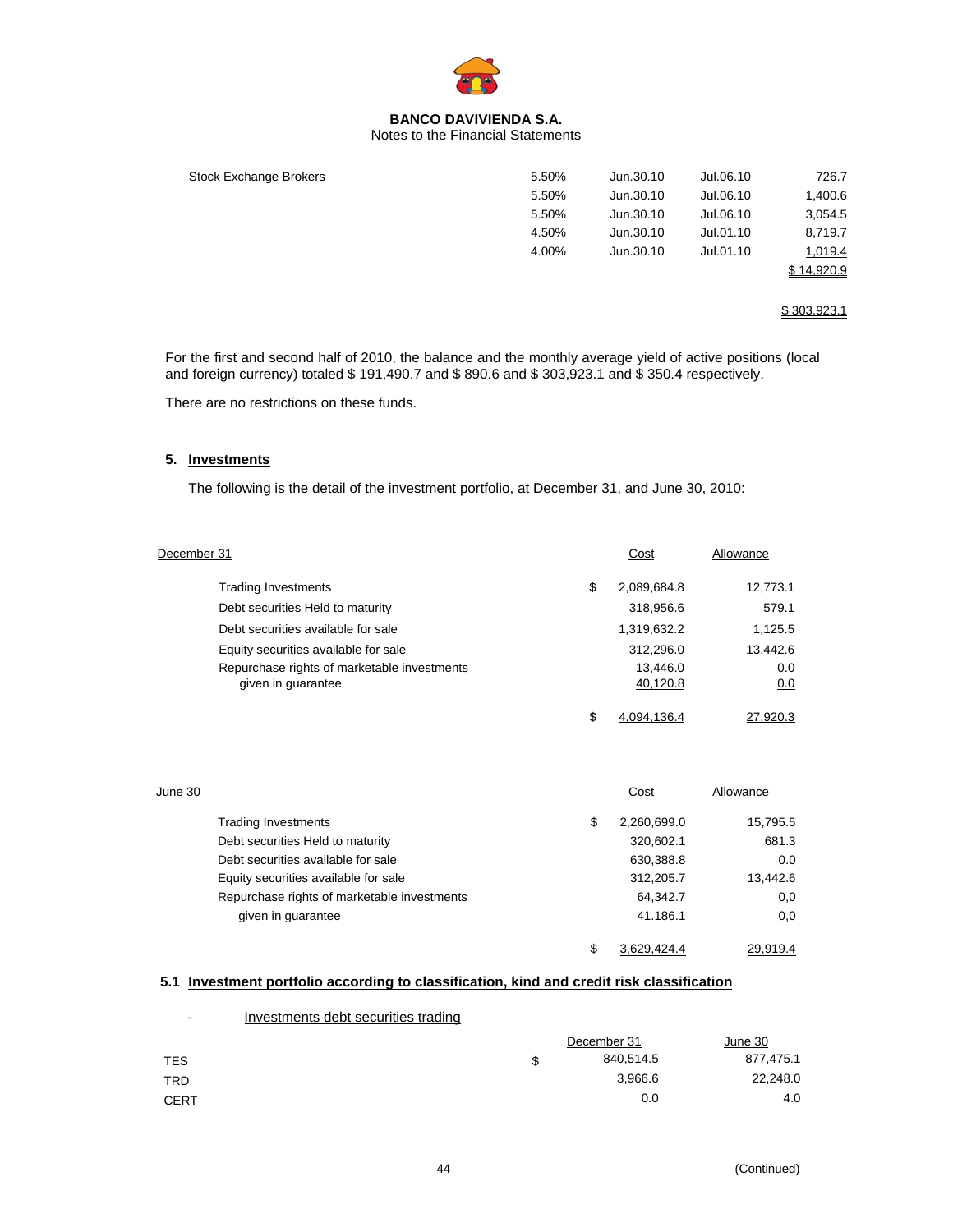

# Notes to the Financial Statements

| <b>Bonds</b>                               | 174,266.8       | 229,568.5   |
|--------------------------------------------|-----------------|-------------|
| <b>FOGAFIN</b>                             | 0.0             | 84,485.3    |
| <b>TDA FINAGRO</b>                         | 149,606.3       | 209,845.8   |
| CDT's                                      | 108,120.4       | 72,056.2    |
| <b>TIPS</b>                                | 764,418.4       | 727,938.1   |
| Credit content titles                      | 30,190.9        | 16,638.2    |
| Securities Issued Foreign                  | 18,600.8        | 17,897.4    |
| Commercial papers                          | 0.0             | 2,542.4     |
|                                            | 2.089.684.8     | 2.260.699.0 |
| Investment to be held up to their maturity |                 |             |
| <b>TRD</b>                                 | 313,595.3       | 314,896.6   |
| <b>CDT</b>                                 | 3,018.8         | 3,024.6     |
| <b>TIPS</b>                                | 2,342.5         | 2,680.9     |
|                                            | \$<br>318,956.6 | 320,602.1   |

(1) Refers to mandatory investments made in compliance with laws and conform to established rates on savings accounts, checking accounts, deposit certificates, banking services for collection and trust liabilities (Note 12) in terms of Resolution 14 of 2008, as follows: on average daily demand in legal currency each quarter, after deducting the reserve 5.8% from the savings and checking accounts and 4.3% from the term deposit certificates

These percentages apply as of the calculation of the requirement of investment in titles of agrarian development TDA, corresponding to the demandable items of the quarter March to June of 2009. And they are percentages in effect to date (Note 35).

| Investments debt securities available for sale       |                       |                      |
|------------------------------------------------------|-----------------------|----------------------|
|                                                      | December 31           | June 30              |
| Tes B                                                | \$<br>492,188.9       | 496,820.5            |
| <b>TIPS</b>                                          | 827,443.4             | 133,568.3            |
|                                                      | \$<br>1,319,632.2     | 630,388.8            |
| Investments equity securities available for sale     |                       |                      |
| Shares with low and minimum marketability (Note 5.g) | \$<br>312,296.0       | 312.846.5            |
| Investments provided as security negotiable          |                       |                      |
| Trading in debt securities<br><b>TES</b>             | \$                    |                      |
|                                                      | 40,120.8              | 41,186.1             |
| <b>Repurchase Rights of Investments</b>              |                       |                      |
| Trading in debt securities                           |                       |                      |
| <b>TES</b><br><b>FOGAFIN</b>                         | \$<br>13,247.4<br>0.0 | 41,310.8<br>23,031.9 |
| <b>TDA Finagro</b>                                   | 198.6                 | 0.0                  |
|                                                      | \$<br>13,446.0        | 64,342.7             |
| - Investment allowance                               | (27, 920.3)           | (29, 919.4)          |
| Net total Investments                                | \$<br>4,066,216.1     | 3,599,505.0          |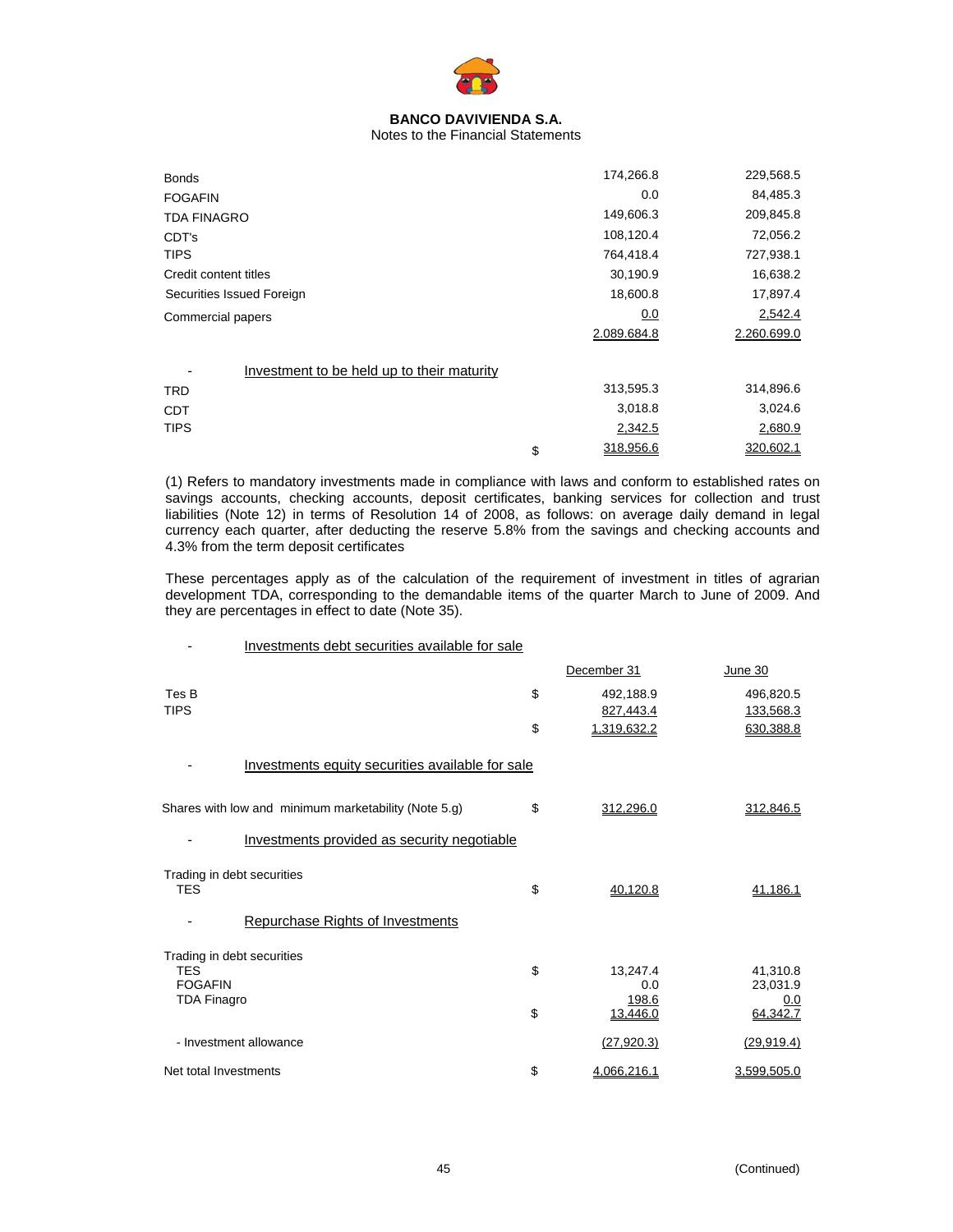

Notes to the Financial Statements

There are no additional restrictions on investments to those defined in the Basic Accounting and Financial Circular relating to the securities delivered as collateral for Interbank debit transactions, repos, repurchases and futures guarantees, these values are recorded in the accounts for Repurchase Rights and Transfer Rights

On December 31,and June 30, 2010 the investments in equity securities and debt securities were evaluated and rated under credit risk in accordance with the provisions of External Circular 100 of the Superintendencia Financiera de Colombia; the result can be seen in note 5.9

### **5.2 Investment Reclassification Effect**

During the first half-year 2010 there were no investment reclassifications.

### **5.3 Investment portfolio by rating**

|                                | December 31   | % partic. | Allowance | <b>June 30</b> | % partic. | Allowance |
|--------------------------------|---------------|-----------|-----------|----------------|-----------|-----------|
| <b>Qualification Long Term</b> |               |           |           |                |           |           |
| A                              | \$43,998.1    | 1.16%     | 0.0       | \$40,543.6     | 1.22%     | 0.0       |
| A-                             | 13,040.8      | 0.34%     | 0.0       | 8,927.3        | 0.27%     | 0.0       |
| $A+$                           | 33,784.1      | 0.89%     | 0.0       | 33,532.7       | 1.01%     | 0.0       |
| AA-                            | 28,682.9      | 0.76%     | 0.0       | 15,121.0       | 0.46%     | 0.0       |
| AA                             | 131,887.8     | 3.49%     | 0.0       | 23,683.9       | 0.71%     | 0.0       |
| $AA+$                          | 36,994.6      | 0.98%     | 0.0       | 19,663.6       | 0.59%     | 0.0       |
| AAA                            | 1,435,764.0   | 37.96%    | 0.0       | 863,241.4      | 26.47%    | 0.0       |
| $B+$                           | 16,145.1      | 0.43%     | 4,843.5   | 1,158.6        | 0.03%     | 347.6     |
| BB                             | 9,023.6       | 0.24%     | 902.4     | 0.0            | 0.00%     | 0.0       |
| BB-                            | 20,119.4      | 0.53%     | 223.2     | 23,859.4       | 0.72%     | 1,946.3   |
| BB+                            | 2,231.6       | 0.06%     | 223.2     | 0.0            | 0.00%     | 0.0       |
| BBB-                           | 23,809.0      | 0.63%     | 0.0       | 23,824.4       | 0.72%     | 0.0       |
| <b>BBB</b>                     | 18,757.9      | 0.50%     | 0.0       | 3,698.1        | 0.11%     | 0.0       |
| BBB+                           | 38,923.9      | 1.03%     | 0.0       | 39,335.9       | 1.19%     | 0.0       |
| $\mathsf{C}$                   | 11,645.8      | 0.31%     | 5,822.9   | 11,635.8       | 0.35%     | 5,817.9   |
| CC                             | 1,347.6       | 0.04%     | 673.8     | 1,715.3        | 0.05%     | 857.7     |
| CCC                            | 0.0           | 0.00%     | 0.0       | 15,014.6       | 0.45%     | 7,507.3   |
| Nation                         | 1,911,655.8   | 50.55%    | 0.0       | 2,063,225.8    | 62.20%    | 0.0       |
| Fogafín                        | 0.0           | 0.00%     | 0.0       | 107,517.2      | 3.24%     | 0.0       |
|                                | 3,777,811.9   | 99.89%    | 14,477.7  | 3,306,249.2    | 99.67%    | 16,476.8  |
| Qualification short term       |               |           |           |                |           |           |
| 1                              | 4,028.5       | 0.11%     | 0.0       | 10,969.5       | 0.33%     | 0.0       |
| $1+$                           | 4,028.5       | 0.11%     | 0.0       | 10,969.5       | 0.33%     | 0.0       |
|                                | 3,781,840.4   | 100.00%   | 14,477.7  | 3,317,218.7    | 100.00%   | 16,476.8  |
| <b>Equity Securities</b>       |               |           |           |                |           |           |
| Α                              | 312,286.2     | 100.00%   | 13,440.7  | 312,195.9      | 100.00%   | 13,440.7  |
| B                              | 9.8           | 0.00%     | 1.9       | 9.8            | 0.00%     | 1.9       |
|                                | 312,296.0     | 100.00%   | 13,442.6  | 312,205.7      | 100.00%   | 13,442.6  |
|                                | \$4,094,136.4 | 100.00%   | 27,920.3  | 3,629,424.4    | 100.00%   | 29,919.4  |

For the provisioning of titles that do not have an external rating, an internal evaluation is performed to provide a rating in accordance with the provisions of Chapter I of External Circular 100 of 1995

As a result of the credit portfolio securitization processes, the Bank acquired securities Tips "C", which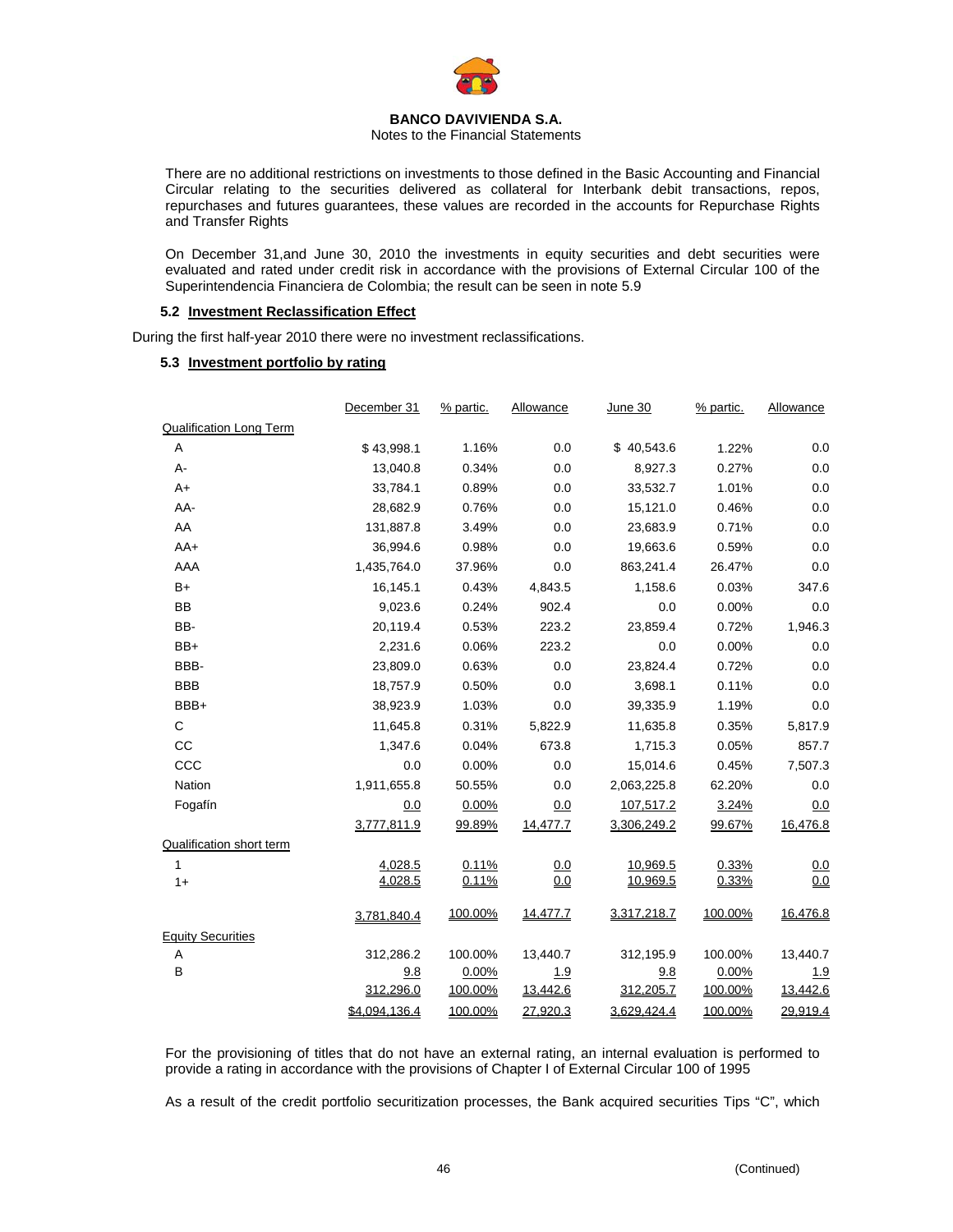

Notes to the Financial Statements

are rated as CCC and are recorded as of December 31, and June 30, 2010 in the negotiable investments in debt securities for (\$15.167,84) Fifteen thousand one hundred and sixty-seven with eighty-four cents (Colombian pesos). In addition, they are recorded in contingent accounts at December 31, and June 30, 2010 for \$32.948,1 and \$32.915,9, respectively.

### **5.4 Investment Portfolio by issuing**

|                                                                    | December 31       | Partic. | June 30     | Partic. |
|--------------------------------------------------------------------|-------------------|---------|-------------|---------|
| Government National                                                | \$<br>1,761,372.4 | 43.0%   | 1,852,482.8 | 51.0%   |
| Decentralized entities and governmental order                      | 3,836.9           | 0.1%    | 13,321.4    | 0.4%    |
| Fogafin                                                            | 0.0               | $0.0\%$ | 107,517.2   | 3.0%    |
| Finagro                                                            | 149,804.9         | 3.7%    | 209,845.8   | 5.8%    |
| Findeter<br>Entities supervised by the Superintendencia Financiera | 20,583.0          | 0.5%    | 0.0         | 0.0%    |
| de Colombia                                                        | 1,977,499.9       | 48.3%   | 1,298,406.1 | 35.8%   |
| <b>Foreign Entities</b>                                            | 94.511.1          | 2.3%    | 17.897.4    | 0.5%    |
| Real entities sector                                               | 86,191.4          | 2.1%    | 129,953.7   | 3.5%    |
| Others                                                             | 336.8             | 0.0%    | 0.0         | $0.0\%$ |
|                                                                    | \$<br>4,094,136.4 | 100.0%  | 3,629,424.4 | 100.0%  |

# **5.5 Investment portfolio per currency**

|                | December 31       | June 30     |  |
|----------------|-------------------|-------------|--|
| Pesos          | \$<br>3,365,749.9 | 2,870,809.8 |  |
| <b>Dólares</b> | 94,511.1          | 93,717.4    |  |
| Uvr            | 633,875.4         | 664,897.2   |  |
|                | \$<br>4.094.136.4 | 3.629.424.4 |  |

### **5.6 Investments Portfolio per maturity terms**

| December 31                   | From 0 to<br>1 year | From 1 to 5<br>years | From 5 to 10<br>years | More than<br>10 years | Total       |
|-------------------------------|---------------------|----------------------|-----------------------|-----------------------|-------------|
| <b>Trading Investments</b>    | \$<br>326,495.1     | 828,751.8            | 524,907.1             | 463.097.5             | 2,143,251.6 |
| Investments debt securities   |                     |                      |                       |                       |             |
| available for sale            | 0.0                 | 492,188.9            | 659,119.2             | 168.324.2             | 1,319,632.2 |
| Investments equity securities |                     |                      |                       |                       |             |
| available for sale            | 0.0                 | 0.0                  | 0.0                   | 312.296.0             | 312.296.0   |
| Investments debt securities   |                     |                      |                       |                       |             |
| Held to maturity              | 39,088.8            | 269,119.3            | 10,748.5              | 0.0                   | 318,956.6   |
|                               | \$<br>365,584.0     | 1,590,059.9          | 1,194,774.8           | 943,717.7             | 4,094,136.4 |
| June 30                       | From 0 to<br>1 year | From 1 to 5<br>years | From 5 to 10<br>years | More than<br>10 years | Total       |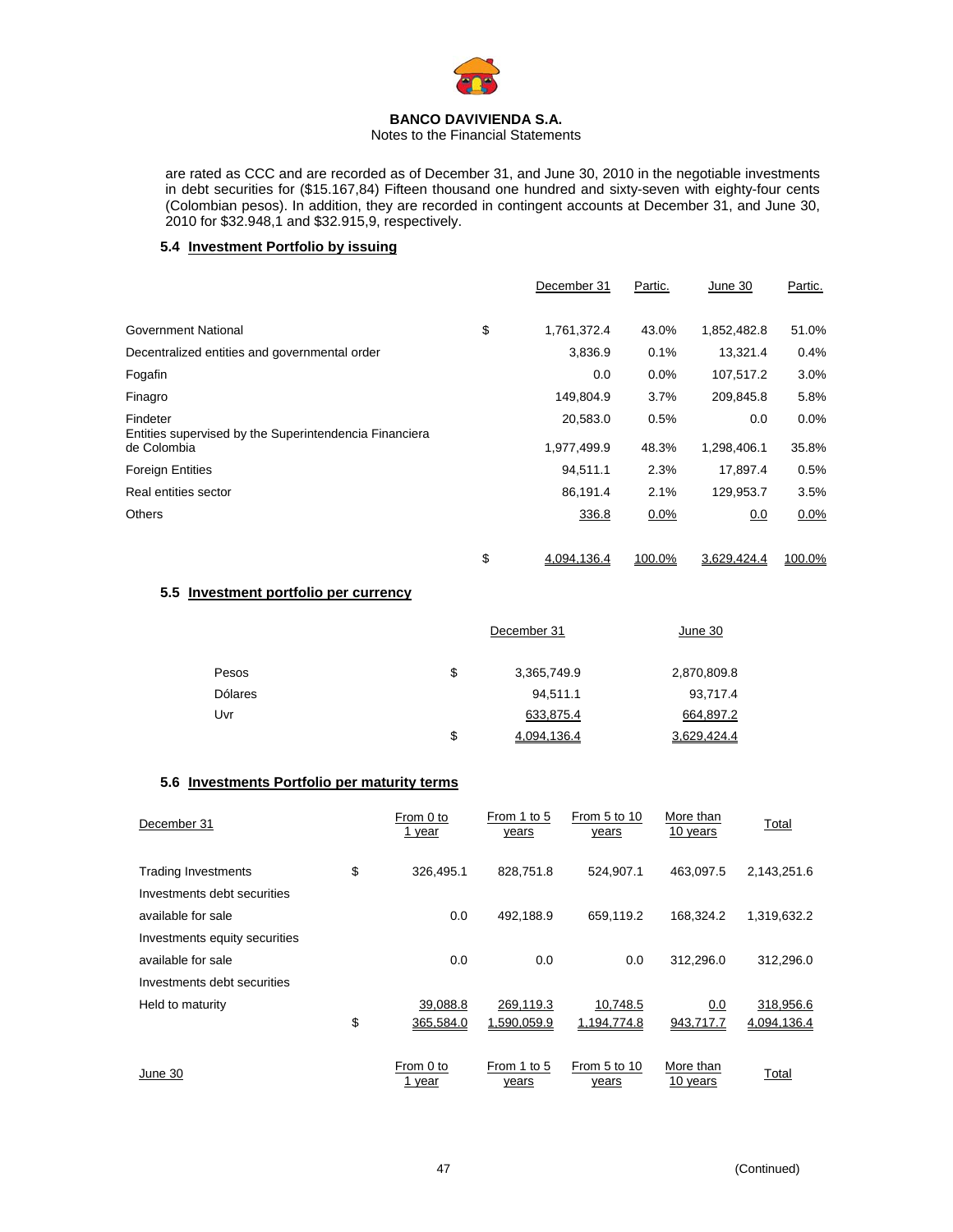

Notes to the Financial Statements

| Trading Investments           | \$<br>612.656.8 | 936.028.7   | 372.597.0 | 444.945.2 | 2,366,227.7 |
|-------------------------------|-----------------|-------------|-----------|-----------|-------------|
| Investments debt securities   |                 |             |           |           |             |
| available for sale            | 0.0             | 496.820.5   | 116.408.9 | 17.159.5  | 630,388.9   |
| Investments equity securities |                 |             |           |           |             |
| available for sale            | 0.0             | 0.0         | 0.0       | 312.205.7 | 312.205.7   |
| Investments debt securities   |                 |             |           |           |             |
| Held to maturity              | 23.808.8        | 240.517.6   | 56.275.7  | 0.0       | 320.602.1   |
|                               | \$<br>636.465.6 | 1.673.366.8 | 545.281.6 | 774.310.4 | 3.629.424.4 |

# **5.7 Maximum, Minimum and Average values**

The Maximum, Minimum and Average values of Fixed Income Investment Portfolio, during the firsts semester of 2010, were:

| Investments               |                   | 31 de diciembre |             |
|---------------------------|-------------------|-----------------|-------------|
| Instruments per kind      | Minimum           | Maximum         | Average     |
| <b>Bonds</b>              | \$<br>168,195.4   | 221,813.2       | 192,720.7   |
| Cdt <sup>'</sup> s        | 56,003.2          | 150,939.4       | 107,181.2   |
| Certs                     | 0.0               | 25,000.0        | 4,166.7     |
| Fogafín                   | 0.0               | 108,686.4       | 36,131.1    |
| <b>Foreign Entities</b>   | 17,553.7          | 18,600.8        | 18,147.7    |
| <b>TDA Finagro</b>        | 148,559.4         | 202,036.5       | 175,314.2   |
| Tes                       | 735,134.4         | 1,272,796.2     | 978,072.2   |
| <b>Tidis</b>              | 0.0               | 84.9            | 14.2        |
| <b>TIPS</b>               | 663,628.4         | 764,418.4       | 706,530.3   |
| Credit content securities | 13,210.5          | 39,483.7        | 23,936.2    |
| <b>TRD</b>                | 3,966.6           | 22,153.7        | 13,237.1    |
| Available for sale        |                   |                 |             |
| Tes                       | 492,188.9         | 520,406.8       | 506,664.9   |
| <b>TIPS</b>               | 282,742.3         | 830,105.8       | 409,486.5   |
| Al vencimiento            |                   |                 |             |
| <b>CDT</b>                | 3,018.8           | 3,032.2         | 3,026.4     |
| Tes                       | 0.0               | 2,410.0         | 401.7       |
| <b>TIPS</b>               | 0.0               | 2,661.4         | 2,088.9     |
| <b>TRD</b>                | 312,918.0         | 315,637.8       | 314,326.3   |
|                           | \$<br>2,897,119.7 | 4,500,267.3     | 3,491,446.1 |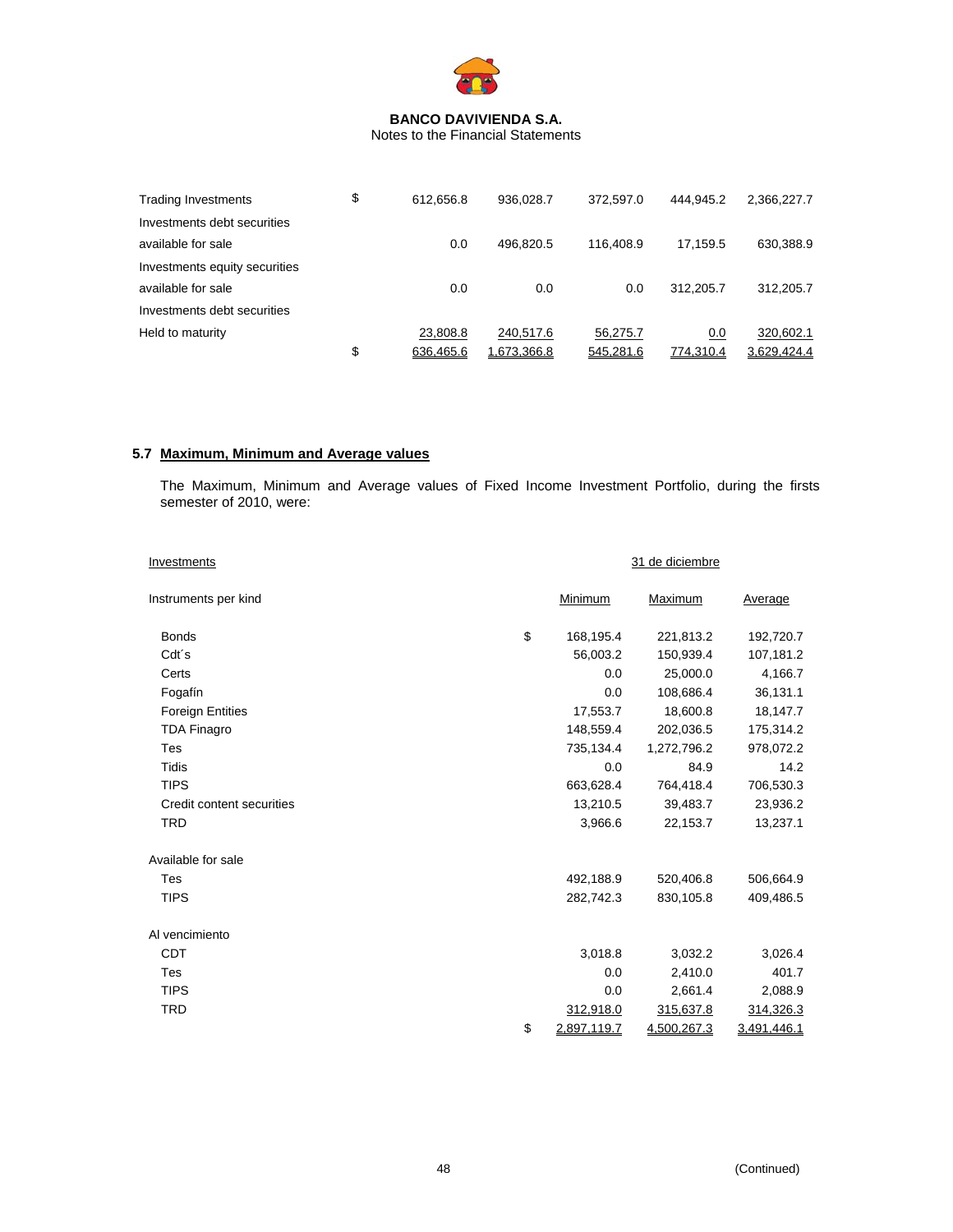

The Maximum, Minimum and Average values of Fixed Income Investment Portfolio, during the first semester of 2010, were:

| Investments                                                      |    |               | June 30     |             |
|------------------------------------------------------------------|----|---------------|-------------|-------------|
| Instruments per kind                                             |    | Minimum       | Maximum     | Average     |
| <b>Bonds</b>                                                     | \$ | 182,482.4     | 283,794.2   | 223,946.9   |
| CDT                                                              |    | 62,980.8      | 114,037.5   | 91,532.0    |
| Certs                                                            |    | 4.0           | 4.0         | 4.0         |
| Fogafin                                                          |    | 108,971.0     | 124,382.6   | 119,129.4   |
| <b>Foreign Entities</b>                                          |    | 17,897.4      | 19,010.2    | 18,324.6    |
| Commercial papers                                                |    | 2,542.5       | 15,097.8    | 10,266.3    |
| TDA                                                              |    | 193,625.6     | 391,979.5   | 338,712.6   |
| <b>TES</b>                                                       |    | 1,241,858.4   | 2,590,273.9 | 1,966,233.5 |
| <b>TIPS</b>                                                      |    | 762,390.2     | 1,041,271.5 | 882,402.7   |
| Credit content securities                                        |    | 21,742.6      | 25,334.7    | 24,118.1    |
| <b>TRD</b>                                                       |    | 332,472.1     | 360,391.2   | 343,506.6   |
|                                                                  | \$ | 3,676,723.2   | 6,078,229.7 | 4,944,583.1 |
| Active Positions in Monetary Market Operations and those Related |    |               |             |             |
| مغمممم باممط ممغما                                               | ←  | $\cap$ $\cap$ | 240.0000    | co ooo o    |

| Inter-bank assets            | 0.0      | 318,000.0 | 63.000.0  |
|------------------------------|----------|-----------|-----------|
| Over Night Banks Abroad      | 2.834.8  | 18.980.4  | 7.547.7   |
| Repos and inter-banks assets | 20.733.1 | 293.113.8 | 108.213.5 |
|                              | 23,567.9 | 630.094.2 | 178,761.2 |
|                              |          |           |           |

|                                                                  | June 30        |           |           |
|------------------------------------------------------------------|----------------|-----------|-----------|
|                                                                  | Minimum        | Maximum   | Average   |
| Active Positions in Monetary Market Operations and those Related |                |           |           |
| Inter-bank liabilities                                           | \$<br>0.0      | 145.965.6 | 81,117.8  |
| Repos and inter-banks passive                                    | 70,321.3       | 638,035.3 | 291,721.2 |
|                                                                  | \$<br>70.321.3 | 784.000.9 | 372,839.0 |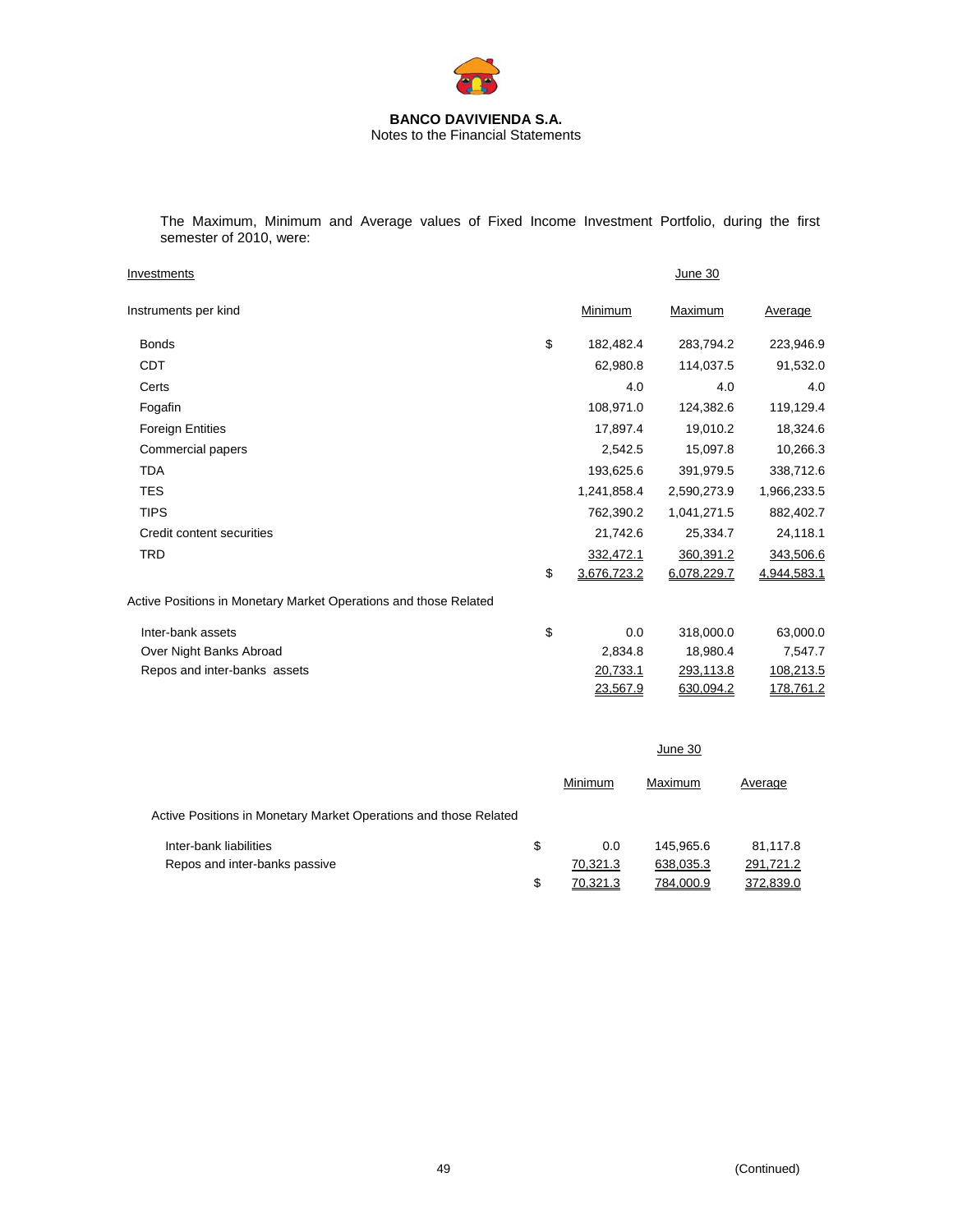

Notes to the Financial Statements

## **5.8 Investments Allowance**

The movement of the investment allowance is the following:

|                                                  | December 31    | June 30  |
|--------------------------------------------------|----------------|----------|
| <b>Beginning Balance</b>                         | \$<br>29.919.4 | 34,052.1 |
| Plus:                                            |                |          |
| Allowance charged to operating expenses<br>Less: | 1.495.5        | 537.1    |
| Reimbursement of allowance                       | 3,494.6        | 4,669.8  |
| <b>Ending Balance</b>                            | \$<br>27,920.3 | 29,919.4 |

### **5.9 Investment available for the sale in equity securities**

Valuation effect in Foreign Exchange Investment:

For the investments of Bancafé Panamá S.A. and Bancafé International Corporation S.A. the treatment given to valuations and/or devaluations is based on the balance adapted to the Colombian standards at November 30, 2009, including the effect of the monetary redenomination.

The following is the detail of the investments available for the sale in equity securities, as well as their risk rating with cut to December 31, and June 30, 2010:

|  | December 31 |
|--|-------------|
|--|-------------|

| Entity                                 | Capital<br><b>Stock</b> | %parti-<br>cipat. | Costo<br>Acquisition | Costo<br>Adjusted | Valuation /<br>Devaluation | Allowanc<br>$\mathbf{e}$ | Rating<br>Credit<br><b>Risk</b> | Dividend<br>S |
|----------------------------------------|-------------------------|-------------------|----------------------|-------------------|----------------------------|--------------------------|---------------------------------|---------------|
| Bancafé Panamá S.A.                    | <b>USD</b><br>29.100.0  | 99.999%           | 62,884.3             | 55,696.4          | 62,125.0                   | 0.0                      | Α                               | 0.0           |
| Bancafé International Corporation S.A. | 2.000.0                 | 100.0%            | 22,407.3             | 19.846.1          | 686.1                      | 0.0                      | A                               | 0.0           |
| Corporación Andina de Fomento          | 2,725.1                 | 0.0034%           | 328.8                | 367.8             | 58.0                       | <u>0.0</u>               | Α                               | 9.2           |
|                                        |                         |                   | 85,620.4             | 75,910.3          | 62,869.1                   | 0.0                      |                                 | 9.2           |
| Finagro                                | \$143,308               | 12.67%            | 52,149.7             | 61,557.0          | 6,898.1                    | 0.0                      | A                               | 0.0           |
| Fiduciaria Cafetera S.A.               | 33,462                  | 94.011%           | 44,586.9             | 55,631.0          | 9,575.5                    | 0.0                      | Α                               | 0.0           |
| Compañía de Inv. del Café              | 8,023.8                 | 29.537%           | 13,440.7             | 13,440.7          | 0.0                        | 13,440.7                 | Α                               | 0.0           |
| Cámara de Riesgo Central               |                         |                   |                      |                   |                            |                          |                                 |               |
| de Contraparte                         | 34,000                  | 5.507%            | 1,563.7              | 1,872.4           | (476.1)                    | 0.0                      | A                               | 0.0           |
| Almacafé                               | 14,472                  | 0.01%             | 9.8                  | 9.8               | 0.0                        | 1.9                      | B                               | 0.0           |
| Confinanciera S.A.                     | 37,031                  | 94.90%            | 31,880.4             | 53,833.4          | 13,386.7                   | 0.0                      | Α                               | 0.0           |
| Davivalores S.A.                       | 2,384                   | 79.00%            | 2,405.7              | 2,981.5           | 5,434.7                    | 0.0                      | Α                               | 0.0           |
| Fiduciaria Davivienda S.A.             | 23,842                  | 60.00%            | 381.0                | 14,024.8          | 17,438.2                   | 0.0                      | Α                               | 0.0           |
| Titularizadora Colombiana S.A.         | 71,925                  | 21.12%            | 17,499.8             | 17,499.7          | 11,084.9                   | 0.0                      | $\overline{A}$                  | 0.0           |
| Redeban Multicolor S.A.                | 10,119                  | 26.04%            | 8,229.8              | 8,229.9           | 9.059.9                    | 0.0                      | $\overline{A}$                  | 0.0           |
| A.C.H. Colombia S.A.                   | 6,595                   | 18.42%            | 1,848.5              | 1,848.5           | 2,225.0                    | 0.0                      | Α                               | 0.0           |
| Deceval S.A.                           | 12,051                  | 11.85%            | 4,488.9              | 5,072.1           | 3,048.3                    | 0.0                      | Α                               | 1,257.0       |
| Cámara de Compensación Divisas         |                         |                   |                      |                   |                            |                          |                                 |               |
| de Colombia S.A.                       | 2,500                   | 6.375%            | 159.4                | 159.4             | 5.1                        | 0.0                      | A                               | 0.0           |
| Tecnibanca S.A.                        | 16,410                  | 0.9412%           | 85.6                 | 225.5             | 133.8                      | 0.0                      | A                               | 0.0           |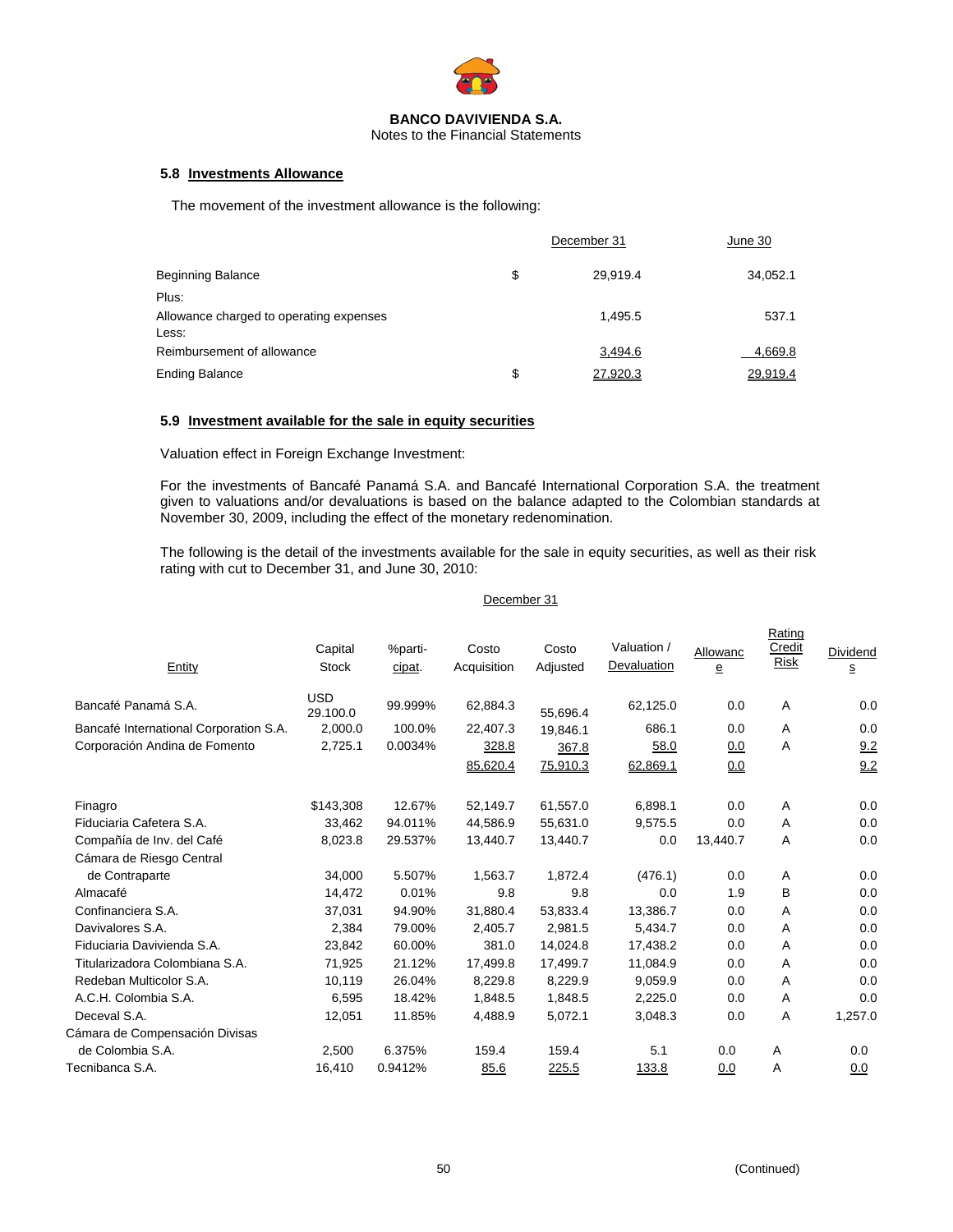

Notes to the Financial Statements

|   |                     | 178.729.9 236.385.7 | 77.814.1 13.442.6  | 1.257.0 |
|---|---------------------|---------------------|--------------------|---------|
| S | 264,350.3 312,296.0 |                     | 140,683.2 13,442.6 | 1,266.2 |

In the second half of 2010, received dividends of \$ 9.2 in cash and stock \$ 1.257.0

|                                        |                        |                  | June 30             |                  |                            |           |                               |                                      |
|----------------------------------------|------------------------|------------------|---------------------|------------------|----------------------------|-----------|-------------------------------|--------------------------------------|
| Entity                                 | <b>Stock</b><br>Social | %<br>Participat. | Cost<br>Acquisition | Cost<br>Adjusted | Valuation /<br>Devaluation | Allowance | Ratin<br>g<br>Credi<br>t Risk | Dividend<br>$\underline{\mathbf{S}}$ |
| Bancafé Panamá S.A.                    | <b>USD</b><br>29.100.0 | 99.99%           | 62,884.3            | 55,672.3         | 56,597.6                   | 0.0       | A                             | 0.0                                  |
| Bancafé International Corporation S.A. | 2,000.0                | 100.00%          | 22,407.3            | 19,837.5         | 701.5                      | 0.0       | A                             | 0.0                                  |
| Corporación Andina de Fomento          | 2,725.1                | 0.00%            | 328.8               | 310.2            | 33.5                       | 0.0       | A                             | 0.0                                  |
| Master Card International (2)          | 2,134.3                | 0.00%            | 0.0                 | 0.0              | 0.0                        | 0.0       | A                             | 5.3                                  |
|                                        |                        |                  | 85,620.4            | 75,820.0         | 57,332.6                   | 0.0       |                               | 5.3                                  |
| Finagro                                | \$143,308              | 12.67%           | 52,149.7            | 61,557.0         | 3,082.5                    | 0.0       | A                             | 7,976.8                              |
| Fiduciaria Cafetera S.A.               | 33,462                 | 94.01%           | 44,586.9            | 55,631.0         | 6,536.9                    | 0.0       | A                             | 10,104.0                             |
| Compañía de Inv. del Café              | 8,023.8                | 29.54%           | 13,440.7            | 13,440.7         | 0.0                        | 13,440.7  | A                             | 0.0                                  |
| Cámara de Riesgo Central               |                        |                  |                     |                  |                            |           |                               |                                      |
| de Contraparte                         | 34,000                 | 5.51%            | 1,563.7             | 1,872.4          | (364.2)                    | 0.0       | A                             | 0.0                                  |
| Almacafé                               | 14,472                 | 0.01%            | 9.8                 | 9.8              | 0.0                        | 1.9       | B                             | 0.0                                  |
| Confinanciera S.A. (1)                 | 37,031                 | 94.90%           | 31,880.4            | 53,833.4         | 4,522.8                    | 0.0       | Α                             | 1,050.9                              |
| Davivalores S.A.                       | 2,384                  | 79.0%            | 2,405.7             | 2,981.5          | 4,835.1                    | 0.0       | A                             | 0.0                                  |
| Fiduciaria Davivienda S.A.             | 23,842                 | 60.00%           | 381.0               | 14,024.8         | 12,651.6                   | 0.0       | A                             | 5,428.6                              |
| Titularizadora Colombiana S.A.         | 71,925                 | 21.12%           | 17,499.8            | 17,499.7         | 8,672.4                    | 0.0       | A                             | 3,738.0                              |
| Redeban Multicolor S.A.                | 10,119                 | 26.04%           | 8,229.8             | 8,229.9          | 7,728.5                    | 0.0       | A                             | 1,142.1                              |
| A.C.H. Colombia S.A.                   | 6,595                  | 18.42%           | 1,848.5             | 1,848.5          | 1,735.1                    | 0.0       | A                             | 923.5                                |
| Deceval S.A.                           | 12,051                 | 11.85%           | 4,488.9             | 5,072.1          | 2,802.0                    | 0.0       | A                             | 1,257.0                              |
| Cámara de Compensación Divisas         |                        |                  |                     |                  |                            |           |                               |                                      |
| de Colombia S.A.                       | 2,500                  | 6.38%            | 159.4               | 159.4            | 1.5                        | 0.0       | A                             | 0.0                                  |
| <b>BBVA</b>                            | 89,779                 | 0.00%            | 0.0                 | 0.0              | 0.0                        | 0.0       | A                             | 0.0                                  |
| Tecnibanca S.A.                        | 16,410                 | 0.94%            | 85.6                | 225.5            | 84.8                       | 0.0       | A                             | 74.2                                 |
|                                        |                        |                  | 178,729.9           | 236,385.7        | 52,289.0                   | 13,442.6  |                               | 31,695.1                             |
|                                        |                        | \$               | 264,350.3           | 312,205.7        | 109,621.6                  | 13,442.6  |                               | 31,700.4                             |

In the first half of 2010, dividends in stock of \$ 2,791.9 and cash \$28,908.5 were received

(1) From Confinanciera dividends of \$ 4,912.9 were received distributed as follows: Cash \$ 1,050.9 and in shares \$3,862.0 registered as a lower value of the investment.

(2) In June 2010, 10,122 Class B Master Card shares were sold and the recorded profit from the sale was \$ 3,650.3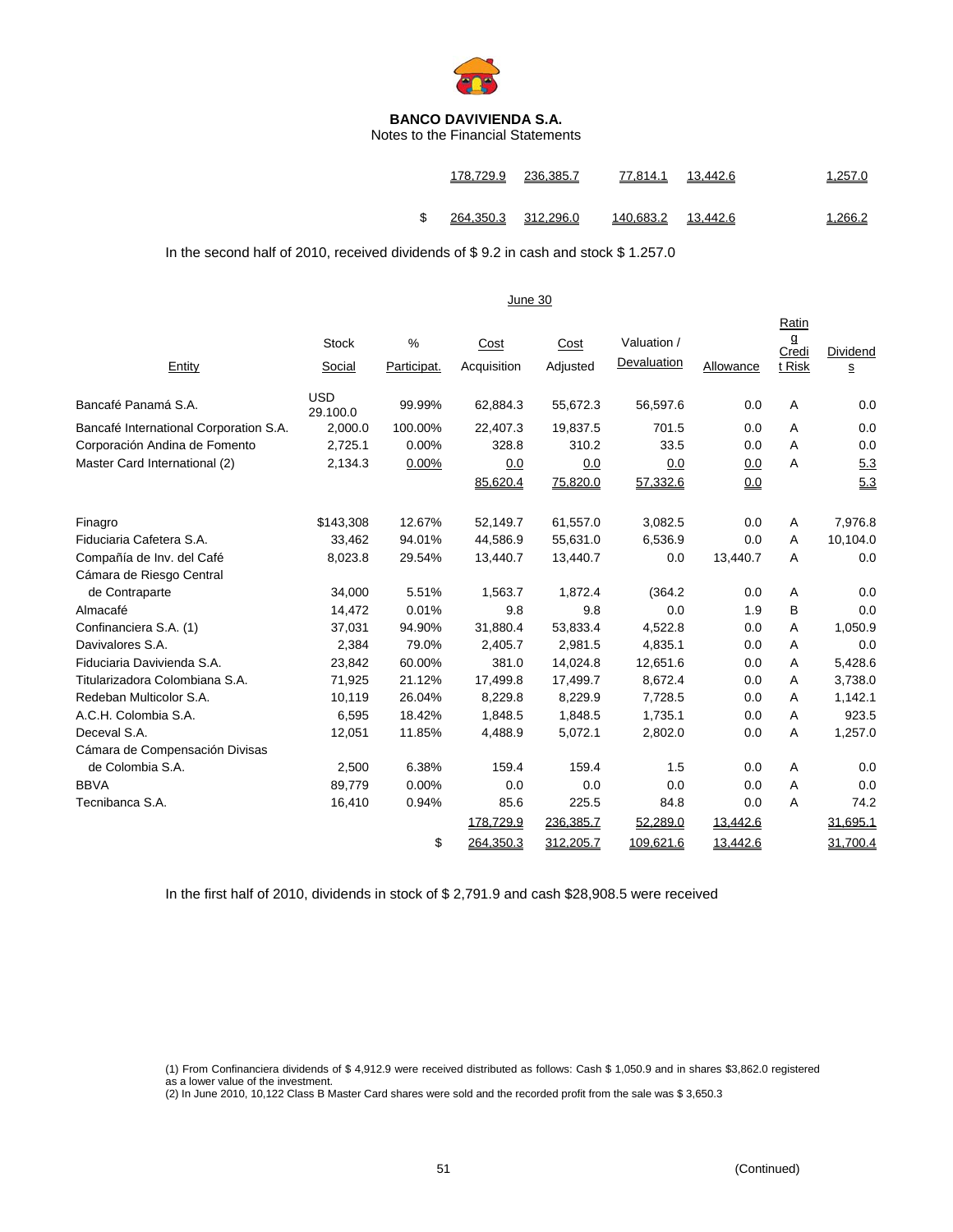

# **6. Credit Portfolio and Financial Leasing**

# **6.1 Credit portfolio and financial leasing per modality**

|                               | December 31             | <b>June 30</b> |
|-------------------------------|-------------------------|----------------|
| Commercial Portfolio:         |                         |                |
| Corporate and builders        | \$<br>7,322,883.8       | 6,166,267.4    |
| Others commercial lines       | 2,650,029.8             | 2,174,689.0    |
| Credit cards                  | 244,402.7               | 255,228.8      |
| Vehicles                      | 10,711.5                | 18,198.6       |
| Overdrafts in current account | 64,732.3                | 95,146.4       |
|                               | 10,292,760.1            | 8,709,530.2    |
| Housing leasing               | 1,376,563.0             | 1,224,967.3    |
|                               | 11,669,323.1            | 9,934,497.4    |
| <b>Housing Portfolio</b>      | 1,771,169.9             | 2,307,496.1    |
| Consumption portfolio:        |                         |                |
| Credit card                   | 1,883,988.9             | 1,678,829.9    |
| Other consumption lines       | 4,697,430.7             | 4,150,722.1    |
| Vehicles                      | 867,875.3               | 747,921.8      |
| Overdrafts in current account | 47,835.9                | 46,780.0       |
|                               | 7,497,130.8             | 6,624,253.8    |
| Micro-credit                  | 73.6                    | 390.2          |
| Portfolio total               | \$<br>20,937,697.4      | 18,866,637.5   |
| Less individual allowance     | (1,100,545.9)           | (1,077,964.2)  |
| Net portfolio sub-total       | \$<br>19,837,151.5      | 17,788,673.3   |
| Less general allowance        | (17, 712.4)             | (23,078.9)     |
| Net portfolio total           | \$<br>÷<br>19,819,439.1 | 17,765,594.4   |

At December 31, and June 30, 2010, the issue of mortgage and ancillary bonds with housing portfolio rated at A and a term of 7 years (prepaid for the issuer every three months), are guaranteed, thus: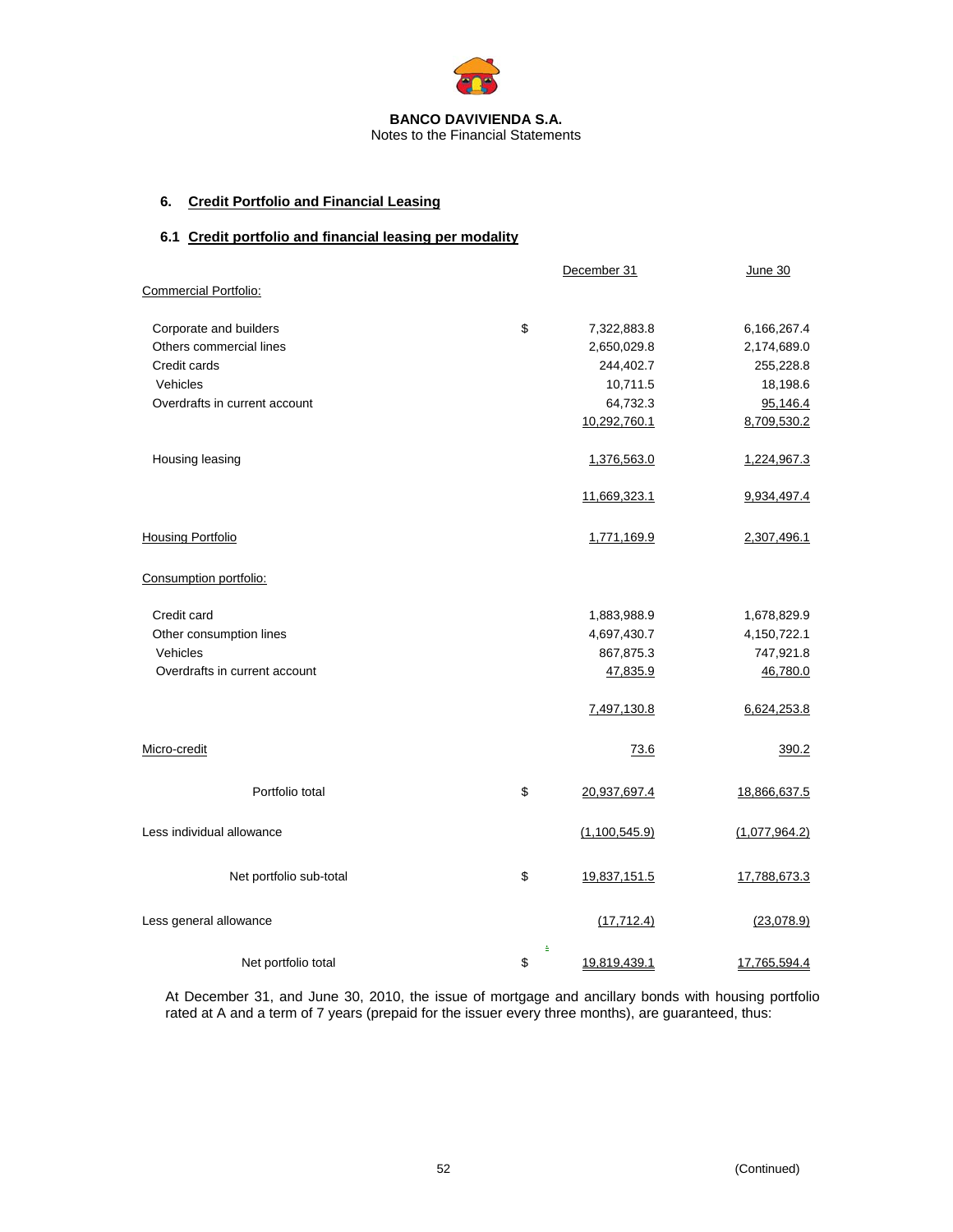

Notes to the Financial Statements

|              |    | December 31 | June 30  |
|--------------|----|-------------|----------|
| Issuance II  | \$ | 12,304.6    | 13,158.4 |
| Issuance III |    | 35,387.3    | 37,852.6 |
|              | S  | 47,691.9    | 51,011.0 |

### **6.2 Social Interest Housing**

The Bank has assigned recourses to finance social interest housing in compliance with the provisions of Decrees 1041 of 1995 and 1122 of 1996.

For the second half of 2010, the Bank placed resources of \$ 376,545.3, \$ 283,005.8 in individual loans and \$93,539.5 construction loans, and in the first half of 2010 placed \$283,254.1 in individual loans \$ 85.434.6 and \$ 197,819.5 in construction loans.

The value of social interest housing portfolio is as follows:

|              | December 31       | June 30     |
|--------------|-------------------|-------------|
| Individuals  | \$<br>1,196,218.1 | 1,213,062.0 |
| Constructors | 62,281.3          | 69,941.0    |
|              | \$<br>1.258.499.4 | 1.283.003.0 |

### **Portfolio with subsidized rate**

To comply with decree 1143 of 2009, issued by the government through which the mechanism of "Conditional Coverage" is created, the Bank implemented procedures for the implementation of this mechanism in the disbursement of housing portfolio and leasing contracts for new home purchases.

This procedure allows lower interest rates to be charged during the first seven years of each loan and in accordance with established ranges, as follows:

| <b>Property Value</b>    | Coverage Rate |
|--------------------------|---------------|
| Legal Minimum Wage       | Percentage    |
|                          |               |
| Public Housing Up to 135 | 5%            |
| >135 up to 235           | 4%            |
| >235 up to 335           | 3%            |

The Bank will generate a monthly bill to the Banco de la República for the implementation of coverage benefit In accordance with established procedures.

The coverage benefit will end for:

- Early cancellation of credit or lease contract
- If the debtor is in arrears exceeding three consecutive months
- At the request of the credit debtors
- By credit subrogation
- By transfer/surrender of the lease
- For bringing the deadline forward.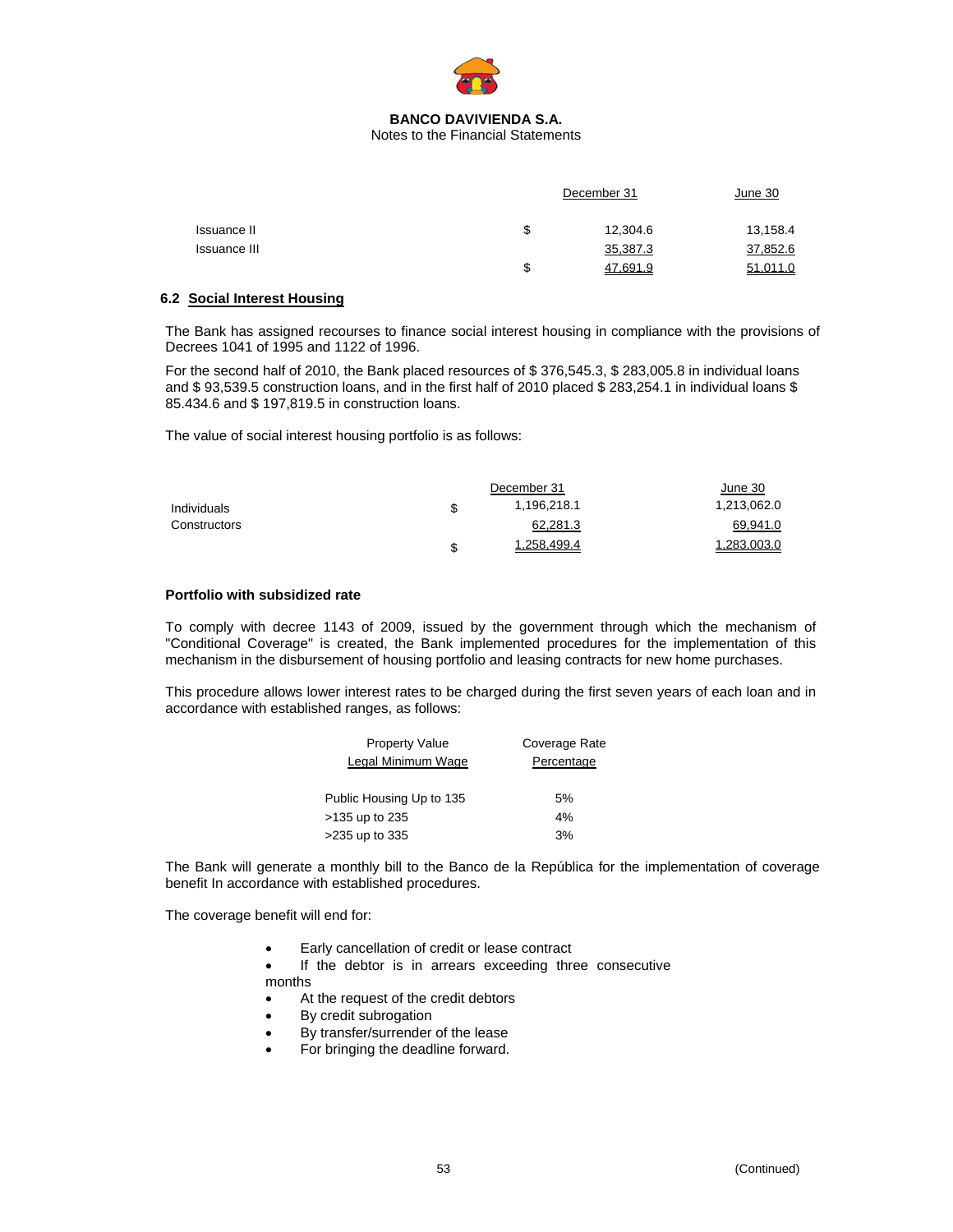

### Cover granted by the Bank

The Bank offered its customers an additional incentive from installment 85 for the maximum next eight (8) years; the Bank will assume the value that the government had been paying under the same conditions. has established a provision to December 31 and June 30, 2010 for \$ 3,847.0, based on a model that considers the actual conduct of the loans.

At December 31, and June 30 2010, the Bank has disbursed 10,620 housing portfolio obligations under this benefit for \$460.010,0. respectively.

### **6.3 Credit portfolio and financial leasing per risk ratings and guarantee**

At December 31,and June 30, 2010, the Bank rated one hundred percent (100%) of its credit portfolio and financial leasing, interest and other concepts in accordance with the Basic Memoradnum Letter 100, 1995 from the Superintendencia Financiera de Colombia. The result of said rating is the following:

#### December 31

|                                                | CAPITAL            | <b>INTERESTS</b> | <b>OTHERS</b> | <b>TOTAL</b> | <b>GUARANTI</b><br>ES<br><b>ADMISIBLE</b> | <b>PROVISIÓN</b><br><b>CAPITAL</b> | <b>ALLOWANCE</b><br><b>INTERESTS</b> | <b>OTHER</b><br>$\underline{\textbf{S}}$ |
|------------------------------------------------|--------------------|------------------|---------------|--------------|-------------------------------------------|------------------------------------|--------------------------------------|------------------------------------------|
| <b>COMMERCIAL SUITABLE GUARANTY</b>            |                    |                  |               |              |                                           |                                    |                                      |                                          |
| A - Normal                                     | \$1,943,772.1      | 16,751.0         | 1,078.2       | 1,961,601.3  | 7,644,417.8                               | 49,486.3                           | 427.7                                | 148.1                                    |
| B - Aceptable                                  | 141,410.0          | 1,276.1          | 279.5         | 142,965.6    | 643,414.9                                 | 17,007.7                           | 137.7                                | 171.1                                    |
| $C -$ Deficient                                | 33,176.9           | 539.7            | 175.8         | 33,892.3     | 113,174.6                                 | 8,786.3                            | 419.1                                | 166.7                                    |
| D - Difficult collection                       | 15,241.0           | 365.9            | 100.0         | 15,706.9     | 67,630.1                                  | 15,241.0                           | 343.5                                | 98.0                                     |
| $E - Irrecoverable$                            | 26,078.9           | 344.1            | 73.3          | 26,496.3     | 76,918.0                                  | 26,078.9                           | 325.9                                | 72.7                                     |
|                                                | 2,159,678.9        | 19,276.8         | 1,706.8       | 2,180,662.4  | 8,545,555.4                               | 116,600.3                          | 1,654.0                              | 656.7                                    |
| <b>COMMERCIAL OTHERS GUARANTIES</b>            |                    |                  |               |              |                                           |                                    |                                      |                                          |
| A - Normal                                     | 9,114,453.3        | 78,546.4         | 5,055.9       | 9,198,055.7  | 0.0                                       | 232,044.0                          | 2,005.6                              | 694.3                                    |
| B - Aceptable                                  | 236,996.6          | 2,138.7          | 468.5         | 239,603.7    | 0.0                                       | 28,504.2                           | 230.8                                | 286.8                                    |
| $C -$ Deficient                                | 41,109.2           | 668.8            | 217.8         | 41,995.7     | 0.0                                       | 10,887.1                           | 519.3                                | 206.6                                    |
| D - Difficult collection                       | 93,936.7           | 2,254.9          | 616.3         | 96,807.9     | 0.0                                       | 93,936.7                           | 2,117.1                              | 604.3                                    |
| $E -$ Irrecoverable                            | 23,148.4           | 305.4            | 65.1          | 23,518.9     | 0.0                                       | 23,148.5                           | 289.3                                | 64.5                                     |
|                                                | 9,509,644.2        | 83,914.2         | 6,423.5       | 9,599,981.8  | 0.0                                       | 388,520.5                          | 5,162.2                              | 1,856.5                                  |
|                                                | \$<br>11,669,323.1 | 103,190.9        | 8,130.3       | 11,780,644.2 | 8,545,555.4                               | 505,120.8                          | 6,816.2                              | 2,513.2                                  |
| <b>CONSUMPTION SUITABLE</b><br><b>GUARANTY</b> |                    |                  |               |              |                                           |                                    |                                      |                                          |
| A - Normal                                     | \$743,987.2        | 6,322.7          | 1,888.3       | 752,198.2    | 2,089,053.0                               | 20,576.4                           | 214.1                                | 88.6                                     |
| $B -$ Aceptable                                | 28,146.3           | 478.9            | 106.1         | 28,731.3     | 87,302.5                                  | 2,975.2                            | 121.6                                | 32.7                                     |
| C - Deficient                                  | 18,208.1           | 295.1            | 62.0          | 18,565.2     | 50,479.2                                  | 3,006.4                            | 246.0                                | 53.3                                     |
| D - Difficult collection                       | 15,432.9           | 323.5            | 67.6          | 15,824.0     | 39,502.7                                  | 15,432.9                           | 306.9                                | 66.0                                     |
| $E - Irrecoverable$                            | 15,972.9           | 193.9            | 100.0         | 16,266.8     | 43,626.0                                  | 15,972.9                           | 179.5                                | 97.3                                     |
|                                                | 821,747.4          | 7,614.2          | 2,224.0       | 831,585.5    | 2,309,963.3                               | 57,963.8                           | 1,068.2                              | 337.9                                    |
| OTHER CONSUMER GUARANTEES                      |                    |                  |               |              |                                           |                                    |                                      |                                          |
| A - Normal                                     | 6,002,664.2        | 51,013.3         | 15,234.6      | 6,068,912.1  | 0.0                                       | 166,015.3                          | 1,727.1                              | 714.4                                    |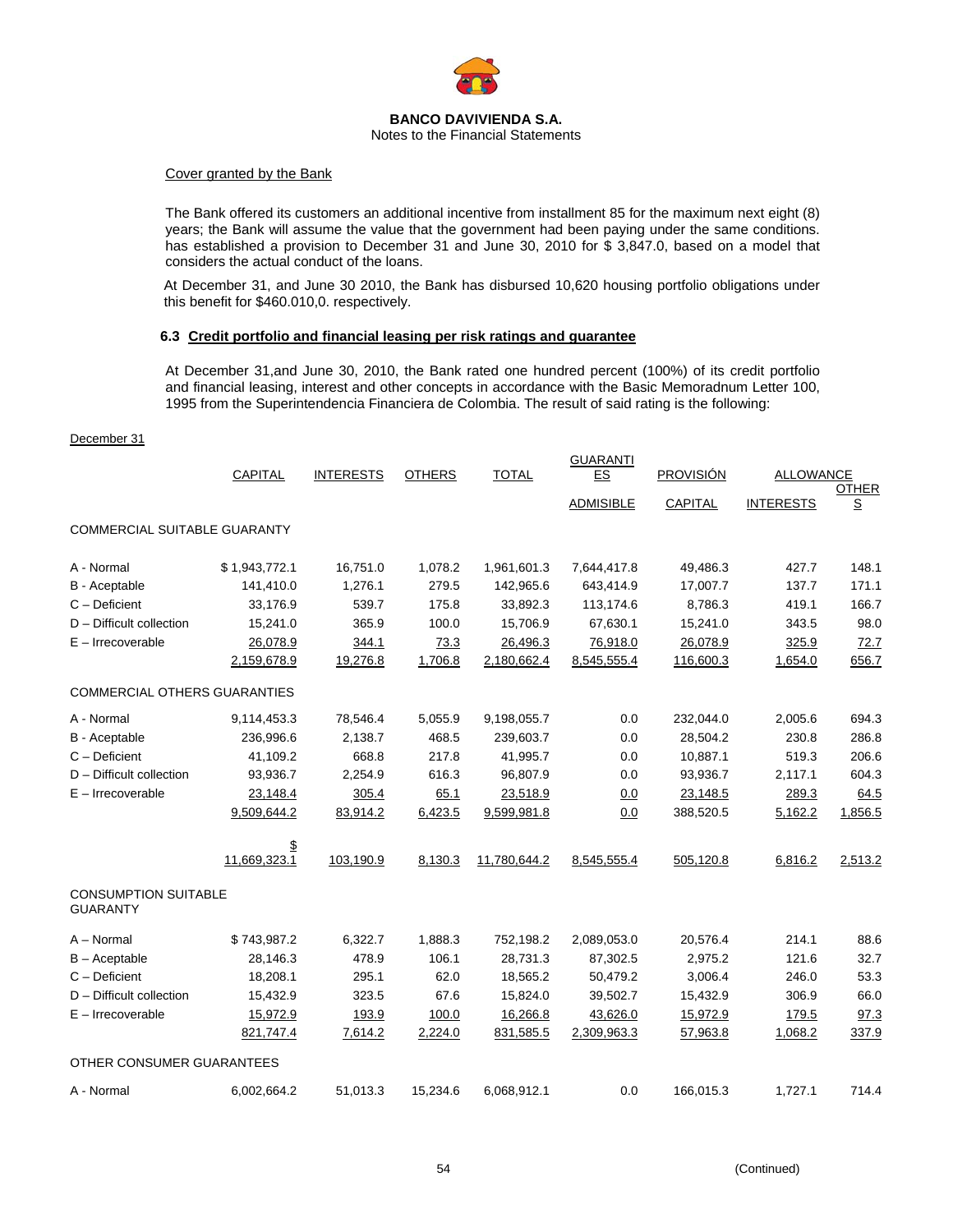

Notes to the Financial Statements

| B - Aceptable     | 259,462.6   | 4.414.9  | 978.3    | 264.855.7   | 0.0         | 27.427.0  | 1.121.1  | 301.6   |
|-------------------|-------------|----------|----------|-------------|-------------|-----------|----------|---------|
| C - Deficiente    | 138.783.1   | 2.249.4  | 472.6    | 141.505.1   | 0.0         | 22.915.1  | 1.875.2  | 406.2   |
| D - Difícil Cobro | 188,359.8   | 3.948.2  | 824.7    | 193.132.7   | 0.0         | 188.359.8 | 3.746.2  | 805.0   |
| E - Irrecuperable | 86,113.7    | 1,045.4  | 539.4    | 87,698.5    | 0.0         | 86,113.7  | 967.9    | 524.8   |
|                   | 6,675,383.4 | 62,671.1 | 18,049.6 | 6,756,104.1 | 0.0         | 490,830.9 | 9,437.5  | 2,752.0 |
|                   | 7,497,130.8 | 70,285.3 | 20,273.5 | 7,587,689.6 | 2,309,963.3 | 548,794.7 | 10,505.6 | 3,089.8 |

# December 31

|                                    | <b>CAPITAL</b>     | <b>INTERESTS</b> | <b>OTHER</b><br><u>s</u> | <b>TOTAL</b> | <b>GUARANTIES</b> | <b>ALLOWANC</b><br>E | <b>ALLOWANCE</b> |                                  |
|------------------------------------|--------------------|------------------|--------------------------|--------------|-------------------|----------------------|------------------|----------------------------------|
|                                    |                    |                  |                          |              | <b>ADMISIBLE</b>  | CAPITAL              | <b>INTERESTS</b> | <b>OTHER</b><br>S                |
| MICROCREDIT OTHER WARRANTIES       |                    |                  |                          |              |                   |                      |                  |                                  |
| A - Normal                         | 53.1               | 0.3              | 3.2                      | 56.6         | 22.0              | 0.9                  | 0.0              | 0.2                              |
| $B -$ Acceptable                   | 6.5                | 0.1              | 0.2                      | 6.8          | 2.7               | 0.3                  | 0.0              | 0.0                              |
| C - Deficient                      | 7.5                | 0.1              | 0.7                      | 8.3          | 3.1               | 2.2                  | 0.1              | 0.7                              |
| $E -$ Irrecoverable                | 6.5                | 0.1              | 0.5                      | 7.2          | 2.7               | 6.5                  | 0.1              | 0.5                              |
|                                    | 73.6               | 0.6              | 4.6                      | 78.8         | 30.5              | 10.0                 | 0.2              | 1.4                              |
| <b>General Allowance</b>           |                    |                  |                          |              |                   | 0.7                  |                  |                                  |
|                                    | \$73.6             | 0.6              | 4.6                      | 78.8         | 30.5              | 10.7                 | 0.2              | 1.4                              |
| <b>HOUSING</b><br><b>PORTFOLIO</b> |                    |                  |                          |              |                   |                      |                  |                                  |
| A - Normal                         | \$1,613,214.2      | 7,086.9          | 9,727.6                  | 1,630,028.7  | 4,237,958.5       | 24,286.4             | 495.6            | 2,683.4                          |
| B - Aceptable                      | 106,982.6          | 301.9            | 1,776.7                  | 109,061.2    | 302,958.2         | 5,575.0              | 293.1            | 1,773.9                          |
| C - Deficient                      | 37,374.8           | 121.5            | 793.5                    | 38,289.8     | 111,306.8         | 7,535.4              | 121.5            | 793.5                            |
| D - Difficult collection           | 10,947.1           | 39.5             | 387.7                    | 11,374.3     | 36,118.3          | 6,572.4              | 39.5             | 387.7                            |
| $E -$ Irrecoverable                | 2,651.2            | 10.2             | 144.1<br>12,829.         | 2,805.5      | 9,580.0           | 2,651.2              | 10.2             | 144.1                            |
|                                    | 1,771,169.9        | 7,560.1          | <u>6</u>                 | 1,791,559.6  | 4,697,921.8       | 46,620.4             | 960.0            | 5,782.5                          |
| <b>General Allowance</b>           |                    |                  |                          |              |                   | 17,711.7             |                  |                                  |
|                                    | 1,771,169.9        | 7,560.1          | 12,829.<br><u>6</u>      | 1,791,559.6  | 4,697,921.8       | 64,332.1             | 960.0            | 5,782.5                          |
|                                    | \$<br>20,937,697.4 | 181,037.1        | 41,238.<br><u>0</u>      | 21,159,972.3 | 15,553,471.0      | 1,118,258.3          | 18,282.1         | 11,386.<br>$\overline{\partial}$ |
| June 30                            |                    |                  |                          |              |                   |                      |                  |                                  |
| <b>IDEAL COMMERCIAL WARRANTY</b>   |                    |                  |                          |              |                   |                      |                  |                                  |
| A - Normal                         | \$2,109,018.9      | 18,256.6         | 1,189.5                  | 2,128,464.9  | 7,329,917.8       | 92,044.8             | 500.1            | 176.8                            |
| B - Aceptable                      | 98,410.1           | 1,213.1          | 133.4                    | 99,756.6     | 384,915.2         | 19,326.1             | 175.5            | 73.2                             |
| C - Deficient                      | 36,570.6           | 751.2            | 198.8                    | 37,520.6     | 63,803.8          | 7,309.3              | 578.4            | 187.1                            |
| D - Difficult collection           | 32,779.2           | 844.4            | 133.1                    | 33,756.7     | 95,873.8          | 32,779.2             | 809.7            | 133.7                            |
| $E -$ Irrecoverable                | 12,722.2           | 601.1            | 68.4                     | 13,391.8     | 26,403.7          | 12,722.2             | 572.2            | 70.7                             |
|                                    | \$2,289,501.0      | 21,666.4         | 1,723.2                  | 2,312,890.6  | 7,900,914.4       | 164,181.6            | 2,635.8          | 641.6                            |
| COMMERCIAL OTHER WARRANTY          |                    |                  |                          |              |                   |                      |                  |                                  |
| A - Normal                         | \$7,107,515.6      | 61,525.8         | 4,008.6                  | 7,173,050.0  | 0.0               | 141,831.3            | 1,685.2          | 596.0                            |
| $B -$ Aceptable                    | 385,576.8          | 4,753.1          | 522.8                    | 390,852.6    | 0.0               | 48,457.8             | 687.6            | 287.0                            |
| C - Deficient                      | 43,655.4           | 896.7            | 237.3                    | 44,789.4     | 0.0               | 12,883.8             | 690.4            | 223.4                            |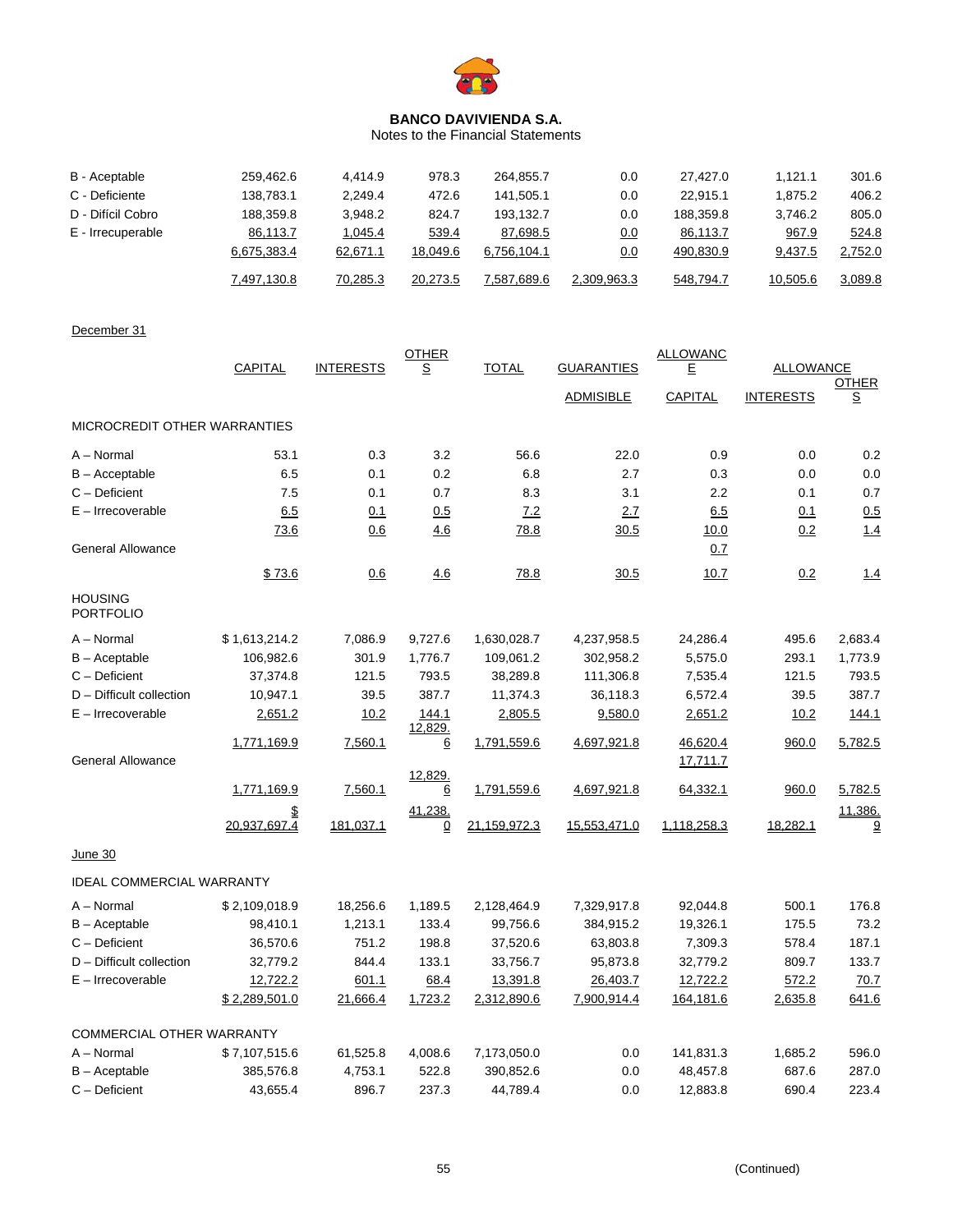

Notes to the Financial Statements

| D - Difficult collection | 87.771.1      | 2.261.0  | 356.4   | 90,388.5     | 0.0         | 87.771.1  | 2.168.0 | 358.1         |
|--------------------------|---------------|----------|---------|--------------|-------------|-----------|---------|---------------|
| E – Irrecoverable        | 20,477.5      | 967.6    | 110.1   | 21,555.1     | 0.0         | 20,477.5  | 921.0   | <u> 113.7</u> |
|                          | \$7.644.996.4 | 70.404.1 | 5.235.1 | 7.720.635.6  | 0.0         | 311.421.5 | 6.152.2 | .578.1        |
|                          | \$9,934,497.4 | 92.070.5 | 6.958.3 | 10.033.526.2 | 7,900,914.4 | 475,603.1 | 8,788.0 | 2,219.8       |

June 30

|                                             |                      | <b>INTEREST</b> |               |                      | <b>GUARANTIE</b>         | <b>ALLOWANC</b>     |                  |               |  |
|---------------------------------------------|----------------------|-----------------|---------------|----------------------|--------------------------|---------------------|------------------|---------------|--|
|                                             | CAPITAL              | $\overline{S}$  | <b>OTHERS</b> | TOTAL                | $\underline{\mathsf{S}}$ |                     | Ε                |               |  |
|                                             |                      |                 |               |                      |                          | <b>CAPITAL</b>      | <b>INTERESTS</b> | <b>OTHERS</b> |  |
| <b>CONSUMPTION SUITABLE GUARANTY</b>        |                      |                 |               |                      |                          |                     |                  |               |  |
| A - Normal                                  | \$640,014.5          | 5,905.3         | 1,535.8       | 647,455.6            | 1,921,927.7              | 10,788.5            | 234.8            | 96.9          |  |
| B - Acceptable                              | 34,133.6             | 608.7           | 149.6         | 34,891.9             | 108,476.1                | 2,341.9             | 150.3            | 54.5          |  |
| $C -$ Deficient<br>D - Difficult collection | 19,300.1<br>17,895.4 | 310.4<br>393.4  | 88.5<br>85.1  | 19,699.1<br>18,373.9 | 56,480.1<br>69,471.7     | 4,567.8<br>17,895.4 | 273.4<br>377.9   | 81.0<br>83.1  |  |
| E - Irrecoverable                           | 14,731.6             | 182.9           | 85.7          | 15,000.3             | 35,309.7                 | 14,731.6            | 169.9            | 82.9          |  |
|                                             | 726,075.2            | 7,400.7         | 1,944.7       |                      | 735,420.6 2,191,665.3    | 50,325.2            | 1,206.3          | 398.4         |  |
| <b>CONSUMPTION OTHERS GUARANTIES</b>        |                      |                 |               |                      |                          |                     |                  |               |  |
| A - Normal                                  | 5,168,964.2          | 47,693.3        |               | 12,403.6 5,229,061.1 | 0.0                      | 154,690.8           | 1,896.5          | 782.9         |  |
| $B -$ Acceptable                            | 293,732.6            | 5,237.9         | 1,287.4       | 300,257.9            | 0.0                      | 32,188.9            | 1,293.2          | 468.8         |  |
| $C -$ Deficient                             | 151,409.5            | 2,435.4         | 694.3         | 154,539.2            | 0.0                      | 24,893.7            | 2,144.5          | 635.7         |  |
| D - Difficult collection                    | 192,081.3            | 4,222.1         | 913.7         | 197,217.1            | 0.0                      | 192,081.2           | 4,056.4          | 892.4         |  |
| $E -$ Irrecoverable                         | 91,991.0             | 1,142.4         | 535.4         | 93,668.9             | 0.0                      | 91,991.0            | 1,061.1          | 517.6         |  |
|                                             | 5,898,178.6          | 60,731.1        | 15,834.4      | 5,974,744.1          | 0.0                      | 495,845.6           | 10,451.7         | 3,297.4       |  |
|                                             |                      |                 |               |                      |                          |                     |                  |               |  |
|                                             | \$6,624,253.8        | 68,131.8        | 17,779.1      | <u>6,710,164.7</u>   | 2,191,665.3              | 546,170.8           | 11,658.0         | 3,695.8       |  |
| MICRO-CREDIT SUITABLE GUARANTY              |                      |                 |               |                      |                          |                     |                  |               |  |
| A - Normal                                  | 4.6                  | 0.0             | 0.0           | 4.6                  | 0.0                      | 0.1                 | 0.0              | 0.0           |  |
|                                             | 4.6                  | 0.0             | 0.0           | 4.6                  | 0.0                      | 0.1                 | 0.0              | 0.0           |  |
| <b>MICRO-CREDIT OTHERS GUARANTIES</b>       |                      |                 |               |                      |                          |                     |                  |               |  |
| A - Normal                                  | 287.7                | 2.1             | 0.3           | 290.1                | 17.1                     | 4.6                 | 0.0              | 0.0           |  |
| $B -$ Acceptable                            | 41.6                 | 0.9             | 0.0           | 42.6                 | 2.4                      | 2.2                 | 0.1              | 0.0           |  |
| $C -$ Deficient                             | 16.7                 | 0.3             | 0.0           | 17.1                 | 1.0                      | 5.0                 | 0.3              | 0.0           |  |
| D - Difficult collection                    | 10.4                 | 0.2             | 0.0           | 10.6                 | 0.6                      | 6.2                 | 0.2              | 0.0           |  |
| $E -$ Irrecoverable                         | 29.2                 | 0.6             | 0.0           | 29.9                 | 1.7                      | 29.2                | 0.6              | 0.0           |  |
|                                             | 385.6                | 4.2             | 0.3           | 389.8                | 22.8                     | 47.2                | 1.2              | 0.0           |  |
| <b>General Allowance</b>                    |                      |                 |               |                      |                          | 3.9                 |                  |               |  |
|                                             |                      |                 |               |                      |                          |                     |                  |               |  |
|                                             | \$390.2              | 4.2             | 0.3           | 394.7                | 22.8                     | 51.2                | 1.2              | 0.0           |  |
| <b>HOUSING MORTGAGE</b>                     |                      |                 |               |                      |                          |                     |                  |               |  |
| A - Normal                                  | 2,149,625.1          | 11,182.2        |               | 11,561.7 2,172,369.0 | 5,738,477.5              | 32,440.0            | 718.3            | 3,106.3       |  |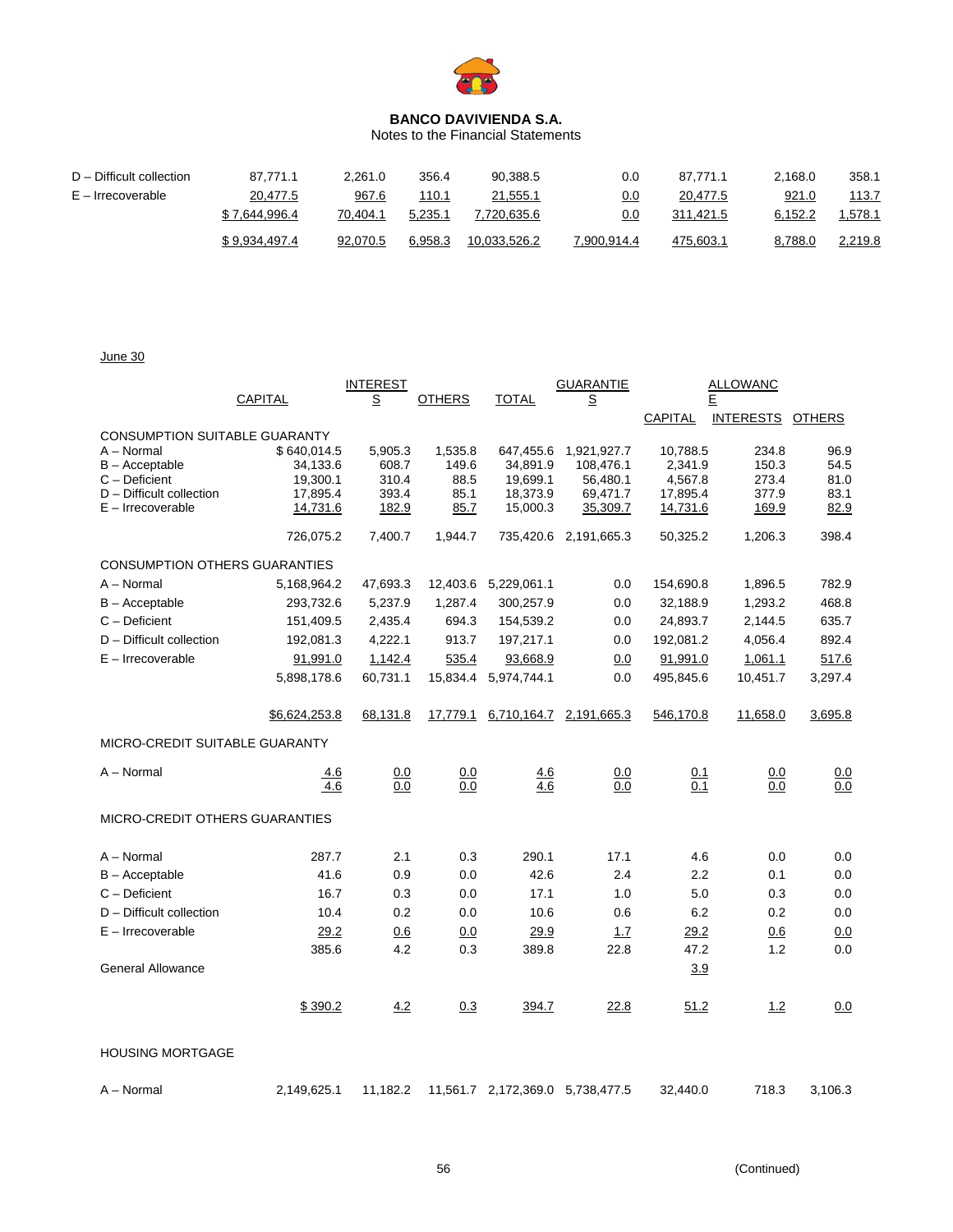

Notes to the Financial Statements

| $B -$                            |                |           |          |                                    |             |             |          |          |
|----------------------------------|----------------|-----------|----------|------------------------------------|-------------|-------------|----------|----------|
| Acceptable                       | 106.458.2      | 422.6     | 1.687.7  | 108,568.5                          | 284,192.9   | 5,720.5     | 418.6    | 1,686.9  |
| C - Deficient<br>$D - Difficult$ | 34.911.8       | 132.2     | 875.3    | 35,919.3                           | 93,198.0    | 7,055.7     | 132.2    | 875.3    |
| collection<br>$E -$              | 13.961.4       | 81.7      | 569.3    | 14.612.4                           | 37,270.3    | 8.387.3     | 81.7     | 569.3    |
| Irrecoverable                    | 2,539.5        | 10.5      | 112.9    | 2,662.8                            | 6,779.1     | 2,539.4     | 10.5     | 112.9    |
|                                  | 2.307.496.1    | 11.829.1  | 14.806.9 | 2,334,132.2                        | 6.159.917.8 | 56.142.9    | 1,361.3  | 6,350.7  |
| General<br>Allowance             |                |           |          |                                    |             | 23,075.0    |          |          |
|                                  | 2.307.496.1    | 11,829.1  | 14.806.9 | 2.334.132.2                        | 6.159.917.8 | 79,217.9    | 1,361.3  | 6,350.7  |
|                                  | \$18.866.637.5 | 172.035.8 |          | 39.544.8 19.078.218.0 16.252.520.2 |             | 1.101.043.1 | 21.808.6 | 12.266.2 |

# **6.4 Credit portfolio and financial leasing per economic sector**

# **6.5 Credit Portfolio and Financial Leasing per geographical area**

# **COMMERCIAL PORTFOLIO**

| December 31                  |                |                  |               |              |                   |                | Allowance        |               |
|------------------------------|----------------|------------------|---------------|--------------|-------------------|----------------|------------------|---------------|
|                              | <b>CAPITAL</b> | <b>INTERESTS</b> | <b>OTHERS</b> | <b>TOTAL</b> | <b>GUARANTIES</b> | <b>CAPITAL</b> | <b>INTERESTS</b> | <b>OTHERS</b> |
| Bogotá                       | \$6,323,290.3  | 51,783.1         | 3,097.6       | 6,378,171.0  | 3,879,080.5       | 247,805.7      | 2,652.5          | 1,188.3       |
| Antioquia                    | 2,159,419.7    | 19,749.8         | 2,125.4       | 2,181,294.9  | 2,106,577.8       | 113,824.8      | 1,841.3          | 353.6         |
| Nororiental                  | 1,967,802.3    | 16,946.9         | 1,899.0       | 1,986,648.2  | 1,648,167.9       | 97,847.7       | 1,470.4          | 674.9         |
| Suroccidental                | 1,218,810.8    | 14,711.1         | 1,008.3       | 1,234,530.2  | 911,729.2         | 45,642.6       | 852.0            | 296.4         |
|                              | \$11,669,323.1 | 103,190.9        | 8,130.3       | 11,780,644.3 | 8,545,555.4       | 505,120.8      | 6,816.2          | 2,513.2       |
| <b>CONSUMPTION PORTFOLIO</b> |                |                  |               |              |                   |                |                  |               |
| Bogotá                       | 3,729,081.3    | 35,586.2         | 10,609.1      | 3,775,276.5  | 1,315,293.9       | 284,543.6      | 5,735.8          | 1,611.3       |
| Antioquia                    | 1,153,113.7    | 10,228.2         | 2,909.0       | 1,166,250.8  | 342,213.9         | 75,422.1       | 1,270.1          | 342.0         |
| Nororiental                  | 1,598,799.9    | 15,262.3         | 4,100.6       | 1,618,162.8  | 405,653.3         | 119,611.4      | 2,236.1          | 735.5         |
| Suroccidental                | 1,016,136.0    | 9,208.6          | 2,654.9       | 1,027,999.5  | 246,802.1         | 69,217.6       | 1,263.6          | 401.0         |
|                              | 7,497,130.8    | 70,285.3         | 20,273.5      | 7,587,689.6  | 2,309,963.3       | 548,794.7      | 10,505.6         | 3,089.8       |
| <b>MICRO-CREDIT</b>          |                |                  |               |              |                   |                |                  |               |
| Bogotá                       | 15.0           | 0.2              | 1.2           | 16.4         | 6.2               | 2.0            | 0.1              | 0.2           |
| Antioquia                    | 37.1           | 0.2              | 1.6           | 38.9         | 15.3              | 1.8            | 0.1              | 0.0           |
| Nororiental                  | 15.9           | 0.1              | 1.3           | 17.3         | 6.6               | 5.3            | 0.1              | 0.9           |
| Suroccidental                | 5.6            | 0.0              | 0.6           | 6.2          | 2.4               | 0.9            | 0.0              | 0.3           |
| Provisión general            |                |                  |               |              |                   | 0.6            |                  |               |
|                              | 73.6           | 0.6              | 4.6           | 78.8         | 30.5              | 10.6           | 0.2              | 1.4           |
| <b>HOUSING PORTFOLIO</b>     |                |                  |               |              |                   |                |                  |               |
| Bogotá                       | 1,210,707.6    | 4,952.9          | 8,089.5       | 1,223,750.0  | 3,147,170.1       | 32,239.9       | 641.7            | 3,528.9       |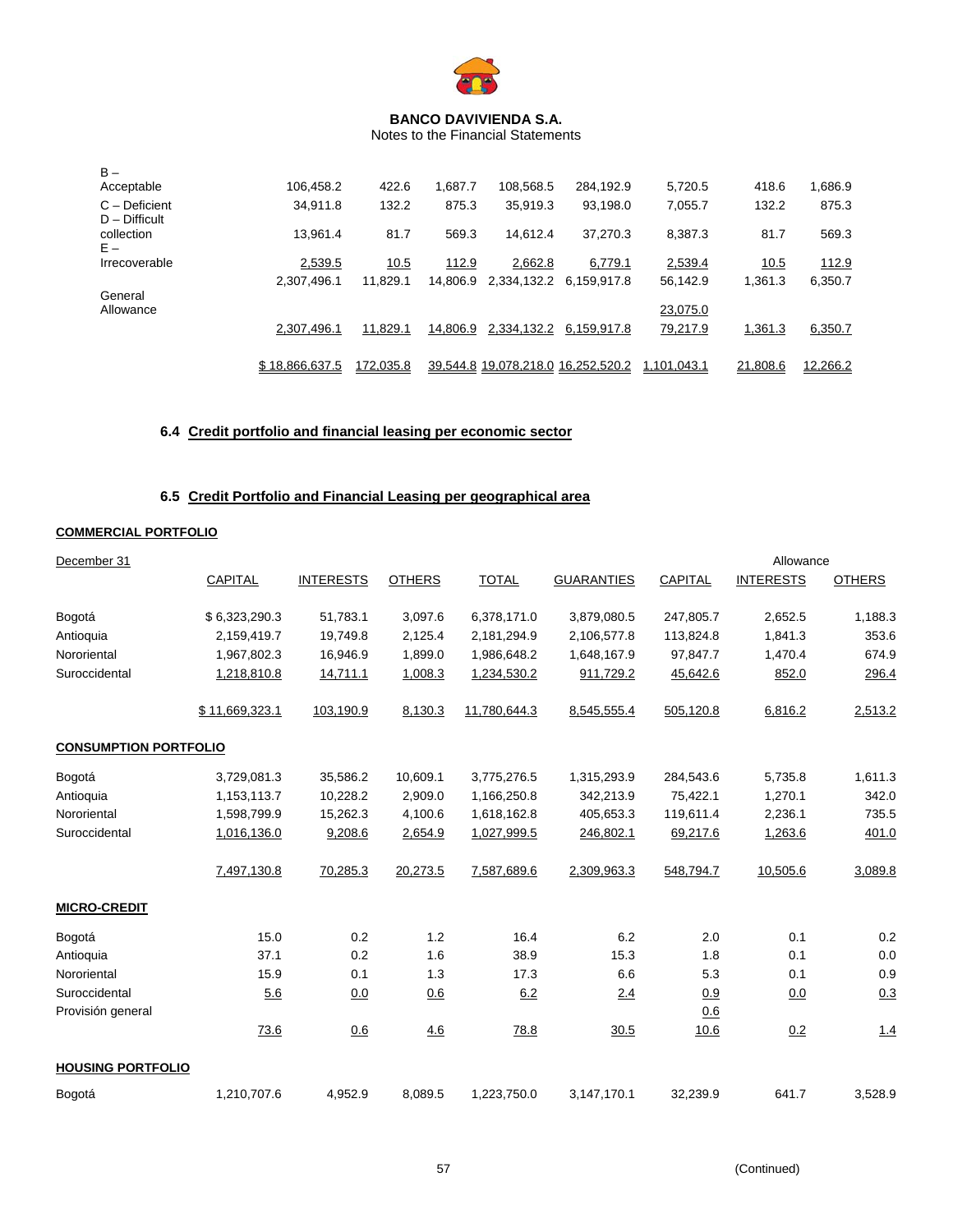

Notes to the Financial Statements

| Antioquia         | 176.652.7      | 851.2        | 1.460.1  | 178.964.0    | 525.838.5    | 4.187.0     | 102.9       | 633.0    |
|-------------------|----------------|--------------|----------|--------------|--------------|-------------|-------------|----------|
| Nororiental       | 221,107.0      | 1,031.3      | 2,445.0  | 224,583.3    | 614.175.2    | 6,197.3     | 136.5       | 1,229.2  |
| Suroccidental     | 162,702.5      | <u>724.7</u> | 834.9    | 164,262.2    | 410,738.0    | 3,996.1     | <u>78.9</u> | 391.4    |
| Provisión General |                |              |          |              |              | 17,711.7    |             |          |
|                   | 1,771,169.9    | 7,560.1      | 12,829.6 | 1,791,559.5  | 4,697,921.8  | 64,332.1    | 960.0       | 5,782.5  |
|                   |                |              |          |              |              |             |             |          |
|                   | \$20.937.697.4 | 181.037.1    | 41.238.0 | 21.159.972.3 | 15.553.471.0 | 1.118.258.3 | 18,282.1    | 11,386.9 |

# June 30

#### **COMMERCIAL PORTFOLIO**

|                            |                |                  |               |              |                   |                | <b>ALLOWANCE</b> |               |
|----------------------------|----------------|------------------|---------------|--------------|-------------------|----------------|------------------|---------------|
|                            | <b>CAPITAL</b> | <b>INTERESTS</b> | <b>OTHERS</b> | <b>TOTAL</b> | <b>GUARANTIES</b> | <b>CAPITAL</b> | <b>INTERESTS</b> | <b>OTHERS</b> |
|                            |                |                  |               |              |                   |                |                  |               |
| Bogotá                     | \$5,296,014.3  | 47,300.0         | 2,760.4       | 5,346,074.7  | 4,211,924.7       | 229,639.4      | 3,011.5          | 1,073.0       |
| Antioquia                  | 1,810,461.9    | 18,451.0         | 1,875.2       | 1,830,788.1  | 1,439,861.9       | 113,400.4      | 2,737.3          | 347.8         |
| Nororiental                | 1,624,617.5    | 15,260.5         | 1,359.9       | 1,641,237.9  | 1,292,059.7       | 86,388.7       | 2,023.2          | 491.5         |
| Suroccident                |                |                  |               |              |                   |                |                  |               |
| al                         | 1,203,403.7    | 11,059.1         | 962.9         | 1,215,425.7  | 957,068.0         | 46,174.6       | 1,016.1          | 307.4         |
|                            |                |                  |               |              |                   |                |                  |               |
|                            | \$9,934,497.4  | 92,070.6         | 6,958.4       | 10,033,526.4 | 7,900,914.3       | 475,603.1      | 8,788.1          | 2,219.7       |
| <b>CONSUMPTION</b>         |                |                  |               |              |                   |                |                  |               |
| <b>PORTFOLIO</b>           |                |                  |               |              |                   |                |                  |               |
|                            |                |                  |               |              |                   |                |                  |               |
|                            |                |                  |               |              |                   |                |                  |               |
| Bogotá                     | 3,159,004.3    | 32,974.3         | 9,268.4       | 3,201,247.0  | 1,045,171.4       | 268,022.9      | 5,985.4          | 1,869.2       |
| Antioquia                  | 1,074,870.2    | 10,661.9         | 2,527.7       | 1,088,059.8  | 355,625.8         | 83,032.2       | 1,605.0          | 436.7         |
| Nororiental                | 1,455,138.0    | 15,123.3         | 3,640.4       | 1,473,901.7  | 481,439.2         | 121,842.2      | 2,575.1          | 880.9         |
| Suroccident<br>al          | 935,241.3      | 9,372.3          | 2,342.6       | 946,956.2    | 309,428.9         | 73,273.5       | 1,492.5          | 509.0         |
|                            |                |                  |               |              |                   |                |                  |               |
|                            | \$6,624,253.8  | 68,131.8         | 17,779.1      | 6,710,164.7  | 2,191,665.3       | 546,170.8      | 11,658.0         | 3,695.8       |
|                            |                |                  |               |              |                   |                |                  |               |
| <b>MICRO-CREDIT</b>        |                |                  |               |              |                   |                |                  |               |
|                            |                |                  |               |              |                   |                |                  |               |
|                            |                |                  |               |              |                   |                |                  |               |
| Bogotá                     | 108.2          | 1.3              | 0.0           | 109.5        | 6.3               | 12.9           | 0.4              | 0.0           |
| Antioquia                  | 131.2          | 1.4              | 0.3           | 132.9        | 7.7               | 15.1           | 0.4              | 0.0           |
| Nororiental<br>Suroccident | 106.4          | 1.2              | 0.0           | 107.6        | 6.2               | 16.7           | 0.4              | 0.0           |
| al                         | 44.4           | 0.3              | 0.0           | 44.7         | 2.6               | 2.6            | 0.0              | 0.0           |
| <b>General Allowance</b>   |                |                  |               |              |                   | 3.9            |                  |               |
|                            | \$390.2        | 4.2              | 0.3           | 394.7        | 22.8              | 51.2           | 1.2              | 0.0           |
|                            |                |                  |               |              |                   |                |                  |               |
| <b>HOUSING PORTFOLIO</b>   |                |                  |               |              |                   |                |                  |               |
|                            | 1,560,664.8    | 7,946.4          | 9,315.8       | 1,577,927.0  | 4,166,233.4       | 38,171.7       | 885.2            | 3,852.3       |
| Bogotá<br>Antioquia        | 256,870.8      | 1,377.5          | 1,734.2       | 259,982.5    | 685,723.0         | 5,699.6        | 175.3            | 720.0         |
|                            |                |                  |               |              |                   |                |                  |               |
| Nororiental                | 297,741.1      | 1,533.4          | 2,768.2       | 302,042.7    | 794,827.3         | 7,666.5        | 192.5            | 1,327.8       |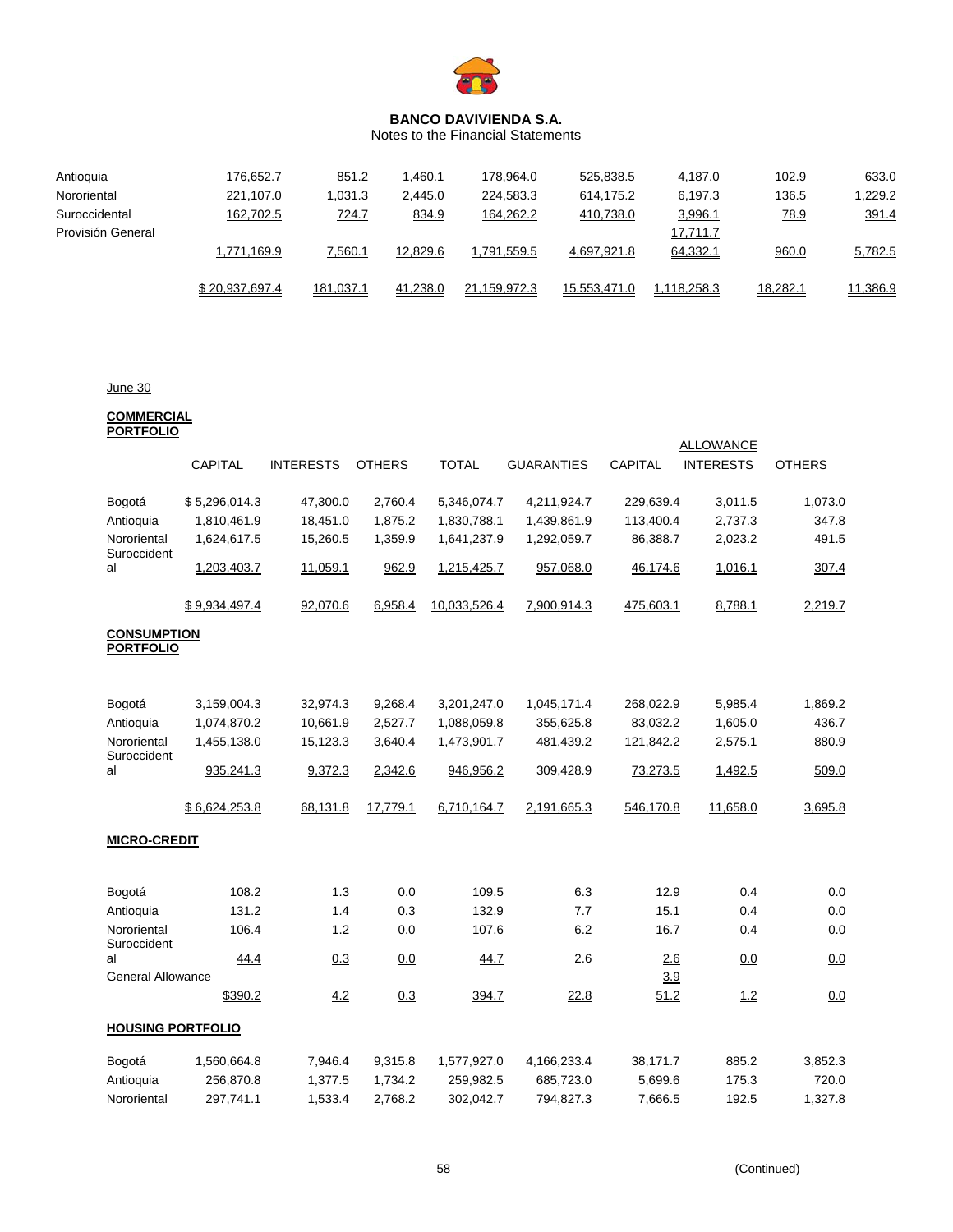

Notes to the Financial Statements

| Suroccident       |                |           |          |              |              |             |          |          |
|-------------------|----------------|-----------|----------|--------------|--------------|-------------|----------|----------|
| al                | 192.219.4      | 971.8     | 988.7    | 194.179.9    | 513.134.2    | 4,605.1     | 108.3    | 450.6    |
| General Allowance |                |           |          |              |              | 23,075.0    |          |          |
|                   | 2,307,496.1    | 11.829.1  | 14.806.9 | 2,334,132.2  | 6.159.917.8  | 79,217.9    | 1.361.3  | 6,350.7  |
|                   | \$18.866.637.5 | 172.035.8 | 39.544.8 | 19.078.218.0 | 16.252.520.2 | 1.101.043.1 | 21.808.6 | 12,266.2 |

# **6.6 Credit Portfolio and Financial Leasing per monetary unit**

|                         |                     | December 31         |            |              |  |  |  |  |  |
|-------------------------|---------------------|---------------------|------------|--------------|--|--|--|--|--|
| <b>CONCEPT</b>          | Legal<br>Currency   | Foreign<br>Currency | <b>UVR</b> | <b>Total</b> |  |  |  |  |  |
| Commercial              | \$10,394,477.4      | 1,274,845.7         | 0.0        | 11,669,323.1 |  |  |  |  |  |
| Micro-credit            | 73.6                | 0.0                 | 0.0        | 73.6         |  |  |  |  |  |
| Consumption             | 7,491,730.3         | 5,400.5             | 0.0        | 7,497,130.8  |  |  |  |  |  |
| <b>Housing Mortgage</b> | 1,138,367.5         | 0.0                 | 632,802.4  | 1,771,169.9  |  |  |  |  |  |
|                         | <u>19.024.648.8</u> | .280.246.2          | 632.802.4  | 20.937.697.4 |  |  |  |  |  |

|                         |                   | June 30             |            |              |
|-------------------------|-------------------|---------------------|------------|--------------|
| CONCEPT                 | Legal<br>Currency | Foreign<br>Currency | <b>UVR</b> | Total        |
| Commercial              | \$9,274,704.0     | 659,793.4           | 0.0        | 9,934,497.4  |
| Micro-credit            | 390.2             | 0.0                 | 0.0        | 390.2        |
| Consumption             | 6,620,756.0       | 3,497.8             | 0.0        | 6,624,253.8  |
| <b>Housing Mortgage</b> | 1,476,043.3       | 0.0                 | 831,452.8  | 2,307,496.1  |
|                         | 17.371.893.5      | 663.291.2           | 831.452.8  | 18.866.637.5 |

# **6.7 Credit portfolio and Financial Leasing per period of maturity**

| December 31 | From 0 to 1<br><u>years</u> | From 1 to 5<br>years | To 5 to 10<br><u>years</u> | More than 10<br><u>years</u> | Total        |
|-------------|-----------------------------|----------------------|----------------------------|------------------------------|--------------|
| Commercial  | 3.576.651.1                 | 3.344.195.0          | 3.376.800.0                | 1.371.677.0                  | 11.669.323.1 |
| Consumption | 1.322.476.4                 | 5.255.120.4          | 875,352.0                  | 44.182.0                     | 7.497.130.8  |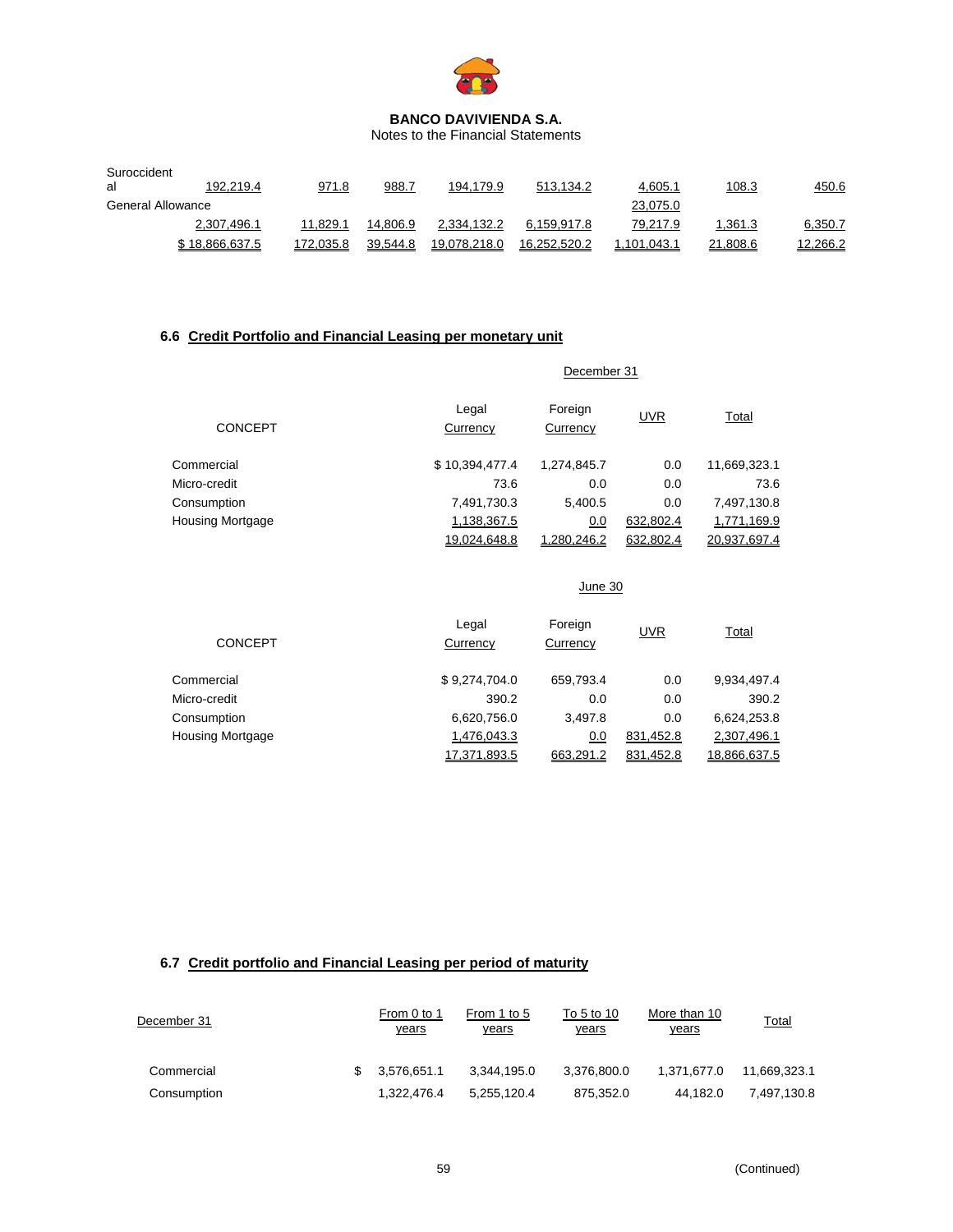

Notes to the Financial Statements

| Micro-credit | 39.6                 | 34.0                 | 0.0                 | 0.0                   | 73.6         |
|--------------|----------------------|----------------------|---------------------|-----------------------|--------------|
| Housing      | 55,120.1             | 114,208.2            | 407,440.4           | 1,194,401.2           | 1,771,169.9  |
|              | \$<br>4.954.287.2    | 8.713.557.6          | 4,659,592.4         | 2.610.260.2           | 20.937.697.4 |
| June 30      | From 0 to 1<br>years | From 1 to 5<br>years | To 5 to 10<br>years | More than 10<br>years | Total        |
| Commercial   | \$<br>3,296,121.3    | 3,035,690.3          | 2,499,720.5         | 1,102,965.3           | 9,934,497.4  |
| Consumption  | 495,387.2            | 4,566,792.8          | 1,505,586.9         | 56,486.9              | 6,624,253.8  |
| Micro-credit | 301.1                | 89.1                 | 0.0                 | 0.0                   | 390.2        |
| Housing      | 66,755.1             | 161,268.3            | 590,474.8           | 1,488,997.9           | 2,307,496.1  |
|              | \$<br>3.858.564.7    | 7.763.840.5          | 4.595.782.2         | 2.648.450.1           | 18.866.637.5 |

# **6.8 Restructured Credits Detail**

| December 31    | Restructured<br><b>Common</b> | Allowance        | Guaranty  |
|----------------|-------------------------------|------------------|-----------|
| Commercial     | \$108,421.9                   | 39,518.7         | 121,696.3 |
| Consumption    | 494,599.4                     | 114,167.7        | 75,520.1  |
| Housing        | 71,273.3                      | 9,527.3          | 229,050.3 |
|                | \$674,294.6                   | 163,213.8        | 426.266.7 |
| <b>June 30</b> | Restructured<br>Common        | Allowance        | Guaranty  |
| Commercial     | 80,208.5                      | 26,720.0         | 96,474.8  |
| Consumption    | 465,428.3                     | 115,204.4        | 70,231.7  |
| Micro-credit   | 2.0                           | 0.6              | 0.0       |
| Housing        | 68,076.4                      | 9,721.5          | 236,239.4 |
|                | <u>\$613.715.2</u>            | <u>151.646.5</u> | 402.945.9 |

# **Restructured Credits per Rating**

|               |                           | Commercial               |                           | Consumption              |                           | Microcredit              |                           | Housing                  |
|---------------|---------------------------|--------------------------|---------------------------|--------------------------|---------------------------|--------------------------|---------------------------|--------------------------|
| December 31   | <b>Numbers</b><br>Credits | Restructured<br>Ordinary | <b>Numbers</b><br>Credits | Restructured<br>Ordinary | <b>Numbers</b><br>Credits | Restructured<br>Ordinary | <b>Numbers</b><br>Credits | Restructured<br>Ordinary |
| A - Normal    | 856                       | 32.507.9                 | 21.194                    | 286.722.4                |                           | 0.0                      | 1.858                     | 29,668.5                 |
| B - Aceptable | 369                       | 21.605.1                 | 2.695                     | 34.038.6                 |                           | 0.0                      | 1.007                     | 17.893.7                 |
| C - Deficient | 258                       | 17.269.4                 | 3.775                     | 52.657.2                 |                           | 0.0                      | 979                       | 16,359.7                 |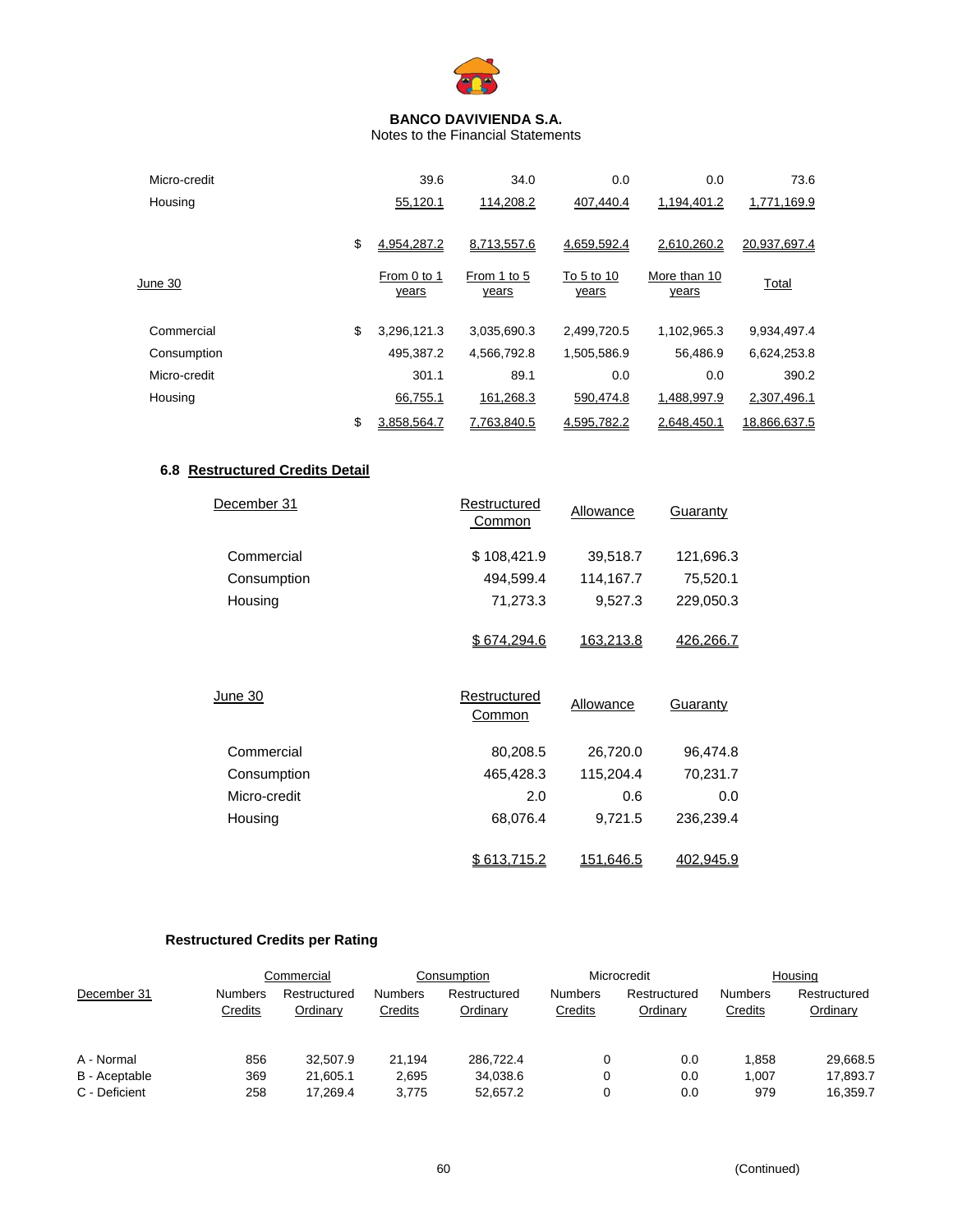

Notes to the Financial Statements

| $D -$ Difficult collection<br>$E -$ Irrecoverable | 395<br>103<br>1,981 | 28.095.9<br>8,943.6<br>\$108.421.9 | 6,266<br>2,909<br>36,839 | 81,979.2<br>39,202.0<br>\$494.599.4 | 0<br><u>0</u><br>₫ | 0.0<br>0.0<br>\$0.0 | 359<br><u>73</u><br>4,276 | 6,263.1<br>1,088.3<br>\$71,273.3 |
|---------------------------------------------------|---------------------|------------------------------------|--------------------------|-------------------------------------|--------------------|---------------------|---------------------------|----------------------------------|
|                                                   |                     | Commercial                         |                          | Consumption                         |                    | Microcredit         |                           | Housing                          |
| June 30                                           | <b>Numbers</b>      | Restructured                       | <b>Numbers</b>           | Restructured                        | <b>Numbers</b>     | Restructured        | <b>Numbers</b>            | Restructured                     |
|                                                   | Credits             | Ordinary                           | Credits                  | Ordinary                            | Credits            | Ordinary            | Credits                   | Ordinary                         |
| A - Normal                                        | 553                 | 22,956.6                           | 20,360                   | 260.975.3                           | $\mathbf 0$        | 0.0                 | 1.833                     | 29,100.2                         |
| B - Aceptable                                     | 281                 | 15,978.6                           | 2,488                    | 32,333.0                            | 0                  | 0.0                 | 916                       | 14,135.3                         |
| C - Deficient                                     | 276                 | 14.852.3                           | 3,770                    | 51,895.5                            |                    | 2.0                 | 1.087                     | 17,020.7                         |
| $D$ – Difficult collection                        | 347                 | 22.154.6                           | 6,845                    | 80.112.0                            | 0                  | 0.0                 | 455                       | 6,850.5                          |
| $E -$ Irrecoverable                               | 99                  | 4,266.4                            | 3,364                    | 40,112.5                            | <u>0</u>           | 0.0                 | 70                        | 969.7                            |
|                                                   | 1.556               | \$80.208.5                         | 36.827                   | \$465.428.3                         |                    | \$2.0               | 4,361                     | \$68.076.4                       |

# **Restructured Credits per Geographical Zone**

#### December 31

|               | Commercial | Consumption | Micro-credit | Housing  |
|---------------|------------|-------------|--------------|----------|
| Bogotá        | \$50,259.6 | 235,459.2   | 0.0          | 51,564.9 |
| Antioquia     | 24.473.3   | 81.549.4    | 0.0          | 4,048.5  |
| Nororiental   | 16,950.4   | 97,616.1    | 0.0          | 9,700.0  |
| Suroccidental | 16,738.5   | 79,974.7    | <u>0.0</u>   | 5,959.9  |
|               | 108.421.9  | 494.599.4   | 0.0          | 71.273.3 |

# June 30

|               | Commercial | Consumption | Micro-credit | Housing  |
|---------------|------------|-------------|--------------|----------|
| Bogotá        | \$39.832.1 | 214.007.4   | 0.0          | 48,390.1 |
| Antioquia     | 13,052.9   | 80,454.1    | 0.0          | 3,780.5  |
| Nororiental   | 14,718.1   | 92.243.4    | 2.0          | 10,630.0 |
| Suroccidental | 12,605.4   | 78,723.4    | <u>0.0</u>   | 5,275.8  |
|               | 80.208.5   | 465.428.3   | 2.0          | 68.076.4 |

# **6.9 Stockholders and employees portfolio**

The portfolio includes loans as follows:

|                                   |     | December 31 | June 30   |
|-----------------------------------|-----|-------------|-----------|
| <b>Shareholders</b>               | \$. | 1.087.4     | 237.157.0 |
| Employee Housing (nota 11)        |     | 106,743.3   | 113,746.2 |
| Consumer and commercial employees |     | 58,385.4    | 61.041.7  |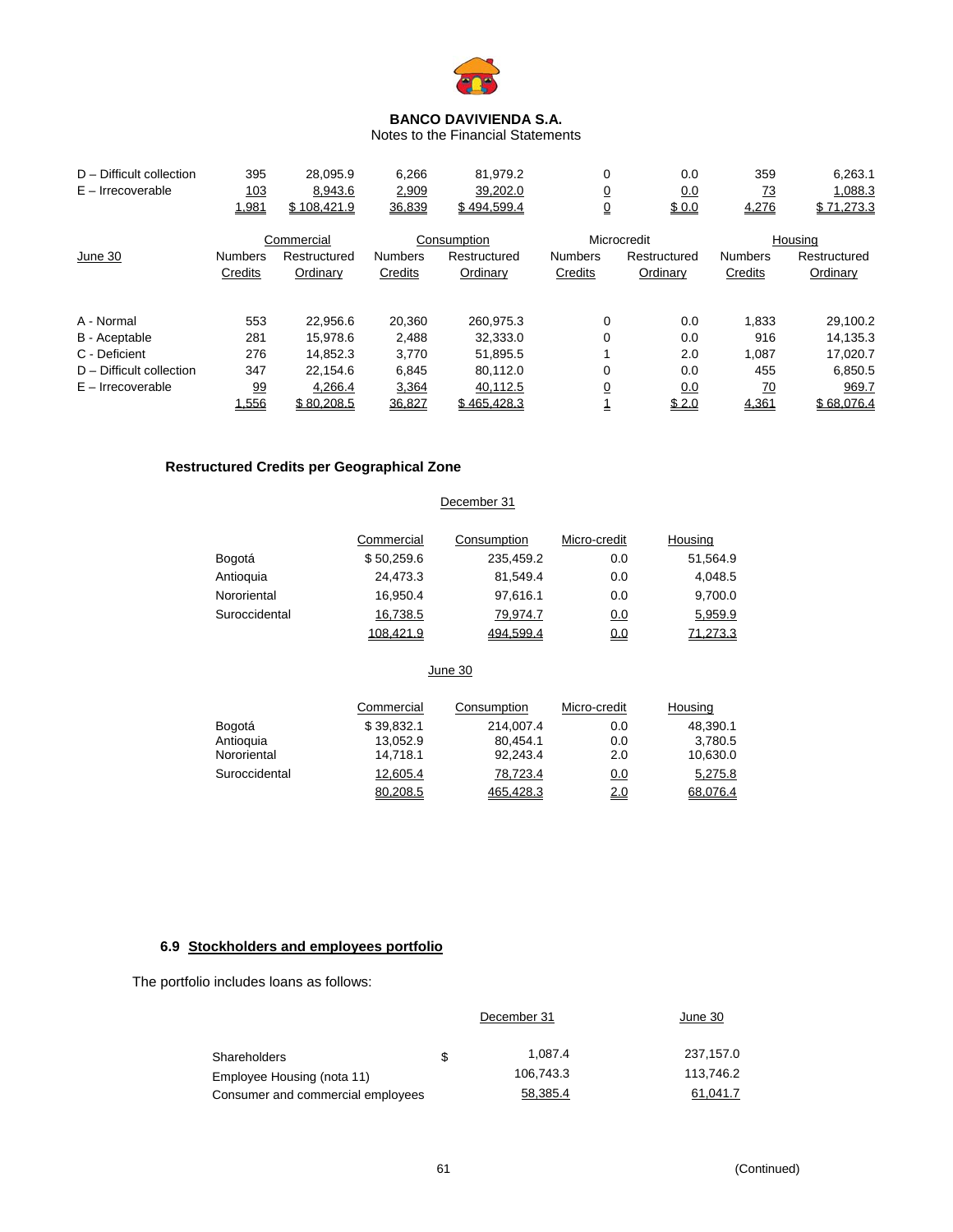

Notes to the Financial Statements

\$ 165,128.7 174,787.9

The weight time for credit portfolio to stockholders and employees is the following:

| Modality           | Jul – Dec. 10        | Jan – Jun. 10        |
|--------------------|----------------------|----------------------|
| Individual credits | Between 0.0 - 21.27% | Between 1.38%-22.85% |

In accordance with External established by the Circular 054 of 2009, the employee housing portfolio derived from labor benefits for tax benefit was recorded in other assets from June 2010 (see note 11)

The annual effective interest of the stockholders and employees is between 1 and 15 years.

### **6.10 Portfolio-backed Securities**

The Bank carried out a process of productive home portfolio-backed securities (in UVR and at fixed rate)

The process of home portfolio-backed securities is in keeping with the provisions set forth in the first subsection of Article 12 of the Law 546 of 1999. The Bank proceeded to fully separate and cut-off from its equity the entirety of the underlying assets object of securitization that form a Universality, pursuant to the stipulations of Article 2 of the Resolution 775 of 2001 of the Superintendencia Financiera de Colombia, through the issuance of securities representing the loans granted to fund the construction and acquisition of houses classified as A, B and C. The A-shares are offered by the Title issuer to the general public and the B and C are recorded in the account 130409- Credit content titles from securitization process, the Bank is the beneficiary of those remaining after the securitization process i.e. once the interest and capital of all securities is paid and all other costs covered.

The following are details and conditions of sale of the portfolio securitization completed in the second half of 2010 with the Titularizadora Colombiana:

## **TERMS OF SALE**

The following is a breakdown of the securitization for the second half of 2010:

| <u>Issue</u>      | Date            | Number | <b>Rate</b> | Capital   | Interests | Others<br>$(*)$ | <b>Total</b> | utility  |
|-------------------|-----------------|--------|-------------|-----------|-----------|-----------------|--------------|----------|
| Pesos-            | Jul-23-         |        |             | \$        |           |                 |              |          |
| E <sub>15</sub>   | 2010<br>Oct-08- | 3.843  | 12.10       | 281.175.3 | 1.495.9   | (111.3)         | 282.559.9    | 8.190.1  |
| Tips-E12<br>Pesos | 2010<br>Dic-02- | 4.902  | 9.64        | 103.451.5 | 461.3     | (239.5)         | 103.673.2    | 1,659.9  |
| E <sub>16</sub>   | 2010            | 13.025 | 12.38       | 715,684.7 | 3,651.1   | (221.6)         | 719.114.2    | 28.642.4 |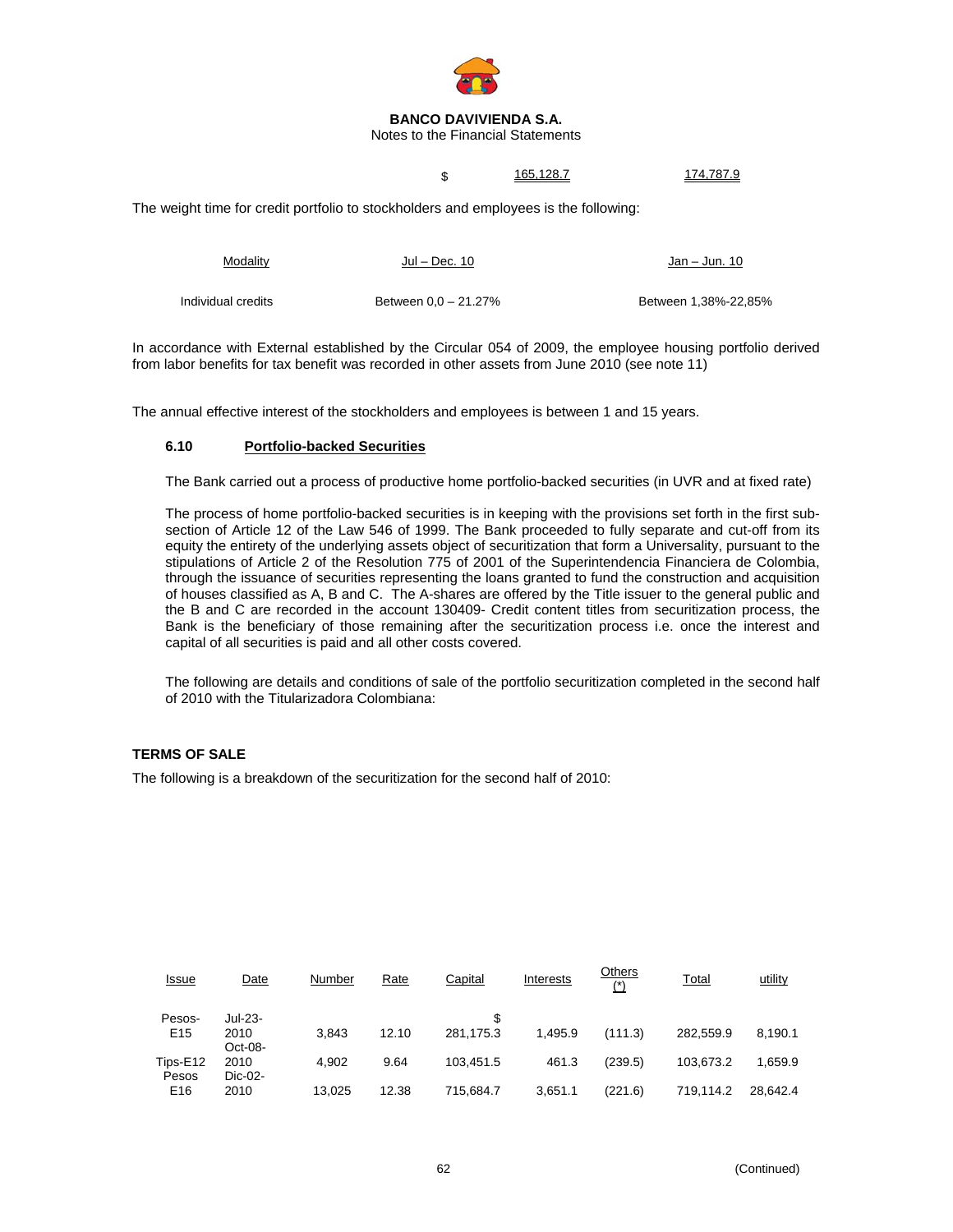

Notes to the Financial Statements

| Tips E13 2010 | Dic-17- | 4,290  | 8.95 | 89,095.7    | 494.3   | (24.9)  | 89,565.2           | 2,531.3  |
|---------------|---------|--------|------|-------------|---------|---------|--------------------|----------|
|               |         | 26,060 |      | 1.189.407.2 | 6.102.5 | (597.3) | <u>1.194.912.5</u> | 41.023.7 |

\*Under the heading of other items, deferred balances of the obligations pertaining to the sale are discounted (prepaid).

The following is a detail of the Portfolio securities during the first half-year of 2010

| <u>Issue</u>              | Date            | Number  | Rate | Capital    | Interests | Others<br>$(*)$ | <b>Total</b> | utility |
|---------------------------|-----------------|---------|------|------------|-----------|-----------------|--------------|---------|
| Tips-E11                  | Feb-18-<br>2010 | 3,058   | 4.5  | \$75,313.2 | 351.9     | (187.6)         | 75,477.5     | 564.9   |
| Pesos-<br>E <sub>14</sub> | Abr-16-<br>2010 | 1,477   | 9.5  | 133,027.2  | 851.5     | (45.9)          | 133,832.8    | 3,325.6 |
|                           |                 | 4,535.0 | \$   | 208.340.4  | 1.203.4   | (233.5)         | 209.310.3    | 3,890.5 |

\*Under the heading of other items, deferred balances of the obligations pertaining to the sale are discounted (prepaid).

# **6.11 Sale Punished Portfolio**

The following is a breakdown of the securitization for the second half of 2010:

|                        | Number of |             |          | Other    |           |
|------------------------|-----------|-------------|----------|----------|-----------|
| <b>Sales</b>           | credits   | Capital     | Interest | Concepts | Total     |
| Covinoc                | 80.234    | \$230,860.2 | 34.088.3 | 7.796.9  | 272.745.5 |
| Konfigura Capital S.A. | 682       | 11,053.1    | 2,174.1  | 203.3    | 13,430.5  |
|                        | 80,916    | \$241.913.3 | 36.262.5 | 8.000.2  | 286.176.0 |

On October 1, 2010, the bad debt portfolio was sold off for \$ 286,176.0, whose sale price rose \$ 30,237.4 from which was received \$ 7,578.3 on October 15, \$ 10,510.7 on October 20 and \$ 1,637. 6 on October 22, 2010, leaving a balance of \$ 10,510.7 for January 17, 2011, plus interest liquidated 15 October 2010 and January 17, 2011 at a rate of 3% PA:

During the first half of 2010, there were no off portfolio sales.

# **6.12 Portfolio Write Downs**

The detail of the bad debt portfolio is as follows:

|            | December 31<br><b>Others</b> |          |           |          |          |  |  |
|------------|------------------------------|----------|-----------|----------|----------|--|--|
|            |                              | Capital  | Interests | concepts | Total    |  |  |
| Commercial |                              | 19,085.3 | 855.0     | 106.1    | 20,046.4 |  |  |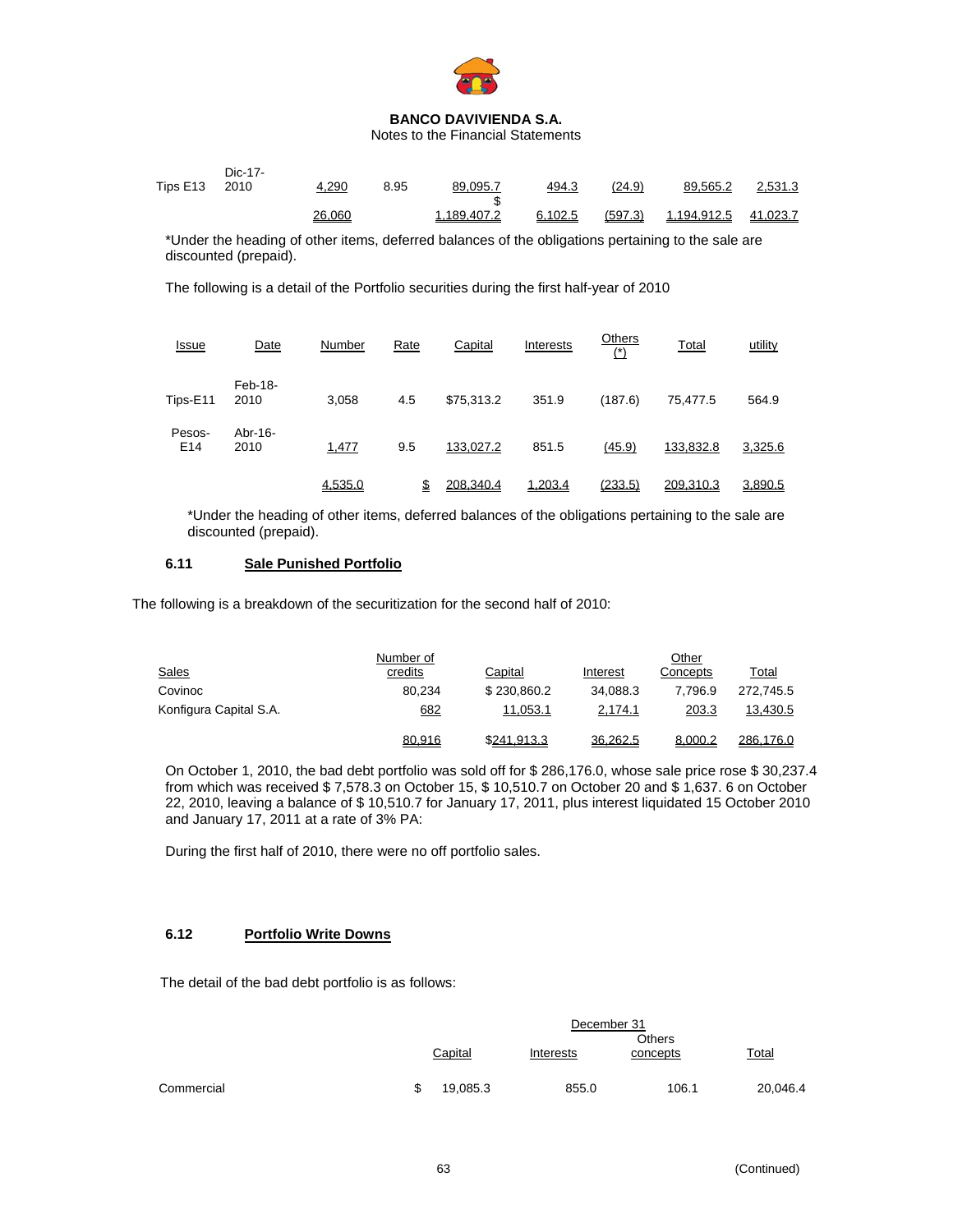

Notes to the Financial Statements

| Consumption                | 179,523.8   | 5.679.9  | 2.429.7 | 187,633.4 |
|----------------------------|-------------|----------|---------|-----------|
| Housing                    | 8.699.1     | 66.9     | 364.7   | 9,130.7   |
| Micro-credit               | 19.8        | 0.6      | 0.0     | 20.4      |
| Others receivable accounts | 0.0         | $_{0.0}$ | 2,574.1 | 2,574.1   |
|                            | \$207.328.1 | 6,602.4  | 5,474.5 | 219.405.0 |

|                            | June 30<br>Others |             |           |          |              |  |
|----------------------------|-------------------|-------------|-----------|----------|--------------|--|
|                            |                   | Capital     | Interests | concepts | <b>Total</b> |  |
| Commercial                 | \$                | 66,693.4    | 4,443.9   | 535.5    | 71,672.8     |  |
| Consumption                |                   | 146,449.5   | 4,493.9   | 3,196.5  | 154,139.8    |  |
| Housing                    |                   | 7,853.3     | 51.9      | 262.1    | 8,167.3      |  |
| Micro-credit               |                   | 812.1       | 37.3      | 2.8      | 852.2        |  |
| Others receivable accounts |                   | 0.0         | 0.0       | 7,799.3  | 7,799.3      |  |
|                            |                   | \$221.808.2 | 9.027.0   | 11.796.3 | 242.631.5    |  |

At December 31, and June 30, 2010, the Bank did not make collector operations.

# **6.13 Portfolio Purchase**

The following is a breakdown of the portfolio purchase conducted by the Bank during the second semester:

| Purchase      | Date        | Number  | Rate   | capital    | Interest | Other | total    | Premium |
|---------------|-------------|---------|--------|------------|----------|-------|----------|---------|
| Confinanciera | Oct-15-2010 | 868     | 17.3%  | \$12,521.2 | 115.4    | 2.5   | 12.639.1 | 4.61%   |
| Confinanciera | Dic-16-2010 | 727     | 17.05% | 11.327.9   | 99.2     | 0.0   | 11,427.1 | 5.00%   |
|               |             | 1.595.0 |        | \$23.849.1 | 214.5    | 2.5   | 24.066.1 |         |

These operations were carried out at market rate.

# **6.14 Provision for loan and financial leasing**

|                                | December 31 |            |             |             |          |             |  |  |  |
|--------------------------------|-------------|------------|-------------|-------------|----------|-------------|--|--|--|
|                                |             | Commercial | Consumption | Microcrédit | Mortgage | Total       |  |  |  |
| Beginning Balance              |             | 475.603.1  | 546,170.9   | 51.2        | 79.217.9 | 1,101,043.1 |  |  |  |
| More:                          |             |            |             |             |          |             |  |  |  |
| Provision charged to operating |             |            |             |             |          |             |  |  |  |
| expenses                       |             | 259,052.3  | 385,858.5   | 9.2         | 26.106.4 | 671,026.4   |  |  |  |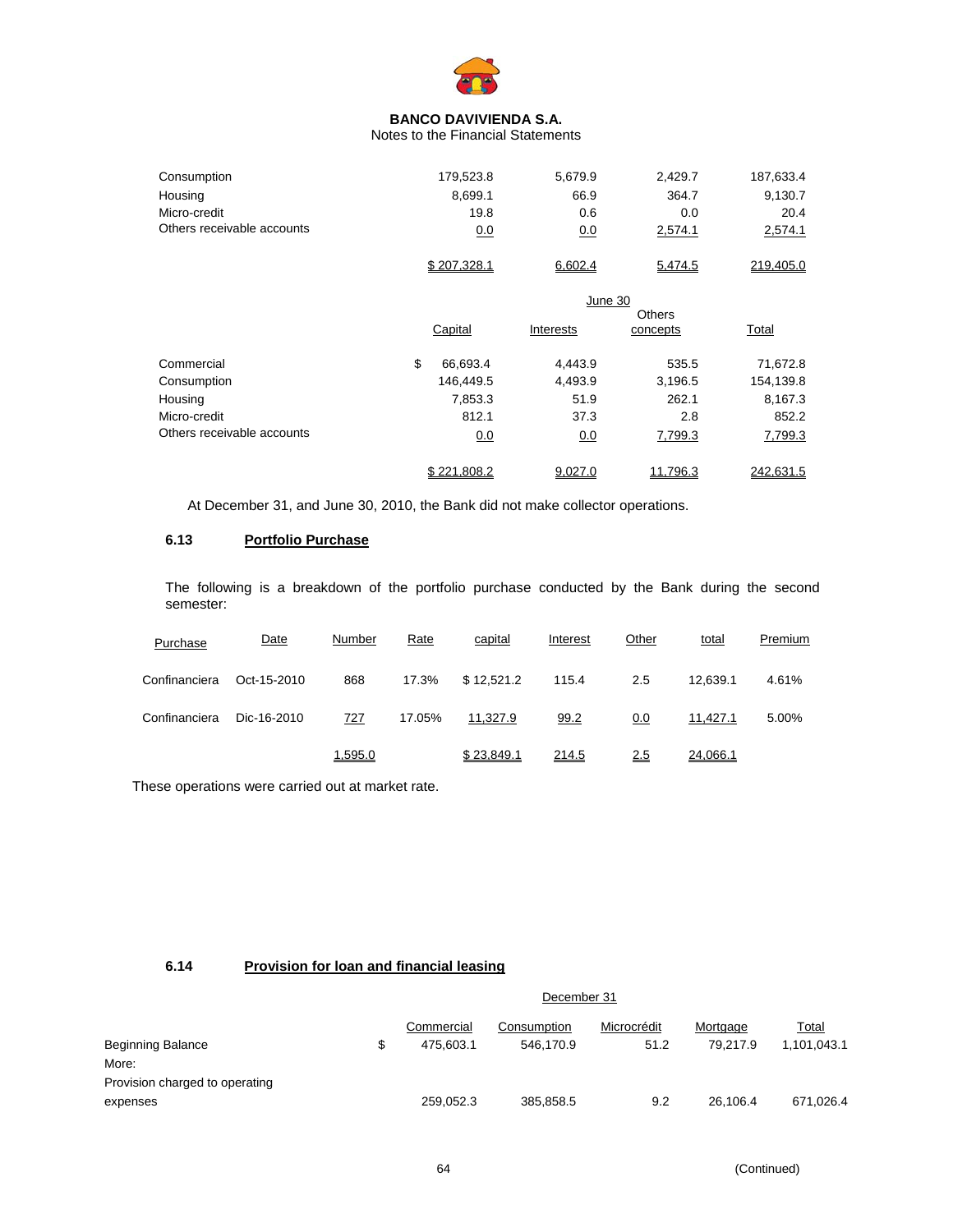

Notes to the Financial Statements

| Less:                                         |                 |           |              |             |             |
|-----------------------------------------------|-----------------|-----------|--------------|-------------|-------------|
| Loans punished                                | 19,085.3        | 179,523.8 | 19.8         | 8,699.1     | 207,328.0   |
| Unrecovered value foreclosed<br>Reimbursement | 0.0             | 0.0       | 0.0          | 552.3       | 552.3       |
| revenue                                       | 210,449.3       | 203,710.8 | 30.0         | 31,740.8    | 445,930.9   |
| Closing balance                               | \$<br>505,120.8 | 548,794.8 | 10.6         | 64,332.1    | 1,118,258.3 |
|                                               |                 | June 30   |              |             |             |
|                                               | Comercial       | Consumo   | Microcrédito | Hipotecaria | Total       |
| <b>Beginning Balance</b>                      | \$<br>477,804.5 | 504,986.0 | 358.4        | 72,459.9    | 1,055,608.8 |
| More:                                         |                 |           |              |             |             |
| Provision charged to operating                |                 |           |              |             |             |
| expenses                                      | 285,964.4       | 377,484.8 | 733.7        | 29,855.8    | 694,038.7   |
| <b>Reclassifications</b>                      | (1,301.9)       | 1,547.9   | 0.0          | 0.0         | 246.0       |
| Less:                                         |                 |           |              |             |             |
| Loans punished                                | 66,693.4        | 146,449.5 | 812.1        | 7,853.3     | 221,808.3   |
| Unrecovered value foreclosed<br>Reimbursement | 0.0             | 0.0       | 0.0          | 1,056.1     | 1,056.1     |
| revenue                                       | 220,170.5       | 191,398.4 | 228.8        | 14,188.4    | 425,986.1   |
| Closing balance                               | \$<br>475,603.1 | 546,170.8 | 51.2         | 79,217.9    | 1,101,043.1 |

At December 31,and June 30, 2010, the unrecovered value in lieu of payment for \$1.056,1 and \$814.6, respectively, corresponds to the difference between the least cost of the asset and the balance of the debt recorded in the balance sheet, which is recognized in the statement of income in the credit portfolio allowances account.

The Bank's policy has incorporated allowances at December 31,and June 30, 2010 for \$1.118.258,3 and \$1.101.043,1, respectively; in accordance with the regulation these allowance amount to \$886.349,6 and \$835.645,1, respectively.

### **Policy changes**

During the first half of 2010 the Bank implemented the new methodology to be applied from April 2010 for the calculation of individual provisions under the reference models with the following results:

The evaluations made using the new methodology generated a lower recovery provision value for the commercial and consumer portfolios of \$4,151.0 and \$18,831.4 during the first half of 2010.

During the second and first half of 2010 countercyclical provision was made:

| Portafolio                | December 31           | June 30               |  |
|---------------------------|-----------------------|-----------------------|--|
| consumption<br>Commercial | 130.437.6<br>96.317.8 | 115.746.6<br>90.408.6 |  |
| Total                     | - \$<br>226.755.4.    | 206.155.2             |  |

# **7. Acceptances, Cash and Derivatives operations**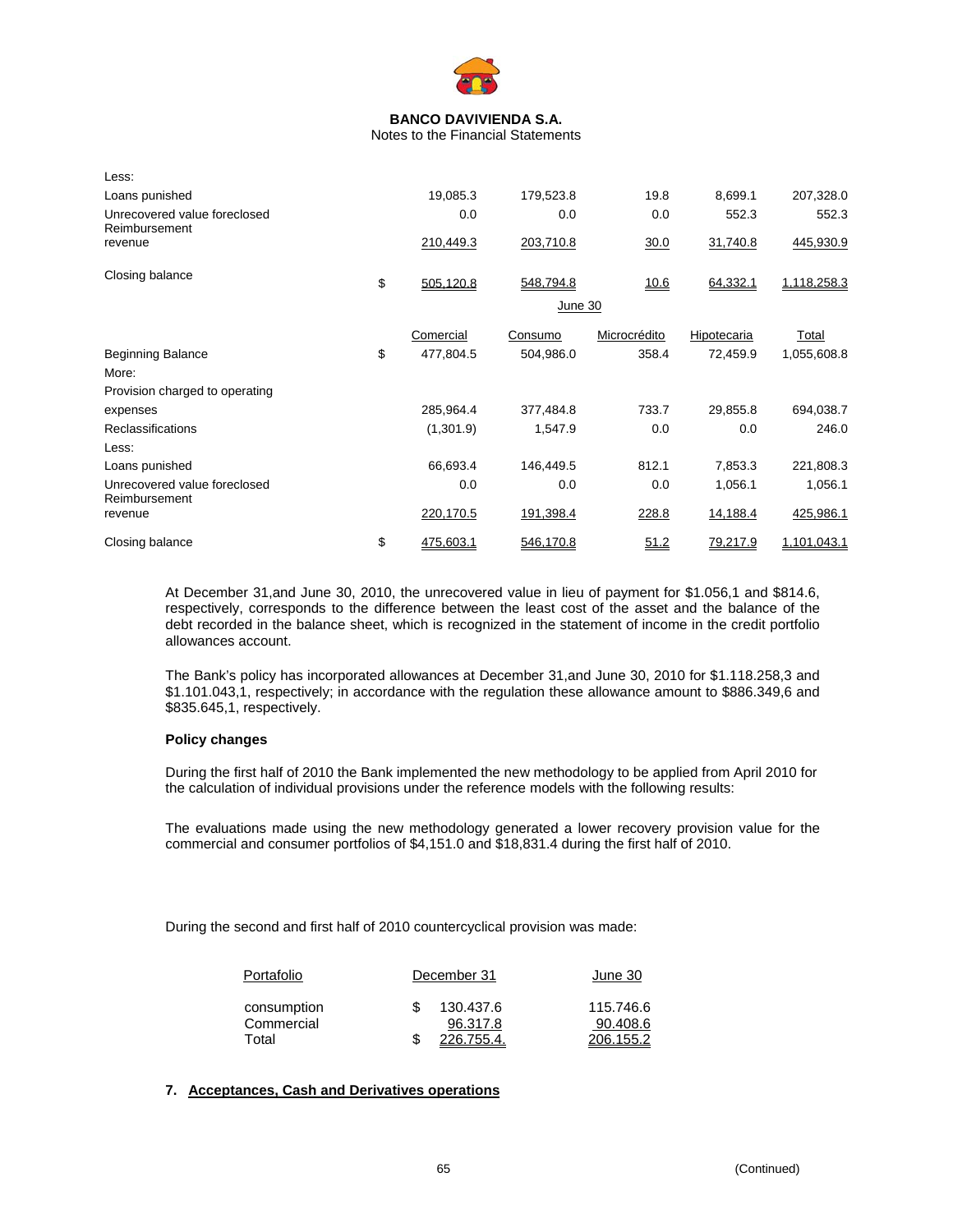

Notes to the Financial Statements

As of June 30 and December 31, 2010, the Bank had no issued acceptances

The following is the detail of the acceptances of cash operations and the derivatives:

### Cash Operations

|                |              | June 30     |            |  |
|----------------|--------------|-------------|------------|--|
| <b>Right</b>   | Obligation   | Right       | Obligation |  |
|                |              |             |            |  |
| \$<br>87,710.6 | (87,691.3)   | 4,897.3     | (4,877.5)  |  |
| 69,825.2       | (69, 795.9)  | 6,138.0     | (6, 131.8) |  |
| 157,535.8      | (157, 487.2) | 11,035.3    | (11,009.3) |  |
| \$<br>48.6     |              | 26.0        |            |  |
|                |              | December 31 |            |  |

As of December 31 and June 30, 2010, the semester performance of the cash transactions were \$ 2,930.0 and \$ 9,439.5, respectively.

| Product                    | December 31    |          |
|----------------------------|----------------|----------|
| <b>Forward Contracts</b>   | \$<br>70,845.7 | 54,005.3 |
| <b>Cash Operations</b>     | 48.6           | 26.0     |
| <b>Futures Contracts</b>   | 0.0            | 204.8    |
| <b>Speculation Swaps</b>   | 0.0            | 65.5     |
| <b>Speculation Options</b> | 1,369.5        | 854.4    |
|                            | \$<br>72.263.8 | 55.156.0 |

For the year 2010 and in accordance with the provisions of Chapter XVIII of the External Circular 100 of the Financial Superintendence of Colombia, the accounting of the right and the obligation of acceptances and derivatives is made taking into account the outcome of the fair trade price valuation, as follows:

Financial derivatives that yield a positive fair exchange price, that is favorable to the Bank, are recorded as assets, separating the rights value and the obligation value, except in the case of options, where the accounting record is performed in a single account. Those that yield a negative fair exchange price, that is unfavorable to the Bank, must be registered as a liability, performing the same separation.

|                                 |            |               | <b>Speculation Derivatives</b> |       |               |         |
|---------------------------------|------------|---------------|--------------------------------|-------|---------------|---------|
| December 31                     |            | Forward       | <b>Futures</b>                 | Swaps | <b>Total</b>  | Options |
| Purchase on foreign<br>currency | Right      | \$1,968,308.7 | 5.707.3                        | 0.0   | 1,974,016.0   | 0.0     |
|                                 | Obligation | (1,922,067.1) | (5,707.3)                      | 0.0   | (1,927,774.4) | 0.0     |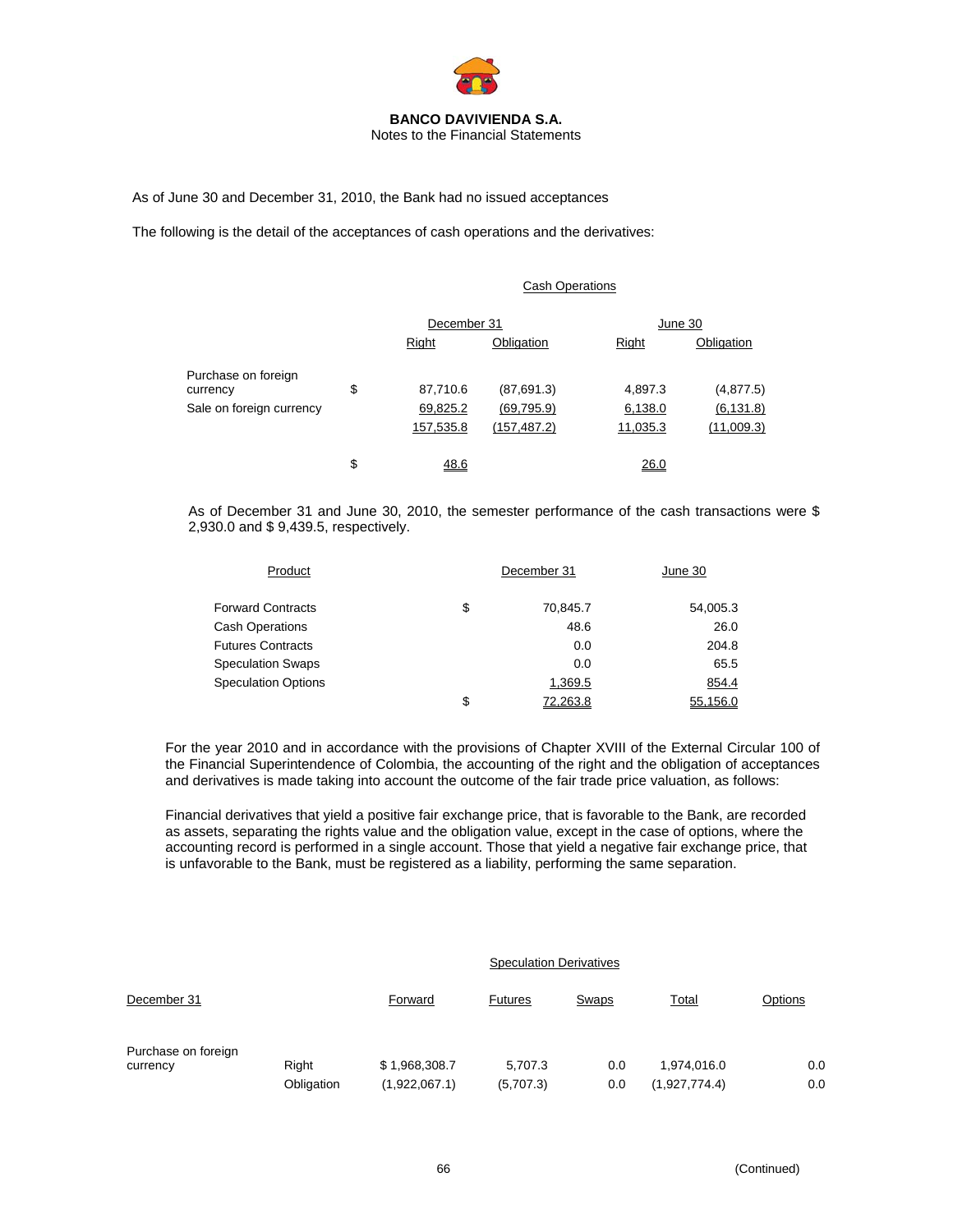

Notes to the Financial Statements

| Sale on securities     | Right      | 1,192,035.6     | 76,229.8     | 0.0 | 1,268,265.4   | 0.0     |
|------------------------|------------|-----------------|--------------|-----|---------------|---------|
|                        | Obligation | (1, 167, 431.5) | (76, 229.8)  | 0.0 | (1,243,661.3) | 0.0     |
| Purchase on securities | Right      | 0.0             | 41,961.2     | 0.0 | 41,961.2      | 0.0     |
|                        | Obligation | 0.0             | (41, 961.2)  | 0.0 | (41, 961.2)   | 0.0     |
| Call options           | Purchase   | 0.0             | 0.0          | 0.0 | 0.0           | 136.0   |
| Put options            | Purchase   | 0.0             | 0.0          | 0.0 | 0.0           | 1,233.5 |
| <b>Total Rights</b>    |            | 3,160,344.3     | 123,898.3    | 0.0 | 3,284,242.6   | 1,369.5 |
| Total obligations      |            | (3,089,498.6)   | (123, 898.3) | 0.0 | (3,213,396.9) | 0.0     |
| <b>Total Net</b>       |            | \$70.845.7      | 0.0          | 0.0 | 70.845.7      | 1,369.5 |

|                              |            | <b>Speculation Derivatives</b> |                |         |               |         |  |  |
|------------------------------|------------|--------------------------------|----------------|---------|---------------|---------|--|--|
| June 30                      |            | Forward                        | <b>Futures</b> | Swaps   | Total         | Options |  |  |
| Purchase on foreign currency | Right      | 417,904.1<br>\$                | 23,693.6       | 372.3   | 441,970.0     | 0.0     |  |  |
|                              | Obligation | (415, 075.7)                   | (23,609.6)     | (306.8) | (438, 992.1)  | 0.0     |  |  |
| Sale on foreign currency     | Right      | 1,832,749.2                    | 6,601.0        | 0.0     | 1,839,350.2   | 0.0     |  |  |
|                              | Obligation | (1,781,574.2)                  | (6,480.2)      | 0.0     | (1,788,054.4) | 0.0     |  |  |
| Sale on forex                | Right      | 166.1                          | 0.0            | 0.0     | 166.1         | 0.0     |  |  |
|                              | Obligation | (164.2)                        | 0.0            | 0.0     | (164.2)       | 0.0     |  |  |
| Purchase on securities       | Right      | 0.0                            | 3,231.3        | 0.0     | 3,231.3       | 0.0     |  |  |
|                              | Obligation | 0.0                            | (3,231.3)      | 0.0     | (3,231.3)     | 0.0     |  |  |
| Sale on securities           | Right      | 0.0                            | 4,937.8        | 0.0     | 4,937.8       | 0.0     |  |  |
|                              | Obligation | 0.0                            | (4,937.8)      | 0.0     | (4,937.8)     | 0.0     |  |  |
| On interest rate             | Right      | 0.0                            | 0.0            | 326.4   | 326.4         | 0.0     |  |  |
|                              | Obligation | 0.0                            | 0.0            | (326.4) | (326.4)       | 0.0     |  |  |
| Call options                 | Purchase   | 0.0                            | 0.0            | 0.0     | 0.0           | 160.2   |  |  |
| Put options                  | Purchase   | 0.0                            | 0.0            | 0.0     | 0.0           | 694.2   |  |  |
| <b>Total Rights</b>          |            | 2,250,819.4                    | 38,463.7       | 698.7   | 2,289,981.8   | 854.4   |  |  |
| Total obligations            |            | (2, 196, 814.1)                | (38, 258.9)    | (633.2) | (2,235,706.2) | 0.0     |  |  |
| <b>Total Net</b>             |            | \$54.005.3                     | 204.8          | 65.5    | 54,275.6      | 854.4   |  |  |

The following is the detail of the held maturity and the derivatives: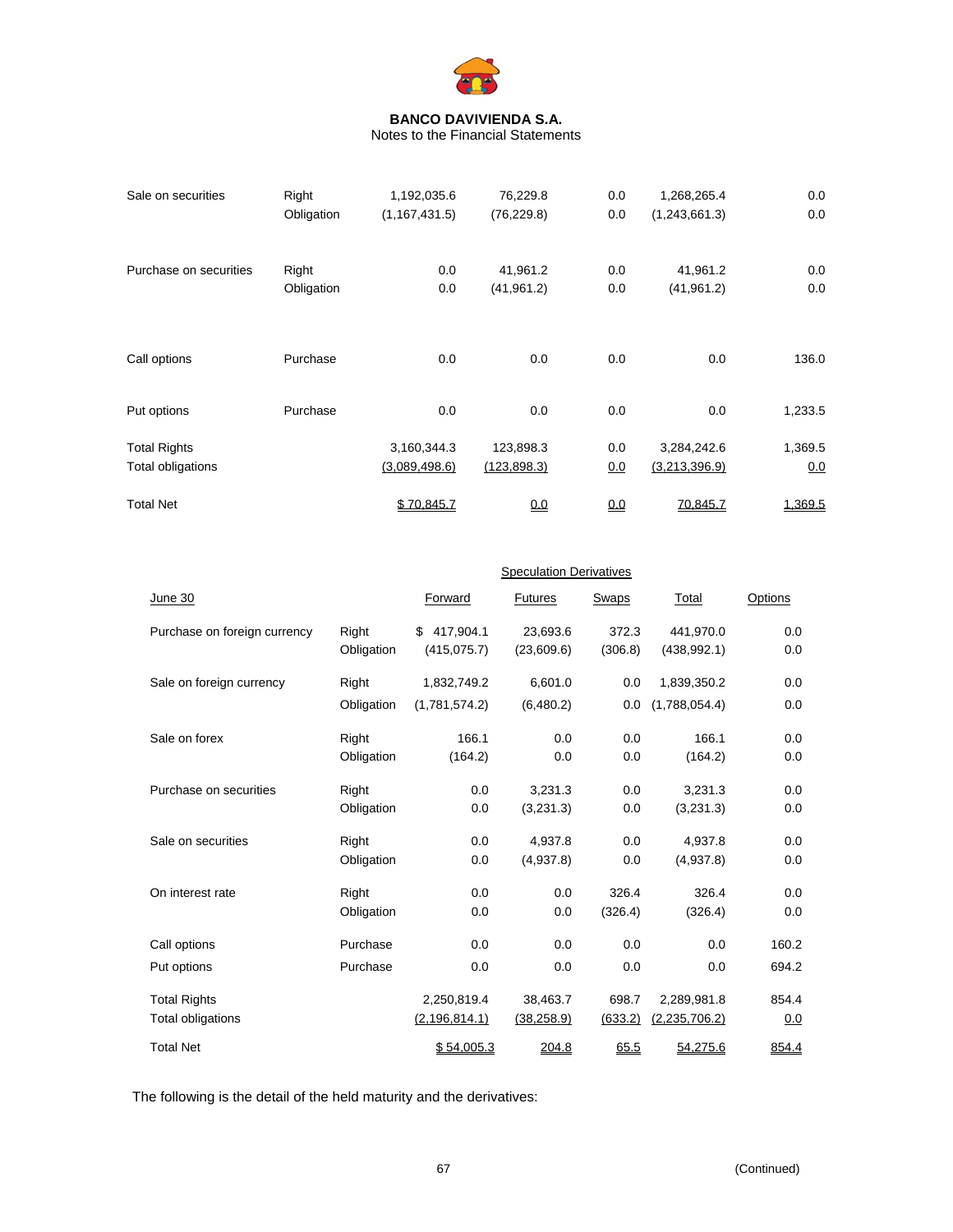

Notes to the Financial Statements

|                  | December 31          |                             |                              |          |  |  |  |
|------------------|----------------------|-----------------------------|------------------------------|----------|--|--|--|
|                  | From 0 to 1<br>years | From 1 to 5<br><u>years</u> | From 5 to 10<br><u>years</u> | Total    |  |  |  |
| Cash operations  | \$62,226.4           | 5,367.4                     | 0.0                          | 67,593.8 |  |  |  |
| <b>Futures</b>   | 0.1                  | 0.0                         | 0.0                          | 0.1      |  |  |  |
| Swap speculation | 0.0                  | 0.0                         | 11,395.0                     | 11,395.0 |  |  |  |
| Swaps hedging    | 1,197.8              | 0.0                         | 0.0                          | 1,197.8  |  |  |  |
| Options          | \$63,424.3           | 5.367.4                     | 11.395.0                     | 80.186.Z |  |  |  |

|                           | June 30              |                             |                       |          |  |  |  |
|---------------------------|----------------------|-----------------------------|-----------------------|----------|--|--|--|
|                           | From 0 to 1<br>years | From 1 to 5<br><u>years</u> | From 5 to 10<br>years | Total    |  |  |  |
| Cash operations           | \$46,223.6           | 0.0                         | 0.0                   | 46,223.6 |  |  |  |
| <b>Forward Agreements</b> | 131.3                | 0.0                         | 0.0                   | 131.3    |  |  |  |
| Swap speculation          | 0.0                  | 17,227.4                    | 0.0                   | 17,227.4 |  |  |  |
| Swaps hedging             | 1,472.0              | 0.0                         | 0.0                   | 1,472.0  |  |  |  |
| Options                   | \$47.826.9           | 17.227.4                    | 0.0                   | 65.054.3 |  |  |  |

# **8 Accounts Receivable**

The following is the detail of interest and other accounts receivable:

|                                               | December 31     |           |
|-----------------------------------------------|-----------------|-----------|
| Credit Portfolio (note 6.3)                   |                 |           |
| Interests                                     | \$<br>173.499.9 | 164,740.4 |
| <b>Component Financial Leasing Operations</b> | 7,537.2         | 7,295.4   |
|                                               | 181,037.1       | 172,035.8 |
| <b>Fees and Commissions</b>                   | 1,006.6         | 3,885.8   |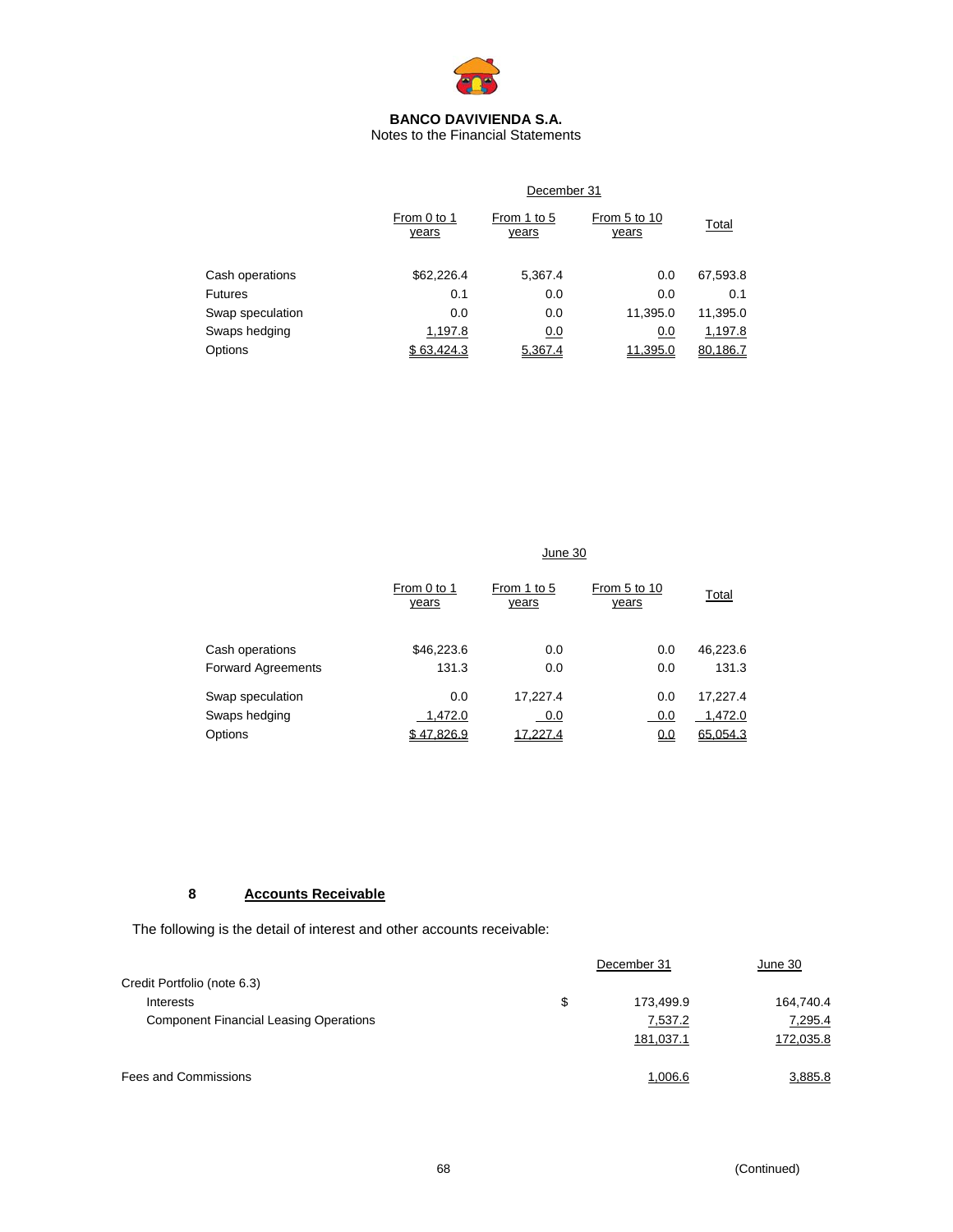

| Notes to the Financial Statements |
|-----------------------------------|
|-----------------------------------|

| <b>Payments of Costumers</b>                                       |                 |             |
|--------------------------------------------------------------------|-----------------|-------------|
| Housing                                                            | 12,829.6        | 14,806.9    |
| Consumption                                                        | 20,273.5        | 17,779.3    |
| Micro-credit                                                       | 4.6             | 0.3         |
| Commercial                                                         | 8,130.3         | 6,958.3     |
|                                                                    | 41,238.0        | 39,544.8    |
| Others:                                                            |                 |             |
| Dividends and participations                                       | 0.0             | 1,494.6     |
| Payments of costumers - foreign money                              | 2,845.4         | 2,058.8     |
| Advance local purchase                                             | 14,711.2        | 11,911.6    |
| Advance of contracts and suppliers                                 | 39,431.3        | 44,803.6    |
| Various:                                                           |                 |             |
| Sale of Goods and Services                                         | 6,947.0         | 747.5       |
| Cash and exchange Lacking                                          | 1,334.2         | 927.1       |
| Insurance Company claims                                           | 5,760.2         | 3,213.5     |
| <b>National Treasure</b>                                           | 18,839.9        | 19,494.2    |
| <b>Forward Operations</b>                                          | 2,679.0         | 84.4        |
| <b>Affiliated Companies</b>                                        | 1,857.1         | 1,424.7     |
| Government relieves (Law 546, 199, Loans Reliquidation)            | 15,719.8        | 15,719.8    |
| Credit card advances and purchases not processed                   | 320.2           | 7,194.8     |
| Debtor - Treasury operations                                       | 2,063.7         | 5,527.7     |
| Accounts Receivable - sale punished Consumption portfolio (Note 6) | 10,590.2        | 0.0         |
| Banco de la Republica - Coverage rate                              | 7,947.0         | 4,706.9     |
| Managed Portfolio                                                  | 6,799.2         | 6,744.1     |
| Debtor - Commercial establishments                                 | 5,497.2         | 7,041.8     |
| Handling and other charges of consumption portfolio                | 0.0             | 2,043.1     |
| Outstanding portfolio processes to implement                       | 10,719.7        | 11,516.0    |
| Miscellaneous (Less than 5%)                                       | 13,680.9        | 15,709.9    |
|                                                                    | \$<br>299,965.8 | 271,031.5   |
| <b>Total Receivable Accounts</b>                                   | \$<br>523,247.5 | 486,497.9   |
| Allowances                                                         | (69,048.1)      | (76, 582.0) |
| Net Total Receivable Accounts                                      | \$<br>454,199.4 | 409,915.9   |

### \*\* **Mortgage Relief**

Mortgage relief came from a bulk process of reassessment of home loans following the change in the housing finance system proposed in Act 546 of 1999. The Bank carried out the procedure for recalculation based on the difference between the DTF and UPAC in order to compare the behavior of the UPAC with that of the UVR in order to have the same discount as credit institutions under UPAC. The National Government undertook obligations to pay the full amount of the difference brought about by the reassessment and to carry out these payments issued and delivered TES Treasury securities denominated in UVR.

In addition, the first article of Decree 712 of 2001 amending Decree 2221 of 2000 establishes the grounds for refunding the National Government - Ministry of Finance, TES Treasury Securities Law 546 delivered to creditors: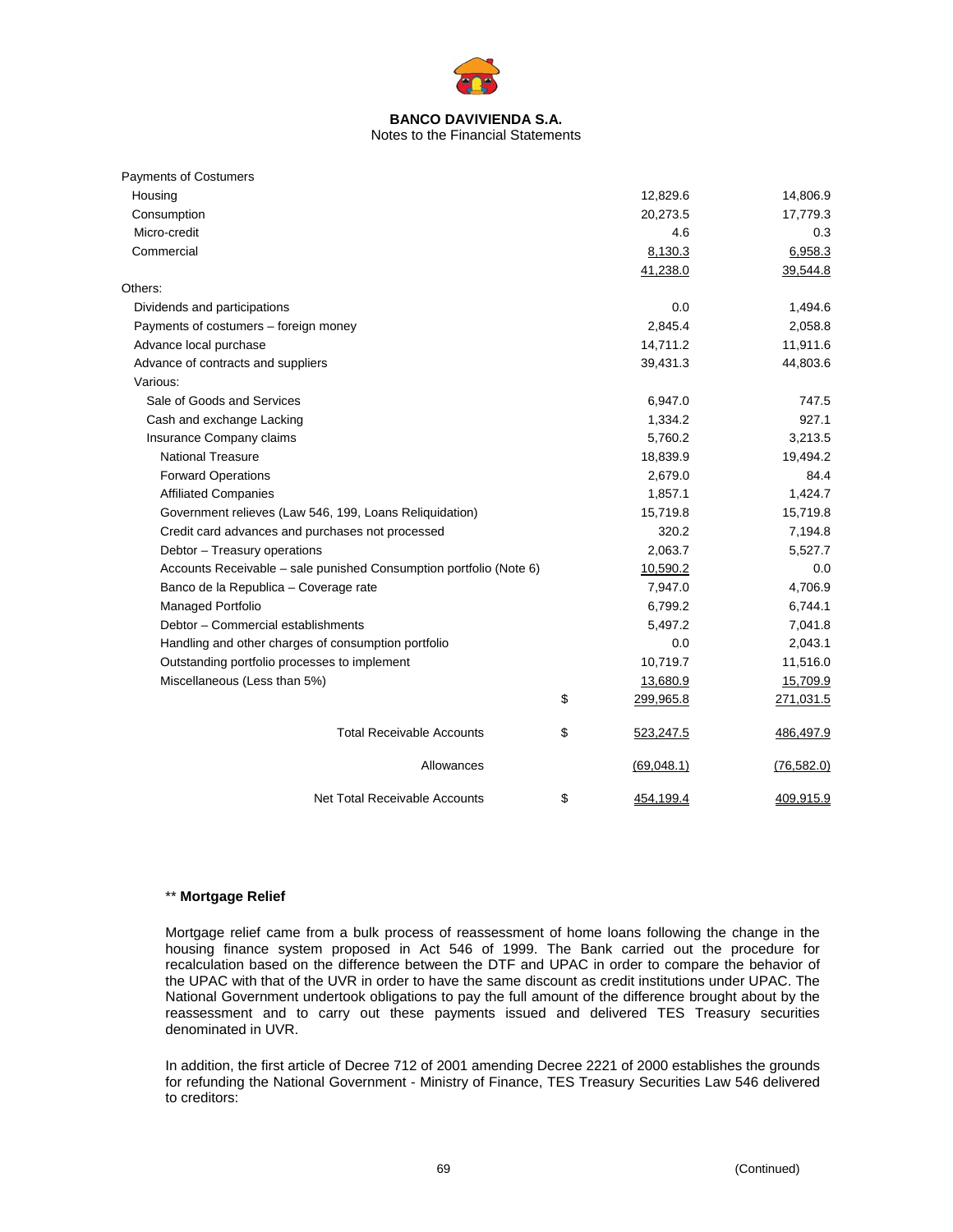

Notes to the Financial Statements

- For delays in payment by the beneficiary.
- For non-payment of individual housing credit by the beneficiary.
- For payment of mortgage credits for more than one dwelling per person.
- For a waiver of the payment.
- For excess payment.

# **8.1 Allowance for Accounts Receivable**

The detail of allowance for accounts receivable is as follows:

|                              | December 31    | June 30  |  |
|------------------------------|----------------|----------|--|
| Portfolio interests (note 6) | \$<br>18,282.1 | 21,808.5 |  |
| Payment of clients           | 11,386.9       | 12,266.5 |  |
| Government relieves          | 13,575.4       | 13,575.4 |  |
| Credit card                  | 0.0            | 246.7    |  |
| <b>Advance Providers</b>     | 6,629.8        | 2,378.9  |  |
| Miscellaneous                | 19,173.9       | 26,306.0 |  |
|                              | \$<br>69.048.1 | 76.582.0 |  |

The movement of the allowance for accounts receivable is as follows:

| December 31                    | Commercial     | Consumption | Micro-credit | Housing  | <b>Others</b> | Total    |
|--------------------------------|----------------|-------------|--------------|----------|---------------|----------|
| <b>Beginning Balance</b>       | \$<br>11,007.7 | 15,353.9    | 1.4          | 7,711.8  | 42,507.2      | 76,582.0 |
| Plus:                          |                |             |              |          |               |          |
| Allowance charged to operating |                |             |              |          |               |          |
| Expenses                       | 6,488.1        | 15,253.8    | 1.7          | 3,131.6  | 13,950.9      | 38,826.1 |
| Less:                          |                |             |              |          |               |          |
| Loans written and Sanitation   | 961.1          | 8,109.6     | 0.6          | 431.6    | 2,574.1       | 12,077.0 |
| Reimbursement                  | 7,205.3        | 8,902.6     | 0.9          | 3,669.4  | 14,504.8      | 34,283.0 |
| <b>Ending Balance</b>          | \$<br>9,329.4  | 13,595.5    | 16           | 6,742.4  | 39,379.2      | 69,048.1 |
| June 30                        | Commercial     | Consumption | Micro-credit | Housing  | Others        | Total    |
|                                |                |             |              |          |               |          |
| <b>Beginning Balance</b>       | \$<br>17,561.3 | 13,340.8    | 9.5          | 14,297.5 | 31,250.7      | 76,459.8 |
| Plus:                          |                |             |              |          |               |          |
| Allowance charged to operating |                |             |              |          |               |          |
| <b>Expenses</b>                | 11,309.2       | 18,540.0    | 39.0         | 6,049.2  | 29,866.0      | 65,803.4 |
| Reclassification               |                |             |              |          |               |          |
| Less:                          |                |             |              |          |               |          |
| <b>Punished Portfolio</b>      | 4,979.4        | 7,690.3     | 40.1         | 314.0    | 7,799.3       | 20,823.3 |
| <b>Reclassifications</b>       | 833.2          | 0.0         | 0.0          | 0.0      | 0.0           | 833.2    |
| Reimbursement                  | 12,050.2       | 8,836.6     | 6.9          | 12,320.8 | 10,810.2      | 44,024.7 |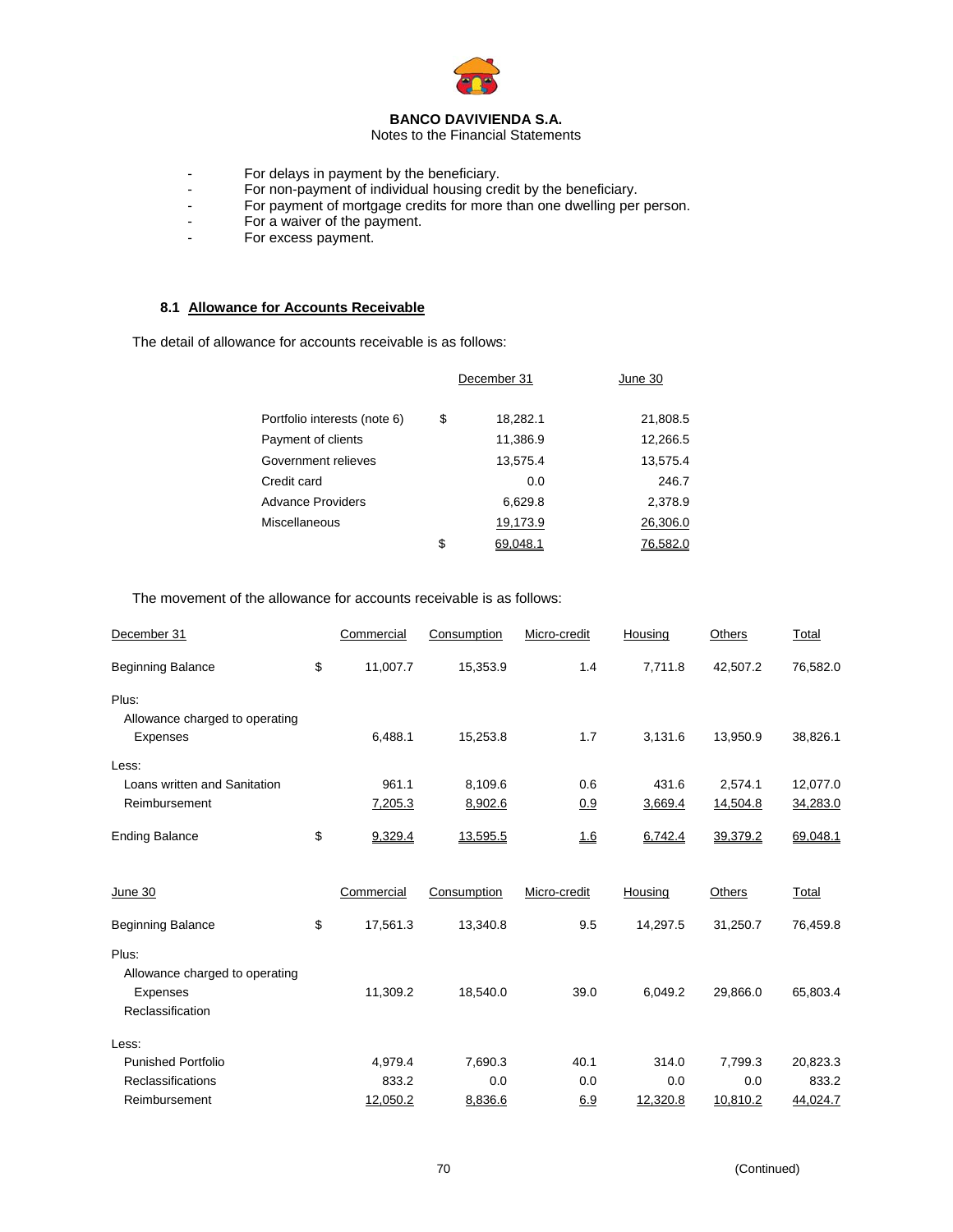

Notes to the Financial Statements

| Ending<br><sup>-</sup> Balance | $\cdot$ | 007.7 | .25 | . . | – <b>222</b> | - ^ - -<br>50.<br>42 | 76<br>, 582 |
|--------------------------------|---------|-------|-----|-----|--------------|----------------------|-------------|
|                                |         |       |     |     |              |                      |             |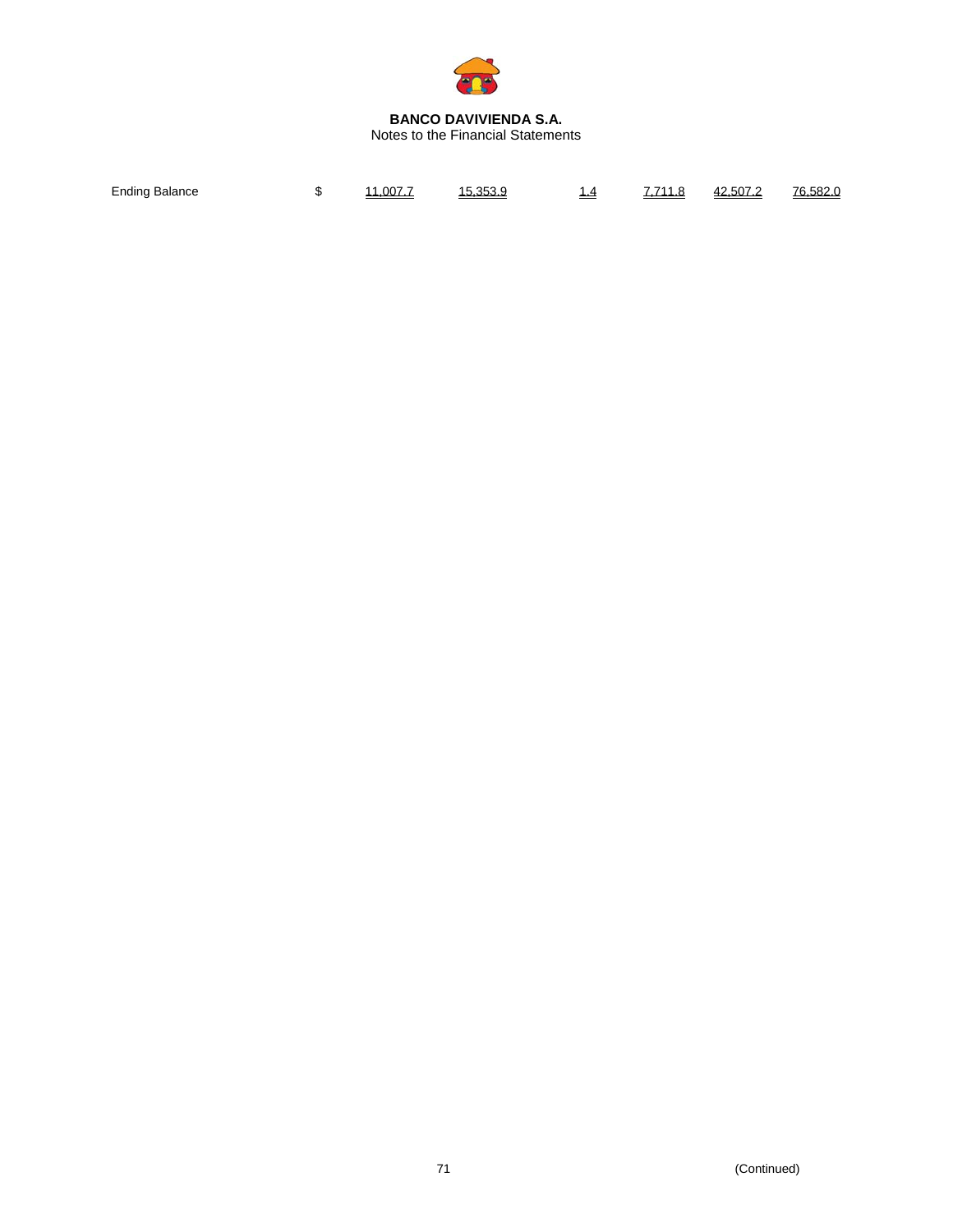

Notes to the Financial Statements

# **9 Foreclosed Assets**

The detail of realizable goods, goods received as payment and goods returned, is as follows:

|                                                    | December 31    | June 30         |
|----------------------------------------------------|----------------|-----------------|
| Assets received in payment:                        |                |                 |
| Destined to housing:                               |                |                 |
| <b>Real estates</b>                                | \$<br>7,759.6  | 6,979.9         |
| Assets received in auction                         | 1,624.7        | 1,443.1         |
| Inflation adjustments                              | 0.2            | 0.2             |
| Total destined to housing                          | 9,384.5        | 8,423.2         |
| Different from housing                             |                |                 |
| Real estates                                       | 10,474.1       | 10,058.9        |
| Assets received in auction                         | 1,510.7        | 1,449.5         |
| Inflation adjustments                              | 22.9           | 235.2           |
| Adjustment cost                                    | 12,007.7       | 11,743.6        |
| Personal property (1):                             |                |                 |
| <b>Securities</b>                                  | 1,101.7        | 1,101.7         |
| Personal properties                                | 2,409.5        | 2,101.4         |
|                                                    | 3,511.2        | 3,203.1         |
| Total different from housing                       | \$<br>15,518.9 | <u>14,946.7</u> |
| Total Assets received in lieu of payment           | \$<br>24,903.4 | 23,369.9        |
| Assets restored from housing leasing contracts:    |                |                 |
| Housing                                            | \$<br>1,081.1  | 1,557.1         |
| Assets not used in the Company's purpose:          |                |                 |
| Lands                                              | 19,344.7       | 19,518.5        |
| <b>Buildings</b>                                   | 29,230.8       | 29,897.4        |
| Depreciation                                       | (6, 458.4)     | (6, 162.4)      |
|                                                    | \$<br>42,117.1 | <u>43,253.5</u> |
| Less:                                              |                |                 |
| Allowance assets destined to housing               | 4,387.7        | 3,501.2         |
| Allowance assets different from housing            | 6,575.6        | 7,437.4         |
| Allowance personal property                        | 1,750.3        | 1,582.8         |
| Allowance assets restored from leasing contracts   | 314.2          | 342.2           |
| Allowance assets not used in the Company's purpose | 2,909.6        | 3,091.4         |
|                                                    | 15,937.4       | 15,954.9        |
| <b>Total Foreclossed Assest</b>                    | \$<br>52,164.2 | 52,225.6        |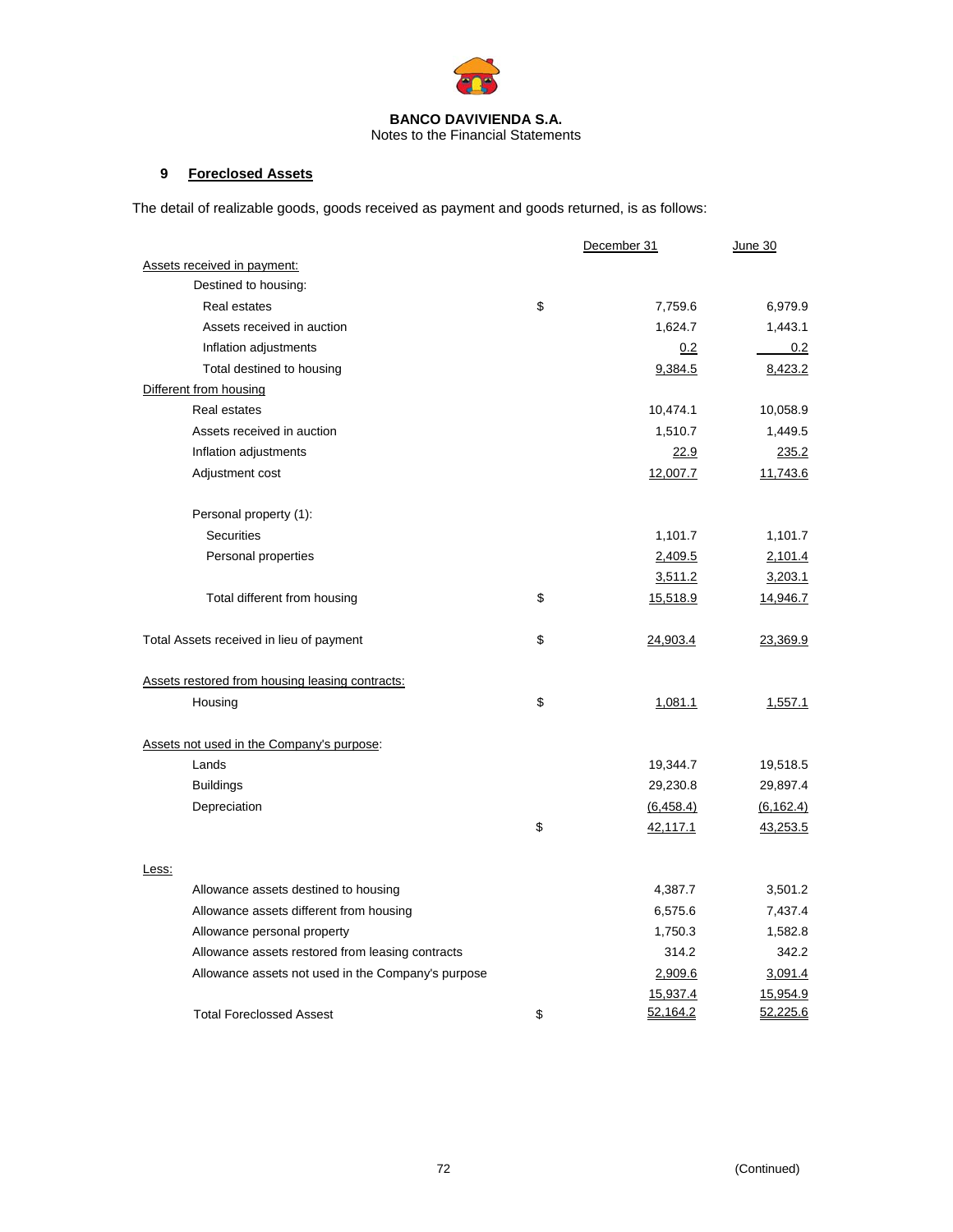

Notes to the Financial Statements

(1) The detail of personal property received as payment is as follows:

|                         | December 31    |           | June 30        |           |
|-------------------------|----------------|-----------|----------------|-----------|
|                         | <b>Balance</b> | Allowance | <b>Balance</b> | Allowance |
| Rights and securities   |                |           |                |           |
| <b>Shares</b>           | \$<br>27.3     | 27.3      | 27.3           | 27.3      |
| Trust Zuana – Timeshare | 1,074.4        | 1,050.7   | 1,074.4        | 1,073.7   |
|                         | 1,101.7        | 1,078.0   | 1.101.7        | 1,071.0   |
| <b>Personal Assest</b>  |                |           |                |           |
| Vehicles                | 2,048.1        | 544.0     | 1,695.9        | 399.4     |
| Machinery               | 9.4            | 9.4       | 53.5           | 53.5      |
| <b>Real States</b>      | 343.2          | 110.1     | 343.1          | 50.0      |
| Art assets              | 8.8            | 8.8       | 8.9            | 8.9       |
|                         | 2,409.5        | 672.3     | 2,101.4        | 511.8     |
|                         | \$<br>3,511.2  | 1,750.3   | 3,203.1        | 1,582.8   |

The detail of goods received as payment, goods returned and goods not used in the corporate object, according to the time of permanence, is as follows:

|                        | Less than 1<br>year | Between 1 & 5<br>years | Between 5 & 10<br>years | More<br>than 10<br>years | Total    | Allowance |
|------------------------|---------------------|------------------------|-------------------------|--------------------------|----------|-----------|
| December 31            |                     |                        |                         |                          |          |           |
| Housing                | \$4,194.0           | 4,431.5                | 627.7                   | 131.3                    | 9,384.5  | \$4,387.7 |
| Different from housing | 5,418.3             | 2,885.8                | 3,005.4                 | 698.2                    | 12,007.7 | 6,575.6   |
| <b>Real States</b>     | 1,970.5             | 503.2                  | 1,028.7                 | 8.8                      | 3,511.2  | 1,750.3   |
| <b>Returned Goods</b>  | 722.1               | 300.5                  | 58.5                    | 0.0                      | 1,081.1  | 314.2     |
| Assets not used        | 0.0                 | 29,456.1               | 12,661.0                | 0.0                      | 42,117.1 | 2,909.5   |
|                        | \$12,304.9          | 37,577.1               | 17,381.3                | 838.3                    | 68,101.6 | 15,937.4  |
| June 30                |                     |                        |                         |                          |          |           |
| Housing                | \$4,528.6           | 3,092.2                | 734.5                   | 67.9                     | 8,423.2  | 3,501.2   |
| Different from housing | 4,766.0             | 2,578.7                | 3,748.2                 | 650.7                    | 11,743.6 | 7,437.3   |
| <b>Real States</b>     | 1,707.0             | 424.5                  | 1,071.6                 | 0.0                      | 3,203.1  | 1,582.8   |
| <b>Returned Goods</b>  | 1,198.4             | 300.2                  | 58.5                    | 0.0                      | 1,557.1  | 342.2     |
| Assets not used        | 0.0                 | 30,569.5               | 12,684.0                | 0.0                      | 43,253.5 | 3,091.4   |
|                        | \$12,200.1          | 36,965.1               | 18,296.7                | 718.6                    | 68,180.5 | 15,954.9  |

During 2010, valuations were made of property received in lieu of payment for housing, generating a profit in recovery of \$ 5,931.7 and 7,074.7 for the second and first half of 2010, respectively. These valuations are recorded in the accounts. (Note 23)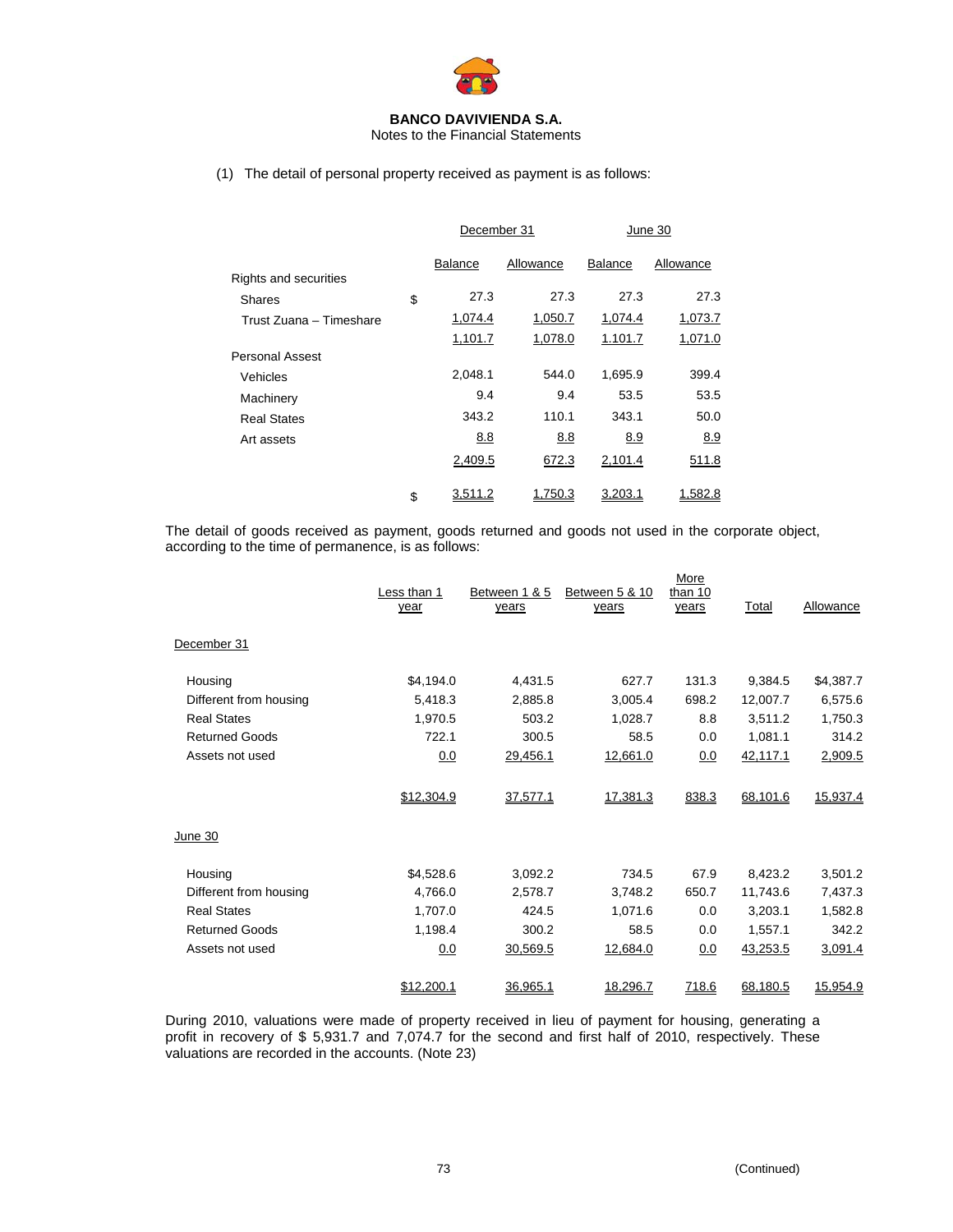

Notes to the Financial Statements

During the second and first semester of 2010, the Bank has undertaken various strategies in the sale of the goods received in payment, with the following results:

|                                     | December 31    |           | June 30     |            |
|-------------------------------------|----------------|-----------|-------------|------------|
|                                     | Amount         | Value     | Amount      | Value      |
| Goods Received as Payment           | 144            | \$9,480.1 | 160         | \$11,409.2 |
| Non using goods                     | $\overline{4}$ | 840.5     | <u>1</u>    | 2,000.0    |
| <b>Total Sales</b>                  | <u>148</u>     | 10,320.6  | <u> 161</u> | 13,409.2   |
| Sales Profit                        |                | 338.0     |             | 329.2      |
| Amortization of the deferred profit |                | 882.6     |             | 613.2      |
| Profit from sale of unused assets   |                | 468.4     |             | 1,648.3    |
| Results effect (note 28)            |                | 1,689.0   |             | 2,590.7    |

During the second and first half of 2010, losses were recorded for the sale of assets received in lieu for property of \$ 1,231.5 and \$ 185.2, sales losses for property totaled \$ 352.3 and \$ 786.6; the loss on sale of property not used during the first half of 2010 amounted to \$ 707.8.

## **9.1 Allowance for Foreclosed Assets**

The movement of the allowance for foreclosed assets is as follows:

|                                         | December 31    | June 30  |
|-----------------------------------------|----------------|----------|
| Beginning balance                       | \$<br>15.954.9 | 14,352.1 |
| Plus:                                   |                |          |
| Allowance charged to operating expenses | 2.965.7        | 3,219.7  |
| Less:                                   |                |          |
| Refund revenue - recoveries             | 2,983.2        | 1.616.9  |
| Ending balance                          | \$<br>15.937.4 | 15.954.9 |

As of December 31, and June 30, 2010, the Bank has Goods Received as Payment provisioned at 100% is as follows:

|        | December 31 | June 30 |           |  |  |
|--------|-------------|---------|-----------|--|--|
| Amount | Allowance   | Amount  | Allowance |  |  |
| 176    | \$8.716.8   | 179     | 8.549.3   |  |  |

In the universality processes, the Bank purchases from the CCV, CCVII, and CCVIII universality some of the assets received in payment which will be placed as the Bank's leasing portfolio.

The Bank acquired real estate properties from the securitizations of portfolio written off CCVI, CCVII, CCVIII for \$26.1, and \$46.1 as of December 31, and June 30, 2010, respectively and granted housing leasing credits.

To December 31, and June 30, 2010 there are insurance policies that cover subtraction, fire, earthquake, riot, explosion, volcanic eruption, low voltage, land, losses or damages to offices and vehicles.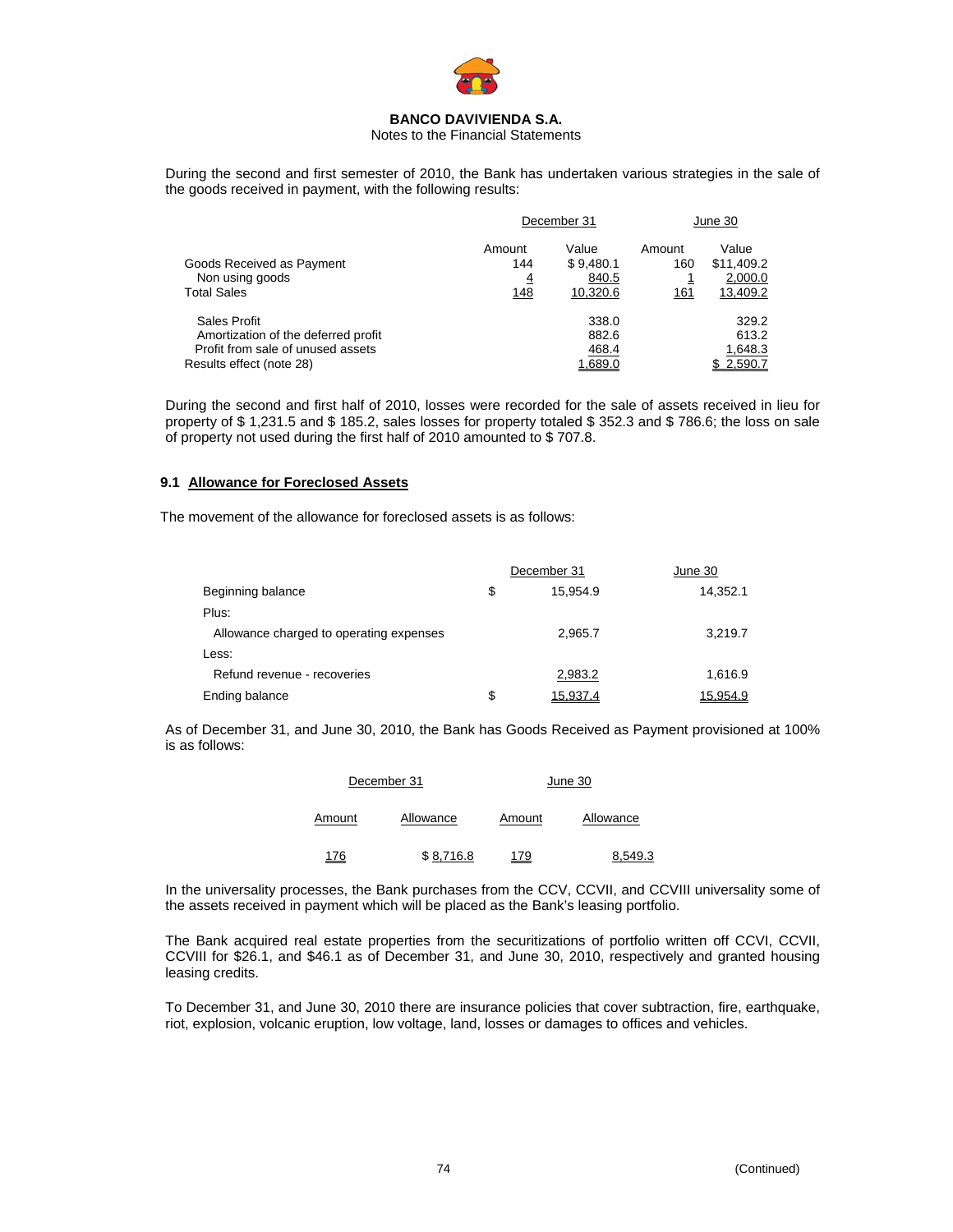

Notes to the Financial Statements

#### **10 Properties and Equipment**

A detail of properties and equipment is as follows:

|                                                 |                 | December 31             |                  |              | June 30                 |                  |
|-------------------------------------------------|-----------------|-------------------------|------------------|--------------|-------------------------|------------------|
|                                                 | Cost            | Inflation<br>Adjustment | Cost<br>Adjusted | Cost         | Inflation<br>Adjustment | Cost<br>Adjusted |
| Lands, buildings & constructions<br>In progress | \$<br>347,272.0 | 36.619.2                | 383.891.2        | 342,537.6    | 36.818.5                | 379,356.1        |
| Equipment, vehicles, office                     |                 |                         |                  |              |                         |                  |
| Furniture and supplies                          | 90,105.5        | 9.523.0                 | 99.628.5         | 114.668.8    | 11.957.5                | 126,626.3        |
| Computer equipment                              | 182,246.7       | 18,682.8                | 200,929.5        | 242,997.8    | 27,730.3                | 270,728.1        |
|                                                 | 619,624.2       | 64,825.0                | 684,449.2        | 700,204.2    | 76,506.3                | 776,710.5        |
| Less: accumulated depreciation                  | (290.913.8)     | (20, 695.8)             | (311,609.6)      | (379, 683.6) | (27, 193.8)             | (406, 877.4)     |
| Less: allowance                                 | (8,055.2)       | 0.0                     | (8,055.2)        | (6,878.0)    | 0.0                     | (6,878.0)        |
|                                                 | \$<br>320.655.2 | 44.129.2                | 364.784.4        | 313.642.6    | 49.312.5                | 362.955.1        |

As of December 31, and June 30, 2010 and there are insurance policies that cover risks of theft, fire, earthquake, riots, civil commotions, explosion, volcanic eruption, low tension, premises, loss or damages to offices and vehicles.

Below you will find the details of the valuations of properties and equipment as at December 31, and June 30, 2010:

|                                         | December 31 | June 30   |
|-----------------------------------------|-------------|-----------|
| Surplus buildings revaluations          | \$359,580.0 | 355.249.3 |
| Surplus buildings not used revaluations | 35,089.5    | 35,304.8  |
|                                         | \$394.669.5 | 390.554.1 |

There are no mortgages or retention of title on same and they have not been transferred under a pledge guarantee.

The depreciation charged to expenses in the biannual periods that ended on December 31, and June 30, 2010 was of \$ 21.332,5 and \$17.087,5, respectively.

At March 2006 the Bank acquired the building Bancolombia conavi of street 26 for a value \$19.607,6, which was conducted by two (2) Financial Leasing contracts to 60 months with Leasing Colombia at a rate of DTF TA + 3.2 and leasing credit at a rate of DTF TA + 3.3 with an option to purchase 10%. As established by the legal rules applicable to such contracts, the bank records properties and equipment in the value of the Land for \$2.801.0.

As of December 31, and June 30, 2010 the expense for payment of leasing rents, amounts to \$1.636,2 and \$1.992,1, respectively.

## **10.1 Allowance of Properties and Equipment**

The movement of the allowance of properties and equipment during the semester periods ended on December 31, and June 30, 2010 is as follows: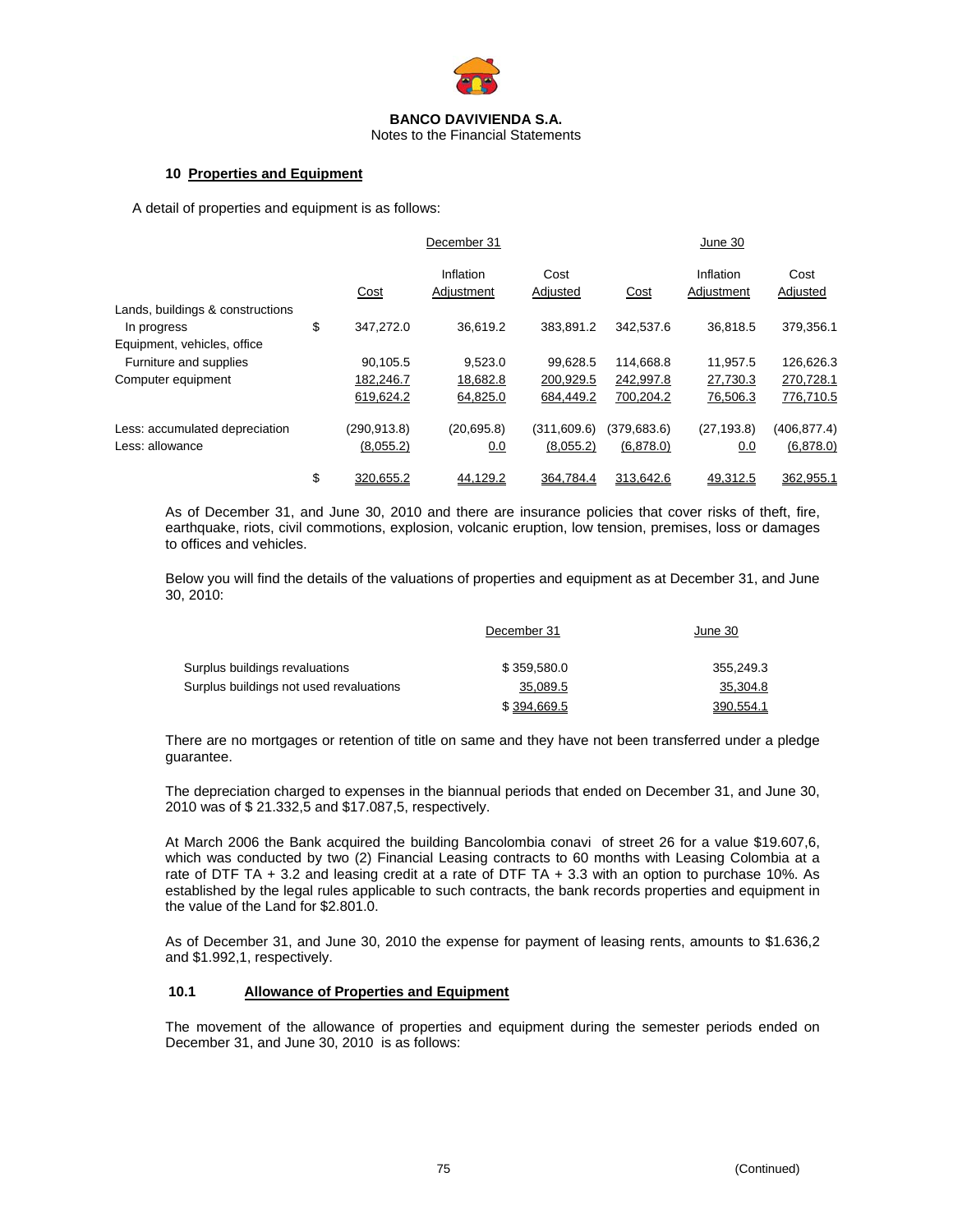

Notes to the Financial Statements

|                                         | December 31   | June 30 |
|-----------------------------------------|---------------|---------|
| Beginning balance                       | \$<br>6.878.0 | 7,754.9 |
| Plus:                                   |               |         |
| Allowance charged to operating expenses | 1,968.0       | 0.0     |
| Less:                                   |               |         |
| Refund previous years                   | 0.0           | 78.4    |
| Refund to revenue – recoveries          | 790.8         | 798.5   |
| Ending balance                          | \$<br>8,055.2 | 6,878.0 |

## **11 Other assets**

#### **11.1 Permanent contributions**

At December 31, and June 30, 2010 permanent contributions (memberships) were held in social clubs for a value of \$251,7.

# **11.2 Expenses paid, Intangible Assets in Advance and Deferred Charges**

The detail of expenses paid in advance, intangible assets and deferred charges with closing as of December 31 and June 30, 2010 is as follows:

|                                                                | December 31       | June 30     |
|----------------------------------------------------------------|-------------------|-------------|
| Anticipated expenses and deferred                              |                   |             |
| charges:                                                       |                   |             |
| Expenses paid in advance:                                      |                   |             |
| Interests                                                      | \$<br>1.7         | 1.6         |
| Leases                                                         | 0.0               | 10.6        |
| Insurance                                                      | 6,102.5           | 7,601.7     |
| <b>Others</b>                                                  | 0.0               | 411.8       |
|                                                                | 6,104.2           | 8,025.7     |
| Deferred charges                                               |                   |             |
| Remodeling                                                     | 48,433.8          | 31,365.8    |
| Deferred Income tax "debit" for temporary                      |                   |             |
| <b>Differences</b>                                             | 19,585.1          | 8,562.5     |
| Commissions and advisories                                     | 4,024.2           | 4.428.5     |
| Endowments                                                     | 0.0               | 4.089.7     |
| Business strategy pre purchase tickets                         | 1,528.1           | $00 \,$     |
| Computer programs                                              | 4.3               | 36.6        |
| Others (Less than 5%)                                          | 0.0               | 152.4       |
|                                                                | 73,575.5          | 48,635.5    |
| Total Anticipated expenses and deferred charges                | 79,679.7          | 56,661.2    |
| Intangible Assets                                              |                   |             |
| <b>Mercantile Credit</b>                                       | 1,281,224.0       | 1,333,267.2 |
| Expenses in advance, Intangible Assets and Deferred<br>Charges | \$<br>1,360,903.7 | 1,389,928.4 |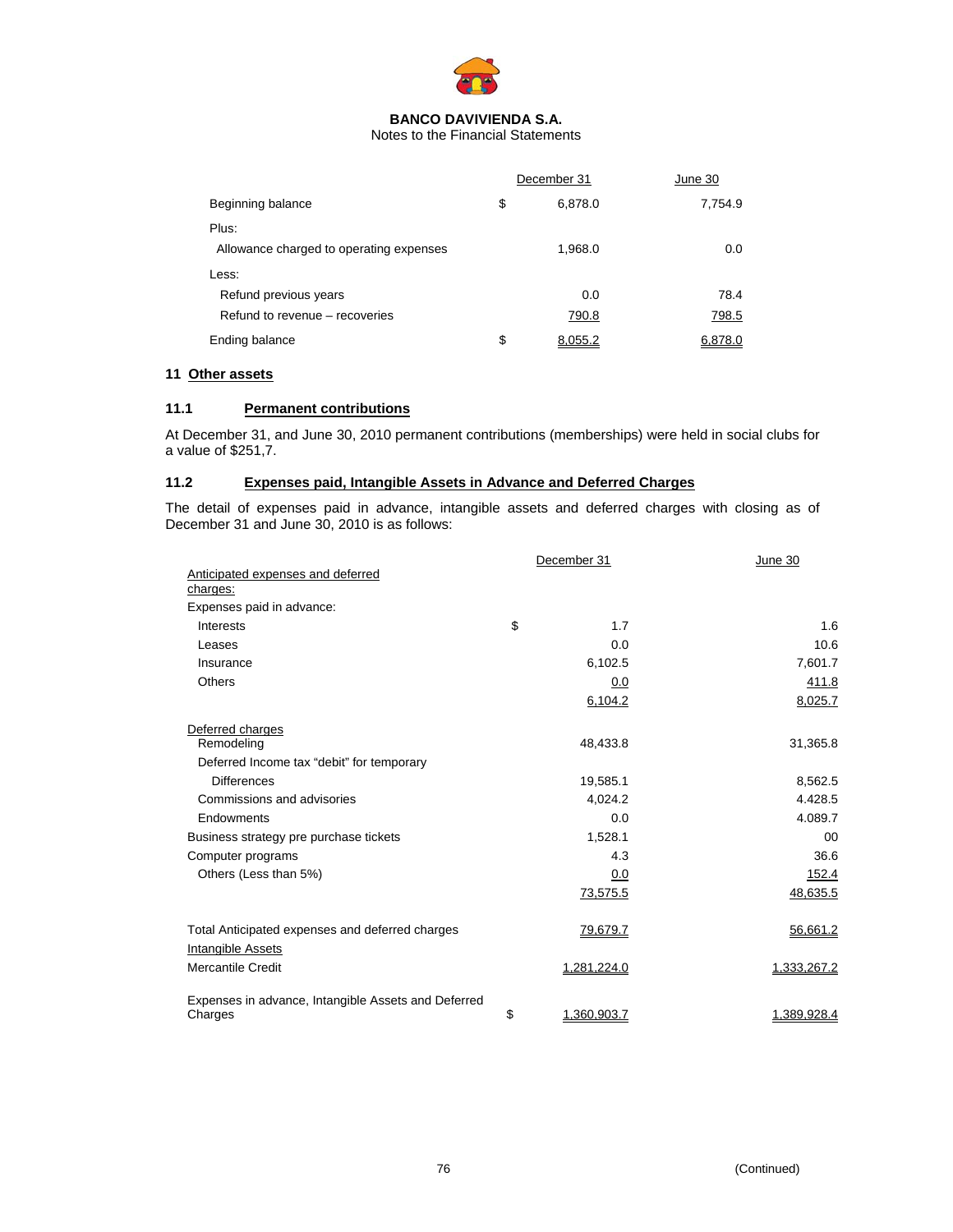

Notes to the Financial Statements

The movement of the expenses in advance, Intangible Assets and deferred charges at December 31, and June 30, 2010 is as follows:

|                     | Balance at<br>June 30 | Charges  | Amortizations |             |  |
|---------------------|-----------------------|----------|---------------|-------------|--|
| Expenses in advance | \$<br>8.025.7         | 14.019.5 | 15.941.0      | 6.104.2     |  |
| Deferred Charges    | 48,635.5              | 66.876.4 | 41,936.4      | 73,575.5    |  |
| Intangible Assets   | 1,333,267.2           | 0.0      | 52,043.2      | 1.281.224.0 |  |
|                     | 1,389,928.4           | 80,895.9 | 109,920.6     | 1,360,903.7 |  |

Below we present the expenses in advance, Intangible Assets and deferred charges during for amortize for deadlines, with closing on December 31, and June 30, 2010 is as follows:

|                                           | Less than 1<br>year | Between 1 & 5<br>years | More than 10<br>years | Total       |
|-------------------------------------------|---------------------|------------------------|-----------------------|-------------|
| December 31                               |                     |                        |                       |             |
| Advance expenses                          |                     |                        |                       |             |
| Interests                                 | \$<br>1.7           | 0.0                    | 0.0                   | 1.7         |
| Insurances                                | 6,102.5             | 0.0                    | 0.0                   | 6,102.5     |
|                                           | 6,104.2             | 0.0                    | 0.0                   | 6,104.2     |
| Deferred Charges                          |                     |                        |                       |             |
| Remodeling                                | 25,770.9            | 22,662.9               | 0.0                   | 48,433.8    |
| <b>Computer Software</b>                  | 4.3                 | 0.0                    | 0.0                   | 4.3         |
| Deferred income tax "debit" for           |                     |                        |                       |             |
| <b>Temporary Differences</b>              | 19,585.1            | 0.0                    | 0.0                   | 19,858.1    |
| Commissions and advisories                | 4,024.2             | 0.0                    | 0.0                   | 4,024.2     |
| Business strategy pre<br>purchase tickets | 1,528.1             | 0.0                    | 00                    | 1,528.1     |
|                                           | 50,912.6            | 22,662.9               | 0.0                   | 73,575.5    |
|                                           |                     |                        |                       |             |
| Intangible Assets                         |                     |                        |                       |             |
| <b>Mercantile Credit</b>                  | \$<br>31.8          | 55,448.0               | 1,225,744.2           | 1,281,224.0 |
|                                           | \$<br>57,048.6      | 78,110.9               | 1,225,744.2           | 1,360,903.7 |
| June 30                                   |                     |                        |                       |             |
| Advance expenses                          |                     |                        |                       |             |
| Interests                                 | \$<br>1.6           | 0.0                    | 0.0                   | 1.6         |
| Leases                                    | 10.6                | 0.0                    | 0.0                   | 10.6        |
| Insurances                                | 7,601.7             | 0.0                    | 0.0                   | 7,601.7     |
| Others                                    | 411.8               | 0.0                    | 0.0                   | 411.8       |
|                                           | 8,025.7             | 0.0                    | 0.0                   | 8,025.7     |
| Deferred Charges                          |                     |                        |                       |             |
| Remodeling                                | 10,416.4            | 20,949.4               | 0.0                   | 31,365.8    |
| <b>Computer Software</b>                  | 36.6                | 0.0                    | 0.0                   | 36.6        |
| Deferred income tax "debit" for           |                     |                        |                       |             |
| <b>Temporary Differences</b>              | 8,562.5             | 0.0                    | 0.0                   | 8,562.5     |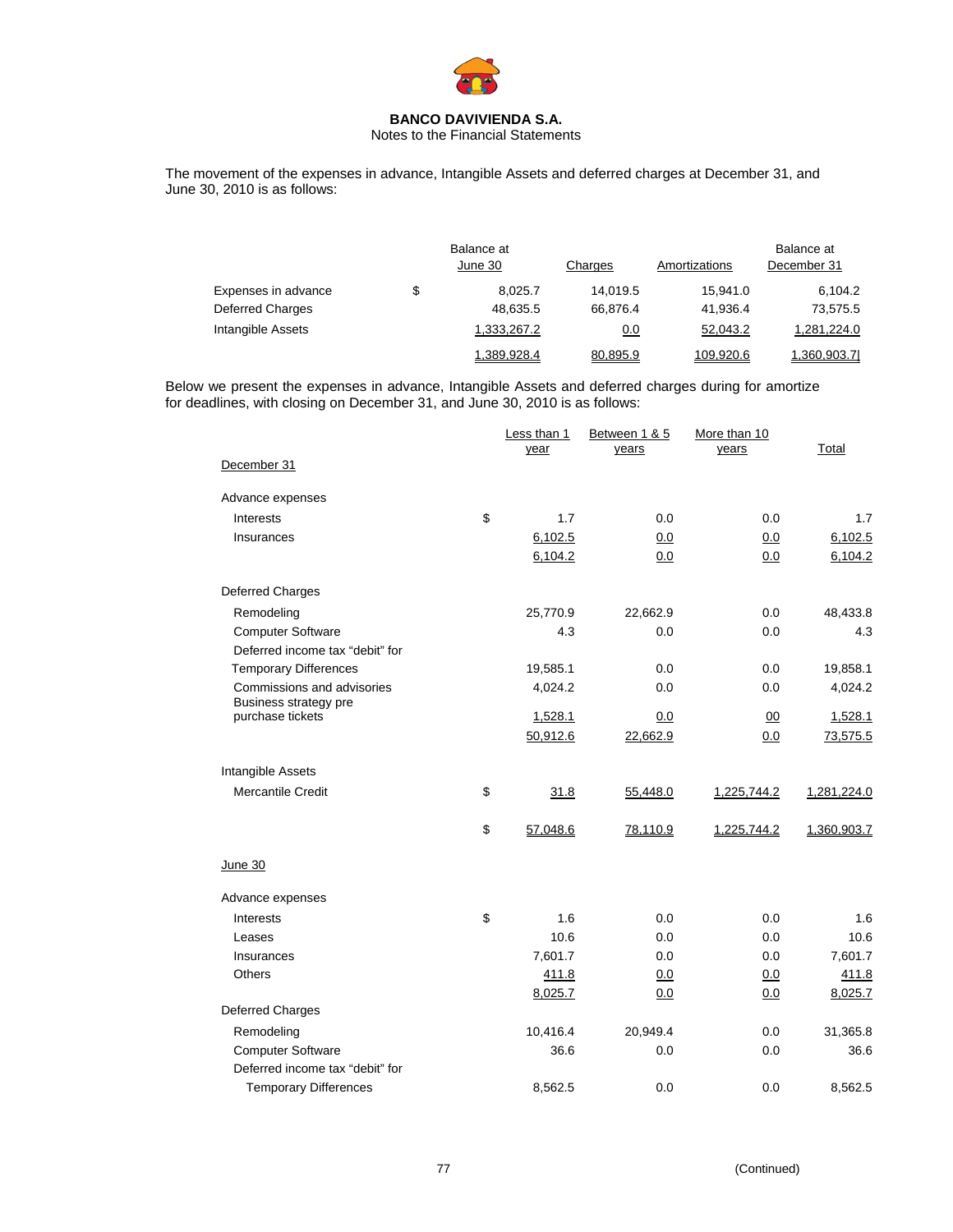

Notes to the Financial Statements

| Commissions and advisories             | 4,428.5        | 0.0       | 0.0         | 4,428.5     |
|----------------------------------------|----------------|-----------|-------------|-------------|
| Endowments                             | 4,089.7        | 0.0       | 0.0         | 4,089.7     |
| <b>Others</b>                          | 152.4          | 0.0       | 0.0         | 152.4       |
|                                        | 27,686.1       | 20,949.4  | 0.0         | 48,635.5    |
| Intangible Assets<br>Mercantile Credit | 0.0            | 86,771.4  | 1.246.495.8 | 1,333,267.2 |
|                                        | \$<br>35.711.8 | 107.720.8 | 1.246.495.8 | 1.389.928.4 |

#### **Intangible Assets**

This is the commercial credit generated by the purchase of acquired credit facilities. At December 31, and June 30, 2010 this amounted to \$ 1,281,224.0 and \$1,333,267.2 respectively.

Following, a breakdown of mercantile loan:

#### **Bansuperior S.A. Commercial Credit:**

For the purchase of Bansuperior S.A. completed in September 2005. The mercantile credit was recorded for \$311.237.4, which redeemed in seventy-two (72) monthly rates, according to the 200503346-55 communication dated 8 August 8, 2005 issued by the Superintendencia Financiera de Colombia.

The following is the detail of the amortization:

| Amount generated in September 2005                                                                                 | S | 311.237.4                             |
|--------------------------------------------------------------------------------------------------------------------|---|---------------------------------------|
| Amortization accumulated at December 31, 2005<br>Merge effect value in May, 2006<br>Amortization at December, 2010 |   | (15,939.4)<br>6.222.9<br>(269, 757.3) |
| Amount to be amortized at December 31, 2010                                                                        | S |                                       |

#### **Confinanciera S.A Commercial Credit:**

For the purchase of shares of Confinanciera S.A. made in December 2006, a commercial credit was recorded for \$56.918.8, which is amortized in eighty-four (84) monthly aliquots, as of December 2006.

The following is the detail of the amortization of the commercial credit generated:

| Amount generated in December, 2006          | 56.918.8   |
|---------------------------------------------|------------|
| Amortization at December, 2010              | (33,202.6) |
|                                             |            |
| Amount to be amortized at December 31, 2010 | 23.716.2   |

## **Granbanco S.A. – Bancafe Commercial Credit:**

The commercial credit was generated by the purchase of Granbanco of February 16, 2007 for the amount of \$1.372.458; operation authorized by means of Resolution 0139 of January 31, 2007 from the Superintendencia Financiera de Colombia.

According to the provisions of External Memoramdum Letter 034 of 2006 by the Superintendencia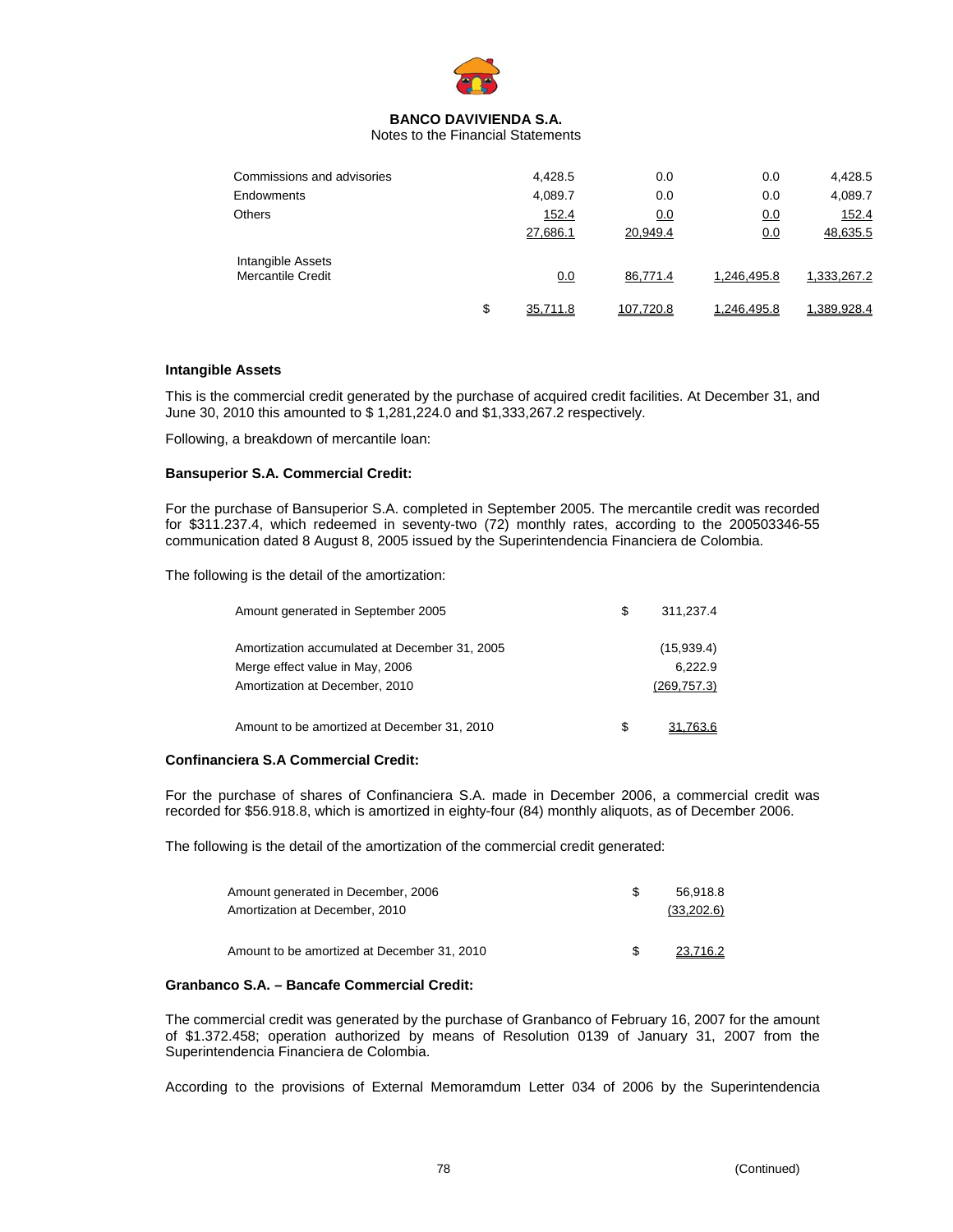

#### Notes to the Financial Statements

Financiera de Colombia, the commercial credit must be valued by an expert, who must be an independent professional without any conflict of interest with the Bank and with accredited experience on the subject. In this case, said expert was the Firm PricewaterhouseCoopers Asesores Gerenciales Ltda. The valorization must be performed each year.

Likewise, according to the provisions of External Memorandum Letter 034 of 2006, the amortization of the commercial credit will be made at twenty (20) years, the way exponentially according to the next table:

|                | Lines of Business         |                 |                     |          |                    |           |            |                                |
|----------------|---------------------------|-----------------|---------------------|----------|--------------------|-----------|------------|--------------------------------|
| Year           | $\frac{9}{6}$<br>amortiz. | Consumption     | Commercial          | Pyme     | <b>Credit Card</b> | Housing   | Affiliates | Value to amortized<br>per year |
| 1              | $2.47$ \$                 |                 | 7,214.9<br>14,841.5 | 2,351.3  | 5,493.1            | 3,782.8   | 216.0      | 33,899.6                       |
| 2              | 5,10                      |                 | 7,686.9<br>15,812.4 | 2,505.1  | 5,852.5            | 4,030.3   | 230.1      | 36,117.3                       |
| 3              | 7,92                      |                 | 8,226.4<br>16,922.1 | 2,680.9  | 6,263.2            | 4,313.1   | 246.2      | 38,651.9                       |
| 4              | 10,94                     |                 | 8,833.2<br>18,170.4 | 2,878.7  | 6,725.2            | 4,631.3   | 264.4      | 41,503.2                       |
| 5              | 14,17                     |                 | 9.440.1<br>19,418.8 | 3,076.5  | 7,187.3            | 4,949.4   | 282.6      | 44,354.7                       |
| 6              | 17,61                     | 10,046.9        | 20,667.1            | 3,274.2  | 7,649.3            | 5,267.6   | 300.7      | 47,205.8                       |
| $\overline{7}$ | 21,28                     | 10,721.2        | 22,054.2            | 3.494.0  | 8.162.7            | 5,621.2   | 320.9      | 50,374.2                       |
| 8              | 25,21                     | 11,462.9        | 23,579.9            | 3,735.7  | 8,727.4            | 6,010.0   | 343.1      | 53,859.0                       |
| 9              | 29,41                     | 12,272.1        | 25,244.4            | 3,999.4  | 9,343.5            | 6,434.3   | 367.3      | 57,661.0                       |
| 10             | 33,91                     | 13,148.7        | 27,047.6            | 4,285.1  | 10,010.9           | 6,893.9   | 393.6      | 61,779.8                       |
| 11             | 38,71                     | 14,025.3        | 28,850.7            | 4,570.8  | 10,678.2           | 7,353.5   | 419.8      | 65,898.3                       |
| 12             | 43,86                     | 15,036.7        | 30,931.3            | 4,900.4  | 11,448.3           | 7,883.8   | 450.1      | 70,650.6                       |
| 13             | 49,35                     | 16,048.1        | 33,011.9            | 5,230.0  | 12,218.4           | 8,414.1   | 480.3      | 75,402.8                       |
| 14             | 55,22                     | 17,127.0        | 35,231.2            | 5,581.6  | 13,039.8           | 8,979.7   | 512.6      | 80,471.9                       |
| 15             | 61,50                     | 18,340.7        | 37,727.9            | 5,977.2  | 13,963.9           | 9,616.1   | 549.0      | 86,174.8                       |
| 16             | 68,21                     | 19,621.9        | 40,363.3            | 6,394.7  | 14,939.3           | 10,287.8  | 587.3      | 92,194.3                       |
| 17             | 75,39                     | 20,970.5        | 43,137.4            | 6,834.2  | 15.966.0           | 10,994.8  | 627.7      | 98,530.6                       |
| 18             | 83,06                     | 22,386.5        | 46,050.2            | 7,295.6  | 17,044.1           | 11,737.3  | 670.1      | 105,183.8                      |
| 19             | 91,25                     | 23,937.3        | 49,240.4            | 7,801.1  | 18,224.9           | 12,550.4  | 716.5      | 112,470.6                      |
| 20             | 100,00                    | 25,555.7        | 52,569.3            | 8,328.5  | 19,457.0           | 13,398.6  | 764.7      | 120,073.8                      |
|                |                           | \$<br>292,103.0 | 600,872.0           | 95,195.0 | 222,395.0          | 153,150.0 | 8,743.0    | 1,372,458.0                    |

The following are the major characteristics considered in the evaluation of the Mercantil Credit:

The definition and determination of lines of business was a process carried out jointly with the directors of Davivienda and Granbanco, whereby the two entities identified the independent cash flow sources of groups of assets.

- According to the foregoing, the merger of the lines of business of Davivienda and Granbanco was made, taking into account the synergies that could be found. In this manner, the value of the commercial credit was assigned in the following six (6) lines of business with valuation at market prices and based on the figures as of the closing of December 31, 2006 for Davivienda and January 31, 2007 for Granbanco: consumption, commercial, SME, credit card, housing and affiliates (Panamá, Miami and Fiducafé).

The general criteria to define the above lines of business were: characteristics proper of the lines of business (average placement rates, average balance by customer/product, customers profile, growth of portfolio and allocation of expenses); feasibility of independent valuation and international accounting rules.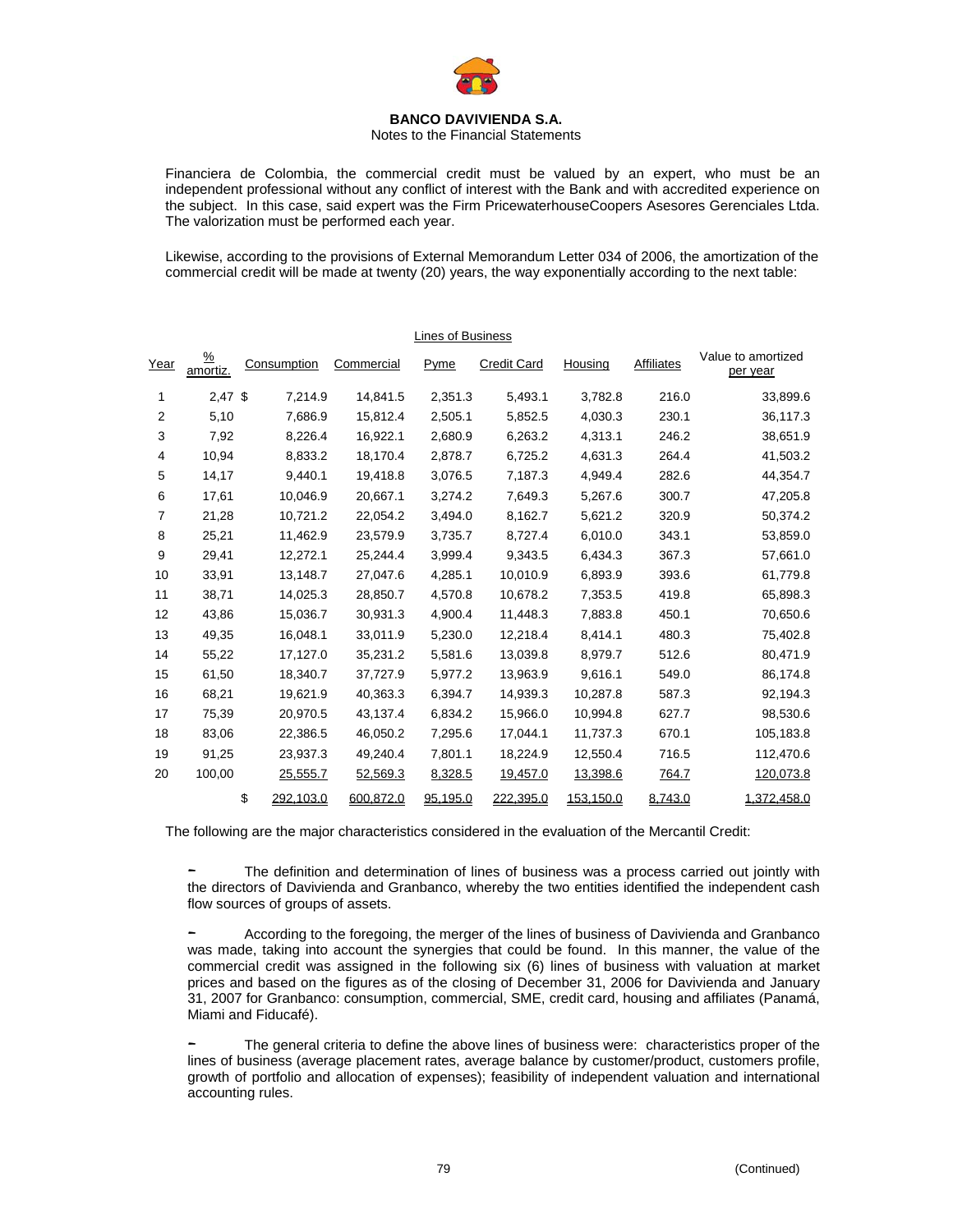

#### Notes to the Financial Statements

Upon definition of the lines of business and identification of their corresponding assets, based on the global the balance sheet and statement of income and the different information system of each of the entities, the statements of income and balance sheets were determined for each line of business, for a projected period of 10 years.

The valuation of lines of business was made using the methodology of flow of dividends, discounted at the stockholder's cost, which according to experts is the most appropriate to value financial institutions and is wide used by first level banks. Said methodology consists in forecasting the flow of dividends available during 10 years plus a terminal value and discounting them at a proper rate.

A summary of the assignment of commercial credit determined by each line of business, of the accumulated amortization and the balance as of December 31, 2010, is the following:

|                      |               | Commercial<br>Credit | Accumulated  |                |
|----------------------|---------------|----------------------|--------------|----------------|
| <b>Business line</b> | Participation | recorded             | Amortization | <b>Balance</b> |
| Consumption          | 21.3%         | 292,103.0<br>\$      | 31.225.4     | 260,877.6      |
| Commercial           | 43.8%         | 600,872.0            | 64,232.3     | 536,639.7      |
| <b>SME</b>           | 6.9%          | 95,195.0             | 10,176.2     | 85,018.8       |
| Credit Card          | 16.2%         | 222.395.0            | 23.773.7     | 198.621.3      |
| Housing              | 11.2%         | 153,150.0            | 16.371.5     | 136,778.5      |
| Affiliates           | 0.6%          | 8,743.0              | 934.8        | 7,808.3        |
| Total                | 100.0%        | 1.372.458.0          | 146.713.9    | 225.744.2      |

The result of the update revaluation at May 31, 2010, made by the firm Price waterhouse Coopers Managers Advisors Ltda. in base of the audited financial statements of Bank at December 31, 2009, the business lines did not generated lost for impairment.

For tax purposes, the Bank implements Article 143 of the Tax Code, which states that the term for the amortization of investments may be made in a term of "not less than five years", and has planned to make the repayment within a period of 7 years and 5 years respectively using the straight-line method, for which a simple calculation was made of the total divided into the number of months proposed, and a portion is set to be amortized annually. A similar method is provided for in the case of depreciation.

The resulting difference between book and tax amortization is recorded as deferred tax payable.

The fact that there is a difference between the accounted amortization, (which will be in a period of twenty years) and the amortization claimed as deduction (which will be in seven years) does not prevent the granting of the deduction, different to that which occurs for depreciation, the law does not require that the amortization requested as a deduction be accounted. The same applies with regard to the method used.

## **11.3 Other Assets - Other**

The detail of other assets – other is as follows:

|                                       |   | December 31 | June 30  |
|---------------------------------------|---|-------------|----------|
| Permanent contributions               | S | 251.7       | 251.7    |
| Letters of credit of deferred payment |   | 2.609.6     | 6,306.2  |
| Others Deposits (1)                   |   | 1.811.6     | 17.404.3 |
| Goods given in accommodatum           |   | 2.307.6     | 2.367.1  |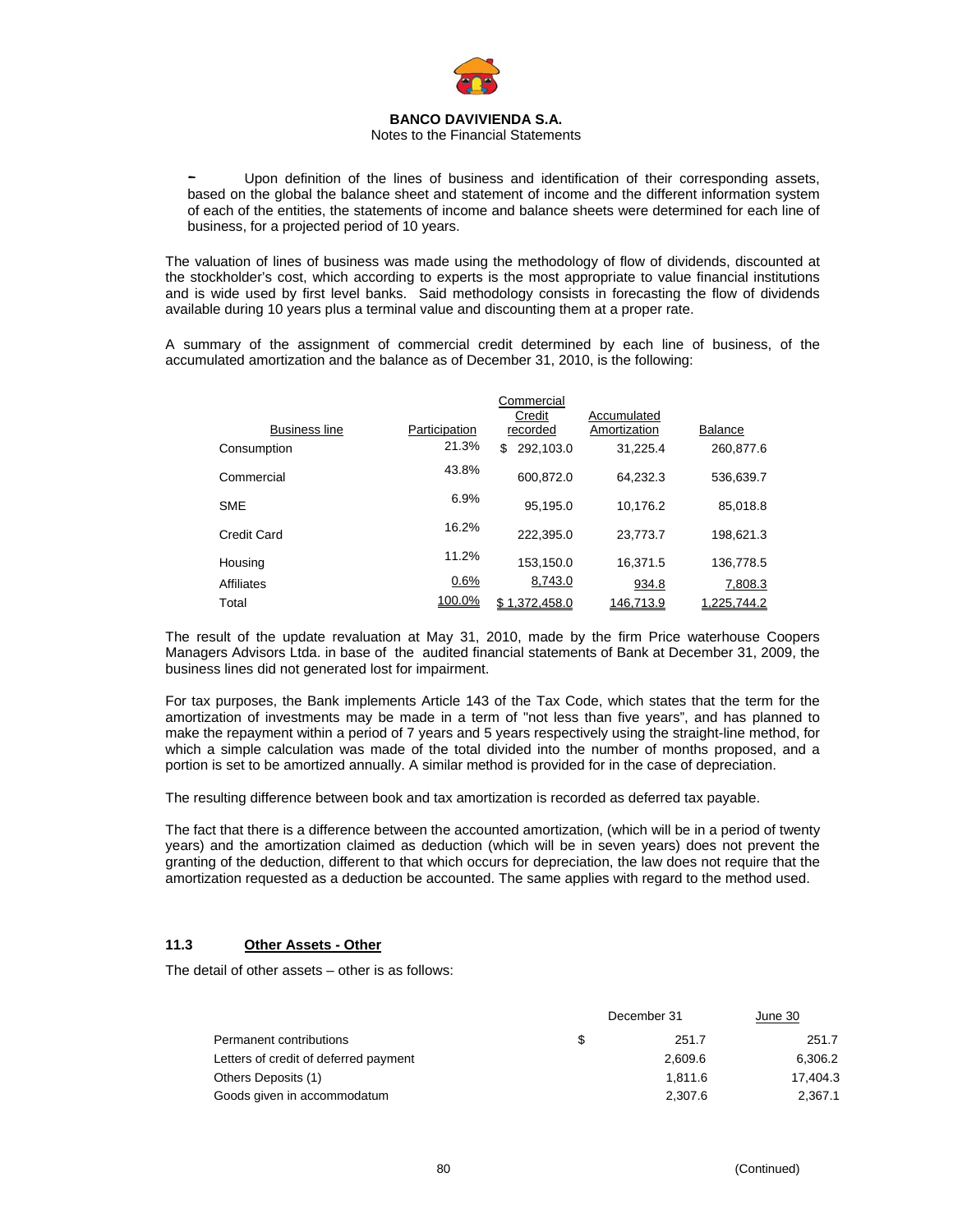

#### Notes to the Financial Statements

| Art and culture assets                |    | 2,001.0  | 1,917.6   |
|---------------------------------------|----|----------|-----------|
| Rights in trust (2)                   |    | 3,776.6  | 3,818.9   |
| Others Rights in trust                |    | 48.0     | 47.9      |
| Withholding                           |    | 0.0      | 16,089.8  |
| Income surplus                        |    | 7,612.7  | 54,796.0  |
| Negotiated unpaid remittances         |    | 0.0      | 2.572.6   |
| Anticipated industry and commerce tax |    | 105.6    | 158.4     |
| Others (Less than 5%)                 |    | 60.9     | 59.9      |
|                                       | \$ | 20.585.3 | 105.790.4 |

(1) In the first semester lien for \$15,730.1 was recorded in the Legal Deposit and the contingent accounts, corresponding to the injunction of February 26, 2010 to freeze TES Law 546 payments to the Bank under the Public Interest claim process introduced by Mr. Alberto Botero Castro. These titles matured on February 28, 2010.

On July 29, 2010 was raised the embargo was lifted from the Bank over the TES Law 546.

(2) Rights in trust

At December 31, and June 30, 2010 under the heading rights in trust, in which are recorded the following goods received as payment:

|                            |    | December 31    |           | June 30        |           |
|----------------------------|----|----------------|-----------|----------------|-----------|
|                            |    | <b>Balance</b> | Allowance | <b>Balance</b> | Allowance |
| Copescol S.A.              | \$ | 982.8          | 982.8     | 982.8          | 982.8     |
| Agropecuaria Molina Vivas  |    | 37.0           | 37.0      | 37.0           | 37.0      |
| Textiles Omnes S.A.        |    | 465.6          | 465.6     | 465.5          | 465.5     |
| <b>Fiduciaria Superior</b> |    | 2,291.2        | 0.0       | 2,333.5        | 0.0       |
|                            | S  | 3,776.6        | 1.485.4   | 3,818.9        | 1.485.4   |

\* Corresponds to the settlement remainder *Fiduciaria Superior* September 2009.

# **11.4 Employees Portfolio**

The Bank evaluated one hundred percent (100%) of credits to employees. The result of the rating at December 31, and June 30, 2010 is as follows:

| December 31 |           | Housing     | Admissible<br>Guaranties | Allowance      |
|-------------|-----------|-------------|--------------------------|----------------|
| A-Normal    | 106,743,3 | \$106.743.3 | 292,972,8                | 1,601,4        |
|             |           | \$106,743,3 | 292,972,8                | <u>1,601,4</u> |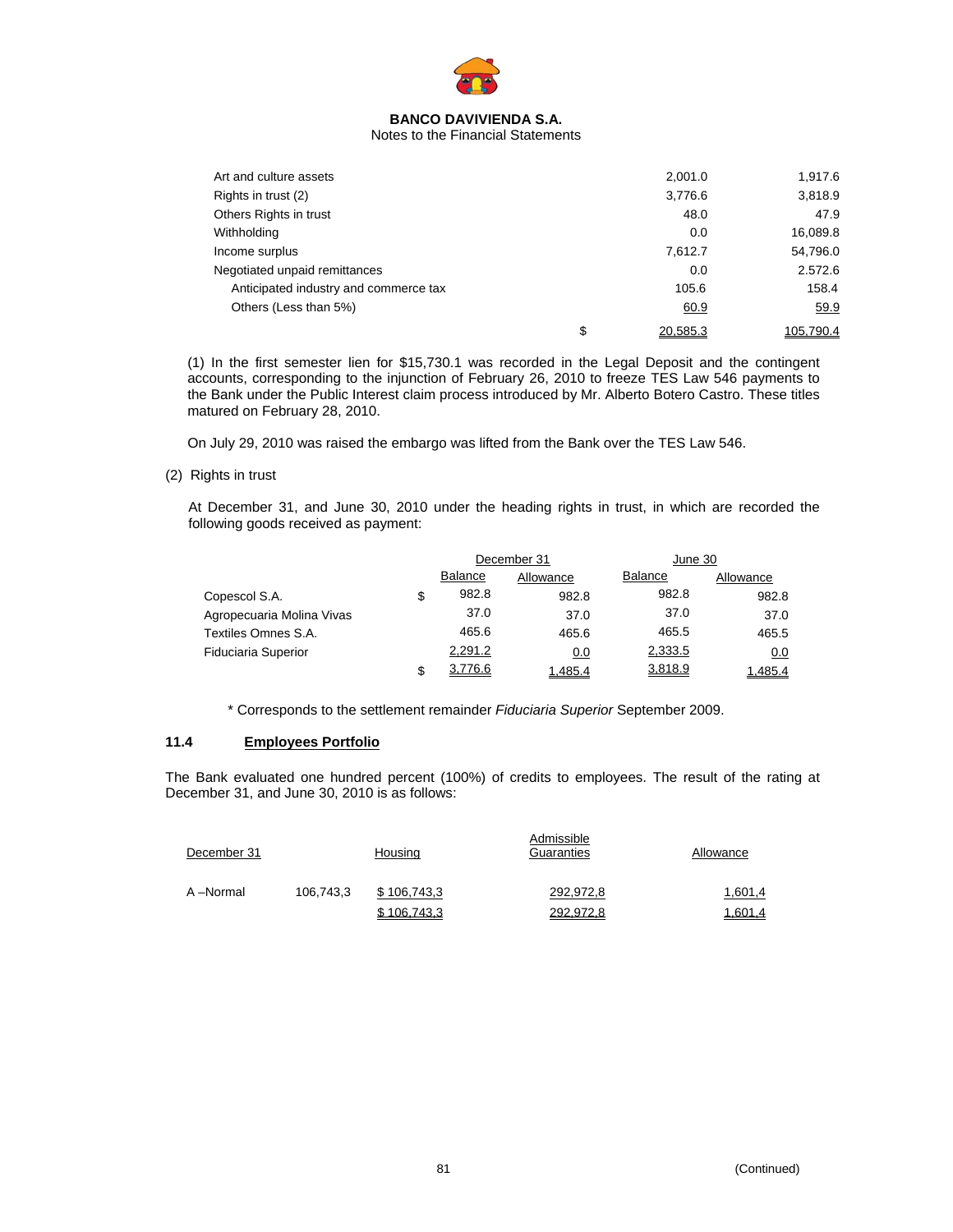

Notes to the Financial Statements

| June 30                | Housing     | Admissible<br>Guaranties | Allowance |
|------------------------|-------------|--------------------------|-----------|
| A-Normal               | \$113,433.0 | 312,507.7                | 1,702.4   |
| B-Acceptable           | 310.9       | 713.1                    | 15.8      |
| C-Deficient            | 2.1         | 40.5                     | 0.5       |
| D-Difficult collection | 0.2         | 143.8                    | 0.1       |
|                        | \$113.746.2 | 313.405.1                | 1.718.8   |

Loans granted to employees for housing purchases are secured with admissible guarantee.

Consumer loans to employees were reclassified from the other assets account to the credit portfolio accounts, which amounted to \$49,373.0, leaving matters related to the employment benefits in other assets.

## **11.5 Allowance for other assets**

The movement of the allowance for others assets, is as follows:

|                                         | December 31 | June 30 |
|-----------------------------------------|-------------|---------|
| Beginning balance                       | \$4,361.7   | 6,303.2 |
| Plus:                                   |             |         |
| Allowance charged to operating expenses | 167.4       | 697.2   |
| Less:                                   |             |         |
| Transfer Employees allowance            | 0.0         | 1,547.9 |
| Write downs                             | 0.0         | 158.1   |
| Refunding to income - Recoveries        | 284.6       | 932.7   |
| Ending balance                          | \$4.244.5   | 4.361.7 |

## **12 Deposits and callabilities**

The following is the detail of deposits and callabilities:

|                                        | Maximum annual    | December 31       | June 30     |
|----------------------------------------|-------------------|-------------------|-------------|
|                                        | interest rate     |                   |             |
| Deposits in current account            | 0.0%              | \$<br>3,102,516.5 | 2,654,851.8 |
| Certificates in pesos                  |                   |                   |             |
| - Lower than 6 months                  | $0.01\% - 4.05\%$ | 1,215,698.8       | 1,418,413.9 |
| - Equal to 6 and lower than 12 months  | $3,70\% - 4,33\%$ | 2,117,000.9       | 2,161,696.2 |
| - Equal to 12 and lower than 18 months | 4,12% - 4,36%     | 702,666.9         | 660,372.5   |
| - Equal or higher than 18 months       | 4,30% - 5,35%     | 1,950,397.9       | 1,640,796.4 |
|                                        |                   | 5,985,764.5       | 5.881.279.0 |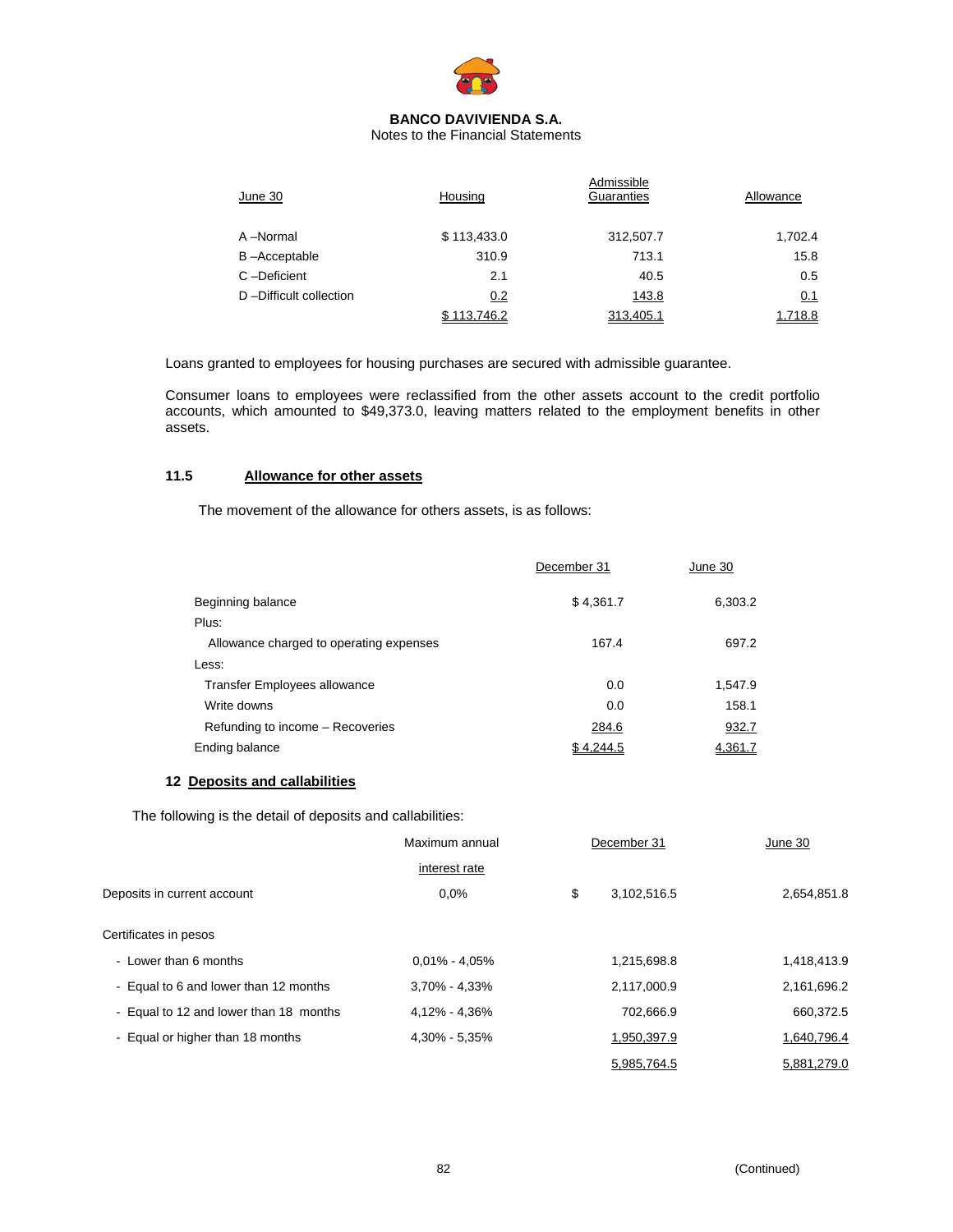

# Notes to the Financial Statements

| Savings deposits |
|------------------|
|                  |

| - Common savings deposits            | $0.0\% - 4.0\%$ | 8,654,819.4             | 8,429,444.4             |
|--------------------------------------|-----------------|-------------------------|-------------------------|
| - Special savings accounts           |                 | 50,609.3<br>8,705,428.7 | 47,931.8<br>8,477,376.2 |
| Savings Certificates of real value   |                 |                         |                         |
| - Equal to 6 and less than 12 months | $Uvr + 1.45$    | 21,778.5                | 0.0                     |
| Other deposits and callabilities:    |                 |                         |                         |
| Banks and intermediaries             |                 | 14,323.4                | 1,822.0                 |
| Callabilities per banking services   |                 | 226,358.4               | 115,121.4               |
| Affiliated establishments            |                 | 6,614.8                 | 3,698.3                 |
|                                      |                 | 247,296.6               | 120,641.7               |
|                                      |                 | \$<br>18.062.784.8      | 17.134.148.7            |

The following is a detail of the interest expense during the biannual periods ended on December 31, and June 30, 2010:

| Modality                                         | December 31     | June 30   |
|--------------------------------------------------|-----------------|-----------|
| Deposits and callabilities interests:            |                 |           |
| Common deposits                                  | \$<br>60,183.2  | 90,952.2  |
| Term savings certificates                        | 0.0             | 16.6      |
| Certificates in pesos                            | 134,358.3       | 141,098.0 |
| Deposits in current account                      | 5,991.9         | 795.7     |
|                                                  | 200,533.4       | 232,862.5 |
| Adjustments of the real value unit               | <u>277.7</u>    | 6,750,1   |
| Other interests:                                 |                 |           |
| Bank credits and other financial obligations     | 32,508.1        | 30,544.4  |
| Inter-bank funds                                 | 264.8           | 925.6     |
| <b>Bonds</b>                                     | 86,912.8        | 80,725.5  |
| Commitments and simultaneous transfer repos      | 4,170.8         | 4,641.4   |
| Contracts Financial Leasing (note10)             | 1,969.2         | 1,992.1   |
| Preferred shareholders - advance shares purchase | 2,748.1         | 0.0       |
| <b>Others</b>                                    | 2.8             | 3.3       |
|                                                  | 128,576.6       | 118,832.3 |
|                                                  | \$<br>329,387.7 | 358,444.9 |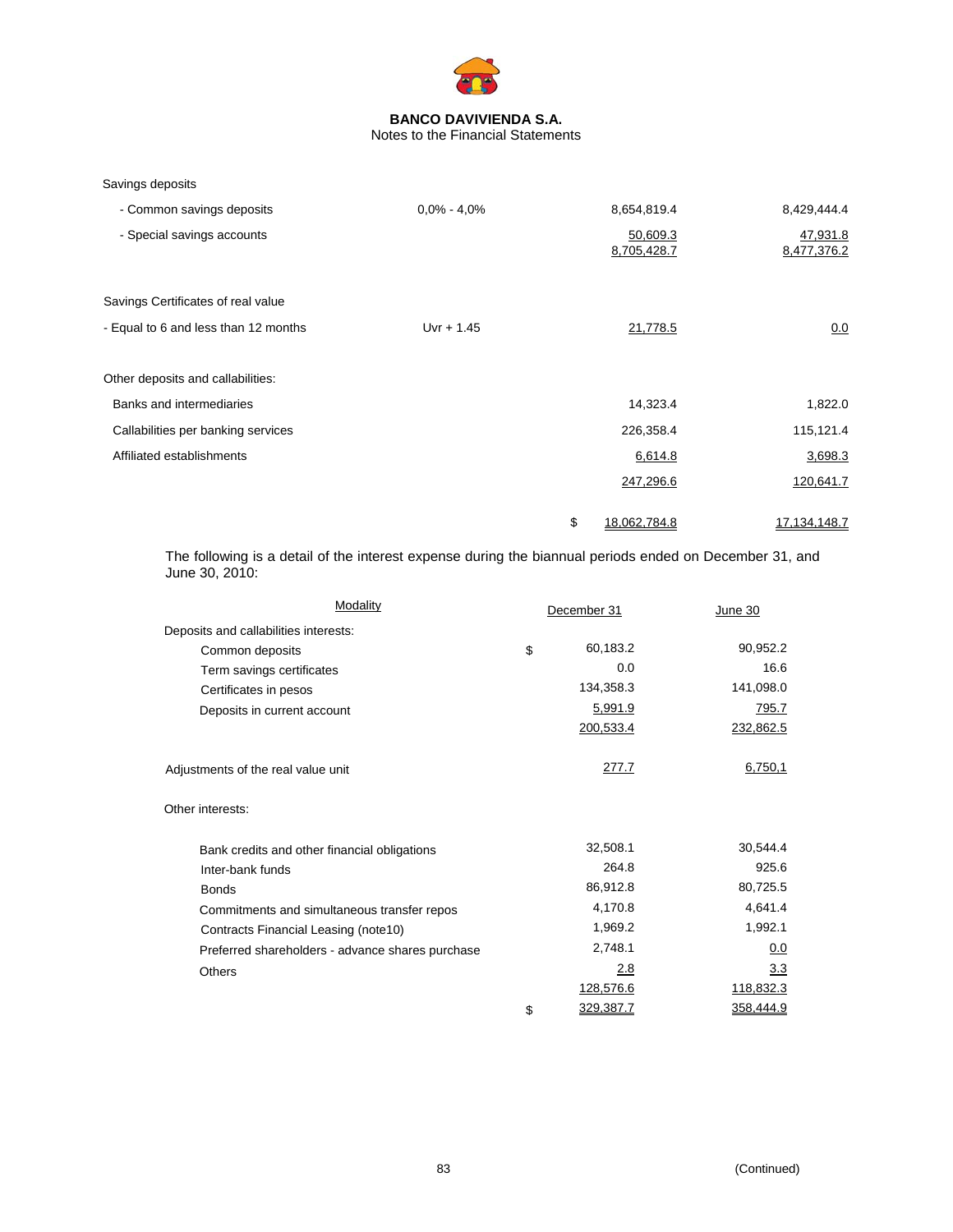

Notes to the Financial Statements

## **12.1 Reserve**

On December 31, and June 30, 2010 a reserve on deposits and enforceability was formed in accordance with External Resolution 11 of October 2008 of the Banco de la República (Note 36).

The reserve required and the average disposable to the Bank during the second and first half of 2010, was:

| 1.527.118.0<br>1,537,544.0 |
|----------------------------|
|                            |

# **13 Passive Positions in Monetary Market Operations and those Related**

The following is the detail of Passive Positions in Monetary Market Operations and those Related:

|                               |      |                          |       |            | Date of      | Market     | TRM      |
|-------------------------------|------|--------------------------|-------|------------|--------------|------------|----------|
| Entity<br>December 31         |      | <b>Amount in Dollars</b> | Rate  | Initiation | Cancellation | Value      | (Pesos)  |
| <b>Foreign Currency</b>       |      |                          |       |            |              |            |          |
| Overnight Foreign Banks:      |      |                          |       |            |              |            |          |
|                               | USD  | 10,000,000.0             | 0,50% | Dic.30.10  | Ene.03.11    | \$19,139.8 | 1,913.98 |
|                               | USD  | 10,000,000.0             | 0,50% | Dic.30.10  | Ene.03.11    | 19,139.8   | 1,913.98 |
|                               |      | 5,000,000.0              | 0,45% | Dic.30.10  | Ene.03.11    | 9,569.9    | 1,913.98 |
|                               | USD. | 25,000,000.0             |       |            |              | 47,849.5   |          |
| <b>Legal Currency</b>         |      |                          |       |            |              |            |          |
| <b>Liabilities Repos</b>      |      |                          |       |            |              |            |          |
| <b>Others</b>                 |      |                          | 1.02% | Dic.30.10  | Ene.06.11    | \$162.0    |          |
| Others financial institutions |      |                          | 1.53% | Dic.30.10  | Ene.03.11    | 10,000.4   |          |
|                               |      |                          |       |            |              |            |          |
|                               |      |                          |       |            |              | 10,162.4   |          |

Total Passive Positions in Monetary Market Operations and those Related \$ 58,011.9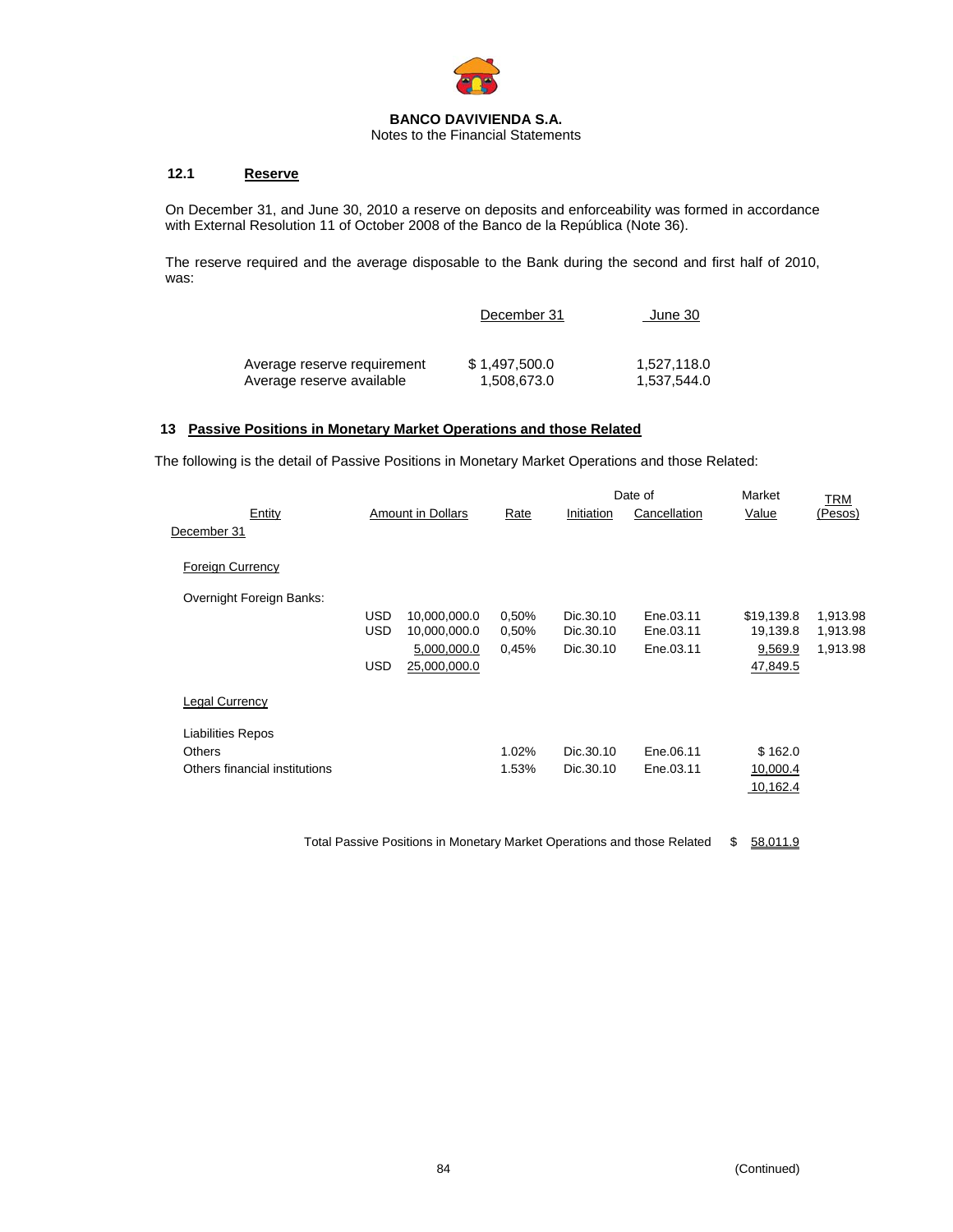

Notes to the Financial Statements

|                                                |                                                     |                                                                                  |                                  |                                                  | Date of                                          | Market                                                | <b>TRM</b>           |
|------------------------------------------------|-----------------------------------------------------|----------------------------------------------------------------------------------|----------------------------------|--------------------------------------------------|--------------------------------------------------|-------------------------------------------------------|----------------------|
| June 30                                        | Entity                                              | <b>Amount in Dollars</b>                                                         | Rate                             | Initiation                                       | <b>Cancellation</b>                              | Value                                                 | (Pesos)              |
| <b>Foreign Currency</b>                        |                                                     |                                                                                  |                                  |                                                  |                                                  |                                                       |                      |
|                                                | Overnight Foreign Banks                             | <b>USD</b><br>10,000,000<br><b>USD</b><br>10,000,000<br><b>USD</b><br>20,000,000 | 0.40%<br>0.30%                   | Jun.30.10<br>Jun.30.10                           | Jul.01.10<br>Jul.01.10                           | \$<br>19,131.5<br>19,131.5<br>38,263.0                | 1,913.15<br>1,913.15 |
| <b>Legal Currency</b>                          |                                                     |                                                                                  |                                  |                                                  |                                                  |                                                       |                      |
| <b>Banks</b>                                   | Liabilities Interbank                               |                                                                                  | 3.00%                            | Jun.30.10                                        | Jul.01.10                                        | \$30,000.0                                            |                      |
| <b>Liabilities Repos</b><br><b>Real Sector</b> |                                                     |                                                                                  |                                  |                                                  |                                                  |                                                       |                      |
|                                                |                                                     |                                                                                  | 1.02%                            | Jun.30.10                                        | Jul.08.10                                        | \$28.7                                                |                      |
|                                                |                                                     |                                                                                  | 1.02%                            | Jun.25.10                                        | Jul.01.10                                        | 75.6                                                  |                      |
|                                                |                                                     |                                                                                  | 1.02%                            | Jun.23.10                                        | Jul.01.10                                        | 123.1                                                 |                      |
|                                                |                                                     |                                                                                  | 1.02%                            | Jun.30.10                                        | Jul.08.10                                        | 163.9                                                 |                      |
|                                                |                                                     |                                                                                  | 1.02%                            | Jun.30.10                                        | Jul.01.10                                        | 17,100.0                                              |                      |
|                                                |                                                     |                                                                                  | 0.81%                            | Jun.29.10                                        | Jul.01.10                                        | 294.0                                                 |                      |
|                                                |                                                     |                                                                                  | 1.33%                            | Jun.30.10                                        | Jul.02.10                                        | 615.0                                                 |                      |
|                                                |                                                     |                                                                                  | 0.10%                            | Jun.28.10                                        | Jul.02.10                                        | 105.0                                                 |                      |
|                                                |                                                     |                                                                                  | 0.10%                            | Jun.25.10                                        | Jul.01.10                                        | 152.0                                                 |                      |
|                                                |                                                     |                                                                                  | 0.10%                            | Jun.24.10                                        | Jul.01.10                                        | 100.0                                                 |                      |
|                                                |                                                     |                                                                                  | 0.10%                            | Jun.29.10                                        | Jul.01.10                                        | 217.0<br>18,974.3                                     |                      |
| <b>Companies Trust</b>                         |                                                     |                                                                                  | 2.88%<br>2.88%<br>2.88%<br>2.88% | Jun.30.10<br>Jun.30.10<br>Jun.30.10<br>Jun.28.10 | Jul.01.10<br>Jul.01.10<br>Jul.01.10<br>Jul.01.10 | 4,000.0<br>2,900.0<br>12,221.0<br>6,000.9<br>25,121.9 |                      |
| Severance                                      | <b>Companies Pension Fund</b><br>Administrators and |                                                                                  | 2.88%                            | Jun.30.10                                        | Jul.01.10                                        | 1,000.0                                               |                      |
| Repurchases                                    |                                                     |                                                                                  |                                  |                                                  |                                                  | 45,096.3                                              |                      |
| <b>Brokers</b>                                 |                                                     |                                                                                  | 2.75%                            | Jun.30.10                                        | Jul.01.10                                        | 6,081.8                                               |                      |
| Short positions                                |                                                     |                                                                                  |                                  |                                                  |                                                  |                                                       |                      |
| <b>Banks</b>                                   |                                                     |                                                                                  | 2.95%                            | Jun.30.10                                        | Jul.08.10                                        | 10,284.5                                              |                      |
| Banco República                                |                                                     |                                                                                  | 2.70%<br>2.70%                   | Jun.30.10<br>Jun.28.10                           | Jul.01.10<br>Jul.01.10                           | 4,426.1<br>4,432.6<br>8,858.7                         |                      |

Total Passive Positions in Monetary Market Operations and those Related \$ 138,584.3

For the second and first half of 2010, the balance and the average monthly yield for these passive positions (local and foreign currency) were \$ 58,011.9 and \$ 739.2 and \$ 119,441.0 and \$ 927.8 respectively.

There are no restrictions on these funds.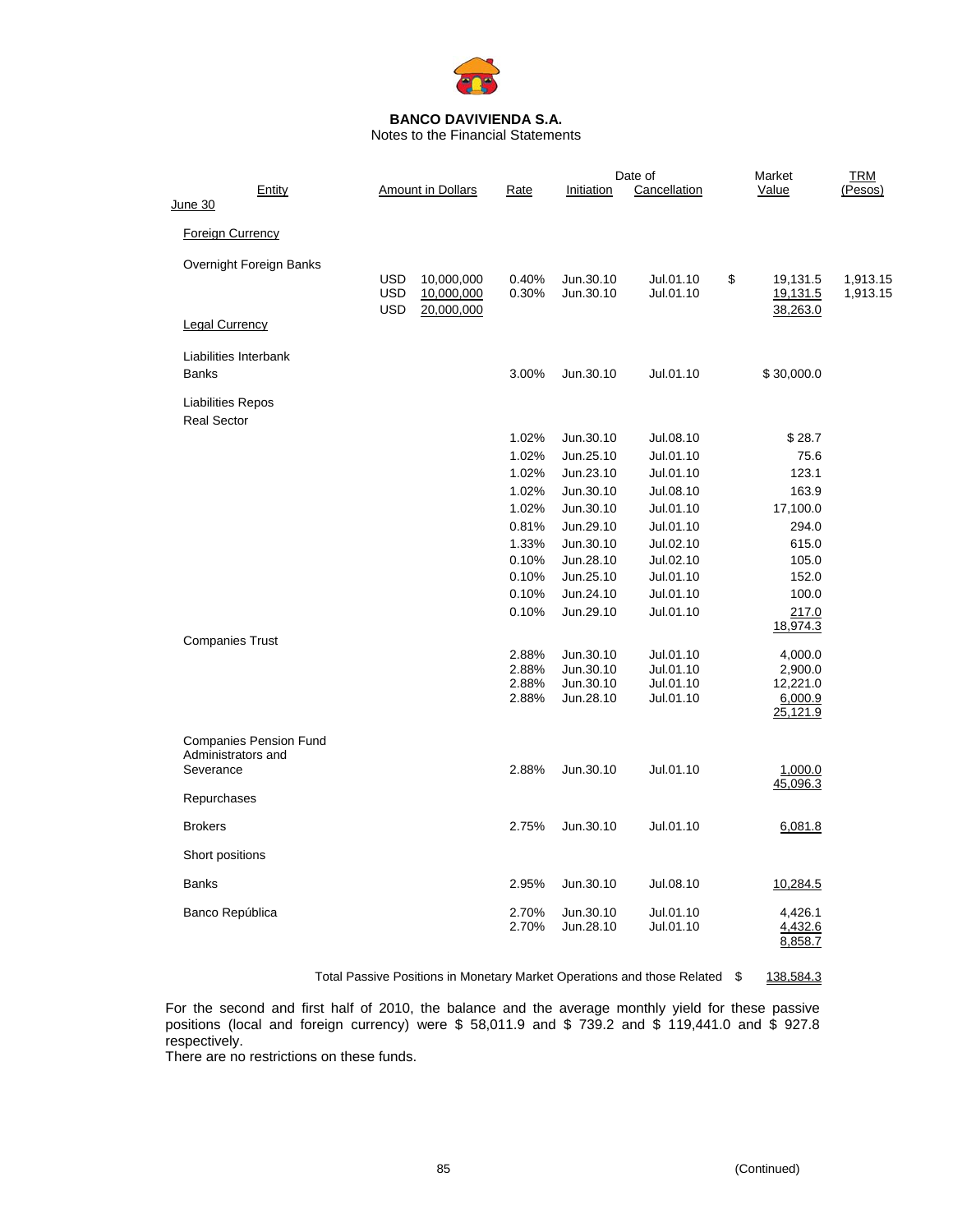

Notes to the Financial Statements

## **14 Acceptances Outstanding and Financial Derivatives**

The following is the detail of account:

| Product                    |    | December 31 | June 30  |
|----------------------------|----|-------------|----------|
| <b>Forward Agreements</b>  |    | 67,593.8    | 46.223.6 |
| <b>Futures Contracts</b>   |    | 0.0         | 131.3    |
| <b>Speculation Swaps</b>   |    | 0.1         | 0.0      |
| <b>Options Speculation</b> |    | 1,197.8     | 1,472.0  |
| Coverage Swaps             |    | 11,395.0    | 17,227.4 |
|                            | £. | 80.186.7    | 65.054.3 |

As of January 1, 2010 and as indicated in Chapter XVIII of the External Circular 100 of the Financial Superintendence of Colombia, the accounting for derivatives is done taking into account the outcome of the fair trade price value as follows:

Financial derivatives that yield a positive fair exchange price, that is favorable to the Bank, are recorded as assets, separating the rights value and the obligation value, except in the case of options, where the accounting record is performed in a single account. Those that yield a negative fair exchange price, that is unfavorable to the Bank, must be registered as a liability, performing the same separation.

|                      |            |                 | <b>Speculation Derivatives</b> |         |         |               |              |
|----------------------|------------|-----------------|--------------------------------|---------|---------|---------------|--------------|
| December 31          |            | Forward         | <b>Futures</b>                 | Swaps   | Options | Total         | <b>Swaps</b> |
| <b>Buy currency</b>  | Right      | (\$1,079,474.1) | 0.0                            | $0.0\,$ | $0.0\,$ | (1,079,474.1) | $0.0\,$      |
|                      | Obligation | 1,099,086.2     | 0.0                            | 0.0     | 0.0     | 1,099,086.2   | 0.0          |
| Sell currency        | Right      | (1,824,808.7)   | 0.0                            | 0.0     | 0.0     | (1,824,808.7) | $0.0\,$      |
|                      | Obligation | 1,872,775.1     | 0.0                            | 0.0     | 0.0     | 1,872,775.1   | $0.0\,$      |
| <b>Currency Sale</b> | Right      | (1,255.5)       | 0.0                            | 0.0     | 0.0     | (1,255.5)     | $0.0\,$      |
|                      | Obligation | 1,270.8         | 0.0                            | 0.0     | 0.0     | 1,270.8       | $0.0\,$      |
| Interest rate        | Right      | 0.0             | 0.0                            | (91.6)  | $0.0\,$ | (91.6)        | $0.0\,$      |
|                      | Obligation | 0.0             | 0.0                            | 91.7    | 0.0     | 91.7          | $0.0\,$      |
| On Currency          | Right      | 0.0             | 0.0                            | 0.0     | 0.0     | 0.0           | (316, 983.1) |
|                      | Obligation | 0.0             | 0.0                            | 0.0     | 0.0     | 0.0           | 328,378.1    |
| Call options         | Sale       | 0.0             | 0.0                            | 0.0     | 416.9   | 416.9         | $0.0\,$      |
| Put options          | Sale       | 0.0             | 0.0                            | 0.0     | 780.9   | 780.9         | $0.0\,$      |

**Hedging**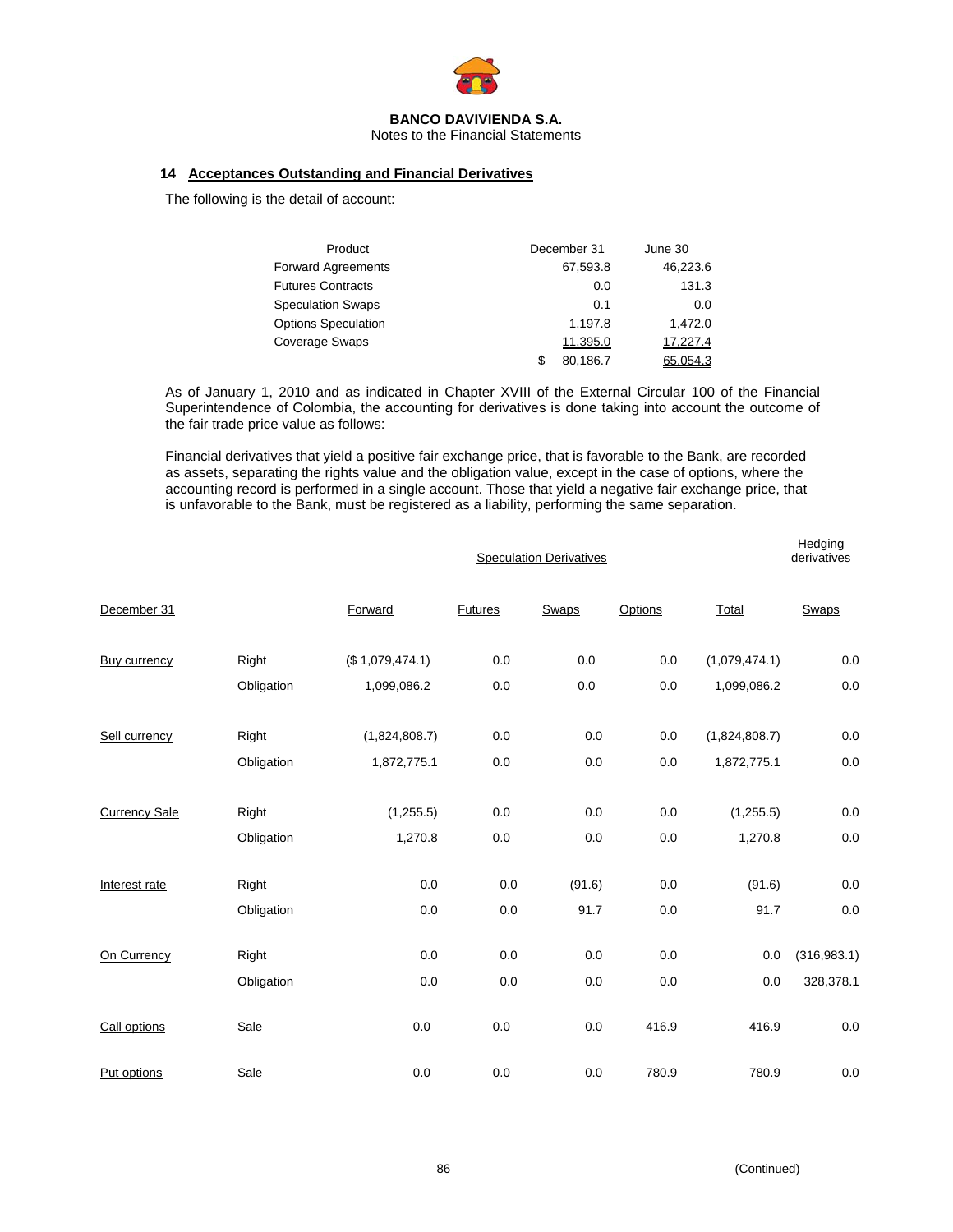

Notes to the Financial Statements

| <b>Total Rights</b>                             |                     | (2,905,538.3)                  | 0,0              | (91.6)                         | 0.0        | (2,905,629.9)                | (316, 983.1)           |
|-------------------------------------------------|---------------------|--------------------------------|------------------|--------------------------------|------------|------------------------------|------------------------|
| <b>Total obligations</b>                        |                     | 2,973,132.1                    | 0.0              | 91.7                           | 1,197.8    | 2,974,421.6                  | 328,378.1              |
| <b>Total Net</b>                                |                     | \$67,593.8                     | 0.0              | 0.1                            | 1,197.8    | 68,791.7                     | 11,395.0               |
|                                                 |                     |                                |                  | <b>Speculation Derivatives</b> |            |                              | Hedging<br>derivatives |
| 30 de junio                                     |                     | Forward                        | Futures          | Swaps                          | Options    | Total                        | Swaps                  |
| <b>Buy currency</b>                             | Right<br>Obligation | (\$1,555,040.4)<br>1,599,319.9 | (291.6)<br>304.8 | 0.0<br>0.0                     | 0.0<br>0.0 | (1,555,332.0)<br>1,599,624.7 | 0.0<br>0.0             |
|                                                 |                     |                                |                  |                                |            |                              |                        |
| Sell currency                                   | Right               | (298, 844.0)                   | (15, 634.1)      | 0.0                            | 0.0        | (314, 478.1)                 | 0.0                    |
|                                                 | Obligation          | 300,788.1                      | 15,752.2         | 0.0                            | 0.0        | 316,540.3                    | 0.0                    |
| Interest rate                                   | Right               | 0.0                            | 0.0              | (150.6)                        | 0.0        | (150.6)                      | 0.0                    |
|                                                 | Obligation          | 0.0                            | 0.0              | 150.6                          | 0.0        | 150.6                        | 0.0                    |
| Interest rate CCS                               | Right               | 0.0                            | 0.0              | 0.0                            | 0.0        | 0.0                          | (314, 795.3)           |
|                                                 | Obligation          | 0.0                            | 0.0              | 0.0                            | 0.0        | 0.0                          | 332,022.7              |
| Call options<br>Call options                    | Sale                | 0.0                            | 0.0              | 0.0                            | 241.9      | 241.9                        | 0.0                    |
| Put options<br>Put options                      | Sale                | 0.0                            | 0.0              | 0.0                            | 1,230.1    | 1,230.1                      | 0.0                    |
|                                                 |                     | (1,853,884.4)                  | (15, 925.7)      | (150.6)                        | 0.0        | (1,869,960.7)                | (314, 795.3)           |
| <b>Total Rigths</b><br><b>Total obligations</b> |                     | 1,900,108.0                    | 16,057.0         | 150.6                          | 1,472.0    | 1,917,787.6                  | 332,022.7              |
|                                                 |                     | \$46,223.6                     | 131.3            | 0.0                            | 1,472.0    | 47,826.9                     | 17,227.4               |

The following is a breakdown of the derivatives maturity terms with cut off December 31 and June 30, 2010:

# December 31

|                          | Less than 1 | Between 1 & 5         | Between 5 & 10 |          |  |
|--------------------------|-------------|-----------------------|----------------|----------|--|
|                          | year        | years<br><u>years</u> |                | Total    |  |
|                          |             |                       |                |          |  |
| Spot transactions        | \$62,226.4  | 5.367.4               | 0.0            | 67,593.8 |  |
| <b>Futures</b>           | 0.1         | 0.0                   | 0.0            | 0.1      |  |
| <b>Speculative Swaps</b> | 0.0         | 0.0                   | 11,395.0       | 11,395.0 |  |
| <b>Hedging Swaps</b>     | 0.0         | 1,197.8               | 0.0            | 1,197.8  |  |
| Options                  | \$62.226.5  | 6.565.2               | 11.395.0       | 80.186.7 |  |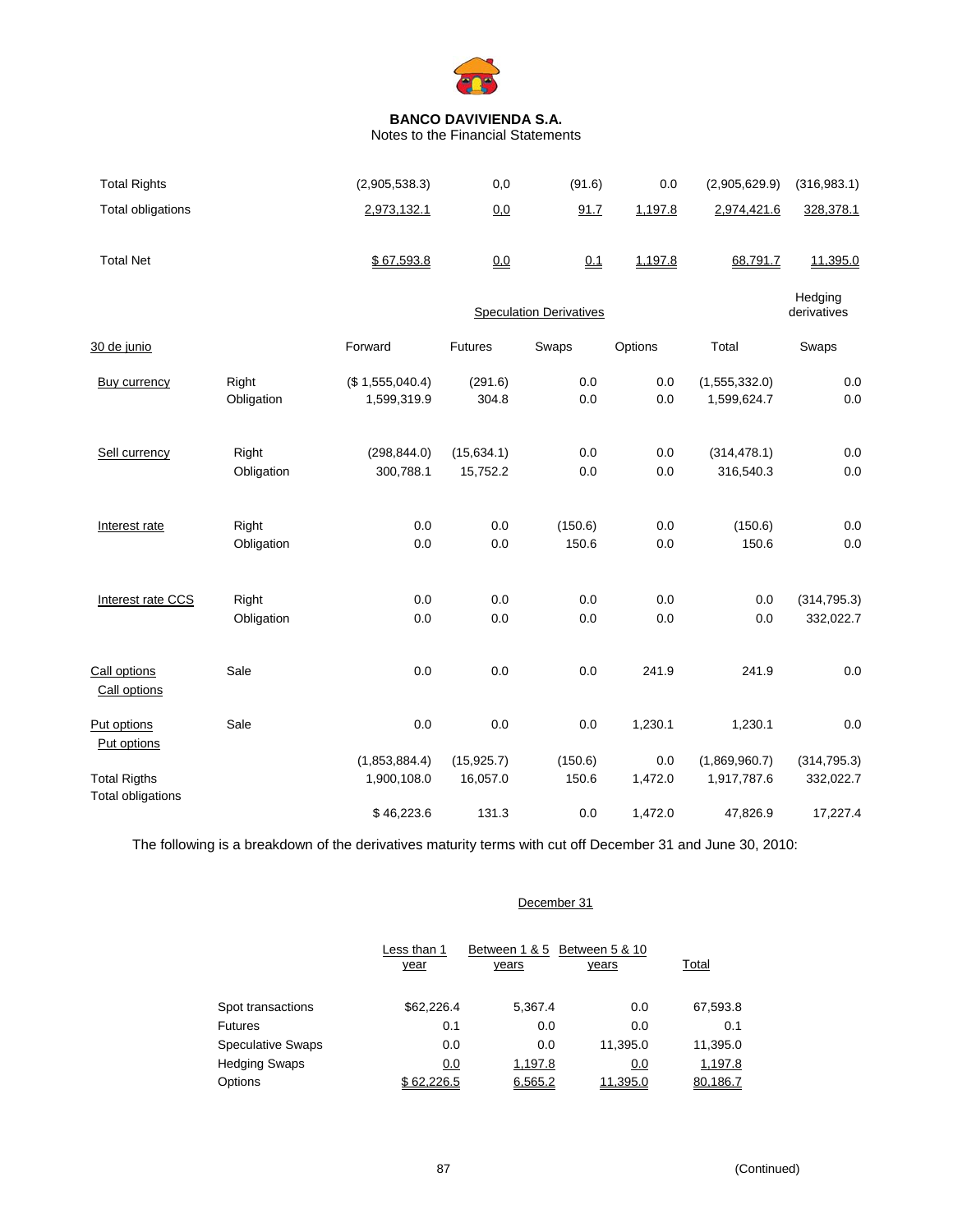

Notes to the Financial Statements

#### June 30

|                          | Less than 1<br>year | years    | Between 1 & 5 Between 5 & 10<br>years | <u>Total</u> |
|--------------------------|---------------------|----------|---------------------------------------|--------------|
| Spot transactions        | 46,223.6            | 0.0      | 0.0                                   | 46,223.6     |
| <b>Forward Contracts</b> | 131.3               | 0.0      | 0.0                                   | 131.3        |
| <b>Speculative Swaps</b> | 0.0                 | 17.227.4 | 0.0                                   | 17.227.4     |
| <b>Hedging Swaps</b>     | 0.0                 | 1.472.0  | 0.0                                   | 1,472.0      |
| Options                  | \$46.354.9          | 18.699.4 | <u>0.0</u>                            | 65.054.3     |

#### **14.1 Hedge Operation – Granbanco purchase**

In order to minimize the risks from the finance operation of the Granbanco SA purchase and to comply with legal requirements of its Own position and its own Cash position, 9 interest rate hedges and Cross-currency swap operations (CCS) were agreed for the debt in dollars effectuated for the payment of Granbanco. CCS is a contract between two parties that wish to exchange capital for a defined period of time and which are denominated in different currencies. During the term of the contract, each party assumes the interest generated by the principal received in the swap. At the time of repayment and the maturity of the contract, the principals are exchanged for the currency each of the parties originally had.

These operations were CCS Libor - Fixed Rate and CCS Libor - Variable Rate for a total of USD 415,000,000 agreed for terms of 7 and 3 years respectively.

At December 31, 2010, the Bank has in effect two interest rate swaps (Currency Swaps), as cover for the issuance of the IFC Bonds for U.S. \$ 165,000,000 issued in February 2007.

Below are the swaps outstanding at 31 December and 30 June 2010 for the operations described above.

|        |                         |                     | Value \$          |                 |           |            |            |
|--------|-------------------------|---------------------|-------------------|-----------------|-----------|------------|------------|
| Period | Detail                  | Term<br>(years)     | Initial<br>Period | Final<br>Period | Right     | Obligation | <u>Net</u> |
|        |                         | $\blacksquare$<br>- |                   |                 |           |            |            |
| Dec-10 | Bonos IFC Hedge<br>Swap |                     | Feb.07.07         | Feb.07.14       | 316.983.1 | 328.378.1  | (11,395.0) |
| Jun-10 | Bonos IFC Hedge<br>Swap |                     | Feb.07.07         | Feb.07.14       | 314,795.3 | 332.022.7  | (17,227.4) |

#### **Flows generated by hedge operation for Financing Granbanco purchase**:

The result of the valuation of the swap was negative on both December 31 and June 30, 2010, its posting was recorded in the liabilities (note 14)

• IFC Bonds interest coupon payment (coverage capital):

The second half of 2010 generated the payment of  $7°$  Bonos IFC coupon, generating a cash outflow of \$ 12,722.2: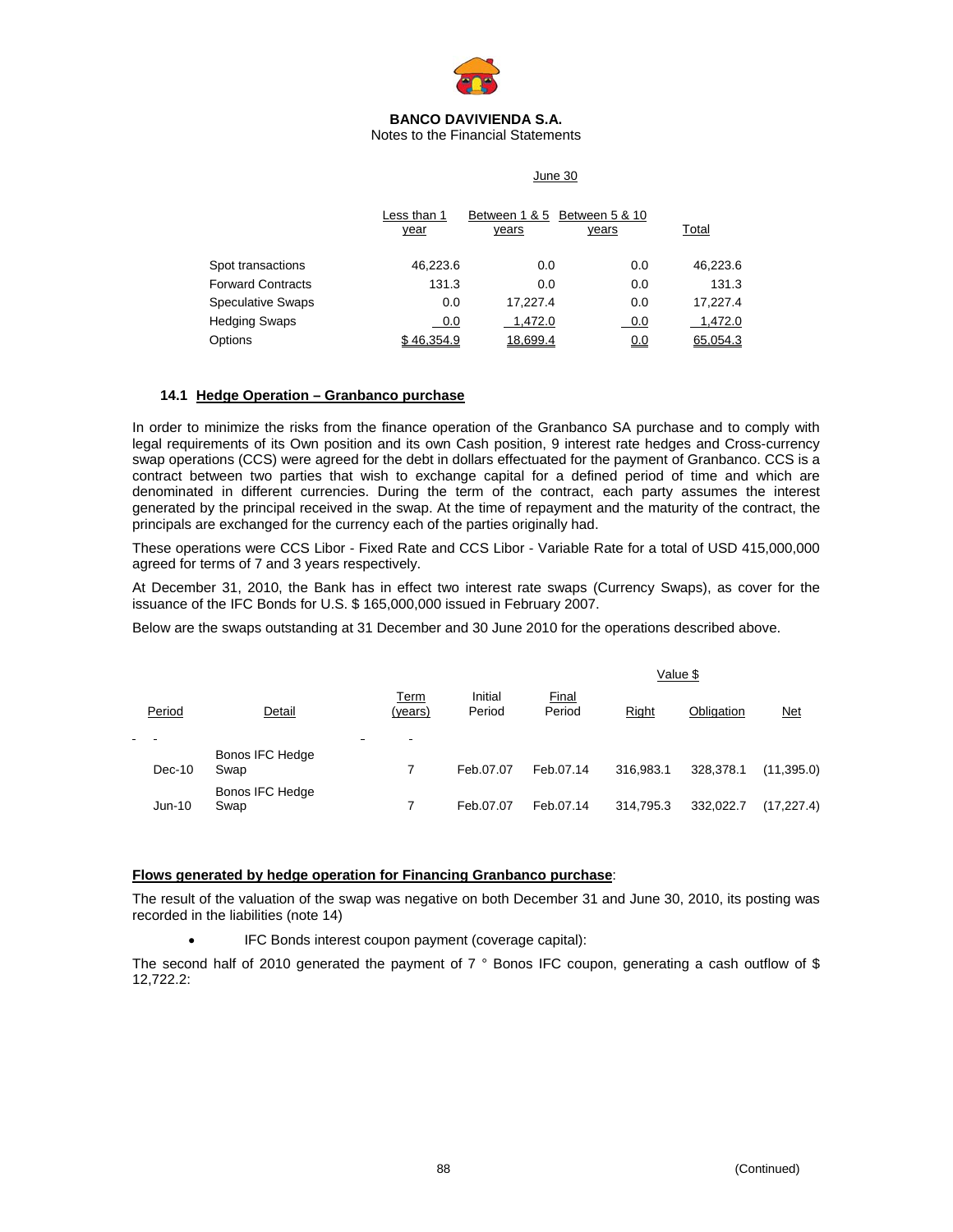

Notes to the Financial Statements

| Operation | Counterpart                | Date      |            | Amount<br>Paid<br>USD\$ | Agreed<br>Exchange<br>rate* | <b>Amount Paid</b><br>$(COP)$ \$ |
|-----------|----------------------------|-----------|------------|-------------------------|-----------------------------|----------------------------------|
|           | Deutsche Bank              | Jul.15.10 | <b>USD</b> | 1.855.6                 | 1.871.2                     | \$3,472.2                        |
| 2         | The Royak Bank of Scotland | Jul.15.10 |            | 2,318.9                 | 1,871.2                     | 4,339.1                          |
|           | Bonos IFC                  | Jul.15.10 |            | 2,623.2                 | 1,872.1                     | 4,910.9                          |
|           |                            |           | USD        | 6,797.7                 |                             | 12,722.2                         |

The first half of 2010 generated the payment of 6 ° Bonos IFC coupon, generating a cash outflow of \$16,848.0.

| Operation | Counterpart       | Date      |            | Amount<br>Paid<br>USD\$ | Agreed<br>Exchange<br>rate* | <b>Amount Paid</b><br>$(COP)$ \$ |
|-----------|-------------------|-----------|------------|-------------------------|-----------------------------|----------------------------------|
|           |                   | -         |            | -                       | $\blacksquare$              |                                  |
|           | Deutsche Bank     | Jan.15.10 | <b>USD</b> | 2.878.2                 | 1.974.13                    | \$5,682.0                        |
|           | The Royak Bank of |           |            |                         |                             |                                  |
| 2         | Scotland          | Jan.15.10 |            | 2,488.2                 | 1,974.13                    | 4,912.0                          |
|           | Bonos IFC         | Jan.15.10 |            | 3,168.0                 | 1,974.13                    | 6,254.0                          |
|           |                   |           | <b>USD</b> | 8,534.4                 |                             | \$16.848.0                       |

\* The agreed interest rates remain unchanged. The adjustment is done completely via the exchange rate.

## **Resets**

Due to the revaluation of the exchange rate, some of the hedges have gone through a process of reestablishment of conditions known as "Reset" or "Recouponing". This process consists of the parties agreeing to reduce credit exposure by paying an amount equal to the market value of the operation when the latter exceeds a set limit, in consideration of changing the interest on the debt and the exchange rate covered. The contract sets the maximum amount which can be a fixed value or a percentage of the nominal, and sets the review frequency if the operation goes into "Reset". Implementing a "Reset" modifies the variable exchange rate and interest rate so that the market value of the transaction returns to zero.

Reset agreements of this operation in the first half of 2010 generated two outward flows of \$ 49,600.5

| Operation | Counterpart   | Date           |            | Amount<br>Paid<br>USD\$ | Agreed<br>Exchange<br>rate* | <b>Amount Paid</b><br>$(COP)$ \$ |
|-----------|---------------|----------------|------------|-------------------------|-----------------------------|----------------------------------|
|           |               | $\blacksquare$ |            |                         | $\blacksquare$              |                                  |
|           | Deutsche Bank | May. 07.10     | <b>USD</b> | 9.000.0                 | 2.031.0                     | \$18,279.0                       |
| 2         | Deutsche Bank | Jun.25.10      |            | 16,485.0                | 1.900.0                     | 31,321.5                         |
|           |               |                | USD        | 25.485.0                |                             | \$49,600.5                       |

For the second half of 2010, no reset payments were generated.

The swaps described above were made by the Bank with the aim of reducing the exchange rate and interest rate risk related to the cash flows to be realized for liabilities acquired.

These hedges are considered highly effective because the ratio of effectiveness was maintained in the range of eighty percent (80%) and one hundred percent (100%) throughout the period.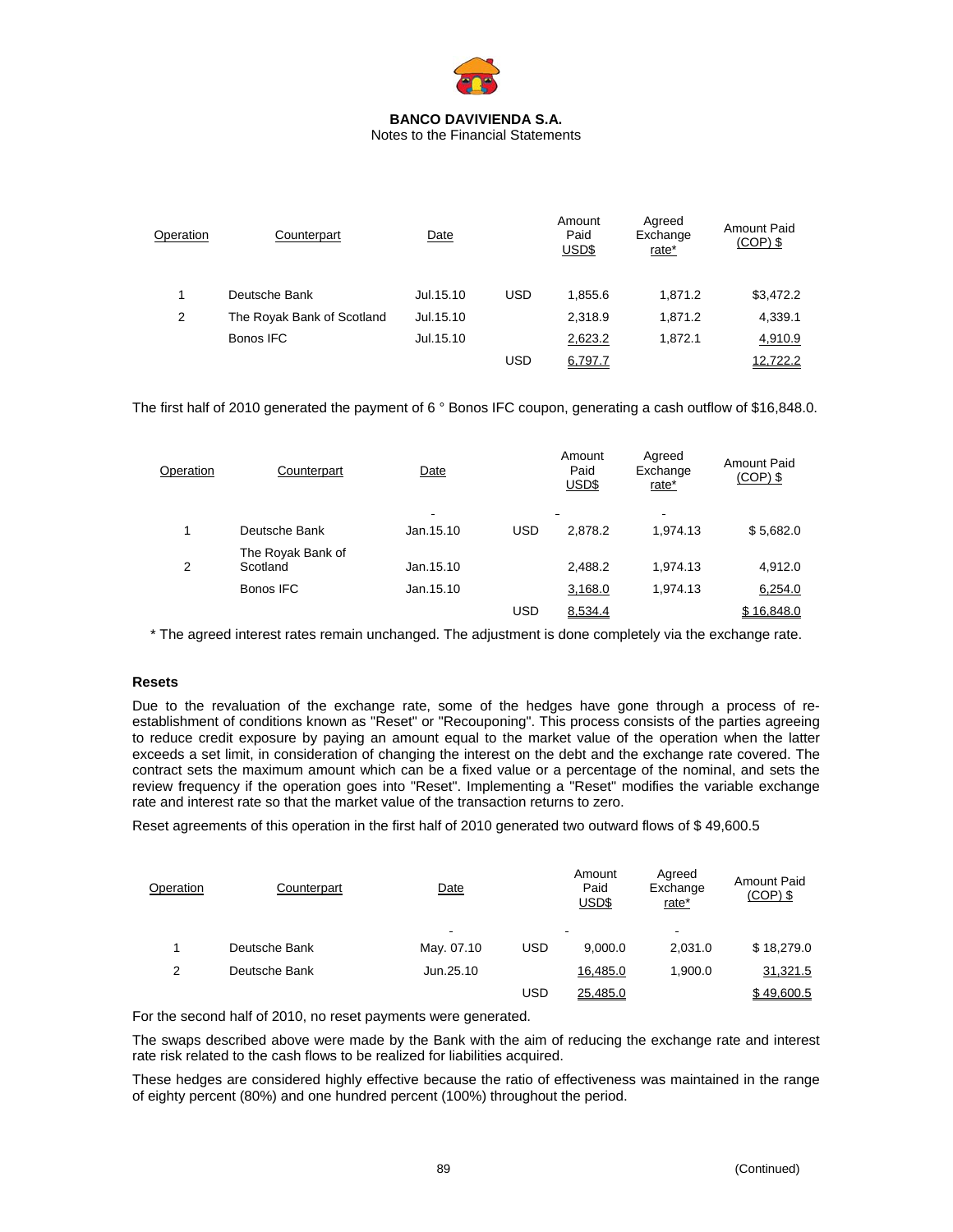

## **14.2 CCS Hedge accounting record**

These hedges are recorded at just trade value.

The effect on results for the valuation of the syndicated loan and subordinated bonds was as follows:

|                        | December 31    | June 30    |
|------------------------|----------------|------------|
| <b>CCS Assets</b>      | \$<br>22,786.2 | 40,328.6   |
| <b>Bono IFC Assets</b> | 6,298.3        | (15,753.6) |
| Net assets             | \$<br>29,084.5 | 24,575.0   |

In the first half of 2010, this operation logged the following changes in its method of valuation and accounting:

From January to May 2010 it was treated as described in External Circular 100 of the SFC Chapter XVIII paragraph 7.3.2.2. referred to as cash flow hedges.

In June 2010 it was changed to that known as fair trade value hedging described in section 7.3.2.1 of Chapter XVIII.

In June 2010, the Financial Superintendence of Colombia accepted the proposal submitted by the Bank to adopt the existing Swaps operations valuation methodology as defined in Chapter XVIII of the Basic Accounting and External Circular 100 of 1995 Financial. The above proposal was based on the analysis of the comparison of the methodology adopted by the Financial Superintendence of Colombia in November 2007 to assess cross-currency swap operations entered in February 2007 with the current methodology defined in Chapter XVIII.

The transfer of the Swap valuation from equity accounts to results by changing to the accounting treatment called hedging fair exchange price generated a greater income of \$ 14,360.0.

The economic effect of change in valuation methodology was \$ 5,550.7, which means more income for the Bank as recorded in the month of June 2010.

## **15 Banking Credits and Other Financial Obligation**

The following is the detail in local currency and foreign currency translated to legal currency

|                                        | December 31      |                     |                               |                                |                       |                         |  |
|----------------------------------------|------------------|---------------------|-------------------------------|--------------------------------|-----------------------|-------------------------|--|
| Entity                                 | Interest payable | Less than 1<br>year | Between 1 & 5<br><u>years</u> | Between 5 & 10<br><u>years</u> | More than 10<br>years | Total<br><b>Capital</b> |  |
| <b>Others Entities in the Country:</b> |                  |                     |                               |                                |                       |                         |  |
| <b>Legal Currency</b>                  |                  |                     |                               |                                |                       |                         |  |
| <b>Bancoldex</b>                       | \$304.6          | 5,621.1             | 66,583.8                      | 9,404.4                        | 0.0                   | 81,609.3                |  |
| Finagro                                | 1.777.7          | 7.369.4             | 98,209.6                      | 28,263.0                       | 31,793.9              | 165,635.9               |  |
| Findeter                               | 2,935.6          | 21,659.0            | 105,466.5                     | 472,137.6                      | 237.741.9             | 837,005.0               |  |
| Overdrafts Current account             | 0.0              | 45.5                | 0.0                           | 0.0                            | 0.0                   | 45.5                    |  |
|                                        | 5,017.9          | 34,695.0            | 270,259.9                     | 509,805.0                      | 269,535.8             | 1,084,295.7             |  |
| <b>Foreign Currency</b>                |                  |                     |                               |                                |                       |                         |  |
| <b>Bancoldex</b>                       | 211.3            | 80,535.7            | 16,755.9                      | 8,151.6                        | 0.0                   | 105,443.2               |  |
| Overdrafts Current account             | 0.0              | 15.3                | 0.0                           | 0.0                            | 0.0                   | 15.3                    |  |
|                                        | 211.3            | 80,551.0            | 16.755.9                      | 8,151.6                        | 0.0                   | 105.458.5               |  |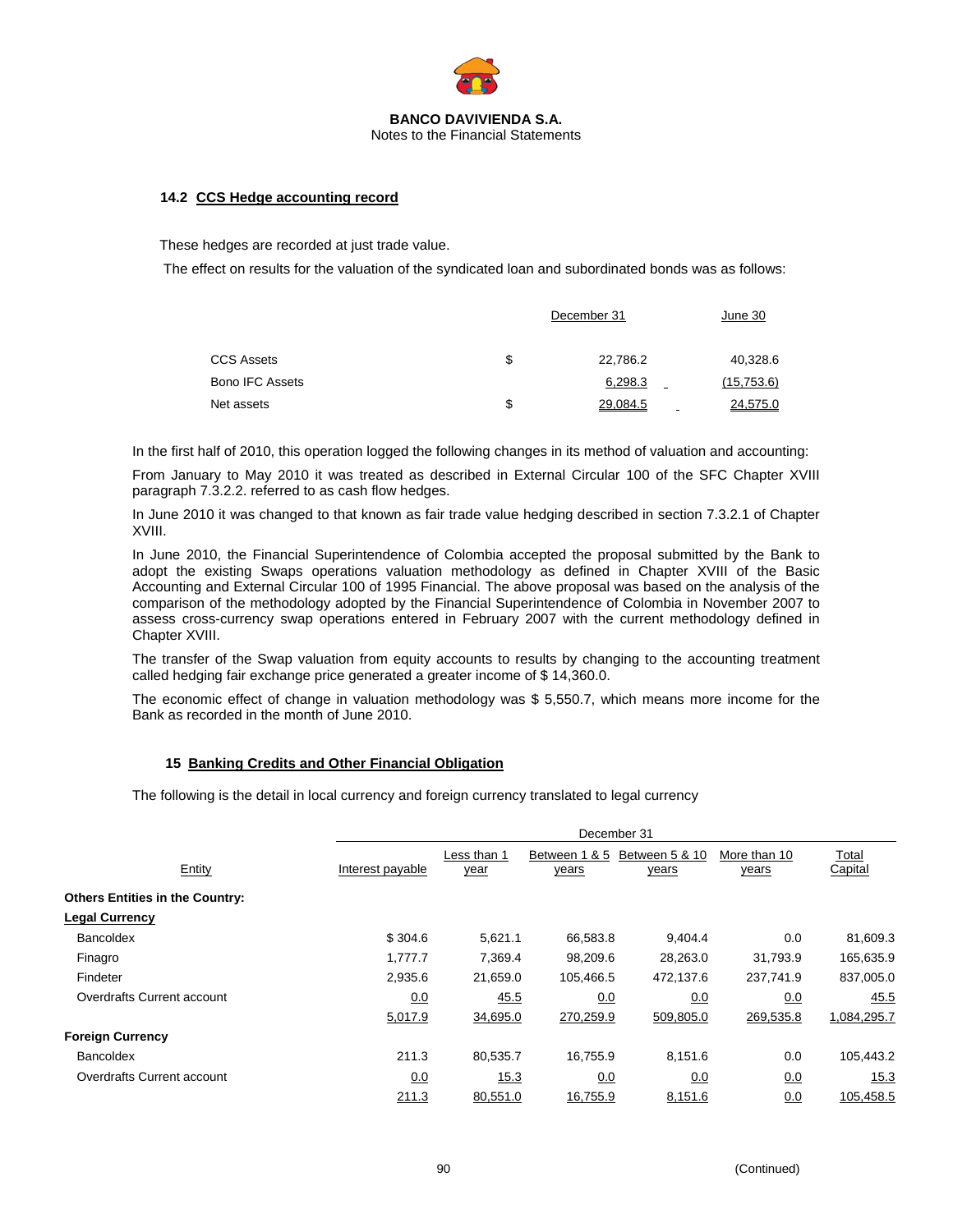

Notes to the Financial Statements

|                                            | 5,229.2          | 115,246.0   | 287,015.8     | 517,956.6      | 269,535.8    | 1,189,754.2 |
|--------------------------------------------|------------------|-------------|---------------|----------------|--------------|-------------|
| <b>Foreign Entities:</b>                   |                  |             |               |                |              |             |
|                                            | 3,126.6          | 1,180,308.5 | 14,661.7      | 0.0            | 0.0          | 1,194,970.2 |
|                                            | \$8,355.8        | 1,295,554.4 | 301,677.5     | 517,956.6      | 269,535.8    | 2,384,724.3 |
|                                            |                  |             | June 30       |                |              |             |
|                                            |                  | Less than 1 | Between 1 & 5 | Between 5 & 10 | More than 10 | Total       |
| Entity                                     | Interest payable | year        | years         | years          | years        | Capital     |
| <b>Others Entities in the Country:</b>     |                  |             |               |                |              |             |
| <b>Legal Currency</b>                      |                  |             |               |                |              |             |
| <b>Bancoldex</b>                           | \$408.3          | 4,713.6     | 25,643.6      | 36,777.5       | 615.5        | 67,750.2    |
| Finagro                                    | 1.817.6          | 8,238.5     | 105,271.2     | 16,665.0       | 26,237.2     | 156,411.9   |
| Findeter                                   | 4,784.5          | 18,259.3    | 56,537.4      | 430,426.1      | 271,487.4    | 776,710.2   |
| Overdrafts Current account                 | 0.0              | 141.3       | 0.0           | 0.0            | 0.0          | 141.3       |
|                                            | 7,010.4          | 31,352.7    | 187,452.2     | 483,868.6      | 298,340.1    | 1,001,013.6 |
| <b>Foreign Currency</b>                    |                  |             |               |                |              |             |
| <b>Bancoldex</b>                           | 23.6             | 2,152.3     | 17,727.7      | 6,504.6        | 0.0          | 26,384.6    |
| Overdrafts Current account                 | 0.0              | 438.5       | 0.0           | 0.0            | 0.0          | 438.5       |
|                                            | 23.6             | 2,590.8     | 17,727.7      | 6,504.6        | 0.0          | 26,823.1    |
| <b>Others Banks and Financial Entities</b> |                  |             |               |                |              |             |
| Legal Currency                             |                  |             |               |                |              |             |
|                                            | 7,034.0          | 33,943.5    | 205,179.9     | 490,373.2      | 298,340.1    | 1,027,836.6 |
| <b>Foreign Entities:</b>                   |                  |             |               |                |              |             |
|                                            | 1,243.3          | 641,317.1   | 23,531.7      | 0.0            | 0.0          | 664,848.8   |
|                                            | \$8,277.3        | 675,260.6   | 228,711.6     | 490,373.2      | 298,340.1    | 1,692,685.4 |

# **16 Accounts Payable**

The following is the detail of interests payable and accounts payable – other:

|                                                           | December 31     | June 30   |
|-----------------------------------------------------------|-----------------|-----------|
| Interests:                                                |                 |           |
| Deposits and callabalities                                | \$<br>83,697.3  | 96,833.9  |
| Banking credits and other financial obligations (note 15) | 8,355.8         | 8,277.3   |
| Investment securities outstanding                         | 29,160.8        | 25,373.3  |
|                                                           | \$<br>121.213.9 | 130.484.5 |
| Commissions and fees                                      | \$<br>1,509.5   | 2,053.2   |
| Collection made                                           |                 |           |
| <b>Rent Companies</b>                                     | 48.795.4        | 151,616.9 |
| Industry and trade and farm vehicle                       | 6.308.7         | 30.440.5  |
| <b>Others</b>                                             | 7,114.4         | 6,632.5   |
|                                                           | 62.218.5        | 188.689.9 |

Suppliers: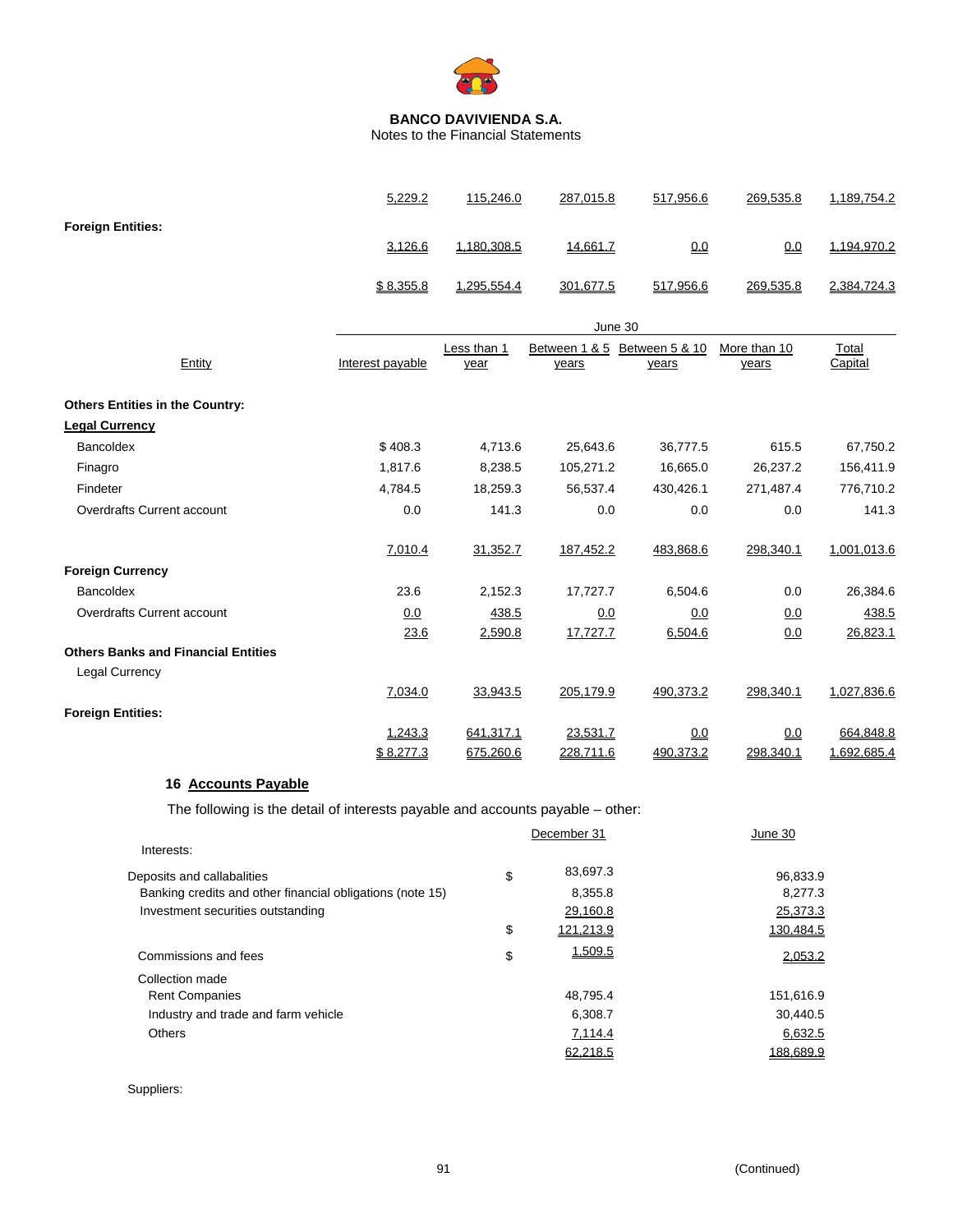

#### Notes to the Financial Statements

| Accounts payable vendors                        | 74,525.8        | 80,827.3  |
|-------------------------------------------------|-----------------|-----------|
| ACH network compensation                        | 65,182.9        | 35,241.6  |
| Visa, mastercard network compensation           | 4,065.4         | 13,241.6  |
| <b>Others</b>                                   | 9,597.8         | 3,778.5   |
|                                                 | \$<br>153,371.9 | 133,645.5 |
|                                                 |                 |           |
| Others:                                         |                 |           |
| <b>Timbres</b>                                  | 101.4           | 158.7     |
| Surcharge and others                            | 2.4             | 6,695.2   |
| Income and Supplemental                         | 13,234.8        | 0.0       |
| Industry and Trade                              | 10,908.6        | 0.0       |
| Dividends and surpluses                         | 3,231.4         | 1,329.3   |
| Sales Tax payable                               | 6,808.6         | 4,115.6   |
| Tax on transactions                             | 12,554.8        | 8,257.5   |
| Promising purchasers                            | 9,746.0         | 8,587.8   |
| Labor withholdings and obligations              | 50,296.6        | 40,481.6  |
| Insurance premiums                              | 2,497.5         | 3,718.5   |
| Drafts payable                                  | 34,517.4        | 30,526.3  |
| Fondo de Garantías de Instituciones Financieras | 127.7           | 108.4     |
| Checks drawn uncollected                        | 12,511.7        | 12,246.8  |
| Accounts payable Nation Law 546 of 1999         | \$<br>49,283.2  | 41,549.1  |
|                                                 | 205,822.1       | 157,774.8 |
| Various others:                                 |                 |           |
| Commercial establishments                       | 5,153.0         | 5,093.0   |
| <b>Forward Operations</b>                       | 4,578.5         | 765.9     |
| Treasury payment orders                         | 22,354.4        | 4,641.2   |
| Balances and fees in favor                      | 9,538.5         | 7,574.2   |
| Remaining Portfolio                             | 5,398.1         | 3,923.1   |
| Trade accounts payable to Network               | 802.1           | 1,840.2   |
| Solidarity Peace Bonds                          |                 |           |
| Visa prepaid balances                           | 20,043.4        | 20,239.3  |
|                                                 | 9,162.9         | 6,923.7   |
| Collection management costs                     | 2,937.2         | 5,049.7   |
| Outstanding disbursements                       | 3,342.8         | 12,272.0  |
| Various (less than 5%)                          | 17,538.0        | 22,627.9  |
|                                                 | \$<br>306,671.0 | 248,725.0 |

# **17 Long Term - Debt**

At December 31, and June 30, 2010 the Bank records investment securities outstanding for \$3.082.595.5 and \$2.773.560,1, respectively, corresponding to issuances of common and mortgage bonds.

The following provides details of the bonds for each of the issues current on december 31, and June 30, 2010: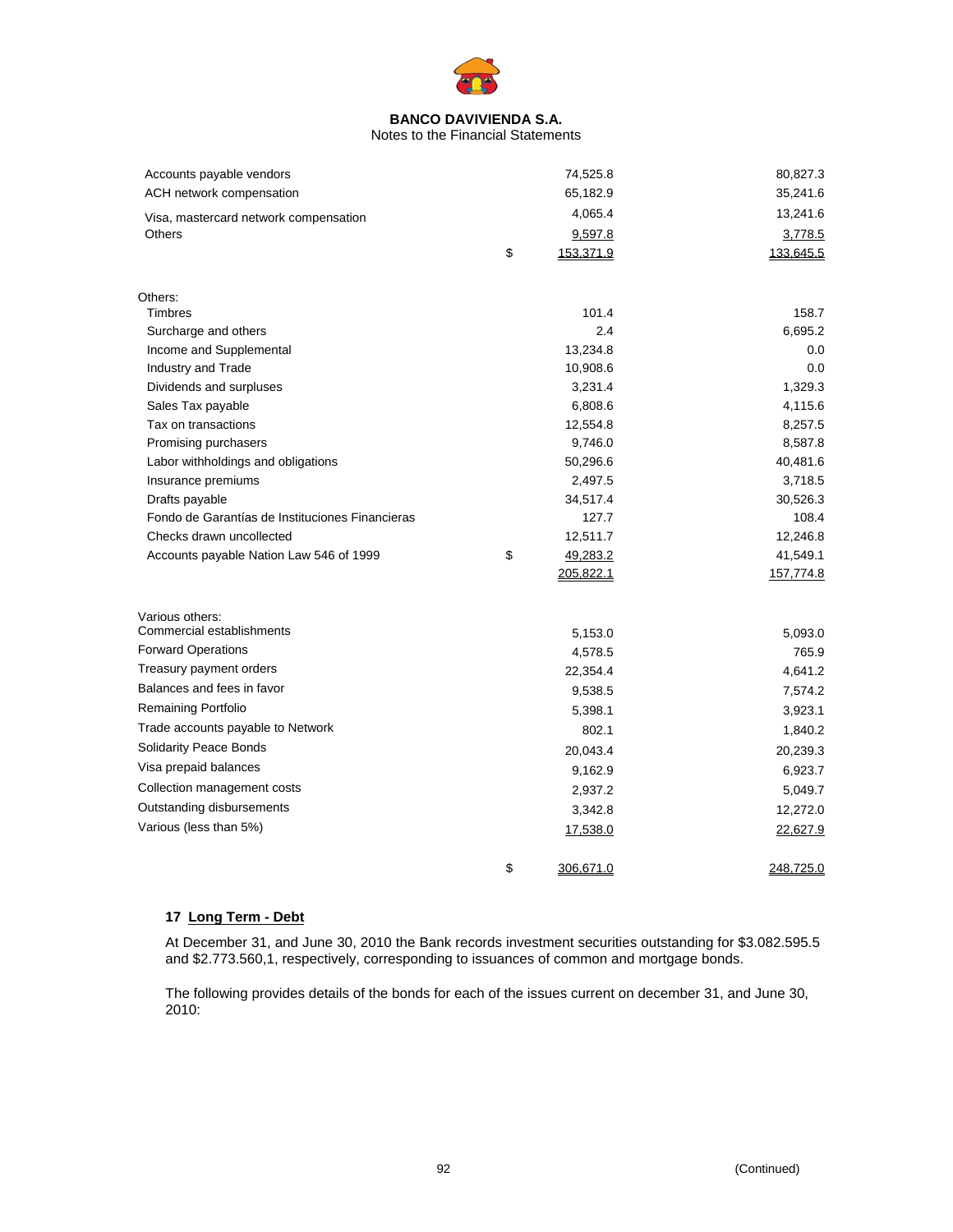

Notes to the Financial Statements

| Issuance Kind                                                                                                                                      | Date                                | Offer<br>Amount                                  |        | Term<br>Serie (Months) | Yield                   | Cancellation                                                           | <b>Book Value</b>                          |                                                 |
|----------------------------------------------------------------------------------------------------------------------------------------------------|-------------------------------------|--------------------------------------------------|--------|------------------------|-------------------------|------------------------------------------------------------------------|--------------------------------------------|-------------------------------------------------|
| <b>Montgage Bonds</b>                                                                                                                              |                                     |                                                  |        |                        |                         |                                                                        | December 31                                | June 30                                         |
| Guarantee: Mortgage Loans rating "A" and<br>prepaid option for issuer every 3 months.                                                              |                                     |                                                  |        |                        |                         |                                                                        |                                            |                                                 |
| First Issuance Mortgage Bonds                                                                                                                      | 03-Dic-04                           | \$19,118.0 G                                     |        | 84                     | $UVR - 0.3$             | 03-Dic-11                                                              | \$623.5                                    | 2,140.8                                         |
| First Issuance of VIS Structured Mortgage<br>Bonds sector 1                                                                                        | 23-Jun-06                           | 60,173.5                                         | G      | 84                     | $UVR + 0.75$ 23-Jun-13  |                                                                        | 12,022.0                                   | 17,214.2                                        |
| <b>Total Mortgage Bonds</b>                                                                                                                        |                                     |                                                  |        |                        |                         |                                                                        | 12,645.5                                   | 19,355.0                                        |
| <b>Subordinated Bonds</b>                                                                                                                          |                                     |                                                  |        |                        |                         |                                                                        |                                            |                                                 |
| First Issuance Subordinated IFC Bonds in US<br>dollars(*)<br>Guarantee: Mortgage Loans rating "A" and<br>prepaid option for issuer every 3 months. | 07-Feb-07                           | 368,641.1                                        | G      | 84                     | Libor6 + 2.75 07-Feb-14 |                                                                        | 316,983.0                                  | 315,669.8                                       |
| <b>First Issuance Subordinated IPC Bonds</b><br>No Guarantee                                                                                       | 19-Feb-08                           | 147,777.0 C                                      |        | 84                     |                         | IPC + 6.65 19-Feb-15                                                   | 147,777.0                                  | 147,777.0                                       |
| First Issuance Subordinated UVR Bonds<br>No Guarantee                                                                                              | 19-Feb-08                           | 151,577.5 D                                      |        | 84                     |                         | $UVR + 6.65$ 19-Feb-15                                                 | 170,193.2                                  | 171,338.0                                       |
| Second Issuance Subordinated IPC Bonds<br>No Guarantee                                                                                             | 24-Feb-10                           | 138,497.2 C7                                     |        | 84                     |                         | IPC + 5.25 24-Feb-17                                                   | 138,497.2                                  | 138,497.2                                       |
| Second Issuance Subordinated UVR Bonds<br>No Guarantee                                                                                             | 24-Feb-10                           | 111,503.0 U10                                    |        | 120                    | UVR + 5.50 24-Feb-20    |                                                                        | 113,925.4                                  | 112,503.1                                       |
| <b>Total Subordinated Bonds</b>                                                                                                                    |                                     |                                                  |        |                        |                         |                                                                        | 887,375.8                                  | 885,785.1                                       |
| <b>Common Bonds (No Guarantee)</b>                                                                                                                 |                                     |                                                  |        |                        |                         |                                                                        |                                            |                                                 |
| Second Issuance common Bonds IPC<br>First Issuance common Bonds DTF Sector 1                                                                       | 05-Ago-08<br>05-Ago-08              | 05-Ago-08 \$170,570.0<br>50,550.0<br>147,300.0 E | G<br>Е | 60<br>24<br>36         |                         | $IPC + 6.24$ 05-Ago-13<br>DTF + 2.39 05-Ago-11<br>DTF + 2.59 05-Ago-11 | 170,570.0<br>0.0<br>147,300.0<br>317,870.0 | 170,570.0<br>50,550.0<br>147,300.0<br>368,420.0 |
| Second Issuance common Bonds DTF Sector<br>1                                                                                                       | 05-Feb-09<br>05-Feb-09<br>05-Feb-09 | 67,295.8 E1<br>79,671.2 E2<br>89,800.0 E3        |        | 18<br>24<br>36         |                         | $DTF + 1.1$ 05-Ago-10<br>DTF + 1.2 05-Feb-11<br>DTF + 1.35 05-Feb-12   | 0.0<br>79,671.2<br>89,800.0<br>169,471.2   | 67,295.8<br>79,671.2<br>89,800.0<br>236,767.0   |
| Second Issuance common Bonds fixed rate<br>Sector 1                                                                                                | 05-Feb-09                           | 121,800.0 F5                                     |        | 60                     |                         | TF 10.40% 05-Feb-14                                                    | 121,800.0                                  | 121,800.0                                       |
| First Issuance common Bonds IPC                                                                                                                    | 05-Feb-09                           | 123,433.0 G                                      |        | 84                     |                         | IPC + 5.50 05-Feb-16                                                   | 123,433.0                                  | 123,433.0                                       |
| First Issuance common Bonds IBR                                                                                                                    | 05-Feb-09                           | 68,000.0 G                                       |        | 18                     |                         | IBR + 1.48 05-Ago-10                                                   | 0.0                                        | 68,000.0                                        |
| Second Issuance common Bonds DTF Sector<br>2                                                                                                       | 16-Jul-09                           | 72,000.0 E2                                      |        | 24                     | DTF + 1.38 16-Jul-11    |                                                                        | 72,000.0                                   | 72,000.0                                        |
| Second Issuance common Bonds fixed rate<br>Sector 2                                                                                                | 16-Jul-09                           | 73,000.0 E3                                      |        | 36                     |                         | TF 7.89% 16-Jul-12                                                     | 73,000.0                                   | 73,000.0                                        |
| First Issuance common Bonds IPC Sector 2                                                                                                           | 16-Jul-09                           | 215,000.0 G5                                     |        | 60                     |                         | IPC + 4.79 16-Jul-14                                                   | 215,000.0                                  | 215,000.0                                       |
| First Issuance common Bonds IBR Sector 2                                                                                                           | 16-Jul-09                           | 90,000.0 11                                      |        | 18                     |                         | IBR + 1.44 16-Ene-11                                                   | 90,000.0                                   | 90,000.0                                        |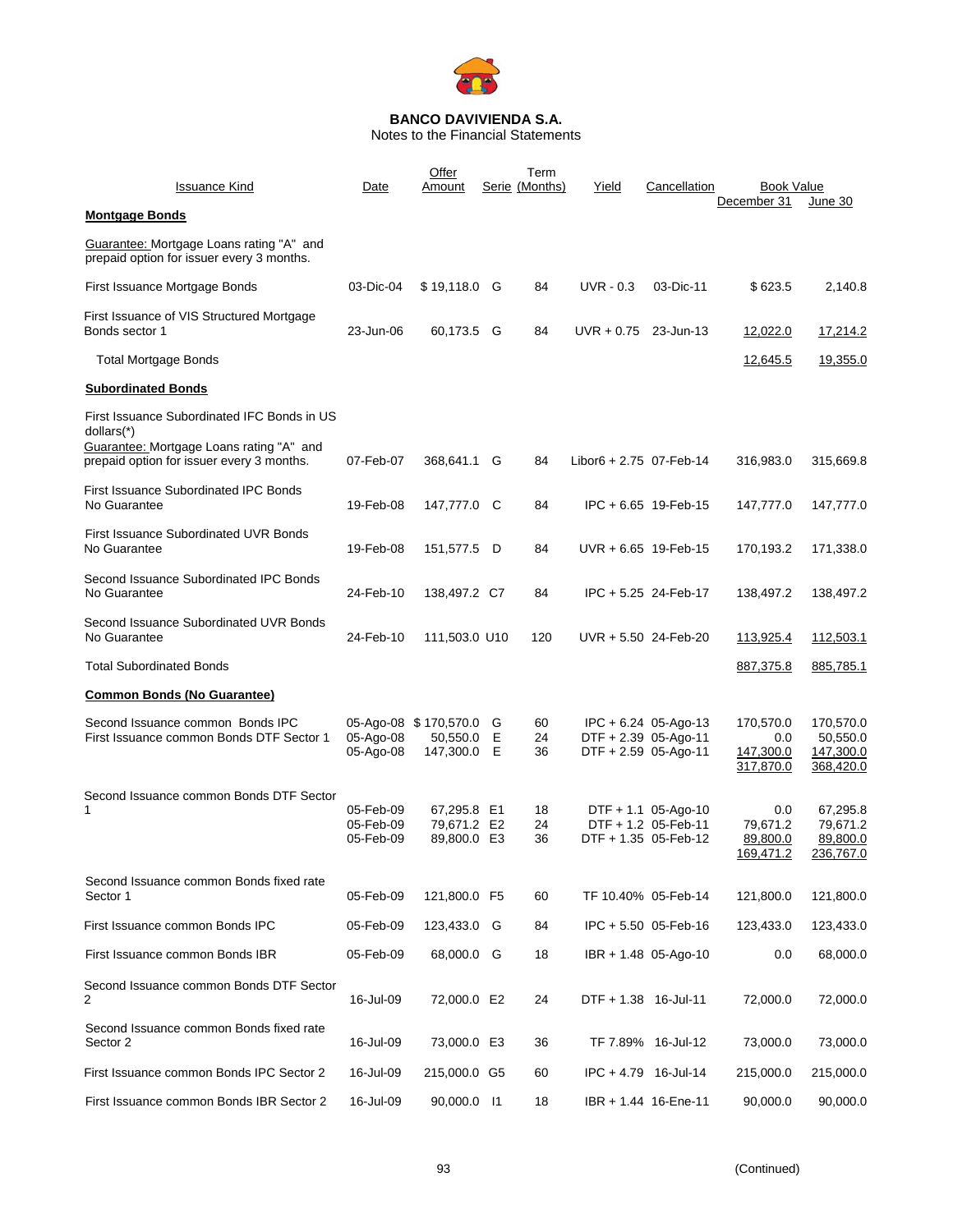

Notes to the Financial Statements

| Second Issuance common Bonds IPC Sector 1 12-Feb-10 |                        | 215,062.0 C5                 |                      | 60                         | $IPC + 3.98$ 12-Feb-15                         | 215,062.0                           | 215,062.0                          |
|-----------------------------------------------------|------------------------|------------------------------|----------------------|----------------------------|------------------------------------------------|-------------------------------------|------------------------------------|
| Third Issuance common Bonds DTF Sector 1            | 12-Feb-10              | 86,051.0                     | T2                   | 24                         | DTF + 0.95 12-Feb-12                           | 86.051.0                            | 86,051.0                           |
| Second Issuance common Bonds IBR Sector<br>1        | 12-Feb-10<br>12-Feb-10 | 97,050.0 B1<br>101,837.0     | B3                   | 18<br>36                   | $IBR + 0.95$ 12-Ago-11<br>IBR + 1.36 12-Feb-13 | 97,050.0<br>101,837.0<br>198,887.0  | 97,050.0<br>101,837.0<br>198,887.0 |
| Third Issuance common Bonds IPC Sector 2            | 07-Oct-10<br>07-Oct-10 | 120,150.0 C5<br>196,050.0 C7 |                      | 60<br>84                   | $IPC + 3.14$ 07-Oct-15<br>IPC + 3.63 07-Oct-17 | 120,150.0<br>196,050.0<br>316,200.0 | 0.0<br>0.0<br>0.0                  |
| Third Issuance common Bonds IBR Sector 2            | 07-Oct-10<br>07-Oct-10 | 91,550.0<br>92,250.0         | B <sub>2</sub><br>B3 | 24<br>36                   | $IBR + 1.10$ 07-Oct-12<br>IBR + 1.31 07-Oct-13 | 91,550.0<br>92,250.0<br>183,800.0   | 0.0<br>0.0<br>0.0                  |
| Total common Bonds                                  |                        |                              |                      |                            |                                                | 2,182,574.2 1,868,420.0             |                                    |
|                                                     |                        |                              |                      | <b>Total current Bonds</b> |                                                | \$3.082.595.5 \$2.773.560.1         |                                    |

(\*) Pursuant to provisions established by the Superintendencia Financiera de Colombia by means of communication dated November 6, 2007 (note 7), the valuation of this obligation was modified from TIR to market value, employing the future implied rates obtained from the zero coupon rates of the libor- swap dollar curve for the respective terms. To calculate the present value of such cash flows the Bank used as a discount rate the same zero coupon interest rates used for the valuation of the point in dollars of the respective swap.

That portion of those bonds that is not covered by the flow coverage that is proposed with the swaps, which corresponds to the agreed margin on the variable rate must not be valued at fair exchange value, but instead must follow the lineal accrual methodology.

The interest payments are half-year period in arrears taking six months Libor.

To cover the risk inherent in these liabilities in dollars, the Bank provided two (2) Cross Currency Swap in pesos per \$368.575,5 that lets to change the exposure of the libor rate and the dollar. (note 7)

#### Bonds per monetary unit

|                               | December 31       | June 30            |
|-------------------------------|-------------------|--------------------|
| Legal currency                | \$<br>2,468,848.4 | 2,154,694.2        |
| Foreign currency              | 316,983.0         | 315,669.8          |
| <b>UVR</b>                    | 296,764.1         | 303,196.1          |
|                               | \$<br>3,082,595.5 | 2,773,560.1        |
| Bonds per period of maturity: | December 31       | June 30            |
| Less than 1 year              | \$<br>486,644.7   | 0.0                |
| Between 1 & 5 years           | 2,024,045.2       | 1,744,987.0        |
| Between 5 & 10 years          | 571,905.6         | 1,028,573.1        |
|                               | \$<br>3.082.595.5 | <u>2.773.560.1</u> |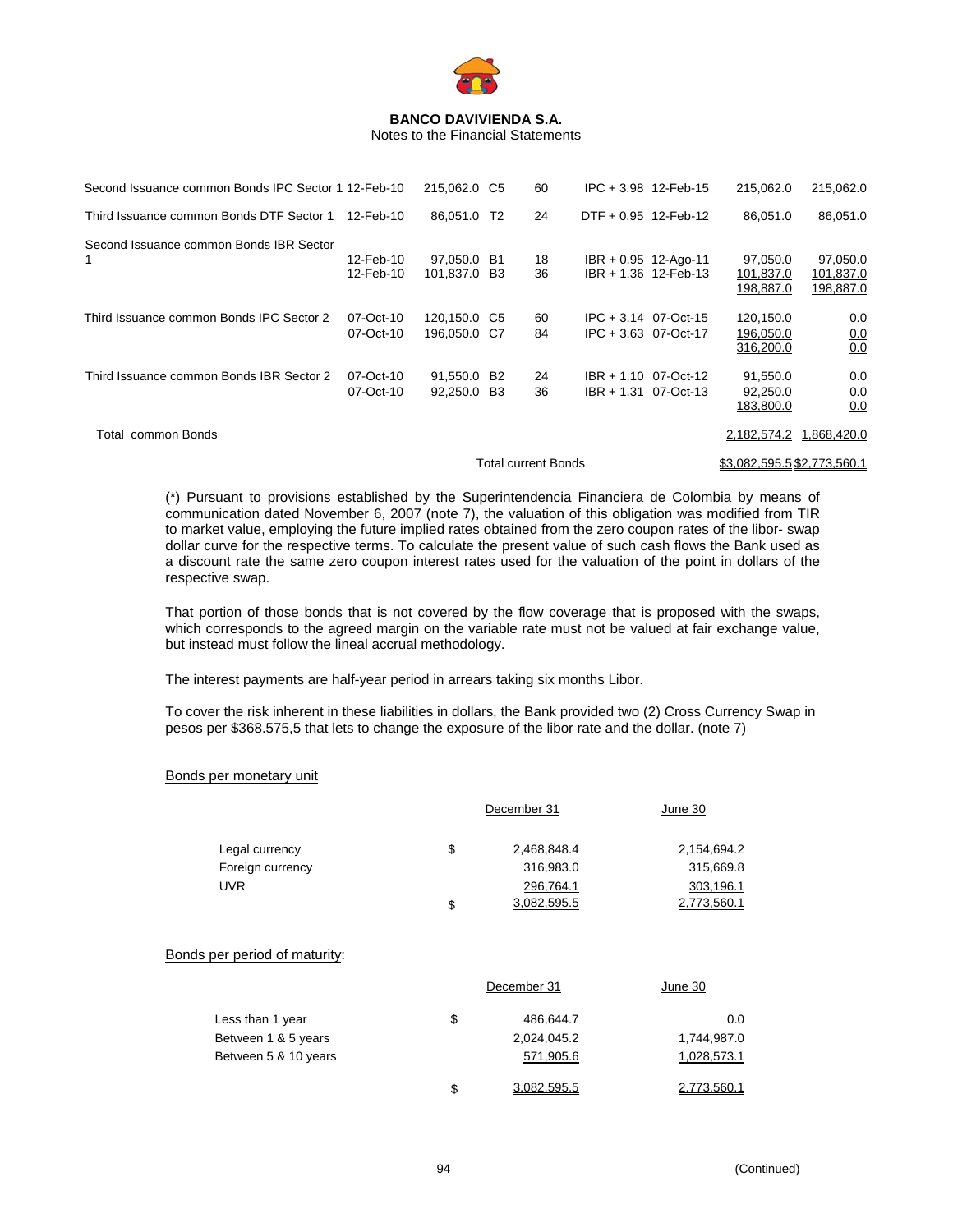

Notes to the Financial Statements

## **18 Others Liabilities**

Other liabilities relate to:

|                                |    | December 31 | June 30   |  |
|--------------------------------|----|-------------|-----------|--|
| Consolidated Labor obligations | S  | 34,235.4    | 27,034.1  |  |
| Anticipated income             |    | 16.3        | 11.4      |  |
| <b>Others</b>                  |    | 236,856.9   | 237,187.0 |  |
|                                | \$ | 271.108.6   | 264.232.5 |  |

The following is the detail of the other liabilities.

## **18.1 Labor obligations**

The detail of the consolidated labor obligations is as follows:

|                                 |      | December 31 | June 30  |
|---------------------------------|------|-------------|----------|
| Consolidated severance payments | - \$ | 11,736.9    | 5.754.5  |
| Severance payment interests     |      | 1.662.5     | 453.8    |
| Consolidated vacations          |      | 14.312.8    | 13,886.2 |
| Other social benefits           |      | 6,523.2     | 6,939.6  |
|                                 | \$   | 34,235.4    | 27.034.1 |

The Bank applies the labor regime set forth on Law 50, from 1990

As of the December 31, 2010 cut off the Bank has no pension liabilities.

# **18.2 Anticipated income movement**

The movement of income in advance during the half-year periods ended on December 31, and June 30, 2010 is the following:

|               | Balance at<br>June 30 | Credits     | Charges | Balance at<br>December 31 |
|---------------|-----------------------|-------------|---------|---------------------------|
| Interests     | \$<br>6.0             | 10.8        | 5.9     | 10.9                      |
| <b>Others</b> | 5.4                   | 0.0         | 0.0     | 5.4                       |
|               | 11.4                  | <u>10.8</u> | 5.9     | 16.3                      |

# **18.3 Others**

The movement of other liabilities – other during the half-year period ended on December 31, 2010 is as follows:

|                                   | Balance at     |              |              | Balance at  |
|-----------------------------------|----------------|--------------|--------------|-------------|
|                                   | June 30        | Credits      | Charges      | December 31 |
| Deferred credits (1)              | \$<br>43,271.8 | 30,416.7     | 31.794.5     | 41,894.0    |
| Letter of credit deferred payment | 6,306.2        | 12.564.3     | 16.260.9     | 2.609       |
| Deferred income tax               | 83,933.4       | 32,065.8     | 11.525.1     | 104.474.1   |
| Credits for applied               | 72,636.8       | 32,976,716.7 | 32,997,646.2 | 51,707.3    |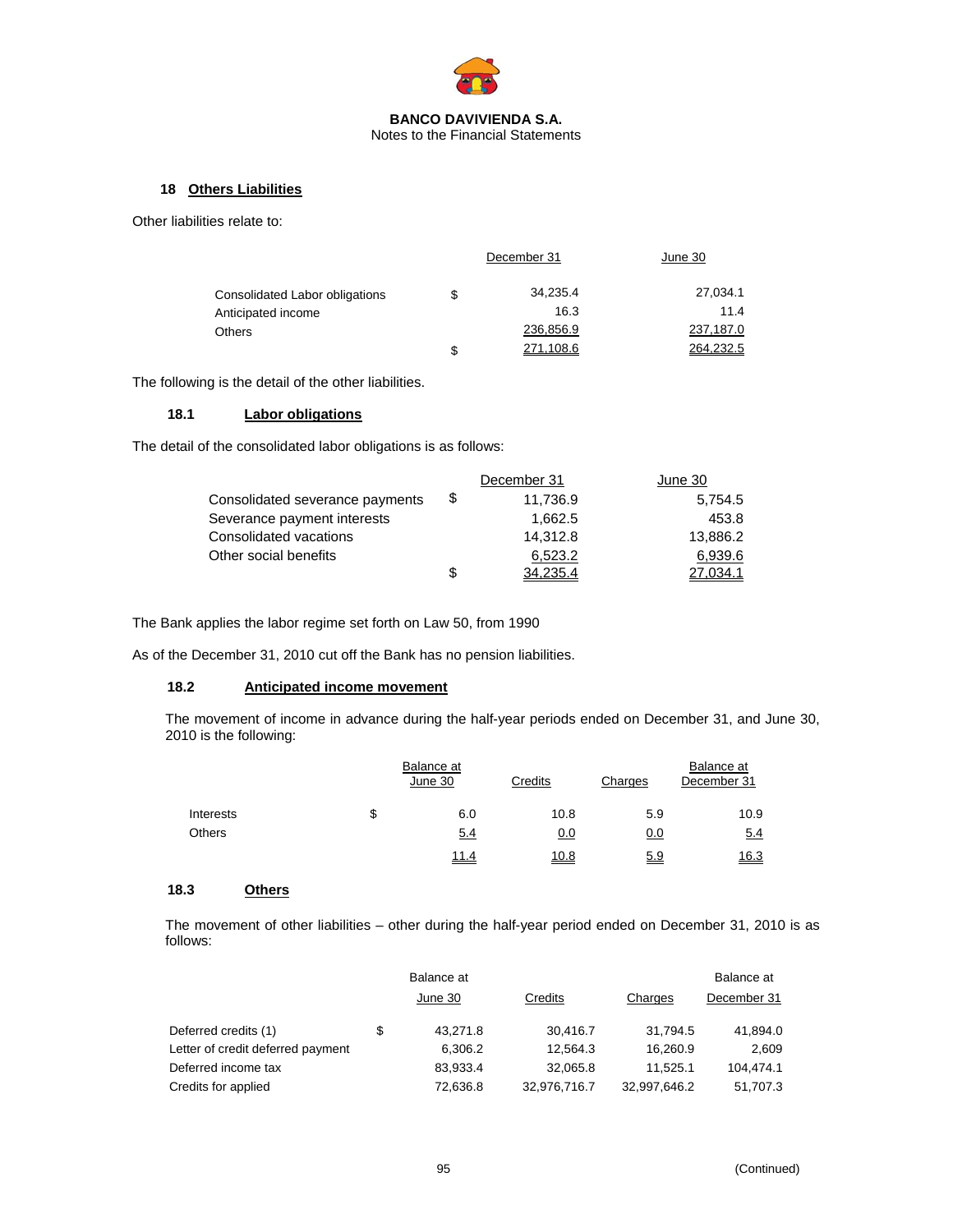

#### Notes to the Financial Statements

| Surpluses in exchange | 1.815.9   | 87.668.0     | 89.355.4     | 128.5     |
|-----------------------|-----------|--------------|--------------|-----------|
| Surpluses in cash     | 2.026.1   | 81.990.9     | 80.683.4     | 3,333.6   |
| Accounts cancelled    | 24.935.7  | 9.930.3      | 2.325.8      | 32.540.2  |
| Others                | 2,261.1   | 696,050.4    | 698,141.9    | 169.6     |
|                       | 237,187.0 | 33.927.403.1 | 33.927.733.2 | 236,856.9 |

(1) The detail of the deferred credits as at December 31, and June 30, 2010 is the following:

|                                              | December 31    | June 30  |
|----------------------------------------------|----------------|----------|
| Credit Portfolio expressed in RVU.           | \$<br>0.0      | 18.549.5 |
| Amortizated of deferred restructured credits | 20,600.8       | 19,720.4 |
| Profit on foreclosed assets sale             | 3.426.0        | 3,819.0  |
| Profit on assets sale                        | 6,279.0        | 0.0      |
| Profit from Selling off bad debt portfolio   | 10,510.7       | 0.0      |
| <b>Others</b>                                | 1,077.5        | 1,182.8  |
|                                              | \$<br>41.894.0 | 43.271.8 |

Below you will find the deferred credits to be redeemed in installments, which limit date is December 31, and June 30, 2010:

|                    | December 31 |          | <u>June 30</u> |
|--------------------|-------------|----------|----------------|
| From 0 to 1 years  | \$          | 16,789.7 | 22,368.5       |
| From 1 to 5 years  |             | 3,526.3  | 1,325.3        |
| From 5 to 10 years |             | 0.0      | 0.0            |
| More than 10 years |             | 21,578.0 | 19,578.0       |
|                    | \$          | 41,894.0 | 43,271.8       |

## **19 Estimated Liabilities and Allowances**

The following is the detail of estimated liabilities and allowances:

|                                         | December 31    | June 30   |  |
|-----------------------------------------|----------------|-----------|--|
| Taxes:                                  |                |           |  |
| Income tax 2010                         | \$<br>0.0      | 21,560.1  |  |
| Industry and commerce                   | 0.0            | 8,719.6   |  |
|                                         | 0.0            | 30,279.7  |  |
| Others:                                 |                |           |  |
| Tes Interests Law 546, 1999             | 964.0          | 672.3     |  |
| Contributions & affiliations            | 6.3            | 6.3       |  |
| Penalties and sanctions Superfinanciera | 410.0          | 410.0     |  |
| Penalties and sanctions, litigations,   | 79,688.0       | 76,998.4  |  |
| indemnifications and lawsuits           | 2,867.6        | 2,922.5   |  |
| Other Allowances (Less than 5%)         | 83,935.9       | 81,009.5  |  |
|                                         |                |           |  |
|                                         | \$<br>83.935.9 | 111.289.2 |  |

The income tax returns presented for 2008 and 2009 are pending for review by the Administración de Impuestos y Aduanas Nacionales [National Tax and Customs Administration] (DIAN).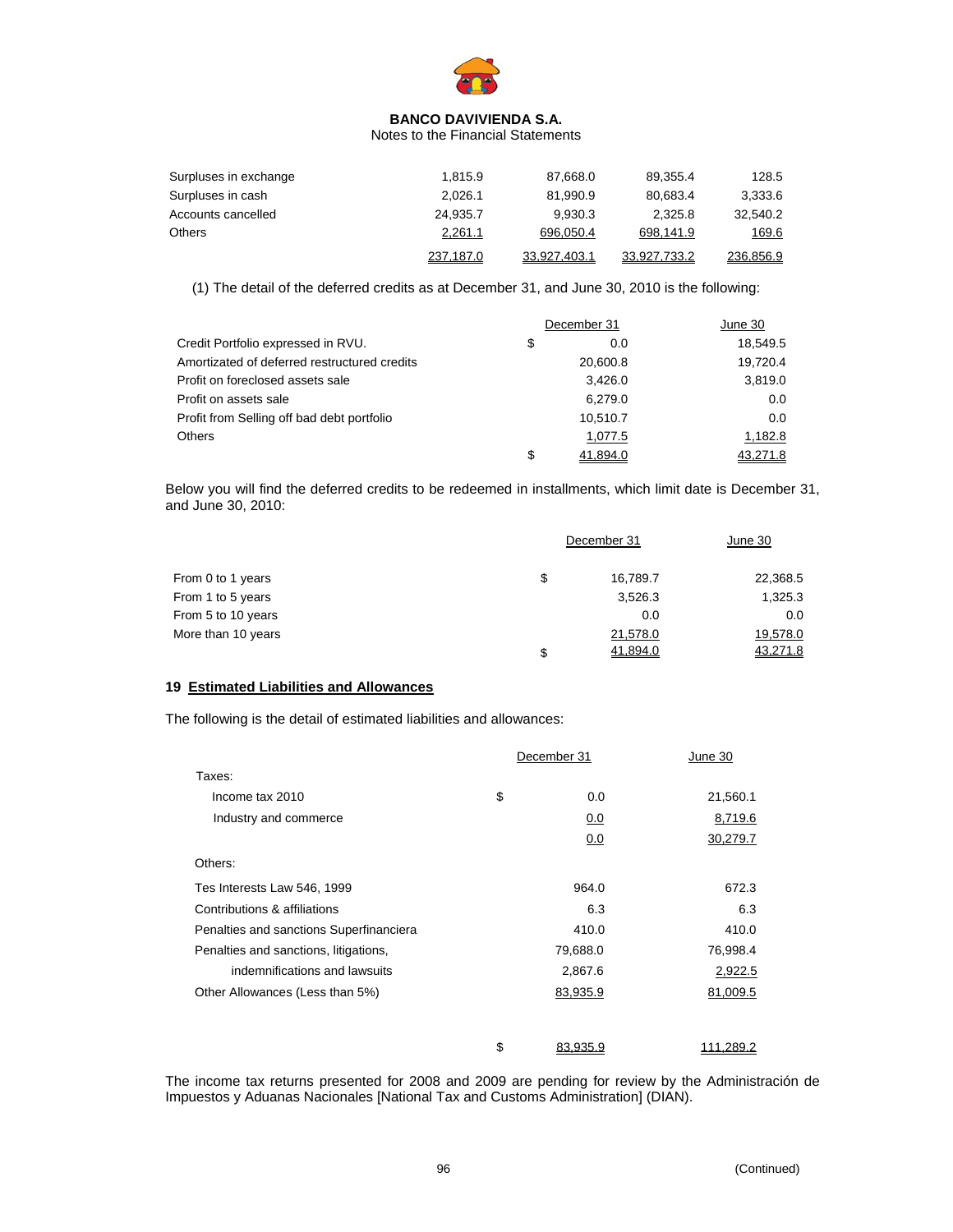

Notes to the Financial Statements

## **Fines And Sanctions From Legal Actions**

The processes that generate contingent liability to the Bank, had been brokendown as follows:

## **Litigation covered by Fogafin**

These are the processes of Granbanco SA, Fiduciaria Cafetera S.A, Bancafe Panamá S.A. and Bancafé International Corporation which existed at January 31, 2007 and that were reported after February 16, 2007, which are in force and are specifically guaranteed by Fogafin.

## **Bank's Lawsuits**

They are the other processes that generate contingent liability to the Bank, not covered by Fogafin.

Following is a summary of the process, cut to December 31, and June 30, 2010:

| Class of process                              | Quality<br>processes | Allowance value Claims Value |                     |
|-----------------------------------------------|----------------------|------------------------------|---------------------|
| December 31                                   |                      |                              |                     |
| Litigation covered by contract Fogafin        | 525                  | 13,971.0                     | 68,150,9            |
| Bank                                          |                      |                              |                     |
| Penalties and sanctions others administrative | 15                   | 52,504,7                     | 93,505,4            |
| <b>Labor Demands</b>                          | 53                   | 885,4                        | 2,262,0             |
| <b>Common Process</b>                         | 1,294                | 12,326,9                     | 88,824,5            |
|                                               | 1,887                | <u>79,688.0</u><br>\$        | \$252,742.8         |
| Class of process                              | Quality<br>processes | Allowance value              | <b>Claims Value</b> |
| June 30                                       |                      |                              |                     |
| Litigation covered by contract Fogafin        | 729                  | 14,630.6                     | 78,115.5            |
| <b>Bank</b>                                   |                      |                              |                     |
| Penalties and sanctions others administrative | 13                   | 52,100.1                     | 81,454.0            |
| <b>Labor Demands</b>                          | 50                   | 624.5                        | 1,802.9             |
| <b>Common Process</b>                         | 1,346                | 9,643.2                      | 74,888.1            |
|                                               | 2,138                | \$<br><u>76,998.4</u>        | \$236,260.5         |

15% provision is provided for processes that are covered by the Fogafín guarantees contract, taking into account the warranty coverage on the value of the respective contingency according to its ratings and only for regular and special processes. For industrial processes, it is 10%.

Processes initiated by the Bank could be:

## **Criminal**

In the case of a criminal proceeding linked to the Bank as Civilly Responsible Third Party – As of June 30, 2010 and December 31, 2010 there were 5 processes of this type, whose claims rose to \$437.8.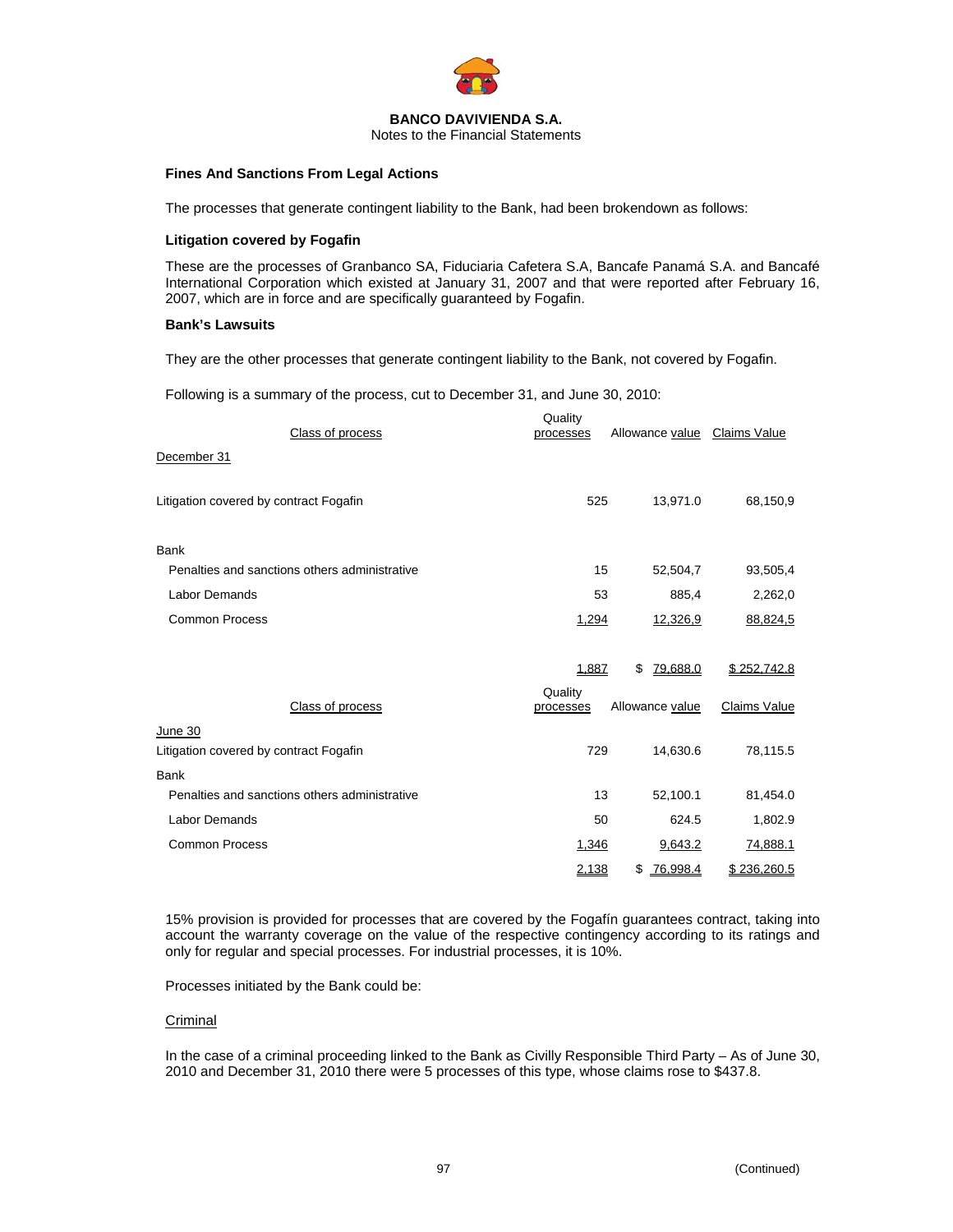

Notes to the Financial Statements

#### Ordinary civilians, special, administrative and labor disputes

As of December 31, and June 30, 2010 there were 1.882 and 2.133 processes with claims amounting to \$252.605.0 and \$235.948,8, respectively.

This type of process generates passive contingency for the Bank, regardless of the process that causes it, in general terms because of its eventual contractual or extracontractual civil responsibility and equally because of fines or sanctions imposed by the governing entities in the course of carrying out their duties. Each one of these processes has its corresponding classification and allowance, as necessary.

Below are the judicial proceedings that may generate greater economic impact for the Bank:

#### **Tax processes:**

Income tax taxable year 2003:

The Bank filed the income tax declaration determined by the system of presumptive income and stating a credit balance of \$ 7,004.8, a value that was refunded by the Tax Authorities.

Subsequently, the Bank corrected the income statement to reduce the basis of presumptive income and thus the credit balance increased by the sum of \$ 3,046.5.

The Tax Authorities considered that it was inappropriate and determined a higher income tax of \$ 2,638.8 and imposed a penalty for inaccuracy of 160% for the amount of \$4,222.0, for a total of \$6,860.8.

Thus, the balance claimed by the Bank for \$ 10,051.3 went to \$ 3,190, 5 million pesos, by subtracting the higher tax and penalty determined by the Tax Authorities worth \$ 6,860.8.

Given that the Tax Authorities initially refunded the sum of \$ 7,004.8 to the Bank, and which according to them, the credit balance is \$ 3,190.5 after applying the higher tax and penalty, the Tax Authorities requested the Bank return the sum of \$ 3,814.3 plus interest.

So, to December 31, 2010, the Bank has three processes and their status is as follows:

1. Process to nullify and restoration of the right against the decision of February 2007 and the official settlement of the review of March 2006 valued at \$ 6,860.8.

On 2 April 2008 a ruling was handed down. In this decision the Cundinamarca Administrative Court denied the claim.

On April 15, 2008 we presented the ordinary remedy of appeal within the period of execution. The appeal was admitted to the Council of State.

On November 6, 2008 the support for the appeal against the sentence was presented. On May 20, 2009 the admission of our support of the appeal was notified.

On June 12, 2009 we were notified by edict that there was a delay of 10 days to present closing arguments.

On July 1, 2009 closing arguments were presented. To date we are awaiting the final decision to be handed down.

On July 29, 2009 the record entered the office of State Council for final decision. In the opinion of the tax advisor the contingency for the Bank is possible.

On July 27, 2010 a change of judge was filed.

In the opinion of tax counsel the Bank's position has full legal support, but feels that the contingency for the Bank is possible.

1. Process to nullify and restoration of the right against the decision of June 2006 and the resolution of August 2005 of \$ 3,046.4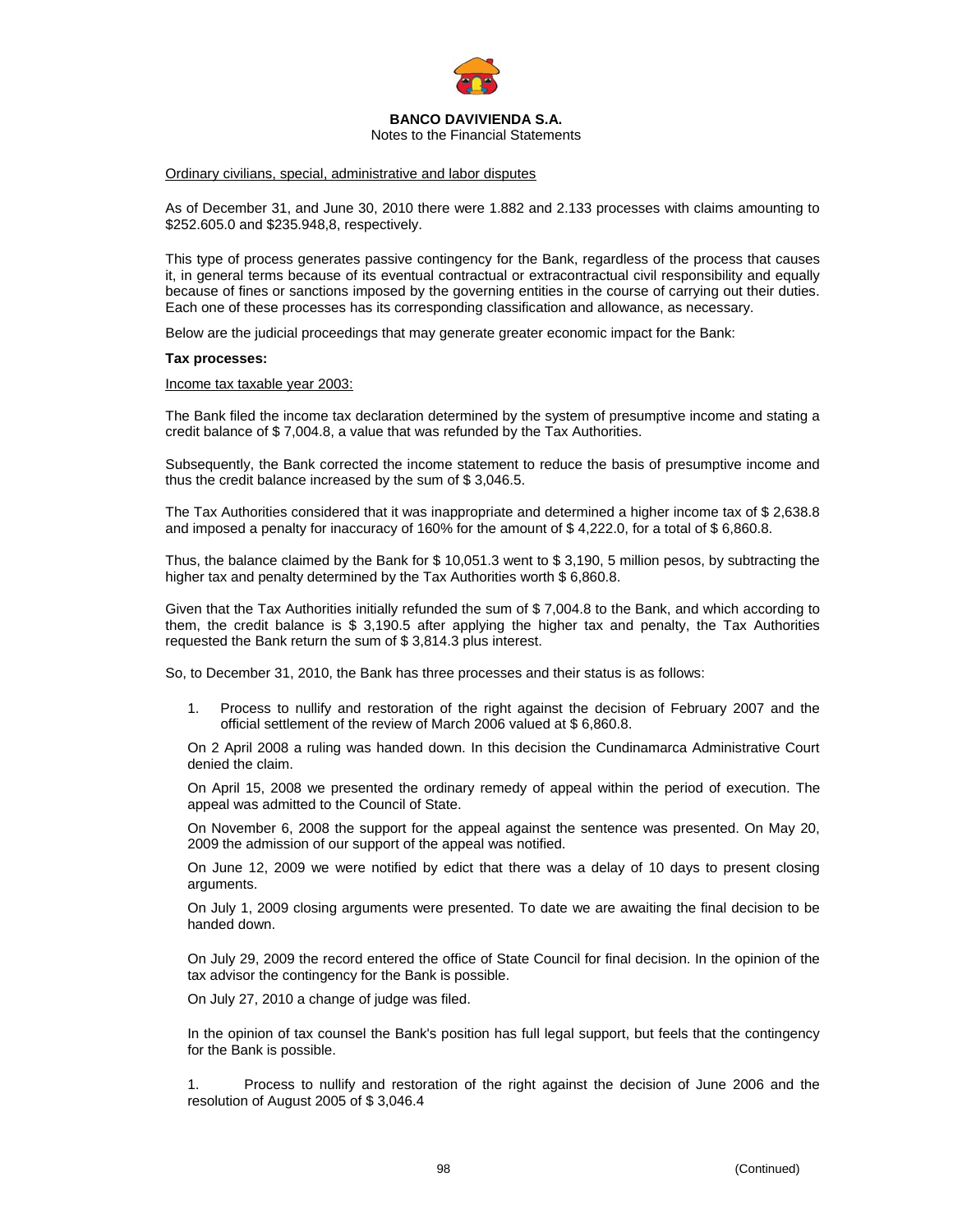

## Notes to the Financial Statements

The process discusses the rejection of the higher positive balance of \$ 3,046.4 million pesos. On January 25, 2010 the record entered the office of State Council. In the opinion of the tax advisor the contingency for the Bank is possible.

On January 29, 2010 due to what was stated in the previous secretarial report, according to the provisions of the order of June 5, 2008, by which the suspension of the ruling was ordered. On August 2, 2010 entered the office for judgment.

On August 13, 2010 the suspension of proceedings was declared for preliminary judgment. We were notified by the State on August 26, 2010.

In the opinion of tax counsel the Bank's position has full legal basis therefore the contingency for the Bank is remote.

2. Process to nullify and restoration of the right against the decision of October 2006 and the resolution that resolves the motion for reconsideration in June 2007.

The process discusses a penalty for improper refund of \$ 3,814.3. On January 25, 2010 the record entered the office of State Council. In the opinion of the tax advisor the contingency for the Bank is remote.

In the question regarding the initials that do in fact become a passive contingency, it has to be considered that it is now qualified as eventual and is also protected by Fogafin, and this is the reason why the Bank provision is responsible for 15% which is equivalent to \$317,0. Regarding this same subject, there are two additional procedures being processed, one of them is in the legal process due to an annulment procedure presented by the Bank against an administrative claim issued by the DIAN, prior to the one in reference, and that looks to the refund in the amount the Bank paid for rental taxes for the year 2003; however, this document is not a passive contingency for the Bank.

The third claim is also an administrative one: a lawsuit was presented for annulment and reestablishment of rights, and has to do with the revision of liquidation of rental tax for the year 2003 and requires the Bank pay \$3.814,0 - the amount that, according to the DIAN, was returned to the Bank

#### Rental Taxes for the Year 2004

Revision settlement dated December 28, 2007, which the Tax Administration Office claims they know nothing about the deductions for portfolio reserves, help from the Government, losses due to accidents or investments in productive fixed real assets. Generating a higher tax of \$13.802,2 for a total of \$34.857,2. On February 28, 2008, the Bank presented a reconsideration claim against said liquidation.

By means of Resolution No. 310662008000023, of December 7, 2008, from which we notified on November 7, 2008, the Dirección de Impuestos y Aduanas Nacionales - DIAN, pronounces on the appeal filed on February 8, 2008. In said verdict, it confirms the Official Liquidation Revision No. 310642007000138. With such act, the government instance was exhausted.

On March 4, 2009 the Bank lodged with the Tribunal Administrativo de Cundinamarca (Administrative Court of the province of Cundinamarca), the nullity action and reinstitution of the right against Resolution No. 310662008000023 dated October 7, 2008 and of which we were notified on November 7, 2008.

Through judgment 2009-00045 of May 20, 2010, the Administrative Tribunal of Cundinamarca ruled an adverse action for annulment and reinstatement of the right that the Bank brought to court June 30, 2010, the provision for this process was \$ 34,857.2.

The following actions to be brought by the Bank will appeal that decision to the State Council; in the opinion of the tax advisor attending the case, a favorable outcome is expected for the interests of the Bank.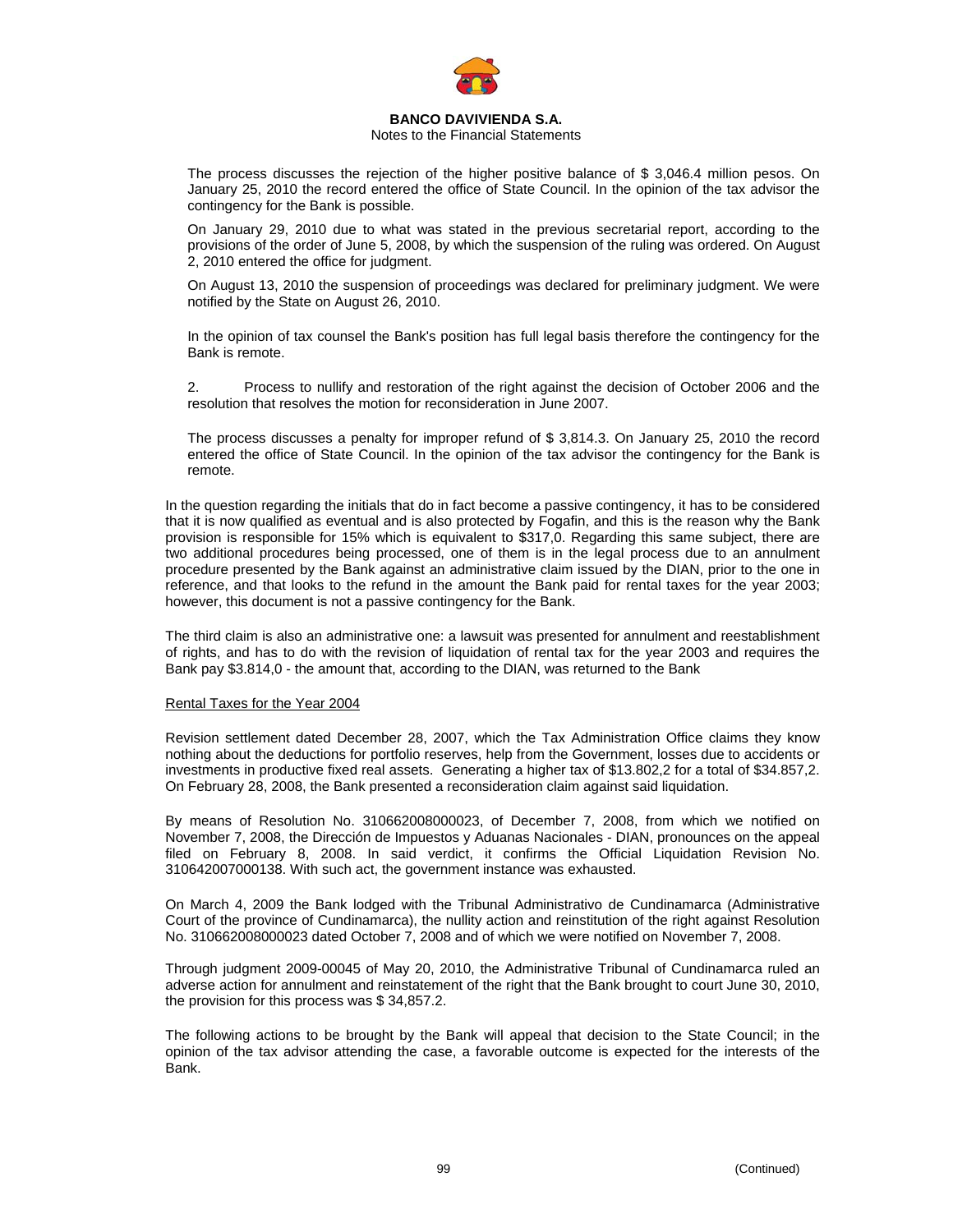

#### Notes to the Financial Statements

The Bank filed an appeal lodged by the applicant and on December 7, 2010 the appeal was admitted. The next action will be to move to closing arguments on appeal.

Although tax counsel believes that the chances are remote, at the cut off for December 31, 2010 this process is provisioned for \$ 34,858.0.

#### Equity Tax Taxable Year 2004

The Bank presented the tax statement for the estate for the taxable year 2004, determining a tax of \$1,928. The statement was later corrected to exclude from the net worth the stabilization value made to fixed assets in the taxable year 1995 in the amount of \$ 25,000, which meant a lower tax of \$ 75.0.

The Tax Authorities questioned such correction and therefore issued official settlement imposing correction of \$ 121.

On February 20, 2010 the process entered the office for judgement after which on January 15, 2010 was submitted to the State Council for closing arguments.

In the opinion of tax counsel chances of success are possible.

Taxes on the 4 x 1000 Financial Movement during 2005

Revision liquidation dated January 19, 2007, henceforward called weeks 01 to 52 proposes modifying the Tax with charges and collection of sanctions due to inaccuracies, including charges made on operations in the checking account. Amount under discussion \$14.975,0, which includes the greater tax of \$5.759,7 and the sanction for imprecision for \$9.215,3.

In respect to weeks 3, 4 and 9 the governmental option has been exhausted. On March 27, 2009 the Bank placed an annulment and restitution of right action before the Tribunal Administrativo de Cundinamarca [Administrative Tribunal of Cundinamarca]. On May 6, 2009, the Tribunal issued judgment against the Bank's interests and the pleas of the suit were denied and on May 19, 2009 the Bank presented a writ before the Administrative Tribunal of Cundinamarca in which it supported the appeal against the judgment of first instance. On October 2, 2009 presented closing arguments on appeal and now the process is awaiting judgment of the second instance.

By means of Resolutions of September, October, November and December 2008, as well as resolutions of the months January, April and May 2009 of the Dirección de Impuestos y Aduanas Nacionales - DIAN pronounces on the appeal the Bank filed for the 31, 32, 33, 34, 35, 36, 37, 38, 39, 40, 41, 42, 43, 44, 45, 46, 47, 48, 49, 50, 51 and 52 weeks. With such decision, the Tax Administration, confirms those weeks Official Liquidations Revision and in turn, with this act, the government instance was exhausted.

In January, February, and June 2009, the Bank placed an annulment and restitution of right action before the Administrative Tribunal of Cundinamarca against Resolutions No. 31, 32, 33, 34, 35, 36, 37, 38, 39, 40, 41, 42, 46 and 49. The demand by the Administrative Tribunal of Cundinamarca was submitted on 2 October 2009, which brings the action to nullify and restore the rights in weeks 43, 44, 45, 47, 48, 50, 51 and 52.

With regard to the process involving weeks 37 to 42, on September 1, 2010 the appeal was upheld against the ruling that denied the claims in the lawsuit. The next action will be the closing arguments on appeal.

With regard to the process involving weeks 32, 33, 46 and 49, on October 5, 2010 the concluding arguments of the first ruling were upheld. The next action will be to wait for the judgment of the first instance.

With regard to the process involving weeks 31, 34, 35 and 36, on October 5, 2010 the appeal was upheld against the ruling that denied the claims in the lawsuit. The next action will be to move to closing arguments on appeal.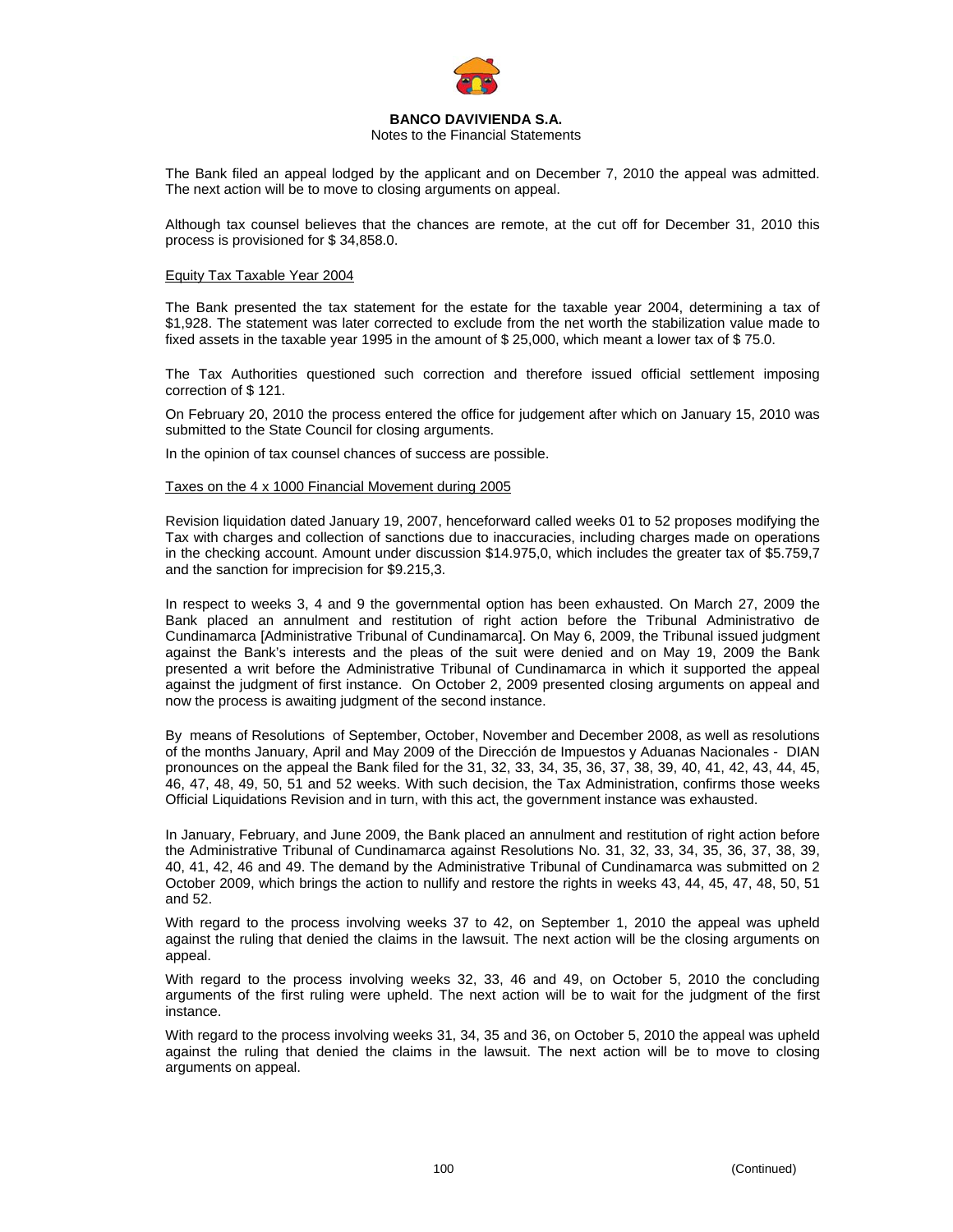

## Notes to the Financial Statements

With regard to the process involving weeks 43, 44, 45, 47, 48, 50, 51 and 52, March 19, 2010 opened for evidence and opinion is ordered. The next action will be to move to closing arguments.

 In the opinion of the tax advisor attending the case, a favorable outcome is expected for the interests of the Bank.

## Income tax on fiscal year 2003 – Banco Davivienda S.A.

Prior to the list of accusations, the National Tax and Customs Directorate DIAN issued Resolution No. 9000012 of May 4, 2009 through which it imposes sanction for non-proceeding devolution and/or compensation, consisting in 50% of the overdue interests liquidated for an amount of \$305,9, amount accepted in the transaction of mutual agreement, as is established in Minute No. 000035 of June 26, 2007, signed by the Special Committee of Conciliation and Termination of the Fiscal Administration.

On May 25, 2010, by resolution 90025, Resolution No. 9000012 was confirmed thus exhausting the administrative remedies, given that there is clear case law that the main effect was once conciliated, DIAN cannot sanction under Article 670 of the Tax Statute. Therefore the qualification is remote.

#### Prejudicial actions brought by the Tax and Customs - DIAN against the Bank - Wealth Tax 2007.

In 2008 the Tax and Customs - DIAN returned the sum of \$ 4,484.6 to the Bank for wealth tax for the taxable year 2007 that the bank improperly paid, bearing in mind that during the merger with Granbanco SA, Bancafé was applicable to the tax stability contract.

The Tax Administration introduced two prejudicial lawsuits, one for each resolution granting the return of the wealth tax.

The first application was accepted on February 12, 2010, but was only notified on June 12, 2010. On 16 July 2010 the defense filed the lawsuit.

The second application was accepted on January 22, 2010, notified on 23 February 2010 and 25 March 2010 the defense filed the lawsuit.

At this time the Bank has recorded a provision for \$ 1,121.0, as in the opinion of tax counsel, the probability is possible.

## **Contract for Guarantee of Passive Contingencies executed with Fogafin**

Due to the process of privatization of Granbanco S.A. Bancafé, on December 12, 2006 a contract was executed with Fogafin for guarantee of passive contingencies, which took effect on February 16, 2007.

By virtue of said contract Fogafin, under the terms of the contract, guarantees to Banco Davivienda S.A. the payment of certain passive contingencies that are expressly determined in that document. The coverage is 85% and exceptionally 90% with respect to labor and pension obligations of Banco Cafetero S.A. in Liquidation, according to the terms and conditions.

Such contract envisaged the existence of an account for contingencies composed of the various provisions that Granbanco S.A and its subsidiaries had incorporated previously as at January 31, 2007, which amounted to \$21.067,0. Any condemnation or concept guaranteed by Fogafin should be previously deducted from these accounts until using up such amounts. Having done this, Fogafin is compelled to reimburse the corresponding economic net effect to the Bank within the terms of the referred contract. The existence of the account referred to with the provisions that existed at that time determines that any possible losses in the secured legal processes do not affect the profit and loss statement of the Bank.

As of December 31, June 30, 2010 the processes covered by Fogafin are 525 and 729 with a provision of \$13.971.0 and \$14.630,6 and intended amounts of \$68.150.9 and \$78.115,5, respectively.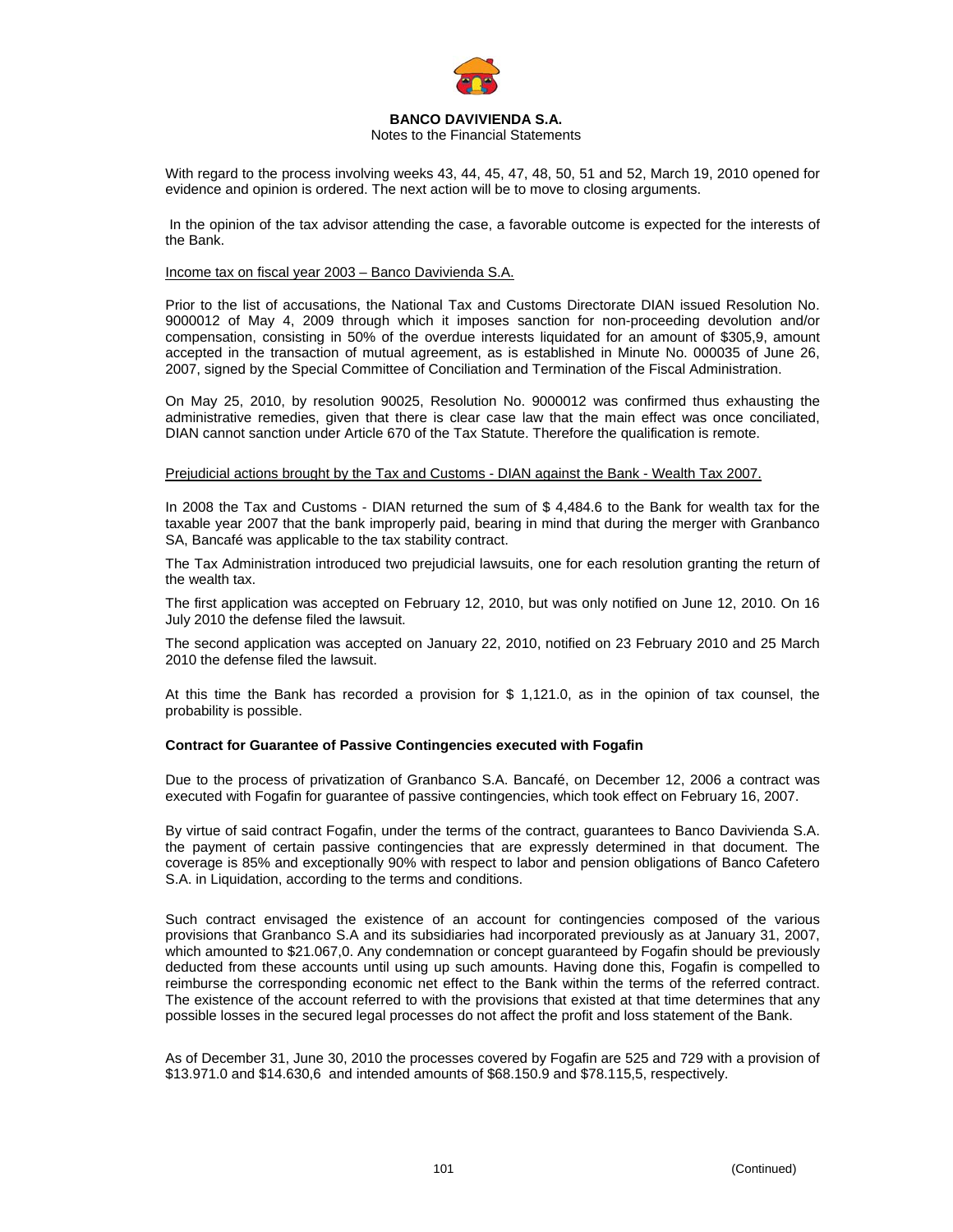

Notes to the Financial Statements

According to the above, the Bank structured a number of general ledger accounts that reflect not only the reality of its contingent liabilities guaranteed by the contract with Fogafin, but others including the issues that are not guaranteed by Fogafin and therefore must be borne in full by the Bank.

## **Processes that generate the greatest contingency impact in liabilities for the Bank**

- 1. Through a class action, the Bank was sued by Alberto Botero Castro, who considers that the Bank overcharged the Nation through relief provisions of Act 546 of 1999, in favor of holders of obligations for house purchase mortgages agreed in UPAC (Unit of Constant Purchasing Power) in force on 31 December 1999, and as a result of this order the repayment of public funds for amounts collected in excess. The process is in the preliminary examination stage. Although the demand does not specify the precise amount, it is of high economic value that could exceed \$5,000.0. The contingency was described as remote, given that there is no evidence to suggest alleged irregularities and inconsistencies in which the Bank may have been involved in this process.
- 2. The Bank was sued in the ordinary process of law by Guillermo Alfonso Trujillo basing his claim in that Granbanco, without consultation anticipated a disbursement of a Finagro approved loan in his name for \$ 382.0, applied it improperly, wrongly settling interest on other loans in his name. He argues that this act of the Bank caused him damages quantified at \$ 4,000.0. The process is before the court 29 of the Bogota Civil Circuit and is awaiting first decision of the court. The contingency has been described as possible, since there is evidence to suggest some degree of liability of the Bank, although evidence has not been collected on the amount of damages caused to the actor.
- 3. Mercedes López Rodríguez initiated a class action against the Bank, claiming that it along with other financial institutions have not returned the TES titles in cases where, as mandated by Law 546 of 1999, they should not have been cashed or reversed. In the process pending in 4th Civil Court of the Bogota Circuit and is pending resolution of the administrative appeal which the Bank raised against the demand edict. The contingency has been described as remote and in the current procedure it is not possible to quantify the sum but the plaintiff estimates it at more than \$ 1,000.0.
- 4. Through the action of Direct Reparation, Martha Esperanza Suarez and others sued Banco Davivienda and others declaring that they are responsible for the damages they claim to have suffered during the construction of the urbanization "Parques del Sol II", where land faults have made the homes uninhabitable. The process is currently underway in the Administrative Circuit Court 38 of Bogota and is to decide on a motion for dismissal and a motion for reconsideration filed by the Bank against the writ of admission. The amount of the claim is estimated at \$ 5,200.0 plus any interest and is classified as a remote contingency.
- 5. The Grupo Empresarial Los Andes S.A., began a process against the Bank for reparation of damages sustained during the process for domain recovery that Luis Hernando Murcia Castro instituted against it for part of the real estate registration No. 206-33327 which Davivienda sold to Grupo Empresarial Los Andes S.A. The process is underway in the 2nd Circuit Civil Court Pitalito and the last action recorded is the answer to the demand on October 11, 2010. The claims are estimated at \$ 9,000.0 and the contingency is qualified as remote.
- **6.** Olga Irene Vega Correa began a class action against the Bank and other financial institutions stating that these entities charge fees that are unconstitutional, illegal, unjust and exorbitant for the financial services they provide. The process is pending before the Administrative Court of Tolima, to which an answer to the complaint was filed last October 2010. The amount of the claim is undefined but has been estimated at a sum in excess of \$ 5,000.0. The contingency is remote as similar settled cases have denied the claims of the plaintiffs.
- **7.** Finally, within this group of important cases and for being major the contingencies, we must mention the class actions currently pending, taking into account that each of these litigation types can cover a large number of applicants who are within the parameters determined by the demand, the amounts of the claims would increase by large amounts. At December 31, 2010 the following cases are in process:
- There is a class action brought by Mr. Alvaro Bocarejo Romero and other Concasa debtors, where the actors feel that the Corporación de Ahorro y Vivienda Concasa (Concasa Savings and Housing Corporation), to which the organization is the successor, wrongly charged interest on housing loans to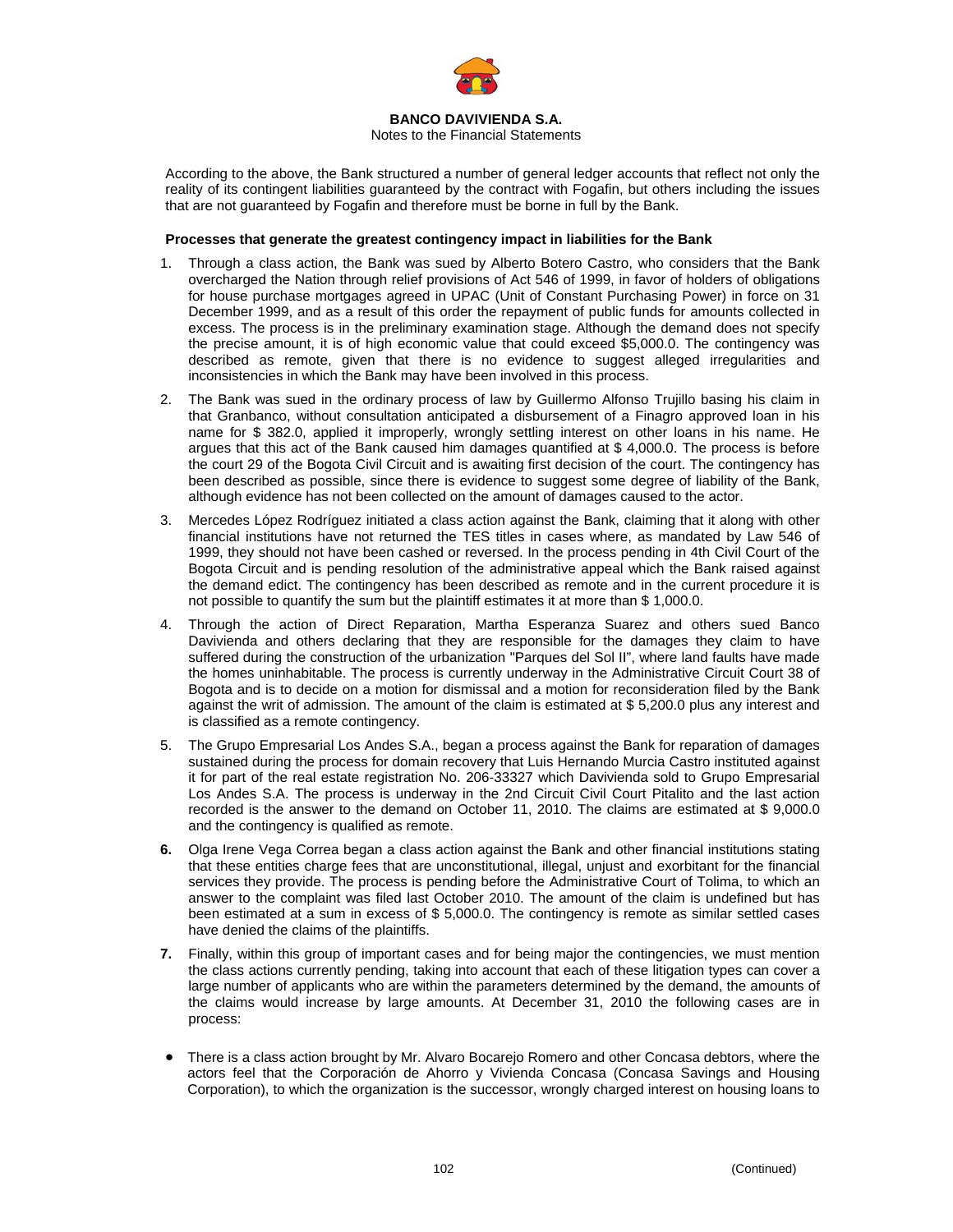

Notes to the Financial Statements

customers of this Corporation, filed in court 37, Civil Circuit of Bogota, of which the Organization was notified and who filed an appeal against the admission decree, which was resolved by rejecting the claim and transfer of jurisdiction to the Administrative Judges, which were declared incompetent and generated a negative conflict of jurisdictions with the Supreme Judicial Council assigning it to Judge 37 of the Civil Circuit of the Bogota, which in September 2010 granted the application and ordered us to be personally notified. There are 142 plaintiffs and there is no clear evidence to establish the amount of the claim and no provision has been established for any contingency and is estimated as remote, taking into account that the organizations met the parameters of Act 546 for the recalculation of the appropriations allowed in the UPAC system.

- Mr. Oscar Zambrano Parada and other parties brought a lawsuit before the 31st Civil Court of Bogotá Circuit seeking for acknowledgment of damages for the alleged unlawful charging of commissions for financial and bank services. The Bank answered the lawsuit within the legal terms and the lawsuit is currently under the period allowed for producing evidence. There are not objective parameters to calculate the amount of the claims, a reason why there is no allowance for the contingency until establishing a risk during the course of the proceedings. The contingency was treated as remote. The process is currently in the evidence stage.
- Mrs. Rosmery Roa Sarmiento brought a class action before the 20th Civil Court of Bogotá Circuit, for the alleged unlawful charging of financial services provided by the Bank. With the data currently on record under the proceedings it has not been possible to determine the amount of the claims. Evidence ordered by the Court are being produced at this time. In accordance to the case law on similar cases against other banks, the judges have rejected lawsuits for lacking of legal support and therefore this contingency has been treated as remote. There is a similar class action brought by José Guillermo T Roa at the 5th Civil Court of Bogotá Circuit currently under the period allowed for producing evidence, on which the same considerations apply.
- Mrs. Aida Acero and other parties brought a class action before the 7th Civil Court of Bogotá Circuit for excess charging of Upac in housing mortgage credits granted by that time on which they argue inappropriate collection. There are no objective elements of judgment to quantify the lawsuit and integration of the group. The contingency has been treated as remote, and therefore no allowance.
- Mrs. Silvana Heredia and other parties brought a class action before the  $9<sup>th</sup>$  Civil Court of Barranquilla seeking relocation to houses of similar conditions to the persons who purchased Social Interest Housing (Viviendas de Interés Social) in a sector of that city which has experienced problems with foundations. The Bank is involved as one of the defendants for having granted the mortgage credits on those houses This is awaiting the first instance court ruling. The suit is for an undetermined amount and the contingency has been described as remote so far.
- Ms. Ana Rocio Murcia Gómez and other parties sued the Bank and other persons, for geological faults in the lands where the houses of "Parques del Sol" Condominium located in the municipality of Soacha were built. The law suit is under process in 29<sup>th</sup> Administrative Court of Bogota, it is in the evidence stage. The linkage of the bank is due to the fact of having granted mortgage credits on these properties. It is a matter of undetermined amount and the process has been classified as remote.
- Mr. Henderson Sepúlveda and other parties brought a class action at the 5th Civil Court of the Bogotá Circuit against the Bank for excessive charging of rates of interest on credit card transactions. This proceeding is currently under the period for producing evidence, there is no valid fundamental data to calculate the amount of the claims and the contingency has been treated as remote.
- Mrs Clara Cecilia Murcia and others entered a group demand in administrative court 5 in Bogota against the courts that did not comply with the provisions of Act 546 on the termination of the corresponding executive processes. The application requests that those judges be ordered at national level to complete such matters. The Company is linked as a third party for having filed at the time the relevant executive processes, it is pending process of an amendment to the lawsuit filed by the actors. The process has been described as remote.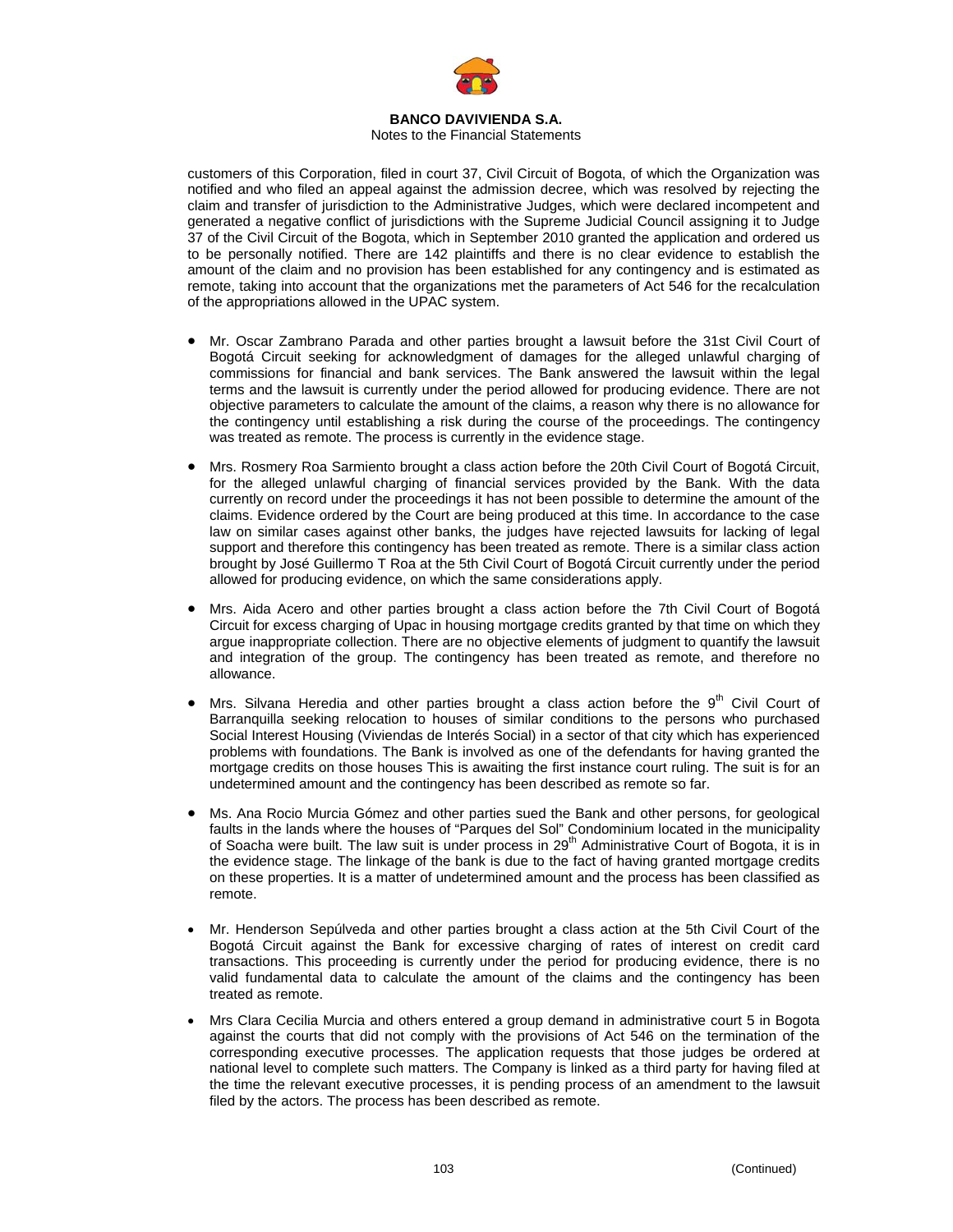

#### Notes to the Financial Statements

- Mr. Cornelius Villada Rubio and others filed a class action lawsuit, lodged with the Administrative Circuit Judge 7 in Ibague, seeking compensation for the damages resulting from being reported to credit bureaus without their permission, or because they were reported for more than 10 years. The suit was answered on June 9, 2009 but on occasion the challenge presented by one of the defendants claim was admitted again and we were notified of this on December 13, 2010. The amount in dispute is undetermined, and is classified as a remote contingency.
- Mrs. Martha Luz Sanz Borja presented a group action suit against the Bank and other entities in order to be compensated for damages and losses caused by the fissures and affectations which their dwellings located in the Altos del Campos Housing Project suffered by defects of the terrain. The bank only financed a few dwellings. The suit was answered on June 10, 2009. The topic of prior exceptions is pending decision. The claims are indeterminate and qualified as a remote contingency.
- Mr. Fredy Alarcón along with others sued in a class action claiming for compensation for alleged overcharging of the holders of mortgages given through UPAC. The process is being pursued in the Civil Circuit Court 31 of Bogota which refused the demand as a result of an administrative appeal against the writ of admission, is pending resolution of the correction letter provided by the end actor. The contingency is described as remote.
- Through a class action Mr. Pedro Antonio Chaustre and Mrs. Claudia Patricia Vasquez sued the Bank and Promociones y Cobranzas Beta S.A. on the grounds that Davivienda charges its Diners card users preliminary recovery costs in an abusive and inconsiderate manner. The process is passing through Civil Court 30 of Bogota District, in February 2010 the Bank and Promotions and Beta Collections jointly answered the demand. The risk is considered remote given that the contracts for opening credit states that collection fees are charged to the debtor and additionally, a preliminary recovery was made to the people that now comprise the applicant group for being in arrears.
- Nohora Beatriz Santos Quiroga and other inhabitants of urbanization "Quintas del Sur" sued the Bank through a class action, since in their opinion such entities are liable for damages suffered by the actor group for the deficiencies in construction of the buildings that make up the said development. The group action is in process in Civil Administrative Court 29 in Bogota; July 26, 2010 we answered the demand and we are waiting for the other defendants to be notified. The claims amounted to 2,995 million plus any interest, the contingency has been described as remote.
- Mrs. Adriana Rocio Mantilla and others placed a class action in Administrative Court 2 in Cúcuta 2 against the Bank claiming compensation for injuries suffered for the faults found in the residential homes located in the Vista Hermosa urbanization. On November 11, 2010 the demand was answered. The amount of the claim is undetermined and has been described as a remote contingency.

#### **Processes that generate active contingency in which the Bank acts as plaintiff**

There are various legal proceedings in which the Bank acts as plaintiff in defense of its rights. The most significant for the size of the claims are the following:

- 1. Several processes have been presented by the Bank against two insurance companies AIG Colombia Seguros Generales S.A. and Liberty Seguros S.A. which details the existence of the Global Banking Policy No. 1976 dated March 3, 2005, in effect until March 2006, as well as the existence of the insured loss and the non-compliance of the contract by the defendants for denial of payment of said loss with the credits disbursements within the program called Fondo Ganadero del Caquetá. As per the above, it is hoped that the defendants will indemnify the company, in the amount of \$ 30,000.0 for capital plus interest, for the disbursements made by the appropriate Bank with regards to the irregular operations made by the individuals criminally involved in said actions. The process is in the evidence stage. This is qualified as a probable contingency.
- 2. Taking into account, that the State Council's decision, which granted the Tax Stability to Bancafé, established that the Bank has the right to request the reimbursement of the paid indexed amounts, previous to the sentence, with the corresponding expected interests for tax purposes, we had requested to the Tax Administration, the payment of \$35,128.7 as interests. On December 2, 2008, by means of Resolution No. 09036, the Tax Administration decided to recognize \$7,110.6.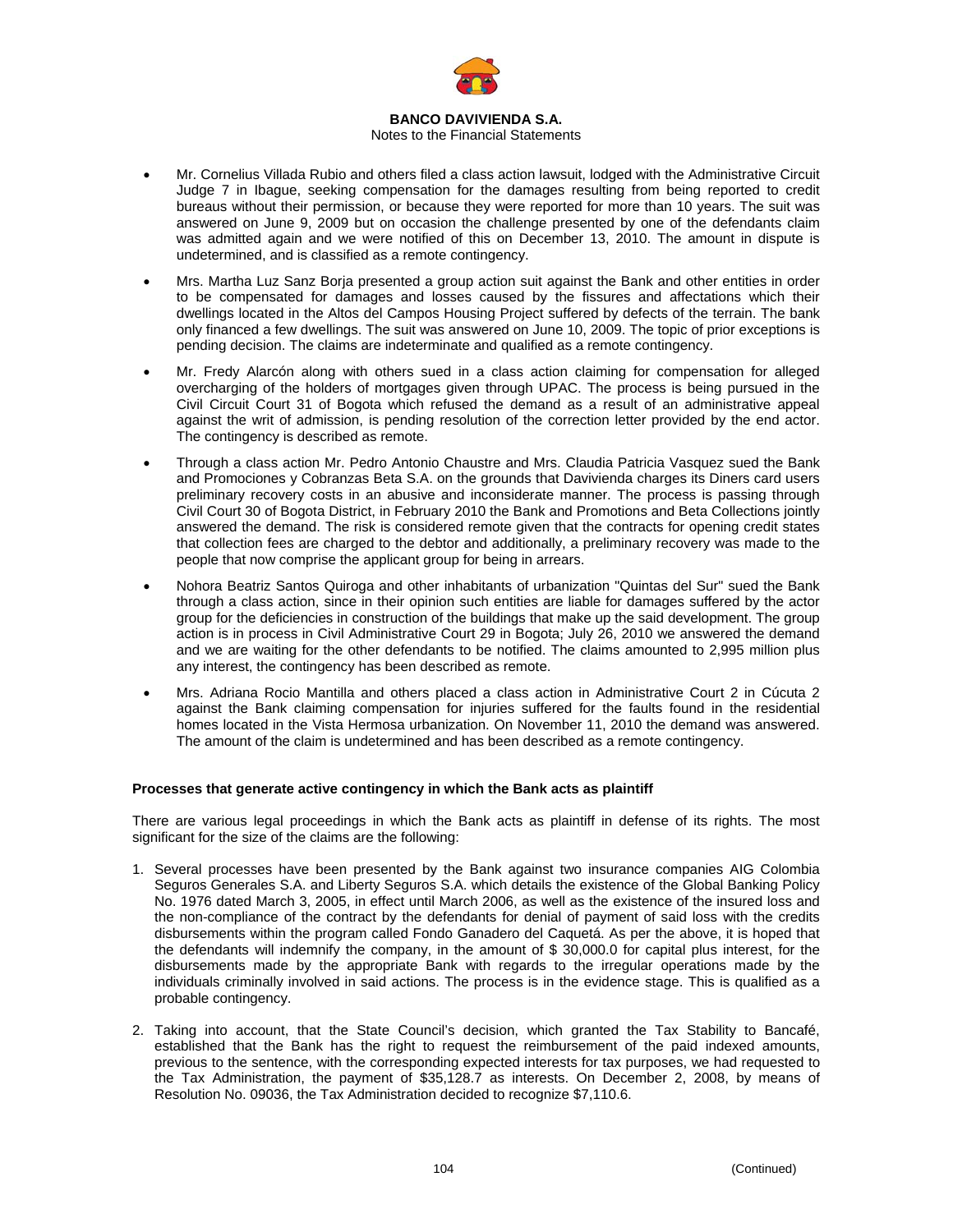

- As a consequence, the Bank placed an executive demand against the DIAN in February 2009 for it to pay interest ordered by the State Council ruling that defined the issue of tax stability in favor of Bancafé. The amount in dispute is \$29,131.1. The Cundinamarca Court Section III denied the payment order by Decree in April 2009, an appeal was filed against the aforementioned decision, which was upheld in October 2009, subsequently, on 12 November 2009, the presiding judge decided to refer the case to Section IV. On 5 March 2010 the appeal was admitted and we await the decision of the second degree.
- 3. Initiated by ordinary process against the Compañía Suramericana de Seguros in order to claim under the insurance policy # 1999040002 Manejo Bancario, implemented in the banking contract between the Banco Cafetero S.A. and the Compañía Agrícola de Seguros, incident which caused a loss for Granbanco SA Bancafé valued at \$ 5,531.4. The process is being handled in the 6th Civil Court of the Bogota Circuit where it is in the evidentiary stage. This contingency is classified as probable.
- Wealth tax first installment 2007 Plaintiff Davivienda: Demand initiated on October 15, 2009 for the amount of \$ 4,305 was granted by order on October 30 of the same year. On 10 June 2010 concluding arguments were filed and on 2 September, the Court issued its decision denying the claims of the lawsuit.
- That verdict was appealed, which was supported by a letter filed on September 30, 2010. On 28 October the Administrative Court referred the case to the State Council, the last action recorded by the authorities in question was on 17 November. Under these conditions, the pending action will be the acceptance of the application by the Magistrate conducting the process.
- 4. Estate tax Second installment 2007 Plaintiff the Bank: Demand initiated on October 15, 2009 for the amount of \$ 4,305 was granted by order on October 30 of the same year. On August 27, 2010 concluding arguments were entered, by an Order of June 24, 2010 the Administrative Court refused the order sought by the Bank to answer the complaint filed by the DIAN (detrimental action) against the resolutions that agreed to return a part of the wealth tax paid, action realized by an Order of October 8, 2010. On October 14 the DIAN attorney attached to the proceedings a copy of the unfavorable ruling produced by the Court. Of this report. Under these conditions, the coming action will be the first instance ruling corresponding to the second installment.

Taking into account what has already happened with respect to the first installment where the Court ruled negatively, a copy of which was added to the process, and that DIAN certainly lodged all its influence with the magistrates, both in the Court and the State Council, most of which were employed in the DIAN, it is likely that the judgments will continue to be unfavorable to the Bank.

# **20 Capital Stock**

Following is the detail of Capital Stock, cut to December 31, and June 30, 2010:

|                               | December 31 | June 30  |
|-------------------------------|-------------|----------|
| Authorized Capital            | \$60,000.0  | 60,000.0 |
| Subscribed and paid capital   | 51,006.4    | 47,757.1 |
| Subscribed capital receivable | 0.8         | 0.0      |

The Authorized, Subscribed and paid capital at December 31, and June 30, 2010 is represented in the following actions:

|                                                     | December 31 | June 30     |
|-----------------------------------------------------|-------------|-------------|
| Authorized shares                                   | 480.000.000 | 480.000.000 |
| Subscribed and paid common and preferential shares: | 408.050.973 | 382.056.976 |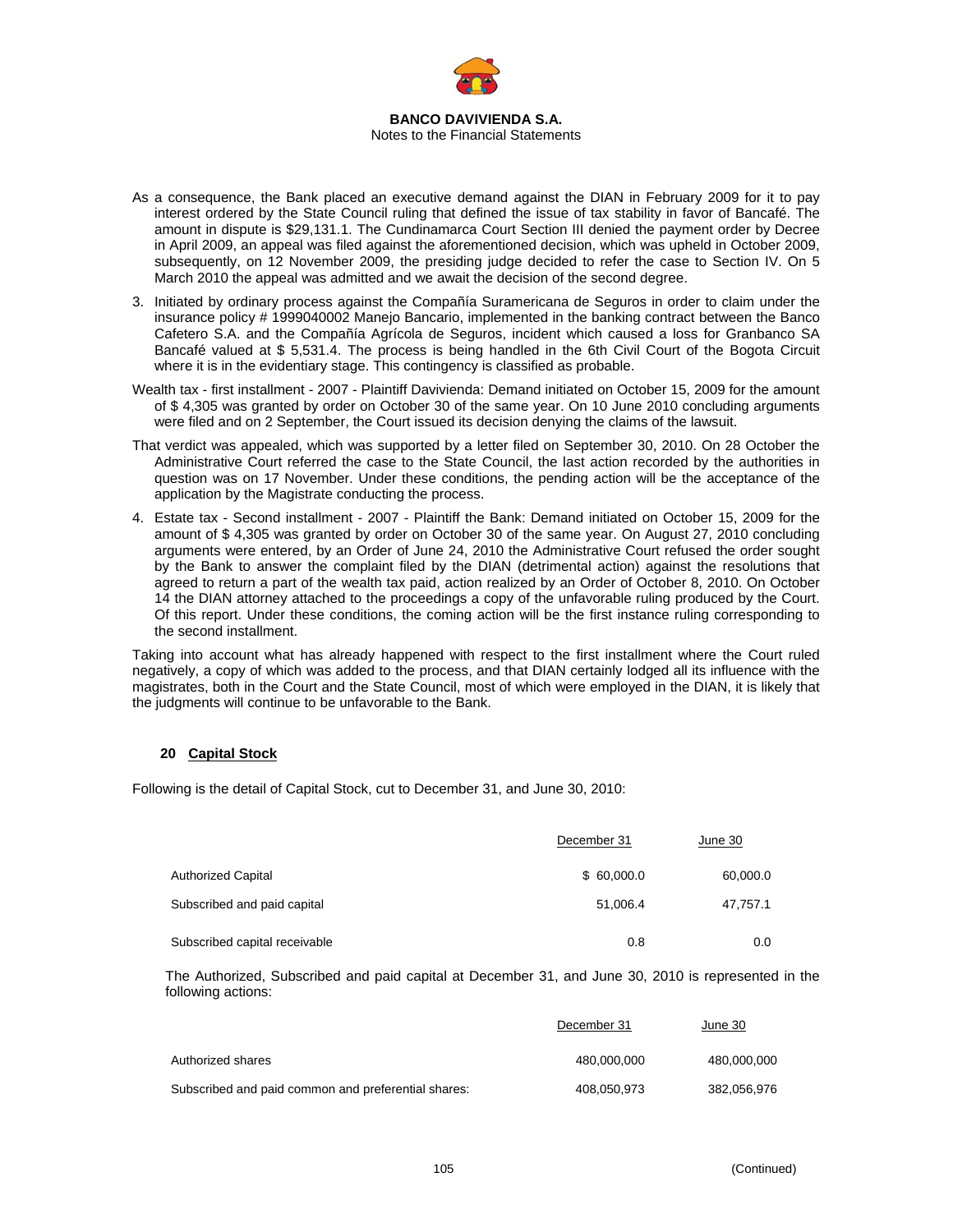

Notes to the Financial Statements

| Subscribed shares receivable<br>Shares in circulation                                                                                                      | 6,003<br>408,056,976                             | 0.0<br>382,056,976                         |
|------------------------------------------------------------------------------------------------------------------------------------------------------------|--------------------------------------------------|--------------------------------------------|
| Weighted average of shares subscribed                                                                                                                      | 396,645,865                                      | 159,190,407                                |
| Nominal value (in pesos)<br>Intrinsic value with valuations (in pesos)<br>Intrinsic value without valuations (in pesos)<br>Net income per share (in pesos) | \$<br>125.00<br>8,745.25<br>7.745.25<br>\$680.29 | 125.00<br>7,626.13<br>6,316.97<br>1,550.55 |

There are no preferred shares or share repurchase transactions.

The shareholders equity generated by equity's revalorization at May 31, 2006 was \$252,185.2.

Articles 5, 8, 9 and 15 of the Bank's bylaws were reformed, the text of which were approved unanimously in the Shareholders Meeting held on April 28, 2010, and were solemnized by Public Deed No. 3202 of April 30, 2010 in Notary Seventy-one.

Bank shares are registered, capital, and may be: a) ordinary, b) privileged, c) with preferential dividend and no voting rights; the latter may not represent more than fifty percent (50%) of the subscribed capital.

Shares may be issued materialized or dematerialized.

The General Assembly of Shareholders held on April 28, 2010, approved:

-To split the Bank's shares by reducing the nominal value of the share, taking as a divisor the number eight (8) (hereinafter the "Conversion Factor"), from a nominal value of one thousand pesos (\$1.000.00) each to a new nominal value of one hundred twenty-five pesos (\$ 125.00) each. Consequently, the authorized capital of \$60.000.0 was represented by 480 million shares.

## - Issue of shares:

According to the aforementioned reform and in line with the official approval of the Financial Superintendence of Colombia, the issuance and placement of up to fifty million (\$ 50,000,000) shares was authorized with preferential dividend and no voting rights for a period of up to three (3) years from its entry in the RNVE. After obtaining such approval, the Bank made the issuance of 26,000,000 preferential shares at a share price of \$ 16,129 (pesos), of which 25,993,997 were issued and subscribed. Consequently there was a capital of \$ 3,249.3 million and a premium for collocation of preferential shares of \$ 416,007.9 million that increase equity by \$ 419,257.2.

At December 31, 2010, there are 6,003 preferential shares receivable that generate a subscribed capital receivable of \$ 0.8 and \$ 96.1 million in premium placement of preferential shares receivable (Note 21).

The General Assembly of Shareholders held on September 30, 2010, approved:

The payment of a dividend of \$ 160 (pesos) per share for a total of \$ 65,289.1 for the 408,056,976 preferential and ordinary shares.

## -Share Conversion

To allow minority shareholders who were not members of the Grupo Bolívar the option to convert up to 50% of the common stock held into shares with preferential dividend and no voting rights; each ordinary share becomes a preferential share so that the conversion does not generate a modification of the Bank's paid capital, nor the number of shares of the shareholder; the above operation was approved by the Superintendencia Financiera de Colombia on June 8, 2010. The number of shares converted from ordinary to preferential amounted to 25,586,704.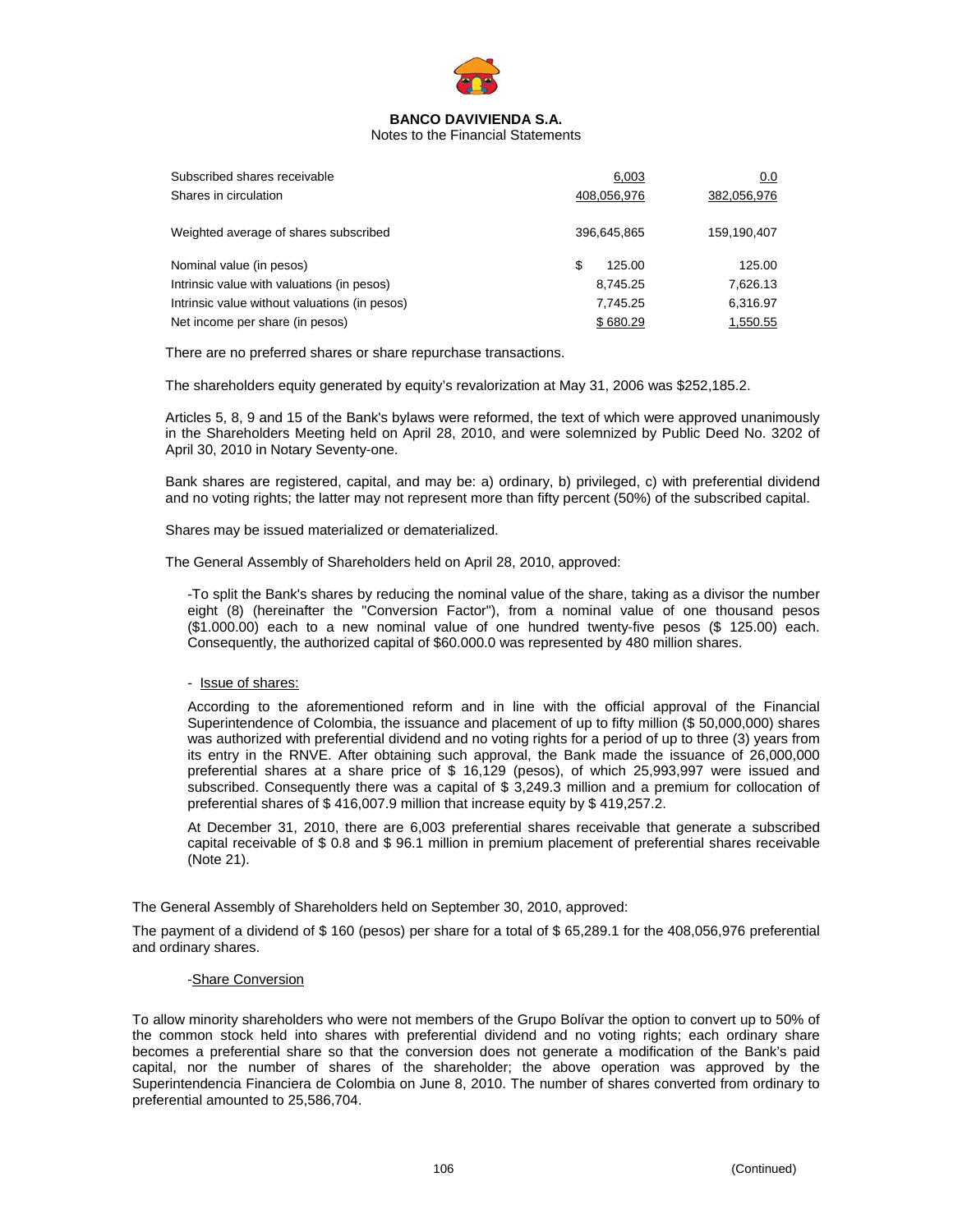

Notes to the Financial Statements

## **21 Reserves**

The detail of reserves as of December 31, and June 30, 2010 is as follows:

|                   | June 30     |
|-------------------|-------------|
|                   |             |
| \$<br>24,192.5    | 24,192.5    |
| 1,120,427.5       | 1,120,427.5 |
| 412,903.5         | 0.0         |
| (96.1)            | 0.0         |
| 1,557,427.4       | 1,144,620.0 |
|                   |             |
| 0.0               | 21,547.9    |
| 7,155.2           | 8.214.9     |
| 1,064,302.7       | 880.965.9   |
| 64,387.6          | 47,633.6    |
| 1,135,845.5       | 958,362.3   |
| \$<br>2,693,272.9 | 2,102,982.3 |
|                   | December 31 |

On December 31, and June 30, 2010 donations were made in the amounts of \$4.059.7 and \$2.192.1 respectively, paid for by the occasional reserves used for this purpose, authorized by the Shareholders' Assembly.

The General Assembly of Shareholders held in september and March 2010 approved the release of reserves available to the Assembly for \$3.000.0 and \$ 9.000.0, respectively, for a reserve available to the Board for donations.

# **22 Contingent Accounts**

A detail of contingent accounts is as follows:

|                                                     | December 31        | June 30     |  |
|-----------------------------------------------------|--------------------|-------------|--|
| Creditors:                                          |                    |             |  |
| Values gave during repo and simultaneous operations | \$<br>188,375.1    | 273,331.1   |  |
| <b>Bank quaranties</b>                              | 798,854.5          | 414,753.3   |  |
| Letters of credit                                   | 78,173.2           | 86.780.0    |  |
| Approved and not disbursed credits                  | 3,674,516.8        | 2,298,673.4 |  |
| Credit card opening                                 | 7,012,231.7        | 5,941,218.0 |  |
| Obligations in options                              | 99,527.0           | 217,566.4   |  |
| Accounts payable to the Nation, Law 546/99          | 21,582.6           | 21,582.6    |  |
| Leasing contract purchase property street 26        | 2,787.0            | 4.609.3     |  |
| Litigation (Note 19)                                | 252,742.8          | 236,260.5   |  |
| Receiving payment order money                       | 3.6                | 1,549.9     |  |
| <b>Others</b>                                       | 8,471.2            | 6,595.1     |  |
|                                                     | \$<br>12.137.265.5 | 9.502.919.7 |  |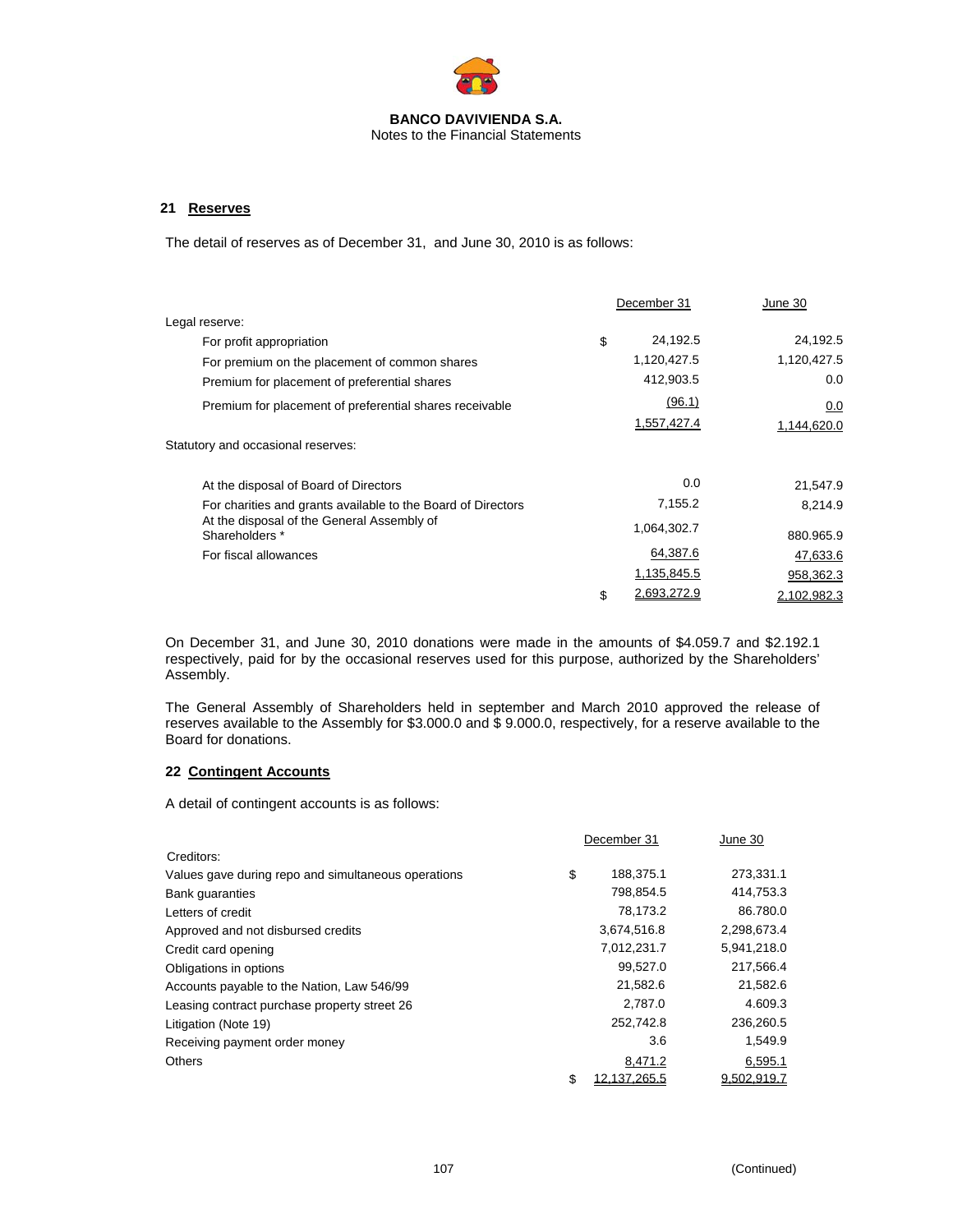

#### Notes to the Financial Statements

| Debtors:                                            |                 |           |
|-----------------------------------------------------|-----------------|-----------|
| Values gave during repo and simultaneous operations | \$<br>13,446.0  | 103,501.2 |
| Credit portfolio interests                          | 33,272.7        | 39,619.4  |
| Housing leasing portfolio interests                 | 2,498.9         | 2,836.7   |
| Rights in options                                   | 54,165.6        | 147,094.1 |
| Housing portfolio relieves Law 546/99               | 26,491.8        | 23,889.2  |
| Credit portfolio monetary correction                | 5,711.4         | 8,649.8   |
| Writen down restructured portfolio(1)               | 693.5           | 41,258.2  |
| Rights contract certificated                        | 17,193.0        | 17,193.0  |
| Lawsuits                                            | 214,915.2       | 127,033.8 |
| C Securities II securitization II                   | 32,948.1        | 32,915.9  |
| Income statement credit balance                     | 7,756.5         | 7,756.5   |
| TES Embargo Lav 546                                 | 0.0             | 15,730.1  |
| Securitization residual value                       | 29,959.9        | 24,192.5  |
| Other debtor contingencies (Less than 5%)           | 37,476.4        | 38,296.0  |
|                                                     | \$<br>476.529.0 | 629.966.3 |

(1) Corresponds to the business restructuring agreement entered into on February 3, 2005 between Promotora La Alborada and its creditors; Product of this agreement Banco Davivienda S.A. received a representative title of 21.121.632.105 shares for an amount of \$21.121.6. The remaining balance corresponds to a credit of 101.988.429.81 UVR liquidated to June 30, 2010 for \$19.060.8, which will be paid in a sole installment on January 30, 2012.

December 31, 2010 the Bank sold these assets and expects to carry out their legalization in February 2011 for \$ 12,399.0 of which \$ 6,199.5 will be received, as follows: November 23 and December 27, 2010 \$ 1,239 .9 and \$ 4,959.6 respectively.

## **23 Memorandum Accounts**

The following is the detail of the Memorandum Accounts:

|                                                               | December 31 |              | June 30      |
|---------------------------------------------------------------|-------------|--------------|--------------|
| Debtor:                                                       |             |              |              |
| Assets and securities received in custody                     | \$          | 3,846,064.7  | 3,180,152.1  |
| Assets and securities received in guarantee                   | 53,566.8    |              | 105,528.7    |
| Revaluation assets received as payment - real state           |             | 5,931.9      | 7,074.7      |
| Revaluation assets received as payment – personal<br>property |             | 6,427.1      | 6,427.1      |
| Remittance and sent to other recovery                         | 9,408.7     |              | 8,731.6      |
| Write down assets                                             |             | 1,215,278.6  | 1,364,664.1  |
| Assets inflation adjustment                                   |             | 58,834.2     | 58,834.2     |
| Distribution of paid-up capital                               |             | 51,006.4     | 0.0          |
| Credits to stockholders and related parties                   | 1,316.7     |              | 14,183.7     |
| Loans to parents, subsidiaries and subordinates               | 4.1         |              | 0.0          |
| Agricultural portfolio new loans                              | 1,146,717.1 |              | 883,115.0    |
| Property and equipment fully depreciated                      | 182,878.4   |              | 182,714.0    |
| Fiscal Value of non-monetary assets                           |             | 24,322,662.0 | 24,322,662.0 |
| Allowance people in concordat situation                       |             | 46,895.4     | 39,097.7     |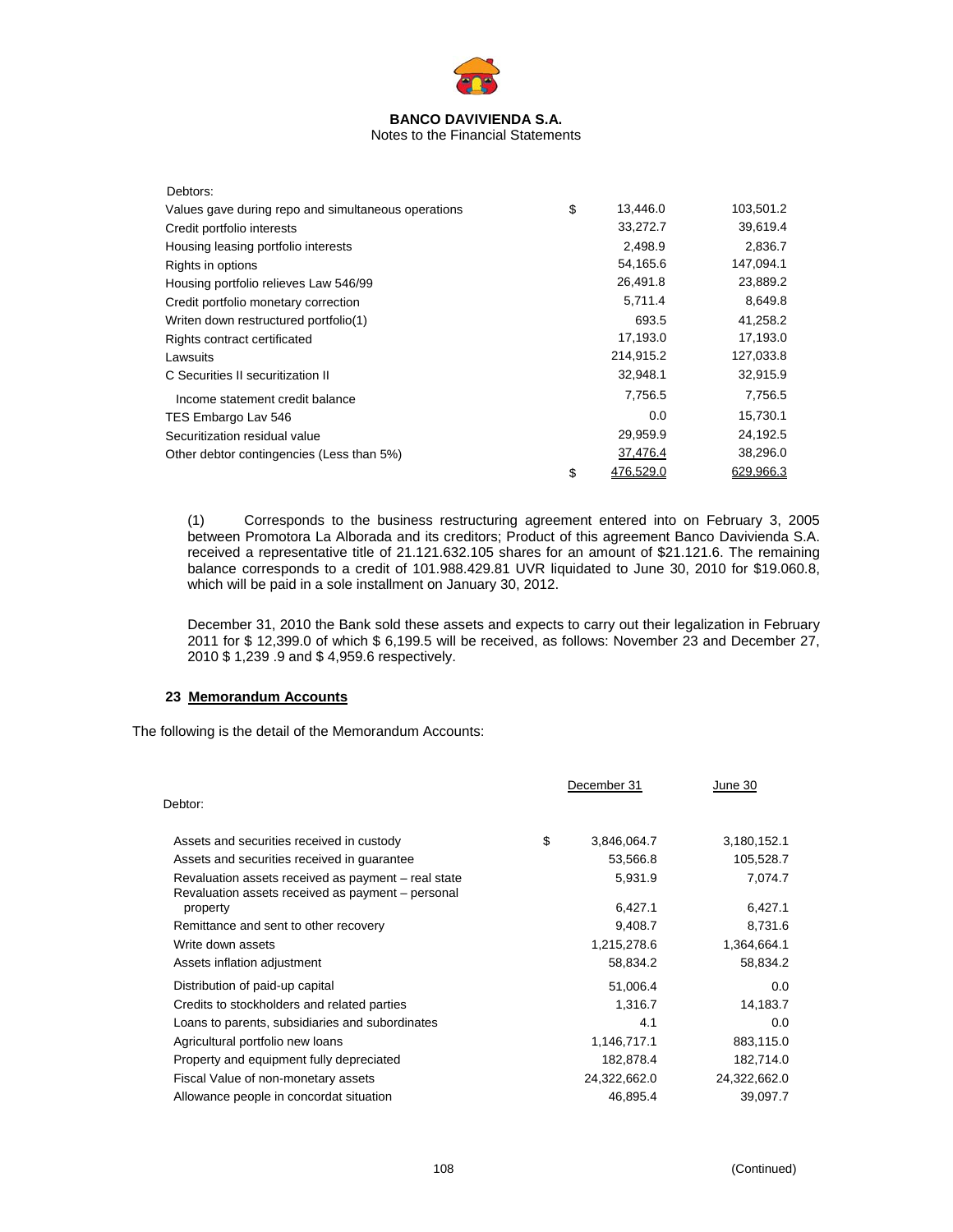

#### Notes to the Financial Statements

| Investment negociable in debt securities                             | 2,089,684.8        | 2,260,699.0  |
|----------------------------------------------------------------------|--------------------|--------------|
| Investment to be maintained up to their maturity                     | 318,956.6          | 320,602.1    |
| Investment available for sale – debt securities                      | 1,319,632.2        | 630,388.8    |
| Reciprocal operations with Parent Companies and                      |                    |              |
| subordinates<br>Reciprocal operations that affect expenses and costs | 314, 157.7         | 300,450.3    |
| with parent companies                                                | 11,426.1           | 8,985.4      |
| Capital, interest and insurance securitized portfolio                | 2,244,316.1        | 1,333,378.0  |
| Capital, interest, and other bad debt portfolio items sold off       |                    |              |
| (universal)                                                          | 98,931.7           | 104,095.3    |
| Universalities assets, expenses and contingencies                    | 524,426.1          | 534,505.6    |
| Interest, RVU and guaranties                                         | 665,162.9          | 626,494.1    |
| Mortgage bonds housing portfolio                                     | 47,305.7           | 50,958.6     |
| Base tax on VAT (value added tax) for purchases                      | 19,992.7           | 17,093.7     |
| Special litigation processes                                         | 95,124.9           | 79,968.5     |
| Swaps rights on foreign currency US dollars                          | 0.0                | 314,795.3    |
| Depreciation of Housing Leasing                                      | 168,991.4          | 95,172.7     |
| Lineal cause of syndicated credit and bonds                          | 5,634.6            | 4,585.1      |
| DCV indirect deposits                                                | 1,050,192.0        | 1,095,181.5  |
| Others debtor Memorandum accounts (Less than 5%)                     | 114,011.3          | 172,359.5    |
|                                                                      | \$<br>40.034.938.9 | 38,122,898.4 |

|                                                                                                           | December 31     | June 30      |
|-----------------------------------------------------------------------------------------------------------|-----------------|--------------|
| Creditor:                                                                                                 |                 |              |
| Assets and securities received in custody<br>Assets and securities received in guarantee for futures      | \$<br>147,533.4 | 165,820.4    |
| loans                                                                                                     | 5,987,045.8     | 5,937,378.8  |
| Guarantees outstanding to cancel                                                                          | 3,964,202.8     | 3,245,125.5  |
| Assets and securities received in guaranty                                                                | 15,553,880.0    | 16,300,609.1 |
| Assets and securities received in other quaranties                                                        | 15,630.9        | 1,668.7      |
| Assets and securities received in administration                                                          | 0.0             | 108.7        |
| Inflation adjustment to stockholders equity                                                               | 252,185.5       | 252,185.5    |
| Capitalization for stockholders' equity revaluation                                                       | 252,185.2       | 252,185.2    |
| Fixed income negociable investments yields                                                                | 190,589.7       | 69,709.8     |
| Stockholders' equity fiscal value                                                                         | 2,451,251.9     | 2,451,251.9  |
| Capital, interest and others comercial portfolio                                                          | 11,780,652.9    | 10,033,572.9 |
| Capital, interest and others consumption portfolio                                                        | 7,587,689.5     | 6,710,127.2  |
| Capital, interest and others micro – credit portfolio                                                     | 78.9            | 394.8        |
| Capital, interest and others housing portfolio<br>Liability reciprocal operations with Parent Companies & | 1,800,079.9     | 2,343,666.7  |
| Subordinates                                                                                              | 63,592.3        | 51,067.7     |
| Reciprocal operations affecting income with Parent<br>Company                                             | 50,304.5        | 21,662.3     |
| Universality guaranties, liabilities and incomes                                                          | 224,174.1       | 245,627.5    |
| Securitized portfolio guaranties                                                                          | 6,422,262.1     | 4,442,323.2  |
| Subordinated bonds                                                                                        | 0.0             | 315,669.8    |
| Technical Heritage - October 2010                                                                         | 3,599,879.3     | 0.0          |
| Technical Heritage - November 2010                                                                        | 3,608,849.8     | 0.0          |
| Self-withholding base - Decree 700 - Investment                                                           | 547,645.5       | 394,794.6    |
| Other debtor contingencies (Less than 5%)                                                                 | 270,267.1       | 329,107.0    |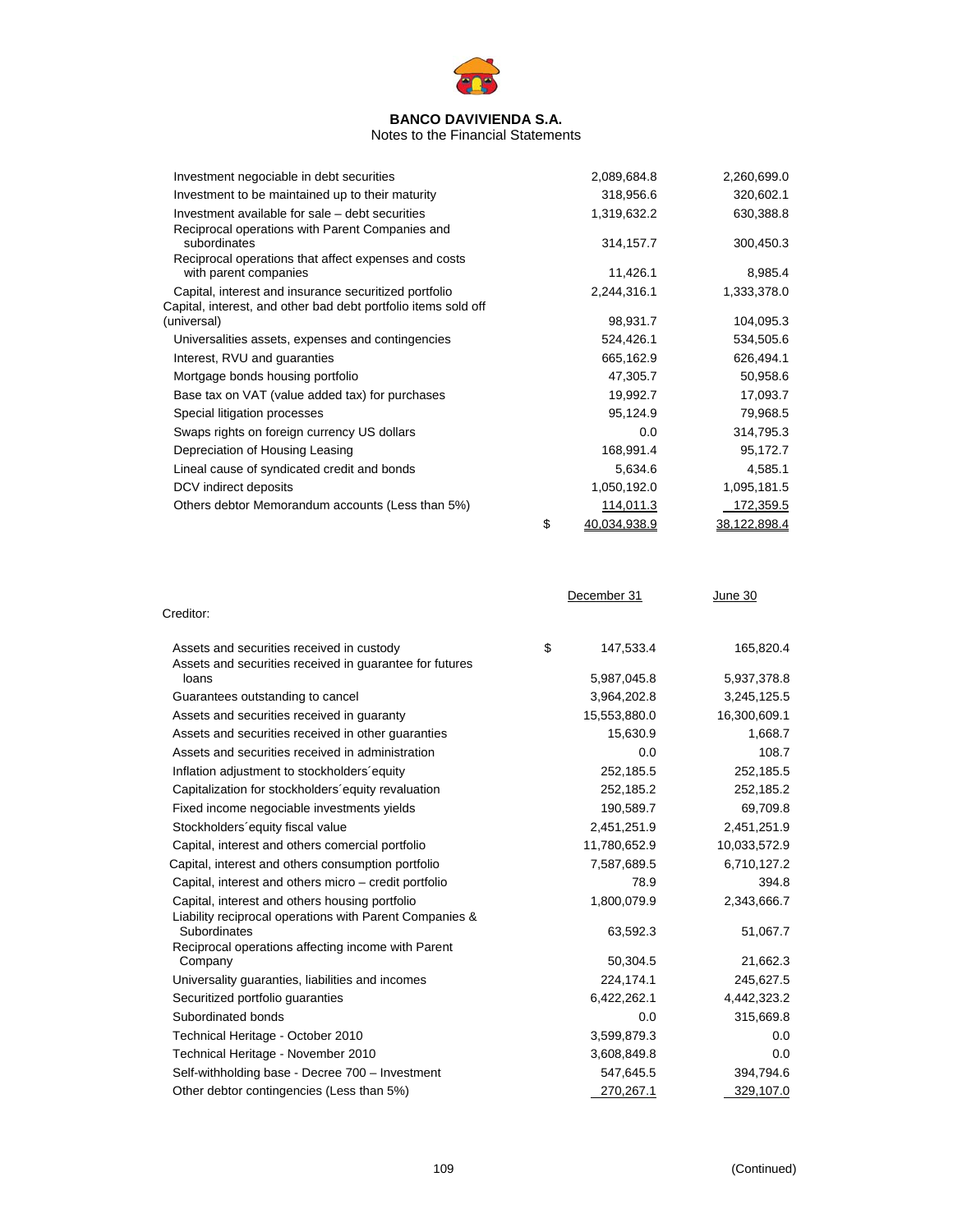

Notes to the Financial Statements

\$ 64,769,981.1 53,564,057.3

# **24 Fiduciary Accounts**

### **24.1 Housing Write Down Portfolio Universality CCV**

In December 31, and June 30, 2010, universalities CCV, CCVII y CCVIII of Financial Statements are recorded Trust Memorandum Accounts.

These universalities were constituted through penalties approved by the General Shareholders' Assembly held on December 16, 2003; May 11 and November 9, 2004 respectively. It was then decide to retrieve the balance of the Bank, a set of housing credits, that due to their particular risk situation had been totally provisioned and at the same time perform an issuance of titles.

The portfolios of written off accounts receivable for CCV, CCVII, and CCVIII housing was separated from the capital and the Balance of the Bank, in accordance to what is established in article 12 of Law 546 of 1999, regulated by Resolution 775 of 2001 of the Colombian Financial Superintendence through the conformation of the Universalities denominated Universalidad Titulos CCV, CCVII, and CCVIII the exclusive ends of which is to serve as instrument for the structuring of the issuance of titles of the entitlement of the mortgage accounts receivable CCV, CCVII, and CCVIII constituted on December 29, 2003; May 25, and December 22, 2004 respectively.

In accordance to Resolution No. 775 of 2001 issued by the Colombian Financial Superintendence, the Titles CCV, CCVII, and CCVIII were inscribed in the Registro Nacional de Valores e Intermediarios [National Registry of Titles and intermediaries], and their public offer authorized by having presented before the mentioned Registry the entirety of the documentation established in article 3 of the mentioned Resolution.

# **Housing Write Down Portfolio Universality - CCVIII**

The following corresponds to the detail of the universality operation entered into on November 9, 2004:

| Capital                             | \$<br>92,256.2  |
|-------------------------------------|-----------------|
| Interests                           | 2,131.6         |
| Insurance                           | 2,737.1         |
| Other Assets                        | 3,848.0         |
| Deferred                            | (3, 191.5)      |
| Housing RVU Contingency             | 12,855.3        |
| <b>Housing Interest Contingency</b> | 23,834.7        |
| Total Universality                  | \$<br>134,471.4 |

The portfolio was constituted by 4.641 credits with a U.V.R. + 11.99% weighted rate. 54% corresponds to VIS portfolio and the remaining 46% to non-VIS portfolio.

The CCVIII mortgage instruments are issued and administered by the Bank with an exclusive support in the CCVIII Universality (Housing Write Down Portfolio III) and without guaranty from their own stockholders' equity.

The custody and administration of the issuance is made by DECEVAL in accordance with the terms of the issuance deposit and administration contract entered into between the Bank and DECEVAL.

In December 3, 2008, these securities were classified CCC by the Colombia's Classification Company Duff and Phelps S.A according to their risks conditions.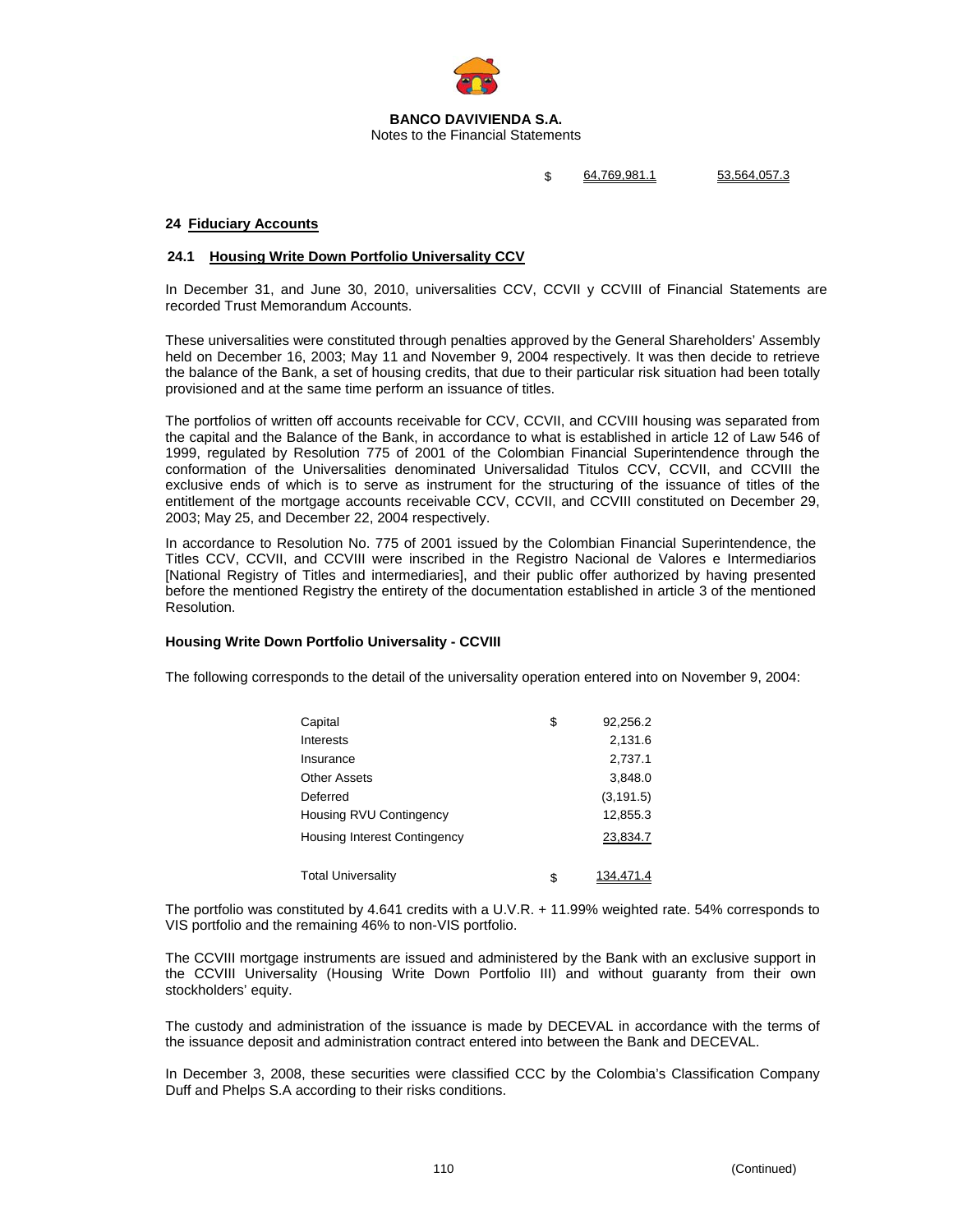

Notes to the Financial Statements

Some stockholders of the Bank acquired all these CCVIII mortgage instruments.

The characteristics of the CCVIII mortgage instruments are the following:

|      |                     |        |               |           | Issued     |
|------|---------------------|--------|---------------|-----------|------------|
| From |                     | Series | Term (Months) | Yields    | Face Value |
|      | 22-Dec-04 22-Dec-12 |        | 96            | Uncertain | \$6.999.1  |

- Designation: the name of the instruments will be CCVIII Mortgage Instruments.
- Denomination: the CCVIII instruments will be expressed in RVU Units.
- Number of instruments in this issuance: 4.800
- Face value: 10.000 RVU

- Outstanding Law: The CCVIII instruments are freely negotiable in the second market and they have the character of bearer instruments.

- Minimum Investment: equivalent to 200.000 RVU.
- Minimum negotiation amount in the secondary market: 10.000 RVU.

System: They have the character and the prerogatives of the securities and also those belonging to the Mortgage Instruments. They are subject to the regulations provided in the Law 546/99.

Profitability: Uncertain, derived from the collections achieved from the write down portfolio that is the basis of the process, net of expenses, and during the term of the instruments.

Payment of yields: The CCVIII instruments yields will be paid quarterly, at the end of the quarter, in accordance with the allowances in payment priority.

Amortization: The CCVIII instruments confer to their holders the right of receiving, with Universality funds and subject to the payment priority, the capital refunding in successive quarterly quotas on the payment dates of the 23 to 32 quarters of the issuance term. The capital payments that can not be made in any payment date will accumulate for being made in the following payment date, without exceeding the payment date corresponding to the 32 quarter of the issuance term.

Placement: The CCVIII instruments were placed in the secondary market through the DAVIVALORES S.A. stock market commissioner, through the entering into of an "Underwriting" Agreement to the "Best Effort".

Underwriting Price: Equivalent to the face value of each instrument, added with the premium that was defined in the offer announcement.

#### **Housing Write Down Portfolio Universality - CCVII**

The following corresponds to the detail of the universality operation entered into on May 11, 2004:

| Capital                      | \$<br>126.288,6 |
|------------------------------|-----------------|
| Interests                    | 4.148,7         |
| Insurance                    | 8.155,7         |
| <b>Other Assets</b>          | 1.835,4         |
| Deferred                     | (2.987,7)       |
| Housing RVU Contingency      | 54.817.1        |
| Housing Interest Contingency | 74.043,3        |
| <b>Total Universality</b>    | \$<br>266.301,1 |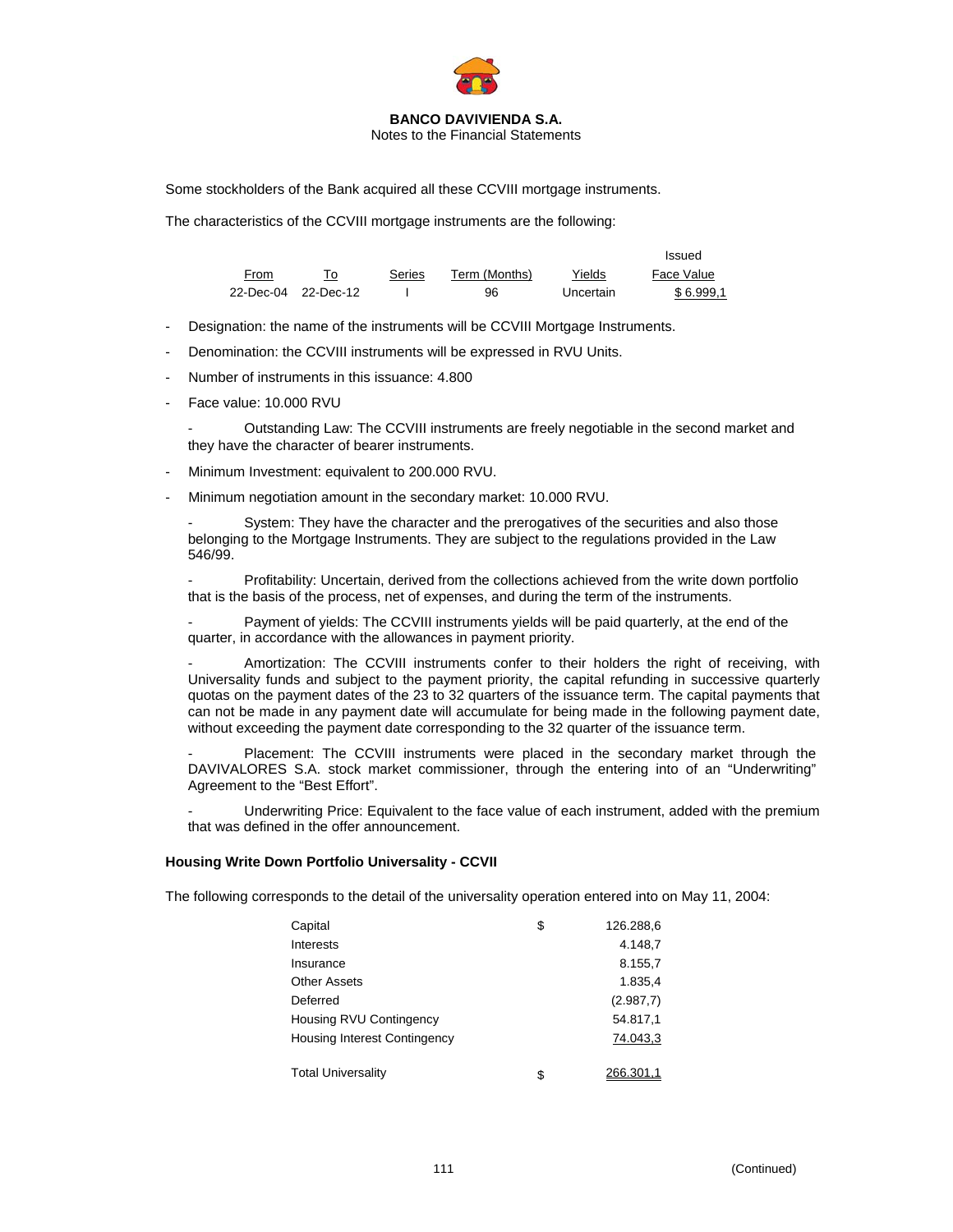

#### Notes to the Financial Statements

The portfolio was constituted by 5.866 credits with R.V.U. + 12.10% weighted rate. 45% corresponds to VIS portfolio, and the remaining 55% to Non-VIS portfolio.

The CCVII mortgage instruments are issued and administered by the Bank with the exclusive support on the CCV II (Housing Write Down Portfolio II) Universality and without any guaranty from their own stockholders' equity.

The custody and administration of the issuance is made by DECEVAL in accordance with the deposit and administration contract of the issuance, entered into by the Bank and DECEVAL.

In May 12, 2009, these securities were classified CCC by the Colombia's Classification Company Duff and Phelps S.A. according to their risks conditions.

Some of the Bank stockholders acquired all these CCVII mortgage instruments.

The characteristics of the CCVII mortgage instruments are the following:

|      |                     |        |               |           | Issued     |
|------|---------------------|--------|---------------|-----------|------------|
| From |                     | Series | Term (Months) | Yields    | Face Value |
|      | 26-May-04 26-May-12 |        | 96            | Uncertain | \$10.042.0 |

- Designation: the name of the instruments will be CCVII Mortgage Instruments.
- Denomination: The CCVII instruments will be expressed in RVU Units.
- Number of instruments constituting the issuance: 7.000
- Face Value: 10.000 RVU

- Outstanding Law: The CCVII instruments are freely negotiable in the secondary market and they have the character of bearer instruments.

- Minimum Investment: Equivalent to 200.000 RVU.
- Minimum negotiation amount in the secondary market: 200.000 RVU.
- System: They have the character and the prerogatives of the securities and also of those corresponding to the Mortgage Instruments. They are subject to the regulations provided in the Law 546/99.
- Profitability: Uncertain and derived from the collections achieved from the write down portfolio that is the basis of this process, net of expenses, during the term of the instruments.
- Payment of the yields: the yields from the CCVII instruments will be paid quarterly, at the end of the quarter, in accordance with the allowances in the payment priorities.
- Amortization: The CCVII instruments confer to their holders the right of receiving, with Universality funds and subject to the payment priority, the capital refunding in successive quarterly quotas on the payment dates of the 22 to 32 quarters of the issuance term. The capital payments that can not be made in any payment date will accumulate for being made in the following payment date, without exceeding the payment date corresponding to the 32 quarter of the issuance term.
- Placement: The CCVII instruments were placed in the secondary market through the DAVIVALORES S.A. stock market commissioner, through the entering into of an "Underwriting" Agreement to the "Best Effort".
- Underwriting Price: Equivalent to the face value of each instrument, added with the premium that was defined in the offer announcement.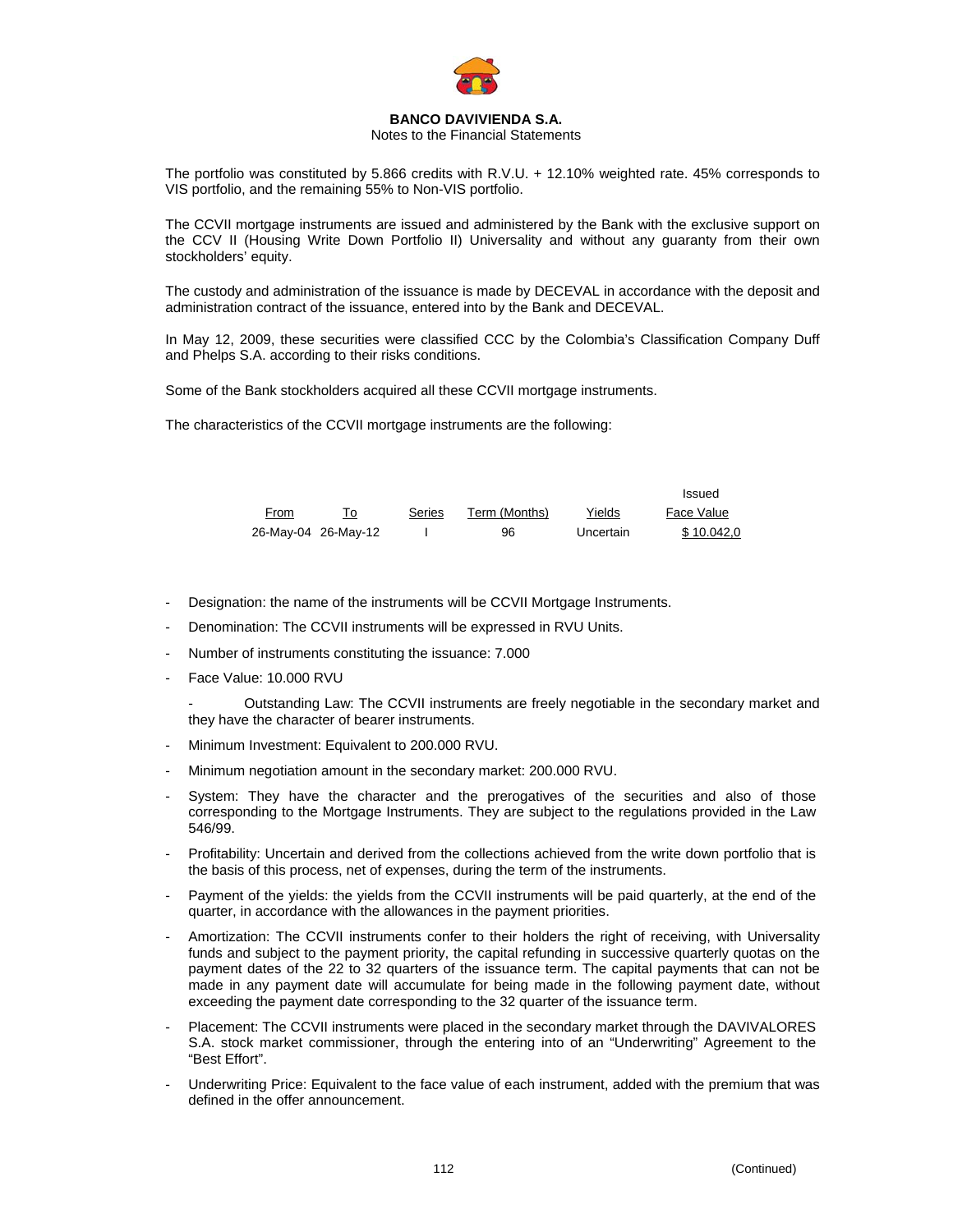

Notes to the Financial Statements

#### **Housing Write Down Portfolio Universality - CCV**

The following corresponds to the detail of the universality operation entered into on December 16, 2003:

| Capital                   | S | 155.179.0  |
|---------------------------|---|------------|
| Interests                 |   | 7.318.9    |
| <b>Other Assets</b>       |   | 10.003.3   |
| Deferred                  |   | (6.095, 3) |
| <b>Total Universality</b> | S | 166.405.9  |

The portfolio was constituted by 7.811 credits, with RVU + 11.98% weighted rate. The 53% corresponds to VIS portfolio and the remaining 47% to non-VIS portfolio.

The CCV mortgage instruments are issued and administered by the Bank with the exclusive support on the CCV Universality (Housing Write Down Portfolio) and without any guaranty from their own stockholders' equity.

The custody and administration of the issuance is made by DECEVAL according to the issuance deposit and administration contract entered into between the Bank and DECEVAL.

At December 3, 2008, these instruments were rated CCC by the rating company Duff and Phelps de Colombia S.A., in accordance with their risk condition.

Some stockholders of the Bank acquired all these CCV mortgage instruments.

The characteristics of the CCV mortgage instruments are the following:

|                     |        |               |           | Issued     |
|---------------------|--------|---------------|-----------|------------|
| From                | Series | Term (Months) | Yields    | Face Value |
| 29-Dec-03 29-Dec-11 |        | 96            | Uncertain | \$13.977.4 |

- Designation: the name of the instruments will be CCV Mortgage Instruments.
- Denomination: The CCV instruments will be expressed in RVU Units.
- Number of instruments constituting the issuance: 10.140
- Face Value: 10.000 RVU

- Outstanding Law: The CCV instruments are freely negotiable in the secondary market and they have the character of bearer instruments.

- Minimum Investment: Equivalent to 200.000 RVU.
- Minimum negotiation amount in the secondary market: 200.000 RVU.

System: They have the character and the prerogatives of the securities and also of those corresponding to the Mortgage Instruments. They are subject to the regulations provided in the Law.

Profitability: Uncertain and derived from the collections achieved from the write down portfolio that is the basis of this process, net of expenses, during the term of the instruments.

Payment of the yields: the yields from the CCV instruments will be paid quarterly, at the end of the quarter, in accordance with the allowances in the payment priorities.

Amortization: The CCV instruments confer to their holders the right of receiving, with Universality funds and subject to the payment priority, the capital refunding in successive quarterly quotas on the payment dates of the 25 to 32 quarters of the issuance term. The capital payments that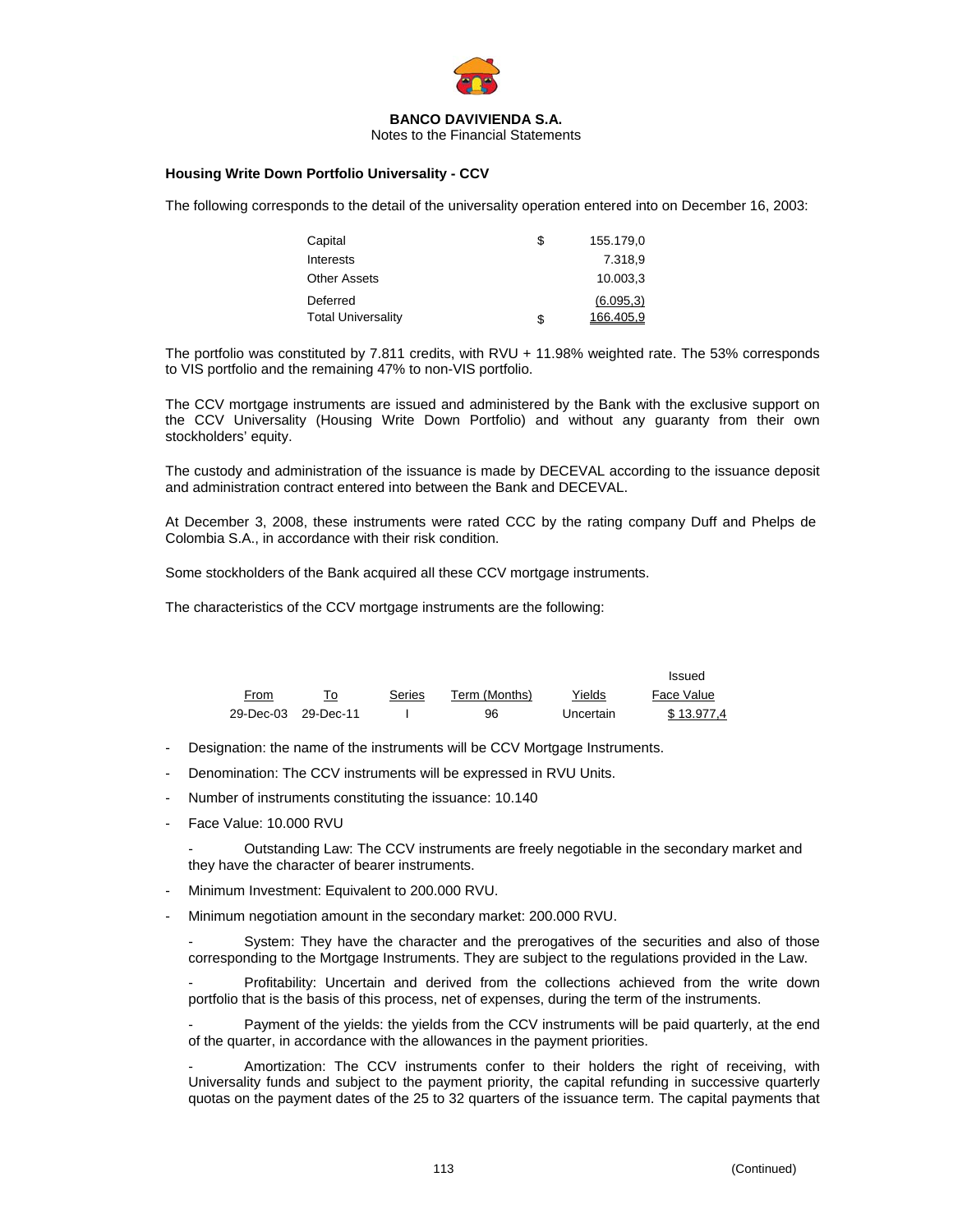

#### Notes to the Financial Statements

can not be made in any payment date will accumulate for being made in the following payment date, without exceeding the payment date corresponding to the 32 quarter of the issuance term.

Placement: The CCV instruments were placed in the secondary market through the DAVIVALORES S.A. stock market commissioner, through the entering into of an "Underwriting" Agreement to the "Best Effort".

- Underwriting Price: Equivalent to the face value of each instrument, added with the premium that was defined in the offer announcement.

The detail of the fiduciary accounts, with closing on December 31, and June 30, 2010 are presented below:

| December 31                            | <b>CCV</b>  | CCVII     | <b>CCVIII</b> | Total     |
|----------------------------------------|-------------|-----------|---------------|-----------|
| <b>Balance</b>                         |             |           |               |           |
| Cash and cash equivalents              | \$<br>190.0 | 783.2     | 942.0         | 1,915.2   |
| <b>Credit Portfolio</b>                | 18,579.8    | 10,127.6  | 8,482.4       | 37,189.8  |
| Debtor                                 | 162.2       | 613.9     | 377.8         | 1,153.9   |
| <b>Assets Total</b>                    | 18,932.0    | 11,524.7  | 9,802.2       | 40,258.9  |
| Interests                              | 0.0         | 741.7     | 1,207.9       | 1,949.6   |
| Accounts payable                       | 300.9       | 349.2     | 73.2          | 723.3     |
| Creditors                              | 2,290.4     | 306.2     | 38.8          | 2,635.4   |
| Long term-debt                         | 16,340.9    | 10,127.6  | 8,482.1       | 34,950.6  |
| <b>Liabilities Total</b>               | 18,932.2    | 11,524.7  | 9,802.0       | 40,258.9  |
| Results                                |             |           |               |           |
| Operating Income                       | 1.4         | 0.4       | 0.4           | 2.2       |
| Readjustment to real value unit R.V.U. | 18.7        | 11.9      | 8.6           | 39.2      |
| Portfolio recovery                     | 2,379.3     | 3,017.8   | 2,987.0       | 8,384.1   |
| Real State trust recovery              | 1,761.2     | 1,265.6   | 869.8         | 3,896.6   |
| Operating Income total                 | 4,160.6     | 4,295.7   | 3,865.8       | 12,322.1  |
| <b>Operating Expenses</b>              |             |           |               |           |
| Others Interests                       | 1,605.5     | 2,789.1   | 2,958.1       | 7,352.7   |
| Commissions                            | 163.6       | 164.2     | 143.6         | 471.4     |
| Fees                                   | 0.0         | 0.0       | 0.0           | 0.0       |
| Insurance                              | 1,842.4     | 946.3     | 462.6         | 3,251.3   |
| <b>Miscellaneous</b>                   | 549.1       | 396.0     | 301.6         | 1,246.7   |
| <b>Operating Expenses Total</b>        | 4,160.6     | 4,295.6   | 3,865.9       | 12,322.1  |
| Contingents                            |             |           |               |           |
| Portfolio                              | 184,438.1   | 93,552.9  | 32,450.8      | 310,441.8 |
| Other contingencies                    | 24,394.9    | 23,009.5  | 14,532.8      | 61,937.2  |
| Total contingencies                    | 208,833.0   | 116,562.4 | 46,983.6      | 372,379.0 |
| Debtors                                |             |           |               |           |
| Portfolio                              | 26,959.9    | 22,969.6  | 19,390.2      | 69,319.7  |
| Creditors                              |             |           |               |           |
| Portfolio                              | 81,065.0    | 63,403.7  | 66,553.3      | 211,022.0 |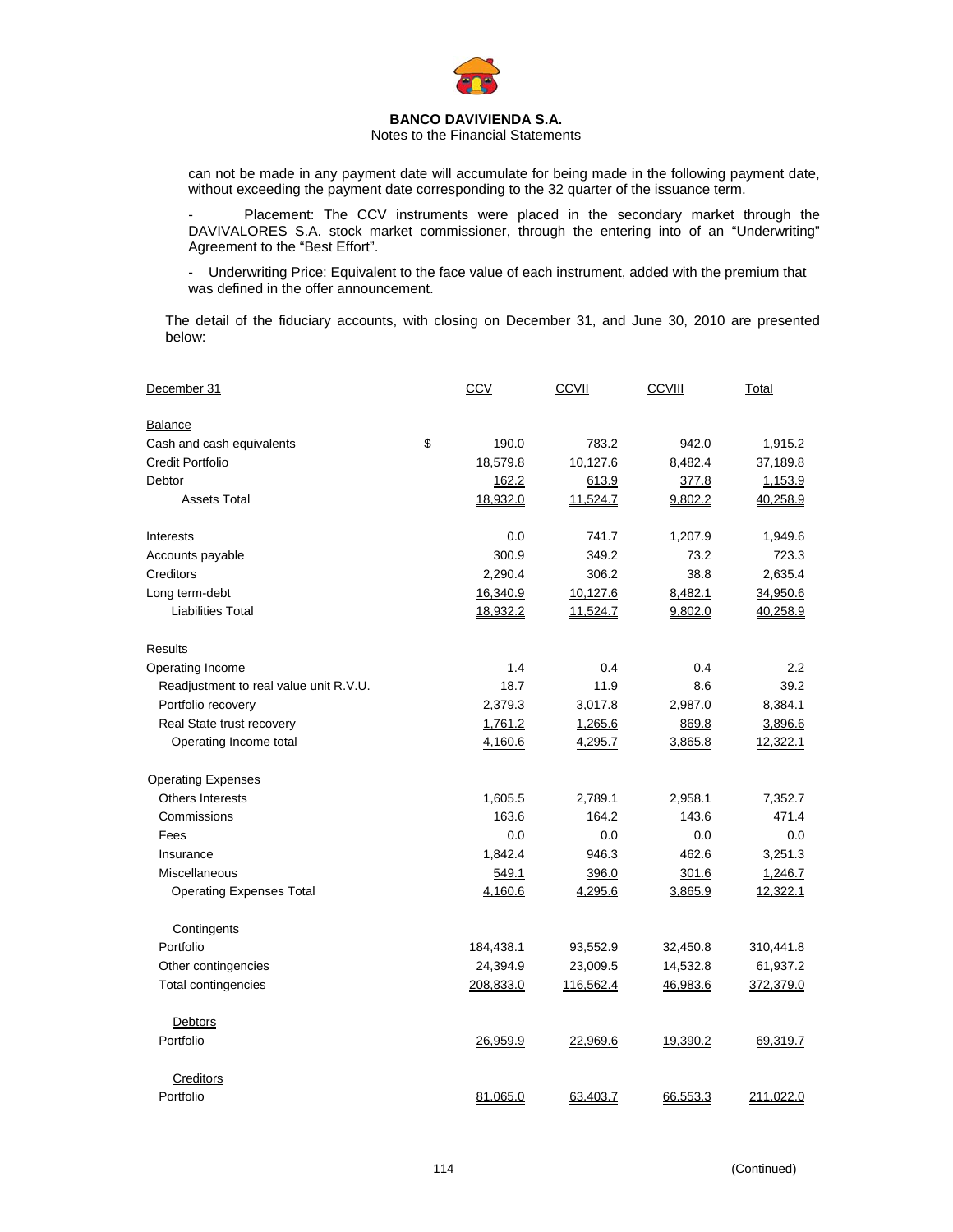Notes to the Financial Statements

| June 30                                | CCV           | CCVII     | CCVIII   | Total     |
|----------------------------------------|---------------|-----------|----------|-----------|
| Balance                                |               |           |          |           |
| Cash and cash equivalents              | \$<br>2,437.8 | 636.7     | 250.8    | 3,325.3   |
| <b>Credit Portfolio</b>                | 19,331.3      | 12,400.5  | 9,150.9  | 40,882.7  |
| Debtor                                 | 389.8         | 219.6     | 330.4    | 939.8     |
| <b>Assets Total</b>                    | 22,158.9      | 13,256.8  | 9,732.1  | 45,147.8  |
| Interests                              | 244.9         | 237.3     | 398.3    | 880.5     |
| Accounts payable                       | 237.6         | 253.4     | 67.6     | 558.6     |
| Creditors                              | 2,345.1       | 287.1     | 115.3    | 2,747.5   |
| Long term-debt                         | 19,331.3      | 12,479.0  | 9,150.9  | 40,961.2  |
| <b>Liabilities Total</b>               | 22,158.9      | 13,256.8  | 9,732.1  | 45,147.8  |
| Results                                |               |           |          |           |
| Operating Income                       | 4.1           | 0.9       | 1.1      | 6.1       |
| Readjustment to real value unit R.V.U. | 443.1         | 302.9     | 209.8    | 955.8     |
| Portfolio recovery                     | 3,434.0       | 1,907.7   | 2,985.2  | 8,326.9   |
| Real State trust recovery              | 888.7         | 1,210.7   | 596.4    | 2,695.8   |
| Operating Income total                 | 4,769.9       | 3,422.2   | 3,792.5  | 11,984.6  |
| <b>Operating Expenses</b>              |               |           |          |           |
| <b>Others Interests</b>                | 2,181.2       | 1,797.0   | 2,893.9  | 6,872.1   |
| Commissions                            | 146.7         | 105.6     | 125.4    | 377.7     |
| Fees                                   | 0.0           | 0.0       | 0.0      | 0.0       |
| Insurance                              | 1,858.6       | 986.4     | 505.8    | 3,350.8   |
| Miscellaneous                          | 583.4         | 533.2     | 267.4    | 1,384.0   |
| <b>Operating Expenses Total</b>        | 4,769.9       | 3,422.2   | 3,792.5  | 11,984.6  |
| Contingents                            |               |           |          |           |
| Portfolio                              | 182,838.9     | 94,467.4  | 32,891.1 | 310,197.4 |
| Other contingencies                    | 24,769.2      | 22,783.6  | 17,033.7 | 64,586.5  |
| <b>Total contingencies</b>             | 207,608.1     | 117,251.0 | 49,924.8 | 374,783.9 |
| Debtors                                |               |           |          |           |
| Portfolio                              | 28,967.1      | 25,156.7  | 21,755.2 | 75,879.0  |
| Creditors                              |               |           |          |           |
| Portfolio                              | 86,122.4      | 69,867.4  | 73,387.9 | 229,377.7 |
|                                        |               |           |          |           |

# **25 Operating Income – Other**

The detail of the operating income – others is as follows:

|                            |     | December 31 | June 30  |
|----------------------------|-----|-------------|----------|
| Traveler withdrawal        | \$. | 16.852.7    | 15.041.2 |
| Collection use of networks |     | 15.968.6    | 13.624.2 |
| Sale Checkbooks            |     | 1.844.4     | 1.543.8  |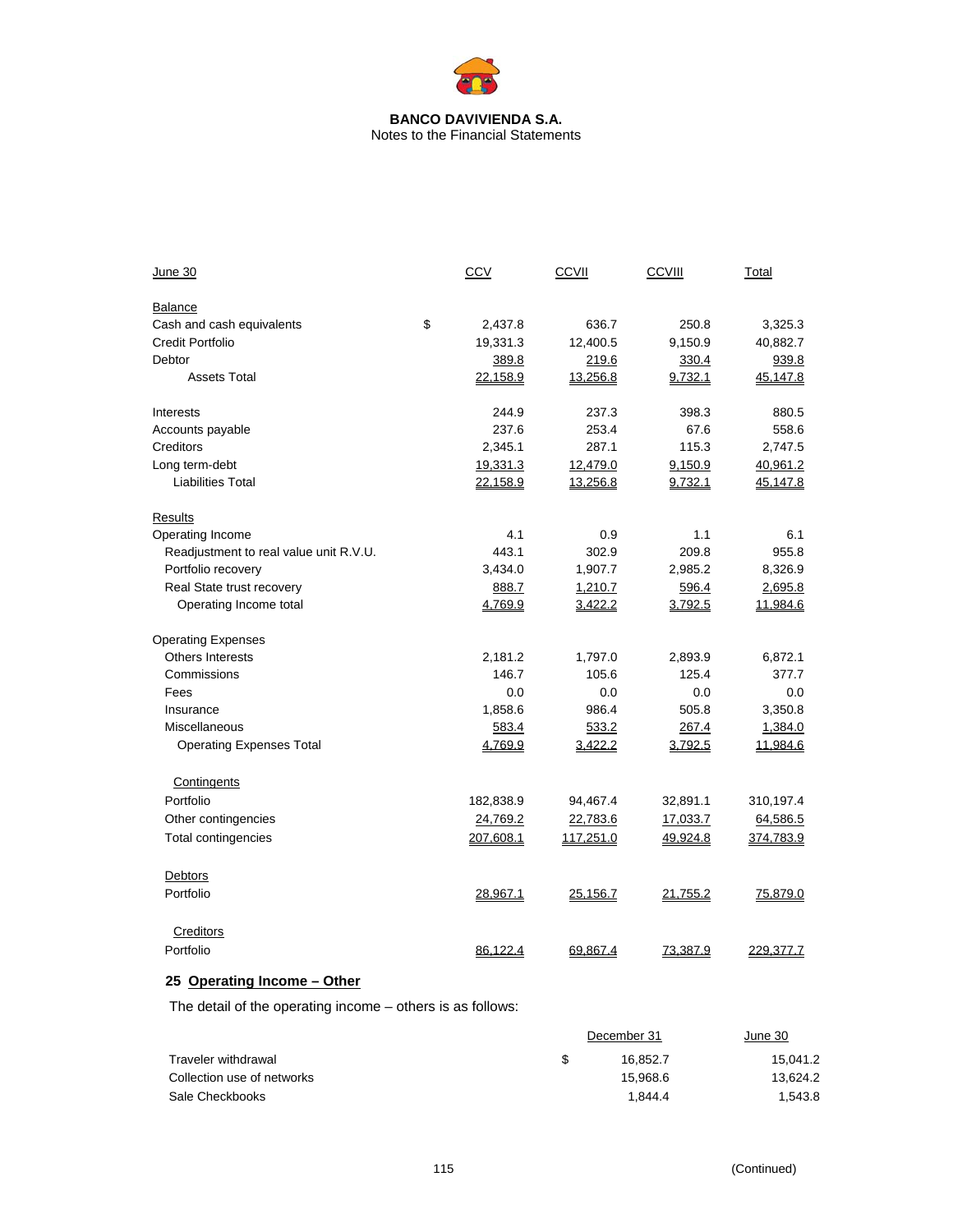

Notes to the Financial Statements

| <b>Virtual Services</b>                            | 2,174.1            | 2,368.9            |
|----------------------------------------------------|--------------------|--------------------|
| <b>Business Services</b>                           | 17.767.5           | 14,933.2           |
| Check book sale                                    | 14.498.0           | 13,028.9           |
| Credit card refusals<br>National and local deposit | 1.613.2<br>9,034.1 | 1.502.7<br>6,100.1 |
| Others (Less than 5%)                              | 7,075.3            | 5,858.9            |
|                                                    | 86.827.9           | 74.001.9           |

# **26 Operating Expenses – Others**

The detail of the operating expenses – others is as follows:

|                                  | December 31     | June 30   |
|----------------------------------|-----------------|-----------|
| Fees                             | \$<br>61,291.5  | 41,612.4  |
| Taxes                            | 37,752.8        | 47,763.9  |
| Leases                           | 28,393.2        | 25,337.6  |
| Contributions and affiliations   | 22,955.2        | 20,439.9  |
| Insurance                        | 46,278.0        | 40,627.2  |
| Maintenance and repairs          | 13,757.4        | 13,693.2  |
| Suitability offices              | 12,938.1        | 6,264.9   |
| Services toilet and surveillance | 14,989.5        | 13,396.5  |
| Temporary services               | 3,828.5         | 1,874.0   |
| Advertising and propaganda       | 48,398.0        | 38,576.0  |
| Public relations                 | 576.4           | 313.7     |
| <b>Public Services</b>           | 32,781.8        | 24,851.5  |
| <b>Electronic Data Procesing</b> | 32,357.7        | 21,551.8  |
| Travel expenses                  | 7,699.1         | 4,071.5   |
| Transportation                   | 27,601.7        | 24,346.3  |
| Tools & stationery               | 7,529.3         | 7,103.9   |
| Donations                        | 778.0           | 0.0       |
| Commissions redes                | 74.0            | 84.0      |
| <b>Others</b>                    | 8,268.8         | 5,911.7   |
|                                  | \$<br>408,249.0 | 337,820.0 |

# **27 Allowances – Others**

The following is the detail of other allowances:

|                             | December 31   | June 30 |  |
|-----------------------------|---------------|---------|--|
| Cash                        | \$<br>239.4   | 519.1   |  |
| <b>Foreclosed Assets</b>    | 2,965.7       | 3,219.7 |  |
| Other assets                | 167.4         | 697.2   |  |
| Other estimated liabilities | 0.0           | 88.6    |  |
|                             | \$<br>3.372.5 | 4.524.6 |  |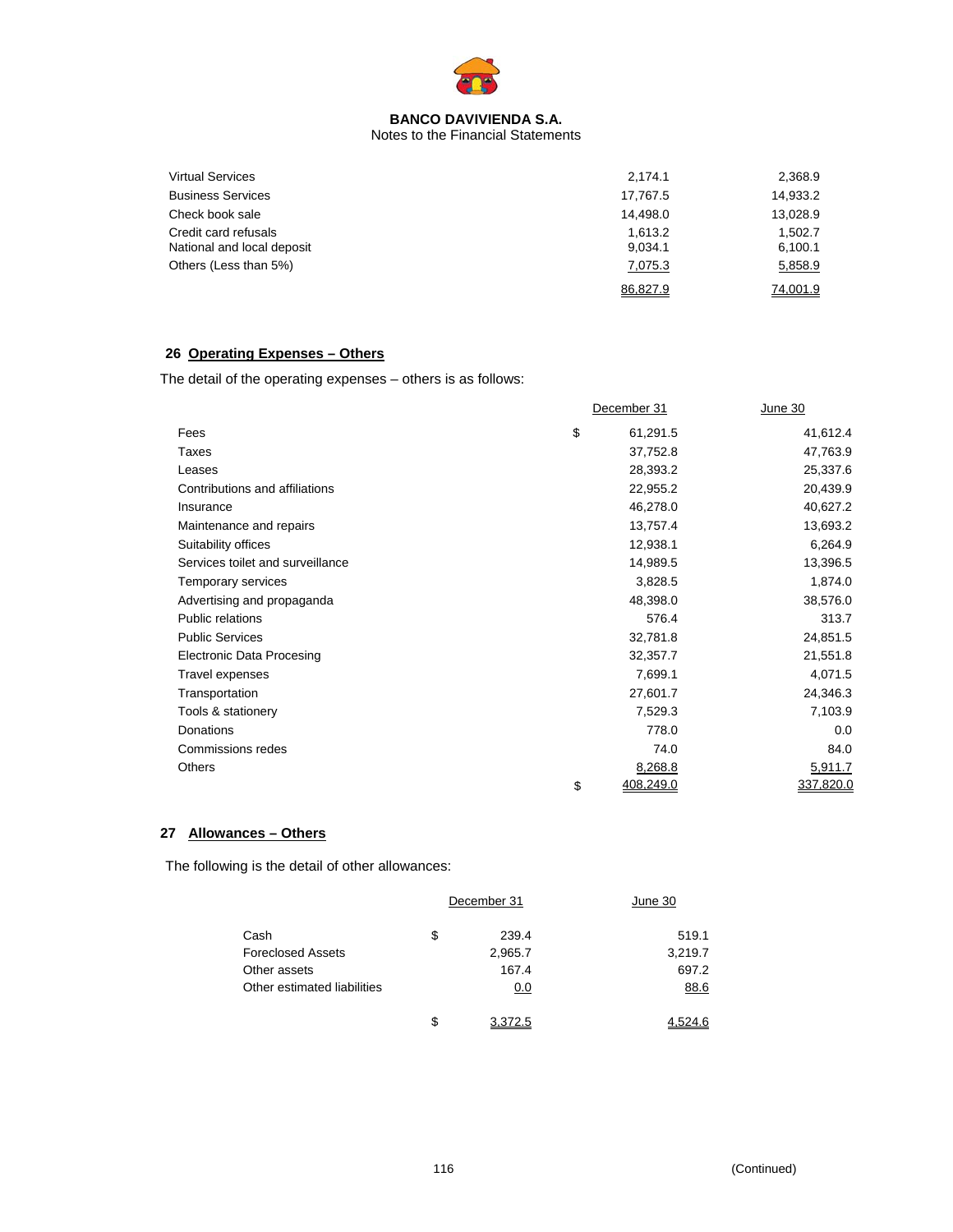

### **28 Non-Operating Income**

The following is the detail of the non-operating income:

|                                            | December 31     | June 30   |
|--------------------------------------------|-----------------|-----------|
| Gross profit on sale of:                   |                 |           |
| <b>Foreclosed Assets</b>                   | \$<br>1,689.0   | 2,590.7   |
| Properties & Equipment                     | 1,630.5         | 1,662.4   |
|                                            | 3,319.5         | 4,253.1   |
| Recoveries                                 |                 |           |
| Portfolio an property written off          | 87,865.1        | 69,320.0  |
| Refund allowances properties and equipment | 790.8           | 876.9     |
| Refund allowances foreclosed assets        | 2,983.2         | 1,616.9   |
| Refund allowances investments              | 3,494.6         | 4,669.8   |
| Refund allowances other assets             | 284.6           | 932.7     |
| Refund other allowances                    | 1,106.4         | 4,842.0   |
| Refund By sinister                         | 1,768.3         | 3,054.4   |
| Refund deposit insurance                   | 0.0             | 3,977.8   |
| Refund year estimated liabilities          | 8,203.9         | 18.6      |
| Refund estimated liabilities prior periods | 9,400.0         | 3,762.2   |
| <b>Others Recoveries</b>                   | 10,140.5        | 12,759.9  |
|                                            | 126,037.4       | 105,831.2 |
| Business collaboration contract (1)        | 9,243.9         | 8,507.2   |
| Leases                                     | 621.5           | 700.6     |
| Various<br>(Less than 5%)                  | 4,437.6         | 5,740.6   |
|                                            | 14,303.0        | 14,948.4  |
|                                            | \$<br>143,659.9 | 125,032.7 |

(1)Through business cooperation contract concluded between the bank and the Fiduciaria Davivienda S.A. which is extended every year, with the porpuse of promotion business trust, it was agreed to distribute the income the proceeds in equal parts between the trustee and the Bank

# **29 Non-Operating Expenses**

The following is the detail of the non-operating expenses:

|                                            | December 31   | June 30  |  |
|--------------------------------------------|---------------|----------|--|
| Loss on sale of assets received in payment | \$<br>1,583.8 | 1,679.7  |  |
| Loss on sale of properties and equipment   | 3,201.2       | 42.9     |  |
| Damage loss                                | 18,174.7      | 15,693.1 |  |
| Penalties and sanctions                    | 7,329.2       | 1,442.0  |  |
| Expenses assets received in payment        | 889.2         | 782.1    |  |
| Other assets losses                        | 421.6         | 529.3    |  |
| Client recognition                         | 808.1         | 697.3    |  |
| Housing relieves return                    | 9,257.7       | 3,564.7  |  |
| Non-operating expenses prior years         | 10,756.2      | 2,227.6  |  |
| Interest arrears official entities         | 3,168.0       | 0.0      |  |
|                                            |               |          |  |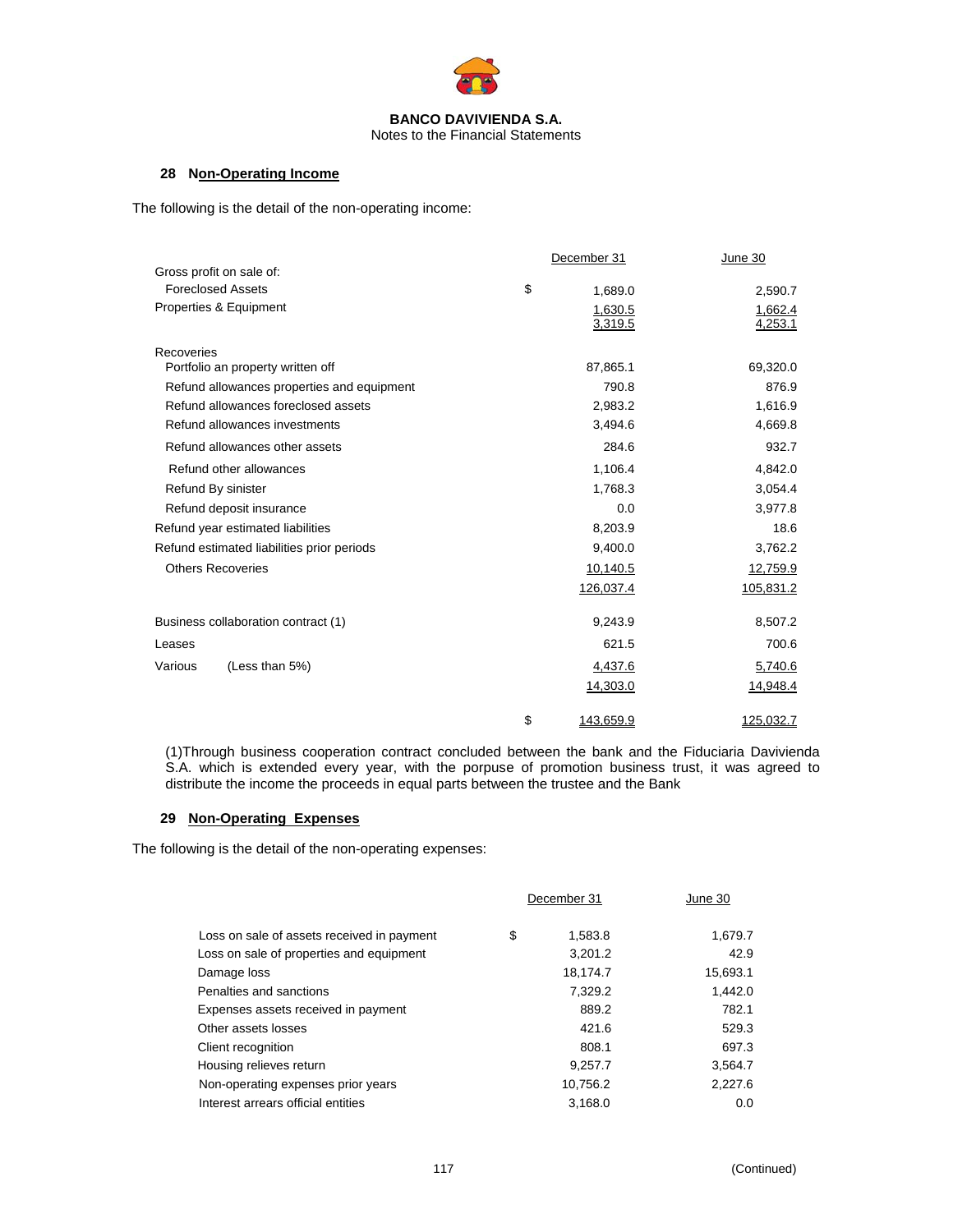

Notes to the Financial Statements

| Commercial deference  |   | 2.210.8  | 275.5    |
|-----------------------|---|----------|----------|
| Legal Management      |   | 929.2    | 155.6    |
| Portfolio fees        |   | 433.3    | 72.5     |
| Others (Less than 5%) |   | 6,394.7  | 6,573.9  |
|                       | S | 65.557.7 | 33.735.9 |

# **30 Income Tax**

The following is the reconciliation between accounting profit and estimated taxable income, for the periods ended on December 31, and June 30, 2010:

|                                                                | December 31     | June 30     |
|----------------------------------------------------------------|-----------------|-------------|
| Profit before income tax                                       | \$<br>352,411.8 | 306,370.9   |
| (Plus or less) entries that increase (decrease) fiscal profit: |                 |             |
| Taxes on financial movements non taxable                       | 15,019.1        | 11,545.0    |
| Fines and penalties for lack of reserve                        | 8,771.2         | 0.0         |
| Non deductible brp's, assets, litigations, other allowances    | 24,104.6        | 17,265.5    |
| Profit on sale of investments                                  | 16,200.5        | 0.0         |
| Difference for application of special Valuation systems        |                 |             |
| net 2008 and 2009                                              | 30,053.7        | 18,238.6    |
| Dividends and income non taxable                               | (853.4)         | (35, 562.4) |
| 40% deduction for depreciable productive assets                | (5,234.4)       | (3,591.1)   |
| Difference between accounting and fiscal depreciation          | (79, 543.2)     | (79, 503.1) |
| Non - deductible allowances reimbursement                      | (26,024.9)      | (20, 267.4) |
| Other deductions and tax benefits                              | 45,684.5        | 8.842.6     |
| Net Income                                                     | 380,589.5       | 223,338.6   |
| Presumptive income                                             | 30,574.9        | 30,574.8    |
| Less exempt income                                             | (159, 192.5)    | (158,005.0) |
| Tasable net income                                             | 221,397.0       | 65,333.6    |
| Income Tax                                                     | 73,060.9        | 21,560.1    |
| Adjustment of income tax from previous years                   | 0.0             | 17,131.0    |
| Deferred income tax                                            | 9,518.1         | 20,847.8    |
| Total income tax and surtax                                    | \$<br>82.579.0  | 59.538.9    |

Accounting equity at December 31, 2010 differs from the fiscal equity because of the following:

| Accounting stockholders equity                                                                    | \$<br>3.568.561.9 |
|---------------------------------------------------------------------------------------------------|-------------------|
| More or (less) entries taht increase (decrease) the<br>stockholders equity due to fiscal effects: |                   |
| Allowances Assets                                                                                 | 65,712.8          |
| Estimated liabilities and allowances                                                              | 82.972.3          |
| Effect of the Derived items                                                                       | 7.992.9           |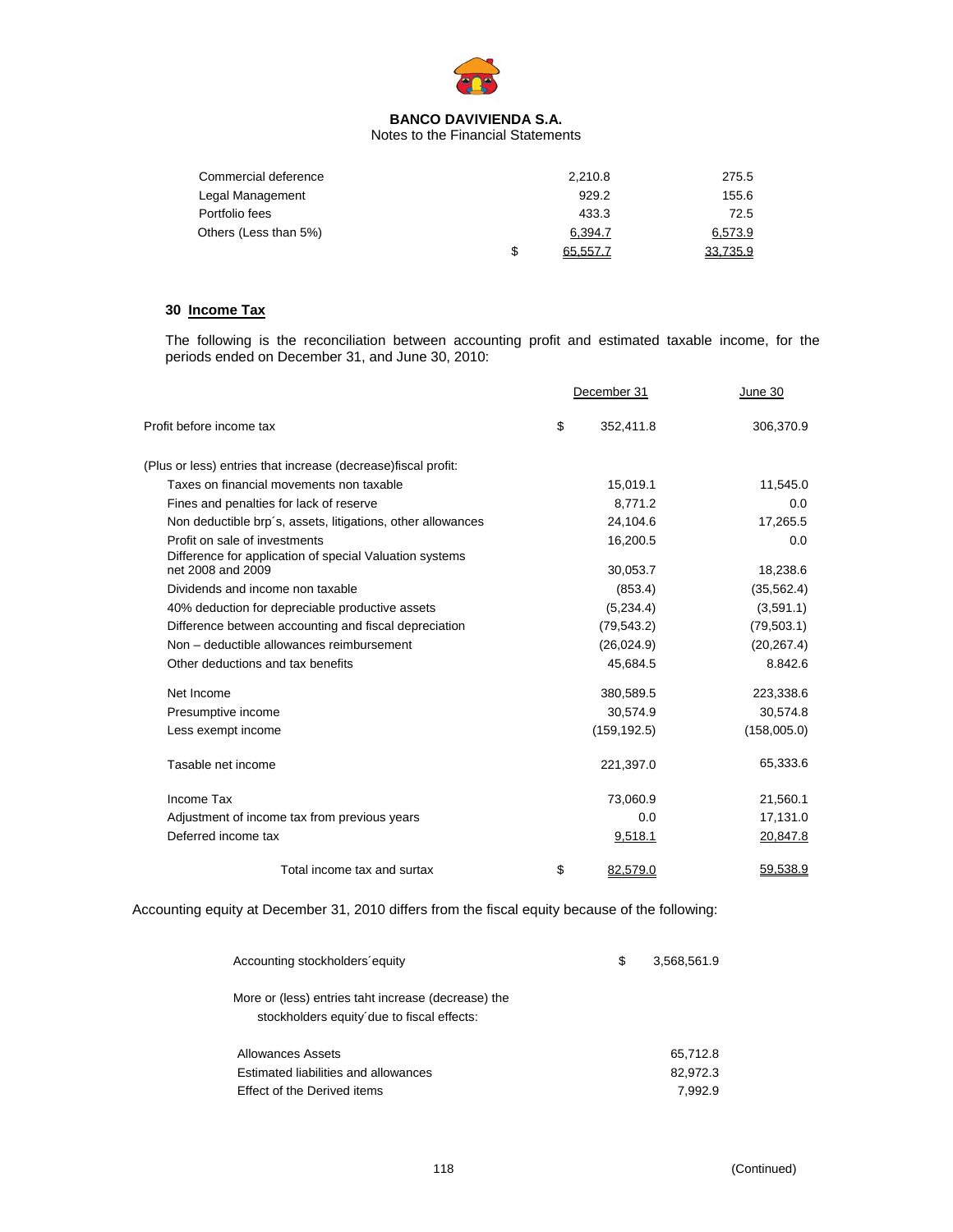

Notes to the Financial Statements

| Effect of adjustments for inflation and other effects | 48.790.2     |
|-------------------------------------------------------|--------------|
| Property & equipment accounting revaluations          | (395, 641.4) |
| Deferred tax payable effect                           | (84, 889.0)  |
| Increased commercial credit amortization value        | (308, 963.0) |
|                                                       |              |
| Fiscal stockholders equity                            | 2.984.466.7  |

Income Statements for taxable years 2008 and 2009 are available and can be challenged by the Tax Authorities review.

#### **31 Related Parties Transactions**

The following are considered to be related parties:

- Sociedades Bolivar S.A. its subsidiaries and subordinates.
- Shareholders or actual beneficiaries of 10% or more of the equity stake of the Bank.
- Legal entities in which the company is a real beneficiary of 10% or more of the equity.

Administrators of Bolivar S.A. companies, the Bank and other members of the Grupo Empresarial Bolívar.

The Bank may enter into transactions, agreements or contracts with related parties on the understanding that any such operations are carried out with reasonable values, taking into account the following criteria among others:

- The conditions and prevailing market rates in the sector where the transaction is conducted
- The activity of the Companies involved
- Growth prospects of the respective business

The main balances at December 31 and June 30, 2010 cut-offs, are:

#### December 31

|                                                  | Shareholders with a<br>share equal or<br>greater than 10% of | Corporate entities in<br>which the Bank has<br>shares equal or greater | Other Grupo<br>Bolivar | Grupo Bolivar<br>Administrators | Other<br>shareholders<br>with less than<br>10% of Bank's |             |
|--------------------------------------------------|--------------------------------------------------------------|------------------------------------------------------------------------|------------------------|---------------------------------|----------------------------------------------------------|-------------|
|                                                  | the bank's capital                                           | than $10\%$ (1)                                                        | companies              | (2)                             | capital                                                  | Total       |
| Assets                                           | 1,087.4                                                      | 2,203,347.7                                                            | 26,257.0               | 13,621.3                        | 0.0                                                      | 2,244,313.4 |
| Cash                                             | 0.0                                                          | 2,719.8                                                                | 0.0                    | 0.0                             | 0.0                                                      | 2,719.8     |
| Investments                                      | 0.0                                                          | 2,053,670.2                                                            | 0.0                    | 0.0                             | 0.0                                                      | 2,053,670.2 |
| Credit Portfolio and<br><b>Financial Leasing</b> | 1,087.4                                                      | 2,049.2                                                                | 21,816.9               | 13,491.0                        | 0.0                                                      | 38,444.5    |
| <b>Accounts Receivable</b>                       | 0.0                                                          | 2,878.8                                                                | 615.7                  | 130.3                           | 0.0                                                      | 3,624.8     |
| <b>Other Assets</b>                              | 0.0                                                          | 1,067.3                                                                | 3,824.4                | 0.0                             | 0.0                                                      | 4,891.7     |
| Valuations                                       | 0.0                                                          | 140,962.4                                                              | 0.0                    | 0.0                             | 0.0                                                      | 140,962.4   |
| Liabilities                                      | 2,172.8                                                      | 509,483.5                                                              | 77,618.8               | 2,660.6                         | 316,989.1                                                | 908,924.8   |
| Deposits and callabilities                       | 2,172.8                                                      | 324,613.1                                                              | 61,429.4               | 2,525.8                         | 0.0                                                      | 390,741.1   |
| Loans from banks and other                       |                                                              |                                                                        |                        |                                 |                                                          |             |
| financial obligations                            | 0.0                                                          | 165,635.9                                                              | 0.0                    | 0.0                             | 0.0                                                      | 165,635.9   |
| <b>Accounts Payable</b>                          | 0.0                                                          | 8,734.5                                                                | 2,361.7                | 84.8                            | 6.0                                                      | 11,187.0    |
| Investments securities                           |                                                              |                                                                        |                        |                                 |                                                          |             |
| outstanding                                      | 0.0                                                          | 10,500.0                                                               | 13,816.6               | 50.0                            | 316,983.1                                                | 341,349.7   |
| <b>Others Liabilities</b>                        | 0.0                                                          | 0.0                                                                    | 11.1                   | 0.0                             | 0.0                                                      | 11.1        |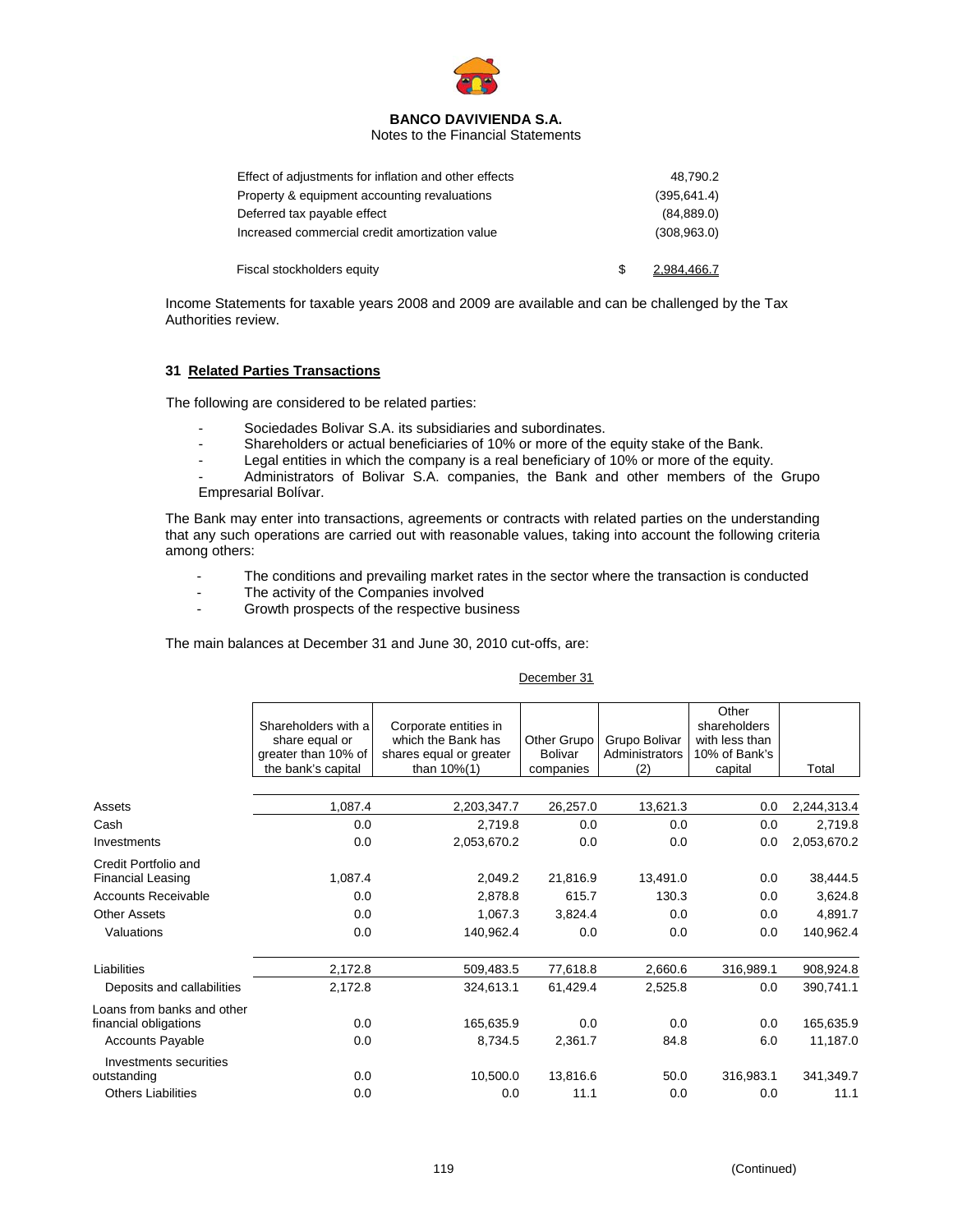

Notes to the Financial Statements

| Incomes         | 0.0 | 112.692.1 | 26.288.8 | 623.0 | 0.0     | 139,603.9 |
|-----------------|-----|-----------|----------|-------|---------|-----------|
| Operating       | 0.0 | 112.640.8 | 26.073.8 | 596.3 | 0.0     | 139,310.9 |
| Non - operating | 0.0 | 51.3      | 215.0    | 26.7  | 0.0     | 293.0     |
| Expenses        | 1.5 | 35.938.4  | 17.902.8 | 546.8 | 6.379.6 | 60,769.1  |
| Operating       | 1.5 | 35.637.7  | 17.648.1 | 546.8 | 6.379.6 | 60,213.7  |
| Non - operating | 0.0 | 300.7     | 254.7    | 0.0   | 0.0     | 555.4     |
|                 |     |           |          |       |         |           |

All operations are conducted at market prices;placement rates are between 0.0 and 24.42% and deposit rates between 0.0% and 5.15

There are no With shareholders operations which are equal to or exceed 5% of the technical capital of the Bank.

<sup>(1)</sup> Includes subordinates. Finagro titles are included in the investments.<br><sup>(2)</sup> Legal Representatives and members of the Board of Grupo Bolívar, plus Davivienda bank Branch Managers with legal representation.

Operations with Subordinates Companies:

|                                                  | Fiduciaria<br>Davivienda<br>S.A. | Fiduciaria<br>Cafetera S.A. | <b>Davivalores</b><br>S.A. | Confinanciera<br>S.A. | Bancafé<br>International<br>Corporation S.A. Panamá S.A. | Bancafé   | Total     |
|--------------------------------------------------|----------------------------------|-----------------------------|----------------------------|-----------------------|----------------------------------------------------------|-----------|-----------|
|                                                  |                                  |                             |                            |                       |                                                          |           |           |
| Assets                                           | 32,962.3                         | 65,206.5                    | 8,416.2                    | 68,898.0              | 20,619.4                                                 | 120,454.2 | 316,556.6 |
| Cash                                             | 0.0                              | 0.0                         | 0.0                        | 0.0                   | 87.1                                                     | 2,632.7   | 2,719.8   |
| Investments                                      | 14,024.8                         | 55,631.0                    | 2,981.5                    | 53,833.4              | 19,846.1                                                 | 55,696.4  | 202,013.2 |
| Credit Portfolio and<br><b>Financial Leasing</b> | 4.0                              | 0.0                         | 0.0                        | 0.0                   | 0.0                                                      | 0.0       | 4.0       |
| <b>Accounts Receivable</b>                       | 1,495.3                          | 0.0                         | 0.0                        | 640.9                 | 0.0                                                      | 0.0       | 2,136.2   |
| <b>Other Assets</b>                              | 0.0                              | 0.0                         | 0.0                        | 1,037.0               | 0.0                                                      | 0.0       | 1,037.0   |
| Valuations                                       | 17,438.2                         | 9,575.5                     | 5,434.7                    | 13,386.7              | 686.2                                                    | 62,125.1  | 108,646.4 |
| Liabilities                                      | 690.1                            | 9,206.3                     | 2,684.7                    | 4,319.8               | 0.0                                                      | 0.0       | 16,900.9  |
| Deposits and callabilities                       | 690.1                            | 9,206.3                     | 2,684.7                    | 4,307.6               | 0.0                                                      | 0.0       | 16,888.7  |
| <b>Accounts Payable</b>                          | 0.0                              | 0.0                         | 0.0                        | 12.2                  | 0.0                                                      | 0.0       | 12.2      |
| Incomes                                          | 0.4                              | 23.5                        | 57.6                       | 97.6                  | 9.4                                                      | 45.7      | 234.2     |
| Operating                                        | 0.4                              | 0.5                         | 57.6                       | 97.6                  | 9.4                                                      | 45.7      | 211.2     |
| Non - operating                                  | 0.0                              | 23.0                        | 0.0                        | 0.0                   | 0.0                                                      | 0.0       | 23.0      |
| Expenses                                         | 38.7                             | 132.4                       | 73.9                       | 8.6                   | 0.0                                                      | 0.0       | 253.6     |
| Operating                                        | 38.7                             | 132.4                       | 73.9                       | 8.6                   | 0.0                                                      | 0.0       | 253.6     |

December 31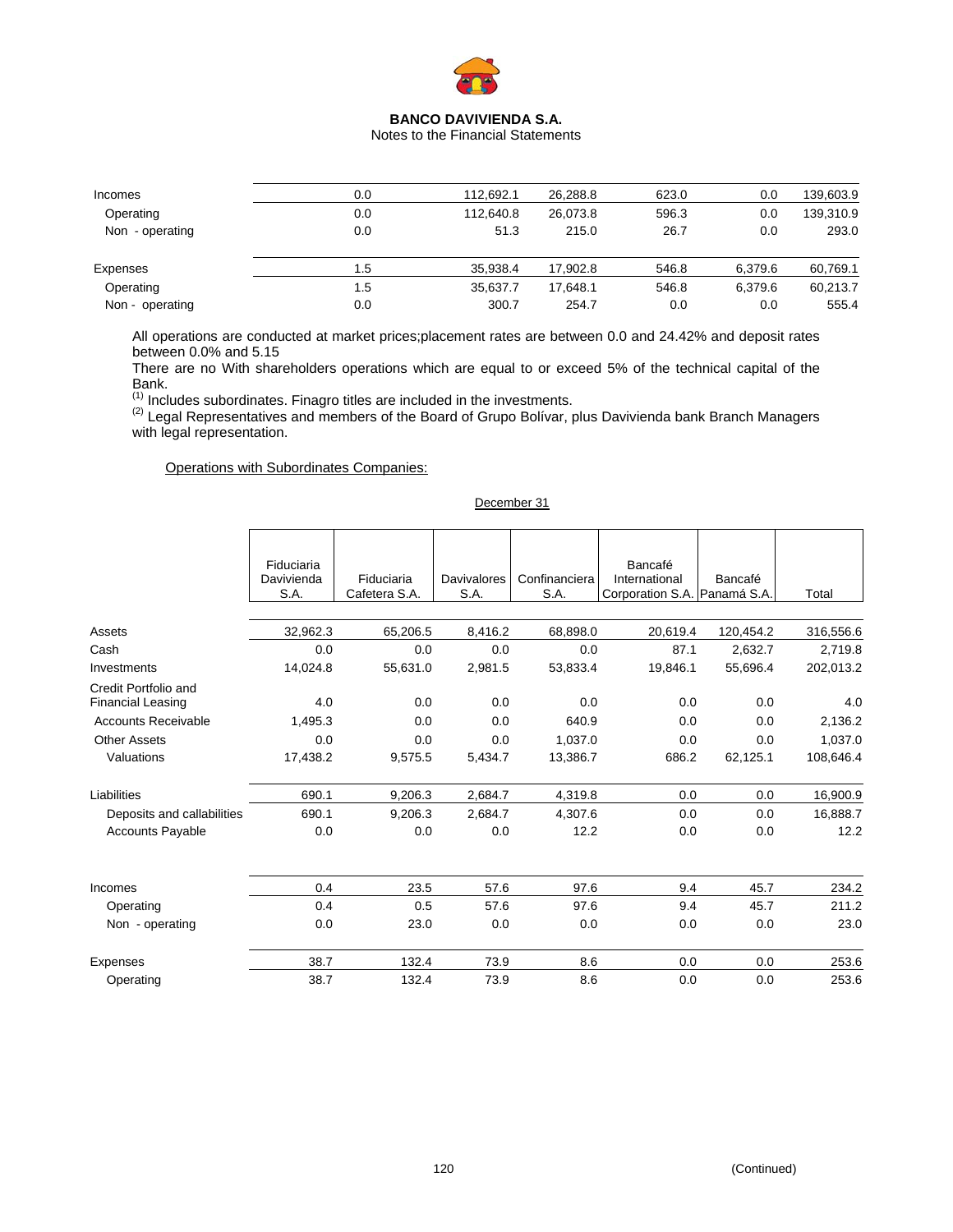

Notes to the Financial Statements

June 30

# Operations with Related Companies:

|                                                                         | Shareholders<br>with a share<br>equal or greater<br>than 10% of the<br>bank's capital | Corporate entities in<br>which the Bank has<br>shares equal or<br>greater than 10% | Other Grupo<br><b>Bolivar</b><br>companies | Grupo Bolivar<br>Administrators | Other shareholders<br>with less than 10%<br>of Bank's capital | Total       |
|-------------------------------------------------------------------------|---------------------------------------------------------------------------------------|------------------------------------------------------------------------------------|--------------------------------------------|---------------------------------|---------------------------------------------------------------|-------------|
|                                                                         |                                                                                       | (1)                                                                                |                                            | (2)                             |                                                               |             |
| Assets                                                                  | 0.0                                                                                   | 1,501,881.5                                                                        | 27,683.6                                   | 13,435.9                        | 13,874.9                                                      | 1,556,875.9 |
| Cash                                                                    | 0.0                                                                                   | 562.9                                                                              | 0.0                                        | 0.0                             | 0.0                                                           | 562.9       |
| <b>Active Positions in Monetary</b><br>Market Operations and<br>Related | 0.0                                                                                   | 10,235.4                                                                           | 0.0                                        | 0.0                             | 0.0                                                           | 10,235.4    |
| Investments                                                             | 0.0                                                                                   | 1,370,220.8                                                                        | 0.0                                        | 0.0                             | 0.0                                                           | 1,370,220.8 |
| Credit Portfolio and<br><b>Financial Leasing</b>                        | 0.0                                                                                   | 2,303.6                                                                            | 18,970.8                                   | 13,292.0                        | 13,874.8                                                      | 48,441.2    |
| <b>Accounts Receivable</b>                                              | 0.0                                                                                   | 8,662.5                                                                            | 5,281.6                                    | 143.9                           | 0.1                                                           | 14,088.1    |
| <b>Other Assets</b>                                                     | 0.0                                                                                   | 30.3                                                                               | 3,431.2                                    | 0.0                             | 0.0                                                           | 3,461.5     |
| <b>Investment Valuations</b>                                            | 0.0                                                                                   | 109,866.0                                                                          | 0.0                                        | 0.0                             | 0.0                                                           | 109,866.0   |
| Liabilities                                                             | 1,756.5                                                                               | 512,929.0                                                                          | 89,219.7                                   | 2,965.0                         | 326,013.0                                                     | 932,883.2   |
| Deposits and callabilities                                              | 1,756.5                                                                               | 331,820.3                                                                          | 47,065.0                                   | 2,850.2                         | 10,172.1                                                      | 393,664.1   |
| Loans from banks and<br>other financial obligations                     | 0.0                                                                                   | 156,411.9                                                                          | 0.0                                        | 0.0                             | 0.0                                                           | 156,411.9   |
| <b>Accounts Payable</b>                                                 | 0.0                                                                                   | 14,196.8                                                                           | 5.341.8                                    | 64.8                            | 6.1                                                           | 19,609.5    |
| Investments securities<br>outstanding                                   | 0.0                                                                                   | 10,500.0                                                                           | 36,812.9                                   | 50.0                            | 315,834.8                                                     | 363,197.7   |
| Incomes                                                                 | 0.9                                                                                   | 100,715.0                                                                          | 20,731.9                                   | 644.4                           | 15,813.7                                                      | 137,905.9   |
| Operating                                                               | 0.9                                                                                   | 100,555.0                                                                          | 19,927.2                                   | 633.6                           | 15,813.7                                                      | 136,930.4   |
| Non - operating                                                         | 0.0                                                                                   | 160.0                                                                              | 804.7                                      | 10.8                            | 0.0                                                           | 975.5       |
| Expenses                                                                | 5.1                                                                                   | 34,331.7                                                                           | 17,530.9                                   | 292.4                           | 236.8                                                         | 52,396.9    |
| Operating                                                               | 5.1                                                                                   | 34,022.0                                                                           | 17,462.2                                   | 292.4                           | 236.8                                                         | 52,018.5    |
| Non - operating                                                         | 0.0                                                                                   | 309.7                                                                              | 68.7                                       | 0.0                             | 0.0                                                           | 378.4       |

All operations are conducted at market prices.

There are no operations which are equal to or exceed 5% of the technical capital of the Bank, with shareholders holding less than 10% of the capital.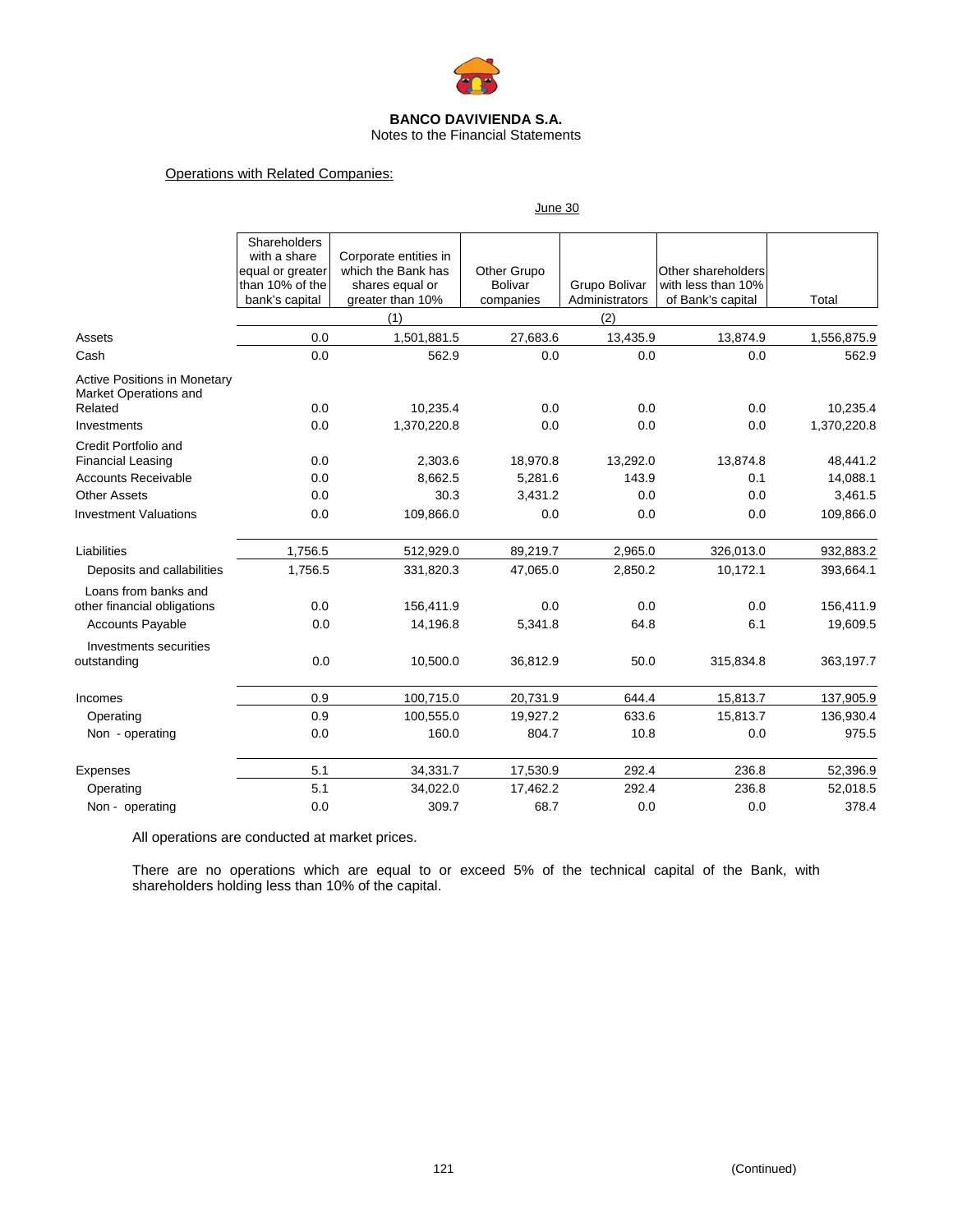

(1) Includes subordinates. Finagro titles are included in the investments.<br>(2) Legal Representatives and members of the Board of Grupo Bolívar, plus Davivienda bank Branch Managers

\*Includes net effect valuation of subordinated IFC bonds of \$ 15,794.1, as follows: income \$ 107,767.3 and spending \$ 91,973.2

June 30

Operations with Subordinates Companies:

|                                                                         | Fiduciaria<br>Davivienda<br>S.A. | Fiduciaria<br>Cafetera S.A. | <b>Davivalores</b><br>S.A. | Confinanciera<br>S.A. | Bancafé<br>International<br>Corporation S.A. | Bancafé<br>Panamá S.A. | Total               |
|-------------------------------------------------------------------------|----------------------------------|-----------------------------|----------------------------|-----------------------|----------------------------------------------|------------------------|---------------------|
|                                                                         |                                  |                             |                            |                       |                                              |                        |                     |
| Assets                                                                  | 28,104.4                         | 62,167.8                    | 7,816.6                    | 58,445.8              | 30,851.7                                     |                        | 112,755.5 300,141.9 |
| Cash                                                                    | 0.0                              | 0.0                         | 0.0                        | 0.0                   | 77.3                                         | 485.6                  | 562.9               |
| <b>Active Positions in Monetary</b><br>Market Operations and<br>Related | 0.0                              | 0.0                         | 0.0                        | 0.0                   | 10,235.4                                     | 0.0                    | 10,235.4            |
| Investments                                                             | 14,024.8                         | 55,631.0                    | 2,981.5                    | 53,833.4              | 19,837.5                                     | 55,672.3               | 201,980.3           |
| Credit Portfolio and                                                    |                                  |                             |                            |                       |                                              |                        |                     |
| <b>Financial Leasing</b>                                                | 0.9                              | 0.0                         | 0.0                        | 1.9                   | 0.0                                          | 0.0                    | 2.8                 |
| <b>Accounts Receivable</b>                                              | 1,427.1                          | 0.0                         | 0.0                        | 87.8                  | 0.1                                          | 0.0                    | 1,515.0             |
| Valuations                                                              | 12,651.6                         | 6,536.9                     | 4,835.1                    | 4,522.8               | 701.5                                        | 56,597.6               | 85,845.5            |
| Liabilities                                                             | 534.8                            | 6,891.7                     | 2,946.3                    | 18,913.5              | 0.0                                          | 0.0                    | 29,286.2            |
| Deposits and callabilities                                              | 534.8                            | 6,891.7                     | 2,944.8                    | 18,912.7              | 0.0                                          | 0.0                    | 29,284.0            |
| <b>Accounts Payable</b>                                                 | 0.0                              | 0.0                         | 1.5                        | 0.8                   | 0.0                                          | 0.0                    | 2.2                 |
| Incomes                                                                 | 5,449.8                          | 10,110.0                    | 0.4                        | 1,186.0               | 18.4                                         | 3,987.5                | 20,752.2            |
| Operating                                                               | 5,429.6                          | 10,104.9                    | 0.4                        | 1,093.0               | 18.4                                         | 3,987.5                | 20,633.8            |
| Non - operating                                                         | 20.2                             | 5.2                         | 0.0                        | 93.0                  | 0.0                                          | 0.0                    | 118.4               |
| Expenses                                                                | 88.2                             | 335.6                       | 72.9                       | 48.7                  | 0.0                                          | 552.4                  | 1,097.8             |
| Operating                                                               | 88.2                             | 335.6                       | 72.9                       | 48.7                  | 0.0                                          | 552.4                  | 1,097.8             |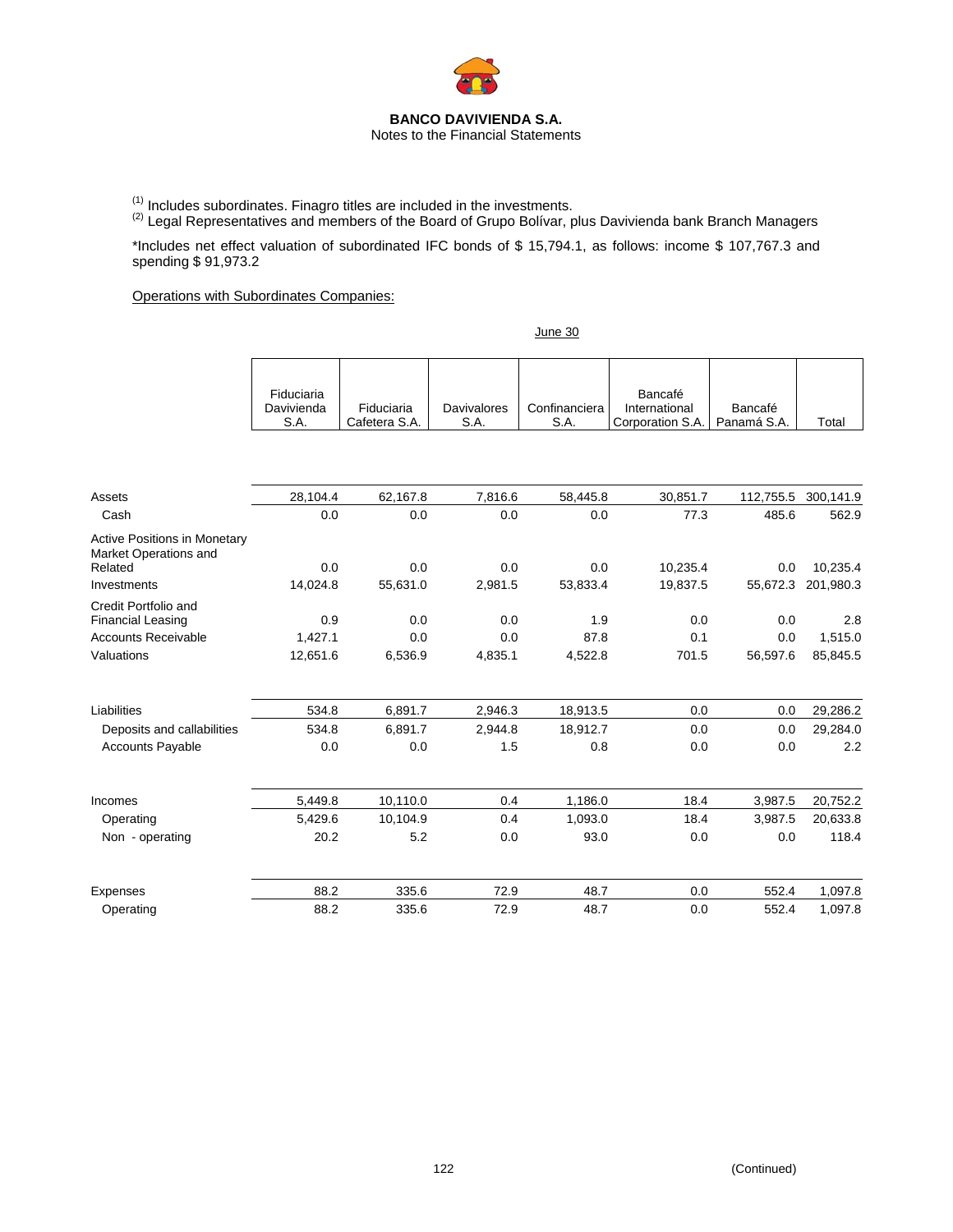

#### **32 Risk Management**

Comprehensive risk management is based on a governance structure designed to achieve strategic objectives on the basis of management, risk management and control, which support the growth of the business and exploitation of opportunities. On this basis, efforts are focused on the implementation of the strategy and the control of the associated risks.

Así las cosas la gestión integral del riesgo tiene como principio fundamental el mantenimiento del negocio a través del tiempo y sobre esta definición se construyen las políticas y principios que regulan esta gestión en todas las instancias de la organización.

Teniendo en cuenta lo anterior,The management and control of these risks is done through different areas that with specialized functions in specific lines or segments, as in the case of credit risk, market and liquidity, or that manage transversal forces, such as the operational risk management system and internal control.

Enforcement of this strategy is carried out by the Directorate of Financial Control and the Committee Chair.

Integrated risk management has the maintenance of business over time as a fundamental principle and the policies and principles regulating the management at all levels of the organization are built based on this definition.

#### **32.1 Organizational Structure**

According to the basic guidelines of security and professionalism, the operational, risk and commercial areas of the Bank must be separated from each other. however, to take advantage of synergies with the Grupo Bolívar companies, there are cross-support programs to aid the development of risk management tools.

In Personal Banking, the Vice President of Personal Credit Banking is in charge of the evaluation, execution, administration and collection of all lines of credit. The approval of all personal credit lines is based on a pyramidal structure of authority in amounts defined according to the experience of the staff and level of risk of the transactions, etc., and there are also credit committees for collective decisionmaking, responsible for analyzing major operations or those that represent a higher level of complexity.

For these lines of credit, there are achievement scores which have been built based on historical information to evaluate the customer variables, their behavior and borrowing in the financial sector, type of product and warranty. There are also methodologies developed to break the credit world down into groups so they can be assigned risk levels individually.

The main personal banking of homogeneous groups are:

- Housing loans and leases
- Vehicle loans
- Credit card
- Warrant credits
- Other consumer loans

In Corporate and Business Banking, the business strategy depends on the Vice Presidency of Business Enterprise and the credit risk assessment rests with the Vice Presidency of Corporate Credit, which is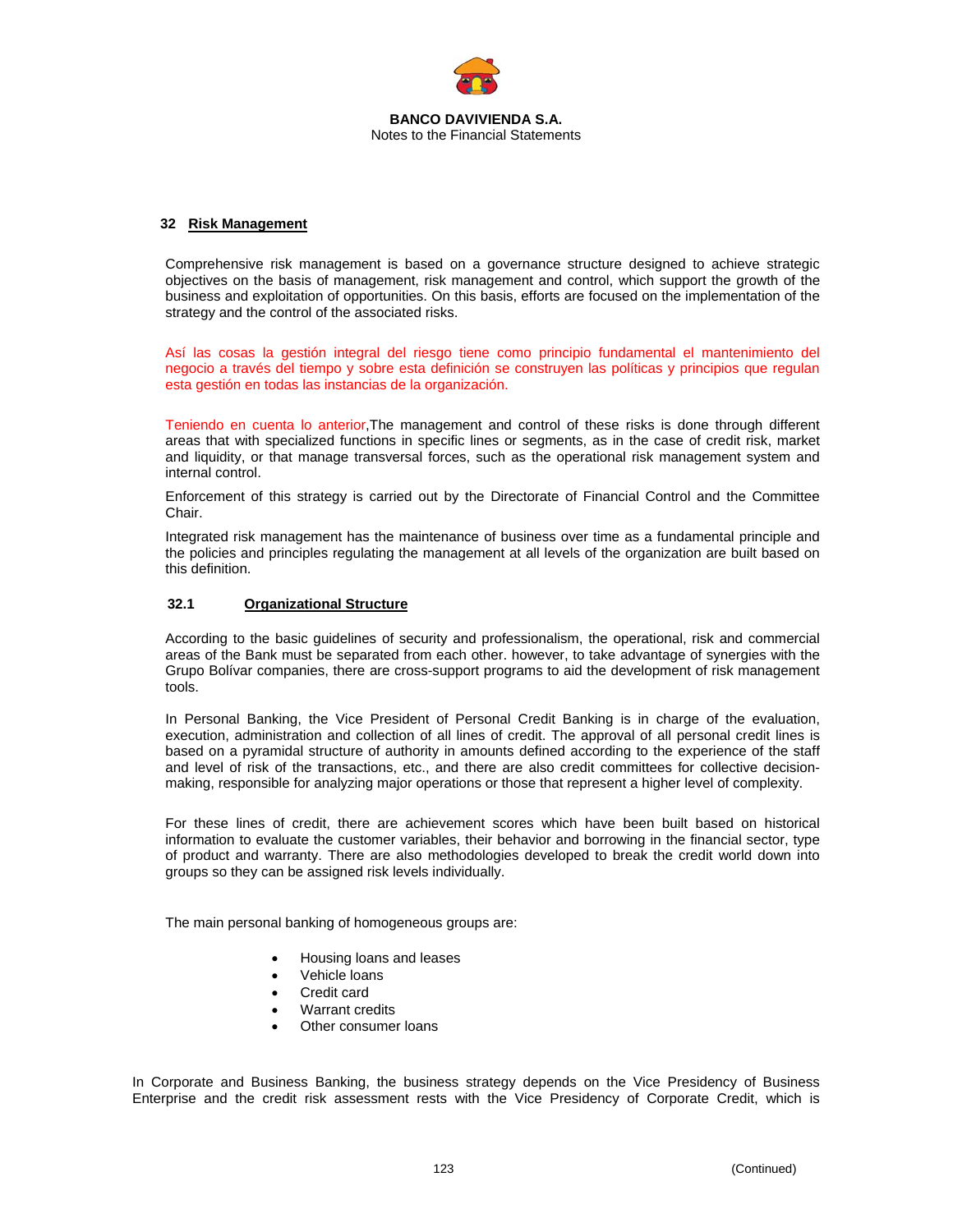

#### Notes to the Financial Statements

responsible for analyzing credit requests, monitoring existing obligations, assigning risk categories and carrying out recovery actions when necessary.

The Vice Presidency of Corporate Credit is responsible for providing credit facilities, the target market are the national and international companies with revenues exceeding \$ 30,000.0, whose economic activity is within the rules and conditions set both by the Superintendency of Companies and by the Bank.

To meet this goal a thorough analysis of the creditworthiness of companies is performed, the macro and microeconomic conditions in which they operate is examined, as well as the culture, strategy, policies, procedures and the various quantitative and qualitative risks, and the size and importance of the economic sector in which they work.

It is the responsibility of the Vice Presidency of Risk and Financial Control to evaluate the different alternatives of financial risk coverage to which the Bank is exposed, manage grant policies, assess the risk of bulk portfolios, SMB and enterprises, to maintain a risk balance - profitability, and to strengthen financial reporting (Balances, Financial Statements, Budget), as well as the generation of management figures for products, transactions and revenue from services.

Exposure limits by strategic segment and in general all risk management policies are approved by the Board.

In the management of operational risk, it is the Vice Presidency of Risk and Financial Control that is responsible for ensuring the integrity of business processes and the ability to maintain the services that are available to customers and associates, aimed at transparency in business management.

# **32.2 Credit Risk – Credit Products:**

El manual del SARC consolida la información sobre la gestión y administración de riesgo de crédito. En el se consigna las normas y procedimientos necesarios para el control y la administración del riesgo de crédito.

El área de Riesgo de Crédito esta encargada de velar por el adecuado cumplimiento de las políticas y procedimientos establecidos para llevar a cabo la gestión de riesgos, de acuerdo con las decisiones tomadas por la Junta Directiva o por el Comité de Riesgo de Crédito, teniendo en cuenta las atribuciones que le corresponden a cada estamento; también es responsable de la medición y análisis, así como de la revisión y evaluación períodica de las metodologías de medición asociadas a cada etapa del ciclo de crédito.

La composición de la cartera por líneas de negocios del Banco es la siguiente al 31 de diciembre de 2010: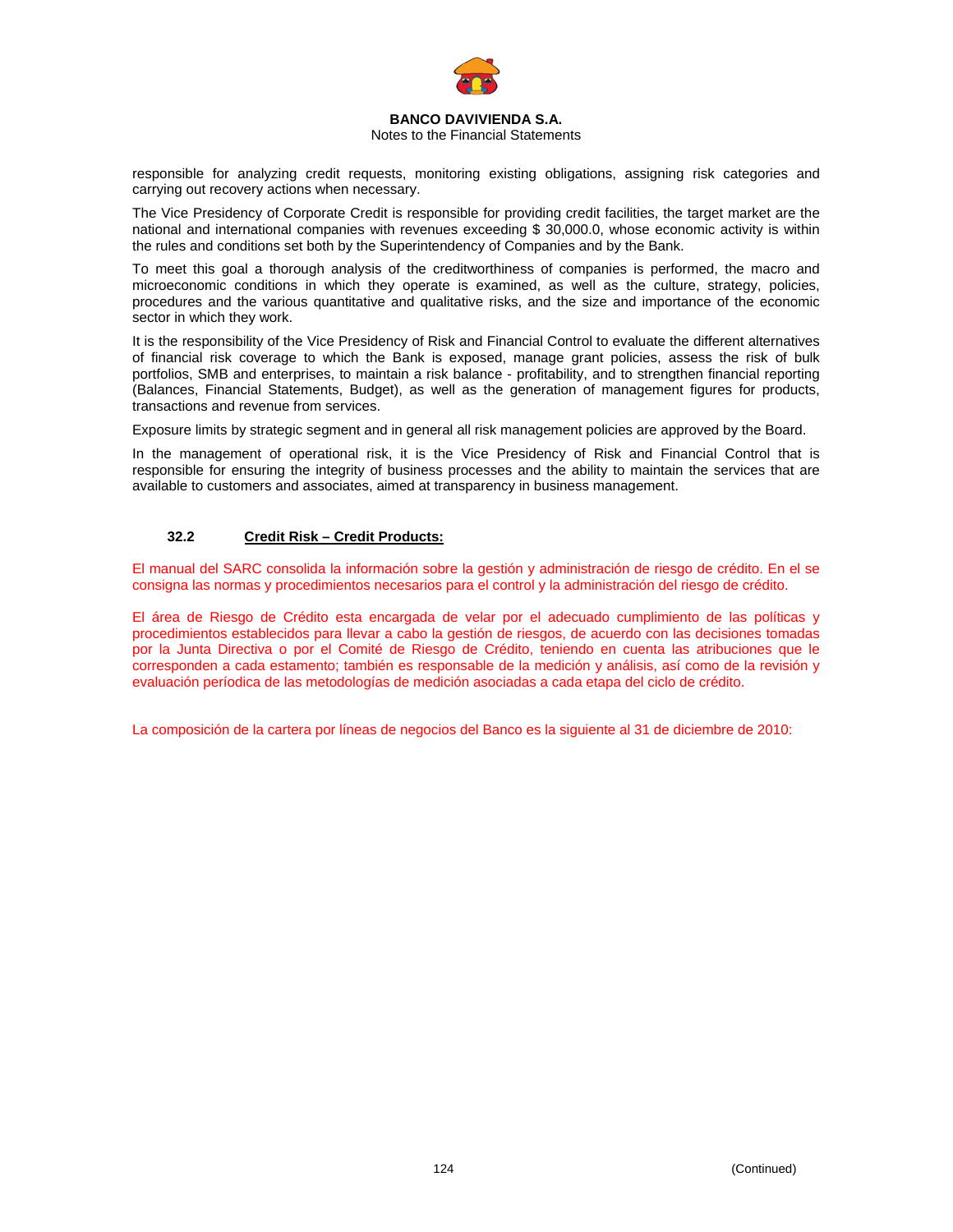

Notes to the Financial Statements

Teniendo en cuenta la grafica anterior, la banca de personas participa con el 50.8% mientras la banca de empresas aporta el 49.2%.

#### **32.2.1. Reference Models published by the Superintendencia Financiera de Colombia**

The Bank implemented as of July, 2007, under its credits risk metrics policy the Business Reference Model (Modelo de Referencia Comercial MRC), complying with the guidelines of External Memorandum Letter 035 of 2006. Starting July, 2008, the Bank adopted the Consumption Reference Model (MRCO), according to the definitions issued by the Superintendencia Financiera de Colombia.

Similarly, from April 2010, the Bank implemented the calculation of provisions using the countercyclical approach methodology, according to the definitions of External Circular 035 of 2009 issued by the Superintendencia Financiera de Colombia.

Below is a breakdown of provisions for commercial, consumer and housing loans.



Estos modelos de referencia así como la normatividad vigente son el fundamento para la estimación de las provisiones de cartera.

| (Figures in thousand of<br>millions) | <b>Total Counter-</b><br>cyclical<br><b>Provision</b> | <b>Total Pro-</b><br>Cyclical<br><b>Provision</b> | Total<br>General<br><b>Provision</b> * | <b>Total Bank</b><br><b>Provision</b> |
|--------------------------------------|-------------------------------------------------------|---------------------------------------------------|----------------------------------------|---------------------------------------|
|                                      |                                                       |                                                   |                                        |                                       |
| June 30                              | \$206.2                                               | 871.8                                             | 23.1                                   | 1,101.0                               |
| December 31                          | 226.8                                                 | 873.7                                             | 17.7                                   | 1,118.2                               |

\* Aplica para cartera de vivienda y microcrédito.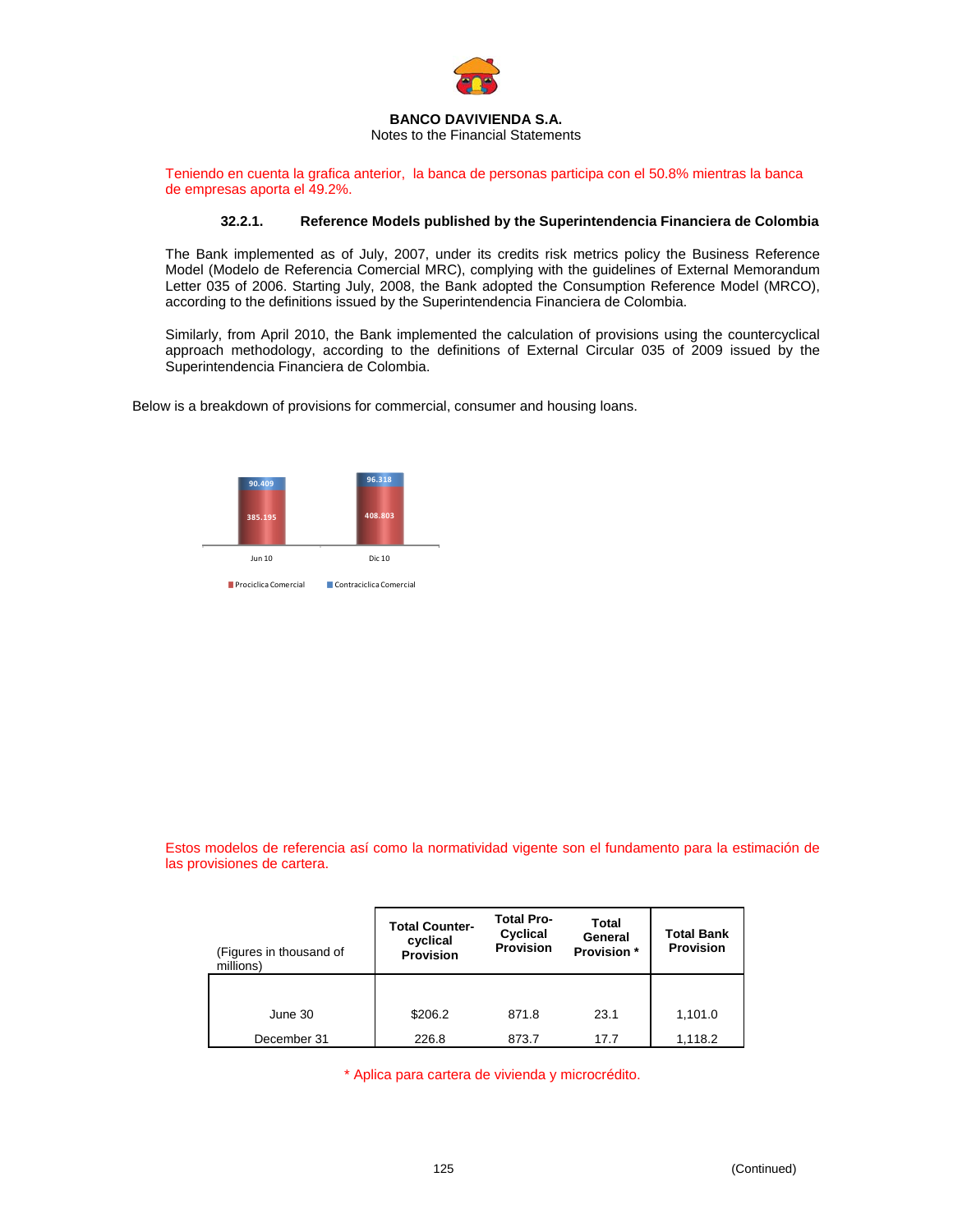

#### **32.2.2. Personal Banking**

The personal banking portfolio includes loans for individuals, which relate mainly to housing and consumer credit.

In the consumer portfolio adjustments<sup>1</sup> were made to the credit origination models, seeking to improve the risk profile of customers at link-up time.

For these portfolio classes the Bank has been developing its own models for origination, monitoring, collection management and estimation of losses, which are in continuous calibration and are essential for managing credit risk; these statistical models are composed of historical behavior of portfolios, demographic variables of the customers and cash flow projections, among others.

The following are the principal balances for each portfolio segment and the risk provisions assigned to each of them.

| (Figures in thousand of millions) | Balance    | % C, D, E | Provision | Coverage C, D, E |
|-----------------------------------|------------|-----------|-----------|------------------|
| Housing and Residential Leasing   |            |           |           |                  |
| 10-Jun                            | \$3,532.5  | 2.3%      | 149.4     | 184.8%           |
| 10-Dic                            | 3,147.7    | 2.7%      | 144.7     | 169.9%           |
| <b>Credit Card</b>                |            |           |           |                  |
| 10-Jun                            | 1,678.8    | 5.7%      | 101.0     | 106.0%           |
| 10-Dic                            | 1,884.0    | 4.5%      | 98.3      | 115.9%           |
| <b>Others Consumption</b>         |            |           |           |                  |
| 10-Jun                            | 2,084.0    | 12.2%     | 295.7     | 116.0%           |
| 10-Dic                            | 2,532.2    | 10.0%     | 295.4     | 117.0%           |
| <b>Warrant Consumption</b>        |            |           |           |                  |
| 10-Jun                            | 2,135.5    | 4.0%      | 113.8     | 134.0%           |
| 10-Dic                            | 2,237.1    | 3.4%      | 106.6     | 141.5%           |
| Vehicle                           |            |           |           |                  |
| 10-Jun                            | 726.0      | 7.2%      | 47.5      | 90.6%            |
| 10-Dic                            | 843.8      | 5.9%      | 48.4      | 96.7%            |
| Total                             |            |           |           |                  |
| 10-Jun                            | 10,156.7   | 5.6%      | 707.3     | 124.5%           |
| 10-Dic                            | \$10,644.9 | 5.1%      | 693.5     | 126.5%           |

Other uses: Fixed Crediexpress, Rotary Crediexpress, Preferential and Standardized

1

<sup>1</sup> Adjustments to the models correspond to increments in the cut-off and minimum income required; such adjustments have positively impacted the performance of the indicators.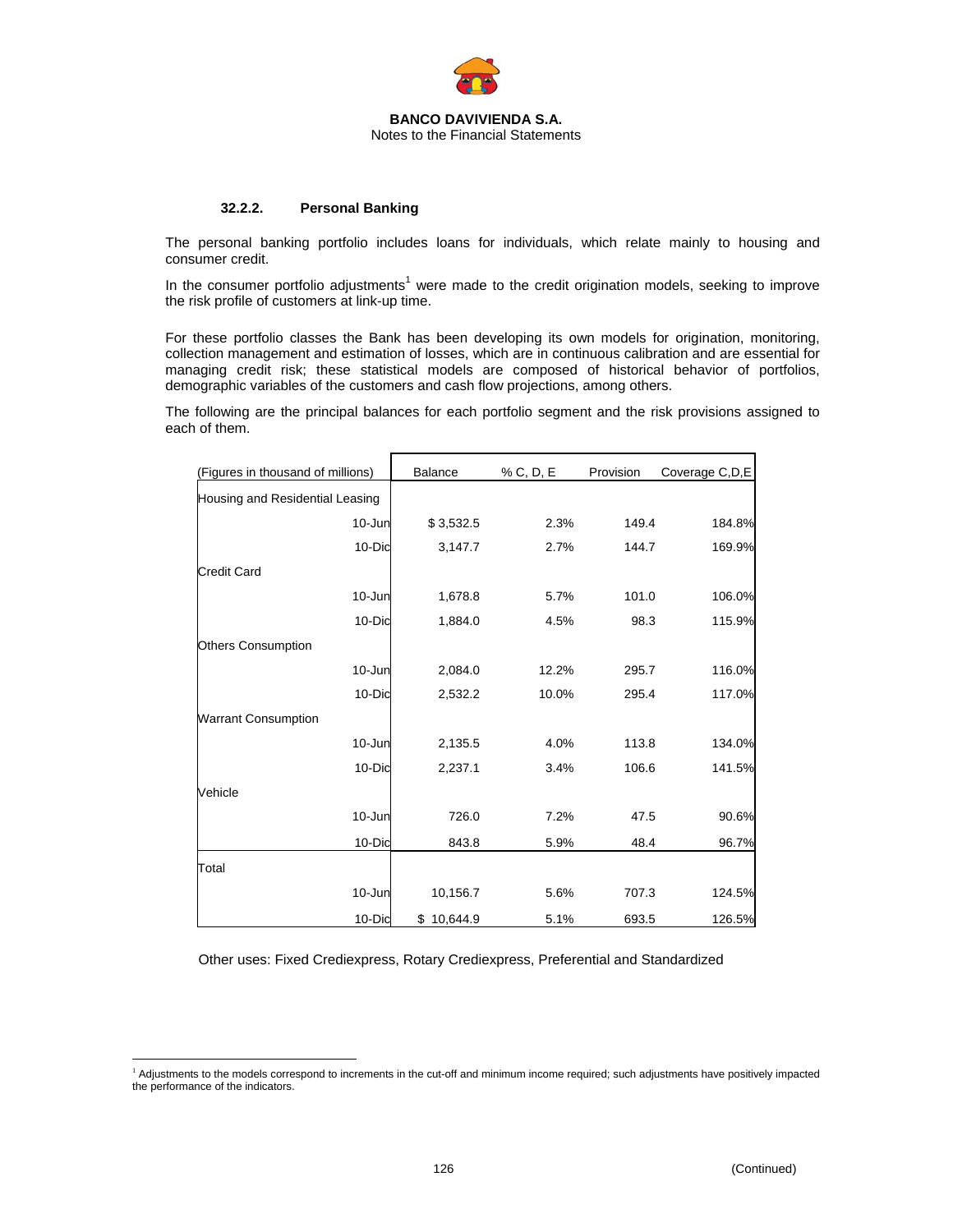

During the second half of 2010 participation in personal banking increased due to increases in holdings of portfolios of other products, especially rotary crediexpress and fixed crediexpress, keeping the coverage level for this segment very similar to the previous semester even though the unproductive portfolio percentage has decreased. This suggests that the adjustments made to the cutoff and increases in the minimum levels of income for these segments have led to better quality placements.

In mortgage banking during the semester there were portfolio sales to the Tit*ularizadora Colombiana* worth 1.2 billion pesos, closing the year with a portfolio balance, including leasing, worth 3.1 billion pesos.

In the vehicle banking, thanks to strong sales in the second half of 2010, new Bank strategies and implementation of the auto show in November, there was an increase of 16% closing the year with a portfolio balance amounting to 0.8 billion pesos.

| (Figures in thousand of millions) |               | <b>Balance</b> | Variation % | Variation \$ | Participation |
|-----------------------------------|---------------|----------------|-------------|--------------|---------------|
|                                   |               |                |             |              |               |
|                                   |               | \$3,532.5      |             |              |               |
|                                   | <b>Dic-10</b> | 3,147.7        | (10.9)%     | \$(384.7)    | 29,6%         |
| <b>Credit Card</b>                |               |                |             |              |               |
|                                   | <b>Jun-10</b> | 1,678.8        |             |              |               |
|                                   |               | 1,884.0        | 12.2%       | 205.2        | 17.7%         |
| <b>Others Consumption</b>         |               |                |             |              |               |
|                                   | Jun-10        | 2,084.0        |             |              |               |
|                                   |               | 2,532.2        | 21.5%       | 448.2        | 23.8%         |
| Warrant Consumption               |               |                |             |              |               |
|                                   | $Jun-10$      | 2,135.5        |             |              |               |
|                                   |               | 2,237.1        | 4.8%        | 101.6        | 21.0%         |
| Vehicle                           |               |                |             |              |               |
|                                   | Jun-10        | 726.0          |             |              |               |
|                                   |               | 843.8          | 16.2%       | 117.9        | 7.9%          |
| Total                             |               |                |             |              |               |
|                                   | Jun-10        | 10,156.7       |             |              |               |
|                                   |               | 10,644.9       | 4.8%        | 488.1        | 100.0%        |

Below is the portfolio breakdown of Personal Banking and changes during the second half of 2010:

Other consumption: Fixed Crediexpress, Rotary Crediexpress, Preferential and Standardized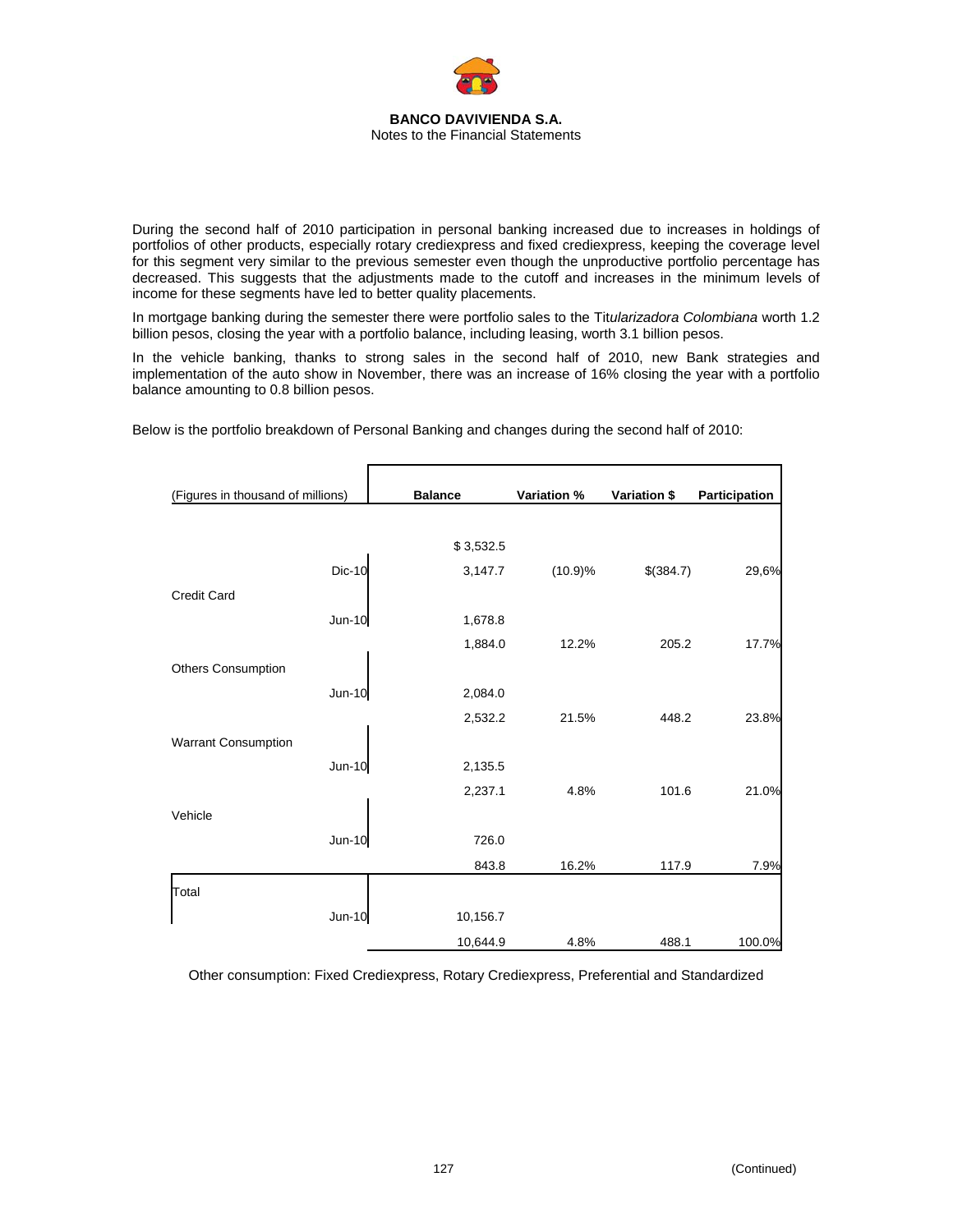

#### **32.2.3 Corporate Banking**

Created by the banking system for enterprises and classified within the Bank in segments according to their size, smes, business and corporate, Constructors Banking is also included in this portfolio.

To measure risk, the Bank has developed its own assessment models that seek to properly manage credit risk.

In relation to the model used for the management of Corporate credit risk, this uses quantitative and qualitative factors, and its indicators have been developed based on financial statements and individual characteristics of the companies.

As regards the quantitative aspects, the company's financial information allows measurement of its progress, comparing the results achieved in the last three (3) years and thus permits the precise determination of aspects such as cash flow, debt capacity, profitability and efficiency.

 Similarly, the model allows us to compare these results against their peers in the sector to which they relate.

In SMB Banking, the policies for evaluation and acceptance of clients for credit are based on historical analysis and financial survey of the clients, involving sectoral analysis and perspectives plus an alternative assessment of the capacity and suitability of the company's Management, as well as measuring the ability to pay in the analysis of projected cash flows.

In Agricultural Banking, a feasibility study of agricultural production projects is carried out, giving a relative importance to the client's experience in the activity, as well as the fundamental technical parameters for acceptance in each subsector.

In official Banking, the analysis focuses on strict compliance with the policy guidelines formulated by the Ministry of Finance, in law 617 of 2000, 358 of 1997 and 819 of 2003, as well as additional analysis of the medium-term fiscal framework and adequacy of the income offered through pledges to attend the debts of public borrowing.

Below are the main balances for each portfolio segment and the risk provisions assigned to each.

| (Figures in thousand of<br>millions) | <b>Balance</b> | % C, D, E | provisions | Coverage<br>C, D, E |
|--------------------------------------|----------------|-----------|------------|---------------------|
| Corporate                            |                |           |            |                     |
| Jun-10                               | \$6.447.4      | 0.8%      | \$221.0    | 428.0%              |
| $Dic-10$                             | 7,835.3        | 0.7%      | 226.6      | 435.8%              |
| <b>Construction</b>                  |                |           |            |                     |
| $Jun-10$                             | 591.7          | 7.3%      | 42.0       | 96.7%               |
| $Dic-10$                             | 559.0          | 6.7%      | 42.3       | 112.7%              |
| <b>Pyme and Business</b>             |                |           |            |                     |
| Jun-10                               | 1,670.7        | 6.5%      | 131.4      | 120.5%              |
| Dic-10                               | 1,900.2        | 5.8%      | 141.0      | 128.9%              |
| <b>Total</b>                         |                |           |            |                     |
| Jun-10                               | 8,709.8        | 2.3%      | 394.4      | 193.2%              |
| Dic-10                               | 10,294.4       | 1.9%      | 409.9      | 206.0%              |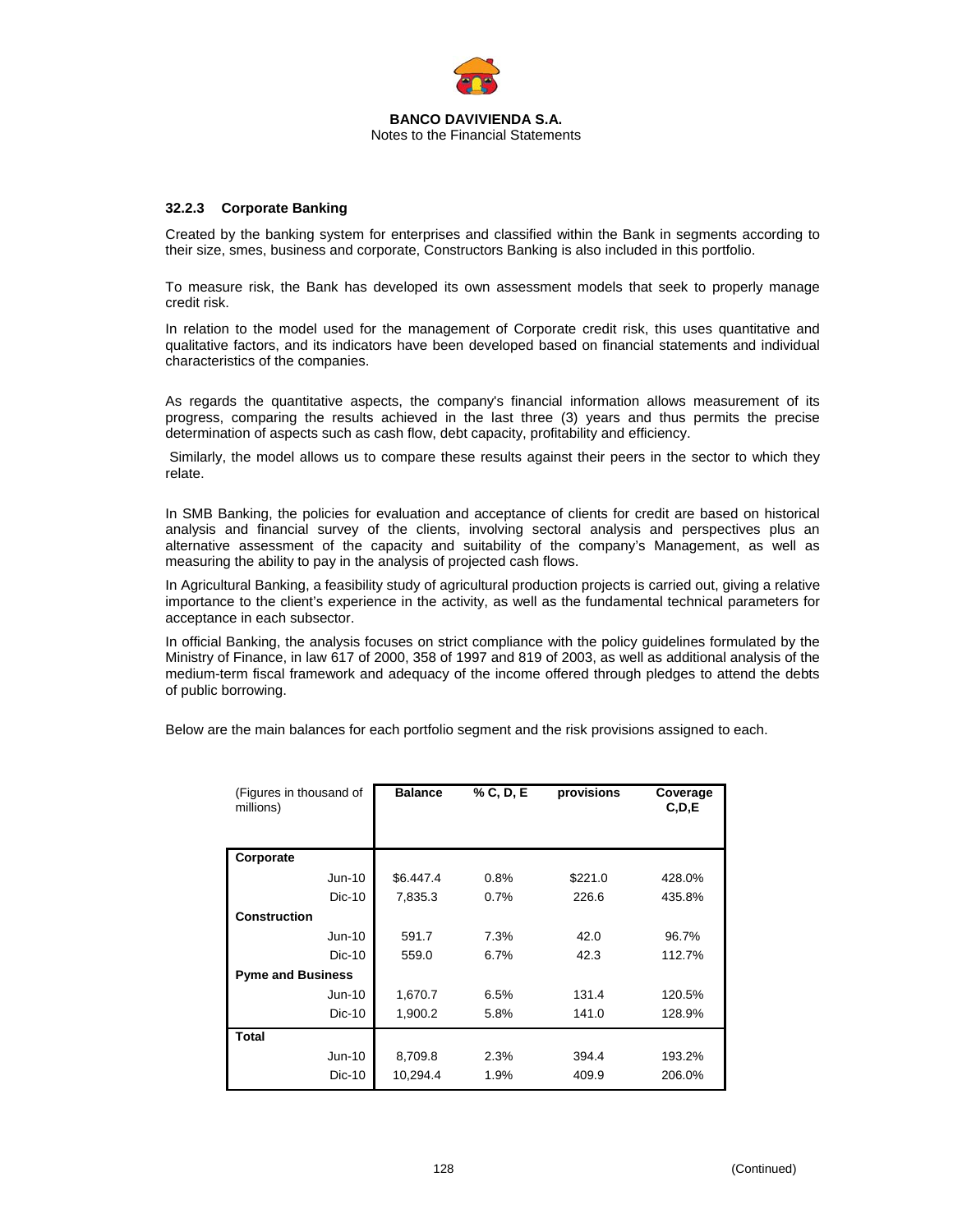

Notes to the Financial Statements

Teniendo en cuenta lo anterior y como efecto económico derivado de la aplicación de las políticas de administración de riesgos de crédito el Banco, paso de un nivel de provisiones de \$1.101.0 a \$1.118.2 (miles de millones), como se muestra a continuación:

|                                      |                | Variation %                 |            | Variation %             |
|--------------------------------------|----------------|-----------------------------|------------|-------------------------|
| (Figures in thousand of<br>millions) | <b>Balance</b> | <b>Balance Dic -</b><br>Jun | provisions | provisions Dic -<br>Jun |
| <b>Commercial</b>                    |                |                             |            |                         |
| Jun-10                               | \$9,934.5      |                             | \$475.6    |                         |
| Dic-10                               | 11,669.3       | 17.5%                       | 505.1      | 6.2%                    |
| <b>Consumption</b>                   |                |                             |            |                         |
| $Jun-10$                             | 6,624.3        |                             | 546.2      |                         |
| Dic-10                               | 7,497.1        | 13.2%                       | 548.8      | 0.5%                    |
| <b>Housing</b>                       |                |                             |            |                         |
| Jun-10                               | 2,307.5        |                             | 79.2       |                         |
| Dic-10                               | 1,771.2        | $-23.2%$                    | 64.2       | $-18.8%$                |
| <b>Microcredit</b>                   |                |                             |            |                         |
| Jun-10                               | 0.4            |                             | 0.1        |                         |
| Dic-10                               | 0.1            | $-81.1%$                    | 0.0        | $-79.1%$                |
| <b>Total</b>                         |                |                             |            |                         |
| Jun-10                               | 18,866.6       |                             | 1,101.0    |                         |
| Dic-10                               | 20,937.7       | 11.0%                       | 1,118.2    | 1.6%                    |

El impacto en resultados se registra con un menor valor de gasto neto de recuperaciones en el semestre, así:

| (Figures in thousand of millions)  | <b>Balance</b> | <b>Portfolio</b><br>Recovery | <b>Net Expense</b> | <b>Punishment</b> |
|------------------------------------|----------------|------------------------------|--------------------|-------------------|
| <b>Provisions that constitutes</b> |                |                              |                    |                   |
| Jun-10                             | \$694.0        | 425.9                        | 268.1              | 221.8             |
| Dic-10                             | 671.0          | 445.9                        | 225.1              | 207.3             |

# **32.3 Market Risk**

# **32.3.1 Treasury Book**

# **Administration of Financial Risks**

The Financial Risk Administration Manual consolidates information on the management and administration of the company's risks. In it are set forth the rules and procedures necessary for the control and administration of the Market Risks.

The Area of financial risks is in charge of overseeing the adequate compliance with the policies and procedures established to carry out risk management in the Group, in accordance to the decisions made by the Board of Directors or by the Committee of Financial Risks and Investments of the Bolivar Group,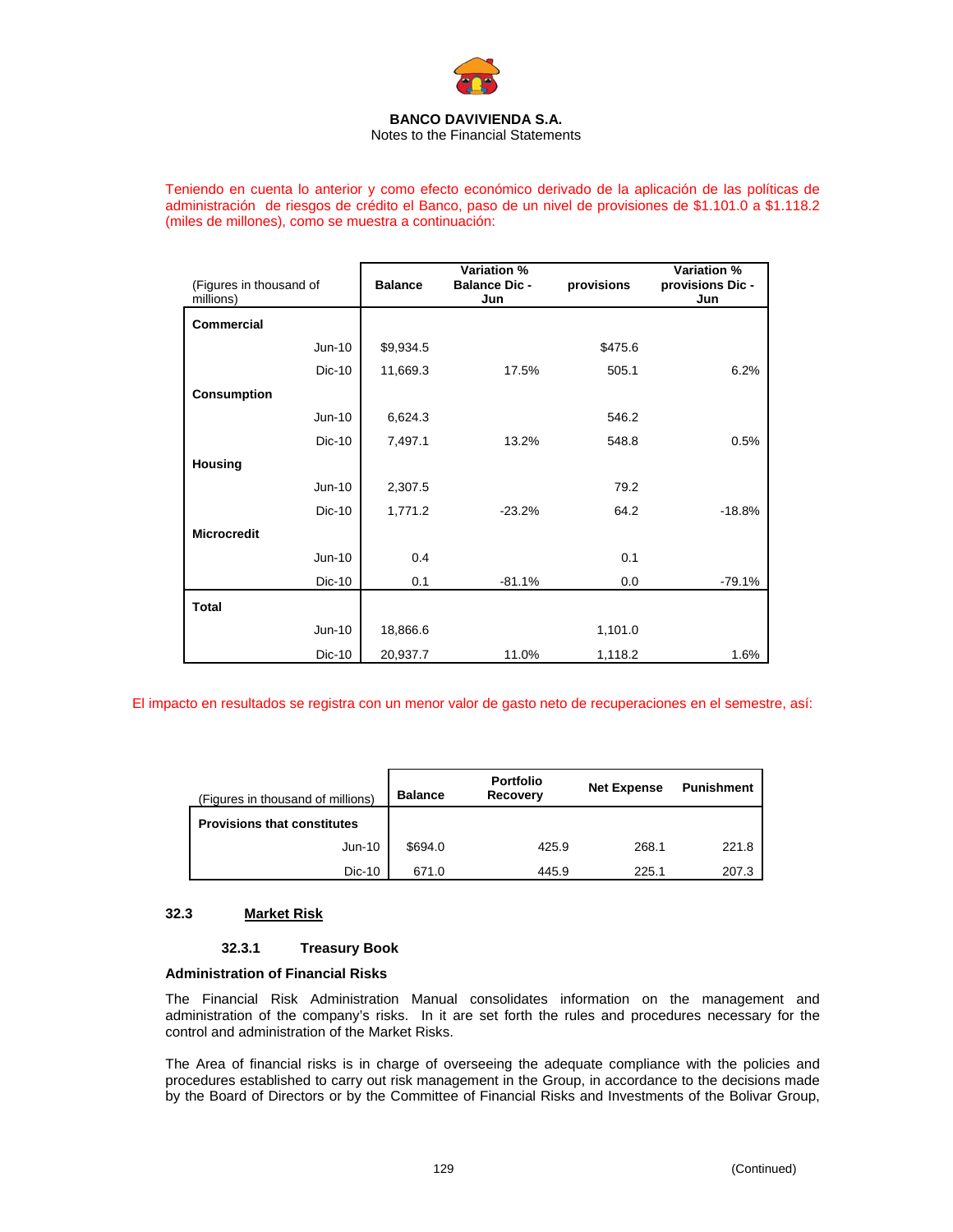

Notes to the Financial Statements

taking into account the attributions that correspond to each category, the Risks Area is also responsible of the mediation, analysis as well as the review and periodic evaluation of the methodologies of valorization of financial of financial instruments.

#### **Operations**

The definition of entities authorized to operate with companies of the Bolivar Group, is made using a model that evaluates the financial performance of the counterparty through a score of representative financial indicators and taking into account considerations of a qualitative type.

The incursion in new markets and products is made once the impact and the corresponding risk profile have been measured and have been approved by the Board of Directors of the entity, in accordance with the procedure established for that purpose.

The Bank has designed a solid structure of exposure limits to control the different portfolios that make up the treasury book and the activities carried out to undertake the management of this. Investment limits, counterparty, repurchase transactions, derivatives are defined among others as well as limits per trader, position limits, modified duration limits and VaR limitations to control the operation of the treasury, the above is controlled by means of strong tools.

#### **Portfolio Composition**

Below is the Bank's investment portfolio of the Bank al December 31, and June 30, 2010:

#### Investment Portfolio per accounting classification

| (figures in thousand of millions) |             |         |           |        |
|-----------------------------------|-------------|---------|-----------|--------|
|                                   | December 31 | Part.%  | June 30   | Part.% |
| Negotiable                        | \$2.143.3   | 56.7%   | \$2.366.2 | 71.3%  |
| Available for sale                | 1.319.6     | 34.9%   | 630.4     | 19,0%  |
| <b>To Maturity</b>                | 319,0       | $8.4\%$ | 320,6     | 9,7%   |
| Total                             | \$ 3.781.8  | 100.0%  | \$3.317.2 | 100,0% |

#### Investment Portafolio per instrument and accounting classification

| (figures in thousand of millions) |            |        |               |        |          |        |                      |        |
|-----------------------------------|------------|--------|---------------|--------|----------|--------|----------------------|--------|
|                                   |            |        | Available for |        |          |        |                      |        |
| Instrument                        | Negotiable | Part.% | sale          | Part.% | Maturity | Part.% | Total <sup>(1)</sup> | Part.% |
| <b>Bonds</b>                      | \$223,1    | 10,4%  | 0,0           | 0.0%   | 0,0      | 0.0%   | \$223,1              | 5,9%   |
| CDT's                             | 108,1      | 3,2%   | 0,0           | 0.0%   | 3,0      | 0.9%   | 111,1                | 2,9%   |
| Fogafín                           | 0,0        | 0.0%   | 0,0           | 0.0%   | 0,0      | 0.0%   | 0,0                  | 0.0%   |
| TDA's                             | 149,8      | 8,9%   | 0,0           | 0.0%   | 0,0      | 0.0%   | 149.8                | 4,0%   |
| <b>TES</b>                        | 893,9      | 41,7%  | 492,2         | 37,3%  | 0,0      | 0.0%   | 1.386,1              | 36,7%  |
| TIP's                             | 764,4      | 35,7%  | 827,4         | 62,7%  | 2,3      | 0,7%   | 1.594.2              | 42,2%  |
| TRD's                             | \$4,0      | 0,2%   | 0,0           | 0,0%   | 313,6    | 98,3%  | 317,6                | 8,4%   |
| Total                             | \$2.143.3  | 56,7%  | 1.319,6       | 34,9%  | 319,0    | 8,4%   | \$3.781,8            | 100,0% |

(1) Negotiable investments + available for sale + maturity. Does not include simultaneous operations, interbanking

(2) Within the funding strategy of the housing portfolio, the position of tips has increased due to the securitization made.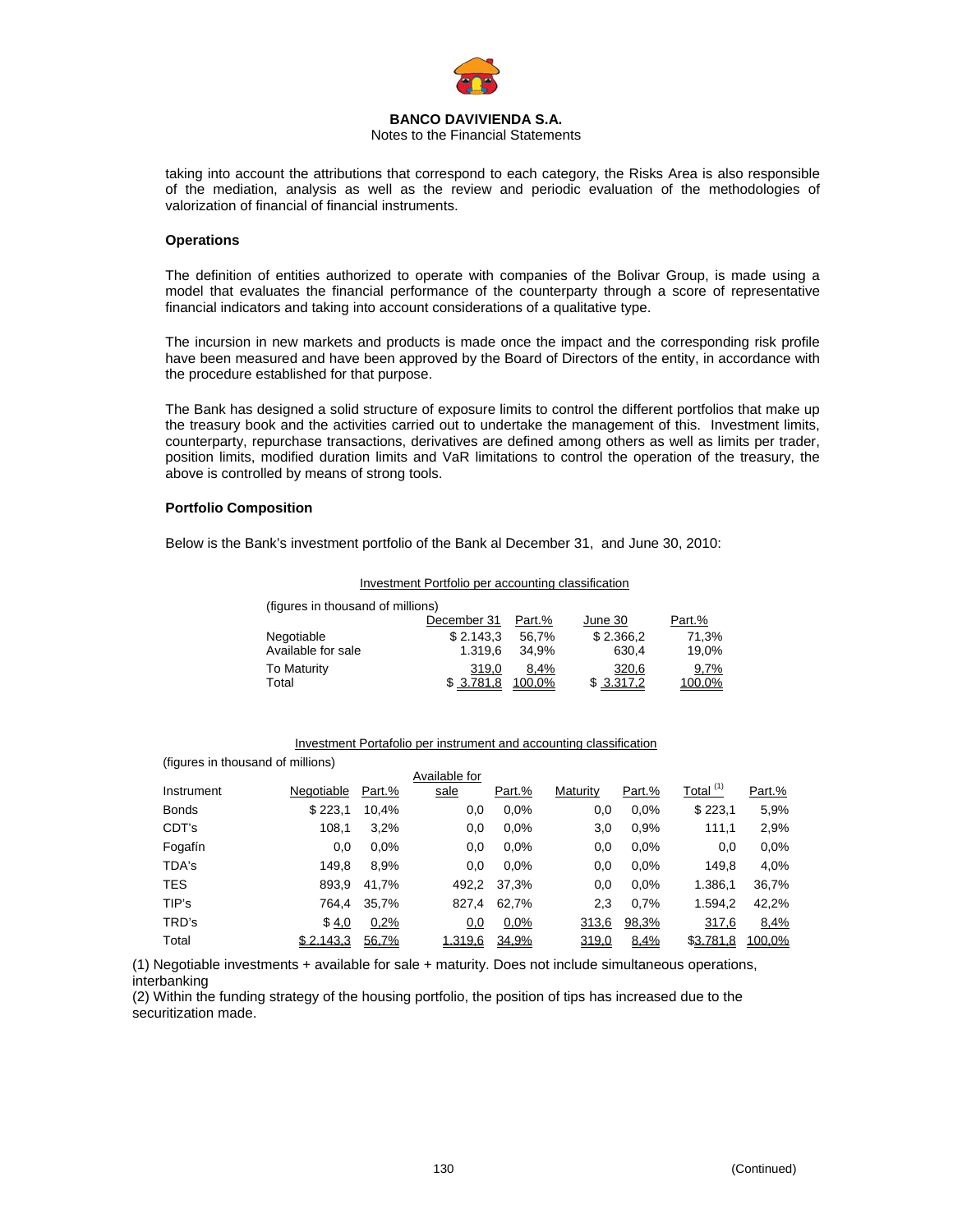

#### **BANCO DAVIVIENDA S.A.**  Notes to the Financial Statements

Portfolio Composition of Investment per instrument

December 31, 2010

June 30, 2010

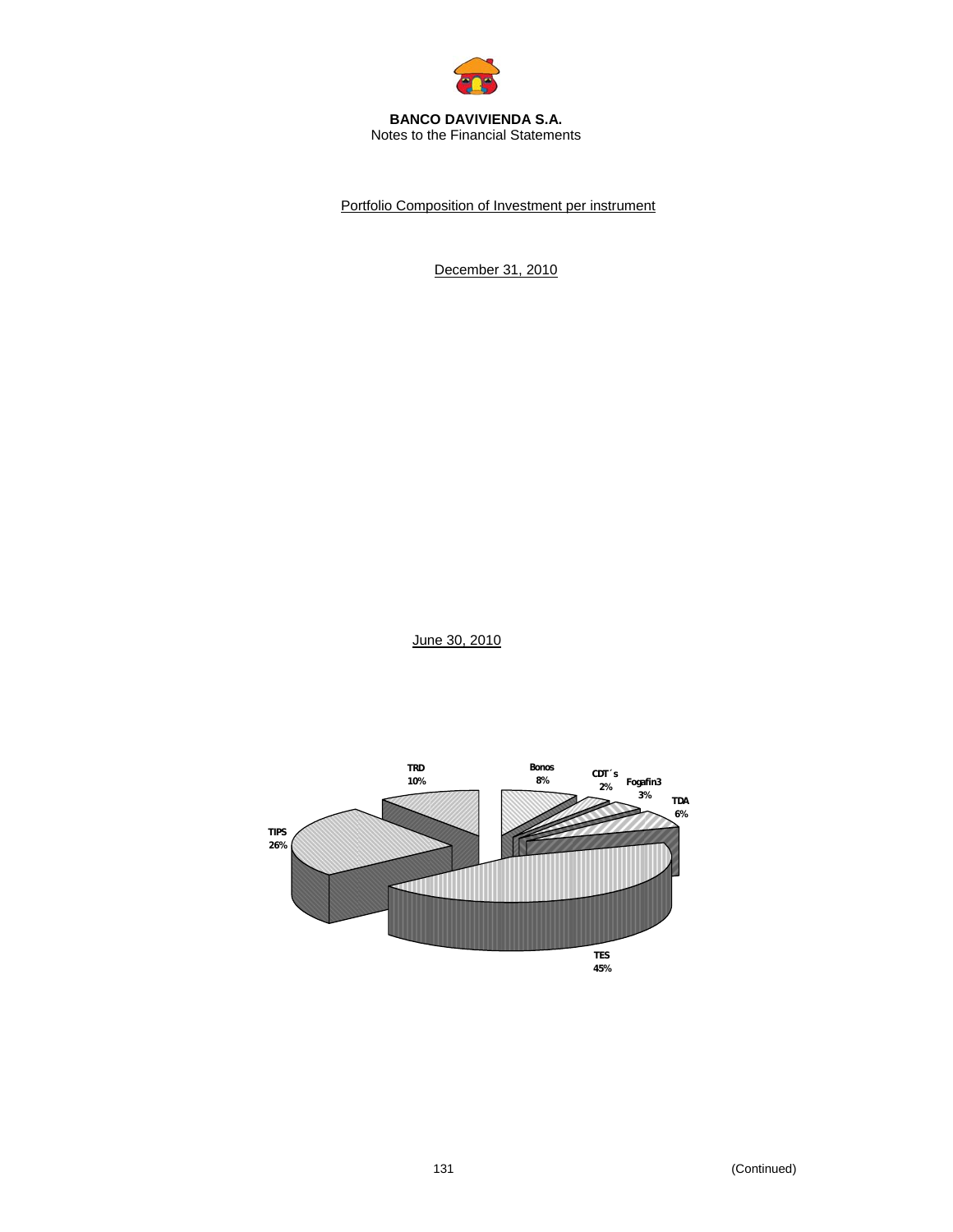

#### **Value at Risk Internal Model**

The Treasury performs their job in accordance with the alignments and strategies defined by the Board of Directors and Financial Risk Committee; the control for developing the value for the different business lines and/or portfolio is under the responsibility of the Risk Area.

The internal model has not been submitted for consideration by the Superintendencia Financiera de Colombia to be used as a normative calculation tool. This model is used as a complementary tool for analyzing and managing risk. This risk measurement model draws on the VaR (Value at Risk) published by JP Morgan 1994, in the Risk Metrics paper: "Return to Risk Metrics: The Evolution of the Standard."

For the calculation of the volatility of returns, the model EWMA (1) (Exponentially Weighted Moving Average) is used, which permits to grant a higher weight to the new information and grants a lower weight that falls with time in an exponential manner, to past observations.

Teniendo en cuenta la estructura de portafolio mencionada anteriormente la cual obedece a las políticas de riesgo definidas, el potencial impacto económico de riesgo de mercado medido a través del Valor en Riesgo (modelo interno), con corte al 31 de diciembre de 2010, es:

| Accounting Rate of Investment | <u>VPN</u> | Part.<br>$\frac{9}{6}$ | Term<br>modific. | VaR 95%<br><u>1 day</u> | VaR 99%<br><u>1 day</u> | VaR 99%<br>10 days |
|-------------------------------|------------|------------------------|------------------|-------------------------|-------------------------|--------------------|
| Trading                       | \$2.143.3  | 56.7%                  | 2.7              | 5,6                     | 8,0                     | 25,3               |
| Available for sale            | 1.319.5    | 34.9%                  | 2.8              | 5.7                     | 8,1                     | 25,5               |
| Al Maturity                   | 319,0      | 8,4%                   | 3,0              | 0,0                     | 0,0                     | <u>0,0</u>         |
| Total Portfolio               | \$3.781,8  | 100,0%                 | 2,75             | 11,3                    | <u>15,9</u>             | 50,4               |

(figures in thousand of millions)

De gual forma este indicador tuvo el siguiente comportamiento en el período de julio a diciembre de 2010:

#### Comportamiento VaR 95% 1 día

| Maximum   Minimum                 |  | Average | Last (December 31 / 2010) |  |  |  |
|-----------------------------------|--|---------|---------------------------|--|--|--|
|                                   |  |         |                           |  |  |  |
| (figures in thousend of millions) |  |         |                           |  |  |  |

(figures in thousand of millions)

#### **32.3.2 Policies of limits and risk positions**

The Financial Risk and Investment Committee (CRFeI), the Asset and Liability Management Committee (ALM) and the Board are the bodies responsible for defining the general guidelines to be observed in relation to risk tolerance arising from Bank activity. To achieve this, the Board of Directors and (CRFeI) should set tolerance limits on financial risk to the treasury, as well as position, duration and maximum loss levels among others, for each of the products in which the entity holds positions. The Board and the ALM Committee must set tolerance limits on liquidity risks, as well as monitor the levels of liquidity, terms, mismatches, among others for each of the business lines in which the entity is involved.

These bodies are responsible for authorizing the introduction of new products, defining the respective exposure limits to the different risks and ensuring that the institution has sufficient capacity to manage them efficiently, taking into account the policy parameters laid down in Chapter VI, XVIII and XXI of the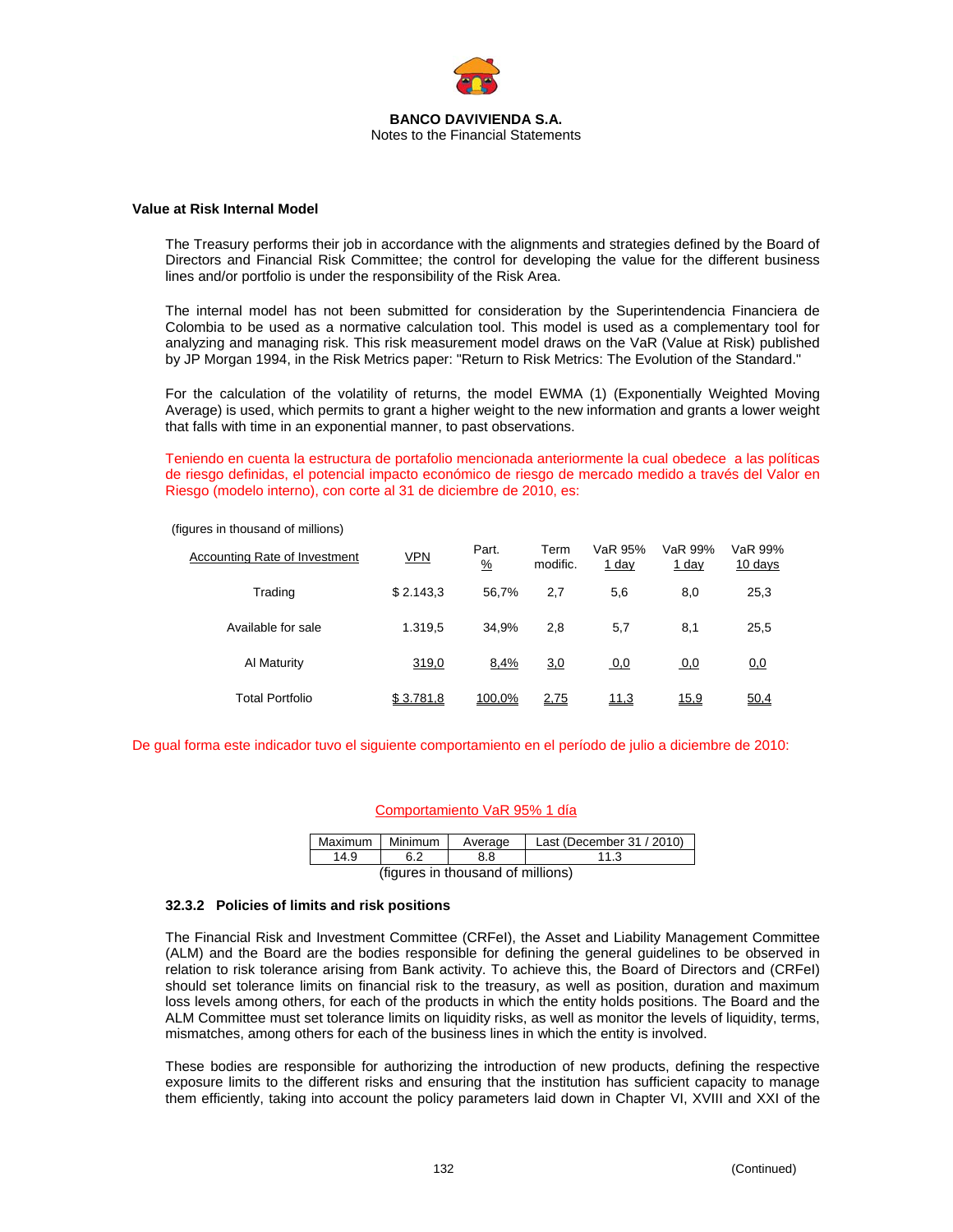

#### Notes to the Financial Statements

Basic Accounting and Financial External Circular 100 of 1995. Similarly, the CRFeI, the GAP Committee and the Board are responsible for authorizing changes or modifications to existing exposure limits to the risks assumed.

In this regard, any proposal involving a change to the policies defined by the Board, whether for an existing product or a new product is studied by the Department of Financial Risks in conjunction with the areas involved<sup>2</sup> and is evaluated and authorized by the CRFeI and / or who GAP Committee who will submit it to the Board for ratification. shares was authorize

# **33 Information Security Strategies – External Circular 052 of 2007**

Continuing with the process of sustainability in compliance of external Circular 052, there have been changes in the organizational structure for information security aimed at strengthening Risk Management in the Bank.

In each of the projects developed, the identification of regulatory requirements is included from inception as a priority such as incorporation and enforcement, becoming part of the process.

All processes and controls implemented are maintained for compliance with phases I, II and III and in accordance with the risks identified in the processes, the controls considered necessary to safeguard the security of the Bank's channels of information are implemented.

The development of internal awareness campaigns continues aimed at strengthening and maintaining security management through the communication of data protection mechanisms, with examples, rules and messages about the appropriate use of Bank information, always supporting the campaign by the union in the Banking Association focused on customers.

To maintain the phases implemented to support the objectives of External Circular 052, the Bank continues to develop the initiatives, projects and investments needed to maintain the mechanisms, processes, procedures and tools required and to conduct investigations and updates on information security issues and the prevention of fraud that can be implemented to mitigate existing and new risks.

# **34 Corporate Government**

The Board of Directors of Banco Davivienda SA; adopted the Board Rules according to the guidelines of the Code of Best Corporate Practices - Country Code –and based on the principles of transparency, respect for shareholder rights, disclosure, due diligence and loyalty of consultants and managers, but also determines the operating regime of corporate bodies in order to promote the participation of its shareholders.

Similarly, the General Assembly of Shareholders adopted the Regulations of the General Assembly of Shareholders and implemented mechanisms for dissemination of the announcement and development of online meetings through the website.

The Bank has also strengthened the information channels for the shareholders and investors to include financial and non-financial information on the web page where they can consult documents that comprise the Corporate Government System, among them, the statutes, the shareholders rights and obligations guide, good government corporate code, the regulations of the Board of Directors and General Shareholders Meeting, as well as information related to the financial performance, administrative management, consultants, control institutes, shares, etc. At the same time, through the Corporate Government Code, the Bank has defined its

<sup>1</sup> <sup>2</sup> Among others: Front Office, Back Office, Middle Office as well as Legal, Accounting and Technology Areas.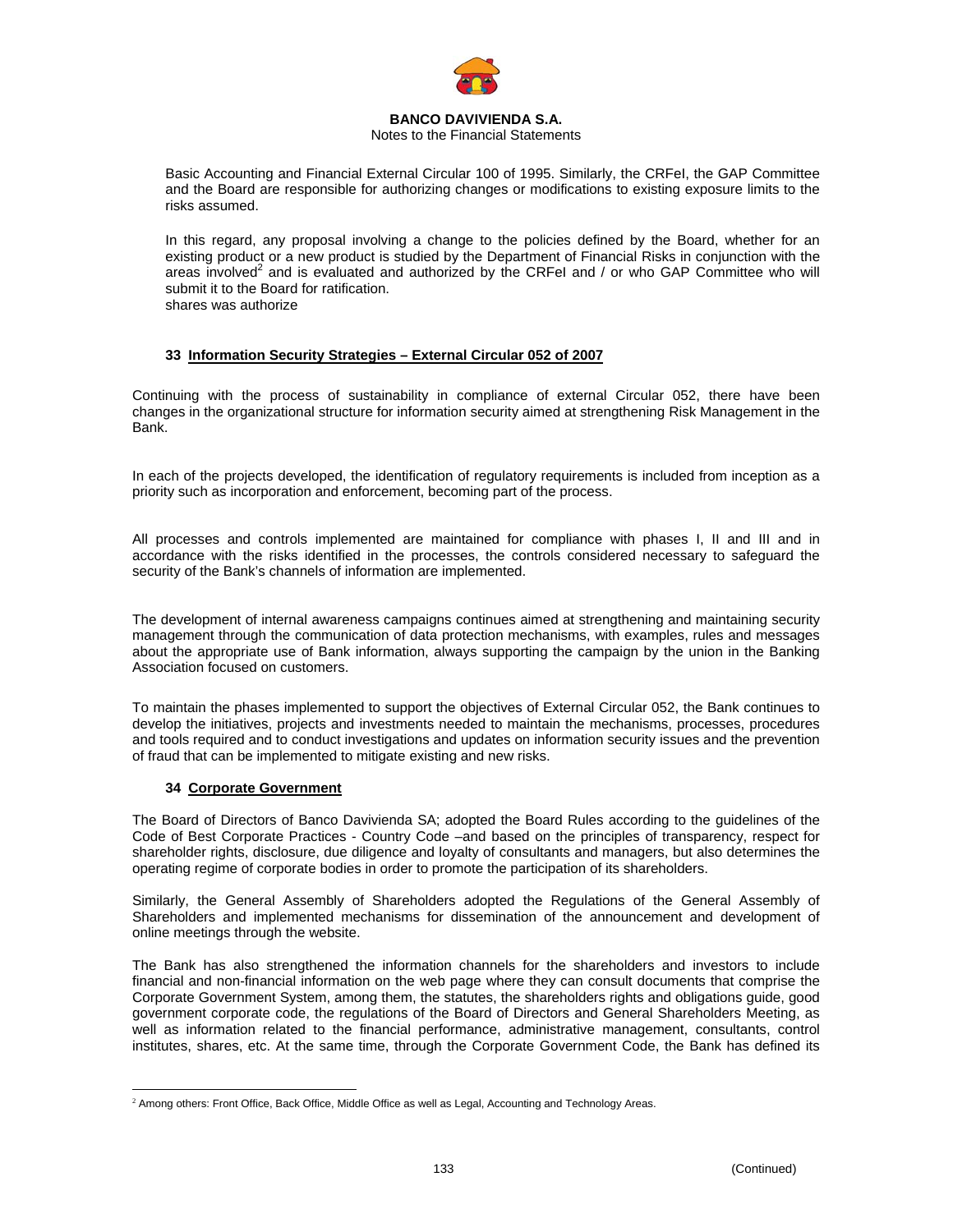

#### Notes to the Financial Statements

policy for complete disclosure of information to the shareholders and the investors, to guarantee appropriate and truthful delivery of information.

Through the Corporate Good Government Code, the Bank details its policies with regards to:

- Evaluation and control of activity of the administrators, principal executives and the directors.
- Disclosure of information to shareholders and investors in subjects regarding the institutional policies of the Bank, government structure and its shareholders composition, handling conflicts of interest, risks to which the Bank may be exposed to in the handling of its operations, detection of relevant findings made by the General Accountant, financial information and increase of said relevant findings.
- Internal Control System

Regarding the government structures and the handling of risks, the Board of Director has created the committees required by law as well as others, that although they are not necessarily required by law do support the management of the Board of Directors and keeps them informed of situations regarding processes, structure and handling of risks in each business line, allowing for adequate monitoring and follow-through. Under this plan, the Board of Directors and Top Management are aware of the positions of risk of the Bank and they may actively intervene in the handling of these same risks, defining the measuring methodologies of the Bank that would identify their exposure per product, policies, profiles and limits among others. Also, the Board of Directors determines the strategy and orientation of Bank and supervises placement and follow-through of same.

The next (esquema) can ilust the main (organos) the support of the board to the develop the functions.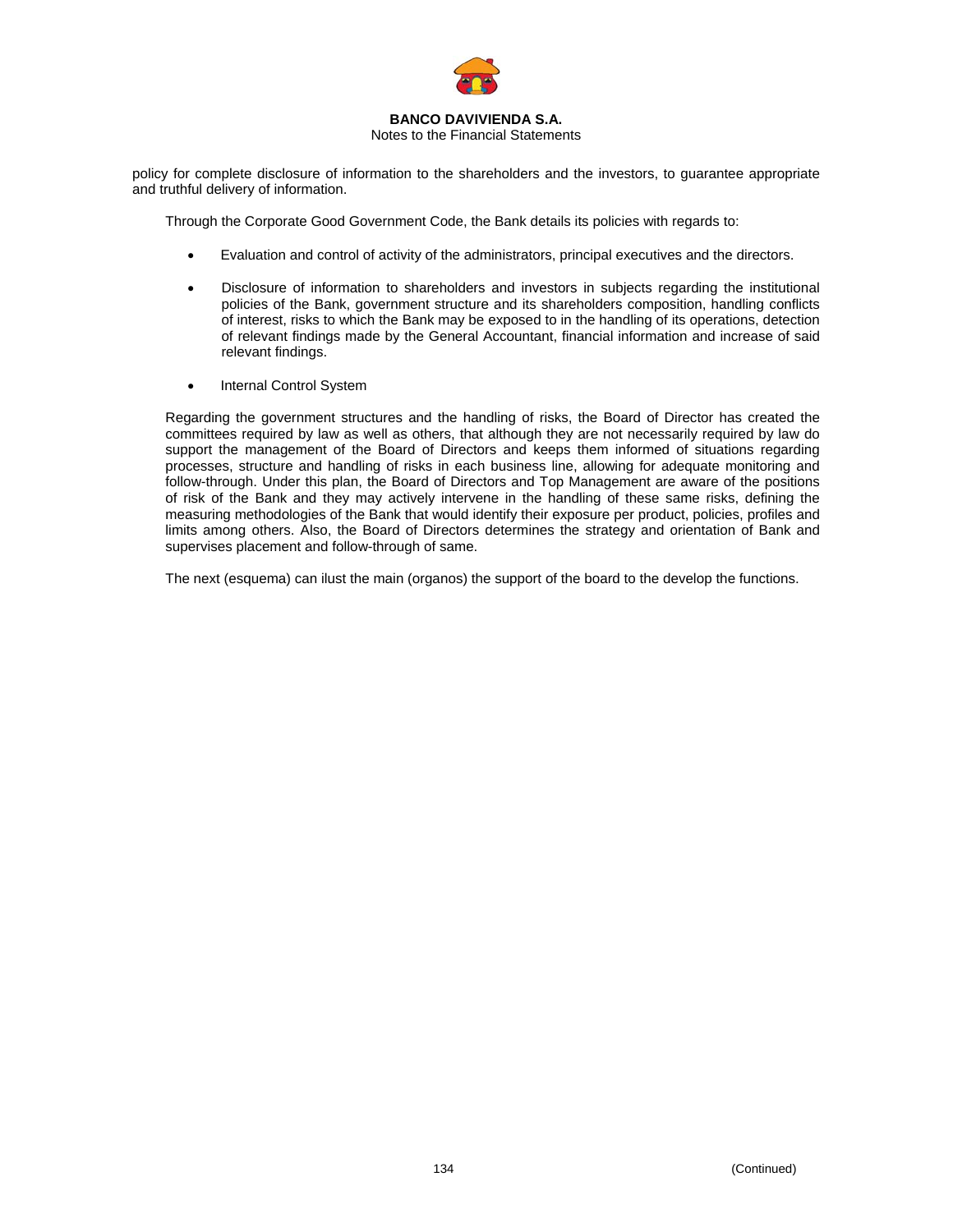

#### **Functions of Commitees:**

#### a) Internal Auditing

The Internal Auditing covers the analysis and follow-through of the internal control System of the Bank, providing each one of the audited as well as the Auditing Committee and the Board of Directors, recommendations for strengthening the internal control system to fulfill the needs of the Bank.

#### b) Audit Committee:

It supervises the internal control structure, verifies that transactions are being adequately authorized and recorded, supervises the functions of the internal audit, watches for the transparence of the financial information, as well as for its adequate disclosure, evaluates the internal control report s prepared by the Internal Auditor and the Statutory Auditor and verifies that the administration has followed its suggestions and recommendations, confirms and objects the notion that the Statutory Auditor issues in respect to the sufficiency and appropriateness of the internal control measures of the entity. Establish policies, criteria and practices used by the Bank in the construction, disclosure and dissemination of the financial information as well as the mechanisms to consolidate the information of control areas for final presentation to the Board of Directors.

#### c) Financial Risks and Investments Committee

The Financial Risks and Investment Committee is the entity in charge of analyzing, evaluating and authorizing the different operative and investment alternatives for each one of the Grupo Bolivar companies, recommending their ratification to the Board of Directors for the appropriate company.

#### d) Compliance Officer:

He watches for the adoption of all specific procedures to prevent money laundering and financing of terrorism in the entity, verifying that all necessary mechanisms have been implemented to obtain an adequate knowledge of customers and the market, as well as those that permit to detect suspicious and unusual operations and control cash operations and, especially, to promote the development of training programs for all officers of the Bank in order to instruct them on the compliance with the regulations in effect on the subject of prevention of money laundering.

#### e) Treasury Analysis and Risk Control Area:

Identifies, estimates, manages and controls the credit risks and/or counterparty, market and liquidity inherent to the treasury business, establishes limits and maximum levels of exposure to the different risks making efforts to obtain that these will be consistent with the equity position of the entity and, specifically, with the capital assigned to each business.

#### f) Credit and Portfolio Analysis and Risk Control Area:

It establishes, measures, administers and controls the risks generated on occasion of the efforts of evaluation, granting, administration and collection of the different lines of credit that the Bank offers in order to estimate foreseeable and unforeseeable losses.

#### g) Corporate Government Committee

The Committee's main function is to support the Board of Directors in the implementation of good corporate government practices and the fulfillment of established policies of the Bank in this regard.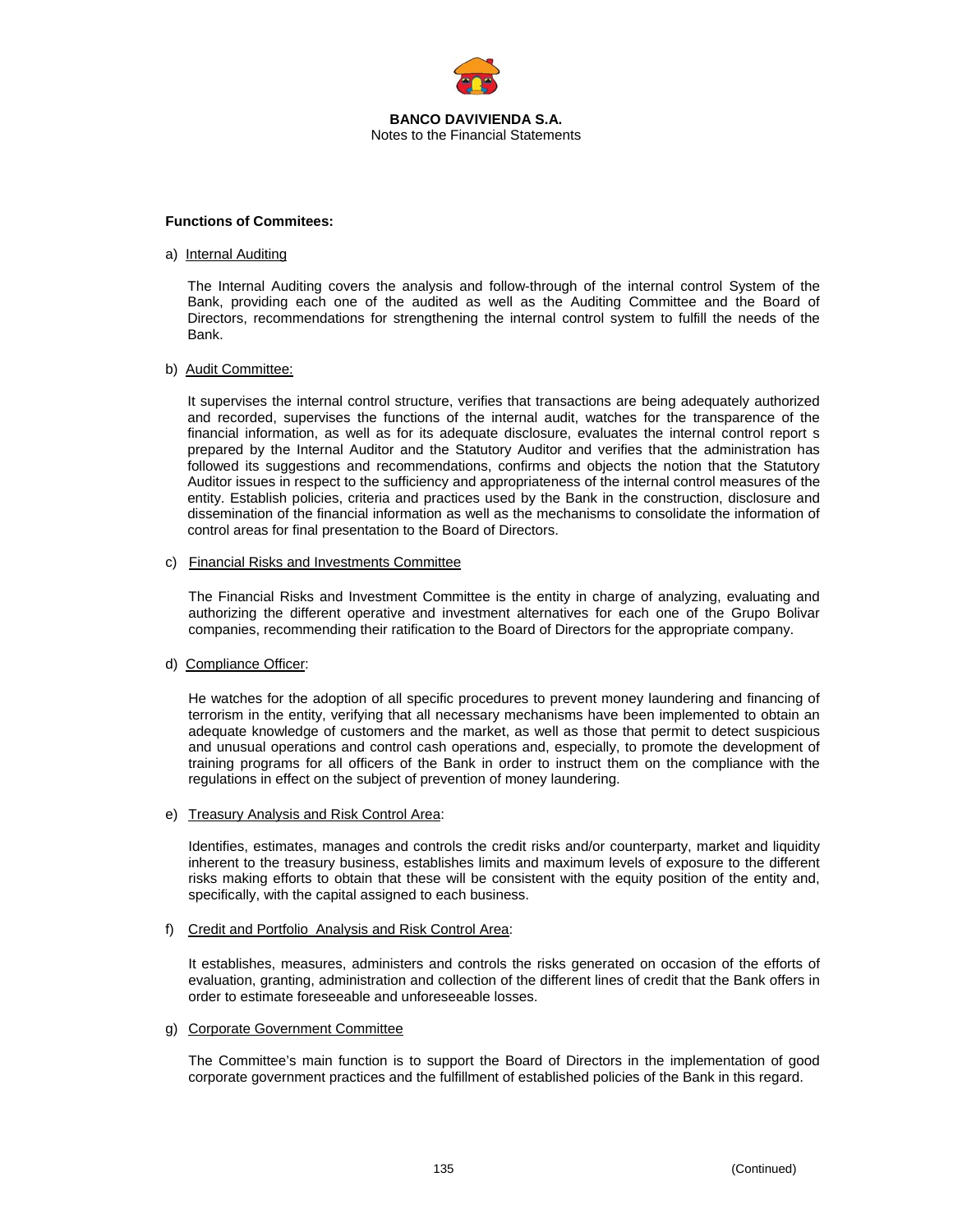

Notes to the Financial Statements

In reference to the Internal Control System, the adjustment of which has been required by External Memorandum 014 of 2009 modified by the External Memorandum 038 of 2009 issued by the Colombian Financial Superintendence, The Bank implemented the requirements with regard to the control and information and communications environment, as well as policies and mechanisms that adequately cover the liabilities in control activities, carrying out actions to optimize and document its functioning.

However, in respect to the report and disclosure mechanisms established, in order that the Board of Directors and Top Management will be duly informed regarding the entity's risks position, it is considered that the above presented structure affirms that the entity has mechanisms that guarantee the adequate flow of information to provide it support, monitoring and follow up.

The methodology and results of the management of measuring risks is detailed in Note 32 of the Risk Management Manual where the methodologies are presented to allow for identification of different types of risks as well as their measuring systems

The members of the risk areas are qualified and prepared persons and with experience subject to the entity's selection process. It seeks, especially, that the members will be people who comply with the principles and values of the institution, which guarantees a qualified human resource at a personal, family, moral and professional levels.

The Risk Area is comprised of a technical infrastructure, tools and systems that are required to guarantee the efficient, effective and appropriate handling of the Treasury Risk Management department, provides technical support in accordance with the size, nature, complexity and volume of operations, as well as the processes that allow for effective control and monitoring of policies and established limitations.

The Internal Audit area carries out verification tasks to the operations in a random manner in the Bank, risk analysis, to determine if the processes, limits and controls, are in agreement with the policies and responsibilities set forth in the manuals. In addition, it participates in the projects that are being performed to advise the users on the definition of controls in order that they will be knowledgeable about the applications. As a result of this, Auditing facilitates to the Administration, analysis and recommendations to strengthen the Internal Control. Likewise, it promotes the selfcontrol culture among the officers at all levels of the organization, emphasizing on the security of the information and the compliance of rules and procedures.

The Board of Directors determined the separation of functions into Front, Middle and Back Office as independent areas to prevent conflicts of interest. The Front Office is handled by the Treasury Vice-President and is directly in charge of the negotiation of the client relationships and the business aspects surrounding them. The Middle Office is in charge of, among other functions, the measuring of risks, verification of policy fulfillment and establishing limitations as well as the analysis of risks. This area falls under the responsibility of the Planning and Risk Vice-President of the Grupo Bolivar. Finally, the Back Office is the area in charge of finalizing the operative aspects of the negotiations such as closure, registration and final authorization of the operations and handled by the Operations Vice-President.

The information of the credit and investment portfolio used for the management of risks is found in solid platforms and applications that permit their management for the generation of reports. Likewise, they meet the information security policies and the capacity sufficient for the size of the data bases of the different business types.

Additionally to the models, the adequate organizational and technological structure, there are documented and audited administrative and operational processes. In respect to the prevention of money laundering and financing of terrorism, the subjects related to the knowledge of the customer, change operations, civil liability of the compliance officer and personal liability of the members of the Board have been strengthened, as provided by the new regulations.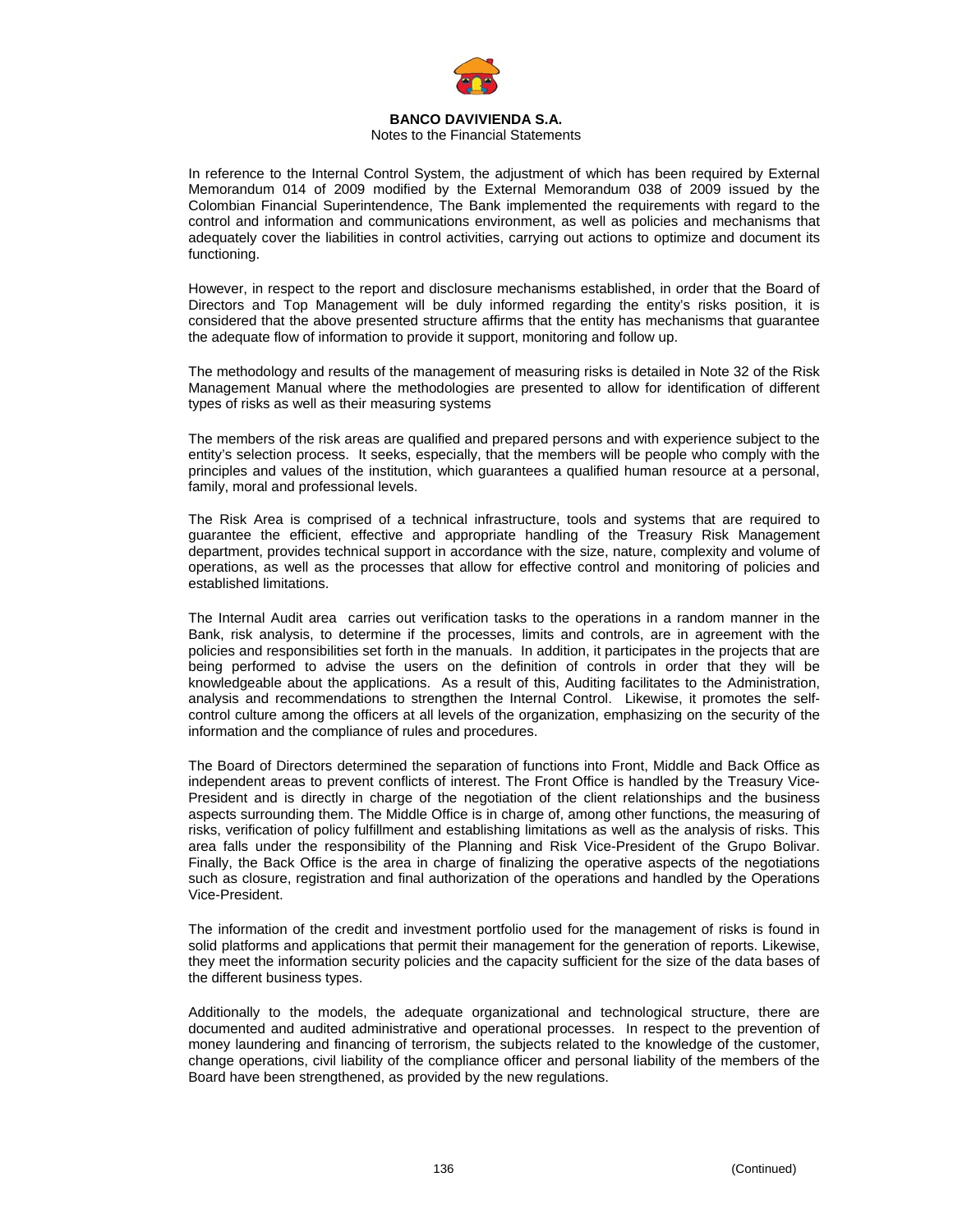

Notes to the Financial Statements

As far as the information to third parties and minority stockholders, the Bank is an entity subject to an annual rating. Likewise, its financial statements are made public at each biannual closing as well as the report to the General Stockholders' Meeting.

# **35 Controls of Law**

At December 31, and June 30, 2010, the Bank complied with the requirements of mandatory reserves, foreign exchange position, minimum capital, solvency ratio and mandatory investment and investment limits in fixed assets.

# **Proper Position**

Below is the result of the Bank's position on December 31, and June 30, 2010 (Amounts in millions USD):

|                                         |            | December 31 | June 30 |
|-----------------------------------------|------------|-------------|---------|
| Bank's Average Position (PP)            | <b>USD</b> | 1.862.7     | 18.4    |
| Maximum Required: 20% Technical Equity  |            | 372.5       | 299.7   |
| Minimum required: -5% Technical Equity  |            | (93.1)      | (74.9)  |
| Bank's average cash position (PPC)      |            | 13.1        | 3.8     |
| Maximum Required: 50% Technical Equity  |            | 6.6         | 749.3   |
| Average gross leverage position (PBA)   |            | 3.689.4     | 2,648.7 |
| Maximum Required: 550% Technical Equity | USD        | 10.244.8    | 8.242.1 |

On December 31, and June 30, 2010 the Bank complied with the limits for its own position.

#### **Solvency Reference**

The following is the Technical Equity of Bank at December 31, and June 30, 2010:

|                                         | December 31         | June 30       |
|-----------------------------------------|---------------------|---------------|
| <b>Basic Patrimony</b>                  | \$<br>\$2,589,665.0 | \$1,995,431.0 |
| <b>Additional Patrimony</b>             | 1,005,353.5         | 994,604.1     |
| <b>Technical Patrimony</b>              | 3.595.018.5         | 2.990.035.1   |
| Value in Market Risk                    | 170,855.9           | 119,362.4     |
| Weighed Assets per risk levels          | 24,450,085.8        | 21,234,870.5  |
| Solvency Index (PT/(APNR+((100/9)*VeR)) | 13.64%              | 13.25%        |
| Minimum 9%                              |                     |               |

The classification of the risk assets in each category is done applying the percentages specified by the Superintendencia Financiera de Colombia on each one of the asset amounts, contingency account, business and fiduciary matters established in the Single Account Plan.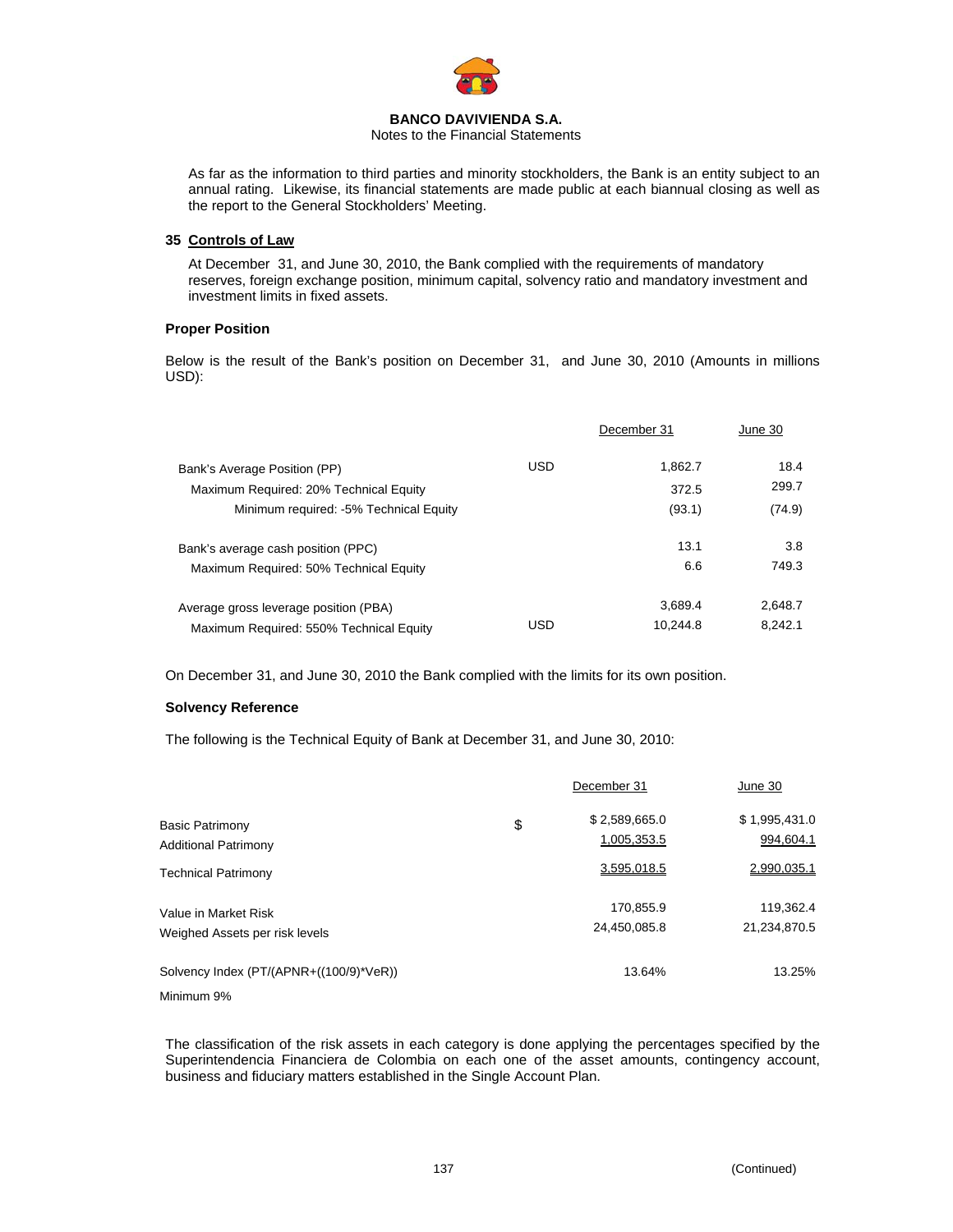

Notes to the Financial Statements

Individual fulfillment is verified each month.

#### **Reserve**

The Bank met the reserve requirement for deposits in local currency according to the following percentages:

#### Al 11%

Current account deposits Savings deposits Savings Accounts of real value Special Savings Accounts Special deposits Payables for banking services Collection services Bankers Acceptances after the deadline Other payables

# Al 4.5% Deposit Certificates with term less than 18 months

Savings Certificates with real value less than 18 months Bonds under 18 months

The reserve required and available to the Bank, during the second and first half of 2010, was:

|                   | December 31   | June 30     |  |
|-------------------|---------------|-------------|--|
| Required reserve  | \$1,598,931.0 | 1.453.512.0 |  |
| Reserve available | 1.614.372.0   | 1.462.210.0 |  |

#### **Investment required**

In accordance with the provisions of External Resolution 3 of 2000 of Banco de la República, the amount to invest in TDA securities class A and B is 37% and 63% respectively.

The value of investment in FINAGRO at the December 31, and June 30, 2010 cut-off is shown below:

|                | December 31 | June 30   |
|----------------|-------------|-----------|
| Finagro        |             |           |
| TDA A (37%)    | \$273,088.7 | 264,528.0 |
| TDA B (63%)    | 464,988.9   | 450,412.0 |
| Required total | 738,077.6   | 714,940.0 |